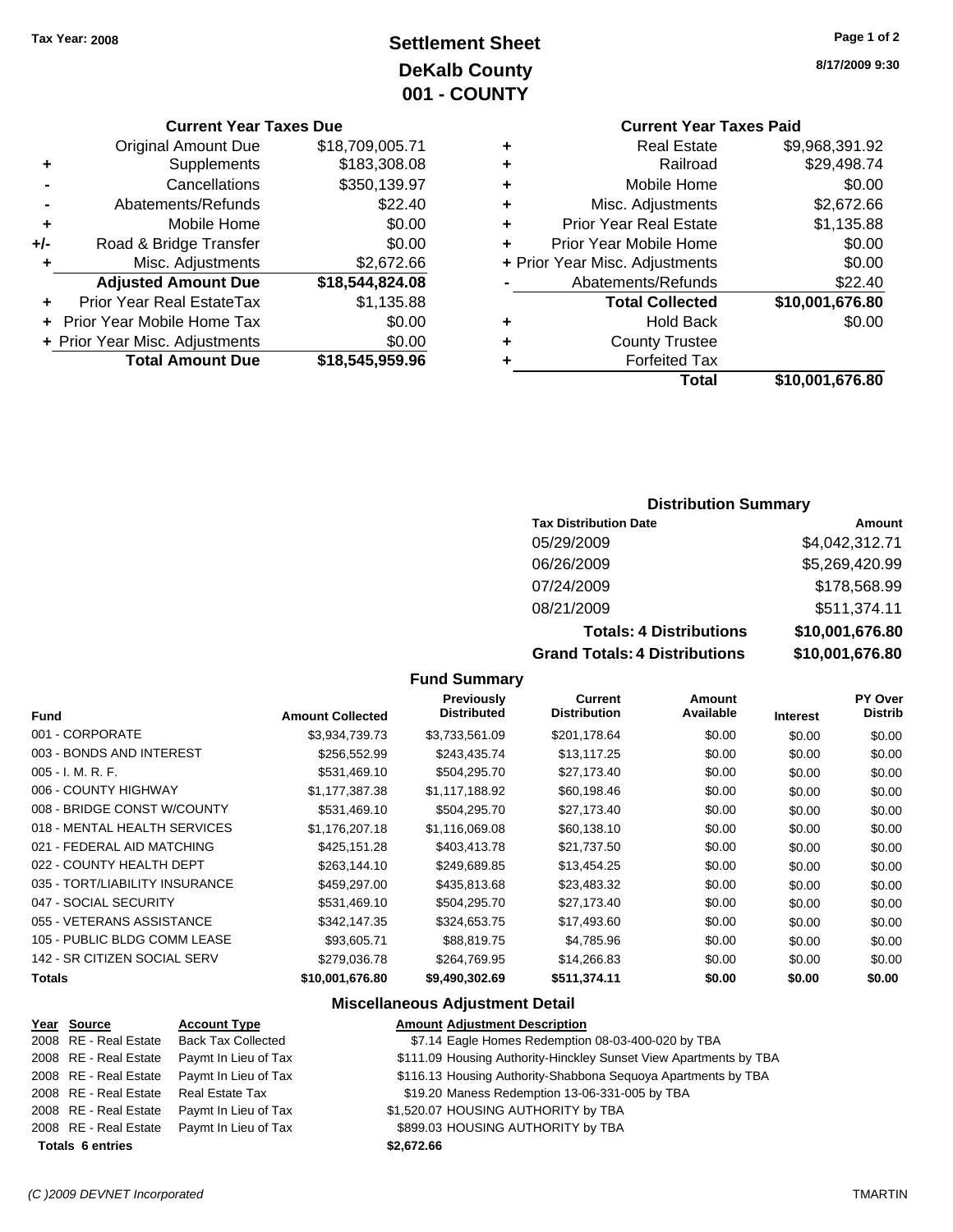### **Settlement Sheet Tax Year: 2008 Page 2 of 2 DeKalb County Abatement Detail**

2008 RE - Real Estate RE Abatement \$8.35 Interest on 2006 PTAB-Chamberlain Park Apts. by TBA 2008 RE - Real Estate RE Abatement **\$10.98** Interest on 2006 PTAB-Sycamore Meadows Apts. by TBA

2008 RE - Real Estate RE Abatement S3.07 Interest on 2006 PTAB Galbriath by TBA

**Totals \$22.40 3 entries**

**8/17/2009 9:30**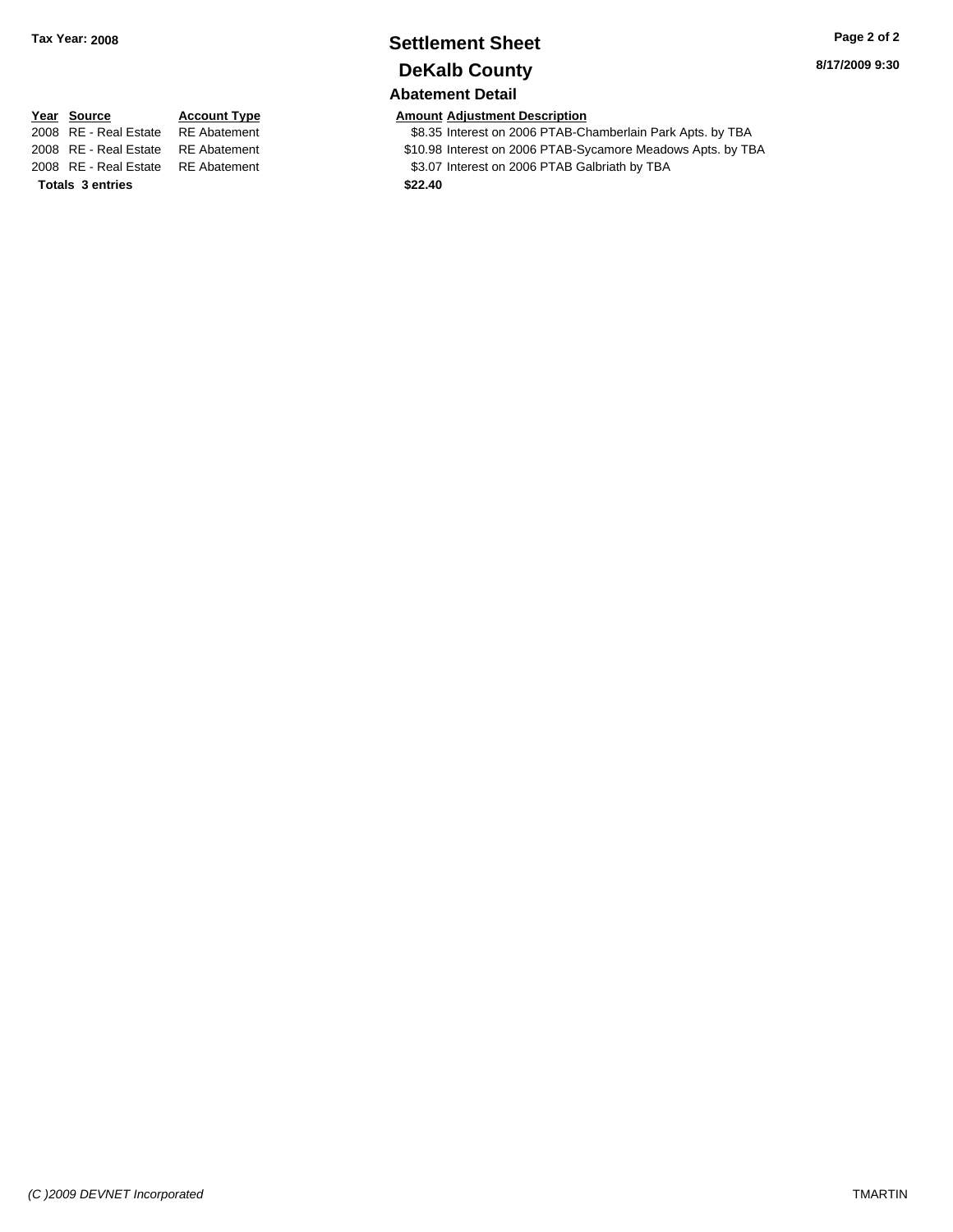**Original Amount Due** 

**Adjusted Amount Due** 

**Total Amount Due** 

**+** Supplements **-** Cancellations **-** Abatements/Refunds **+** Mobile Home **+/-** Road & Bridge Transfer **+** Misc. Adjustments

**+** Prior Year Real EstateTax **+** Prior Year Mobile Home Tax **+ Prior Year Misc. Adjustments** 

### **Settlement Sheet Tax Year: 2008 Page 1 of 1 DeKalb County 002 - FOREST PRESERVE**

**8/17/2009 9:30**

### **Current Year Taxes Paid**

| <b>Current Year Taxes Due</b> |                |           | <b>Current Year Taxes Paid</b> |                    |  |  |
|-------------------------------|----------------|-----------|--------------------------------|--------------------|--|--|
| ıl Amount Due                 | \$1,492,778.39 | ٠         | <b>Real Estate</b>             | \$803,672.96       |  |  |
| Supplements                   | \$28,256.23    | ٠         | Railroad                       | \$2,353.76         |  |  |
| Cancellations                 | \$29,918.01    | ÷         | Mobile Home                    | \$0.00             |  |  |
| าents/Refunds                 | \$1.80         | ÷         | Misc. Adjustments              | \$213.25           |  |  |
| Mobile Home                   | \$0.00         | ÷         | <b>Prior Year Real Estate</b>  | \$97.16            |  |  |
| ridge Transfer                | \$0.00         | $\ddot{}$ | Prior Year Mobile Home         | \$0.00             |  |  |
| . Adjustments                 | \$213.25       |           | + Prior Year Misc. Adjustments | \$0.00             |  |  |
| <b>Amount Due</b>             | \$1,491,328.06 |           | Abatements/Refunds             | \$1.80             |  |  |
| eal EstateTax                 | \$97.16        |           | <b>Total Collected</b>         | \$806,335.33       |  |  |
| pile Home Tax                 | \$0.00         | ٠         | <b>Hold Back</b>               | \$0.00             |  |  |
| . Adjustments                 | \$0.00         | ٠         | <b>County Trustee</b>          |                    |  |  |
| <b>Amount Due</b>             | \$1,491,425.22 |           | <b>Forfeited Tax</b>           |                    |  |  |
|                               |                |           | Total                          | <b>CRUE 335 33</b> |  |  |

# **Total \$806,335.33**

### **Distribution Summary Tax Distribution Date Amount** 05/29/2009 \$322,534.10 06/26/2009 \$426,264.73 07/24/2009 \$14,247.75 08/21/2009 \$43,288.75 **Totals: 4 Distributions \$806,335.33 Grand Totals: 4 Distributions \$806,335.33**

**Fund Summary**

| <b>Fund</b>                                         | <b>Amount Collected</b> | <b>Previously</b><br><b>Distributed</b> | Current<br><b>Distribution</b> | Amount<br>Available | <b>Interest</b> | <b>PY Over</b><br><b>Distrib</b> |
|-----------------------------------------------------|-------------------------|-----------------------------------------|--------------------------------|---------------------|-----------------|----------------------------------|
| 001 - CORPORATE                                     | \$713.780.97            | \$675.461.08                            | \$38,319.89                    | \$0.00              | \$0.00          | \$0.00                           |
| 005 - I. M. R. F.                                   | \$72,449.23             | \$68,559,73                             | \$3.889.50                     | \$0.00              | \$0.00          | \$0.00                           |
| 035 - TORT JUDGEMENTS/LIABILITY<br><b>INSURANCE</b> | \$8.208.47              | \$7.767.79                              | \$440.68                       | \$0.00              | \$0.00          | \$0.00                           |
| 047 - SOCIAL SECURITY                               | \$11,896.66             | \$11.257.98                             | \$638.68                       | \$0.00              | \$0.00          | \$0.00                           |
| Totals                                              | \$806.335.33            | \$763,046,58                            | \$43,288,75                    | \$0.00              | \$0.00          | \$0.00                           |

#### **Miscellaneous Adjustment Detail**

**Abatement Detail**

#### **Year Source Account Type Amount Adjustment Description**

2008 RE - Real Estate Back Tax Collected \$0.57 Eagle Homes Redemption 08-03-400-020 by TBA 2008 RE - Real Estate Paymt In Lieu of Tax \$8.86 Housing Authority-Hinckley Sunset View Apartments by TBA 2008 RE - Real Estate Paymt In Lieu of Tax \$9.27 Housing Authority-Shabbona Sequoya Apartments by TBA 2008 RE - Real Estate Real Estate Tax S1.53 Maness Redemption 13-06-331-005 by TBA 2008 RE - Real Estate Paymt In Lieu of Tax S121.29 HOUSING AUTHORITY by TBA 2008 RE - Real Estate Paymt In Lieu of Tax **Fig. 2008 RE - Real Estate Paymt In Lieu of Tax** Paymt In Lieu of Tax **Totals \$213.25 6 entries**

| Year Source             | <b>Account Type</b> | <b>Amount Adjustment Description</b>                       |
|-------------------------|---------------------|------------------------------------------------------------|
| 2008 RE - Real Estate   | RE Abatement        | \$0.67 Interest on 2006 PTAB-Chamberlain Park Apts. by TBA |
| 2008 RE - Real Estate   | RE Abatement        | \$0.88 Interest on 2006 PTAB-Sycamore Meadows Apts. by TBA |
| 2008 RE - Real Estate   | RE Abatement        | \$0.25 Interest on 2006 PTAB Galbriath by TBA              |
| <b>Totals 3 entries</b> |                     | \$1.80                                                     |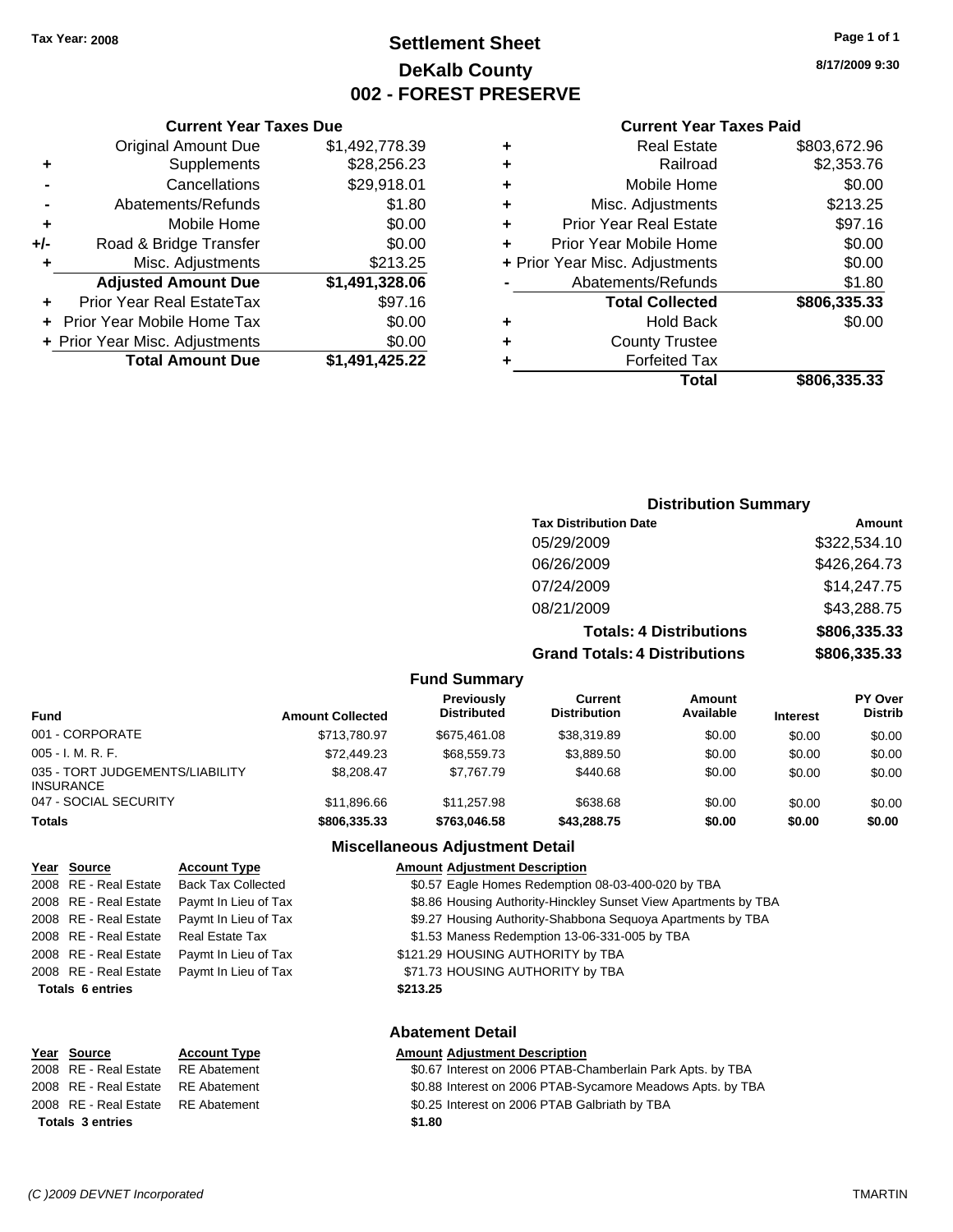### **Settlement Sheet Tax Year: 2008 Page 1 of 1 DeKalb County 003 - AFTON TOWNSHIP**

**8/17/2009 9:30**

### **Current Year Taxes Paid**

|     | <b>Current Year Taxes Due</b>  |             |  |
|-----|--------------------------------|-------------|--|
|     | <b>Original Amount Due</b>     | \$68,142.52 |  |
| ٠   | Supplements                    | \$170.24    |  |
|     | Cancellations                  | \$267.49    |  |
|     | Abatements/Refunds             | \$0.00      |  |
| ٠   | Mobile Home                    | \$0.00      |  |
| +/- | Road & Bridge Transfer         | \$0.00      |  |
| ٠   | Misc. Adjustments              | \$0.00      |  |
|     | <b>Adjusted Amount Due</b>     | \$68,045.27 |  |
| ٠   | Prior Year Real EstateTax      | \$99.30     |  |
|     | Prior Year Mobile Home Tax     | \$0.00      |  |
|     | + Prior Year Misc. Adjustments | \$0.00      |  |
|     | <b>Total Amount Due</b>        | \$68.144.57 |  |
|     |                                |             |  |

| \$37,351.62<br><b>Real Estate</b>        |
|------------------------------------------|
| \$306.17<br>Railroad                     |
| \$0.00<br>Mobile Home                    |
| \$0.00<br>Misc. Adjustments              |
| \$99.30<br><b>Prior Year Real Estate</b> |
| \$0.00<br>Prior Year Mobile Home         |
| \$0.00<br>+ Prior Year Misc. Adjustments |
| \$0.00<br>Abatements/Refunds             |
| \$37,757.09<br><b>Total Collected</b>    |
| \$0.00<br>Hold Back                      |
| <b>County Trustee</b>                    |
| <b>Forfeited Tax</b>                     |
| \$37,757.09<br>Total                     |
|                                          |

### **Distribution Summary Tax Distribution Date Amount** 05/29/2009 \$11,533.64 06/26/2009 \$23,015.67 07/24/2009 \$546.36 08/21/2009 \$2,661.42 **Totals: 4 Distributions \$37,757.09 Grand Totals: 4 Distributions \$37,757.09**

#### **Fund Summary**

| <b>Fund</b>                                         | <b>Amount Collected</b> | <b>Previously</b><br><b>Distributed</b> | Current<br><b>Distribution</b> | Amount<br>Available | <b>Interest</b> | <b>PY Over</b><br><b>Distrib</b> |
|-----------------------------------------------------|-------------------------|-----------------------------------------|--------------------------------|---------------------|-----------------|----------------------------------|
| 001 - CORPORATE                                     | \$31,146.76             | \$28.951.28                             | \$2.195.48                     | \$0.00              | \$0.00          | \$0.00                           |
| $005 - I. M. R. F.$                                 | \$3,047.64              | \$2,832.82                              | \$214.82                       | \$0.00              | \$0.00          | \$0.00                           |
| 027 - AUDIT                                         | \$415.93                | \$386.61                                | \$29.32                        | \$0.00              | \$0.00          | \$0.00                           |
| 035 - TORT JUDGEMENTS/LIABILITY<br><b>INSURANCE</b> | \$56.38                 | \$52.41                                 | \$3.97                         | \$0.00              | \$0.00          | \$0.00                           |
| 047 - SOCIAL SECURITY                               | \$3,034.00              | \$2,820.14                              | \$213.86                       | \$0.00              | \$0.00          | \$0.00                           |
| 054 - GENERAL ASSISTANCE                            | \$56.38                 | \$52.41                                 | \$3.97                         | \$0.00              | \$0.00          | \$0.00                           |
| <b>Totals</b>                                       | \$37,757.09             | \$35,095.67                             | \$2,661.42                     | \$0.00              | \$0.00          | \$0.00                           |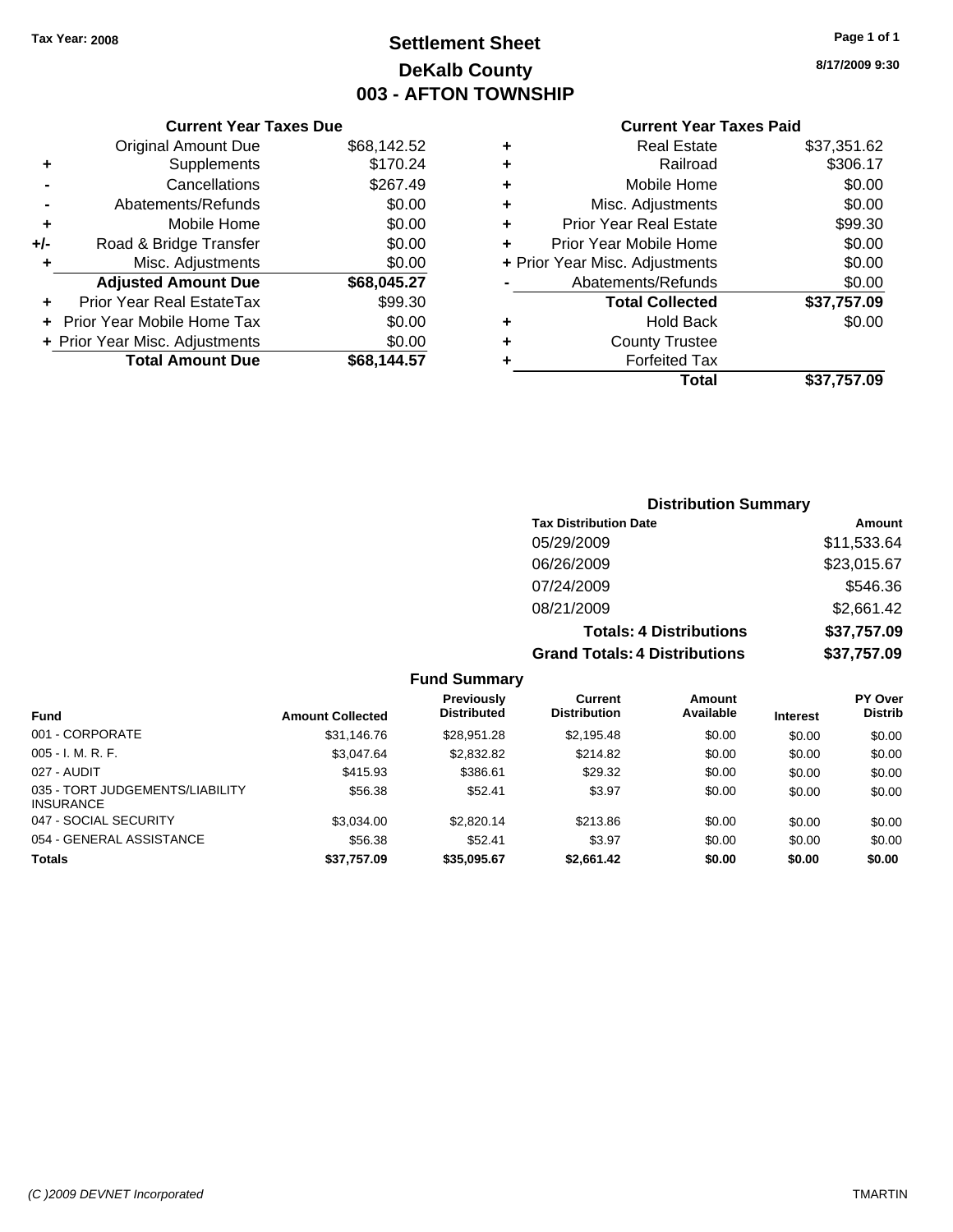### **Current Year Taxes Paid**

|   | <b>Real Estate</b>             | \$142,708.17 |
|---|--------------------------------|--------------|
| ٠ | Railroad                       | \$1,267.84   |
| ٠ | Mobile Home                    | \$0.00       |
| ٠ | Misc. Adjustments              | \$0.00       |
| ٠ | <b>Prior Year Real Estate</b>  | \$362.90     |
| ÷ | Prior Year Mobile Home         | \$0.00       |
|   | + Prior Year Misc. Adjustments | \$0.00       |
|   | Abatements/Refunds             | \$0.00       |
|   | <b>Total Collected</b>         | \$144,338.91 |
| ٠ | <b>Hold Back</b>               | \$0.00       |
| ٠ | <b>County Trustee</b>          |              |
|   | <b>Forfeited Tax</b>           |              |
|   | Total                          | \$144.338.91 |

|     | <b>Current Year Taxes Due</b>  |               |  |  |  |  |
|-----|--------------------------------|---------------|--|--|--|--|
|     | <b>Original Amount Due</b>     | \$282,175.41  |  |  |  |  |
| ٠   | Supplements                    | \$650.42      |  |  |  |  |
|     | Cancellations                  | \$1,021.96    |  |  |  |  |
|     | Abatements/Refunds             | \$0.00        |  |  |  |  |
| ٠   | Mobile Home                    | \$0.00        |  |  |  |  |
| +/- | Road & Bridge Transfer         | (\$11,992.23) |  |  |  |  |
| ٠   | Misc. Adjustments              | \$0.00        |  |  |  |  |
|     | <b>Adjusted Amount Due</b>     | \$269,811.64  |  |  |  |  |
|     | Prior Year Real EstateTax      | \$362.90      |  |  |  |  |
|     | Prior Year Mobile Home Tax     | \$0.00        |  |  |  |  |
|     | + Prior Year Misc. Adjustments | \$0.00        |  |  |  |  |
|     | <b>Total Amount Due</b>        | \$270,174.54  |  |  |  |  |
|     |                                |               |  |  |  |  |

| <b>Road and Bridge Summary</b> |             |               | <b>Distribution Summary</b>          |              |  |
|--------------------------------|-------------|---------------|--------------------------------------|--------------|--|
| <b>Municipality</b>            | Amt. Due    | Amt. Distrib. | <b>Tax Distribution Date</b>         | Amount       |  |
| <b>CITY OF DEKALB</b>          | \$21,627.15 | \$11,992.23   | 05/29/2009                           | \$44,049.63  |  |
| <b>Totals</b>                  | \$21,627.15 | \$11,992.23   | 06/26/2009                           | \$88,033.35  |  |
|                                |             |               | 07/24/2009                           | \$2,087.47   |  |
|                                |             |               | 08/21/2009                           | \$10,168.46  |  |
|                                |             |               | <b>Totals: 4 Distributions</b>       | \$144,338.91 |  |
|                                |             |               | <b>Grand Totals: 4 Distributions</b> | \$144,338.91 |  |

|                              |                         | <b>Fund Summary</b>              |                                |                     |                 |                                  |
|------------------------------|-------------------------|----------------------------------|--------------------------------|---------------------|-----------------|----------------------------------|
| <b>Fund</b>                  | <b>Amount Collected</b> | Previously<br><b>Distributed</b> | Current<br><b>Distribution</b> | Amount<br>Available | <b>Interest</b> | <b>PY Over</b><br><b>Distrib</b> |
| 007 - ROAD AND BRIDGE        | \$91,050.77             | \$84,638,97                      | \$6,411.80                     | \$0.00              | \$0.00          | \$0.00                           |
| 008 - BRIDGE CONST W/COUNTY  | \$4,378.52              | \$4,069.85                       | \$308.67                       | \$0.00              | \$0.00          | \$0.00                           |
| 009 - PERMANENT ROAD         | \$40,990.19             | \$38,100.50                      | \$2,889.69                     | \$0.00              | \$0.00          | \$0.00                           |
| 010 - EQUIPMENT AND BUILDING | \$7,919.43              | \$7.361.13                       | \$558.30                       | \$0.00              | \$0.00          | \$0.00                           |
| <b>Totals</b>                | \$144,338.91            | \$134,170,45                     | \$10,168.46                    | \$0.00              | \$0.00          | \$0.00                           |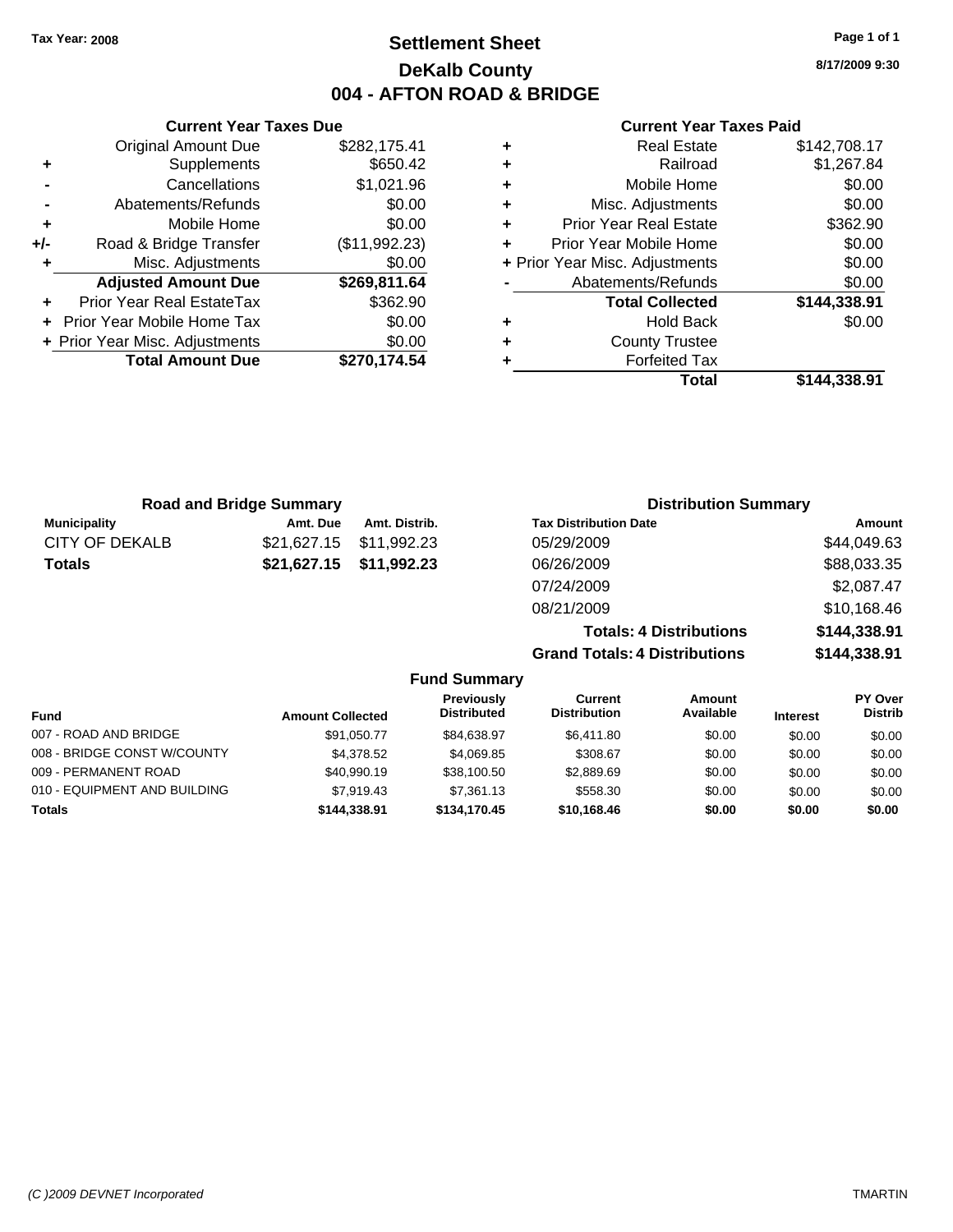### **Settlement Sheet Tax Year: 2008 Page 1 of 1 DeKalb County 005 - CLINTON TOWNSHIP**

**8/17/2009 9:30**

#### **Current Year Taxes Paid**

|   | Total                          | \$46,226.36 |
|---|--------------------------------|-------------|
| ٠ | <b>Forfeited Tax</b>           |             |
| ٠ | <b>County Trustee</b>          |             |
| ٠ | <b>Hold Back</b>               | \$0.00      |
|   | <b>Total Collected</b>         | \$46,226.36 |
|   | Abatements/Refunds             | \$0.00      |
|   | + Prior Year Misc. Adjustments | \$0.00      |
| ÷ | Prior Year Mobile Home         | \$0.00      |
| ٠ | <b>Prior Year Real Estate</b>  | \$0.00      |
| ٠ | Misc. Adjustments              | \$0.00      |
| ٠ | Mobile Home                    | \$0.00      |
| ٠ | Railroad                       | \$380.25    |
| ٠ | <b>Real Estate</b>             | \$45,846.11 |
|   |                                |             |

### **Current Year Taxes Due** Original Amount Due \$85,360.82 **+** Supplements \$481.08 **-** Cancellations \$992.20 **-** Abatements/Refunds \$0.00 **+** Mobile Home \$0.00 **+/-** Road & Bridge Transfer \$0.00 **+** Misc. Adjustments \$0.00 **Adjusted Amount Due \$84,849.70 +** Prior Year Real EstateTax \$0.00 **+** Prior Year Mobile Home Tax \$0.00

**+ Prior Year Misc. Adjustments**  $$0.00$ 

**Total Amount Due \$84,849.70**

### **Distribution Summary**

| <b>Tax Distribution Date</b>         | Amount      |
|--------------------------------------|-------------|
| 05/29/2009                           | \$17,941.17 |
| 06/26/2009                           | \$25,495.26 |
| 07/24/2009                           | \$926.05    |
| 08/21/2009                           | \$1,863.88  |
| <b>Totals: 4 Distributions</b>       | \$46,226.36 |
| <b>Grand Totals: 4 Distributions</b> | \$46,226.36 |

#### **Fund Summary**

| <b>Fund</b>                                         | <b>Amount Collected</b> | <b>Previously</b><br><b>Distributed</b> | Current<br><b>Distribution</b> | Amount<br>Available | <b>Interest</b> | <b>PY Over</b><br><b>Distrib</b> |
|-----------------------------------------------------|-------------------------|-----------------------------------------|--------------------------------|---------------------|-----------------|----------------------------------|
| 001 - CORPORATE                                     | \$35,333,06             | \$33.908.41                             | \$1,424.65                     | \$0.00              | \$0.00          | \$0.00                           |
| $005 - I. M. R. F.$                                 | \$326.96                | \$313.78                                | \$13.18                        | \$0.00              | \$0.00          | \$0.00                           |
| 027 - AUDIT                                         | \$543.94                | \$522.00                                | \$21.94                        | \$0.00              | \$0.00          | \$0.00                           |
| 035 - TORT JUDGEMENTS/LIABILITY<br><b>INSURANCE</b> | \$2,708.14              | \$2,598.94                              | \$109.20                       | \$0.00              | \$0.00          | \$0.00                           |
| 047 - SOCIAL SECURITY                               | \$3.252.07              | \$3,120.95                              | \$131.12                       | \$0.00              | \$0.00          | \$0.00                           |
| 054 - GENERAL ASSISTANCE                            | \$4,062.19              | \$3.898.40                              | \$163.79                       | \$0.00              | \$0.00          | \$0.00                           |
| <b>Totals</b>                                       | \$46,226.36             | \$44,362.48                             | \$1,863.88                     | \$0.00              | \$0.00          | \$0.00                           |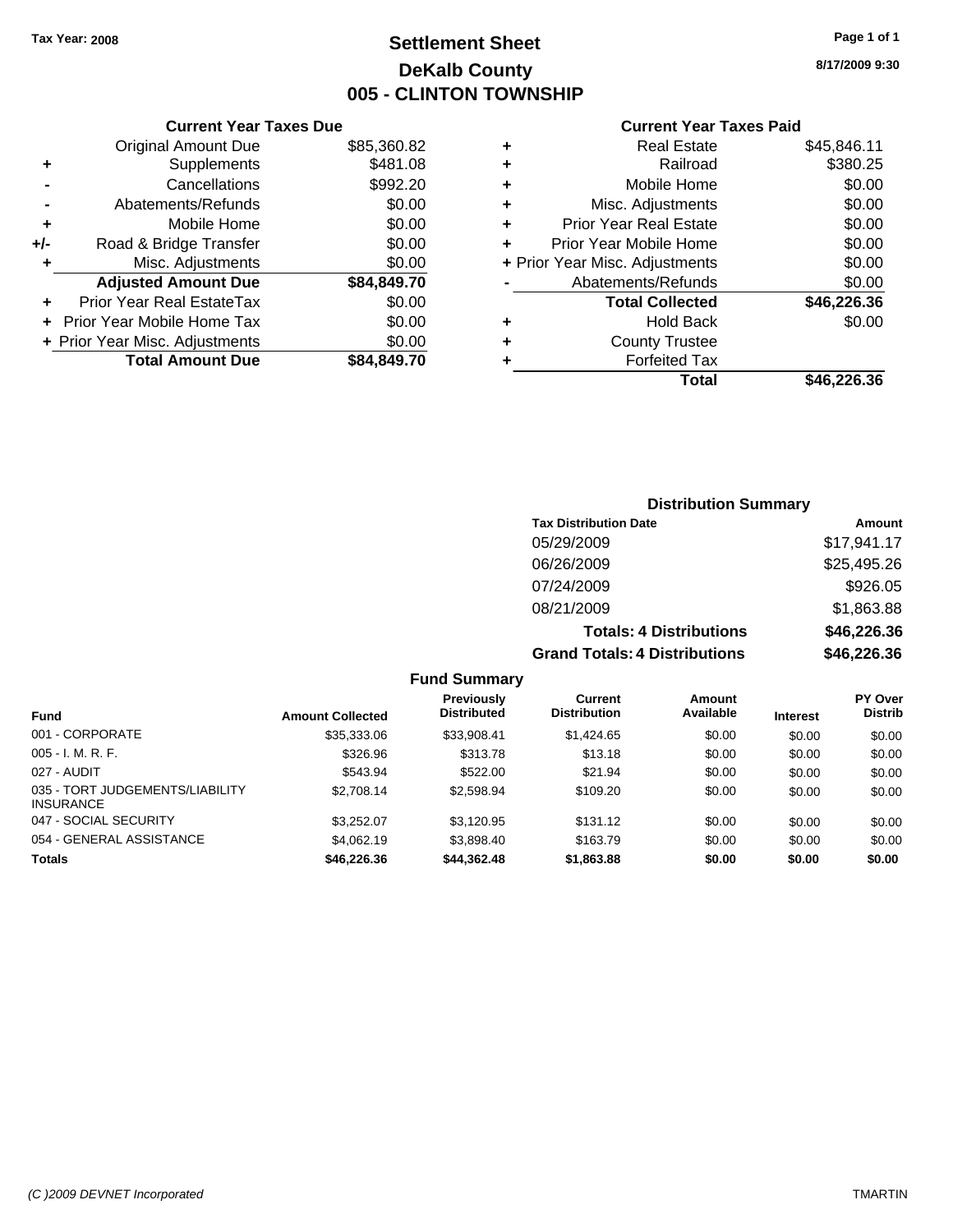### **Settlement Sheet Tax Year: 2008 Page 1 of 1 DeKalb County 006 - CLINTON TWP LIBRARY**

### **Current Year Taxes Due**

|       | <b>Original Amount Due</b>        | \$75,391.11 |
|-------|-----------------------------------|-------------|
| ٠     | Supplements                       | \$424.88    |
|       | Cancellations                     | \$876.29    |
|       | Abatements/Refunds                | \$0.00      |
| ٠     | Mobile Home                       | \$0.00      |
| $+/-$ | Road & Bridge Transfer            | \$0.00      |
| ٠     | Misc. Adjustments                 | \$0.00      |
|       | <b>Adjusted Amount Due</b>        | \$74,939.70 |
|       | <b>Prior Year Real EstateTax</b>  | \$0.00      |
|       |                                   |             |
|       | <b>Prior Year Mobile Home Tax</b> | \$0.00      |
|       | + Prior Year Misc. Adjustments    | \$0.00      |
|       | <b>Total Amount Due</b>           | \$74.939.70 |

#### **Current Year Taxes Paid**

|   | <b>Real Estate</b>             | \$40,491.51 |
|---|--------------------------------|-------------|
| ٠ | Railroad                       | \$335.84    |
| ٠ | Mobile Home                    | \$0.00      |
| ٠ | Misc. Adjustments              | \$0.00      |
| ٠ | <b>Prior Year Real Estate</b>  | \$0.00      |
|   | Prior Year Mobile Home         | \$0.00      |
|   | + Prior Year Misc. Adjustments | \$0.00      |
|   | Abatements/Refunds             | \$0.00      |
|   | <b>Total Collected</b>         | \$40,827.35 |
| ٠ | Hold Back                      | \$0.00      |
| ٠ | <b>County Trustee</b>          |             |
| ٠ | <b>Forfeited Tax</b>           |             |
|   | Total                          | \$40,827.35 |
|   |                                |             |

#### **Distribution Summary Tax Distribution Date Amount** 05/29/2009 \$15,845.67 06/26/2009 \$22,517.57 07/24/2009 \$817.92 08/21/2009 \$1,646.19 **Totals: 4 Distributions \$40,827.35 Grand Totals: 4 Distributions \$40,827.35 Fund Summary PY O Amount**  $\overline{c}$ **Previously**

| <b>Fund</b>   | <b>Amount Collected</b> | <b>Previously</b><br><b>Distributed</b> | Current<br><b>Distribution</b> | Amount<br>Available | <b>Interest</b> | <b>PY Over</b><br>Distrib |
|---------------|-------------------------|-----------------------------------------|--------------------------------|---------------------|-----------------|---------------------------|
| 016 - LIBRARY | \$40.827.35             | \$39,181.16                             | \$1.646.19                     | \$0.00              | \$0.00          | \$0.00                    |
| <b>Totals</b> | \$40.827.35             | \$39,181,16                             | \$1,646.19                     | \$0.00              | \$0.00          | \$0.00                    |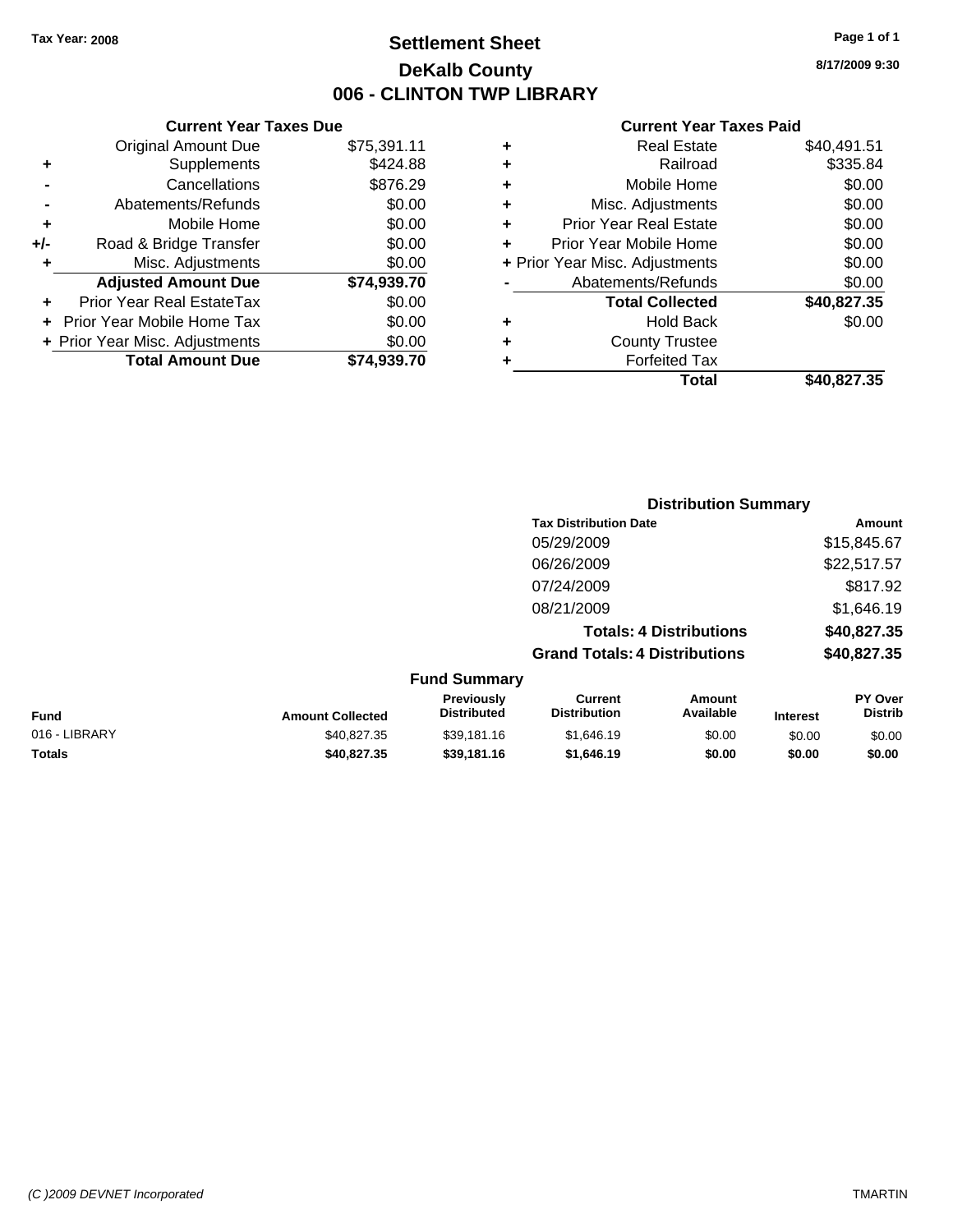### **Settlement Sheet Tax Year: 2008 Page 1 of 1 DeKalb County 007 - CLINTON CEMETERY**

**8/17/2009 9:30**

| <b>Current Year Taxes Paid</b> |  |  |
|--------------------------------|--|--|
|                                |  |  |

|     | <b>Current Year Taxes Due</b>  |             |
|-----|--------------------------------|-------------|
|     | <b>Original Amount Due</b>     | \$20,099.41 |
| ٠   | Supplements                    | \$113.28    |
|     | Cancellations                  | \$233.61    |
|     | Abatements/Refunds             | \$0.00      |
| ٠   | Mobile Home                    | \$0.00      |
| +/- | Road & Bridge Transfer         | \$0.00      |
| ٠   | Misc. Adjustments              | \$0.00      |
|     | <b>Adjusted Amount Due</b>     | \$19,979.08 |
|     | Prior Year Real EstateTax      | \$0.00      |
|     | Prior Year Mobile Home Tax     | \$0.00      |
|     | + Prior Year Misc. Adjustments | \$0.00      |
|     | <b>Total Amount Due</b>        | \$19,979.08 |
|     |                                |             |

| ٠ | <b>Real Estate</b>             | \$10,795.02 |
|---|--------------------------------|-------------|
| ٠ | Railroad                       | \$89.54     |
| ٠ | Mobile Home                    | \$0.00      |
| ٠ | Misc. Adjustments              | \$0.00      |
| ÷ | <b>Prior Year Real Estate</b>  | \$0.00      |
| ÷ | Prior Year Mobile Home         | \$0.00      |
|   | + Prior Year Misc. Adjustments | \$0.00      |
|   | Abatements/Refunds             | \$0.00      |
|   | <b>Total Collected</b>         | \$10,884.56 |
| ٠ | <b>Hold Back</b>               | \$0.00      |
| ٠ | <b>County Trustee</b>          |             |
| ٠ | <b>Forfeited Tax</b>           |             |
|   | Total                          | \$10,884.56 |

|                         |                                         |                                       | <b>Distribution Summary</b>    |                 |                                  |
|-------------------------|-----------------------------------------|---------------------------------------|--------------------------------|-----------------|----------------------------------|
|                         |                                         | <b>Tax Distribution Date</b>          |                                |                 | <b>Amount</b>                    |
|                         |                                         | 05/29/2009                            |                                |                 | \$4,224.47                       |
|                         |                                         | 06/26/2009                            |                                |                 | \$6,003.15                       |
|                         |                                         | 07/24/2009                            |                                |                 | \$218.05                         |
|                         |                                         | 08/21/2009                            |                                |                 | \$438.89                         |
|                         |                                         |                                       | <b>Totals: 4 Distributions</b> |                 | \$10,884.56                      |
|                         |                                         | <b>Grand Totals: 4 Distributions</b>  |                                |                 | \$10,884.56                      |
|                         | <b>Fund Summary</b>                     |                                       |                                |                 |                                  |
| <b>Amount Collected</b> | <b>Previously</b><br><b>Distributed</b> | <b>Current</b><br><b>Distribution</b> | Amount<br>Available            | <b>Interest</b> | <b>PY Over</b><br><b>Distrib</b> |
|                         |                                         |                                       | $\cdots$                       | ----            | ----                             |

| <b>Fund</b>    | <b>Amount Collected</b> | <b>Previously</b><br><b>Distributed</b> | Current<br><b>Distribution</b> | Amount<br>Available | <b>Interest</b> | PY Over<br>Distrib |
|----------------|-------------------------|-----------------------------------------|--------------------------------|---------------------|-----------------|--------------------|
| 017 - CEMETERY | \$10.884.56             | \$10,445.67                             | \$438.89                       | \$0.00              | \$0.00          | \$0.00             |
| <b>Totals</b>  | \$10.884.56             | \$10,445.67                             | \$438.89                       | \$0.00              | \$0.00          | \$0.00             |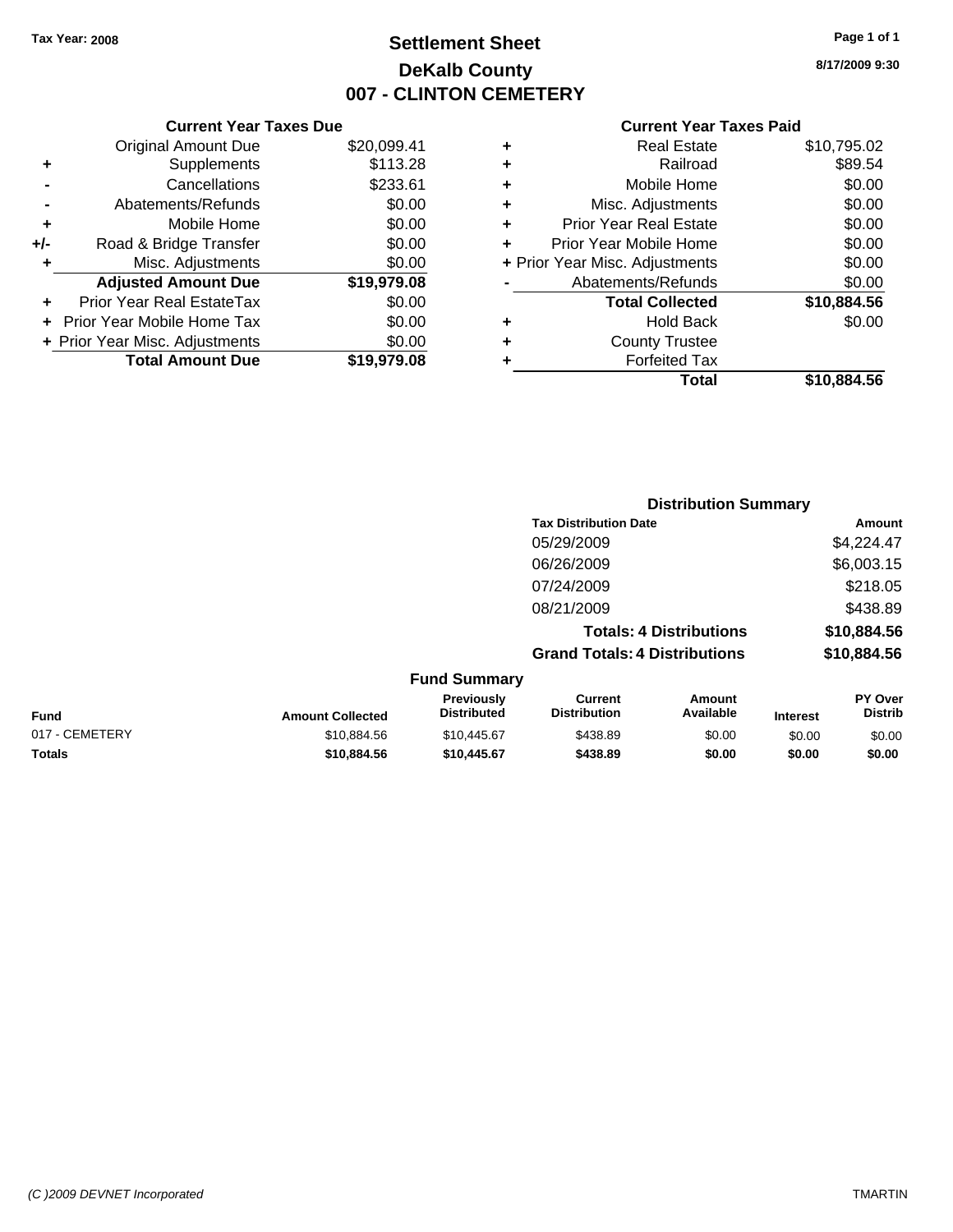### **Settlement Sheet Tax Year: 2008 Page 1 of 1 DeKalb County 008 - CLINTON COMM BLDG**

**8/17/2009 9:30**

#### **Current Year Taxes Paid**

|       | <b>Current Year Taxes Due</b>  |             |  |  |
|-------|--------------------------------|-------------|--|--|
|       | <b>Original Amount Due</b>     | \$14,003.21 |  |  |
| ٠     | Supplements                    | \$78.92     |  |  |
|       | Cancellations                  | \$162.77    |  |  |
|       | Abatements/Refunds             | \$0.00      |  |  |
| ٠     | Mobile Home                    | \$0.00      |  |  |
| $+/-$ | Road & Bridge Transfer         | \$0.00      |  |  |
|       | Misc. Adjustments<br>\$0.00    |             |  |  |
|       | <b>Adjusted Amount Due</b>     | \$13,919.36 |  |  |
|       | Prior Year Real EstateTax      | \$0.00      |  |  |
|       | Prior Year Mobile Home Tax     | \$0.00      |  |  |
|       | + Prior Year Misc. Adjustments | \$0.00      |  |  |
|       | <b>Total Amount Due</b>        | \$13,919.36 |  |  |
|       |                                |             |  |  |

| ٠ | <b>Real Estate</b>             | \$7,521.02 |
|---|--------------------------------|------------|
| ٠ | Railroad                       | \$62.38    |
| ٠ | Mobile Home                    | \$0.00     |
| ٠ | Misc. Adjustments              | \$0.00     |
| ÷ | Prior Year Real Estate         | \$0.00     |
|   | Prior Year Mobile Home         | \$0.00     |
|   | + Prior Year Misc. Adjustments | \$0.00     |
|   | Abatements/Refunds             | \$0.00     |
|   | <b>Total Collected</b>         | \$7,583.40 |
| ٠ | <b>Hold Back</b>               | \$0.00     |
| ٠ | <b>County Trustee</b>          |            |
| ٠ | <b>Forfeited Tax</b>           |            |
|   | Total                          | \$7,583.40 |
|   |                                |            |

|                 |                         |                                  |                                       | <b>Distribution Summary</b>    |                 |                           |
|-----------------|-------------------------|----------------------------------|---------------------------------------|--------------------------------|-----------------|---------------------------|
|                 |                         |                                  | <b>Tax Distribution Date</b>          |                                |                 | Amount                    |
|                 |                         |                                  | 05/29/2009                            |                                |                 | \$2,943.23                |
|                 |                         |                                  | 06/26/2009                            |                                |                 | \$4,182.52                |
|                 |                         |                                  | 07/24/2009                            |                                |                 | \$151.89                  |
|                 |                         |                                  | 08/21/2009                            |                                |                 | \$305.76                  |
|                 |                         |                                  |                                       | <b>Totals: 4 Distributions</b> |                 | \$7,583.40                |
|                 |                         |                                  | <b>Grand Totals: 4 Distributions</b>  |                                |                 | \$7,583.40                |
|                 |                         | <b>Fund Summary</b>              |                                       |                                |                 |                           |
| <b>Fund</b>     | <b>Amount Collected</b> | Previously<br><b>Distributed</b> | <b>Current</b><br><b>Distribution</b> | Amount<br>Available            | <b>Interest</b> | PY Over<br><b>Distrib</b> |
| 001 - CORPORATE | \$7,583.40              | \$7,277.64                       | \$305.76                              | \$0.00                         | \$0.00          | \$0.00                    |

**Totals \$7,583.40 \$7,277.64 \$305.76 \$0.00 \$0.00 \$0.00**

#### *(C )2009 DEVNET Incorporated* TMARTIN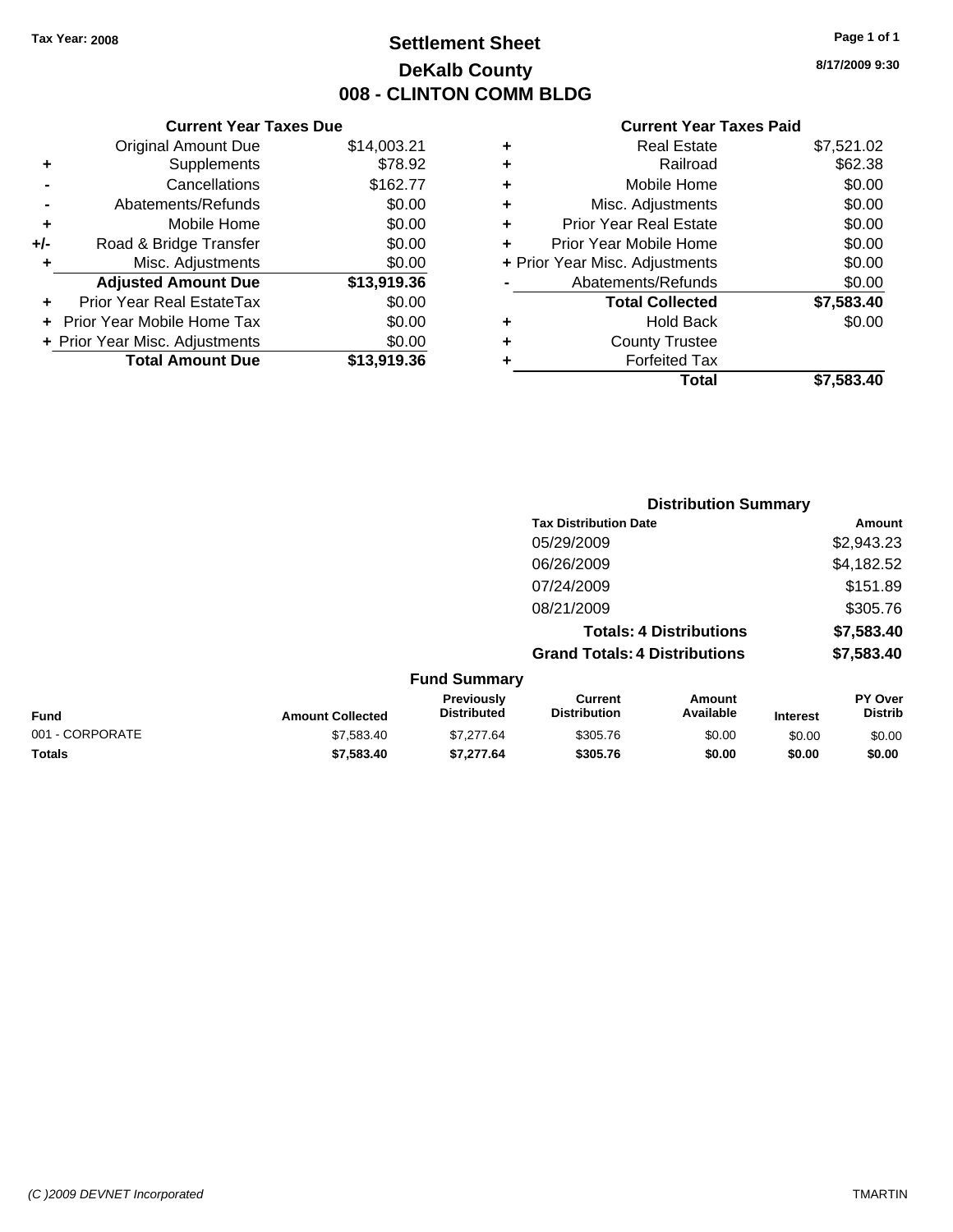**Current Year Taxes Due** Original Amount Due \$230,004.35

**Adjusted Amount Due \$207,263.92**

**Total Amount Due \$207,263.92**

**+** Supplements \$1,070.15 **-** Cancellations \$2,207.10 **-** Abatements/Refunds \$0.00 **+** Mobile Home \$0.00 **+/-** Road & Bridge Transfer (\$21,603.48) **+** Misc. Adjustments \$0.00

**+** Prior Year Real EstateTax \$0.00 **+** Prior Year Mobile Home Tax \$0.00 **+ Prior Year Misc. Adjustments**  $$0.00$ 

### **Settlement Sheet Tax Year: 2008 Page 1 of 1 DeKalb County 009 - CLINTON ROAD & BRIDGE**

**8/17/2009 9:30**

#### **Current Year Taxes Paid**

| ٠ | <b>Real Estate</b>             | \$101,984.37 |
|---|--------------------------------|--------------|
| ٠ | Railroad                       | \$968.69     |
| ٠ | Mobile Home                    | \$0.00       |
| ٠ | Misc. Adjustments              | \$0.00       |
| ÷ | <b>Prior Year Real Estate</b>  | \$0.00       |
| ÷ | Prior Year Mobile Home         | \$0.00       |
|   | + Prior Year Misc. Adjustments | \$0.00       |
|   | Abatements/Refunds             | \$0.00       |
|   | <b>Total Collected</b>         | \$102,953.06 |
|   | <b>Hold Back</b>               | \$0.00       |
| ٠ | <b>County Trustee</b>          |              |
|   | <b>Forfeited Tax</b>           |              |
|   | Total                          | \$102.953.06 |

| <b>Road and Bridge Summary</b> |             |                     | <b>Distribution Summary</b>          |              |
|--------------------------------|-------------|---------------------|--------------------------------------|--------------|
| <b>Municipality</b>            | Amt. Due    | Amt. Distrib.       | <b>Tax Distribution Date</b>         | Amount       |
| <b>VILLAGE OF WATERMAN</b>     | \$39,633.64 | \$21,603.48         | 05/29/2009                           | \$39,909.89  |
| <b>Totals</b>                  | \$39,633.64 | \$21,603.48         | 06/26/2009                           | \$56,836.91  |
|                                |             |                     | 07/24/2009                           | \$2,059.99   |
|                                |             |                     | 08/21/2009                           | \$4,146.27   |
|                                |             |                     | <b>Totals: 4 Distributions</b>       | \$102,953.06 |
|                                |             |                     | <b>Grand Totals: 4 Distributions</b> | \$102,953.06 |
|                                |             | <b>Fund Summary</b> |                                      |              |

| <b>Fund</b>                                   | <b>Amount Collected</b> | Previously<br><b>Distributed</b> | Current<br><b>Distribution</b> | Amount<br>Available | <b>Interest</b> | <b>PY Over</b><br><b>Distrib</b> |
|-----------------------------------------------|-------------------------|----------------------------------|--------------------------------|---------------------|-----------------|----------------------------------|
| 007 - ROAD AND BRIDGE                         | \$43,382.88             | \$41.638.57                      | \$1.744.31                     | \$0.00              | \$0.00          | \$0.00                           |
| 009 - PERMANENT ROAD                          | \$44,406,40             | \$42,615.87                      | \$1.790.53                     | \$0.00              | \$0.00          | \$0.00                           |
| 010 - EQUIPMENT AND BUILDING                  | \$12,455.66             | \$11,953.43                      | \$502.23                       | \$0.00              | \$0.00          | \$0.00                           |
| 035 - TORT JUDGEMENTS/LIABILITY<br><b>INS</b> | \$2,708.12              | \$2,598.92                       | \$109.20                       | \$0.00              | \$0.00          | \$0.00                           |
| <b>Totals</b>                                 | \$102.953.06            | \$98,806.79                      | \$4.146.27                     | \$0.00              | \$0.00          | \$0.00                           |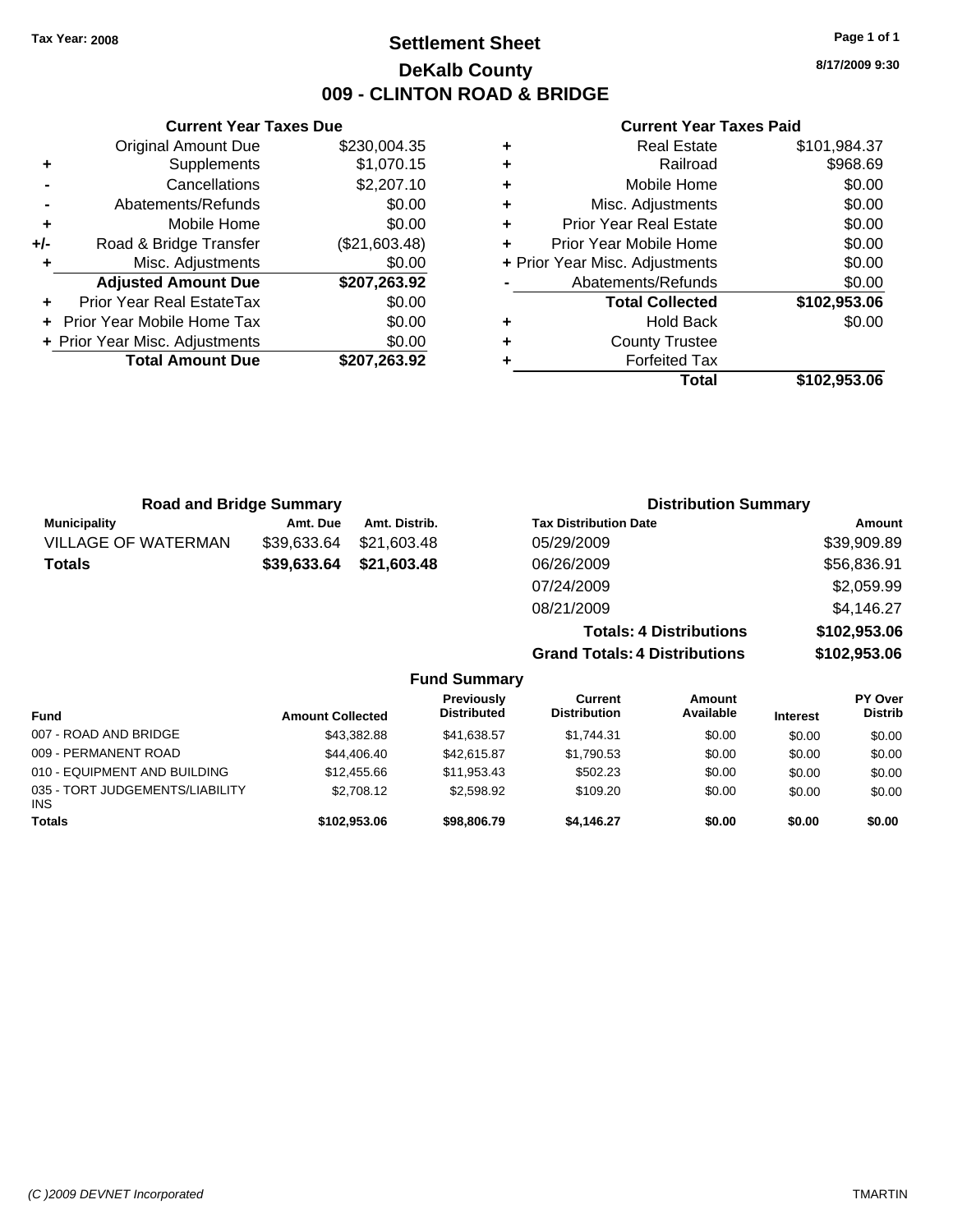### **Settlement Sheet Tax Year: 2008 Page 1 of 1 DeKalb County 010 - CORTLAND TOWNSHIP**

**8/17/2009 9:30**

#### **Current Year Taxes Paid**

|     | <b>Total Amount Due</b>        | \$207,915.71 |
|-----|--------------------------------|--------------|
|     | + Prior Year Misc. Adjustments | \$0.00       |
|     | Prior Year Mobile Home Tax     | \$0.00       |
|     | Prior Year Real EstateTax      | (\$17.77)    |
|     | <b>Adjusted Amount Due</b>     | \$207,933.48 |
| ٠   | Misc. Adjustments              | \$0.00       |
| +/- | Road & Bridge Transfer         | \$0.00       |
| ٠   | Mobile Home                    | \$0.00       |
|     | Abatements/Refunds             | \$1.04       |
|     | Cancellations                  | \$9,778.99   |
| ٠   | Supplements                    | \$6,027.40   |
|     | <b>Original Amount Due</b>     | \$211,686.11 |
|     |                                |              |

**Current Year Taxes Due**

| ٠ | <b>Real Estate</b>             | \$110,983.23 |
|---|--------------------------------|--------------|
| ٠ | Railroad                       | \$230.76     |
| ٠ | Mobile Home                    | \$0.00       |
| ٠ | Misc. Adjustments              | \$0.00       |
| ٠ | <b>Prior Year Real Estate</b>  | (\$17.77)    |
| ٠ | Prior Year Mobile Home         | \$0.00       |
|   | + Prior Year Misc. Adjustments | \$0.00       |
|   | Abatements/Refunds             | \$1.04       |
|   | <b>Total Collected</b>         | \$111,195.18 |
| ٠ | <b>Hold Back</b>               | \$0.00       |
| ٠ | <b>County Trustee</b>          |              |
| ٠ | <b>Forfeited Tax</b>           |              |
|   | Total                          | \$111,195.18 |
|   |                                |              |

### **Distribution Summary Tax Distribution Date Amount** 05/29/2009 \$55,537.65 06/26/2009 \$48,003.31 07/24/2009 \$2,226.00 08/21/2009 \$5,428.22 **Totals: 4 Distributions \$111,195.18 Grand Totals: 4 Distributions \$111,195.18**

#### **Fund Summary**

| <b>Fund</b>                             | <b>Amount Collected</b> | <b>Previously</b><br><b>Distributed</b> | Current<br><b>Distribution</b> | Amount<br>Available | <b>Interest</b> | <b>PY Over</b><br><b>Distrib</b> |
|-----------------------------------------|-------------------------|-----------------------------------------|--------------------------------|---------------------|-----------------|----------------------------------|
| 001 - CORPORATE                         | \$86,715.46             | \$82,482.25                             | \$4,233.21                     | \$0.00              | \$0.00          | \$0.00                           |
| 005 - I. M. R. F.                       | \$6,313.33              | \$6,005.13                              | \$308.20                       | \$0.00              | \$0.00          | \$0.00                           |
| 027 - AUDIT                             | \$1,588.65              | \$1,511.10                              | \$77.55                        | \$0.00              | \$0.00          | \$0.00                           |
| 035 - TORT JUDGEMENTS/LIABILITY<br>INS. | \$6,575.86              | \$6,254.85                              | \$321.01                       | \$0.00              | \$0.00          | \$0.00                           |
| 047 - SOCIAL SECURITY                   | \$5,263,43              | \$5,006.49                              | \$256.94                       | \$0.00              | \$0.00          | \$0.00                           |
| 054 - GENERAL ASSISTANCE                | \$4,738.45              | \$4,507.14                              | \$231.31                       | \$0.00              | \$0.00          | \$0.00                           |
| Totals                                  | \$111,195.18            | \$105,766.96                            | \$5,428.22                     | \$0.00              | \$0.00          | \$0.00                           |
|                                         |                         |                                         |                                |                     |                 |                                  |

### **Abatement Detail**

| Year Source                        | <b>Account Type</b> | <b>Amount Adiustment Description</b>                       |
|------------------------------------|---------------------|------------------------------------------------------------|
| 2008 RE - Real Estate RE Abatement |                     | \$1.04 Interest on 2006 PTAB-Sycamore Meadows Apts. by TBA |
| <b>Totals 1 entries</b>            |                     | \$1.04                                                     |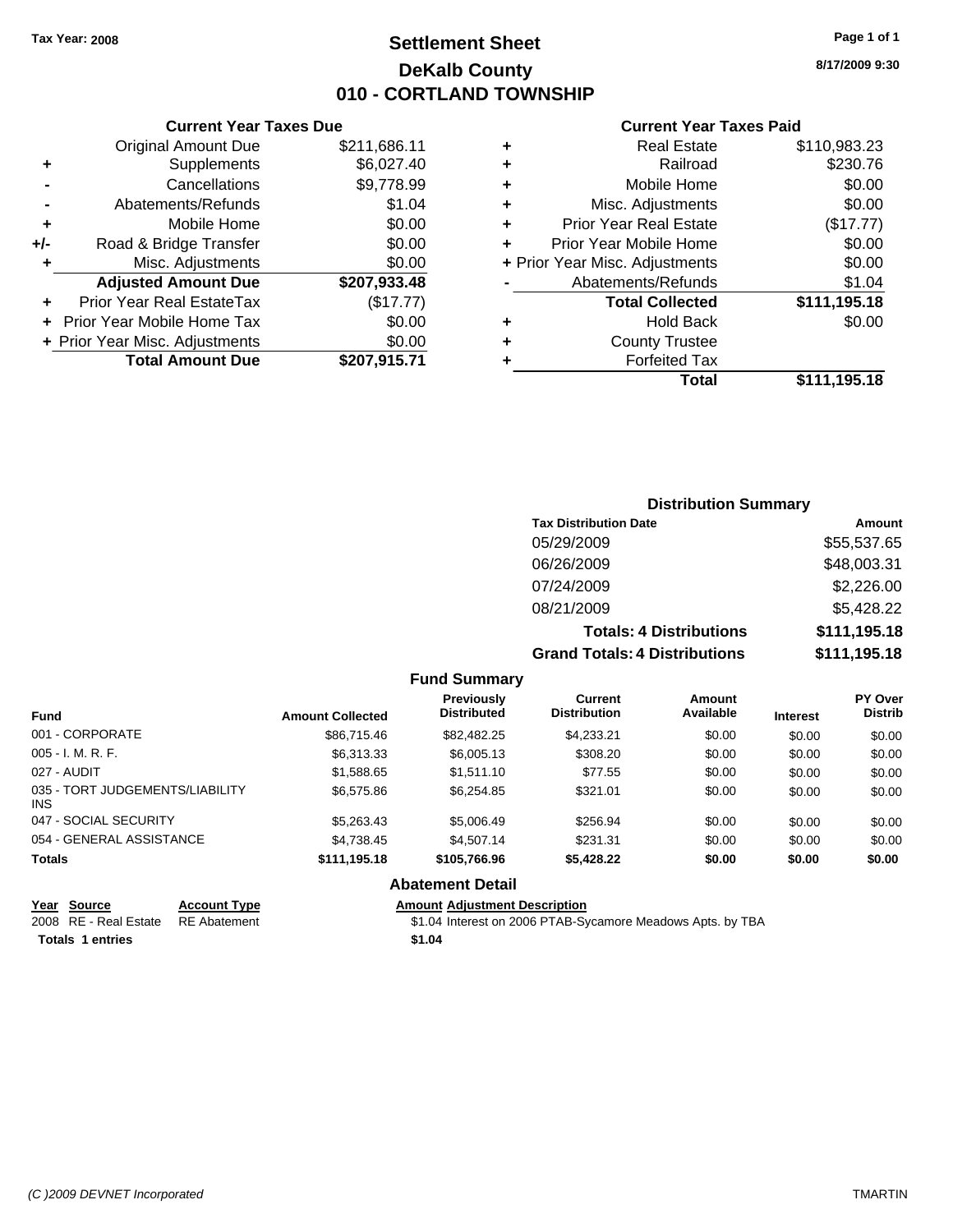### **Settlement Sheet Tax Year: 2008 Page 1 of 1 DeKalb County 011 - CORTLAND ROAD & BRIDGE**

**Current Year Taxes Due** Original Amount Due \$389,208.86 **+** Supplements \$20,703.37 **-** Cancellations \$21,001.43 **-** Abatements/Refunds \$1.80 **+** Mobile Home \$0.00 **+/-** Road & Bridge Transfer (\$12,233.90) **+** Misc. Adjustments \$0.00 **Adjusted Amount Due \$376,675.10 +** Prior Year Real EstateTax (\$48.56) **+** Prior Year Mobile Home Tax \$0.00 **+ Prior Year Misc. Adjustments**  $$0.00$ **Total Amount Due \$376,626.54**

#### **Current Year Taxes Paid**

| ٠ | <b>Real Estate</b>             | \$197,272.45 |
|---|--------------------------------|--------------|
| ٠ | Railroad                       | \$421.43     |
| ٠ | Mobile Home                    | \$0.00       |
| ٠ | Misc. Adjustments              | \$0.00       |
| ٠ | <b>Prior Year Real Estate</b>  | (\$48.56)    |
|   | Prior Year Mobile Home         | \$0.00       |
|   | + Prior Year Misc. Adjustments | \$0.00       |
|   | Abatements/Refunds             | \$1.80       |
|   | <b>Total Collected</b>         | \$197,643.52 |
| ٠ | <b>Hold Back</b>               | \$0.00       |
|   | <b>County Trustee</b>          |              |
|   | <b>Forfeited Tax</b>           |              |
|   | Total                          | \$197,643.52 |
|   |                                |              |

| <b>Road and Bridge Summary</b> |             |               | <b>Distribution Summary</b>          |              |
|--------------------------------|-------------|---------------|--------------------------------------|--------------|
| <b>Municipality</b>            | Amt. Due    | Amt. Distrib. | <b>Tax Distribution Date</b>         | Amount       |
| TOWN OF CORTLAND               | \$7,258.46  | \$3,918.22    | 05/29/2009                           | \$96,131.03  |
| CITY OF DEKALB                 | \$493.90    | \$266.66      | 06/26/2009                           | \$86,225.42  |
| VILLAGE OF MAPLE PARK          | \$1,648.77  | \$890.07      | 07/24/2009                           | \$3,853.75   |
| CITY OF SYCAMORE               | \$13,261.24 | \$7,158.95    | 08/21/2009                           | \$11,433.32  |
| <b>Totals</b>                  | \$22,662.37 | \$12,233.90   | <b>Totals: 4 Distributions</b>       | \$197,643.52 |
|                                |             |               | <b>Grand Totals: 4 Distributions</b> | \$197,643.52 |

|                                         |                         | <b>Fund Summary</b>                     |                                       |                     |                 |                                  |
|-----------------------------------------|-------------------------|-----------------------------------------|---------------------------------------|---------------------|-----------------|----------------------------------|
| <b>Fund</b>                             | <b>Amount Collected</b> | <b>Previously</b><br><b>Distributed</b> | <b>Current</b><br><b>Distribution</b> | Amount<br>Available | <b>Interest</b> | <b>PY Over</b><br><b>Distrib</b> |
| $005 - I. M. R. F.$                     | \$3.786.40              | \$3.567.32                              | \$219.08                              | \$0.00              | \$0.00          | \$0.00                           |
| 007 - ROAD AND BRIDGE                   | \$14.739.97             | \$13,888,47                             | \$851.50                              | \$0.00              | \$0.00          | \$0.00                           |
| 009 - PERMANENT ROAD                    | \$150.994.42            | \$142,258.69                            | \$8,735.73                            | \$0.00              | \$0.00          | \$0.00                           |
| 010 - EQUIPMENT AND BUILDING            | \$16.181.54             | \$15,245,37                             | \$936.17                              | \$0.00              | \$0.00          | \$0.00                           |
| 027 - AUDIT                             | \$1.134.60              | \$1,068.96                              | \$65.64                               | \$0.00              | \$0.00          | \$0.00                           |
| 035 - TORT JUDGEMENTS/LIABILITY<br>INS. | \$8,097.90              | \$7.629.40                              | \$468.50                              | \$0.00              | \$0.00          | \$0.00                           |
| 047 - SOCIAL SECURITY                   | \$2,708.69              | \$2,551.99                              | \$156.70                              | \$0.00              | \$0.00          | \$0.00                           |
| <b>Totals</b>                           | \$197,643.52            | \$186,210.20                            | \$11,433.32                           | \$0.00              | \$0.00          | \$0.00                           |
|                                         |                         | <b>Abatement Detail</b>                 |                                       |                     |                 |                                  |

| Year Source                        | <b>Account Type</b> | <b>Amount Adiustment Description</b>                       |
|------------------------------------|---------------------|------------------------------------------------------------|
| 2008 RE - Real Estate RE Abatement |                     | \$1.92 Interest on 2006 PTAB-Sycamore Meadows Apts. by TBA |
| <b>Totals 1 entries</b>            |                     | \$1.92                                                     |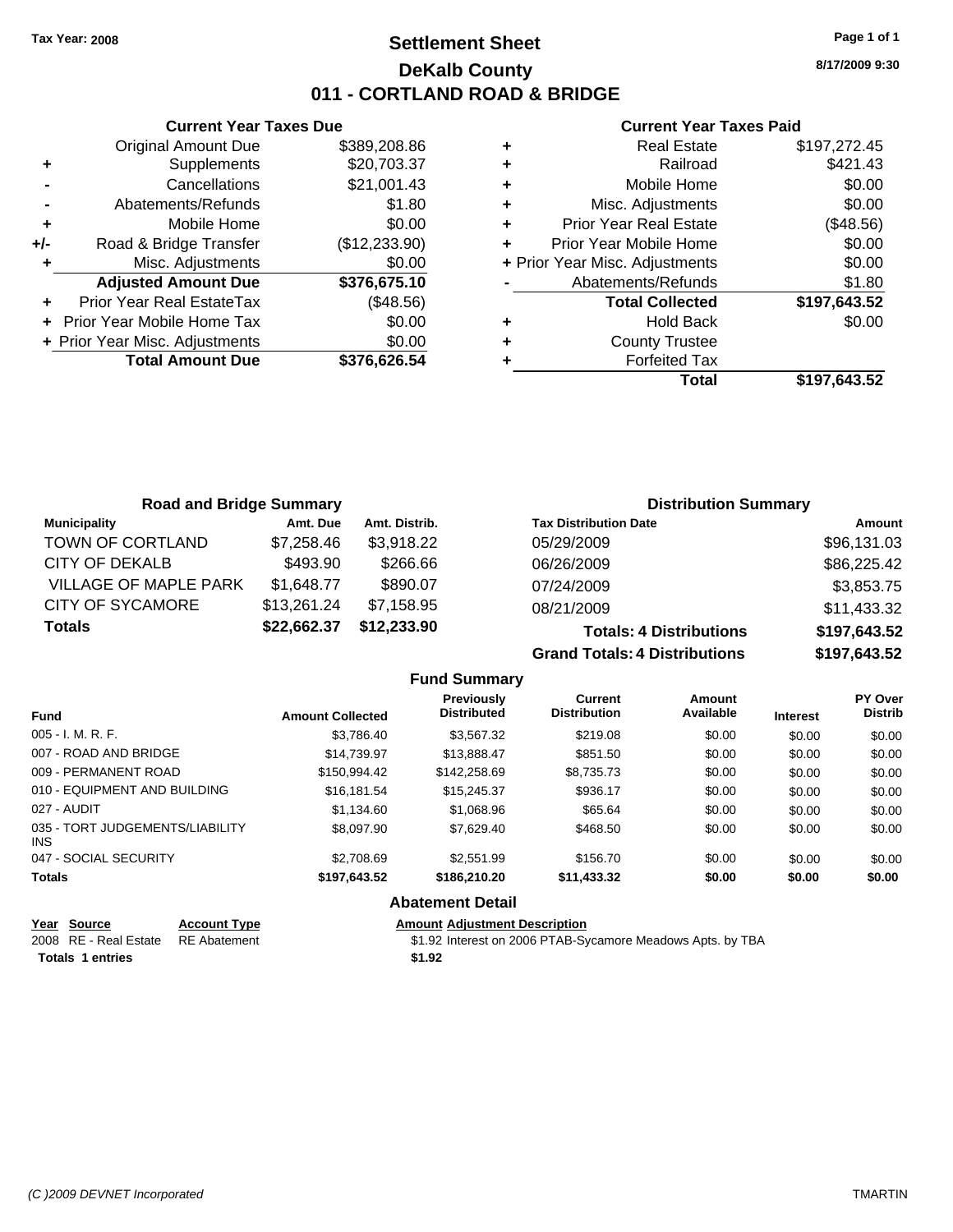### **Settlement Sheet Tax Year: 2008 Page 1 of 1 DeKalb County 012 - DEKALB TOWNSHIP**

**8/17/2009 9:30**

#### **Current Year Taxes Paid**

|     | <b>Current Year Taxes Due</b>  |              |        |
|-----|--------------------------------|--------------|--------|
|     | <b>Original Amount Due</b>     | \$810,734.32 | ٠      |
|     | Supplements                    | \$6,966.91   | ٠      |
|     | Cancellations                  | \$22,122.86  | ٠      |
|     | Abatements/Refunds             | \$0.00       | ٠      |
|     | Mobile Home                    | \$0.00       |        |
| +/- | Road & Bridge Transfer         | \$0.00       |        |
|     | Misc. Adjustments              | \$203.16     | + Prio |
|     | <b>Adjusted Amount Due</b>     | \$795,781.53 |        |
|     | Prior Year Real EstateTax      | \$82.74      |        |
|     | Prior Year Mobile Home Tax     | \$0.00       | ٠      |
|     | + Prior Year Misc. Adjustments | \$0.00       |        |
|     | <b>Total Amount Due</b>        | \$795,864.27 |        |
|     |                                |              |        |

|   | <b>Real Estate</b>             | \$428,330.49 |
|---|--------------------------------|--------------|
| ٠ | Railroad                       | \$552.94     |
| ٠ | Mobile Home                    | \$0.00       |
| ٠ | Misc. Adjustments              | \$203.16     |
| ٠ | Prior Year Real Estate         | \$82.74      |
| ÷ | Prior Year Mobile Home         | \$0.00       |
|   | + Prior Year Misc. Adjustments | \$0.00       |
|   | Abatements/Refunds             | \$0.00       |
|   | <b>Total Collected</b>         | \$429,169.33 |
| ٠ | <b>Hold Back</b>               | \$0.00       |
| ٠ | <b>County Trustee</b>          |              |
| ٠ | <b>Forfeited Tax</b>           |              |
|   | Total                          | \$429,169.33 |
|   |                                |              |

#### **Distribution Summary Tax Distribution Date Amount** 05/29/2009 \$164,213.17 06/26/2009 \$232,332.65 07/24/2009 \$6,485.98 08/21/2009 \$26,137.53 **Totals: 4 Distributions \$429,169.33 Grand Totals: 4 Distributions \$429,169.33 Fund Summary Fund Interest Amount Collected Distributed PY Over Distrib Amount Available Current Distribution Previously** 001 - CORPORATE \$333,878.73 \$313,544.65 \$20,334.08 \$0.00 \$0.00 \$0.00 054 - GENERAL ASSISTANCE \$95,290.60 \$89,487.15 \$5,803.45 \$0.00 \$0.00 \$0.00

#### **Miscellaneous Adjustment Detail**

#### **Year Source Account Type Amount Adjustment Description**

**Totals \$429,169.33 \$403,031.80 \$26,137.53 \$0.00 \$0.00 \$0.00**

2008 RE - Real Estate Back Tax Collected \$0.95 Eagle Homes Redemption 08-03-400-020 by TBA 2008 RE - Real Estate Paymt In Lieu of Tax S202.21 HOUSING AUTHORITY by TBA

**Totals \$203.16 2 entries**

*(C )2009 DEVNET Incorporated* TMARTIN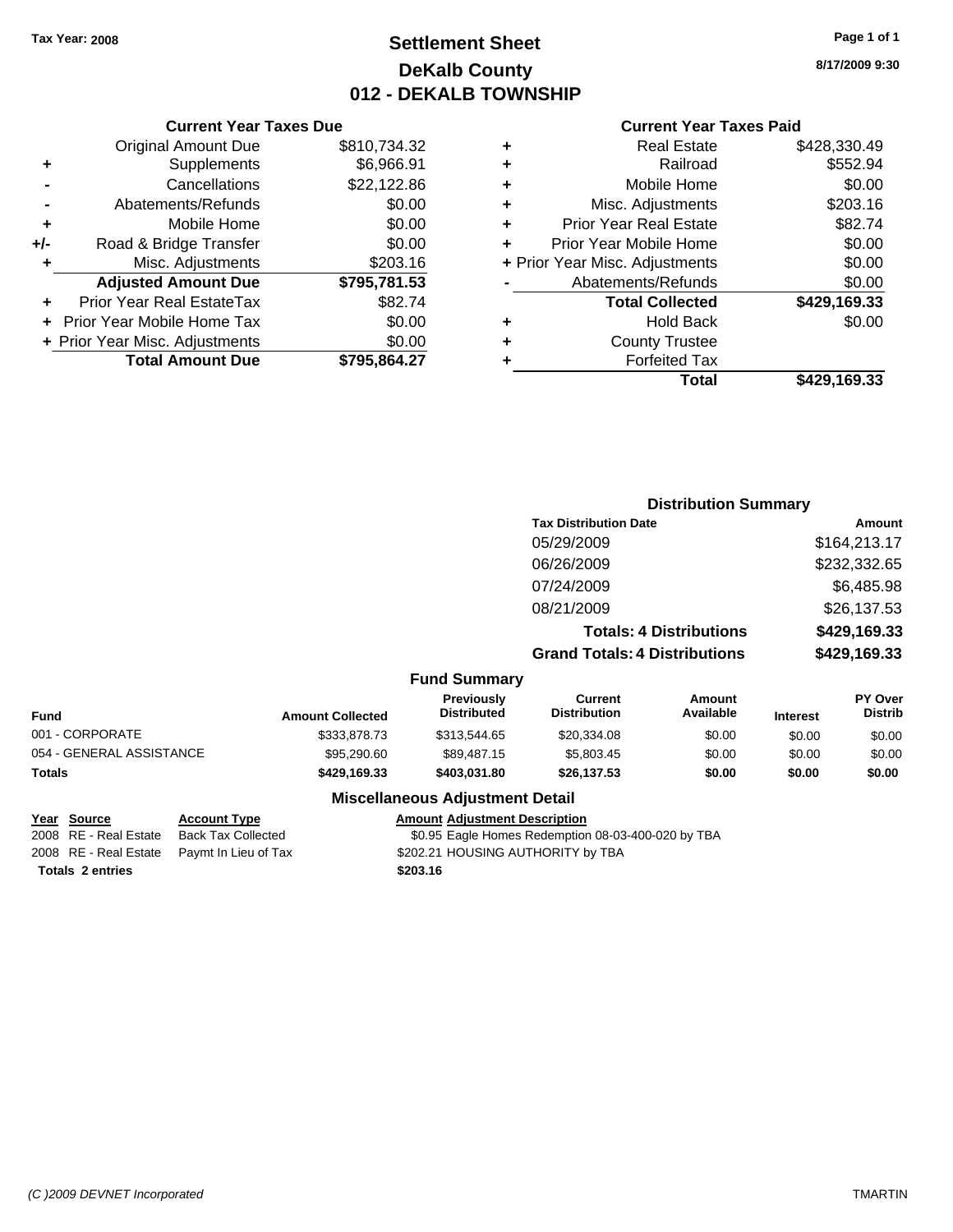### **Settlement Sheet Tax Year: 2008 Page 1 of 1 DeKalb County 013 - DEKALB ROAD & BRIDGE**

**8/17/2009 9:30**

#### **Current Year Taxes Paid**

|   | <b>Real Estate</b>             | \$525,405.90 |
|---|--------------------------------|--------------|
| ٠ | Railroad                       | \$720.31     |
| ٠ | Mobile Home                    | \$0.00       |
| ٠ | Misc. Adjustments              | \$325.07     |
| ٠ | <b>Prior Year Real Estate</b>  | \$104.27     |
| ÷ | Prior Year Mobile Home         | \$0.00       |
|   | + Prior Year Misc. Adjustments | \$0.00       |
|   | Abatements/Refunds             | \$0.00       |
|   | <b>Total Collected</b>         | \$526,555.55 |
| ٠ | <b>Hold Back</b>               | \$0.00       |
| ٠ | <b>County Trustee</b>          |              |
|   | <b>Forfeited Tax</b>           |              |
|   | Total                          | \$526.555.55 |

|                              | <b>Road and Bridge Summary</b> |                                         |                                       | <b>Distribution Summary</b>    |                 |                                  |
|------------------------------|--------------------------------|-----------------------------------------|---------------------------------------|--------------------------------|-----------------|----------------------------------|
| <b>Municipality</b>          | Amt. Due<br>Amt. Distrib.      |                                         | <b>Tax Distribution Date</b>          |                                |                 | Amount                           |
| <b>CITY OF DEKALB</b>        | \$302,622.62 \$163,918.62      |                                         | 05/29/2009                            |                                |                 | \$197,071.15                     |
| <b>CITY OF SYCAMORE</b>      | \$11,525.09<br>\$21,275.44     |                                         | 06/26/2009                            |                                |                 | \$287,340.80                     |
| Totals                       | \$323,898.06 \$175,443.71      |                                         | 07/24/2009                            |                                |                 | \$7,783.53                       |
|                              |                                |                                         | 08/21/2009                            |                                |                 | \$34,360.07                      |
|                              |                                |                                         |                                       | <b>Totals: 4 Distributions</b> |                 | \$526,555.55                     |
|                              |                                |                                         | <b>Grand Totals: 4 Distributions</b>  |                                |                 | \$526,555.55                     |
|                              |                                | <b>Fund Summary</b>                     |                                       |                                |                 |                                  |
| Fund                         | <b>Amount Collected</b>        | <b>Previously</b><br><b>Distributed</b> | <b>Current</b><br><b>Distribution</b> | Amount<br>Available            | <b>Interest</b> | <b>PY Over</b><br><b>Distrib</b> |
| 007 - ROAD AND BRIDGE        | \$196,385.63                   | \$183,572.93                            | \$12,812.70                           | \$0.00                         | \$0.00          | \$0.00                           |
| 009 - PERMANENT ROAD         | \$270,612.30                   | \$252,951.75                            | \$17,660.55                           | \$0.00                         | \$0.00          | \$0.00                           |
| 010 - EQUIPMENT AND BUILDING | \$59,557.62                    | \$55,670.80                             | \$3,886.82                            | \$0.00                         | \$0.00          | \$0.00                           |
| Totals                       | \$526,555.55                   | \$492,195.48                            | \$34,360.07                           | \$0.00                         | \$0.00          | \$0.00                           |
|                              |                                | Missellanessen, Adioatorent Batail      |                                       |                                |                 |                                  |

#### **Miscellaneous Adjustment Detail Year Source Account Type Amount Adjustment Description**

**Totals \$325.07 2 entries**

**Current Year Taxes Due** Original Amount Due \$1,297,245.03

**Adjusted Amount Due \$1,120,794.97**

**Total Amount Due \$1,120,899.24**

**+** Supplements \$25,217.39 **-** Cancellations \$26,548.81 **-** Abatements/Refunds \$0.00 **+** Mobile Home \$0.00 **+/-** Road & Bridge Transfer (\$175,443.71) **+** Misc. Adjustments \$325.07

**+** Prior Year Real EstateTax \$104.27 **+** Prior Year Mobile Home Tax \$0.00 **+ Prior Year Misc. Adjustments**  $$0.00$ 

2008 RE - Real Estate Back Tax Collected \$1.52 Eagle Homes Redemption 08-03-400-020 by TBA 2008 RE - Real Estate Paymt In Lieu of Tax \$323.55 HOUSING AUTHORITY by TBA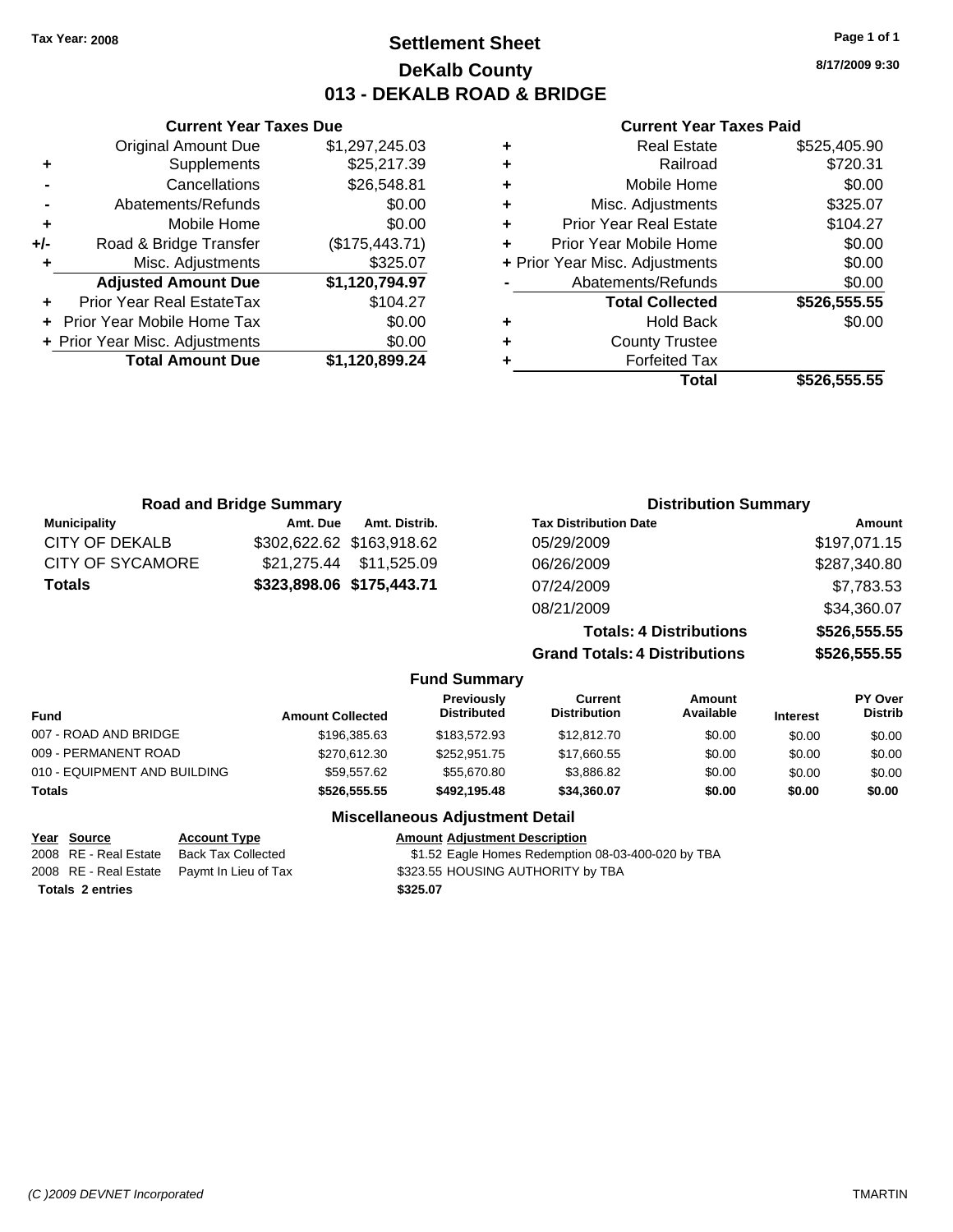### **Settlement Sheet Tax Year: 2008 Page 1 of 1 DeKalb County 014 - FRANKLIN TOWNSHIP**

**8/17/2009 9:30**

#### **Current Year Taxes Paid**

|     | <b>Current Year Taxes Due</b>  |              |         |
|-----|--------------------------------|--------------|---------|
|     | <b>Original Amount Due</b>     | \$100,305.71 | ٠       |
|     | Supplements                    | \$690.79     | ٠       |
|     | Cancellations                  | \$817.41     | ٠       |
|     | Abatements/Refunds             | \$0.67       | ٠       |
|     | Mobile Home                    | \$0.00       |         |
| +/- | Road & Bridge Transfer         | \$0.00       | F       |
|     | Misc. Adjustments              | \$0.00       | + Prior |
|     | <b>Adjusted Amount Due</b>     | \$100,178.42 |         |
|     | Prior Year Real EstateTax      | (\$11.74)    |         |
|     | Prior Year Mobile Home Tax     | \$0.00       | ٠       |
|     | + Prior Year Misc. Adjustments | \$0.00       |         |
|     | <b>Total Amount Due</b>        | \$100,166.68 |         |
|     |                                |              |         |

|   | <b>Real Estate</b>             | \$53,369.73 |
|---|--------------------------------|-------------|
| ٠ | Railroad                       | \$374.79    |
| ٠ | Mobile Home                    | \$0.00      |
| ٠ | Misc. Adjustments              | \$0.00      |
| ٠ | <b>Prior Year Real Estate</b>  | (\$11.74)   |
|   | Prior Year Mobile Home         | \$0.00      |
|   | + Prior Year Misc. Adjustments | \$0.00      |
|   | Abatements/Refunds             | \$0.67      |
|   | <b>Total Collected</b>         | \$53,732.11 |
| ٠ | <b>Hold Back</b>               | \$0.00      |
| ٠ | <b>County Trustee</b>          |             |
|   | <b>Forfeited Tax</b>           |             |
|   | <b>Total</b>                   | \$53,732.11 |
|   |                                |             |

|                          |                         |                                  |                                       | <b>Distribution Summary</b>    |                 |                           |
|--------------------------|-------------------------|----------------------------------|---------------------------------------|--------------------------------|-----------------|---------------------------|
|                          |                         |                                  | <b>Tax Distribution Date</b>          |                                |                 | Amount                    |
|                          |                         |                                  | 05/29/2009                            |                                |                 | \$26,714.62               |
|                          |                         |                                  | 06/26/2009                            |                                |                 | \$24,082.10               |
|                          |                         |                                  | 07/24/2009                            |                                |                 | \$734.90                  |
|                          |                         |                                  | 08/21/2009                            |                                |                 | \$2,200.49                |
|                          |                         |                                  |                                       | <b>Totals: 4 Distributions</b> |                 | \$53,732.11               |
|                          |                         |                                  | <b>Grand Totals: 4 Distributions</b>  |                                |                 | \$53,732.11               |
|                          |                         | <b>Fund Summary</b>              |                                       |                                |                 |                           |
| <b>Fund</b>              | <b>Amount Collected</b> | Previously<br><b>Distributed</b> | <b>Current</b><br><b>Distribution</b> | Amount<br>Available            | <b>Interest</b> | PY Over<br><b>Distrib</b> |
| 001 - CORPORATE          | \$44,492.71             | \$42,670.60                      | \$1,822.11                            | \$0.00                         | \$0.00          | \$0.00                    |
| 005 - I. M. R. F.        | \$7,289.94              | \$6,991.40                       | \$298.54                              | \$0.00                         | \$0.00          | \$0.00                    |
| 054 - GENERAL ASSISTANCE | \$1,949.46              | \$1,869.62                       | \$79.84                               | \$0.00                         | \$0.00          | \$0.00                    |
| Totals                   | \$53,732.11             | \$51,531.62                      | \$2,200.49                            | \$0.00                         | \$0.00          | \$0.00                    |
|                          |                         |                                  |                                       |                                |                 |                           |

### **Abatement Detail**

**Year Source Account Type Amount Adjustment Description**<br>2008 RE - Real Estate RE Abatement **1998 Amount** 1906 **Adjustment** COOS PTAB Gas \$0.67 Interest on 2006 PTAB Galbriath by TBA

Totals 1 entries \$0.67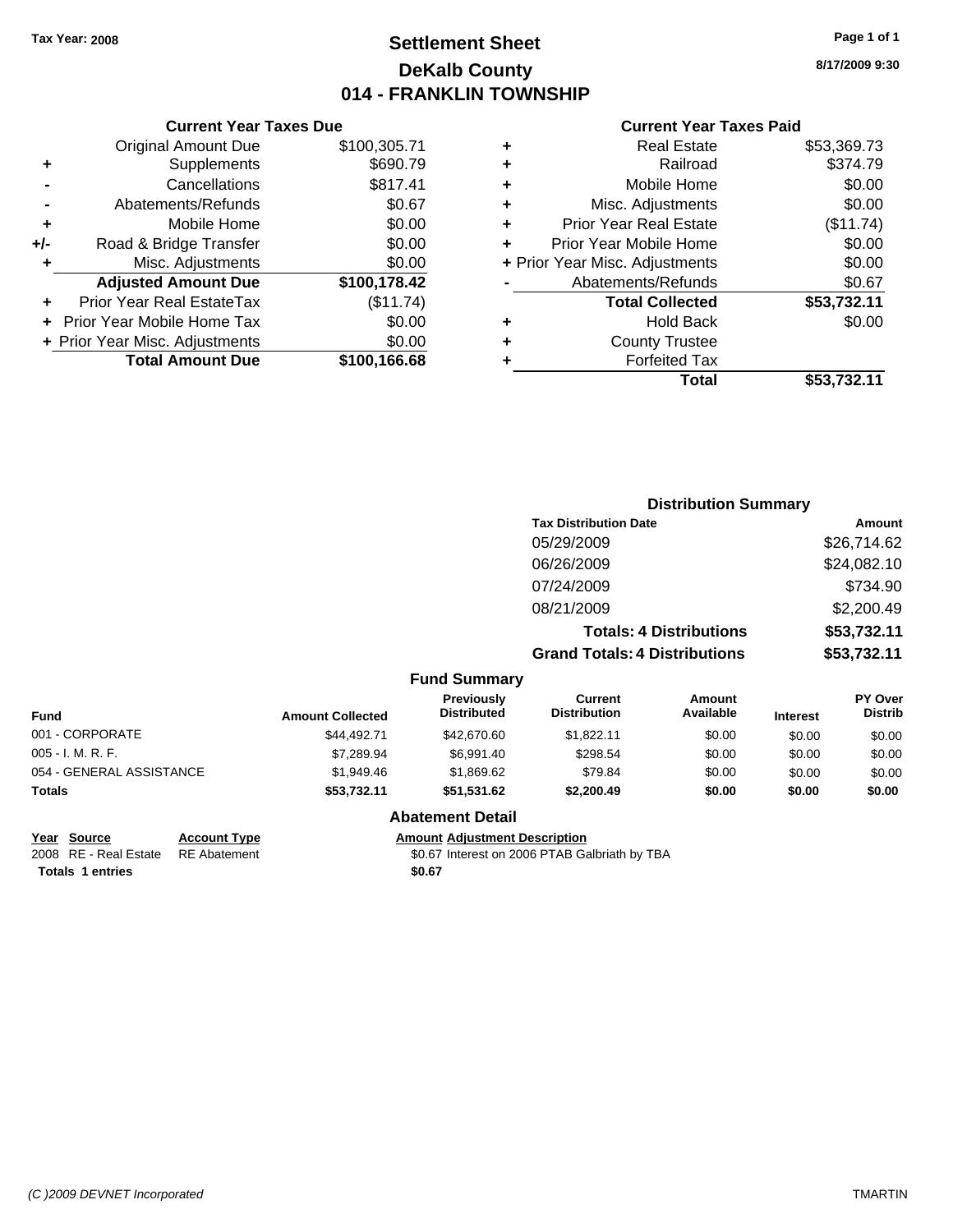### **Settlement Sheet Tax Year: 2008 Page 1 of 1 DeKalb County 015 - FRANKLIN CEMETERY**

**8/17/2009 9:30**

|  | <b>Current Year Taxes Paid</b> |  |  |  |
|--|--------------------------------|--|--|--|
|--|--------------------------------|--|--|--|

|       | <b>Current Year Taxes Due</b>  |             |
|-------|--------------------------------|-------------|
|       | <b>Original Amount Due</b>     | \$28,682.90 |
| ٠     | Supplements                    | \$197.53    |
|       | Cancellations                  | \$233.75    |
|       | Abatements/Refunds             | \$0.19      |
| ٠     | Mobile Home                    | \$0.00      |
| $+/-$ | Road & Bridge Transfer         | \$0.00      |
|       | Misc. Adjustments              | \$0.00      |
|       | <b>Adjusted Amount Due</b>     | \$28,646.49 |
|       | Prior Year Real EstateTax      | (\$3.35)    |
|       | Prior Year Mobile Home Tax     | \$0.00      |
|       | + Prior Year Misc. Adjustments | \$0.00      |
|       | <b>Total Amount Due</b>        | \$28,643.14 |
|       |                                |             |

| <b>Real Estate</b>             | \$15,261.00 |
|--------------------------------|-------------|
| Railroad                       | \$107.18    |
| Mobile Home                    | \$0.00      |
| Misc. Adjustments              | \$0.00      |
| <b>Prior Year Real Estate</b>  | (\$3.35)    |
| Prior Year Mobile Home         | \$0.00      |
| + Prior Year Misc. Adjustments | \$0.00      |
| Abatements/Refunds             | \$0.19      |
| <b>Total Collected</b>         | \$15,364.64 |
| <b>Hold Back</b>               | \$0.00      |
| <b>County Trustee</b>          |             |
| <b>Forfeited Tax</b>           |             |
| Total                          | \$15,364.64 |
|                                |             |

|                |                         |                                  | <b>Distribution Summary</b>          |                                |                 |                           |
|----------------|-------------------------|----------------------------------|--------------------------------------|--------------------------------|-----------------|---------------------------|
|                |                         |                                  | <b>Tax Distribution Date</b>         | Amount                         |                 |                           |
|                |                         |                                  | 05/29/2009                           |                                |                 | \$7,638.88                |
|                |                         |                                  | 06/26/2009                           |                                |                 | \$6,886.36                |
|                |                         |                                  | 07/24/2009                           |                                |                 | \$210.17                  |
|                |                         |                                  | 08/21/2009                           |                                |                 | \$629.23                  |
|                |                         |                                  |                                      | <b>Totals: 4 Distributions</b> |                 | \$15,364.64               |
|                |                         |                                  | <b>Grand Totals: 4 Distributions</b> |                                |                 | \$15,364.64               |
|                |                         | <b>Fund Summary</b>              |                                      |                                |                 |                           |
| <b>Fund</b>    | <b>Amount Collected</b> | Previously<br><b>Distributed</b> | Current<br><b>Distribution</b>       | Amount<br>Available            | <b>Interest</b> | PY Over<br><b>Distrib</b> |
| 017 - CEMETERY | \$15,364.64             | \$14,735.41                      | \$629.23                             | \$0.00                         | \$0.00          | \$0.00                    |
| Totals         | \$15,364.64             | \$14,735.41                      | \$629.23                             | \$0.00                         | \$0.00          | \$0.00                    |
|                |                         | <b>Abatement Detail</b>          |                                      |                                |                 |                           |

| Year Source                        | <b>Account Type</b> | Amount |
|------------------------------------|---------------------|--------|
| 2008 RE - Real Estate RE Abatement |                     | \$0.19 |
| <b>Totals 1 entries</b>            |                     | \$0.19 |

|  | Year Source | <b>Account Type</b> | <b>Amount Adiustment Description</b> |
|--|-------------|---------------------|--------------------------------------|
|--|-------------|---------------------|--------------------------------------|

E Amount Adjustment Description<br>
2006 PTAB Galbriath by TBA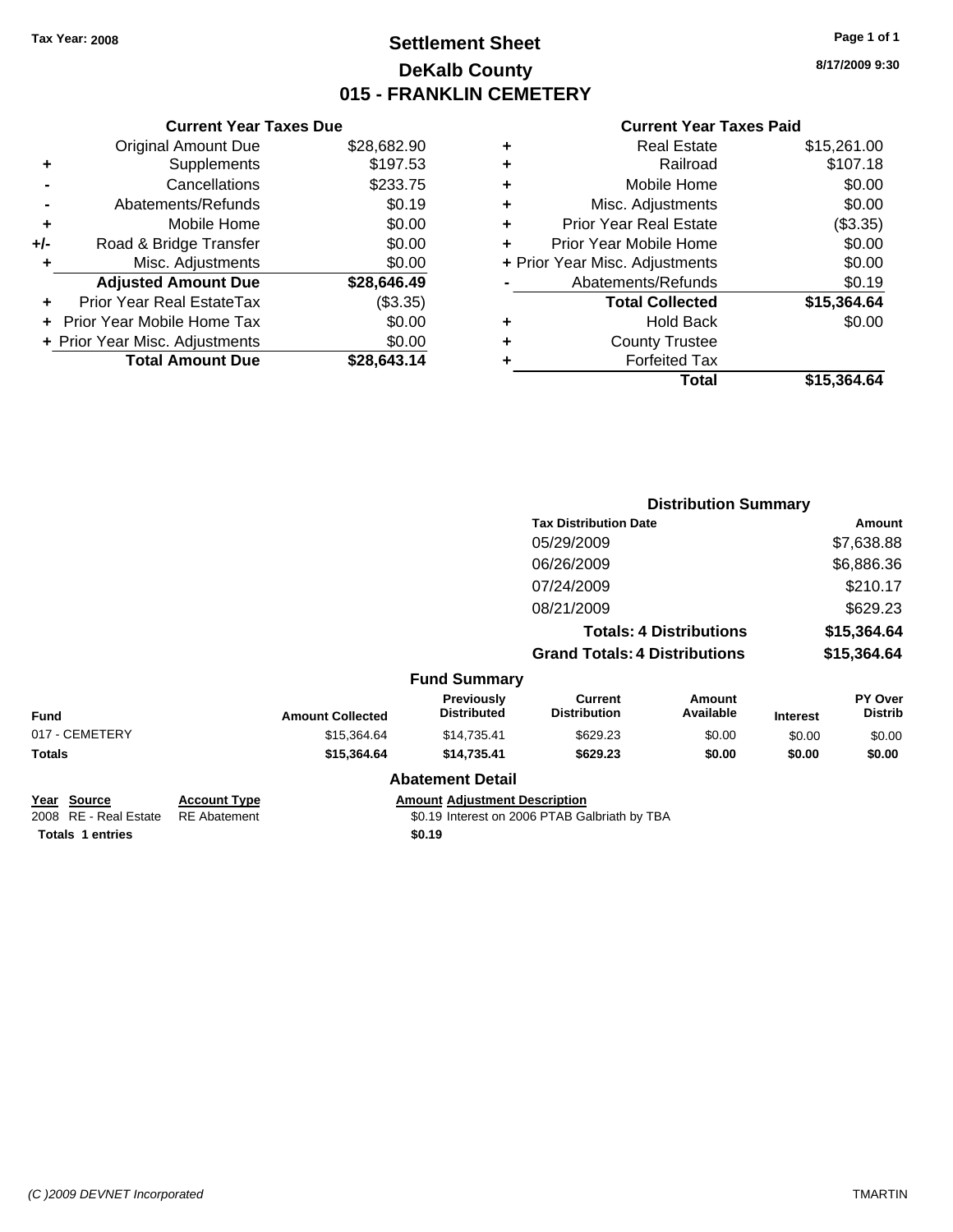### **Settlement Sheet Tax Year: 2008 Page 1 of 1 DeKalb County 016 - FRANKLIN ROAD & BRIDGE**

**8/17/2009 9:30**

#### **Current Year Taxes Paid**

**Grand Totals: 4 Distributions \$127,531.72**

|   | Total                          | \$127,531.72 |
|---|--------------------------------|--------------|
|   | <b>Forfeited Tax</b>           |              |
| ٠ | <b>County Trustee</b>          |              |
| ٠ | Hold Back                      | \$0.00       |
|   | <b>Total Collected</b>         | \$127,531.72 |
|   | Abatements/Refunds             | \$1.59       |
|   | + Prior Year Misc. Adjustments | \$0.00       |
| ÷ | Prior Year Mobile Home         | \$0.00       |
| ٠ | <b>Prior Year Real Estate</b>  | (\$27.76)    |
| ٠ | Misc. Adjustments              | \$0.00       |
| ÷ | Mobile Home                    | \$0.00       |
| ÷ | Railroad                       | \$964.12     |
| ٠ | <b>Real Estate</b>             | \$126,596.95 |

|                            | <b>Road and Bridge Summary</b> |               | <b>Distribution Summary</b>    |              |
|----------------------------|--------------------------------|---------------|--------------------------------|--------------|
| <b>Municipality</b>        | Amt. Due                       | Amt. Distrib. | <b>Tax Distribution Date</b>   | Amount       |
| <b>VILLAGE OF KIRKLAND</b> | \$27,368.92                    | \$14,686.85   | 05/29/2009                     | \$63,369.02  |
| Totals                     | \$27,368.92                    | \$14,686.85   | 06/26/2009                     | \$57,199.69  |
|                            |                                |               | 07/24/2009                     | \$1,743.23   |
|                            |                                |               | 08/21/2009                     | \$5,219.78   |
|                            |                                |               | <b>Totals: 4 Distributions</b> | \$127,531.72 |

|                                         |                         | <b>Fund Summary</b>                     |                                       |                     |                 |                                  |
|-----------------------------------------|-------------------------|-----------------------------------------|---------------------------------------|---------------------|-----------------|----------------------------------|
| <b>Fund</b>                             | <b>Amount Collected</b> | <b>Previously</b><br><b>Distributed</b> | <b>Current</b><br><b>Distribution</b> | Amount<br>Available | <b>Interest</b> | <b>PY Over</b><br><b>Distrib</b> |
| 007 - ROAD AND BRIDGE                   | \$36,678.51             | \$35.179.48                             | \$1,499.03                            | \$0.00              | \$0.00          | \$0.00                           |
| 008 - BRIDGE CONST W/COUNTY             | \$8,004.91              | \$7,677,08                              | \$327.83                              | \$0.00              | \$0.00          | \$0.00                           |
| 009 - PERMANENT ROAD                    | \$69,499.80             | \$66,653.55                             | \$2,846.25                            | \$0.00              | \$0.00          | \$0.00                           |
| 010 - EQUIPMENT AND BUILDING            | \$9,607.16              | \$9.213.71                              | \$393.45                              | \$0.00              | \$0.00          | \$0.00                           |
| 035 - TORT JUDGEMENTS/LIABILITY<br>INS. | \$3.204.33              | \$3,073.10                              | \$131.23                              | \$0.00              | \$0.00          | \$0.00                           |
| 047 - SOCIAL SECURITY                   | \$537.01                | \$515.02                                | \$21.99                               | \$0.00              | \$0.00          | \$0.00                           |
| <b>Totals</b>                           | \$127.531.72            | \$122.311.94                            | \$5.219.78                            | \$0.00              | \$0.00          | \$0.00                           |
|                                         |                         | <b>Abatement Detail</b>                 |                                       |                     |                 |                                  |

| Year Source                        | <b>Account Type</b> | Amount |
|------------------------------------|---------------------|--------|
| 2008 RE - Real Estate RE Abatement |                     | \$1.77 |
| <b>Totals 1 entries</b>            |                     | \$1.77 |

**Current Year Taxes Due** Original Amount Due \$265,490.15

**Adjusted Amount Due \$250,501.33**

**Total Amount Due \$250,473.57**

**+** Supplements \$1,638.60 **-** Cancellations \$1,938.98 **-** Abatements/Refunds \$1.59 **+** Mobile Home \$0.00 **+/-** Road & Bridge Transfer (\$14,686.85) **+** Misc. Adjustments \$0.00

**+** Prior Year Real EstateTax (\$27.76) **+** Prior Year Mobile Home Tax \$0.00 **+ Prior Year Misc. Adjustments**  $$0.00$ 

> **Year Source Account Type Amount Adjustment Description** 7 Interest on 2006 PTAB Galbriath by TBA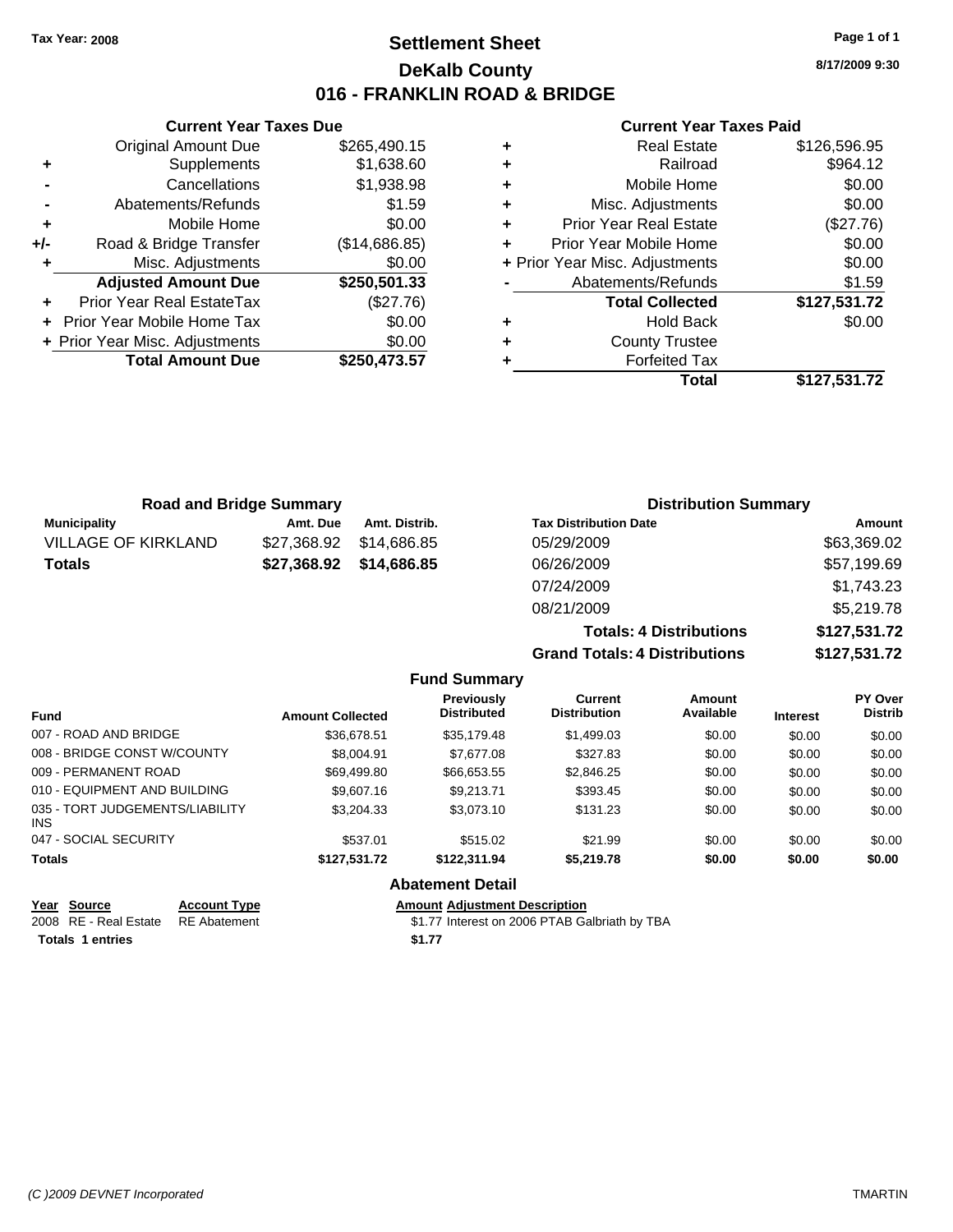### **Settlement Sheet Tax Year: 2008 Page 1 of 1 DeKalb County 017 - GENOA TOWNSHIP**

**8/17/2009 9:30**

### **Current Year Taxes Paid**

| Cuı                  |   |              | <b>Current Year Taxes Due</b>  |       |
|----------------------|---|--------------|--------------------------------|-------|
| Б                    | ٠ | \$209,271.00 | <b>Original Amount Due</b>     |       |
|                      | ٠ | \$1,748.79   | <b>Supplements</b>             | ٠     |
| Mc                   | ٠ | \$3,079.49   | Cancellations                  |       |
| Misc. A              |   | \$1.62       | Abatements/Refunds             |       |
| Prior Year R         |   | \$0.00       | Mobile Home                    |       |
| Prior Year Mo        |   | \$0.00       | Road & Bridge Transfer         | $+/-$ |
| + Prior Year Misc. A |   | \$0.00       | Misc. Adjustments              |       |
| Abatement            |   | \$207,938.68 | <b>Adjusted Amount Due</b>     |       |
| <b>Total</b>         |   | (\$26.35)    | Prior Year Real EstateTax      |       |
|                      |   | \$0.00       | + Prior Year Mobile Home Tax   |       |
| Cour                 |   | \$0.00       | + Prior Year Misc. Adjustments |       |
| Fo                   |   | \$207,912.33 | <b>Total Amount Due</b>        |       |
|                      |   |              |                                |       |

| ٠ | <b>Real Estate</b>             | \$111,196.46 |
|---|--------------------------------|--------------|
|   | Railroad                       | \$515.63     |
| ٠ | Mobile Home                    | \$0.00       |
| ٠ | Misc. Adjustments              | \$0.00       |
| ٠ | <b>Prior Year Real Estate</b>  | (\$26.35)    |
| ÷ | Prior Year Mobile Home         | \$0.00       |
|   | + Prior Year Misc. Adjustments | \$0.00       |
|   | Abatements/Refunds             | \$1.62       |
|   | <b>Total Collected</b>         | \$111,684.12 |
|   | <b>Hold Back</b>               | \$0.00       |
|   | <b>County Trustee</b>          |              |
| ÷ |                                |              |
|   | <b>Forfeited Tax</b>           |              |
|   | Total                          | \$111,684.12 |

|                                         |                         |                                         |                                                                        | <b>Distribution Summary</b> |                              |                                  |
|-----------------------------------------|-------------------------|-----------------------------------------|------------------------------------------------------------------------|-----------------------------|------------------------------|----------------------------------|
|                                         |                         |                                         | <b>Tax Distribution Date</b>                                           |                             | <b>Amount</b>                |                                  |
|                                         |                         |                                         | 05/29/2009                                                             |                             |                              | \$52,362.59                      |
|                                         |                         |                                         | 06/26/2009                                                             |                             |                              | \$51,692.56                      |
|                                         |                         |                                         | 07/24/2009                                                             |                             |                              | \$2,319.55                       |
|                                         |                         |                                         | 08/21/2009                                                             |                             |                              | \$5,309.42                       |
|                                         |                         |                                         | <b>Totals: 4 Distributions</b><br><b>Grand Totals: 4 Distributions</b> |                             | \$111,684.12<br>\$111,684.12 |                                  |
|                                         |                         |                                         |                                                                        |                             |                              |                                  |
|                                         |                         | <b>Fund Summary</b>                     |                                                                        |                             |                              |                                  |
| <b>Fund</b>                             | <b>Amount Collected</b> | <b>Previously</b><br><b>Distributed</b> | Current<br><b>Distribution</b>                                         | <b>Amount</b><br>Available  | <b>Interest</b>              | <b>PY Over</b><br><b>Distrib</b> |
| 001 - CORPORATE                         | \$91,844.54             | \$87,478.29                             | \$4,366.25                                                             | \$0.00                      | \$0.00                       | \$0.00                           |
| 035 - TORT JUDGEMENTS/LIABILITY<br>INS. | \$1,623.45              | \$1,546.27                              | \$77.18                                                                | \$0.00                      | \$0.00                       | \$0.00                           |
| 047 - SOCIAL SECURITY                   | \$5,282.88              | \$5,031.73                              | \$251.15                                                               | \$0.00                      | \$0.00                       | \$0.00                           |
| 054 - GENERAL ASSISTANCE                | \$12,933.25             | \$12,318.41                             | \$614.84                                                               | \$0.00                      | \$0.00                       | \$0.00                           |
| <b>Totals</b>                           | \$111,684.12            | \$106,374.70                            | \$5,309.42                                                             | \$0.00                      | \$0.00                       | \$0.00                           |
|                                         |                         | <b>Abatement Detail</b>                 |                                                                        |                             |                              |                                  |

Totals 1 entries \$1.62

**Year Source Account Type Amount Adjustment Description**

2008 RE - Real Estate RE Abatement **\$1.62** Interest on 2006 PTAB-Chamberlain Park Apts. by TBA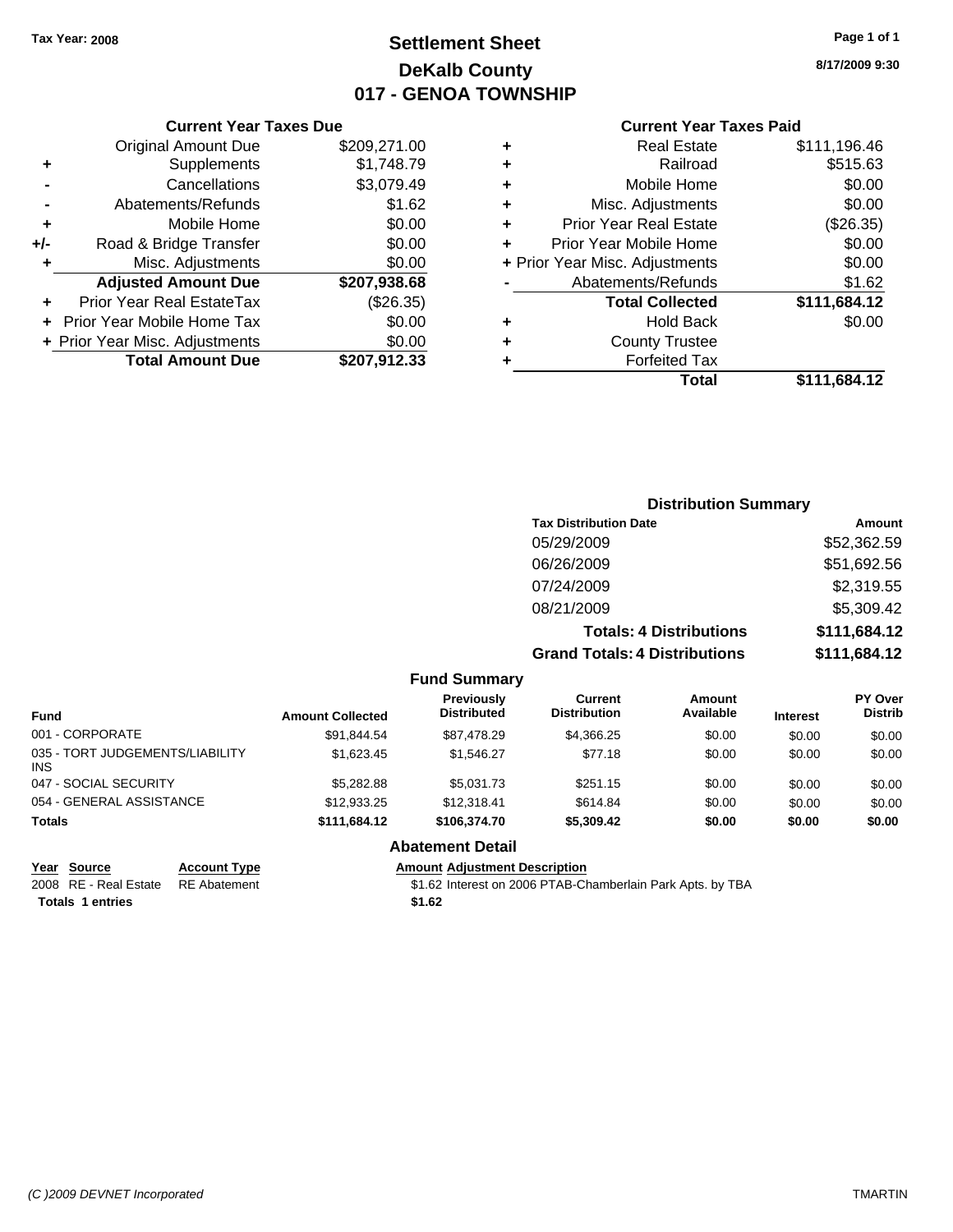### **Settlement Sheet Tax Year: 2008 Page 1 of 1 DeKalb County 018 - GENOA ROAD & BRIDGE**

**8/17/2009 9:30**

#### **Current Year Taxes Paid**

|     | <b>Current Year Taxes Due</b>  |               |  |
|-----|--------------------------------|---------------|--|
|     | <b>Original Amount Due</b>     | \$157,165.31  |  |
| ٠   | Supplements                    | \$1,853.67    |  |
|     | Cancellations                  | \$1,981.02    |  |
|     | Abatements/Refunds             | \$1.05        |  |
| ٠   | Mobile Home                    | \$0.00        |  |
| +/- | Road & Bridge Transfer         | (\$12,060.03) |  |
| ٠   | Misc. Adjustments              | \$0.00        |  |
|     | <b>Adjusted Amount Due</b>     | \$144,976.88  |  |
|     | Prior Year Real EstateTax      | (\$17.28)     |  |
|     | Prior Year Mobile Home Tax     | \$0.00        |  |
|     | + Prior Year Misc. Adjustments | \$0.00        |  |
|     | <b>Total Amount Due</b>        | \$144,959.60  |  |
|     |                                |               |  |

| <b>Real Estate</b>             | \$71,895.04 |
|--------------------------------|-------------|
| Railroad                       | \$364.46    |
| Mobile Home                    | \$0.00      |
| Misc. Adjustments              | \$0.00      |
| <b>Prior Year Real Estate</b>  | (\$17.28)   |
| Prior Year Mobile Home         | \$0.00      |
| + Prior Year Misc. Adjustments | \$0.00      |
| Abatements/Refunds             | \$1.05      |
| <b>Total Collected</b>         | \$72,241.17 |
| <b>Hold Back</b>               | \$0.00      |
| <b>County Trustee</b>          |             |
| <b>Forfeited Tax</b>           |             |
| Total                          | \$72,241.17 |
|                                |             |

| <b>Road and Bridge Summary</b> |             |               | <b>Distribution Summary</b>          |             |  |
|--------------------------------|-------------|---------------|--------------------------------------|-------------|--|
| <b>Municipality</b>            | Amt. Due    | Amt. Distrib. | <b>Tax Distribution Date</b>         | Amount      |  |
| <b>CITY OF GENOA</b>           | \$22,455.04 | \$12,060.03   | 05/29/2009                           | \$33,683.38 |  |
| <b>Totals</b>                  | \$22,455.04 | \$12,060.03   | 06/26/2009                           | \$33,650.22 |  |
|                                |             |               | 07/24/2009                           | \$1,492.16  |  |
|                                |             |               | 08/21/2009                           | \$3,415.41  |  |
|                                |             |               | <b>Totals: 4 Distributions</b>       | \$72,241.17 |  |
|                                |             |               | <b>Grand Totals: 4 Distributions</b> | \$72,241.17 |  |

|                                         |                         | <b>Fund Summary</b>              |                                       |                     |                 |                                  |
|-----------------------------------------|-------------------------|----------------------------------|---------------------------------------|---------------------|-----------------|----------------------------------|
| <b>Fund</b>                             | <b>Amount Collected</b> | Previously<br><b>Distributed</b> | <b>Current</b><br><b>Distribution</b> | Amount<br>Available | <b>Interest</b> | <b>PY Over</b><br><b>Distrib</b> |
| 007 - ROAD AND BRIDGE                   | \$23.768.10             | \$22,645.43                      | \$1.122.67                            | \$0.00              | \$0.00          | \$0.00                           |
| 008 - BRIDGE CONST W/COUNTY             | \$394.27                | \$375.62                         | \$18.65                               | \$0.00              | \$0.00          | \$0.00                           |
| 009 - PERMANENT ROAD                    | \$37.928.70             | \$36.134.70                      | \$1.794.00                            | \$0.00              | \$0.00          | \$0.00                           |
| 010 - EQUIPMENT AND BUILDING            | \$4.058.67              | \$3,866.70                       | \$191.97                              | \$0.00              | \$0.00          | \$0.00                           |
| 035 - TORT JUDGEMENTS/LIABILITY<br>INS. | \$4,636,58              | \$4,417.27                       | \$219.31                              | \$0.00              | \$0.00          | \$0.00                           |
| 047 - SOCIAL SECURITY                   | \$1,454.85              | \$1.386.04                       | \$68.81                               | \$0.00              | \$0.00          | \$0.00                           |
| <b>Totals</b>                           | \$72.241.17             | \$68,825.76                      | \$3.415.41                            | \$0.00              | \$0.00          | \$0.00                           |
|                                         |                         | <b>Abatement Detail</b>          |                                       |                     |                 |                                  |

| Year Source                        | <b>Account Type</b> | Amount |
|------------------------------------|---------------------|--------|
| 2008 RE - Real Estate RE Abatement |                     | \$1.22 |
| <b>Totals 1 entries</b>            |                     | \$1.22 |

**Amount Adjustment Description** \$1.22 Interest on 2006 PTAB-Chamberlain Park Apts. by TBA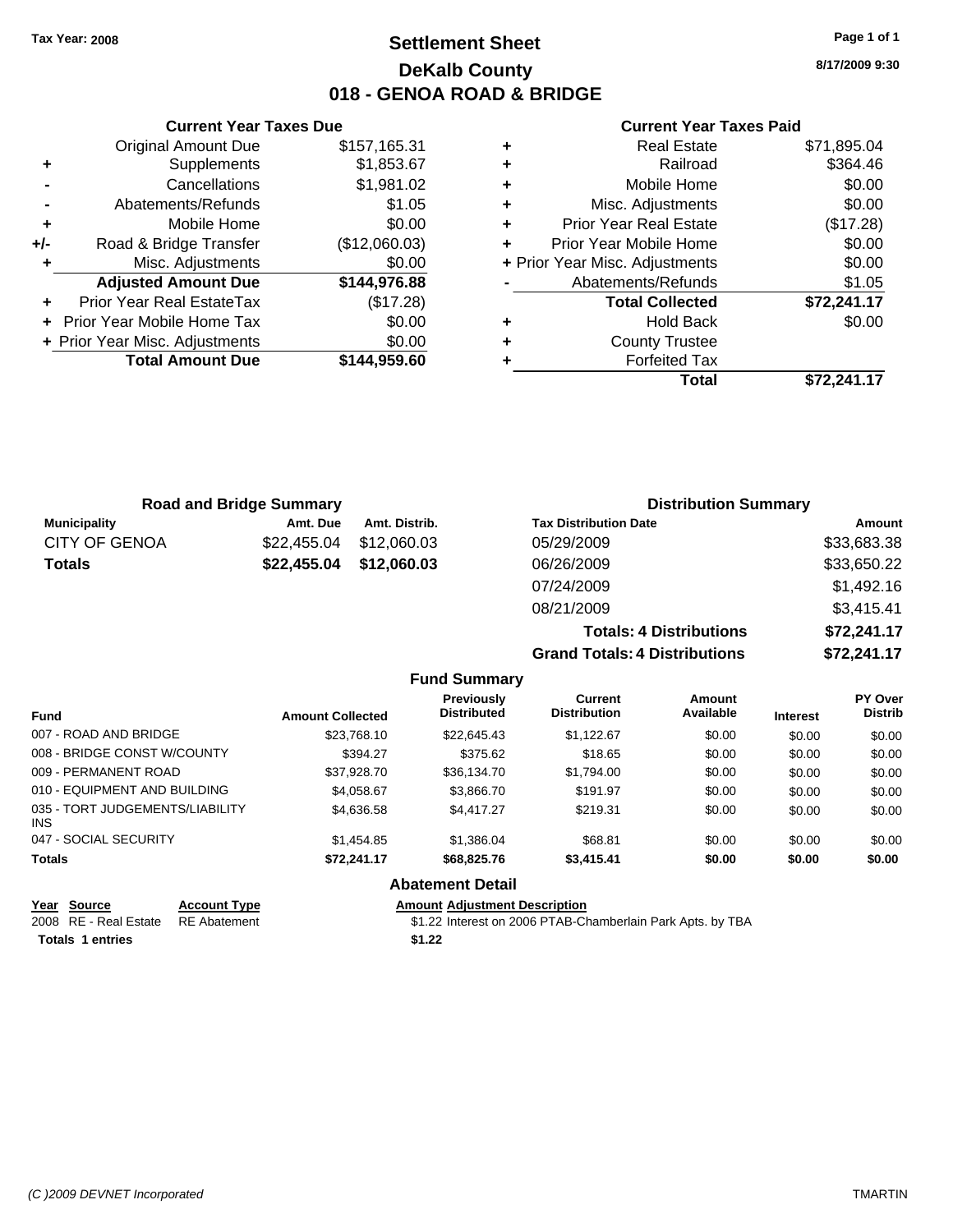### **Settlement Sheet Tax Year: 2008 Page 1 of 1 DeKalb County 019 - KINGSTON TOWNSHIP**

### **8/17/2009 9:30**

|     | <b>Current Year Taxes Due</b>  |             |
|-----|--------------------------------|-------------|
|     | <b>Original Amount Due</b>     | \$76,967.77 |
| ٠   | Supplements                    | \$829.95    |
|     | Cancellations                  | \$1,070.90  |
|     | Abatements/Refunds             | \$0.00      |
| ٠   | Mobile Home                    | \$0.00      |
| +/- | Road & Bridge Transfer         | \$0.00      |
| ٠   | Misc. Adjustments              | \$0.00      |
|     | <b>Adjusted Amount Due</b>     | \$76,726.82 |
|     | Prior Year Real EstateTax      | \$0.00      |
|     | Prior Year Mobile Home Tax     | \$0.00      |
|     | + Prior Year Misc. Adjustments | \$0.00      |
|     | <b>Total Amount Due</b>        | \$76.726.82 |

| ٠ | <b>Real Estate</b>             | \$40,794.98 |
|---|--------------------------------|-------------|
| ٠ | Railroad                       | \$294.52    |
| ٠ | Mobile Home                    | \$0.00      |
| ٠ | Misc. Adjustments              | \$0.00      |
| ÷ | <b>Prior Year Real Estate</b>  | \$0.00      |
| ÷ | Prior Year Mobile Home         | \$0.00      |
|   | + Prior Year Misc. Adjustments | \$0.00      |
|   | Abatements/Refunds             | \$0.00      |
|   | <b>Total Collected</b>         | \$41,089.50 |
| ٠ | <b>Hold Back</b>               | \$0.00      |
| ٠ | <b>County Trustee</b>          |             |
| ٠ | <b>Forfeited Tax</b>           |             |
|   | Total                          | \$41,089.50 |

|                         |                                         |                                      | <b>Distribution Summary</b>    |                                                     |
|-------------------------|-----------------------------------------|--------------------------------------|--------------------------------|-----------------------------------------------------|
|                         |                                         | <b>Tax Distribution Date</b>         |                                | Amount                                              |
|                         |                                         | 05/29/2009                           |                                | \$19,321.23                                         |
|                         |                                         | 06/26/2009                           |                                | \$19,247.94                                         |
|                         |                                         | 07/24/2009                           |                                | \$958.00                                            |
|                         |                                         | 08/21/2009                           |                                | \$1,562.33                                          |
|                         |                                         |                                      | <b>Totals: 4 Distributions</b> | \$41,089.50                                         |
|                         |                                         | <b>Grand Totals: 4 Distributions</b> |                                | \$41,089.50                                         |
|                         | <b>Fund Summary</b>                     |                                      |                                |                                                     |
| <b>Amount Collected</b> | <b>Previously</b><br><b>Distributed</b> | Current<br><b>Distribution</b>       | Amount<br>Available            | <b>PY Over</b><br><b>Distrib</b><br><b>Interest</b> |

| <b>Fund</b>              | <b>Amount Collected</b> | <b>Previously</b><br><b>Distributed</b> | current<br><b>Distribution</b> | AMOUNT<br>Available | <b>Interest</b> | <b>PT OVER</b><br><b>Distrib</b> |
|--------------------------|-------------------------|-----------------------------------------|--------------------------------|---------------------|-----------------|----------------------------------|
| 001 - CORPORATE          | \$40,807.02             | \$39.255.43                             | \$1.551.59                     | \$0.00              | \$0.00          | \$0.00                           |
| 054 - GENERAL ASSISTANCE | \$282.48                | \$271.74                                | \$10.74                        | \$0.00              | \$0.00          | \$0.00                           |
| <b>Totals</b>            | \$41.089.50             | \$39.527.17                             | \$1,562.33                     | \$0.00              | \$0.00          | \$0.00                           |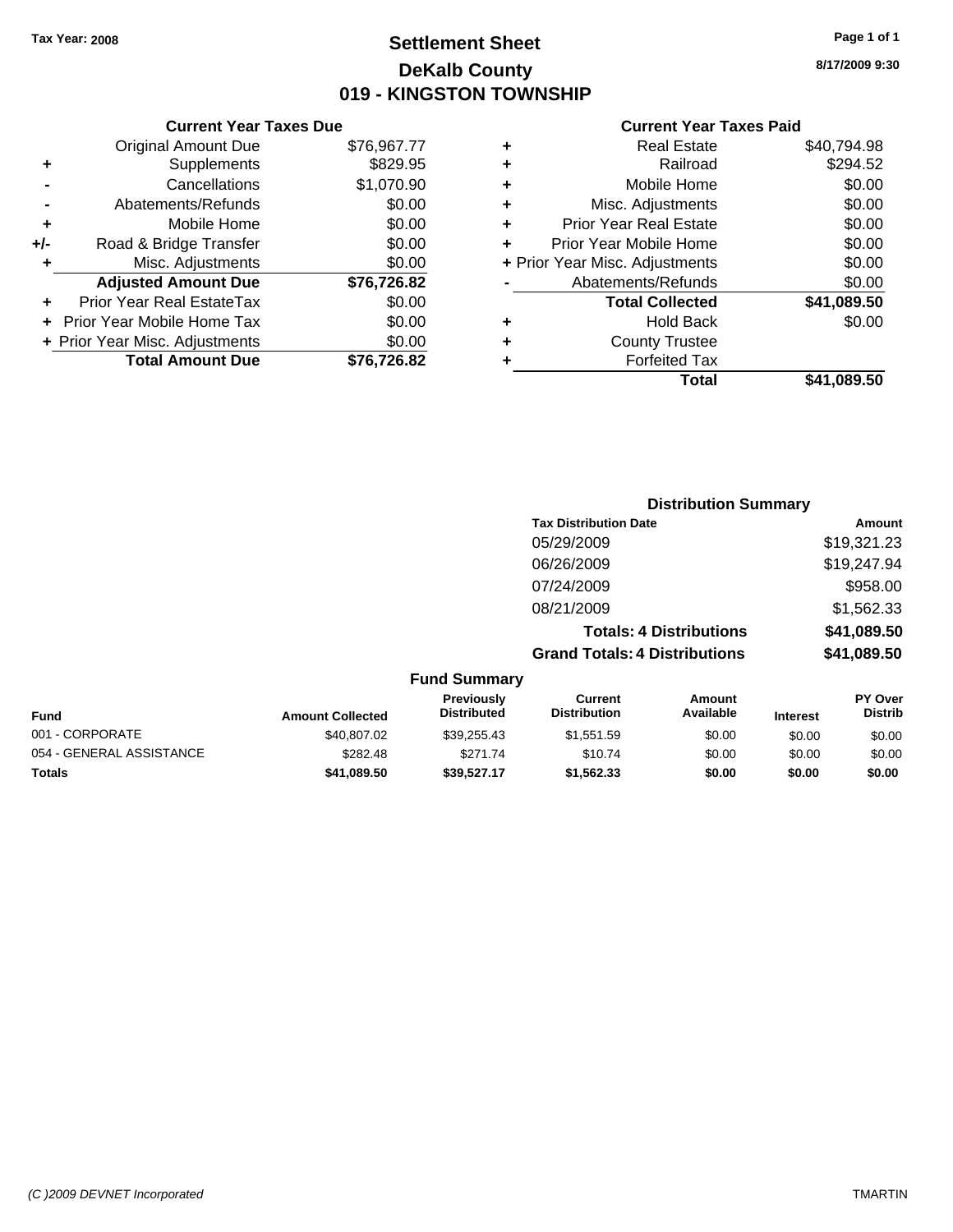### **Settlement Sheet Tax Year: 2008 Page 1 of 1 DeKalb County 020 - KINGSTON ROAD & BRIDGE**

**8/17/2009 9:30**

**+** Real Estate \$150,219.76 **+** Railroad \$1,167.43 **+** Mobile Home \$0.00  $$0.00$  $$0.00$  $$0.00$ **+** Prior Year Misc. Adjustments \$0.00  $$0.00$ **Total Collected \$151,387.19 +** Hold Back \$0.00

**Total \$151,387.19**

### **Current Year Taxes Paid**

| <b>Current Year Taxes Due</b> |               | <b>Current Year Taxes P</b>        |  |
|-------------------------------|---------------|------------------------------------|--|
| ıl Amount Due                 | \$310,690.01  | <b>Real Estate</b><br>٠            |  |
| Supplements                   | \$3,056.17    | Railroad<br>٠                      |  |
| Cancellations                 | \$3,943.42    | Mobile Home<br>٠                   |  |
| าents/Refunds                 | \$0.00        | Misc. Adjustments<br>٠             |  |
| Mobile Home                   | \$0.00        | <b>Prior Year Real Estate</b><br>٠ |  |
| ridge Transfer                | (\$14,474.90) | Prior Year Mobile Home<br>٠        |  |
| . Adjustments                 | \$0.00        | + Prior Year Misc. Adjustments     |  |
| <b>Amount Due</b>             | \$295,327.86  | Abatements/Refunds                 |  |
| eal EstateTax                 | \$0.00        | <b>Total Collected</b>             |  |
| pile Home Tax                 | \$0.00        | <b>Hold Back</b><br>٠              |  |
| . Adjustments                 | \$0.00        | <b>County Trustee</b><br>٠         |  |
| <b>Amount Due</b>             | \$295,327.86  | <b>Forfeited Tax</b>               |  |
|                               |               | Total                              |  |

|     | <b>Total Amount Due</b>        | \$295,327.86  |   |
|-----|--------------------------------|---------------|---|
|     | + Prior Year Misc. Adjustments | \$0.00        | ٠ |
|     | + Prior Year Mobile Home Tax   | \$0.00        | ٠ |
|     | Prior Year Real EstateTax      | \$0.00        |   |
|     | <b>Adjusted Amount Due</b>     | \$295,327.86  |   |
| ٠   | Misc. Adjustments              | \$0.00        | ٠ |
| +/- | Road & Bridge Transfer         | (\$14,474.90) | ٠ |
| ٠   | Mobile Home                    | \$0.00        | ٠ |
|     | Abatements/Refunds             | \$0.00        | ٠ |
|     | Cancellations                  | \$3,943.42    | ٠ |
|     |                                |               |   |

**Original Amount Due** 

**+** Supplements

| <b>Road and Bridge Summary</b> |             |               | <b>Distribution Summary</b>    |              |  |
|--------------------------------|-------------|---------------|--------------------------------|--------------|--|
| <b>Municipality</b>            | Amt. Due    | Amt. Distrib. | <b>Tax Distribution Date</b>   | Amount       |  |
| CITY OF GENOA                  | \$11,135.60 | \$5,966.49    | 05/29/2009                     | \$71,146.44  |  |
| <b>VILLAGE OF KINGSTON</b>     | \$15,882.64 | \$8,508.41    | 06/26/2009                     | \$70,960.03  |  |
| Totals                         | \$27,018.24 | \$14,474.90   | 07/24/2009                     | \$3,527.68   |  |
|                                |             |               | 08/21/2009                     | \$5,753.04   |  |
|                                |             |               | <b>Totals: 4 Distributions</b> | \$151,387.19 |  |

**Grand Totals: 4 Distributions \$151,387.19**

|                              |                         | <b>Fund Summary</b>                     |                                |                     |                 |                                  |
|------------------------------|-------------------------|-----------------------------------------|--------------------------------|---------------------|-----------------|----------------------------------|
| Fund                         | <b>Amount Collected</b> | <b>Previously</b><br><b>Distributed</b> | Current<br><b>Distribution</b> | Amount<br>Available | <b>Interest</b> | <b>PY Over</b><br><b>Distrib</b> |
| 007 - ROAD AND BRIDGE        | \$49.716.88             | \$47.829.65                             | \$1.887.23                     | \$0.00              | \$0.00          | \$0.00                           |
| 008 - BRIDGE CONST W/COUNTY  | \$3,703.19              | \$3,562.38                              | \$140.81                       | \$0.00              | \$0.00          | \$0.00                           |
| 009 - PERMANENT ROAD         | \$85,599.27             | \$82,344.53                             | \$3.254.74                     | \$0.00              | \$0.00          | \$0.00                           |
| 010 - EQUIPMENT AND BUILDING | \$12,367.85             | \$11.897.59                             | \$470.26                       | \$0.00              | \$0.00          | \$0.00                           |
| <b>Totals</b>                | \$151,387.19            | \$145,634,15                            | \$5,753.04                     | \$0.00              | \$0.00          | \$0.00                           |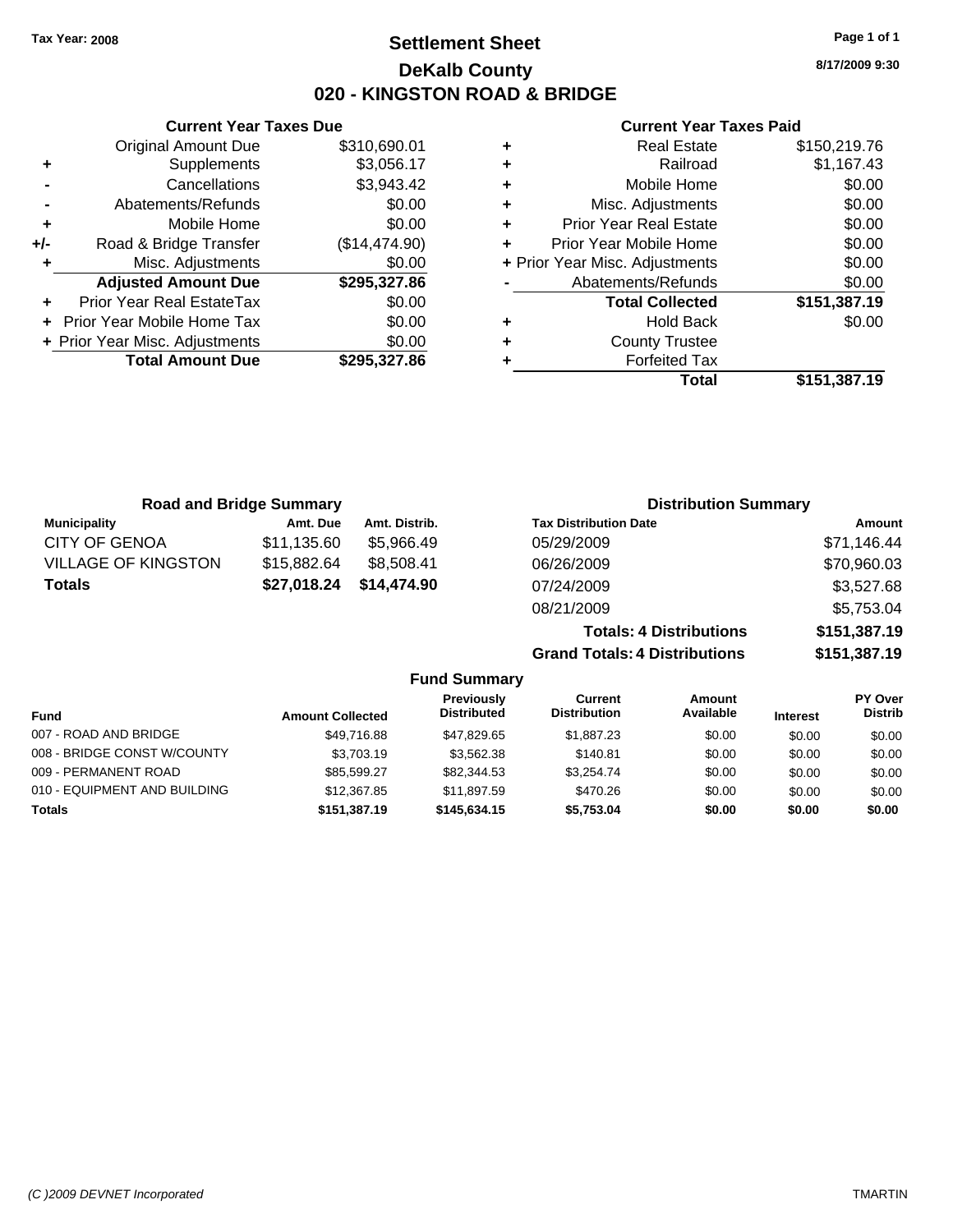### **Settlement Sheet Tax Year: 2008 Page 1 of 1 DeKalb County 021 - KINGSTON TWP CEMETERY**

### **Current Year Taxes Due**

|       | <b>Original Amount Due</b>       | \$12,853.97 |
|-------|----------------------------------|-------------|
| ٠     | Supplements                      | \$138.57    |
|       | Cancellations                    | \$178.85    |
|       | Abatements/Refunds               | \$0.00      |
| ٠     | Mobile Home                      | \$0.00      |
| $+/-$ | Road & Bridge Transfer           | \$0.00      |
| ٠     | Misc. Adjustments                | \$0.00      |
|       | <b>Adjusted Amount Due</b>       | \$12,813.69 |
|       | <b>Prior Year Real EstateTax</b> | \$0.00      |
|       | Prior Year Mobile Home Tax       | \$0.00      |
|       | + Prior Year Misc. Adjustments   | \$0.00      |
|       | <b>Total Amount Due</b>          | \$12,813.69 |

### **Current Year Taxes Paid**

| ٠ | Real Estate                    | \$6,812.87 |
|---|--------------------------------|------------|
| ٠ | Railroad                       | \$49.19    |
| ٠ | Mobile Home                    | \$0.00     |
| ٠ | Misc. Adjustments              | \$0.00     |
| ÷ | <b>Prior Year Real Estate</b>  | \$0.00     |
|   | Prior Year Mobile Home         | \$0.00     |
|   | + Prior Year Misc. Adjustments | \$0.00     |
|   | Abatements/Refunds             | \$0.00     |
|   | <b>Total Collected</b>         | \$6,862.06 |
| ٠ | Hold Back                      | \$0.00     |
| ٠ | <b>County Trustee</b>          |            |
|   | <b>Forfeited Tax</b>           |            |
|   | Total                          | \$6,862.06 |
|   |                                |            |

|                |                         |                                  |                                       | <b>Distribution Summary</b>    |                 |                           |
|----------------|-------------------------|----------------------------------|---------------------------------------|--------------------------------|-----------------|---------------------------|
|                |                         |                                  | <b>Tax Distribution Date</b>          |                                |                 | Amount                    |
|                |                         |                                  | 05/29/2009                            |                                |                 | \$3,226.57                |
|                |                         |                                  | 06/26/2009                            |                                |                 | \$3,214.58                |
|                |                         |                                  | 07/24/2009                            |                                |                 | \$159.98                  |
|                |                         |                                  | 08/21/2009                            |                                |                 | \$260.93                  |
|                |                         |                                  |                                       | <b>Totals: 4 Distributions</b> |                 | \$6,862.06                |
|                |                         |                                  | <b>Grand Totals: 4 Distributions</b>  |                                |                 | \$6,862.06                |
|                |                         | <b>Fund Summary</b>              |                                       |                                |                 |                           |
| <b>Fund</b>    | <b>Amount Collected</b> | Previously<br><b>Distributed</b> | <b>Current</b><br><b>Distribution</b> | Amount<br>Available            | <b>Interest</b> | PY Over<br><b>Distrib</b> |
| 017 - CEMETERY | \$6,862.06              | \$6,601.13                       | \$260.93                              | \$0.00                         | \$0.00          | \$0.00                    |

**Totals \$6,862.06 \$6,601.13 \$260.93 \$0.00 \$0.00 \$0.00**

**8/17/2009 9:30**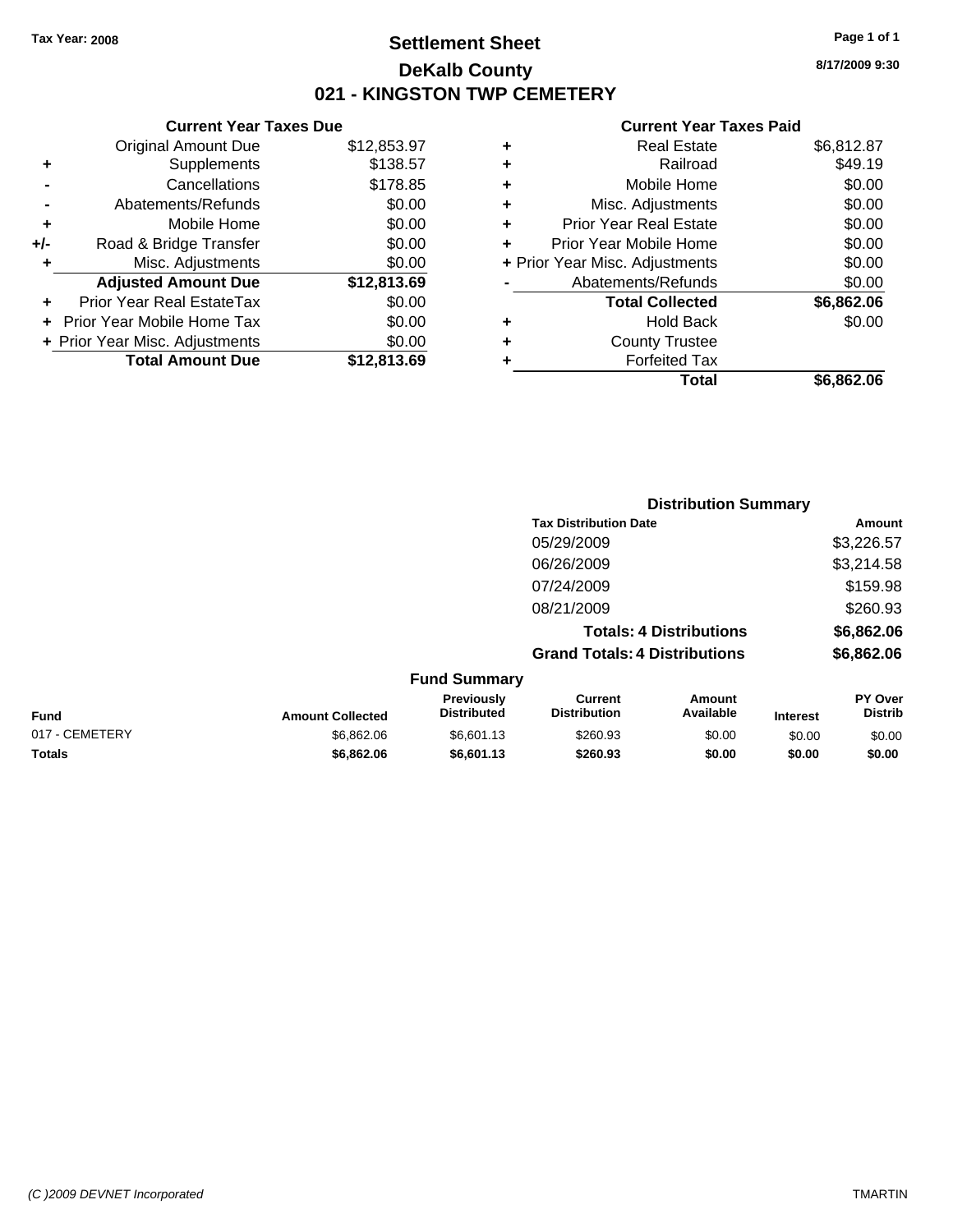### **Settlement Sheet Tax Year: 2008 Page 1 of 1 DeKalb County 022 - MALTA TOWNSHIP**

#### **Current Year Taxes Due**

|     | <b>Original Amount Due</b>        | \$56,286.16 |
|-----|-----------------------------------|-------------|
| ٠   | Supplements                       | \$327.77    |
|     | Cancellations                     | \$426.68    |
|     | Abatements/Refunds                | \$0.00      |
| ÷   | Mobile Home                       | \$0.00      |
| +/- | Road & Bridge Transfer            | \$0.00      |
| ٠   | Misc. Adjustments                 | \$0.00      |
|     | <b>Adjusted Amount Due</b>        | \$56,187.25 |
|     | <b>Prior Year Real EstateTax</b>  | \$0.00      |
|     | <b>Prior Year Mobile Home Tax</b> | \$0.00      |
|     | + Prior Year Misc. Adjustments    | \$0.00      |
|     | <b>Total Amount Due</b>           | \$56.187.25 |

### **Current Year Taxes Paid**

|   | <b>Real Estate</b>             | \$30,396.93 |
|---|--------------------------------|-------------|
| ٠ | Railroad                       | \$484.63    |
| ٠ | Mobile Home                    | \$0.00      |
| ٠ | Misc. Adjustments              | \$0.00      |
| ٠ | Prior Year Real Estate         | \$0.00      |
|   | Prior Year Mobile Home         | \$0.00      |
|   | + Prior Year Misc. Adjustments | \$0.00      |
|   | Abatements/Refunds             | \$0.00      |
|   | <b>Total Collected</b>         | \$30,881.56 |
| ٠ | <b>Hold Back</b>               | \$0.00      |
| ٠ | <b>County Trustee</b>          |             |
| ٠ | <b>Forfeited Tax</b>           |             |
|   | Total                          | \$30,881.56 |

### **Distribution Summary Tax Distribution Date Amount** 05/29/2009 \$10,115.41 06/26/2009 \$19,117.21 07/24/2009 \$382.01 08/21/2009 \$1,266.93 **Totals: 4 Distributions \$30,881.56**

**Grand Totals: 4 Distributions \$30,881.56**

| <b>Fund Summary</b>      |                         |                                  |                                |                     |                 |                           |
|--------------------------|-------------------------|----------------------------------|--------------------------------|---------------------|-----------------|---------------------------|
| Fund                     | <b>Amount Collected</b> | Previously<br><b>Distributed</b> | Current<br><b>Distribution</b> | Amount<br>Available | <b>Interest</b> | PY Over<br><b>Distrib</b> |
| 001 - CORPORATE          | \$30.527.56             | \$29,275.15                      | \$1.252.41                     | \$0.00              | \$0.00          | \$0.00                    |
| 054 - GENERAL ASSISTANCE | \$354.00                | \$339.48                         | \$14.52                        | \$0.00              | \$0.00          | \$0.00                    |
| Totals                   | \$30,881.56             | \$29,614.63                      | \$1,266,93                     | \$0.00              | \$0.00          | \$0.00                    |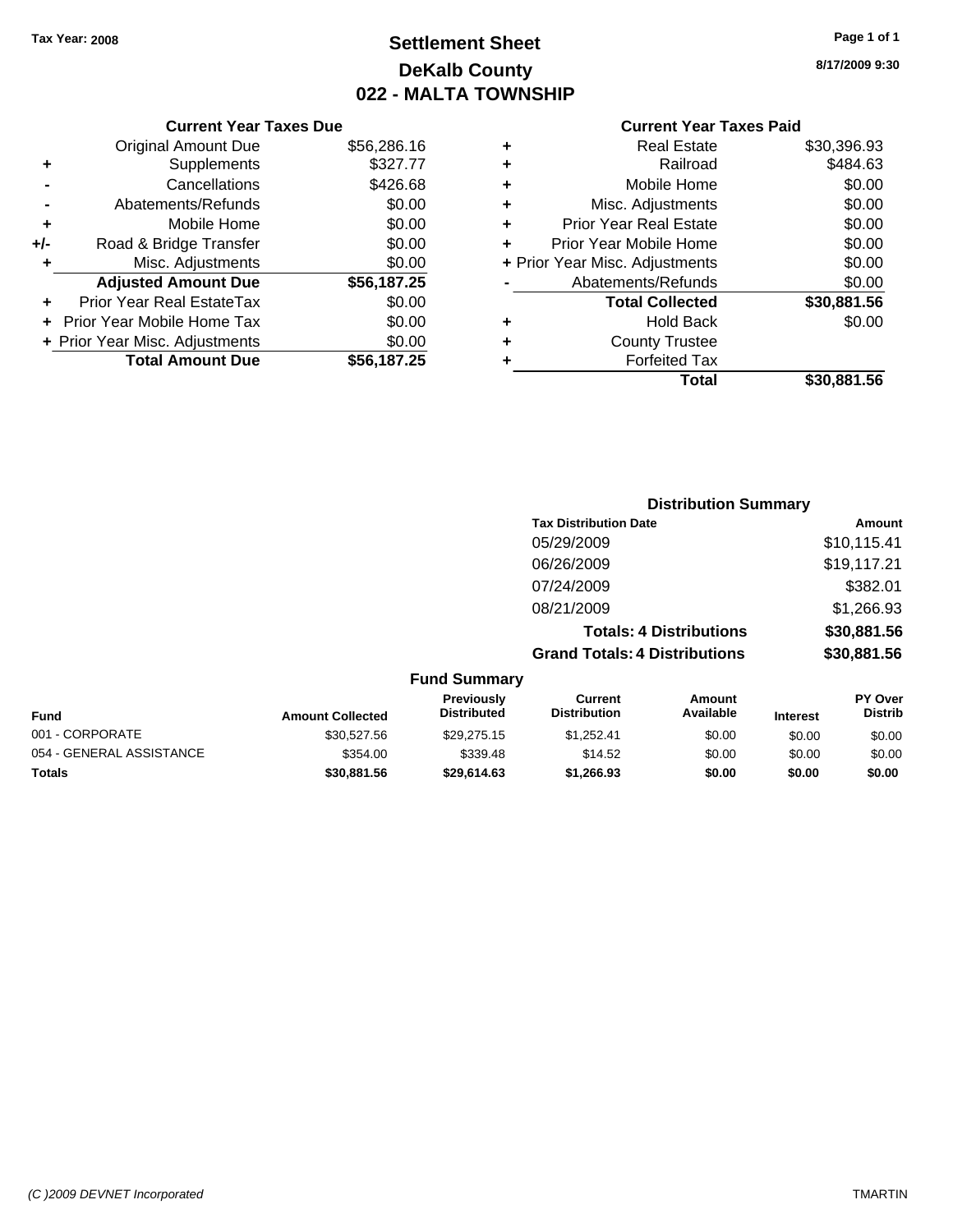### **Settlement Sheet Tax Year: 2008 Page 1 of 1 DeKalb County 023 - MALTA TWP LIBRARY**

**8/17/2009 9:30**

#### **Current Year Taxes Paid**

|     | <b>Current Year Taxes Due</b>  |              |  |  |  |  |  |
|-----|--------------------------------|--------------|--|--|--|--|--|
|     | <b>Original Amount Due</b>     | \$108,481.20 |  |  |  |  |  |
| ٠   | Supplements                    | \$631.70     |  |  |  |  |  |
|     | Cancellations                  | \$822.34     |  |  |  |  |  |
|     | Abatements/Refunds             | \$0.00       |  |  |  |  |  |
| ٠   | Mobile Home                    | \$0.00       |  |  |  |  |  |
| +/- | Road & Bridge Transfer         | \$0.00       |  |  |  |  |  |
| ٠   | Misc. Adjustments              | \$0.00       |  |  |  |  |  |
|     | <b>Adjusted Amount Due</b>     | \$108,290.56 |  |  |  |  |  |
| ٠   | Prior Year Real EstateTax      | \$0.00       |  |  |  |  |  |
|     | Prior Year Mobile Home Tax     | \$0.00       |  |  |  |  |  |
|     | + Prior Year Misc. Adjustments | \$0.00       |  |  |  |  |  |
|     | <b>Total Amount Due</b>        | \$108,290.56 |  |  |  |  |  |

|   | <b>Real Estate</b>             | \$58,584.97 |
|---|--------------------------------|-------------|
| ٠ | Railroad                       | \$934.04    |
| ٠ | Mobile Home                    | \$0.00      |
| ٠ | Misc. Adjustments              | \$0.00      |
| ٠ | <b>Prior Year Real Estate</b>  | \$0.00      |
| ٠ | Prior Year Mobile Home         | \$0.00      |
|   | + Prior Year Misc. Adjustments | \$0.00      |
|   | Abatements/Refunds             | \$0.00      |
|   | <b>Total Collected</b>         | \$59,519.01 |
| ٠ | <b>Hold Back</b>               | \$0.00      |
| ٠ | <b>County Trustee</b>          |             |
|   | <b>Forfeited Tax</b>           |             |
|   | Total                          | \$59,519.01 |
|   |                                |             |

|               |                         |                                  | <b>Distribution Summary</b>           |                                |                 |                                  |
|---------------|-------------------------|----------------------------------|---------------------------------------|--------------------------------|-----------------|----------------------------------|
|               |                         |                                  | <b>Tax Distribution Date</b>          |                                |                 | Amount                           |
|               |                         |                                  | 05/29/2009                            |                                |                 | \$19,496.16                      |
|               |                         |                                  | 06/26/2009                            |                                |                 | \$36,844.98                      |
|               |                         |                                  | 07/24/2009                            |                                |                 | \$736.26                         |
|               |                         |                                  | 08/21/2009                            |                                |                 | \$2,441.61                       |
|               |                         |                                  |                                       | <b>Totals: 4 Distributions</b> |                 | \$59,519.01                      |
|               |                         |                                  | <b>Grand Totals: 4 Distributions</b>  |                                |                 | \$59,519.01                      |
|               |                         | <b>Fund Summary</b>              |                                       |                                |                 |                                  |
| Fund          | <b>Amount Collected</b> | Previously<br><b>Distributed</b> | <b>Current</b><br><b>Distribution</b> | Amount<br>Available            | <b>Interest</b> | <b>PY Over</b><br><b>Distrib</b> |
| 016 - LIBRARY | \$59.519.01             | \$57.077.40                      | \$2.441.61                            | \$0.00                         | \$0.00          | \$0.00                           |

**Totals \$59,519.01 \$57,077.40 \$2,441.61 \$0.00 \$0.00 \$0.00**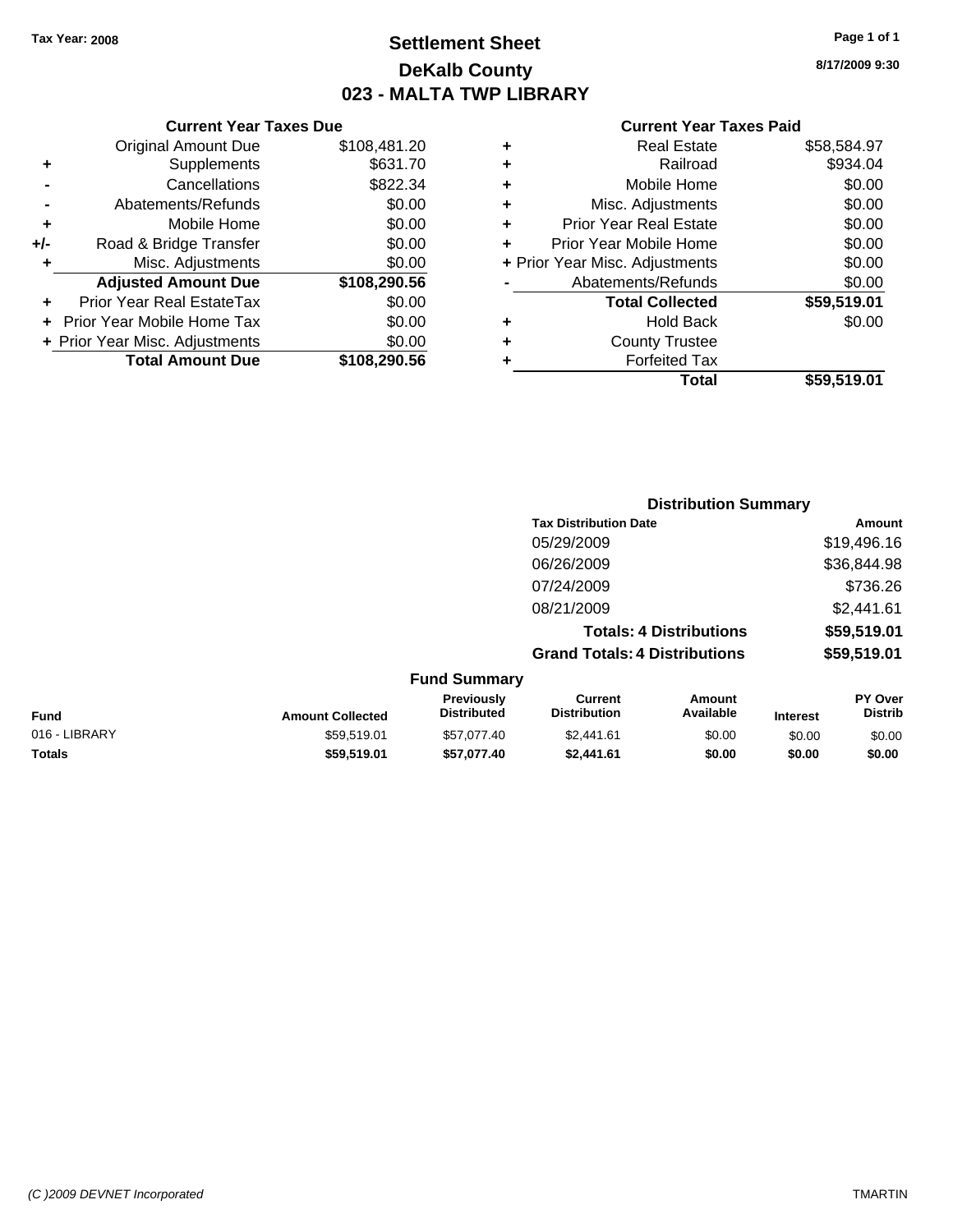### **Settlement Sheet Tax Year: 2008 Page 1 of 1 DeKalb County 024 - MALTA ROAD & BRIDGE**

**8/17/2009 9:30**

#### **Current Year Taxes Paid**

|     | 7911 VIII TUUT TUNGU DUG       |              |
|-----|--------------------------------|--------------|
|     | <b>Original Amount Due</b>     | \$147,653.55 |
| ٠   | <b>Supplements</b>             | \$770.87     |
|     | Cancellations                  | \$1,003.53   |
|     | Abatements/Refunds             | \$0.00       |
| ٠   | Mobile Home                    | \$0.00       |
| +/- | Road & Bridge Transfer         | (\$8,271.01) |
| ٠   | Misc. Adjustments              | \$0.00       |
|     | <b>Adjusted Amount Due</b>     | \$139,149.88 |
| ٠   | Prior Year Real EstateTax      | \$0.00       |
|     | Prior Year Mobile Home Tax     | \$0.00       |
|     | + Prior Year Misc. Adjustments | \$0.00       |
|     | <b>Total Amount Due</b>        | \$139,149.88 |
|     |                                |              |

**Current Year Taxes Due**

| <b>Real Estate</b>            | \$71,491.85                    |
|-------------------------------|--------------------------------|
| Railroad                      | \$1,248.36                     |
| Mobile Home                   | \$0.00                         |
| Misc. Adjustments             | \$0.00                         |
| <b>Prior Year Real Estate</b> | \$0.00                         |
| Prior Year Mobile Home        | \$0.00                         |
|                               | \$0.00                         |
| Abatements/Refunds            | \$0.00                         |
| <b>Total Collected</b>        | \$72,740.21                    |
| <b>Hold Back</b>              | \$0.00                         |
| <b>County Trustee</b>         |                                |
| <b>Forfeited Tax</b>          |                                |
| Total                         | \$72,740.21                    |
|                               | + Prior Year Misc. Adjustments |

**Grand Totals: 4 Distributions \$72,740.21**

|                         | <b>Road and Bridge Summary</b> |               | <b>Distribution Summary</b>    |             |
|-------------------------|--------------------------------|---------------|--------------------------------|-------------|
| <b>Municipality</b>     | Amt. Due                       | Amt. Distrib. | <b>Tax Distribution Date</b>   | Amount      |
| <b>VILLAGE OF MALTA</b> | \$15,028.92                    | \$8.271.01    | 05/29/2009                     | \$23,791.23 |
| <b>Totals</b>           | \$15,028.92                    | \$8,271.01    | 06/26/2009                     | \$45,070.97 |
|                         |                                |               | 07/24/2009                     | \$898.44    |
|                         |                                |               | 08/21/2009                     | \$2,979.57  |
|                         |                                |               | <b>Totals: 4 Distributions</b> | \$72,740.21 |

**Fund Summary Fund Interest Amount Collected Distributed PY Over Distrib Amount Available Current Distribution Previously** 007 - ROAD AND BRIDGE 60.00 \$25,456.70 \$24,416.84 \$1,039.86 \$0.00 \$0.00 \$0.00 \$0.00 008 - BRIDGE CONST W/COUNTY  $$8,562.90$   $$8,211.62$   $$351.28$   $$0.00$   $$0.00$   $$0.00$ 009 - PERMANENT ROAD \$30,660.40 \$29,402.62 \$1,257.78 \$0.00 \$0.00 \$0.00 \$0.00 010 - EQUIPMENT AND BUILDING \$8,060.21 \$7,729.56 \$330.65 \$0.00 \$0.00 \$0.00 \$0.00 **Totals \$72,740.21 \$69,760.64 \$2,979.57 \$0.00 \$0.00 \$0.00**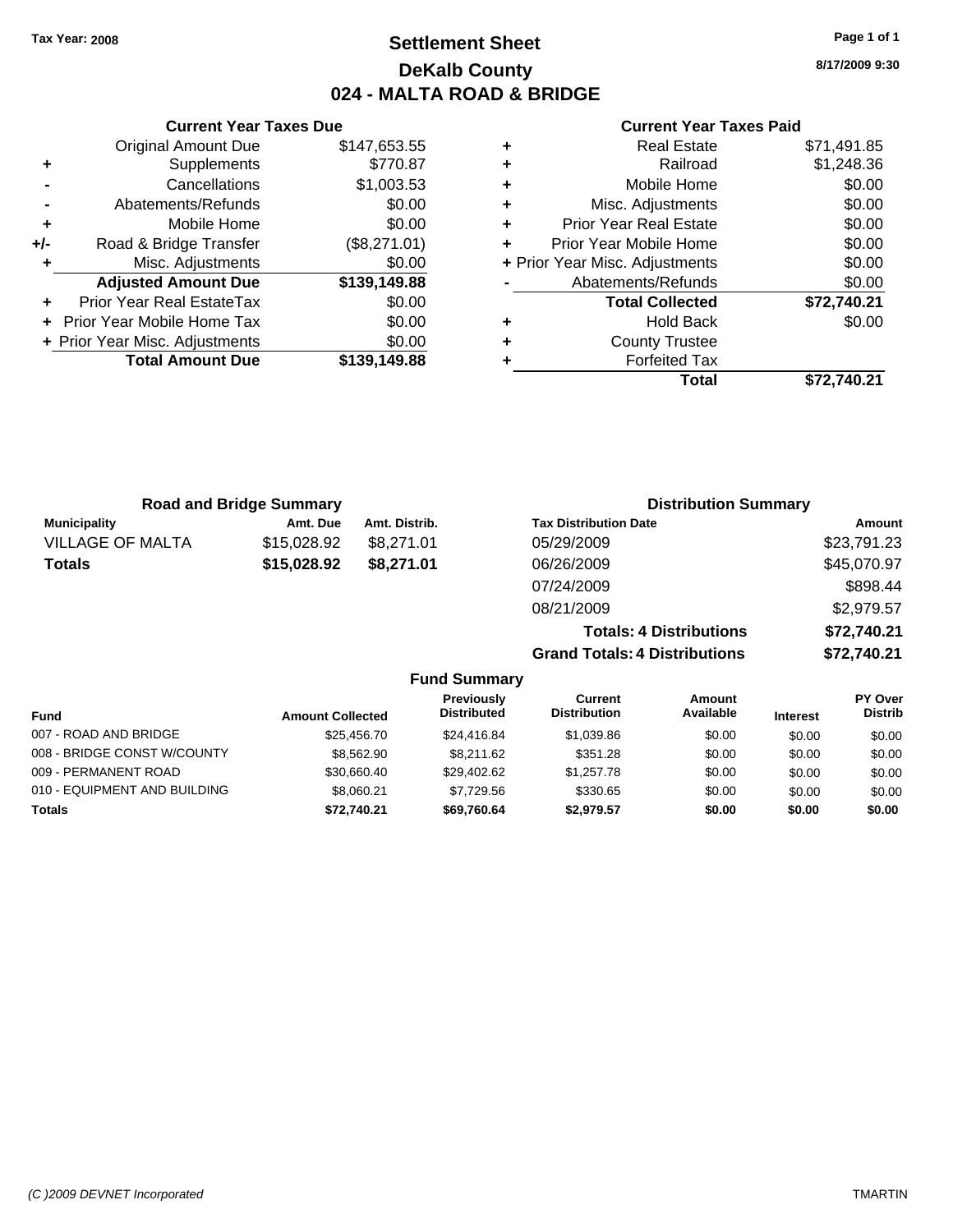### **Settlement Sheet Tax Year: 2008 Page 1 of 1 DeKalb County 025 - MAYFIELD TOWNSHIP**

**8/17/2009 9:30**

### **Current Year Taxes Paid**

| ٠ | <b>Real Estate</b>             | \$48,919.98 |
|---|--------------------------------|-------------|
| ٠ | Railroad                       | \$0.00      |
| ٠ | Mobile Home                    | \$0.00      |
| ÷ | Misc. Adjustments              | \$0.00      |
| ٠ | <b>Prior Year Real Estate</b>  | \$0.00      |
| ÷ | Prior Year Mobile Home         | \$0.00      |
|   | + Prior Year Misc. Adjustments | \$0.00      |
|   | Abatements/Refunds             | \$0.00      |
|   | <b>Total Collected</b>         | \$48,919.98 |
| ٠ | <b>Hold Back</b>               | \$0.00      |
| ٠ | <b>County Trustee</b>          |             |
|   | <b>Forfeited Tax</b>           |             |
|   | Total                          | \$48.919.98 |

|     | <b>Current Year Taxes Due</b>  |             |
|-----|--------------------------------|-------------|
|     | <b>Original Amount Due</b>     | \$90,855.72 |
| ٠   | Supplements                    | \$485.35    |
|     | Cancellations                  | \$511.34    |
|     | Abatements/Refunds             | \$0.00      |
| ٠   | Mobile Home                    | \$0.00      |
| +/- | Road & Bridge Transfer         | \$0.00      |
| ٠   | Misc. Adjustments              | \$0.00      |
|     | <b>Adjusted Amount Due</b>     | \$90,829.73 |
|     | Prior Year Real EstateTax      | \$0.00      |
|     | Prior Year Mobile Home Tax     | \$0.00      |
|     | + Prior Year Misc. Adjustments | \$0.00      |
|     | <b>Total Amount Due</b>        | \$90,829.73 |

|                     | <b>Distribution Summary</b>          |             |
|---------------------|--------------------------------------|-------------|
|                     | <b>Tax Distribution Date</b>         | Amount      |
|                     | 05/29/2009                           | \$11,519.96 |
|                     | 06/26/2009                           | \$34,300.14 |
|                     | 07/24/2009                           | \$763.75    |
|                     | 08/21/2009                           | \$2,336.13  |
|                     | <b>Totals: 4 Distributions</b>       | \$48,919.98 |
|                     | <b>Grand Totals: 4 Distributions</b> | \$48,919.98 |
| <b>Fund Summary</b> |                                      |             |

| <b>Amount Collected</b> | <b>Previously</b><br><b>Distributed</b> | Current<br><b>Distribution</b> | Amount<br>Available | <b>Interest</b> | <b>PY Over</b><br><b>Distrib</b> |
|-------------------------|-----------------------------------------|--------------------------------|---------------------|-----------------|----------------------------------|
| \$46,764.95             | \$44,531.73                             | \$2,233,22                     | \$0.00              | \$0.00          | \$0.00                           |
| \$2,155.03              | \$2.052.12                              | \$102.91                       | \$0.00              | \$0.00          | \$0.00                           |
| \$48,919,98             | \$46,583,85                             | \$2,336,13                     | \$0.00              | \$0.00          | \$0.00                           |
|                         |                                         |                                |                     |                 |                                  |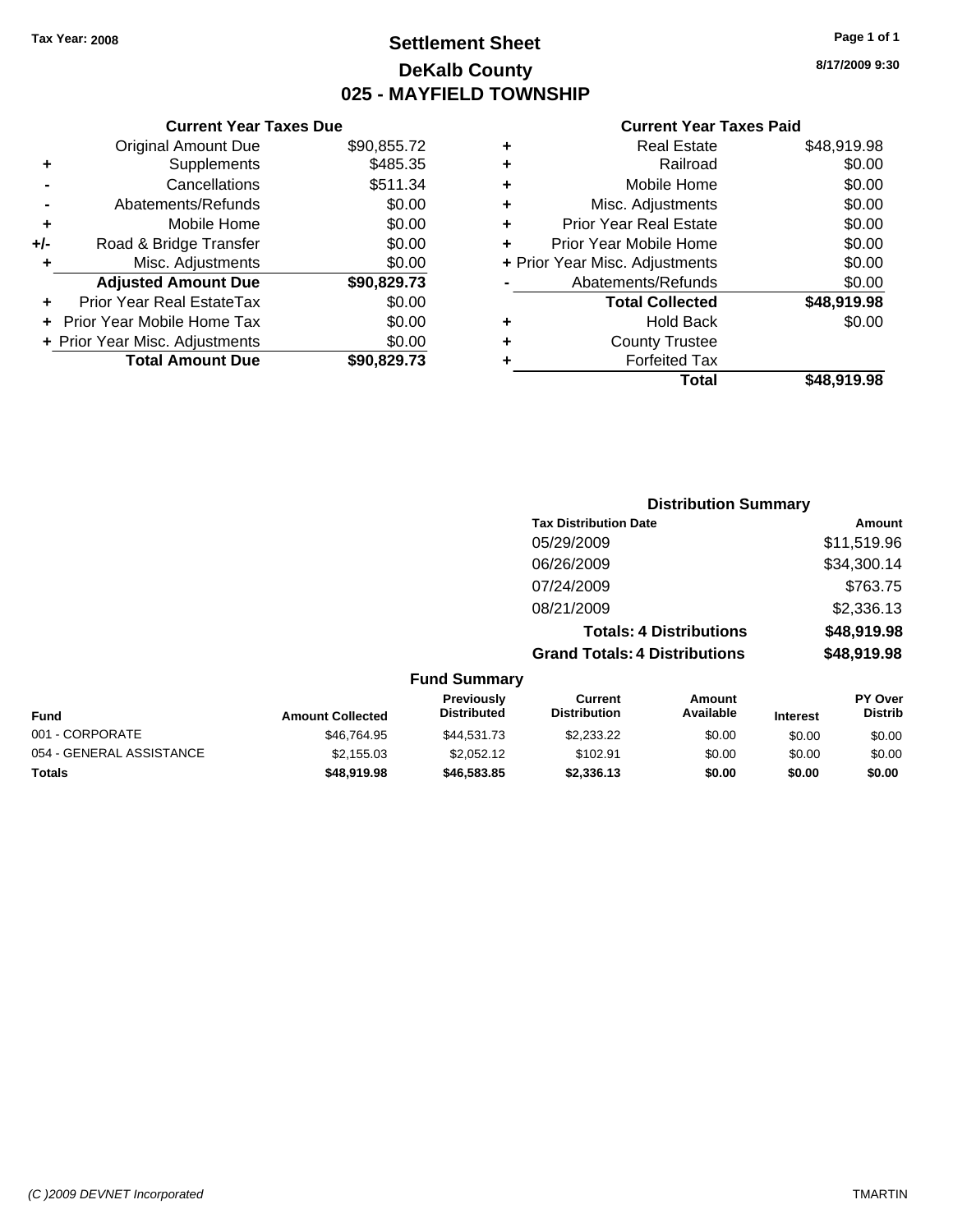### **Settlement Sheet Tax Year: 2008 Page 1 of 1 DeKalb County 026 - MAYFIELD ROAD & BRIDGE**

**8/17/2009 9:30**

### **Current Year Taxes Paid**

|   | Total                          | \$113,239.52 |
|---|--------------------------------|--------------|
|   | <b>Forfeited Tax</b>           |              |
|   | <b>County Trustee</b>          |              |
|   | <b>Hold Back</b>               | \$0.00       |
|   | <b>Total Collected</b>         | \$113,239.52 |
|   | Abatements/Refunds             | \$0.00       |
|   | + Prior Year Misc. Adjustments | \$0.00       |
|   | Prior Year Mobile Home         | \$0.00       |
|   | <b>Prior Year Real Estate</b>  | \$0.00       |
| ٠ | Misc. Adjustments              | \$0.00       |
| ٠ | Mobile Home                    | \$0.00       |
| ٠ | Railroad                       | \$0.00       |
| ٠ | <b>Real Estate</b>             | \$113,239.52 |
|   |                                |              |

### **Current Year Taxes Due**

|     | <b>Original Amount Due</b>       | \$210,311.88 |
|-----|----------------------------------|--------------|
| ٠   | Supplements                      | \$1,123.48   |
|     | Cancellations                    | \$1,183.66   |
|     | Abatements/Refunds               | \$0.00       |
| ٠   | Mobile Home                      | \$0.00       |
| +/- | Road & Bridge Transfer           | \$0.00       |
|     | Misc. Adjustments                | \$0.00       |
|     | <b>Adjusted Amount Due</b>       | \$210,251.70 |
|     | <b>Prior Year Real EstateTax</b> | \$0.00       |
|     | Prior Year Mobile Home Tax       | \$0.00       |
|     | + Prior Year Misc. Adjustments   | \$0.00       |
|     | <b>Total Amount Due</b>          | \$210,251.70 |

### **Distribution Summary**

| <b>Tax Distribution Date</b>         | Amount       |
|--------------------------------------|--------------|
| 05/29/2009                           | \$26,666.35  |
| 06/26/2009                           | \$79,397.66  |
| 07/24/2009                           | \$1,767.89   |
| 08/21/2009                           | \$5,407.62   |
| <b>Totals: 4 Distributions</b>       | \$113,239.52 |
| <b>Grand Totals: 4 Distributions</b> | \$113,239.52 |

#### **Fund Summary**

|                                                     |                         | <b>Previously</b><br><b>Distributed</b> | Current<br><b>Distribution</b> | Amount<br>Available |                 | <b>PY Over</b><br><b>Distrib</b> |
|-----------------------------------------------------|-------------------------|-----------------------------------------|--------------------------------|---------------------|-----------------|----------------------------------|
| <b>Fund</b>                                         | <b>Amount Collected</b> |                                         |                                |                     | <b>Interest</b> |                                  |
| 007 - ROAD AND BRIDGE                               | \$71.774.59             | \$68,347.08                             | \$3.427.51                     | \$0.00              | \$0.00          | \$0.00                           |
| 008 - BRIDGE CONST W/COUNTY                         | \$3,769.86              | \$3.589.83                              | \$180.03                       | \$0.00              | \$0.00          | \$0.00                           |
| 009 - PERMANENT ROAD                                | \$29.076.85             | \$27.688.32                             | \$1,388.53                     | \$0.00              | \$0.00          | \$0.00                           |
| 010 - EQUIPMENT AND BUILDING                        | \$5,115,60              | \$4,871,31                              | \$244.29                       | \$0.00              | \$0.00          | \$0.00                           |
| 035 - TORT JUDGMENTS, LIABILITY<br><b>INSURANCE</b> | \$2,155.06              | \$2,052.15                              | \$102.91                       | \$0.00              | \$0.00          | \$0.00                           |
| 047 - SOCIAL SECURITY                               | \$1,347.56              | \$1.283.21                              | \$64.35                        | \$0.00              | \$0.00          | \$0.00                           |
| <b>Totals</b>                                       | \$113,239.52            | \$107,831.90                            | \$5,407.62                     | \$0.00              | \$0.00          | \$0.00                           |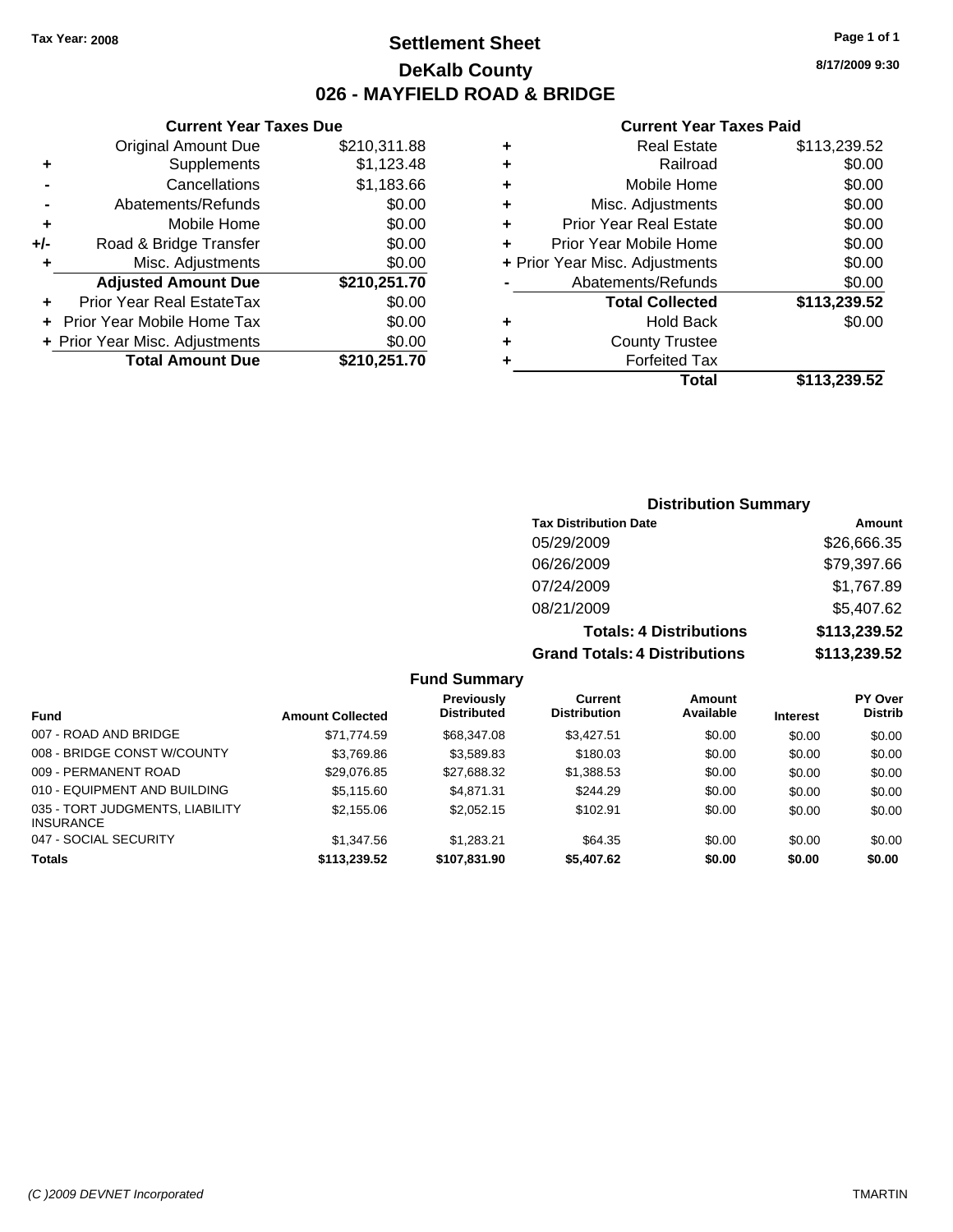### **Settlement Sheet Tax Year: 2008 Page 1 of 1 DeKalb County 027 - MILAN TOWNSHIP**

**8/17/2009 9:30**

| <b>Current Year Taxes Paid</b> |  |  |  |
|--------------------------------|--|--|--|
|--------------------------------|--|--|--|

|     | <b>Current Year Taxes Due</b>     |             |  |  |  |
|-----|-----------------------------------|-------------|--|--|--|
|     | <b>Original Amount Due</b>        | \$26,000.99 |  |  |  |
| ٠   | Supplements                       | \$0.00      |  |  |  |
|     | Cancellations                     | \$0.00      |  |  |  |
|     | Abatements/Refunds                | \$0.00      |  |  |  |
| ٠   | Mobile Home                       | \$0.00      |  |  |  |
| +/- | Road & Bridge Transfer            | \$0.00      |  |  |  |
| ٠   | Misc. Adjustments                 | \$0.00      |  |  |  |
|     | <b>Adjusted Amount Due</b>        | \$26,000.99 |  |  |  |
|     | Prior Year Real EstateTax         | \$0.00      |  |  |  |
|     | <b>Prior Year Mobile Home Tax</b> | \$0.00      |  |  |  |
|     | + Prior Year Misc. Adjustments    | \$0.00      |  |  |  |
|     | <b>Total Amount Due</b>           | \$26,000.99 |  |  |  |
|     |                                   |             |  |  |  |

| ٠ | <b>Real Estate</b>             | \$14,334.68 |
|---|--------------------------------|-------------|
| ٠ | Railroad                       | \$0.00      |
| ٠ | Mobile Home                    | \$0.00      |
| ٠ | Misc. Adjustments              | \$0.00      |
| ٠ | <b>Prior Year Real Estate</b>  | \$0.00      |
| ٠ | Prior Year Mobile Home         | \$0.00      |
|   | + Prior Year Misc. Adjustments | \$0.00      |
|   | Abatements/Refunds             | \$0.00      |
|   | <b>Total Collected</b>         | \$14,334.68 |
| ٠ | <b>Hold Back</b>               | \$0.00      |
| ٠ | <b>County Trustee</b>          |             |
| ٠ | <b>Forfeited Tax</b>           |             |
|   | Total                          | \$14,334.68 |

|                 |                         |                                  | <b>Distribution Summary</b>           |                                |                 |                                  |
|-----------------|-------------------------|----------------------------------|---------------------------------------|--------------------------------|-----------------|----------------------------------|
|                 |                         |                                  | <b>Tax Distribution Date</b>          |                                |                 | Amount                           |
|                 |                         |                                  | 05/29/2009                            |                                |                 | \$4,076.48                       |
|                 |                         |                                  | 06/26/2009                            |                                |                 | \$9,610.12                       |
|                 |                         |                                  | 07/24/2009                            |                                |                 | \$221.92                         |
|                 |                         |                                  | 08/21/2009                            |                                |                 | \$426.16                         |
|                 |                         |                                  |                                       | <b>Totals: 4 Distributions</b> |                 | \$14,334.68                      |
|                 |                         |                                  | <b>Grand Totals: 4 Distributions</b>  |                                |                 | \$14,334.68                      |
|                 |                         | <b>Fund Summary</b>              |                                       |                                |                 |                                  |
| Fund            | <b>Amount Collected</b> | Previously<br><b>Distributed</b> | <b>Current</b><br><b>Distribution</b> | Amount<br>Available            | <b>Interest</b> | <b>PY Over</b><br><b>Distrib</b> |
| 001 - CORPORATE | \$14,334.68             | \$13,908.52                      | \$426.16                              | \$0.00                         | \$0.00          | \$0.00                           |
| Totals          | \$14,334.68             | \$13,908.52                      | \$426.16                              | \$0.00                         | \$0.00          | \$0.00                           |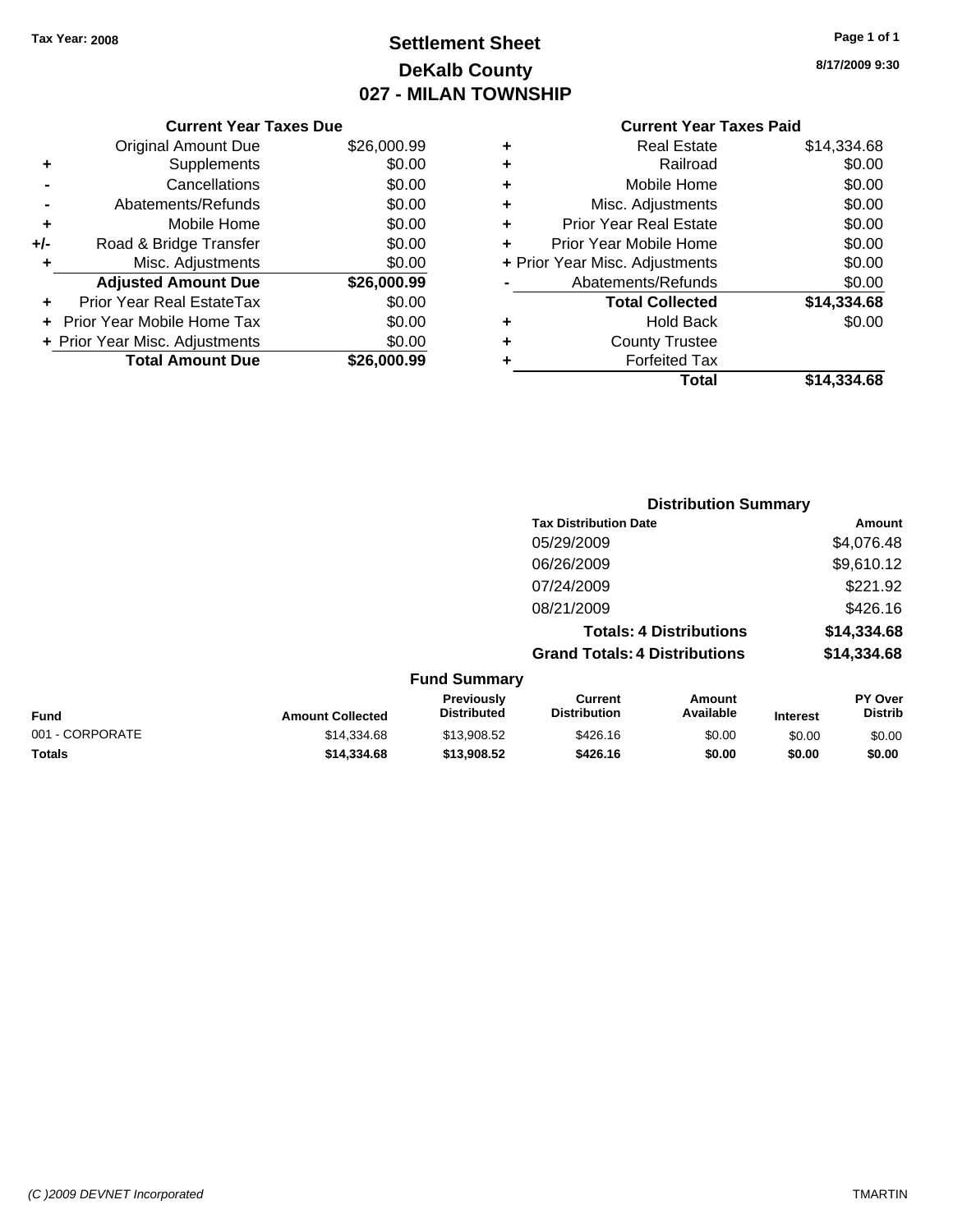### **Settlement Sheet Tax Year: 2008 Page 1 of 1 DeKalb County 028 - MILAN ROAD & BRIDGE**

**8/17/2009 9:30**

#### **Current Year Taxes Paid**

|     | <b>Current Year Taxes Due</b>  |             |  |
|-----|--------------------------------|-------------|--|
|     | <b>Original Amount Due</b>     | \$40,353.83 |  |
| ٠   | Supplements                    | \$0.00      |  |
|     | Cancellations                  | \$0.00      |  |
|     | Abatements/Refunds             | \$0.00      |  |
| ٠   | Mobile Home                    | \$0.00      |  |
| +/- | Road & Bridge Transfer         | \$0.00      |  |
| ٠   | Misc. Adjustments              | \$0.00      |  |
|     | <b>Adjusted Amount Due</b>     | \$40,353.83 |  |
| ÷   | Prior Year Real EstateTax      | \$0.00      |  |
|     | Prior Year Mobile Home Tax     | \$0.00      |  |
|     | + Prior Year Misc. Adjustments | \$0.00      |  |
|     | <b>Total Amount Due</b>        | \$40,353.83 |  |
|     |                                |             |  |

|   | <b>Real Estate</b>             | \$22,247.61 |
|---|--------------------------------|-------------|
| ٠ | Railroad                       | \$0.00      |
| ٠ | Mobile Home                    | \$0.00      |
| ٠ | Misc. Adjustments              | \$0.00      |
| ٠ | <b>Prior Year Real Estate</b>  | \$0.00      |
|   | Prior Year Mobile Home         | \$0.00      |
|   | + Prior Year Misc. Adjustments | \$0.00      |
|   | Abatements/Refunds             | \$0.00      |
|   | <b>Total Collected</b>         | \$22,247.61 |
| ٠ | <b>Hold Back</b>               | \$0.00      |
|   | <b>County Trustee</b>          |             |
| ٠ | <b>Forfeited Tax</b>           |             |
|   | Total                          | \$22,247.61 |
|   |                                |             |

|                             |                         |                                         | <b>Distribution Summary</b>           |                                |                 |                                  |
|-----------------------------|-------------------------|-----------------------------------------|---------------------------------------|--------------------------------|-----------------|----------------------------------|
|                             |                         |                                         | <b>Tax Distribution Date</b>          |                                |                 | Amount                           |
|                             |                         |                                         | 05/29/2009                            |                                |                 | \$6,326.73                       |
|                             |                         |                                         | 06/26/2009                            |                                |                 | \$14,915.06                      |
|                             |                         |                                         | 07/24/2009                            |                                |                 | \$344.41                         |
|                             |                         |                                         | 08/21/2009                            |                                |                 | \$661.41                         |
|                             |                         |                                         |                                       | <b>Totals: 4 Distributions</b> |                 | \$22,247.61                      |
|                             |                         |                                         | <b>Grand Totals: 4 Distributions</b>  |                                |                 | \$22,247.61                      |
|                             |                         | <b>Fund Summary</b>                     |                                       |                                |                 |                                  |
| <b>Fund</b>                 | <b>Amount Collected</b> | <b>Previously</b><br><b>Distributed</b> | <b>Current</b><br><b>Distribution</b> | Amount<br>Available            | <b>Interest</b> | <b>PY Over</b><br><b>Distrib</b> |
| 007 - ROAD AND BRIDGE       | \$11,578.10             | \$11,233.89                             | \$344.21                              | \$0.00                         | \$0.00          | \$0.00                           |
| 008 - BRIDGE CONST W/COUNTY | \$2,399.65              | \$2,328.31                              | \$71.34                               | \$0.00                         | \$0.00          | \$0.00                           |
| 009 - PERMANENT ROAD        | \$8,269.86              | \$8,024.00                              | \$245.86                              | \$0.00                         | \$0.00          | \$0.00                           |

**Totals \$22,247.61 \$21,586.20 \$661.41 \$0.00 \$0.00 \$0.00**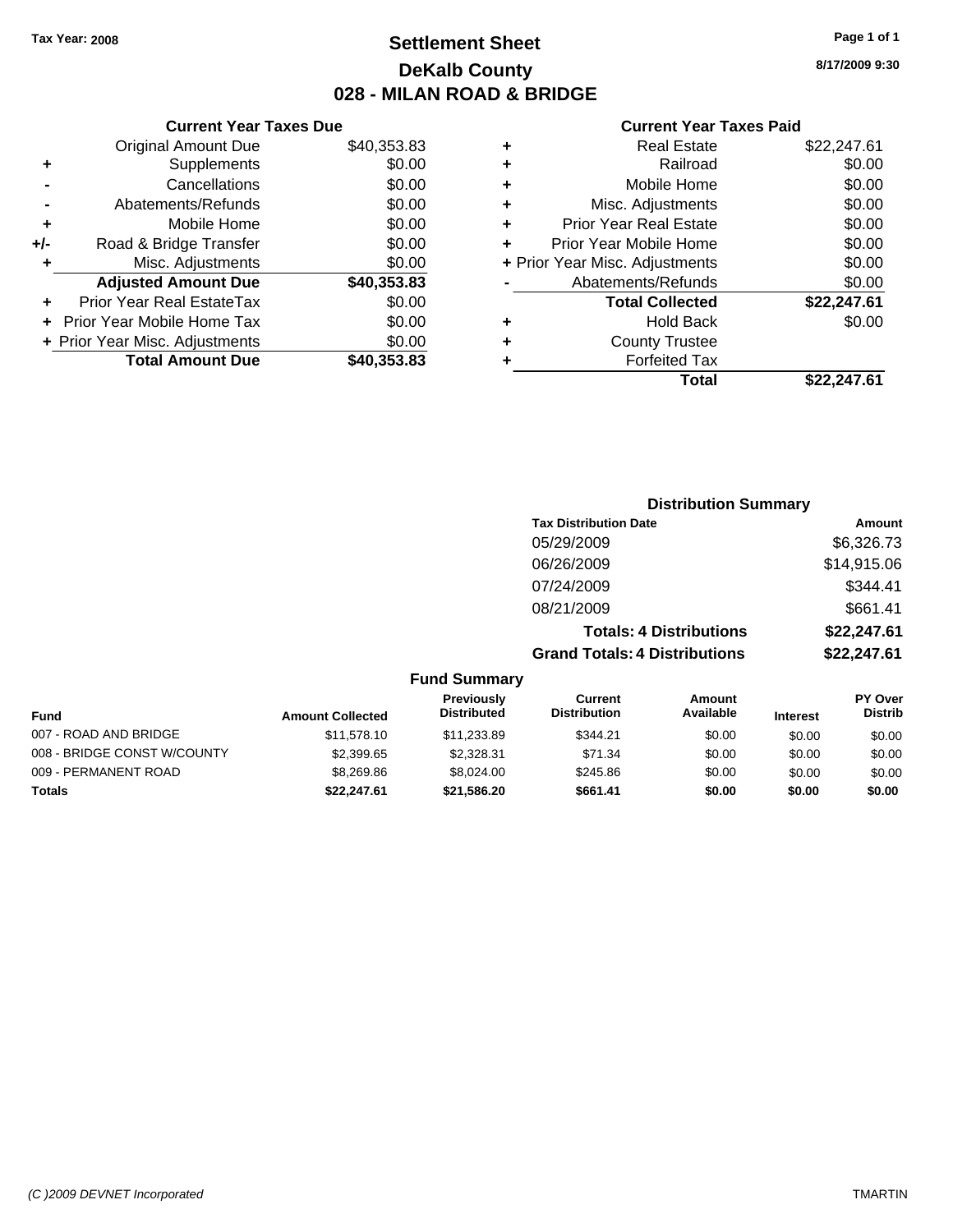### **Settlement Sheet Tax Year: 2008 Page 1 of 1 DeKalb County 029 - PAW PAW TOWNSHIP**

**8/17/2009 9:30**

#### **Current Year Taxes Paid**

|       | <b>Current Year Taxes Due</b>  |             |
|-------|--------------------------------|-------------|
|       | <b>Original Amount Due</b>     | \$60,113.37 |
| ٠     | Supplements                    | \$0.00      |
|       | Cancellations                  | \$0.00      |
|       | Abatements/Refunds             | \$0.00      |
| ٠     | Mobile Home                    | \$0.00      |
| $+/-$ | Road & Bridge Transfer         | \$0.00      |
|       | Misc. Adjustments              | \$0.00      |
|       | <b>Adjusted Amount Due</b>     | \$60,113.37 |
|       | Prior Year Real EstateTax      | \$0.00      |
|       | Prior Year Mobile Home Tax     | \$0.00      |
|       | + Prior Year Misc. Adjustments | \$0.00      |
|       | <b>Total Amount Due</b>        | \$60,113.37 |
|       |                                |             |

| ٠ | <b>Real Estate</b>             | \$32,415.17 |
|---|--------------------------------|-------------|
| ٠ | Railroad                       | \$705.94    |
| ٠ | Mobile Home                    | \$0.00      |
| ٠ | Misc. Adjustments              | \$0.00      |
| ٠ | <b>Prior Year Real Estate</b>  | \$0.00      |
| ÷ | Prior Year Mobile Home         | \$0.00      |
|   | + Prior Year Misc. Adjustments | \$0.00      |
|   | Abatements/Refunds             | \$0.00      |
|   | <b>Total Collected</b>         | \$33,121.11 |
| ٠ | <b>Hold Back</b>               | \$0.00      |
| ٠ | <b>County Trustee</b>          |             |
| ٠ | <b>Forfeited Tax</b>           |             |
|   | Total                          | \$33,121.11 |
|   |                                |             |

#### **Distribution Summary Tax Distribution Date Amount** 05/29/2009 \$6,542.54 06/26/2009 \$24,371.56 07/24/2009 \$1,083.77 08/21/2009 \$1,123.24 **Totals: 4 Distributions \$33,121.11 Grand Totals: 4 Distributions \$33,121.11 Fund Summary PY Over Distrib Amount Available Current Distribution Previously Amount Collected Distributed**

| <b>Fund</b>              | <b>Amount Collected</b> | <b>Previously</b><br><b>Distributed</b> | current<br><b>Distribution</b> | Amount<br>Available | <b>Interest</b> | <b>PT OVER</b><br><b>Distrib</b> |
|--------------------------|-------------------------|-----------------------------------------|--------------------------------|---------------------|-----------------|----------------------------------|
| 001 - CORPORATE          | \$31,093.08             | \$30.038.61                             | \$1.054.47                     | \$0.00              | \$0.00          | \$0.00                           |
| 017 - CEMETERY           | \$1,269.83              | \$1,226,77                              | \$43.06                        | \$0.00              | \$0.00          | \$0.00                           |
| 034 - GENERAL ASSISTANCE | \$758.20                | \$732.49                                | \$25.71                        | \$0.00              | \$0.00          | \$0.00                           |
| Totals                   | \$33.121.11             | \$31,997.87                             | \$1.123.24                     | \$0.00              | \$0.00          | \$0.00                           |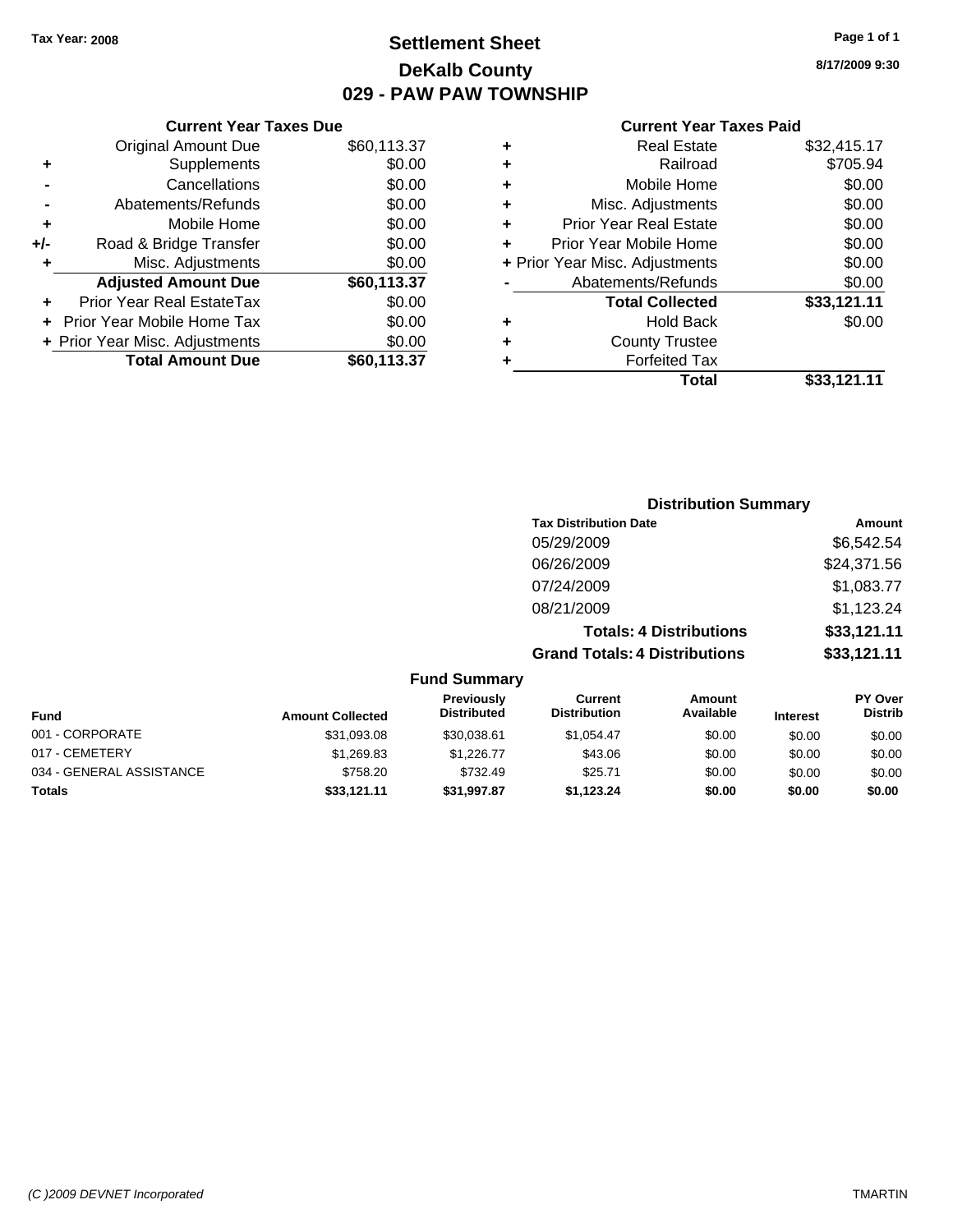**8/17/2009 9:30**

#### **Current Year Taxes Paid**

|   | Total                          | \$45.680.38 |
|---|--------------------------------|-------------|
|   | <b>Forfeited Tax</b>           |             |
| ٠ | <b>County Trustee</b>          |             |
|   | <b>Hold Back</b>               | \$0.00      |
|   | <b>Total Collected</b>         | \$45,680.38 |
|   | Abatements/Refunds             | \$0.00      |
|   | + Prior Year Misc. Adjustments | \$0.00      |
| ÷ | Prior Year Mobile Home         | \$0.00      |
| ÷ | <b>Prior Year Real Estate</b>  | \$0.00      |
| ÷ | Misc. Adjustments              | \$0.00      |
| ٠ | Mobile Home                    | \$0.00      |
| ٠ | Railroad                       | \$973.62    |
| ٠ | <b>Real Estate</b>             | \$44,706.76 |
|   |                                |             |

|     | <b>Current Year Taxes Due</b>    |             |
|-----|----------------------------------|-------------|
|     | <b>Original Amount Due</b>       | \$82,907.79 |
| ٠   | Supplements                      | \$0.00      |
|     | Cancellations                    | \$0.00      |
|     | Abatements/Refunds               | \$0.00      |
| ٠   | Mobile Home                      | \$0.00      |
| +/- | Road & Bridge Transfer           | \$0.00      |
| ٠   | Misc. Adjustments                | \$0.00      |
|     | <b>Adjusted Amount Due</b>       | \$82,907.79 |
|     | <b>Prior Year Real EstateTax</b> | \$0.00      |
|     | Prior Year Mobile Home Tax       | \$0.00      |
|     | + Prior Year Misc. Adjustments   | \$0.00      |
|     | <b>Total Amount Due</b>          | \$82,907.79 |

### **Distribution Summary**

| <b>Tax Distribution Date</b>         | Amount      |
|--------------------------------------|-------------|
| 05/29/2009                           | \$9,023.49  |
| 06/26/2009                           | \$33,612.99 |
| 07/24/2009                           | \$1,494.74  |
| 08/21/2009                           | \$1,549.16  |
| <b>Totals: 4 Distributions</b>       | \$45,680.38 |
| <b>Grand Totals: 4 Distributions</b> | \$45,680.38 |

### **Fund Summary**

| <b>Fund</b>                                   | <b>Amount Collected</b> | <b>Previously</b><br><b>Distributed</b> | Current<br><b>Distribution</b> | Amount<br>Available | <b>Interest</b> | <b>PY Over</b><br><b>Distrib</b> |
|-----------------------------------------------|-------------------------|-----------------------------------------|--------------------------------|---------------------|-----------------|----------------------------------|
| 007 - ROAD AND BRIDGE                         | \$22,155.59             | \$21,404.22                             | \$751.37                       | \$0.00              | \$0.00          | \$0.00                           |
| 009 - PERMANENT ROAD                          | \$17.737.27             | \$17.135.75                             | \$601.52                       | \$0.00              | \$0.00          | \$0.00                           |
| 010 - EQUIPMENT AND BUILDING                  | \$2,438.83              | \$2,356.12                              | \$82.71                        | \$0.00              | \$0.00          | \$0.00                           |
| 027 - AUDIT                                   | \$368.09                | \$355.61                                | \$12.48                        | \$0.00              | \$0.00          | \$0.00                           |
| 035 - TORT JUDGEMENTS/LIABILITY<br><b>INS</b> | \$2,352.68              | \$2,272.89                              | \$79.79                        | \$0.00              | \$0.00          | \$0.00                           |
| 047 - SOCIAL SECURITY                         | \$627.92                | \$606.63                                | \$21.29                        | \$0.00              | \$0.00          | \$0.00                           |
| <b>Totals</b>                                 | \$45,680.38             | \$44,131.22                             | \$1,549.16                     | \$0.00              | \$0.00          | \$0.00                           |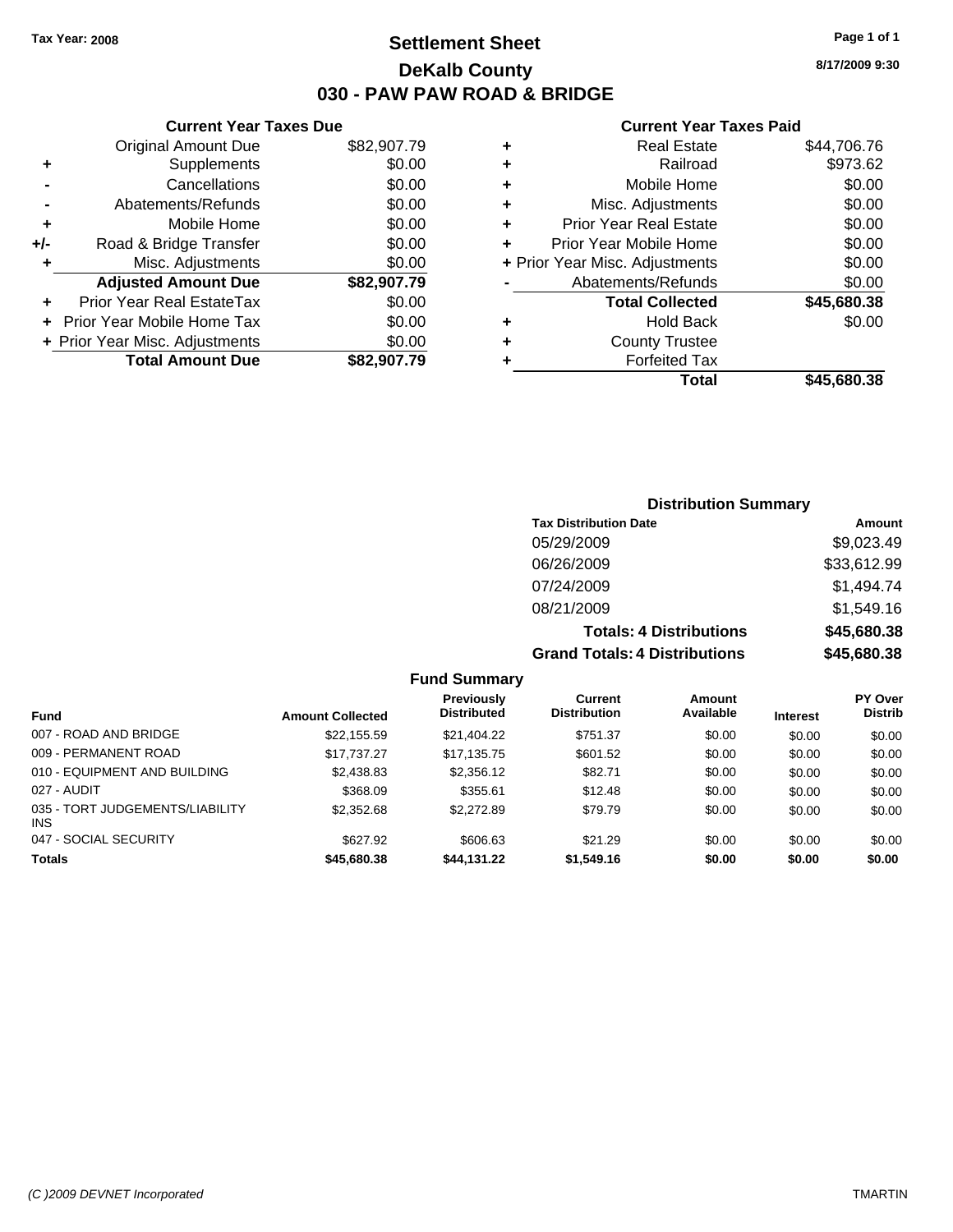### **Settlement Sheet Tax Year: 2008 Page 1 of 1 DeKalb County 031 - PIERCE TOWNSHIP**

**8/17/2009 9:30**

| <b>Current Year Taxes Paid</b> |  |  |  |
|--------------------------------|--|--|--|
|--------------------------------|--|--|--|

| <b>Current Year Taxes Due</b>  |             |
|--------------------------------|-------------|
| <b>Original Amount Due</b>     | \$51,310.15 |
| Supplements                    | \$0.00      |
| Cancellations                  | \$0.00      |
| Abatements/Refunds             | \$0.00      |
| Mobile Home                    | \$0.00      |
| Road & Bridge Transfer         | \$0.00      |
| Misc. Adjustments              | \$0.00      |
|                                |             |
| <b>Adjusted Amount Due</b>     | \$51,310.15 |
| Prior Year Real EstateTax      | \$0.00      |
| Prior Year Mobile Home Tax     | \$0.00      |
| + Prior Year Misc. Adjustments | \$0.00      |
|                                |             |

| ٠ | <b>Real Estate</b>             | \$28,108.01 |
|---|--------------------------------|-------------|
| ٠ | Railroad                       | \$0.00      |
| ٠ | Mobile Home                    | \$0.00      |
| ٠ | Misc. Adjustments              | \$0.00      |
| ٠ | Prior Year Real Estate         | \$0.00      |
| ÷ | Prior Year Mobile Home         | \$0.00      |
|   | + Prior Year Misc. Adjustments | \$0.00      |
|   | Abatements/Refunds             | \$0.00      |
|   | <b>Total Collected</b>         | \$28,108.01 |
| ٠ | <b>Hold Back</b>               | \$0.00      |
| ٠ | <b>County Trustee</b>          |             |
| ٠ | <b>Forfeited Tax</b>           |             |
|   | Total                          | \$28,108.01 |
|   |                                |             |

### **Distribution Summary Tax Distribution Date Amount** 05/29/2009 \$9,141.36 06/26/2009 \$17,855.56 07/24/2009 \$261.80 08/21/2009 \$849.29 **Totals: 4 Distributions \$28,108.01 Grand Totals: 4 Distributions \$28,108.01**

#### **Fund Summary**

| <b>Fund</b>                             | <b>Amount Collected</b> | <b>Previously</b><br><b>Distributed</b> | Current<br><b>Distribution</b> | Amount<br>Available | <b>Interest</b> | <b>PY Over</b><br><b>Distrib</b> |
|-----------------------------------------|-------------------------|-----------------------------------------|--------------------------------|---------------------|-----------------|----------------------------------|
| 001 - CORPORATE                         | \$21.422.77             | \$20,775.48                             | \$647.29                       | \$0.00              | \$0.00          | \$0.00                           |
| $005 - I. M. R. F.$                     | \$876.55                | \$850.06                                | \$26.49                        | \$0.00              | \$0.00          | \$0.00                           |
| 027 - AUDIT                             | \$274.15                | \$265.87                                | \$8.28                         | \$0.00              | \$0.00          | \$0.00                           |
| 035 - TORT JUDGEMENTS/LIABILITY<br>INS. | \$2,465.57              | \$2,391.07                              | \$74.50                        | \$0.00              | \$0.00          | \$0.00                           |
| 047 - SOCIAL SECURITY                   | \$1,424.90              | \$1,381.85                              | \$43.05                        | \$0.00              | \$0.00          | \$0.00                           |
| 054 - GENERAL ASSISTANCE                | \$1.644.07              | \$1.594.39                              | \$49.68                        | \$0.00              | \$0.00          | \$0.00                           |
| <b>Totals</b>                           | \$28,108.01             | \$27,258.72                             | \$849.29                       | \$0.00              | \$0.00          | \$0.00                           |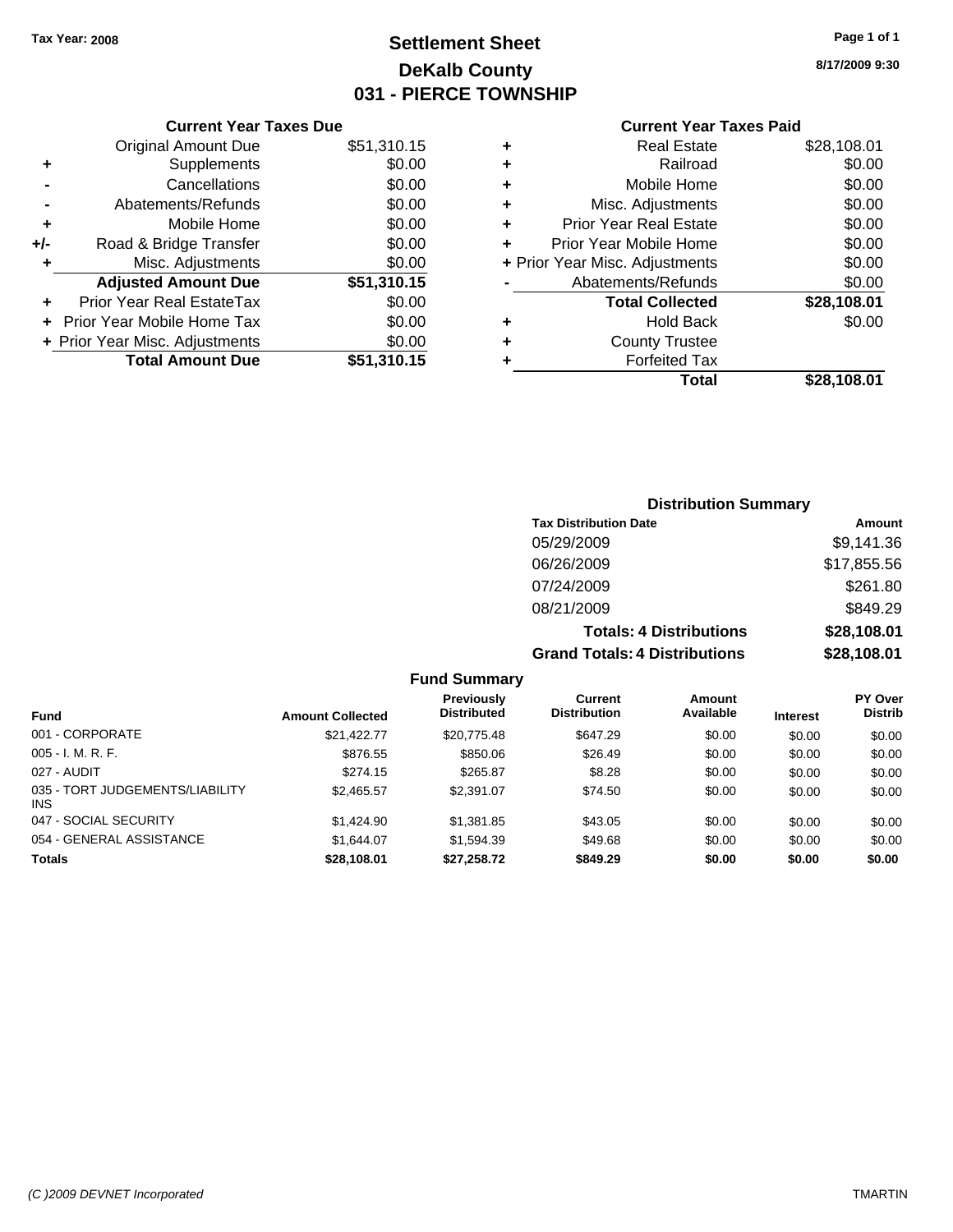### **Settlement Sheet Tax Year: 2008 Page 1 of 1 DeKalb County 032 - PIERCE ROAD & BRIDGE**

**8/17/2009 9:30**

### **Current Year Taxes Paid**

|     | <b>Current Year Taxes Due</b>  |              |         |
|-----|--------------------------------|--------------|---------|
|     | <b>Original Amount Due</b>     | \$153,828.47 | ٠       |
|     | Supplements                    | \$0.00       | ٠       |
|     | Cancellations                  | \$0.00       | ٠       |
|     | Abatements/Refunds             | \$0.00       | ٠       |
|     | Mobile Home                    | \$0.00       | ٠       |
| +/- | Road & Bridge Transfer         | \$0.00       | ٠       |
|     | Misc. Adjustments              | \$0.00       | + Prior |
|     | <b>Adjusted Amount Due</b>     | \$153,828.47 |         |
|     | Prior Year Real EstateTax      | \$0.00       |         |
|     | Prior Year Mobile Home Tax     | \$0.00       | ٠       |
|     | + Prior Year Misc. Adjustments | \$0.00       | ٠       |
|     | <b>Total Amount Due</b>        | \$153,828.47 |         |
|     |                                |              |         |

| ٠ | <b>Real Estate</b>             | \$84,267.85 |
|---|--------------------------------|-------------|
| ٠ | Railroad                       | \$0.00      |
| ٠ | Mobile Home                    | \$0.00      |
| ٠ | Misc. Adjustments              | \$0.00      |
| ٠ | <b>Prior Year Real Estate</b>  | \$0.00      |
| ÷ | Prior Year Mobile Home         | \$0.00      |
|   | + Prior Year Misc. Adjustments | \$0.00      |
|   | Abatements/Refunds             | \$0.00      |
|   | <b>Total Collected</b>         | \$84,267.85 |
| ٠ | <b>Hold Back</b>               | \$0.00      |
| ٠ | <b>County Trustee</b>          |             |
|   | <b>Forfeited Tax</b>           |             |
|   | Total                          | \$84,267.85 |

### **Distribution Summary Tax Distribution Date Amount** 05/29/2009 \$27,405.85 06/26/2009 \$53,530.97 07/24/2009 \$784.83 08/21/2009 \$2,546.20 **Totals: 4 Distributions \$84,267.85**

| 1 YUU 7 F PRITING 1911               | $V^{\text{t}}$ |
|--------------------------------------|----------------|
| <b>Grand Totals: 4 Distributions</b> | \$84,267.85    |
|                                      |                |

| <b>Fund Summary</b> |  |
|---------------------|--|
|---------------------|--|

| <b>Fund</b>                  | <b>Amount Collected</b> | <b>Previously</b><br><b>Distributed</b> | Current<br><b>Distribution</b> | Amount<br>Available | <b>Interest</b> | <b>PY Over</b><br><b>Distrib</b> |
|------------------------------|-------------------------|-----------------------------------------|--------------------------------|---------------------|-----------------|----------------------------------|
| $005 - I. M. R. F.$          | \$59.15                 | \$57.37                                 | \$1.78                         | \$0.00              | \$0.00          | \$0.00                           |
| 007 - ROAD AND BRIDGE        | \$58.947.64             | \$57.166.50                             | \$1.781.14                     | \$0.00              | \$0.00          | \$0.00                           |
| 008 - BRIDGE CONST W/COUNTY  | \$4,678.98              | \$4,537.60                              | \$141.38                       | \$0.00              | \$0.00          | \$0.00                           |
| 009 - PERMANENT ROAD         | \$16,710.65             | \$16,205.73                             | \$504.92                       | \$0.00              | \$0.00          | \$0.00                           |
| 010 - EQUIPMENT AND BUILDING | \$3,275.07              | \$3.176.11                              | \$98.96                        | \$0.00              | \$0.00          | \$0.00                           |
| 047 - SOCIAL SECURITY        | \$596.36                | \$578.34                                | \$18.02                        | \$0.00              | \$0.00          | \$0.00                           |
| <b>Totals</b>                | \$84,267.85             | \$81,721.65                             | \$2,546.20                     | \$0.00              | \$0.00          | \$0.00                           |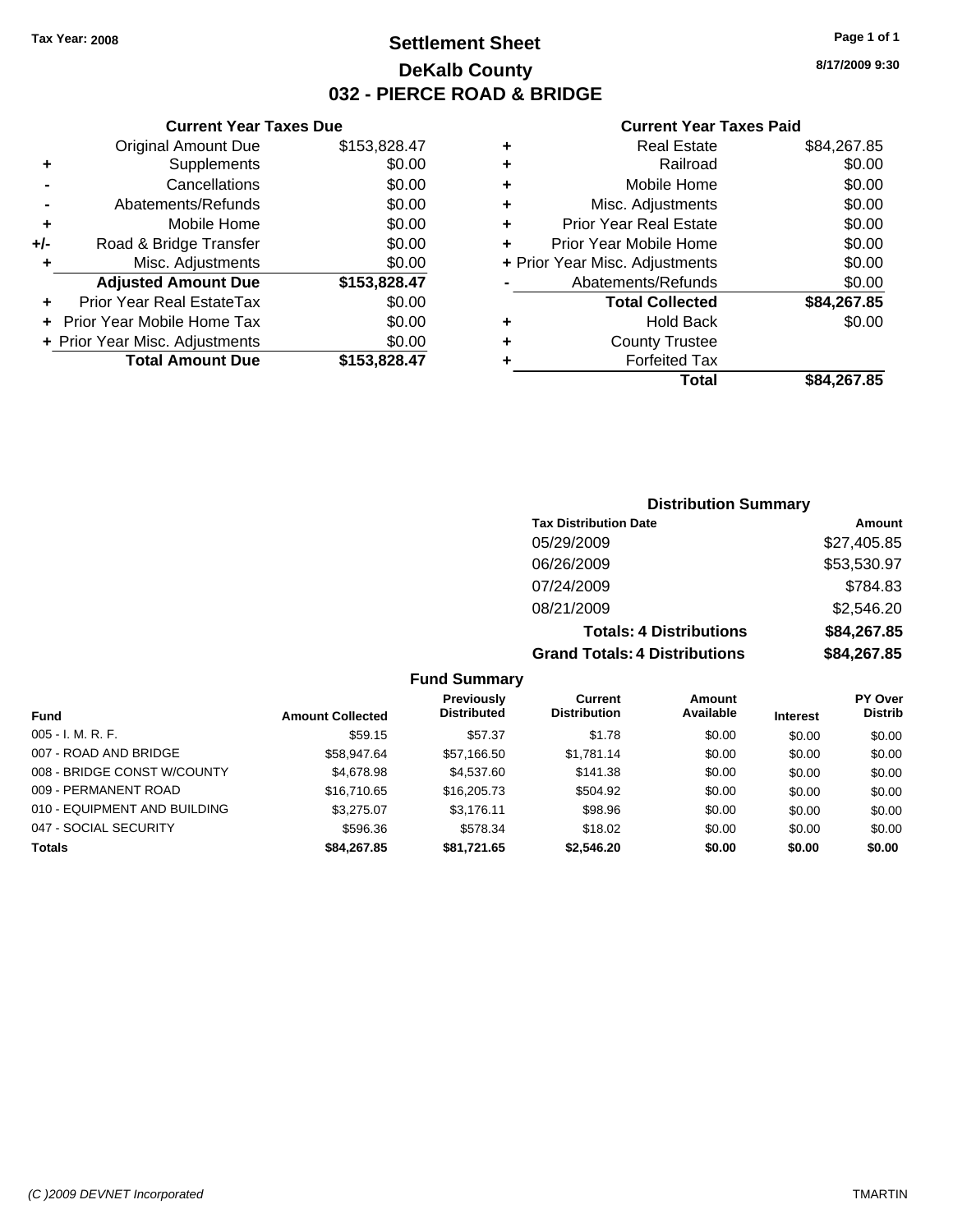**Current Year Taxes Due** Original Amount Due \$216,647.62

**Adjusted Amount Due \$216,546.89**

**Total Amount Due \$216,612.58**

**+** Supplements \$709.00 **-** Cancellations \$809.73 **-** Abatements/Refunds \$0.00 **+** Mobile Home \$0.00 **+/-** Road & Bridge Transfer \$0.00 **+** Misc. Adjustments \$0.00

**+** Prior Year Real EstateTax \$65.69 **+** Prior Year Mobile Home Tax \$0.00 **+ Prior Year Misc. Adjustments**  $$0.00$ 

### **Settlement Sheet Tax Year: 2008 Page 1 of 1 DeKalb County 033 - SANDWICH TOWNSHIP**

**8/17/2009 9:30**

#### **Current Year Taxes Paid**

|   | <b>Real Estate</b>             | \$119,306.00 |
|---|--------------------------------|--------------|
| ٠ | Railroad                       | \$166.93     |
| ÷ | Mobile Home                    | \$0.00       |
| ÷ | Misc. Adjustments              | \$0.00       |
| ٠ | <b>Prior Year Real Estate</b>  | \$65.69      |
| ÷ | Prior Year Mobile Home         | \$0.00       |
|   | + Prior Year Misc. Adjustments | \$0.00       |
|   | Abatements/Refunds             | \$0.00       |
|   | <b>Total Collected</b>         | \$119,538.62 |
| ٠ | <b>Hold Back</b>               | \$0.00       |
| ٠ | <b>County Trustee</b>          |              |
|   | <b>Forfeited Tax</b>           |              |
|   | Total                          | \$119,538.62 |
|   |                                |              |

## **Distribution Summary Tax Distribution Date Amount**

| <b>Grand Totals: 4 Distributions</b> | \$119,538.62 |
|--------------------------------------|--------------|
| <b>Totals: 4 Distributions</b>       | \$119,538.62 |
| 08/21/2009                           | \$6,300.49   |
| 07/24/2009                           | \$3,193.05   |
| 06/26/2009                           | \$63,189.59  |
| 05/29/2009                           | \$46,855.49  |

#### **Fund Summary**

| <b>Fund</b>              | <b>Amount Collected</b> | Previously<br><b>Distributed</b> | Current<br><b>Distribution</b> | Amount<br>Available | <b>Interest</b> | <b>PY Over</b><br><b>Distrib</b> |
|--------------------------|-------------------------|----------------------------------|--------------------------------|---------------------|-----------------|----------------------------------|
| 001 - CORPORATE          | \$64,146.22             | \$60.765.28                      | \$3,380.94                     | \$0.00              | \$0.00          | \$0.00                           |
| $005 - I. M. R. F.$      | \$6.072.45              | \$5.752.39                       | \$320.06                       | \$0.00              | \$0.00          | \$0.00                           |
| 017 - CEMETERY           | \$34,963.24             | \$33.120.44                      | \$1,842.80                     | \$0.00              | \$0.00          | \$0.00                           |
| 047 - SOCIAL SECURITY    | \$1,105.97              | \$1.047.68                       | \$58.29                        | \$0.00              | \$0.00          | \$0.00                           |
| 054 - GENERAL ASSISTANCE | \$13,250.74             | \$12,552,34                      | \$698.40                       | \$0.00              | \$0.00          | \$0.00                           |
| Totals                   | \$119,538,62            | \$113,238.13                     | \$6,300.49                     | \$0.00              | \$0.00          | \$0.00                           |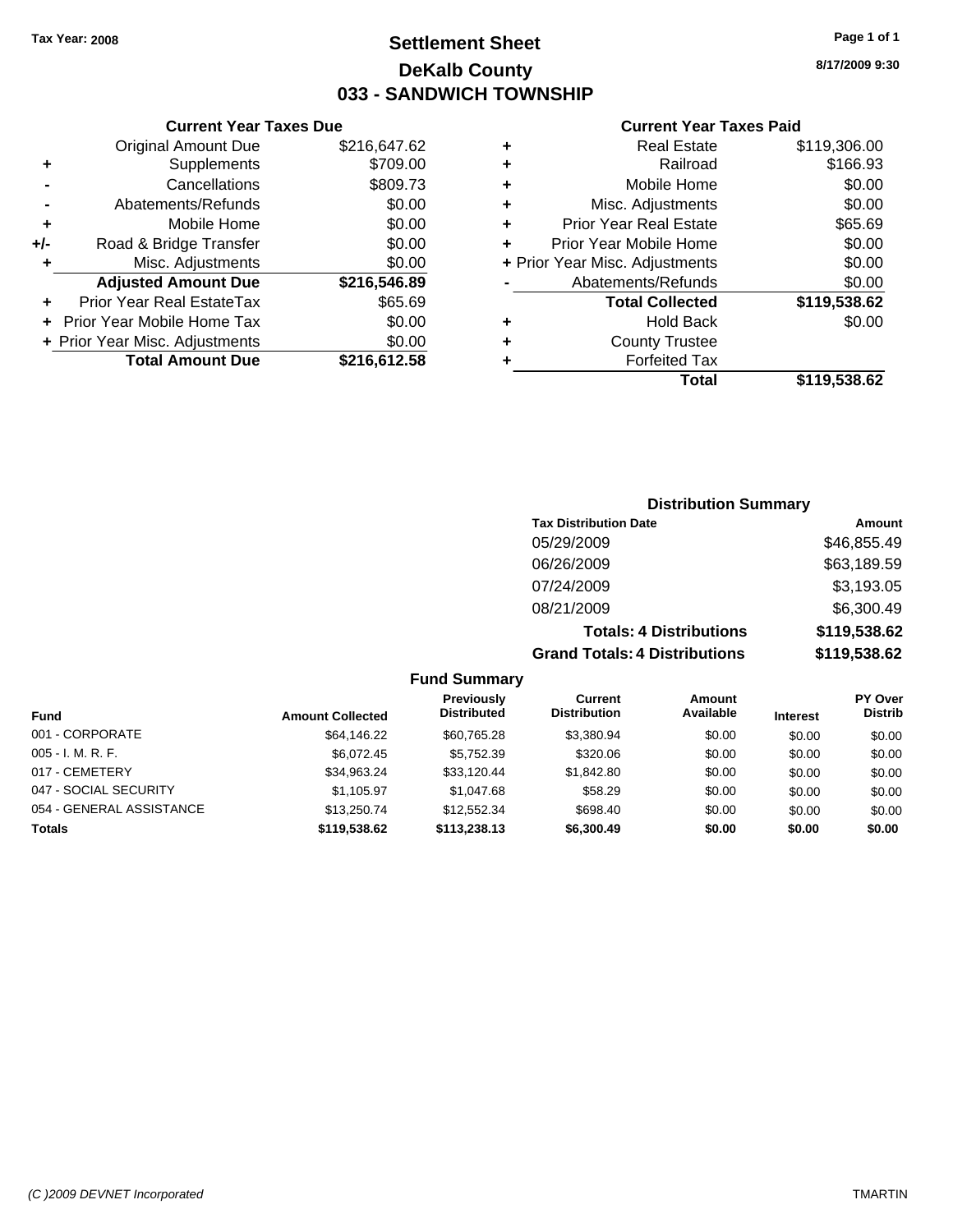### **Settlement Sheet Tax Year: 2008 Page 1 of 1 DeKalb County 034 - SANDWICH LIBRARY DISTRICT**

**8/17/2009 9:30**

### **Current Year Taxes Paid**

|     | <b>Current Year Taxes Due</b>     |              |  |  |  |
|-----|-----------------------------------|--------------|--|--|--|
|     | Original Amount Due               | \$310,703.97 |  |  |  |
| ٠   | Supplements                       | \$1,016.81   |  |  |  |
|     | Cancellations                     | \$1,161.25   |  |  |  |
|     | Abatements/Refunds                | \$0.00       |  |  |  |
| ٠   | Mobile Home                       | \$0.00       |  |  |  |
| +/- | Road & Bridge Transfer            | \$0.00       |  |  |  |
| ٠   | Misc. Adjustments                 | \$0.00       |  |  |  |
|     | <b>Adjusted Amount Due</b>        | \$310,559.53 |  |  |  |
|     | Prior Year Real EstateTax         | \$93.41      |  |  |  |
|     | <b>Prior Year Mobile Home Tax</b> | \$0.00       |  |  |  |
|     | + Prior Year Misc. Adjustments    | \$0.00       |  |  |  |
|     | <b>Total Amount Due</b>           | \$310,652.94 |  |  |  |
|     |                                   |              |  |  |  |

| ٠ | <b>Real Estate</b>             | \$171,101.25 |
|---|--------------------------------|--------------|
| ٠ | Railroad                       | \$239.41     |
| ٠ | Mobile Home                    | \$0.00       |
| ٠ | Misc. Adjustments              | \$0.00       |
| ٠ | <b>Prior Year Real Estate</b>  | \$93.41      |
| ÷ | Prior Year Mobile Home         | \$0.00       |
|   | + Prior Year Misc. Adjustments | \$0.00       |
|   | Abatements/Refunds             | \$0.00       |
|   | <b>Total Collected</b>         | \$171,434.07 |
| ٠ | Hold Back                      | \$0.00       |
| ٠ | <b>County Trustee</b>          |              |
|   | <b>Forfeited Tax</b>           |              |
|   | Total                          | \$171,434.07 |

## **Distribution Summary**

| <b>Tax Distribution Date</b>         | Amount       |
|--------------------------------------|--------------|
| 05/29/2009                           | \$67,196.36  |
| 06/26/2009                           | \$90,622.60  |
| 07/24/2009                           | \$4,579.28   |
| 08/21/2009                           | \$9,035.83   |
| <b>Totals: 4 Distributions</b>       | \$171,434.07 |
| <b>Grand Totals: 4 Distributions</b> | \$171,434.07 |

### **Fund Summary**

|                                               |                         | <b>Previously</b><br><b>Distributed</b> | Current<br><b>Distribution</b> | Amount<br>Available |                 | <b>PY Over</b><br><b>Distrib</b> |
|-----------------------------------------------|-------------------------|-----------------------------------------|--------------------------------|---------------------|-----------------|----------------------------------|
| <b>Fund</b>                                   | <b>Amount Collected</b> |                                         |                                |                     | <b>Interest</b> |                                  |
| 001 - CORPORATE                               | \$134,958.36            | \$127,845.07                            | \$7,113.29                     | \$0.00              | \$0.00          | \$0.00                           |
| 004 - OPERATIONS & MAINTENANCE                | \$16,558.13             | \$15,685.39                             | \$872.74                       | \$0.00              | \$0.00          | \$0.00                           |
| $005 - I. M. R. F.$                           | \$7,574.81              | \$7,175.56                              | \$399.25                       | \$0.00              | \$0.00          | \$0.00                           |
| 027 - AUDIT                                   | \$719.86                | \$681.92                                | \$37.94                        | \$0.00              | \$0.00          | \$0.00                           |
| 035 - TORT JUDGEMENTS/LIABILITY<br><b>INS</b> | \$5,216,75              | \$4.941.79                              | \$274.96                       | \$0.00              | \$0.00          | \$0.00                           |
| 047 - SOCIAL SECURITY                         | \$6,635.71              | \$6,285.96                              | \$349.75                       | \$0.00              | \$0.00          | \$0.00                           |
| 109 - PRIOR YEAR ADJUSTMENT                   | $$-229.55$              | $$-217.45$                              | $$-12.10$                      | \$0.00              | \$0.00          | \$0.00                           |
| <b>Totals</b>                                 | \$171,434.07            | \$162,398.24                            | \$9,035.83                     | \$0.00              | \$0.00          | \$0.00                           |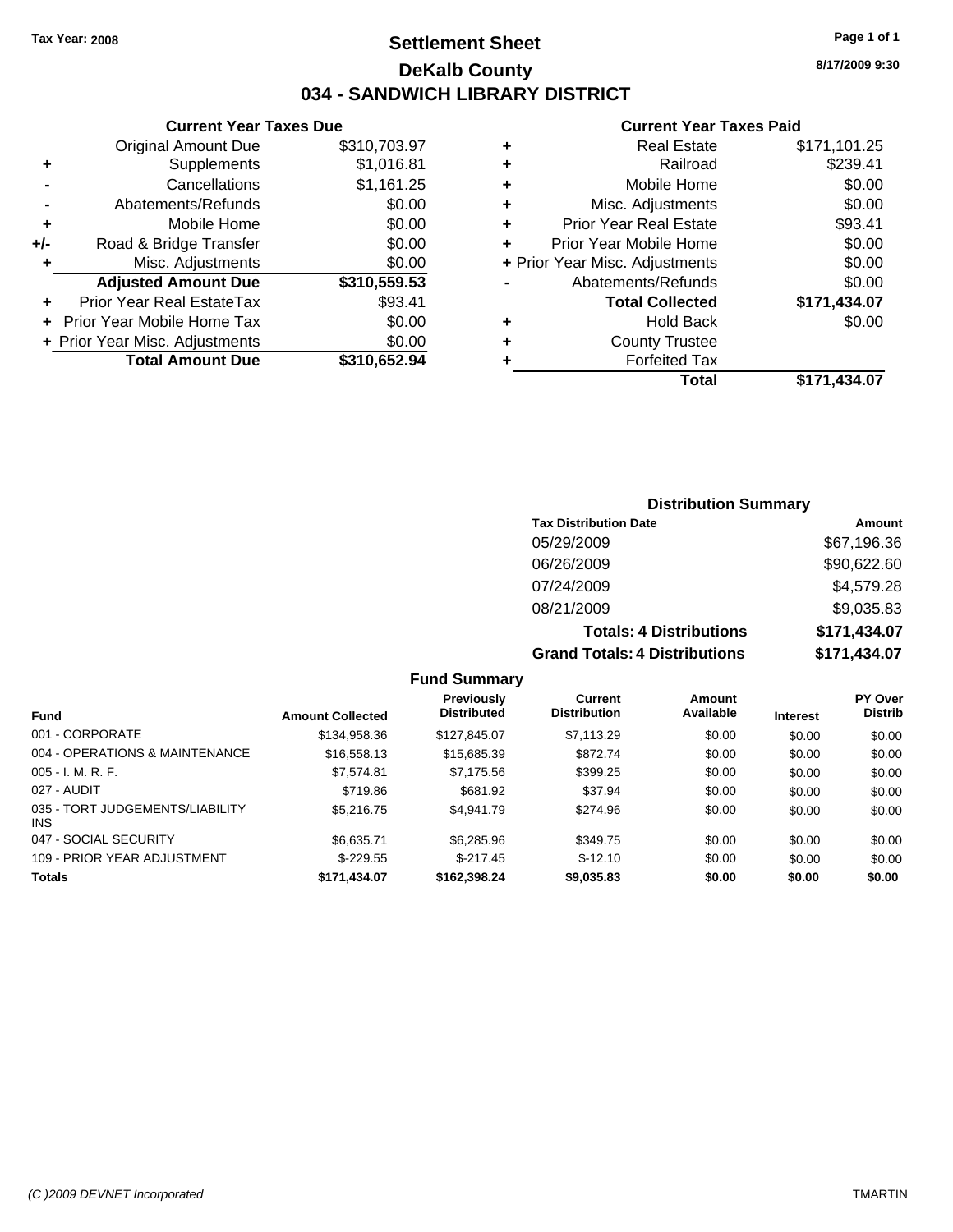**Current Year Taxes Due** Original Amount Due \$208,724.12

**Adjusted Amount Due \$184,827.66**

**Total Amount Due \$184,877.85**

**+** Supplements \$541.70 **-** Cancellations \$618.66 **-** Abatements/Refunds \$0.00 **+** Mobile Home \$0.00 **+/-** Road & Bridge Transfer (\$23,819.50) **+** Misc. Adjustments \$0.00

**+** Prior Year Real EstateTax \$50.19 **+** Prior Year Mobile Home Tax \$0.00 **+ Prior Year Misc. Adjustments**  $$0.00$ 

### **Settlement Sheet Tax Year: 2008 Page 1 of 1 DeKalb County 035 - SANDWICH ROAD & BRIDGE**

**8/17/2009 9:30**

#### **Current Year Taxes Paid**

|   | Total                          | \$91,347.07 |
|---|--------------------------------|-------------|
| ٠ | <b>Forfeited Tax</b>           |             |
| ٠ | <b>County Trustee</b>          |             |
| ٠ | <b>Hold Back</b>               | \$0.00      |
|   | <b>Total Collected</b>         | \$91,347.07 |
|   | Abatements/Refunds             | \$0.00      |
|   | + Prior Year Misc. Adjustments | \$0.00      |
| ٠ | Prior Year Mobile Home         | \$0.00      |
| ٠ | <b>Prior Year Real Estate</b>  | \$50.19     |
| ٠ | Misc. Adjustments              | \$0.00      |
| ٠ | Mobile Home                    | \$0.00      |
| ٠ | Railroad                       | \$140.48    |
| ٠ | <b>Real Estate</b>             | \$91,156.40 |
|   |                                |             |

| <b>Road and Bridge Summary</b> |               | <b>Distribution Summary</b>          |             |  |  |
|--------------------------------|---------------|--------------------------------------|-------------|--|--|
| Amt. Due                       | Amt. Distrib. | <b>Tax Distribution Date</b>         | Amount      |  |  |
| \$43,160.22                    | \$23,819.50   | 05/29/2009                           | \$35,800.31 |  |  |
| \$43,160.22                    | \$23,819.50   | 06/26/2009                           | \$48,293.26 |  |  |
|                                |               | 07/24/2009                           | \$2,439.67  |  |  |
|                                |               | 08/21/2009                           | \$4,813.83  |  |  |
|                                |               | <b>Totals: 4 Distributions</b>       | \$91,347.07 |  |  |
|                                |               | <b>Grand Totals: 4 Distributions</b> | \$91,347.07 |  |  |
|                                |               |                                      |             |  |  |

| <b>Fund</b>                  | <b>Amount Collected</b> | <b>Previously</b><br><b>Distributed</b> | Current<br><b>Distribution</b> | Amount<br>Available | <b>Interest</b> | <b>PY Over</b><br><b>Distrib</b> |
|------------------------------|-------------------------|-----------------------------------------|--------------------------------|---------------------|-----------------|----------------------------------|
| 007 - ROAD AND BRIDGE        | \$29.704.98             | \$28,140.04                             | \$1.564.94                     | \$0.00              | \$0.00          | \$0.00                           |
| 009 - PERMANENT ROAD         | \$41,494.63             | \$39,307.63                             | \$2,187.00                     | \$0.00              | \$0.00          | \$0.00                           |
| 010 - EQUIPMENT AND BUILDING | \$19.594.43             | \$18,561.69                             | \$1,032.74                     | \$0.00              | \$0.00          | \$0.00                           |
| 047 - SOCIAL SECURITY        | \$553.03                | \$523.88                                | \$29.15                        | \$0.00              | \$0.00          | \$0.00                           |
| <b>Totals</b>                | \$91.347.07             | \$86,533,24                             | \$4,813,83                     | \$0.00              | \$0.00          | \$0.00                           |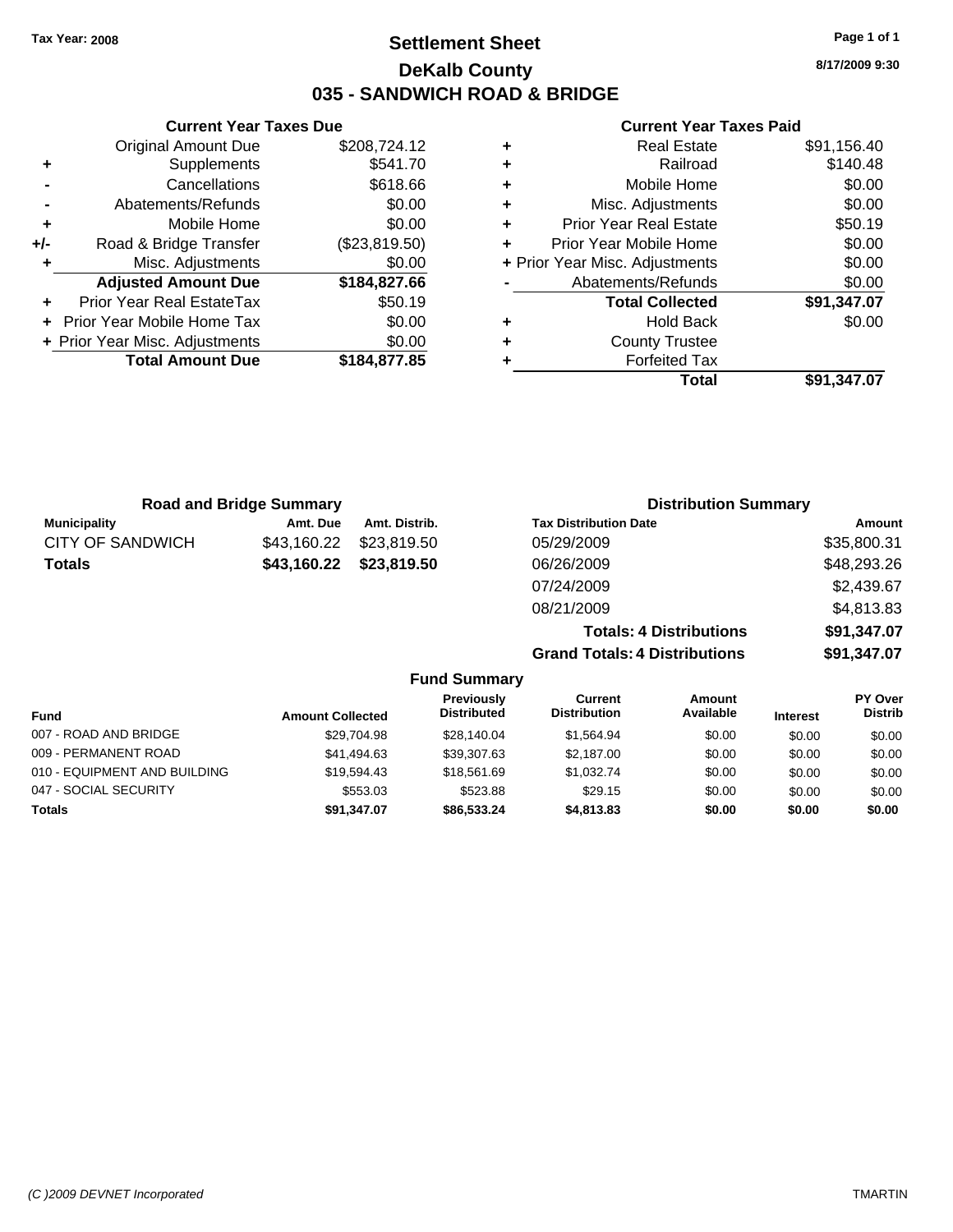## **Settlement Sheet Tax Year: 2008 Page 1 of 1 DeKalb County 036 - SHABBONA TOWNSHIP**

**8/17/2009 9:30**

### **Current Year Taxes Paid**

|     | <b>Current Year Taxes Due</b>  |             |
|-----|--------------------------------|-------------|
|     | <b>Original Amount Due</b>     | \$83,454.35 |
| ÷   | Supplements                    | \$252.69    |
|     | Cancellations                  | \$268.78    |
|     | Abatements/Refunds             | \$0.00      |
| ٠   | Mobile Home                    | \$0.00      |
| +/- | Road & Bridge Transfer         | \$0.00      |
|     | Misc. Adjustments              | \$34.24     |
|     | <b>Adjusted Amount Due</b>     | \$83,472.50 |
|     | Prior Year Real EstateTax      | \$0.00      |
|     | Prior Year Mobile Home Tax     | \$0.00      |
|     | + Prior Year Misc. Adjustments | \$0.00      |
|     | <b>Total Amount Due</b>        | \$83,472.50 |
|     |                                |             |

| ٠ | <b>Real Estate</b>             | \$44,319.09 |
|---|--------------------------------|-------------|
| ٠ | Railroad                       | \$775.88    |
| ٠ | Mobile Home                    | \$0.00      |
| ٠ | Misc. Adjustments              | \$34.24     |
| ÷ | Prior Year Real Estate         | \$0.00      |
|   | Prior Year Mobile Home         | \$0.00      |
|   | + Prior Year Misc. Adjustments | \$0.00      |
|   | Abatements/Refunds             | \$0.00      |
|   | <b>Total Collected</b>         | \$45,129.21 |
| ٠ | <b>Hold Back</b>               | \$0.00      |
| ٠ | <b>County Trustee</b>          |             |
| ٠ | <b>Forfeited Tax</b>           |             |
|   | Total                          | \$45,129.21 |
|   |                                |             |

|                          |                         |                                  | <b>Distribution Summary</b>           |                                |                 |                           |
|--------------------------|-------------------------|----------------------------------|---------------------------------------|--------------------------------|-----------------|---------------------------|
|                          |                         |                                  | <b>Tax Distribution Date</b>          |                                |                 | <b>Amount</b>             |
|                          |                         |                                  | 05/29/2009                            |                                |                 | \$15,604.27               |
|                          |                         |                                  | 06/26/2009                            |                                |                 | \$26,074.44               |
|                          |                         |                                  | 07/24/2009                            |                                |                 | \$702.08                  |
|                          |                         |                                  | 08/21/2009                            |                                |                 | \$2,748.42                |
|                          |                         |                                  |                                       | <b>Totals: 4 Distributions</b> |                 | \$45,129.21               |
|                          |                         |                                  | <b>Grand Totals: 4 Distributions</b>  |                                |                 | \$45,129.21               |
|                          |                         | <b>Fund Summary</b>              |                                       |                                |                 |                           |
| <b>Fund</b>              | <b>Amount Collected</b> | Previously<br><b>Distributed</b> | <b>Current</b><br><b>Distribution</b> | Amount<br>Available            | <b>Interest</b> | PY Over<br><b>Distrib</b> |
| 001 - CORPORATE          | \$32,589.51             | \$30,604.77                      | \$1,984.74                            | \$0.00                         | \$0.00          | \$0.00                    |
| 017 - CEMETERY           | \$11,890.78             | \$11,166.62                      | \$724.16                              | \$0.00                         | \$0.00          | \$0.00                    |
| 054 - GENERAL ASSISTANCE | \$648.92                | \$609.40                         | \$39.52                               | \$0.00                         | \$0.00          | \$0.00                    |
|                          |                         |                                  |                                       |                                |                 |                           |

#### **Totals \$45,129.21 \$42,380.79 \$2,748.42 \$0.00 \$0.00 \$0.00**

**Totals \$34.24 2 entries**

**Year Source Account Type Amount Adjustment Description** 2008 RE - Real Estate Paymt In Lieu of Tax \$29.20 Housing Authority-Hinckley Sunset View Apartments by TBA

2008 RE - Real Estate Real Estate Tax S5.04 Maness Redemption 13-06-331-005 by TBA

**Miscellaneous Adjustment Detail**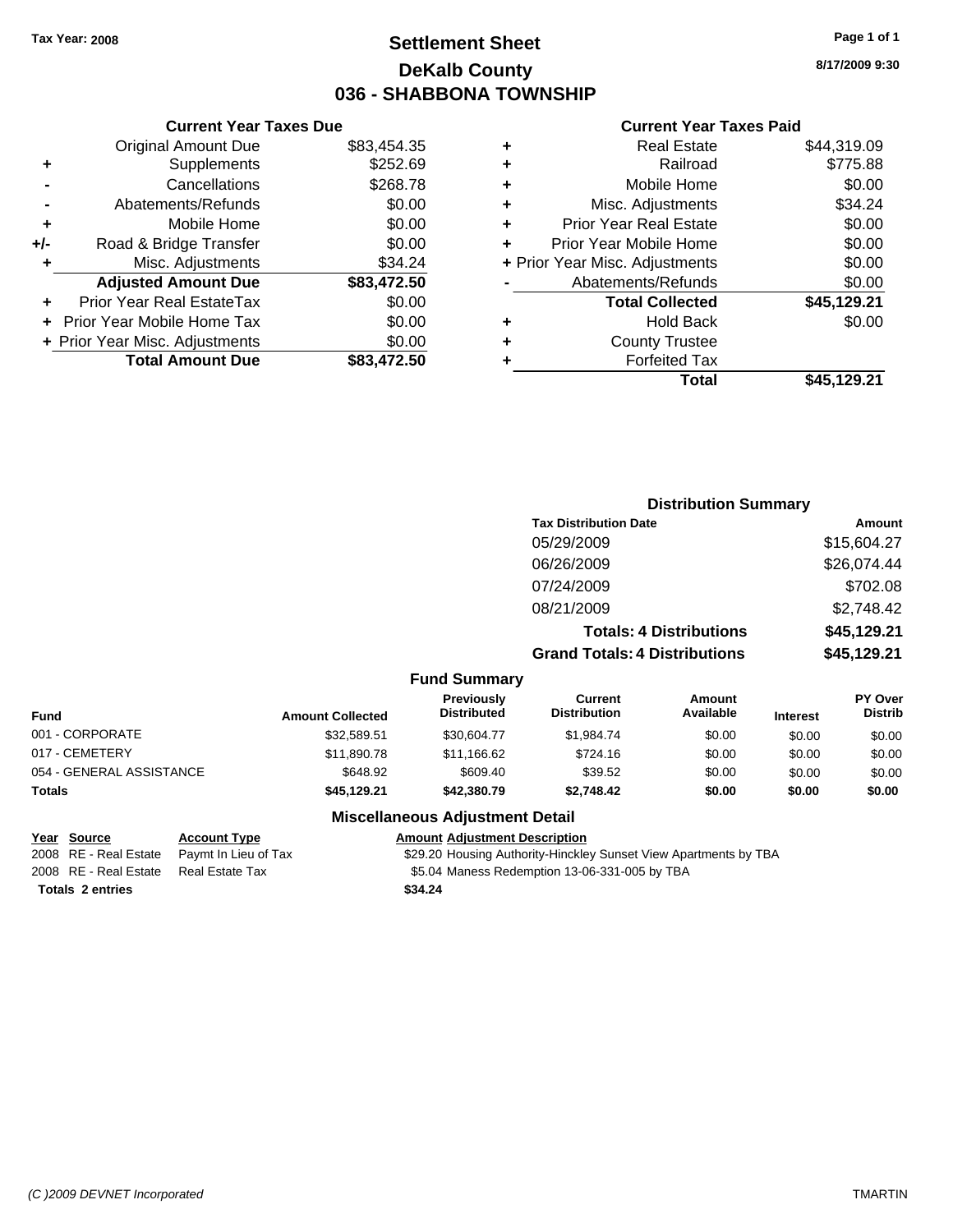## **Settlement Sheet Tax Year: 2008 Page 1 of 1 DeKalb County 037 - SHABBONA ROAD & BRIDGE**

**8/17/2009 9:30**

## **Current Year Taxes Paid**

|   | Total                          | \$60,509.77 |
|---|--------------------------------|-------------|
| ٠ | <b>Forfeited Tax</b>           |             |
| ٠ | <b>County Trustee</b>          |             |
| ٠ | <b>Hold Back</b>               | \$0.00      |
|   | <b>Total Collected</b>         | \$60,509.77 |
|   | Abatements/Refunds             | \$0.00      |
|   | + Prior Year Misc. Adjustments | \$0.00      |
| ÷ | Prior Year Mobile Home         | \$0.00      |
| ÷ | <b>Prior Year Real Estate</b>  | \$0.00      |
| ÷ | Misc. Adjustments              | \$52.32     |
| ÷ | Mobile Home                    | \$0.00      |
| ٠ | Railroad                       | \$1,117.44  |
| ٠ | <b>Real Estate</b>             | \$59,340.01 |

|       | <b>Current Year Taxes Due</b>  |              |
|-------|--------------------------------|--------------|
|       | <b>Original Amount Due</b>     | \$127,503.32 |
| ٠     | Supplements                    | \$331.90     |
|       | Cancellations                  | \$359.90     |
|       | Abatements/Refunds             | \$0.00       |
| ٠     | Mobile Home                    | \$0.00       |
| $+/-$ | Road & Bridge Transfer         | (\$8,439.64) |
| ٠     | Misc. Adjustments              | \$52.32      |
|       | <b>Adjusted Amount Due</b>     | \$119,088.00 |
|       | Prior Year Real EstateTax      | \$0.00       |
|       | Prior Year Mobile Home Tax     | \$0.00       |
|       | + Prior Year Misc. Adjustments | \$0.00       |
|       | <b>Total Amount Due</b>        | \$119,088.00 |
|       |                                |              |

| <b>Road and Bridge Summary</b> |             |                     | <b>Distribution Summary</b>          |             |
|--------------------------------|-------------|---------------------|--------------------------------------|-------------|
| <b>Municipality</b>            | Amt. Due    | Amt. Distrib.       | <b>Tax Distribution Date</b>         | Amount      |
| <b>VILLAGE OF LEE</b>          | \$1,956.62  | \$1,058.28          | 05/29/2009                           | \$20,895.30 |
| <b>VILLAGE OF SHABBONA</b>     | \$13,641.86 | \$7,381.36          | 06/26/2009                           | \$34,993.99 |
| <b>Totals</b>                  | \$15,598.48 | \$8,439.64          | 07/24/2009                           | \$940.16    |
|                                |             |                     | 08/21/2009                           | \$3,680.32  |
|                                |             |                     | <b>Totals: 4 Distributions</b>       | \$60,509.77 |
|                                |             |                     | <b>Grand Totals: 4 Distributions</b> | \$60,509.77 |
|                                |             | <b>Fund Summary</b> |                                      |             |
|                                |             |                     |                                      |             |

| <b>Fund</b>                  | <b>Amount Collected</b> | Previously<br><b>Distributed</b> | Current<br><b>Distribution</b> | Amount<br>Available | <b>Interest</b> | <b>PY Over</b><br><b>Distrib</b> |
|------------------------------|-------------------------|----------------------------------|--------------------------------|---------------------|-----------------|----------------------------------|
| 007 - ROAD AND BRIDGE        | \$20.761.75             | \$19.502.12                      | \$1,259.63                     | \$0.00              | \$0.00          | \$0.00                           |
| 008 - BRIDGE CONST W/COUNTY  | \$54.61                 | \$51.28                          | \$3.33                         | \$0.00              | \$0.00          | \$0.00                           |
| 009 - PERMANENT ROAD         | \$31,906.33             | \$29.963.21                      | \$1,943.12                     | \$0.00              | \$0.00          | \$0.00                           |
| 010 - EQUIPMENT AND BUILDING | \$7.787.08              | \$7.312.84                       | \$474.24                       | \$0.00              | \$0.00          | \$0.00                           |
| <b>Totals</b>                | \$60,509.77             | \$56,829.45                      | \$3,680.32                     | \$0.00              | \$0.00          | \$0.00                           |

## **Miscellaneous Adjustment Detail**

| Year Source                           | <b>Account Type</b>                        | <b>Amount Adjustment Description</b>                             |
|---------------------------------------|--------------------------------------------|------------------------------------------------------------------|
|                                       | 2008 RE - Real Estate Paymt In Lieu of Tax | \$44.61 Housing Authority-Hinckley Sunset View Apartments by TBA |
| 2008 RE - Real Estate Real Estate Tax |                                            | \$7.71 Maness Redemption 13-06-331-005 by TBA                    |
| <b>Totals 2 entries</b>               |                                            | \$52.32                                                          |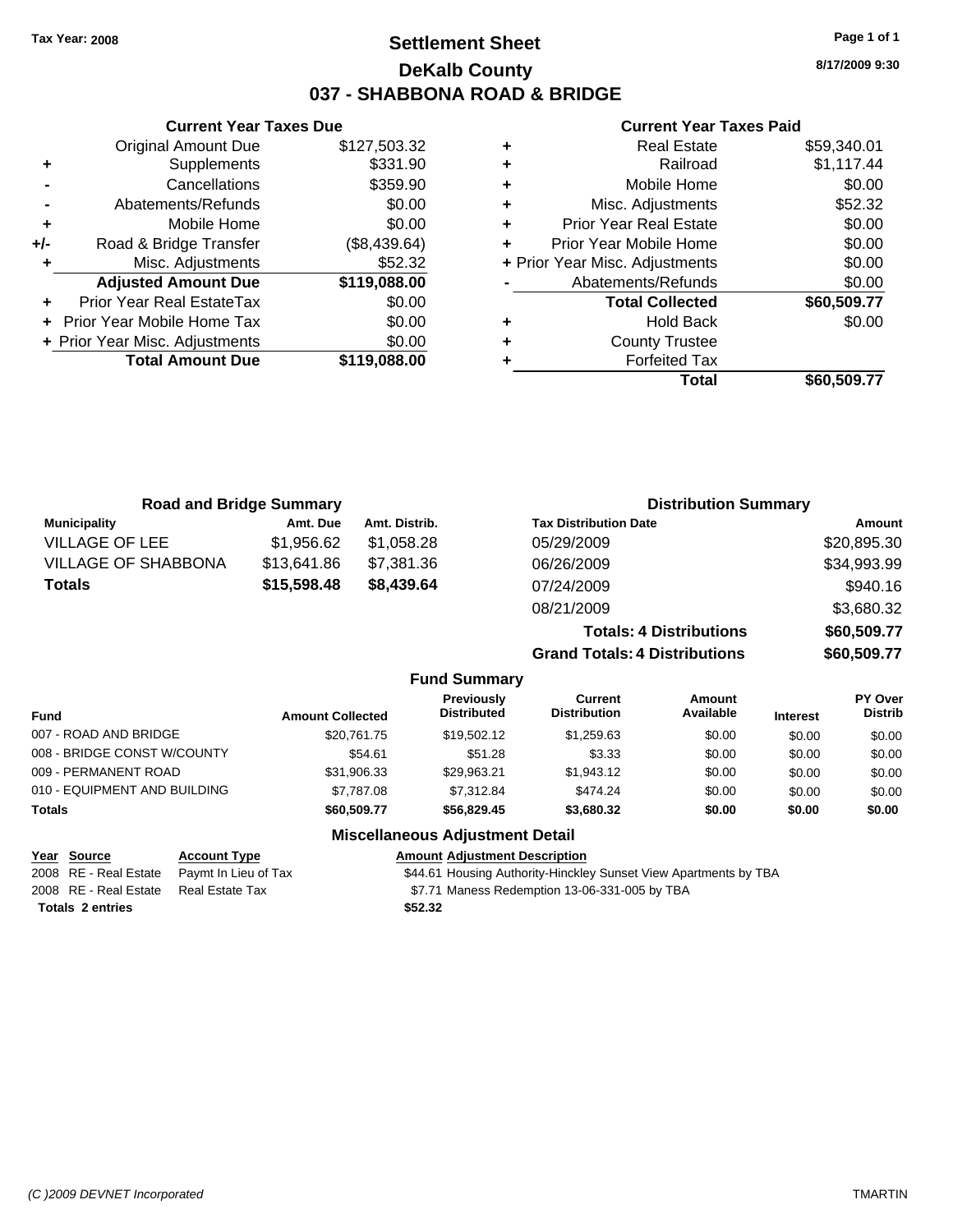## **Settlement Sheet Tax Year: 2008 Page 1 of 1 DeKalb County 038 - SOMONAUK TOWNSHIP**

**8/17/2009 9:30**

### **Current Year Taxes Paid**

| <b>Original Amount Due</b>        | \$71,966.63                                                     |
|-----------------------------------|-----------------------------------------------------------------|
| Supplements                       | \$618.50                                                        |
| Cancellations                     | \$702.95                                                        |
| Abatements/Refunds                | \$0.00                                                          |
| Mobile Home                       | \$0.00                                                          |
| Road & Bridge Transfer            | \$0.00                                                          |
| Misc. Adjustments                 | \$0.00                                                          |
| <b>Adjusted Amount Due</b>        | \$71,882.18                                                     |
| Prior Year Real EstateTax         | \$0.00                                                          |
| <b>Prior Year Mobile Home Tax</b> | \$0.00                                                          |
|                                   | \$0.00                                                          |
| <b>Total Amount Due</b>           | \$71.882.18                                                     |
|                                   | <b>Current Year Taxes Due</b><br>+ Prior Year Misc. Adjustments |

|   | <b>Real Estate</b>             | \$39,411.55 |
|---|--------------------------------|-------------|
| ٠ | Railroad                       | \$267.13    |
| ٠ | Mobile Home                    | \$0.00      |
| ٠ | Misc. Adjustments              | \$0.00      |
| ÷ | <b>Prior Year Real Estate</b>  | \$0.00      |
| ٠ | Prior Year Mobile Home         | \$0.00      |
|   | + Prior Year Misc. Adjustments | \$0.00      |
|   | Abatements/Refunds             | \$0.00      |
|   | <b>Total Collected</b>         | \$39,678.68 |
| ٠ | Hold Back                      | \$0.00      |
| ٠ | <b>County Trustee</b>          |             |
| ٠ | <b>Forfeited Tax</b>           |             |
|   | Total                          | \$39,678.68 |
|   |                                |             |

|                         |                                         | <b>Distribution Summary</b>          |                                |                 |                                  |
|-------------------------|-----------------------------------------|--------------------------------------|--------------------------------|-----------------|----------------------------------|
|                         |                                         | <b>Tax Distribution Date</b>         |                                |                 | Amount                           |
|                         |                                         | 05/29/2009                           |                                |                 | \$15,757.24                      |
|                         |                                         | 06/26/2009                           |                                |                 | \$21,136.48                      |
|                         |                                         | 07/24/2009                           |                                |                 | \$755.31                         |
|                         |                                         | 08/21/2009                           |                                |                 | \$2,029.65                       |
|                         |                                         |                                      | <b>Totals: 4 Distributions</b> |                 | \$39,678.68                      |
|                         |                                         | <b>Grand Totals: 4 Distributions</b> |                                |                 | \$39,678.68                      |
|                         | <b>Fund Summary</b>                     |                                      |                                |                 |                                  |
| <b>Amount Collected</b> | <b>Previously</b><br><b>Distributed</b> | Current<br><b>Distribution</b>       | Amount<br>Available            | <b>Interest</b> | <b>PY Over</b><br><b>Distrib</b> |

| <b>Fund</b>              | <b>Amount Collected</b> | <b>Previously</b><br><b>Distributed</b> | Current<br><b>Distribution</b> | Amount<br>Available | <b>Interest</b> | <b>PY Over</b><br><b>Distrib</b> |
|--------------------------|-------------------------|-----------------------------------------|--------------------------------|---------------------|-----------------|----------------------------------|
| 001 - CORPORATE          | \$39.555.51             | \$37.532.16                             | \$2,023.35                     | \$0.00              | \$0.00          | \$0.00                           |
| 054 - GENERAL ASSISTANCE | \$123.17                | \$116.87                                | \$6.30                         | \$0.00              | \$0.00          | \$0.00                           |
| <b>Totals</b>            | \$39.678.68             | \$37,649.03                             | \$2.029.65                     | \$0.00              | \$0.00          | \$0.00                           |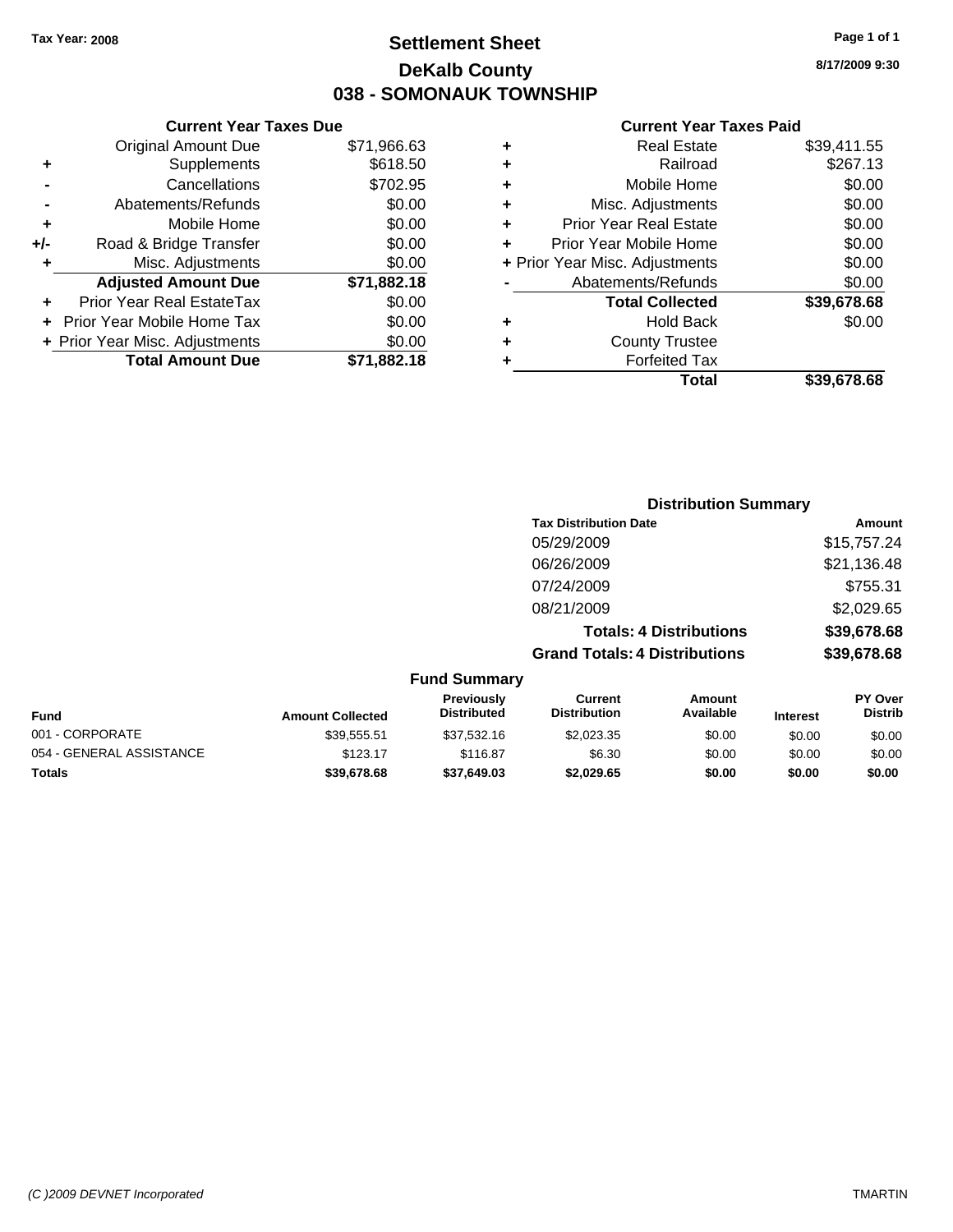**Current Year Taxes Due** Original Amount Due \$223,466.09

**Adjusted Amount Due \$194,170.89**

**Total Amount Due \$194,170.89**

**+** Supplements \$1,465.33 **-** Cancellations \$1,665.40 **-** Abatements/Refunds \$0.00 **+** Mobile Home \$0.00 **+/-** Road & Bridge Transfer (\$29,095.13) **+** Misc. Adjustments \$0.00

**+** Prior Year Real EstateTax \$0.00 **+** Prior Year Mobile Home Tax \$0.00 **+ Prior Year Misc. Adjustments**  $$0.00$ 

## **Settlement Sheet Tax Year: 2008 Page 1 of 1 DeKalb County 039 - SOMONAUK ROAD & BRIDGE**

**8/17/2009 9:30**

### **Current Year Taxes Paid**

| ٠ | Real Estate                    | \$93,374.62 |
|---|--------------------------------|-------------|
| ٠ | Railroad                       | \$738.09    |
| ٠ | Mobile Home                    | \$0.00      |
| ٠ | Misc. Adjustments              | \$0.00      |
| ٠ | <b>Prior Year Real Estate</b>  | \$0.00      |
| ٠ | Prior Year Mobile Home         | \$0.00      |
|   | + Prior Year Misc. Adjustments | \$0.00      |
|   | Abatements/Refunds             | \$0.00      |
|   | <b>Total Collected</b>         | \$94,112.71 |
|   | <b>Hold Back</b>               | \$0.00      |
| ÷ | <b>County Trustee</b>          |             |
|   | <b>Forfeited Tax</b>           |             |
|   | Total                          | \$94.112.71 |

| <b>Road and Bridge Summary</b> |             |                     | <b>Distribution Summary</b>          |             |
|--------------------------------|-------------|---------------------|--------------------------------------|-------------|
| <b>Municipality</b>            | Amt. Due    | Amt. Distrib.       | <b>Tax Distribution Date</b>         | Amount      |
| CITY OF SANDWICH               | \$1,055.49  | \$583.05            | 05/29/2009                           | \$37,332.57 |
| <b>VILLAGE OF SOMONAUK</b>     | \$51,633.52 | \$28,512.08         | 06/26/2009                           | \$50,182.26 |
| <b>Totals</b>                  | \$52,689.01 | \$29,095.13         | 07/24/2009                           | \$1,789.46  |
|                                |             |                     | 08/21/2009                           | \$4,808.42  |
|                                |             |                     | <b>Totals: 4 Distributions</b>       | \$94,112.71 |
|                                |             |                     | <b>Grand Totals: 4 Distributions</b> | \$94,112.71 |
|                                |             | <b>Fund Summary</b> |                                      |             |

| <b>Fund</b>                  | <b>Amount Collected</b> | Previously<br><b>Distributed</b> | Current<br><b>Distribution</b> | Amount<br>Available | <b>Interest</b> | <b>PY Over</b><br><b>Distrib</b> |  |
|------------------------------|-------------------------|----------------------------------|--------------------------------|---------------------|-----------------|----------------------------------|--|
| 007 - ROAD AND BRIDGE        | \$53.944.39             | \$51.190.55                      | \$2.753.84                     | \$0.00              | \$0.00          | \$0.00                           |  |
| 008 - BRIDGE CONST W/COUNTY  | \$21.06                 | \$19.98                          | \$1.08                         | \$0.00              | \$0.00          | \$0.00                           |  |
| 009 - PERMANENT ROAD         | \$31.644.45             | \$30.025.86                      | \$1.618.59                     | \$0.00              | \$0.00          | \$0.00                           |  |
| 010 - EQUIPMENT AND BUILDING | \$8,502.81              | \$8.067.90                       | \$434.91                       | \$0.00              | \$0.00          | \$0.00                           |  |
| <b>Totals</b>                | \$94.112.71             | \$89,304.29                      | \$4,808,42                     | \$0.00              | \$0.00          | \$0.00                           |  |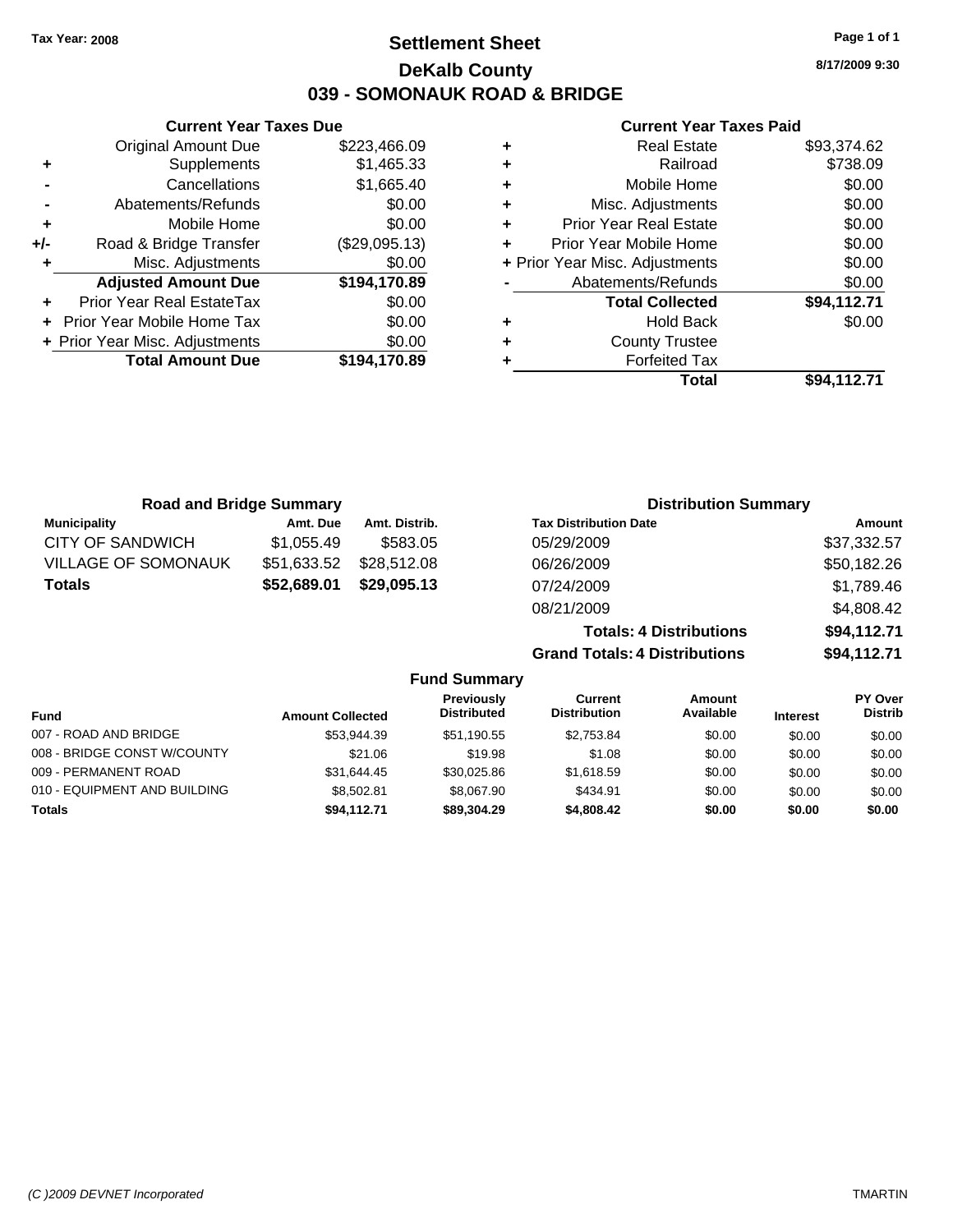## **Settlement Sheet Tax Year: 2008 Page 1 of 1 DeKalb County 040 - SOUTH GROVE TOWNSHIP**

**8/17/2009 9:30**

### **Current Year Taxes Paid**

| \$37.489.87 | Total                          |
|-------------|--------------------------------|
|             | <b>Forfeited Tax</b>           |
|             | <b>County Trustee</b>          |
| \$0.00      | <b>Hold Back</b>               |
| \$37,489.87 | <b>Total Collected</b>         |
| \$0.00      | Abatements/Refunds             |
| \$0.00      | + Prior Year Misc. Adjustments |
| \$0.00      | Prior Year Mobile Home         |
| \$0.00      | <b>Prior Year Real Estate</b>  |
| \$0.00      | Misc. Adjustments              |
| \$0.00      | Mobile Home                    |
| \$0.00      | Railroad                       |
| \$37,489.87 | <b>Real Estate</b>             |
|             |                                |

|     | <b>Current Year Taxes Due</b>    |             |
|-----|----------------------------------|-------------|
|     | <b>Original Amount Due</b>       | \$73,353.72 |
| ٠   | Supplements                      | \$0.00      |
|     | Cancellations                    | \$0.00      |
|     | Abatements/Refunds               | \$0.00      |
| ÷   | Mobile Home                      | \$0.00      |
| +/- | Road & Bridge Transfer           | \$0.00      |
| ٠   | Misc. Adjustments                | \$0.00      |
|     | <b>Adjusted Amount Due</b>       | \$73,353.72 |
|     | <b>Prior Year Real EstateTax</b> | \$0.00      |
|     | Prior Year Mobile Home Tax       | \$0.00      |
|     | + Prior Year Misc. Adjustments   | \$0.00      |
|     | <b>Total Amount Due</b>          | \$73,353.72 |

## **Distribution Summary Tax Distribution Date Amount** 05/29/2009 \$6,282.85 06/26/2009 \$29,583.06

| 07/24/2009                           | \$926.32    |
|--------------------------------------|-------------|
| 08/21/2009                           | \$697.64    |
| <b>Totals: 4 Distributions</b>       | \$37,489.87 |
| <b>Grand Totals: 4 Distributions</b> | \$37,489.87 |

### **Fund Summary**

| <b>Fund</b>                                   | <b>Amount Collected</b> | <b>Previously</b><br><b>Distributed</b> | Current<br><b>Distribution</b> | Amount<br>Available | <b>Interest</b> | <b>PY Over</b><br><b>Distrib</b> |
|-----------------------------------------------|-------------------------|-----------------------------------------|--------------------------------|---------------------|-----------------|----------------------------------|
| 001 - CORPORATE                               | \$22,815.01             | \$22,390.45                             | \$424.56                       | \$0.00              | \$0.00          | \$0.00                           |
| 027 - AUDIT                                   | \$435.04                | \$426.94                                | \$8.10                         | \$0.00              | \$0.00          | \$0.00                           |
| 034 - GENERAL ASSISTANCE                      | \$8,550.46              | \$8.391.35                              | \$159.11                       | \$0.00              | \$0.00          | \$0.00                           |
| 035 - TORT JUDGEMENTS/LIABILITY<br><b>INS</b> | \$3.067.24              | \$3,010.16                              | \$57.08                        | \$0.00              | \$0.00          | \$0.00                           |
| 047 - SOCIAL SECURITY                         | \$2,622.12              | \$2.573.33                              | \$48.79                        | \$0.00              | \$0.00          | \$0.00                           |
| <b>Totals</b>                                 | \$37,489.87             | \$36.792.23                             | \$697.64                       | \$0.00              | \$0.00          | \$0.00                           |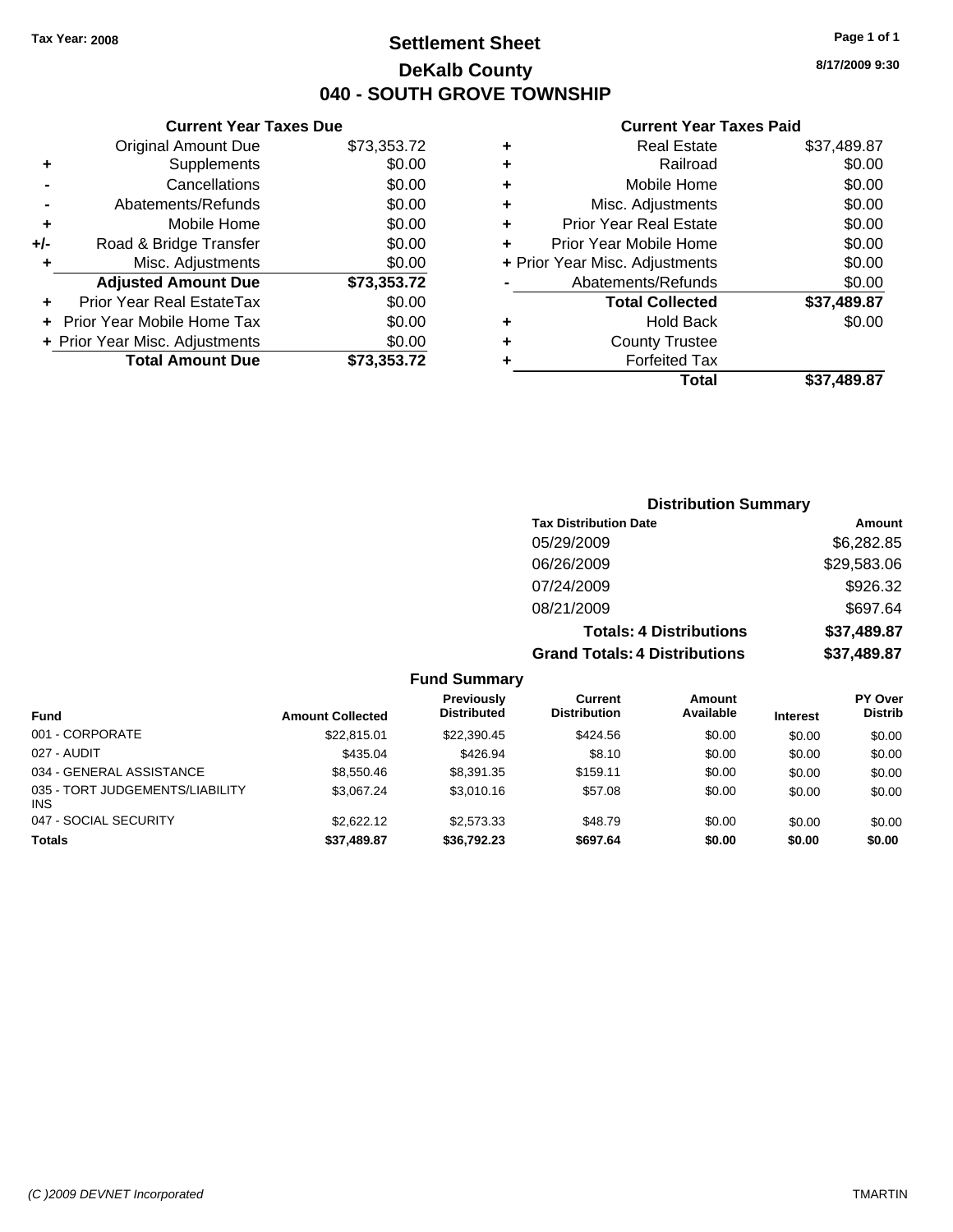## **Settlement Sheet Tax Year: 2008 Page 1 of 1 DeKalb County 041 - SOUTH GROVE ROAD & BRIDGE**

**Current Year Taxes Due**

|     | <b>Original Amount Due</b>     | \$103,744.43 |
|-----|--------------------------------|--------------|
| ٠   | Supplements                    | \$0.00       |
|     | Cancellations                  | \$0.00       |
|     | Abatements/Refunds             | \$0.00       |
| ٠   | Mobile Home                    | \$0.00       |
| +/- | Road & Bridge Transfer         | \$0.00       |
| ٠   | Misc. Adjustments              | \$0.00       |
|     | <b>Adjusted Amount Due</b>     | \$103,744.43 |
| ÷   | Prior Year Real EstateTax      | \$0.00       |
|     | Prior Year Mobile Home Tax     | \$0.00       |
|     | + Prior Year Misc. Adjustments | \$0.00       |
|     | <b>Total Amount Due</b>        | \$103,744.43 |
|     |                                |              |

### **Current Year Taxes Paid**

| ٠ | <b>Real Estate</b>             | \$53,021.74 |
|---|--------------------------------|-------------|
| ٠ | Railroad                       | \$0.00      |
| ٠ | Mobile Home                    | \$0.00      |
| ٠ | Misc. Adjustments              | \$0.00      |
| ٠ | <b>Prior Year Real Estate</b>  | \$0.00      |
| ٠ | Prior Year Mobile Home         | \$0.00      |
|   | + Prior Year Misc. Adjustments | \$0.00      |
|   | Abatements/Refunds             | \$0.00      |
|   | <b>Total Collected</b>         | \$53,021.74 |
| ٠ | <b>Hold Back</b>               | \$0.00      |
| ٠ | <b>County Trustee</b>          |             |
| ٠ | <b>Forfeited Tax</b>           |             |
|   | Total                          | \$53,021.74 |
|   |                                |             |

## **Distribution Summary Tax Distribution Date Amount** 05/29/2009 \$8,885.87 06/26/2009 \$41,839.15 07/24/2009 \$1,310.07 08/21/2009 \$986.65 **Totals: 4 Distributions \$53,021.74 Grand Totals: 4 Distributions \$53,021.74**

### **Fund Summary**

|                              |                         | <b>Previously</b><br><b>Distributed</b> | Current<br><b>Distribution</b> | Amount<br>Available |                 | <b>PY Over</b><br><b>Distrib</b> |
|------------------------------|-------------------------|-----------------------------------------|--------------------------------|---------------------|-----------------|----------------------------------|
| <b>Fund</b>                  | <b>Amount Collected</b> |                                         |                                |                     | <b>Interest</b> |                                  |
| 007 - ROAD AND BRIDGE        | \$30,096.00             | \$29,535.96                             | \$560.04                       | \$0.00              | \$0.00          | \$0.00                           |
| 008 - BRIDGE CONST W/COUNTY  | \$4,560.98              | \$4,476.11                              | \$84.87                        | \$0.00              | \$0.00          | \$0.00                           |
| 009 - PERMANENT ROAD         | \$15,173.91             | \$14.891.55                             | \$282.36                       | \$0.00              | \$0.00          | \$0.00                           |
| 010 - EQUIPMENT AND BUILDING | \$3.190.85              | \$3.131.47                              | \$59.38                        | \$0.00              | \$0.00          | \$0.00                           |
| Totals                       | \$53.021.74             | \$52,035.09                             | \$986.65                       | \$0.00              | \$0.00          | \$0.00                           |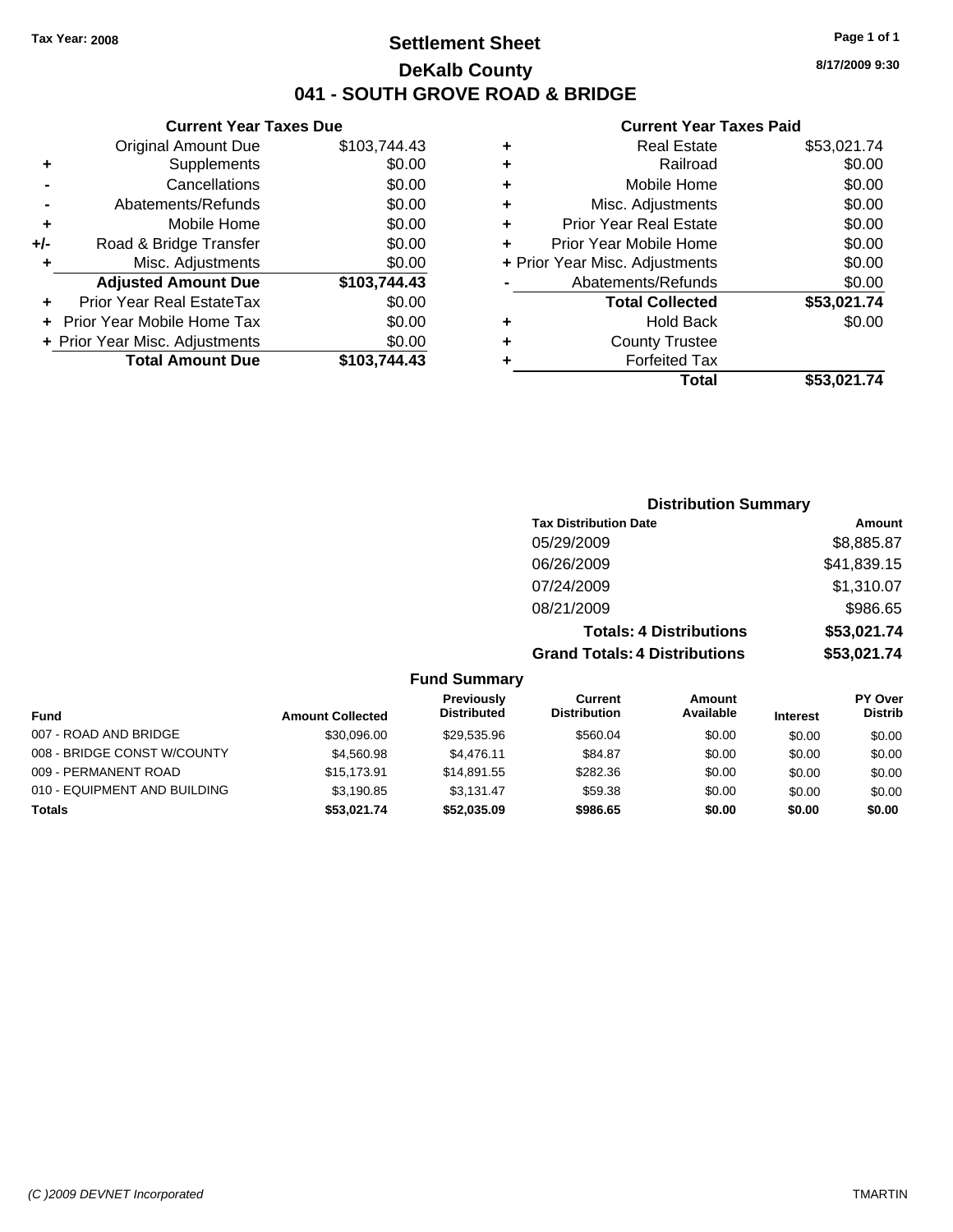## **Settlement Sheet Tax Year: 2008 Page 1 of 1 DeKalb County 042 - SQUAW GROVE TOWNSHIP**

## **Current Year Taxes Due**

|     | <b>Original Amount Due</b>     | \$118,388.04 |
|-----|--------------------------------|--------------|
| ٠   | Supplements                    | \$362.36     |
|     | Cancellations                  | \$400.36     |
|     | Abatements/Refunds             | \$0.00       |
| ٠   | Mobile Home                    | \$0.00       |
| +/- | Road & Bridge Transfer         | \$0.00       |
| ٠   | Misc. Adjustments              | \$18.93      |
|     | <b>Adjusted Amount Due</b>     | \$118,368.97 |
|     | Prior Year Real EstateTax      | \$0.00       |
|     | Prior Year Mobile Home Tax     | \$0.00       |
|     | + Prior Year Misc. Adjustments | \$0.00       |
|     | <b>Total Amount Due</b>        | \$118,368.97 |

### **Current Year Taxes Paid**

|   | <b>Real Estate</b>             | \$63,172.73 |
|---|--------------------------------|-------------|
| ٠ | Railroad                       | \$316.60    |
| ÷ | Mobile Home                    | \$0.00      |
| ٠ | Misc. Adjustments              | \$18.93     |
| ٠ | <b>Prior Year Real Estate</b>  | \$0.00      |
|   | Prior Year Mobile Home         | \$0.00      |
|   | + Prior Year Misc. Adjustments | \$0.00      |
|   | Abatements/Refunds             | \$0.00      |
|   | <b>Total Collected</b>         | \$63,508.26 |
| ٠ | <b>Hold Back</b>               | \$0.00      |
|   | <b>County Trustee</b>          |             |
|   | <b>Forfeited Tax</b>           |             |
|   | Total                          | \$63,508.26 |
|   |                                |             |

| <b>Distribution Summary</b>          |             |
|--------------------------------------|-------------|
| <b>Tax Distribution Date</b>         | Amount      |
| 05/29/2009                           | \$26,746.34 |
| 06/26/2009                           | \$33,144.77 |
| 07/24/2009                           | \$1,110.43  |
| 08/21/2009                           | \$2,506.72  |
| <b>Totals: 4 Distributions</b>       | \$63,508.26 |
| <b>Grand Totals: 4 Distributions</b> | \$63,508.26 |

## **Fund Summary**

| <b>Fund</b>              | <b>Amount Collected</b> | Previously<br><b>Distributed</b> | Current<br><b>Distribution</b> | Amount<br>Available | <b>Interest</b> | <b>PY Over</b><br><b>Distrib</b> |
|--------------------------|-------------------------|----------------------------------|--------------------------------|---------------------|-----------------|----------------------------------|
| 001 - CORPORATE          | \$40,167.97             | \$38.582.51                      | \$1.585.46                     | \$0.00              | \$0.00          | \$0.00                           |
| 017 - CEMETERY           | \$7.081.42              | \$6.801.91                       | \$279.51                       | \$0.00              | \$0.00          | \$0.00                           |
| 019 - COMMUNITY BUILDING | \$14,378.46             | \$13,810.93                      | \$567.53                       | \$0.00              | \$0.00          | \$0.00                           |
| 054 - GENERAL ASSISTANCE | \$1,880.41              | \$1,806.19                       | \$74.22                        | \$0.00              | \$0.00          | \$0.00                           |
| Totals                   | \$63,508,26             | \$61.001.54                      | \$2,506.72                     | \$0.00              | \$0.00          | \$0.00                           |

## **Miscellaneous Adjustment Detail**

| Year Source                                | <b>Account Type</b> | Amount  |
|--------------------------------------------|---------------------|---------|
| 2008 RE - Real Estate Paymt In Lieu of Tax |                     | \$18.93 |
| <b>Totals 1 entries</b>                    |                     | \$18.93 |

**<u>Kanaant</u> Adjustment Description</u>** \$18.93 Housing Authority-Shabbona Sequoya Apartments by TBA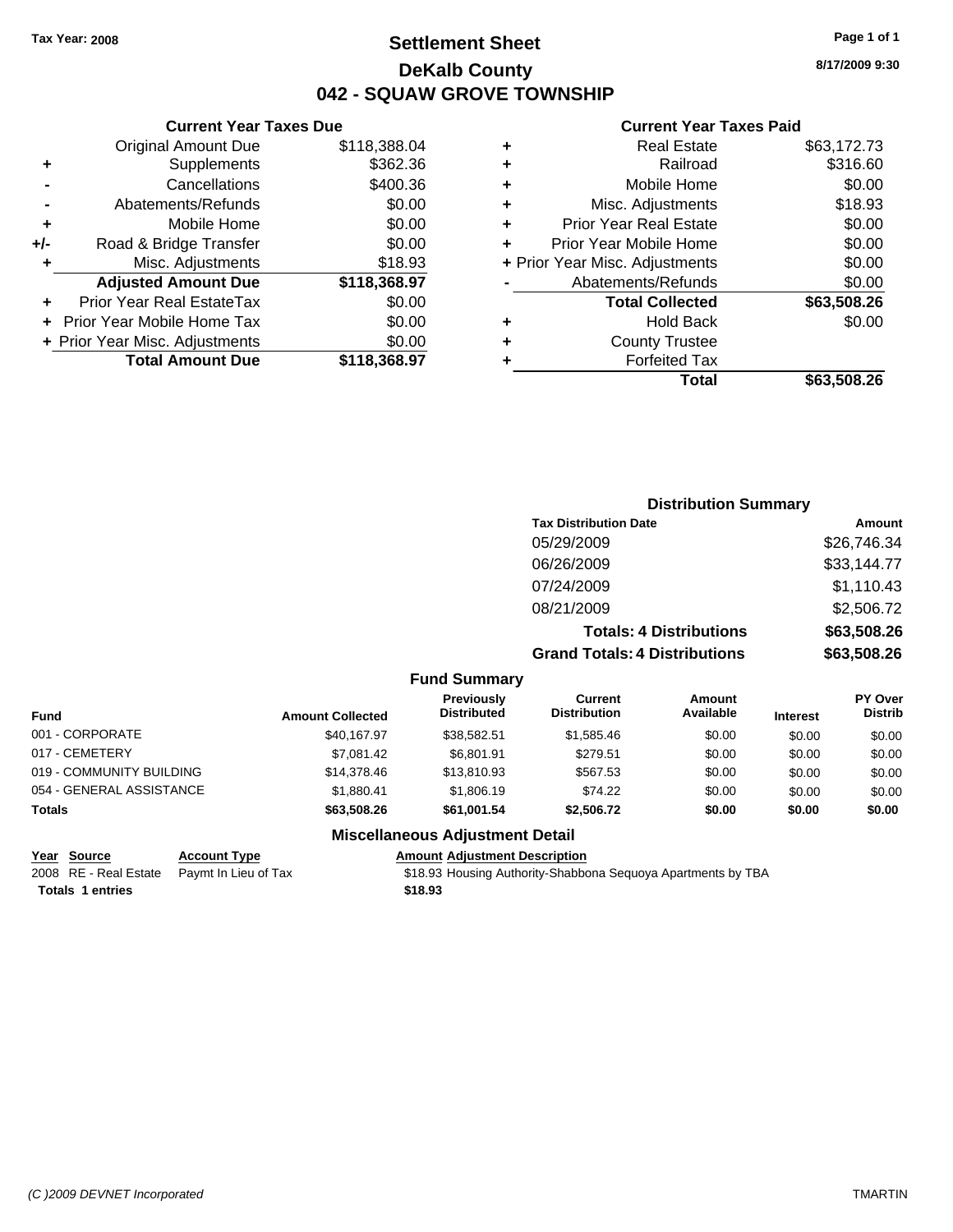## **Settlement Sheet Tax Year: 2008 Page 1 of 1 DeKalb County 043 - HINCKLEY PUBLIC LIBRARY DISTRICT**

**8/17/2009 9:30**

### **Current Year Taxes Paid**

|     | <b>Current Year Taxes Due</b>              |              |  |  |  |  |  |
|-----|--------------------------------------------|--------------|--|--|--|--|--|
|     | \$155,126.19<br><b>Original Amount Due</b> |              |  |  |  |  |  |
| ٠   | Supplements                                | \$474.79     |  |  |  |  |  |
|     | Cancellations                              | \$524.62     |  |  |  |  |  |
|     | Abatements/Refunds                         | \$0.00       |  |  |  |  |  |
| ٠   | Mobile Home                                | \$0.00       |  |  |  |  |  |
| +/- | Road & Bridge Transfer                     | \$0.00       |  |  |  |  |  |
| ٠   | Misc. Adjustments<br>\$24.81               |              |  |  |  |  |  |
|     | <b>Adjusted Amount Due</b>                 | \$155,101.17 |  |  |  |  |  |
|     | Prior Year Real EstateTax                  | \$0.00       |  |  |  |  |  |
|     | Prior Year Mobile Home Tax                 | \$0.00       |  |  |  |  |  |
|     | \$0.00<br>+ Prior Year Misc. Adjustments   |              |  |  |  |  |  |
|     | <b>Total Amount Due</b>                    | \$155,101.17 |  |  |  |  |  |
|     |                                            |              |  |  |  |  |  |

|   | <b>Real Estate</b>             | \$82,776.27 |
|---|--------------------------------|-------------|
| ٠ | Railroad                       | \$414.85    |
| ٠ | Mobile Home                    | \$0.00      |
| ٠ | Misc. Adjustments              | \$24.81     |
| ÷ | <b>Prior Year Real Estate</b>  | \$0.00      |
| ٠ | Prior Year Mobile Home         | \$0.00      |
|   | + Prior Year Misc. Adjustments | \$0.00      |
|   | Abatements/Refunds             | \$0.00      |
|   | <b>Total Collected</b>         | \$83,215.93 |
| ٠ | <b>Hold Back</b>               | \$0.00      |
|   | <b>County Trustee</b>          |             |
| ٠ | <b>Forfeited Tax</b>           |             |
|   | Total                          | \$83,215.93 |
|   |                                |             |

## **Distribution Summary Tax Distribution Date Amount** 05/29/2009 \$35,045.98 06/26/2009 \$43,430.41 07/24/2009 \$1,455.04 08/21/2009 \$3,284.50 **Totals: 4 Distributions \$83,215.93 Grand Totals: 4 Distributions \$83,215.93**

### **Fund Summary**

| <b>Fund</b>                                   | <b>Amount Collected</b> | Previously<br><b>Distributed</b> | Current<br><b>Distribution</b> | Amount<br>Available | <b>Interest</b> | <b>PY Over</b><br><b>Distrib</b> |
|-----------------------------------------------|-------------------------|----------------------------------|--------------------------------|---------------------|-----------------|----------------------------------|
| 001 - CORPORATE                               | \$70,474.90             | \$67,693.28                      | \$2,781.62                     | \$0.00              | \$0.00          | \$0.00                           |
| 004 - OPERATIONS & MAINTENANCE                | \$7,352.05              | \$7,061.87                       | \$290.18                       | \$0.00              | \$0.00          | \$0.00                           |
| $005 - I. M. R. F.$                           | \$5,347.79              | \$5,136.71                       | \$211.08                       | \$0.00              | \$0.00          | \$0.00                           |
| 027 - AUDIT                                   | \$13.73                 | \$13.19                          | \$0.54                         | \$0.00              | \$0.00          | \$0.00                           |
| 035 - TORT JUDGEMENTS/LIABILITY<br><b>INS</b> | \$13.73                 | \$13.19                          | \$0.54                         | \$0.00              | \$0.00          | \$0.00                           |
| 047 - SOCIAL SECURITY                         | \$13.73                 | \$13.19                          | \$0.54                         | \$0.00              | \$0.00          | \$0.00                           |
| <b>Totals</b>                                 | \$83,215.93             | \$79,931.43                      | \$3,284.50                     | \$0.00              | \$0.00          | \$0.00                           |

## **Miscellaneous Adjustment Detail**

| Year Source                                | <b>Account Type</b> | <b>Amount Adiustment Description</b>                         |
|--------------------------------------------|---------------------|--------------------------------------------------------------|
| 2008 RE - Real Estate Paymt In Lieu of Tax |                     | \$24.81 Housing Authority-Shabbona Seguoya Apartments by TBA |
| <b>Totals 1 entries</b>                    |                     | \$24.81                                                      |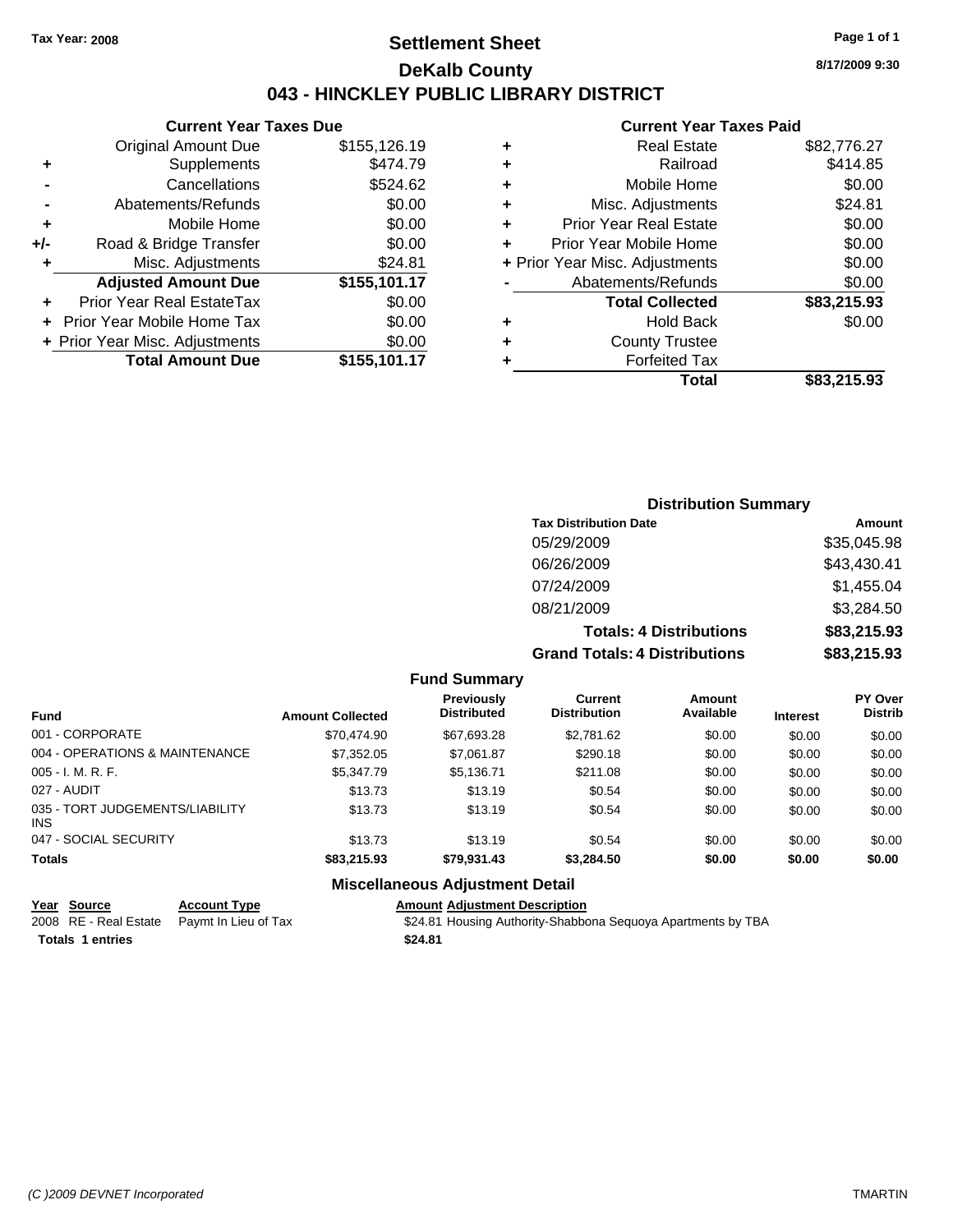## **Settlement Sheet Tax Year: 2008 Page 1 of 1 DeKalb County 044 - SQUAW GROVE ROAD & BRIDGE**

**8/17/2009 9:30**

### **Current Year Taxes Paid**

| ٠ | <b>Real Estate</b>             | \$140,301.87 |
|---|--------------------------------|--------------|
| ٠ | Railroad                       | \$778.45     |
| ٠ | Mobile Home                    | \$0.00       |
| ٠ | Misc. Adjustments              | \$49.25      |
| ٠ | <b>Prior Year Real Estate</b>  | \$0.00       |
|   | Prior Year Mobile Home         | \$0.00       |
|   | + Prior Year Misc. Adjustments | \$0.00       |
|   | Abatements/Refunds             | \$0.00       |
|   | <b>Total Collected</b>         | \$141,129.57 |
| ٠ | <b>Hold Back</b>               | \$0.00       |
| ٠ | <b>County Trustee</b>          |              |
|   | <b>Forfeited Tax</b>           |              |
|   | Total                          | \$141.129.57 |

|     | <b>Current Year Taxes Due</b>            |               |  |  |  |  |
|-----|------------------------------------------|---------------|--|--|--|--|
|     | <b>Original Amount Due</b>               | \$307,995.47  |  |  |  |  |
| ٠   | Supplements                              | \$797.62      |  |  |  |  |
|     | Cancellations                            | \$889.20      |  |  |  |  |
|     | \$0.00<br>Abatements/Refunds             |               |  |  |  |  |
| ٠   | Mobile Home                              | \$0.00        |  |  |  |  |
| +/- | Road & Bridge Transfer                   | (\$24,091.90) |  |  |  |  |
|     | Misc. Adjustments                        | \$49.25       |  |  |  |  |
|     | <b>Adjusted Amount Due</b>               | \$283,861.24  |  |  |  |  |
|     | Prior Year Real EstateTax                | \$0.00        |  |  |  |  |
|     | Prior Year Mobile Home Tax               | \$0.00        |  |  |  |  |
|     | \$0.00<br>+ Prior Year Misc. Adjustments |               |  |  |  |  |
|     | <b>Total Amount Due</b>                  | \$283,861.24  |  |  |  |  |
|     |                                          |               |  |  |  |  |

| <b>Road and Bridge Summary</b> |             |               | <b>Distribution Summary</b>          |              |  |
|--------------------------------|-------------|---------------|--------------------------------------|--------------|--|
| <b>Municipality</b>            | Amt. Due    | Amt. Distrib. | <b>Tax Distribution Date</b>         | Amount       |  |
| <b>VILLAGE OF HINCKLEY</b>     | \$44,893.06 | \$24.091.90   | 05/29/2009                           | \$59,404.65  |  |
| <b>Totals</b>                  | \$44,893.06 | \$24,091.90   | 06/26/2009                           | \$73,691.18  |  |
|                                |             |               | 07/24/2009                           | \$2,466.33   |  |
|                                |             |               | 08/21/2009                           | \$5,567.41   |  |
|                                |             |               | <b>Totals: 4 Distributions</b>       | \$141,129.57 |  |
|                                |             |               | <b>Grand Totals: 4 Distributions</b> | \$141,129.57 |  |

|                                         |                         | <b>Fund Summary</b>                    |                                |                     |                 |                                  |
|-----------------------------------------|-------------------------|----------------------------------------|--------------------------------|---------------------|-----------------|----------------------------------|
| <b>Fund</b>                             | <b>Amount Collected</b> | Previously<br><b>Distributed</b>       | Current<br><b>Distribution</b> | Amount<br>Available | <b>Interest</b> | <b>PY Over</b><br><b>Distrib</b> |
| 007 - ROAD AND BRIDGE                   | \$51,010.85             | \$49,000.42                            | \$2,010.43                     | \$0.00              | \$0.00          | \$0.00                           |
| 008 - BRIDGE CONST W/COUNTY             | \$1,073.28              | \$1,030.92                             | \$42.36                        | \$0.00              | \$0.00          | \$0.00                           |
| 009 - PERMANENT ROAD                    | \$69,741.13             | \$66,988.45                            | \$2,752.68                     | \$0.00              | \$0.00          | \$0.00                           |
| 010 - EQUIPMENT AND BUILDING            | \$17.694.40             | \$16,996,00                            | \$698.40                       | \$0.00              | \$0.00          | \$0.00                           |
| 035 - TORT JUDGEMENTS/LIABILITY<br>INS. | \$1,609.91              | \$1.546.37                             | \$63.54                        | \$0.00              | \$0.00          | \$0.00                           |
| <b>Totals</b>                           | \$141,129.57            | \$135,562.16                           | \$5.567.41                     | \$0.00              | \$0.00          | \$0.00                           |
|                                         |                         | <b>Miscellaneous Adjustment Detail</b> |                                |                     |                 |                                  |

## **Year Source Account Type Amount Adjustment Description**

|                         | .                                          |                                                              |
|-------------------------|--------------------------------------------|--------------------------------------------------------------|
|                         | 2008 RE - Real Estate Paymt In Lieu of Tax | \$49.25 Housing Authority-Shabbona Sequoya Apartments by TBA |
| <b>Totals 1 entries</b> |                                            | \$49.25                                                      |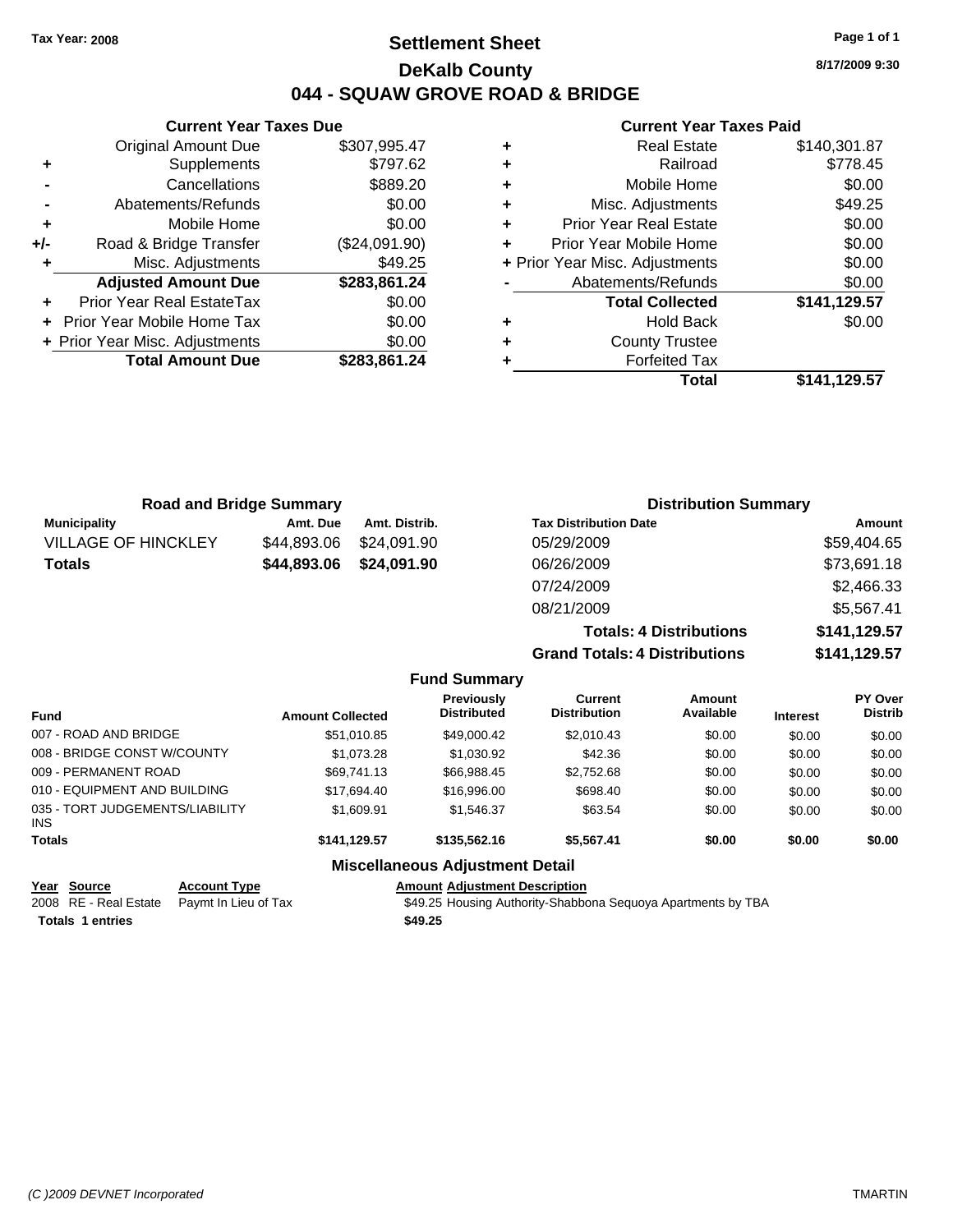## **Settlement Sheet Tax Year: 2008 Page 1 of 1 DeKalb County 045 - SYCAMORE TOWNSHIP**

## **Current Year Taxes Due**

|       | <b>Original Amount Due</b>     | \$370,047.10 |
|-------|--------------------------------|--------------|
| ٠     | Supplements                    | \$2,744.87   |
|       | Cancellations                  | \$2,955.87   |
|       | Abatements/Refunds             | \$0.00       |
| ٠     | Mobile Home                    | \$0.00       |
| $+/-$ | Road & Bridge Transfer         | \$0.00       |
|       | Misc. Adjustments              | \$113.43     |
|       | <b>Adjusted Amount Due</b>     | \$369,949.53 |
|       | Prior Year Real EstateTax      | \$0.00       |
|       | Prior Year Mobile Home Tax     | \$0.00       |
|       | + Prior Year Misc. Adjustments | \$0.00       |
|       | <b>Total Amount Due</b>        | \$369,949.53 |

### **Current Year Taxes Paid**

|   | <b>Real Estate</b>             | \$196,785.32 |
|---|--------------------------------|--------------|
| ٠ | Railroad                       | \$57.59      |
| ٠ | Mobile Home                    | \$0.00       |
| ٠ | Misc. Adjustments              | \$113.43     |
| ٠ | Prior Year Real Estate         | \$0.00       |
|   | Prior Year Mobile Home         | \$0.00       |
|   | + Prior Year Misc. Adjustments | \$0.00       |
|   | Abatements/Refunds             | \$0.00       |
|   | <b>Total Collected</b>         | \$196,956.34 |
| ٠ | <b>Hold Back</b>               | \$0.00       |
| ٠ | <b>County Trustee</b>          |              |
| ٠ | <b>Forfeited Tax</b>           |              |
|   | Total                          | \$196,956.34 |
|   |                                |              |

## **Distribution Summary Tax Distribution Date Amount** 05/29/2009 \$79,978.15 06/26/2009 \$104,710.31 07/24/2009 \$3,084.56 08/21/2009 \$9,183.32 **Totals: 4 Distributions \$196,956.34**

**Grand Totals: 4 Distributions \$196,956.34**

### **Fund Summary**

| Fund                     | <b>Amount Collected</b> | <b>Previously</b><br><b>Distributed</b> | Current<br><b>Distribution</b> | Amount<br>Available | <b>Interest</b> | <b>PY Over</b><br><b>Distrib</b> |
|--------------------------|-------------------------|-----------------------------------------|--------------------------------|---------------------|-----------------|----------------------------------|
| 001 - CORPORATE          | \$181.501.94            | \$173,039.20                            | \$8.462.74                     | \$0.00              | \$0.00          | \$0.00                           |
| 005 - I. M. R. F.        | \$7.460.72              | \$7.112.85                              | \$347.87                       | \$0.00              | \$0.00          | \$0.00                           |
| 054 - GENERAL ASSISTANCE | \$7,993.68              | \$7.620.97                              | \$372.71                       | \$0.00              | \$0.00          | \$0.00                           |
| Totals                   | \$196,956,34            | \$187,773,02                            | \$9,183.32                     | \$0.00              | \$0.00          | \$0.00                           |

### **Miscellaneous Adjustment Detail**

### **Year Source Account Type Amount Adjustment Description**

2008 RE - Real Estate Paymt In Lieu of Tax S113.43 HOUSING AUTHORITY by TBA **Totals \$113.43 1 entries**

**8/17/2009 9:30**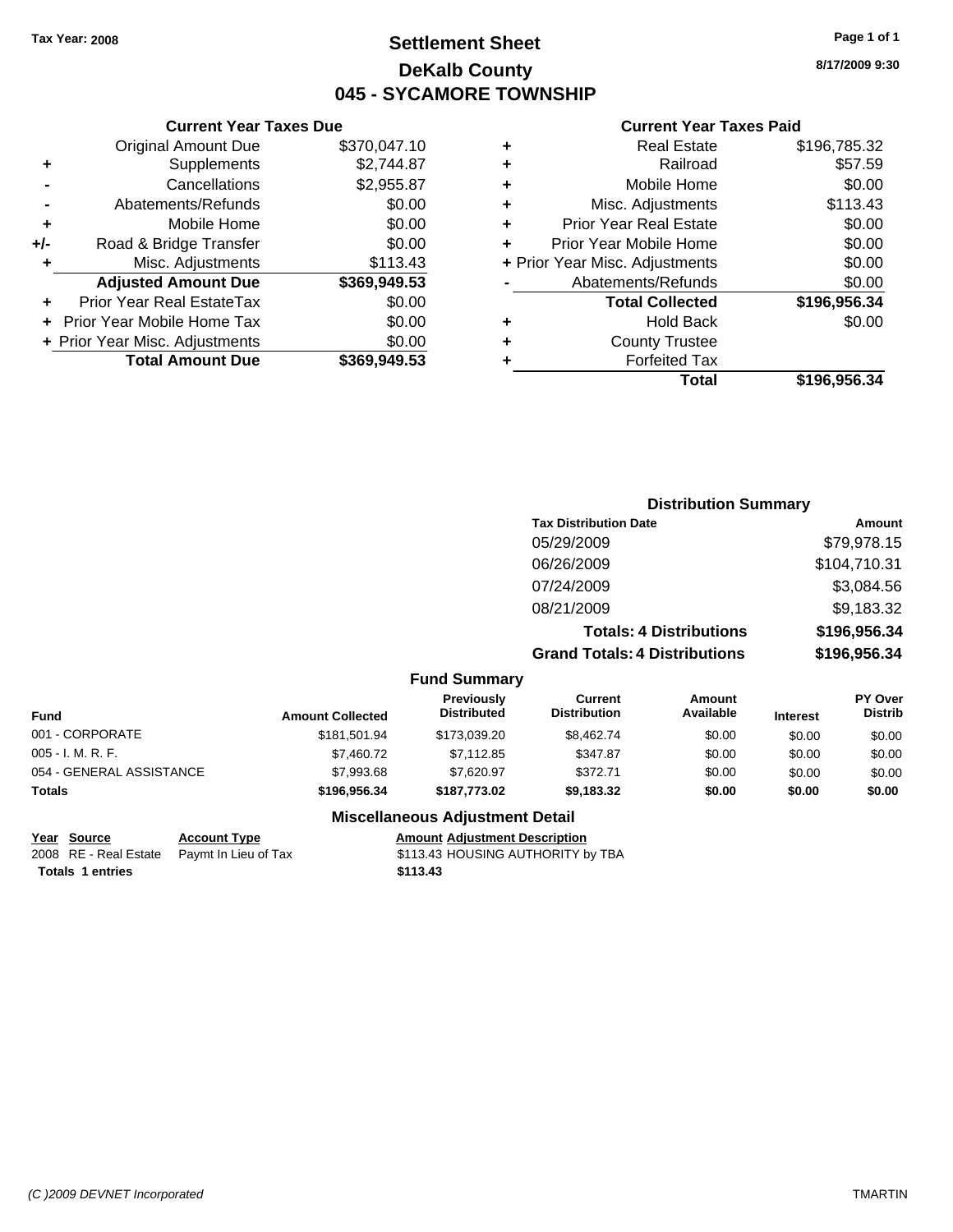## **Settlement Sheet Tax Year: 2008 Page 1 of 1 DeKalb County 046 - SYCAMORE ROAD & BRIDGE**

**8/17/2009 9:30**

**Totals: 4 Distributions \$392,953.89 Grand Totals: 4 Distributions \$392,953.89**

### **Current Year Taxes Paid**

|     | <b>Current Year Taxes Due</b>     |               |              |       |
|-----|-----------------------------------|---------------|--------------|-------|
|     | <b>Original Amount Due</b>        | \$768,128.42  |              |       |
|     | <b>Supplements</b>                | \$5,467.17    | ٠            |       |
|     | Cancellations                     | \$5,897.34    | ٠            |       |
|     | Abatements/Refunds                | \$0.00        |              |       |
|     | Mobile Home                       | \$0.00        |              | Pric  |
| +/- | Road & Bridge Transfer            | (\$15,880.66) |              | Prior |
|     | Misc. Adjustments                 | \$235.46      | + Prior Year |       |
|     | <b>Adjusted Amount Due</b>        | \$752,053.05  |              | Αł    |
|     | Prior Year Real EstateTax         | \$0.00        |              |       |
|     | <b>Prior Year Mobile Home Tax</b> | \$0.00        |              |       |
|     | + Prior Year Misc. Adjustments    | \$0.00        |              |       |
|     | <b>Total Amount Due</b>           | \$752,053.05  |              |       |
|     |                                   |               |              |       |

|   | Total                          | \$392,953.89 |
|---|--------------------------------|--------------|
|   | <b>Forfeited Tax</b>           |              |
| ٠ | <b>County Trustee</b>          |              |
| ٠ | <b>Hold Back</b>               | \$0.00       |
|   | <b>Total Collected</b>         | \$392,953.89 |
|   | Abatements/Refunds             | \$0.00       |
|   | + Prior Year Misc. Adjustments | \$0.00       |
|   | Prior Year Mobile Home         | \$0.00       |
| ٠ | <b>Prior Year Real Estate</b>  | \$0.00       |
| ٠ | Misc. Adjustments              | \$235.46     |
| ٠ | Mobile Home                    | \$0.00       |
|   | Railroad                       | \$119.55     |
|   | <b>Real Estate</b>             | \$392,598.88 |

| <b>Road and Bridge Summary</b> |             |               | <b>Distribution Summary</b>  |              |
|--------------------------------|-------------|---------------|------------------------------|--------------|
| <b>Municipality</b>            | Amt. Due    | Amt. Distrib. | <b>Tax Distribution Date</b> | Amount       |
| <b>CITY OF SYCAMORE</b>        | \$29,828.53 | \$15,880.66   | 05/29/2009                   | \$159,565.41 |
| <b>Totals</b>                  | \$29,828.53 | \$15,880.66   | 06/26/2009                   | \$208,912.81 |
|                                |             |               | 07/24/2009                   | \$6,154.12   |
|                                |             |               | 08/21/2009                   | \$18,321.55  |

| 07/24/2009                           |  |
|--------------------------------------|--|
| 08/21/2009                           |  |
| <b>Totals: 4 Distributions</b>       |  |
| <b>Grand Totals: 4 Distributions</b> |  |

|                                         |                         | <b>Fund Summary</b>              |                                       |                     |                 |                           |
|-----------------------------------------|-------------------------|----------------------------------|---------------------------------------|---------------------|-----------------|---------------------------|
| <b>Fund</b>                             | <b>Amount Collected</b> | Previously<br><b>Distributed</b> | <b>Current</b><br><b>Distribution</b> | Amount<br>Available | <b>Interest</b> | PY Over<br><b>Distrib</b> |
| $005 - I. M. R. F.$                     | \$7,993.56              | \$7,620.86                       | \$372.70                              | \$0.00              | \$0.00          | \$0.00                    |
| 007 - ROAD AND BRIDGE                   | \$26,715.41             | \$25,470.00                      | \$1,245.41                            | \$0.00              | \$0.00          | \$0.00                    |
| 008 - BRIDGE CONST W/COUNTY             | \$5,329.15              | \$5.080.67                       | \$248.48                              | \$0.00              | \$0.00          | \$0.00                    |
| 009 - PERMANENT ROAD                    | \$257.616.45            | \$245,604.89                     | \$12,011.56                           | \$0.00              | \$0.00          | \$0.00                    |
| 010 - EQUIPMENT AND BUILDING            | \$69,205,05             | \$65,978,32                      | \$3,226,73                            | \$0.00              | \$0.00          | \$0.00                    |
| 035 - TORT JUDGEMENTS/LIABILITY<br>INS. | \$18.633.45             | \$17.764.65                      | \$868.80                              | \$0.00              | \$0.00          | \$0.00                    |
| 047 - SOCIAL SECURITY                   | \$7,460.82              | \$7.112.95                       | \$347.87                              | \$0.00              | \$0.00          | \$0.00                    |
| <b>Totals</b>                           | \$392.953.89            | \$374,632,34                     | \$18,321.55                           | \$0.00              | \$0.00          | \$0.00                    |

## **Miscellaneous Adjustment Detail**

| Year Source             | <b>Account Type</b>                        | <b>Amount Adiustment Description</b> |
|-------------------------|--------------------------------------------|--------------------------------------|
|                         | 2008 RE - Real Estate Paymt In Lieu of Tax | \$235.46 HOUSING AUTHORITY by TBA    |
| <b>Totals 1 entries</b> |                                            | \$235.46                             |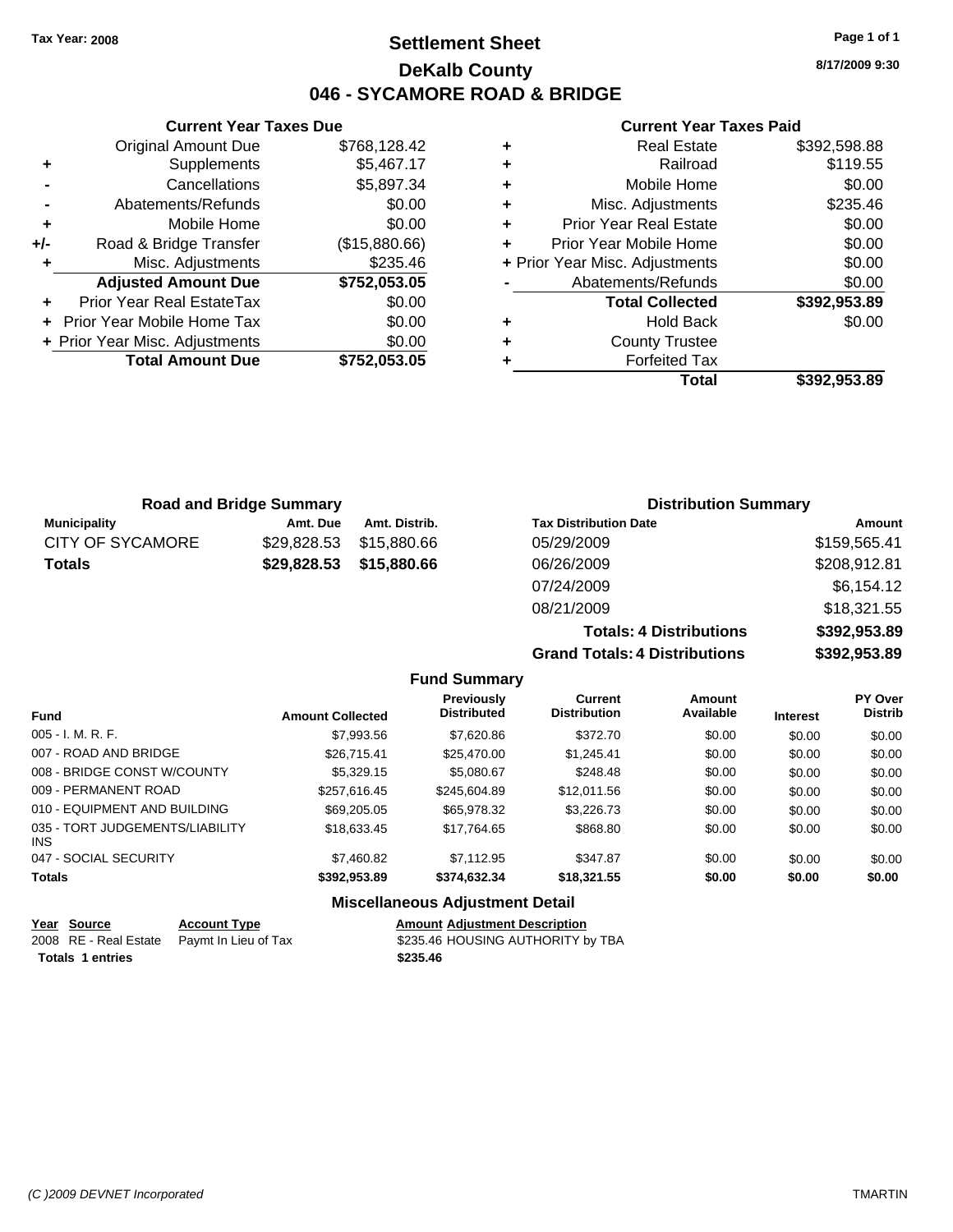## **Settlement Sheet Tax Year: 2008 Page 1 of 1 DeKalb County 047 - VICTOR TOWNSHIP**

**8/17/2009 9:30**

## **Current Year Taxes Paid**

|     | <b>Current Year Taxes Due</b>  |             |
|-----|--------------------------------|-------------|
|     | <b>Original Amount Due</b>     | \$45,513.45 |
| ٠   | Supplements                    | \$726.35    |
|     | Cancellations                  | \$744.90    |
|     | Abatements/Refunds             | \$0.00      |
| ٠   | Mobile Home                    | \$0.00      |
| +/- | Road & Bridge Transfer         | \$0.00      |
| ٠   | Misc. Adjustments              | \$0.00      |
|     | <b>Adjusted Amount Due</b>     | \$45,494.90 |
| ٠   | Prior Year Real EstateTax      | \$0.00      |
|     | Prior Year Mobile Home Tax     | \$0.00      |
|     | + Prior Year Misc. Adjustments | \$0.00      |
|     | <b>Total Amount Due</b>        | \$45,494.90 |
|     |                                |             |

|   | <b>Real Estate</b>             | \$25,781.39 |
|---|--------------------------------|-------------|
| ٠ | Railroad                       | \$13.98     |
| ٠ | Mobile Home                    | \$0.00      |
| ٠ | Misc. Adjustments              | \$0.00      |
| ÷ | <b>Prior Year Real Estate</b>  | \$0.00      |
| ٠ | Prior Year Mobile Home         | \$0.00      |
|   | + Prior Year Misc. Adjustments | \$0.00      |
|   | Abatements/Refunds             | \$0.00      |
|   | <b>Total Collected</b>         | \$25,795.37 |
| ٠ | Hold Back                      | \$0.00      |
| ٠ | <b>County Trustee</b>          |             |
| ٠ | <b>Forfeited Tax</b>           |             |
|   | Total                          | \$25,795.37 |
|   |                                |             |

#### **Distribution Summary Tax Distribution Date Amount** 05/29/2009 \$5,420.27 06/26/2009 \$19,328.74 07/24/2009 \$363.07 08/21/2009 \$683.29 **Totals: 4 Distributions \$25,795.37 Grand Totals: 4 Distributions \$25,795.37 Fund Summary Fund Interest Amount Collected Distributed PY Over Distrib Amount Available Current Distribution Previously** 001 - CORPORATE \$24,122.66 \$23,483.68 \$638.98 \$0.00 \$0.00 \$0.00 034 - GENERAL ASSISTANCE \$538.68 \$524.41 \$14.27 \$0.00 \$0.00 \$0.00

**Totals \$25,795.37 \$25,112.08 \$683.29 \$0.00 \$0.00 \$0.00**

\$1,134.03 \$1,103.99 \$30.04 \$0.00 \$0.00 \$0.00

035 - TORT JUDGEMENTS/LIABILITY

INS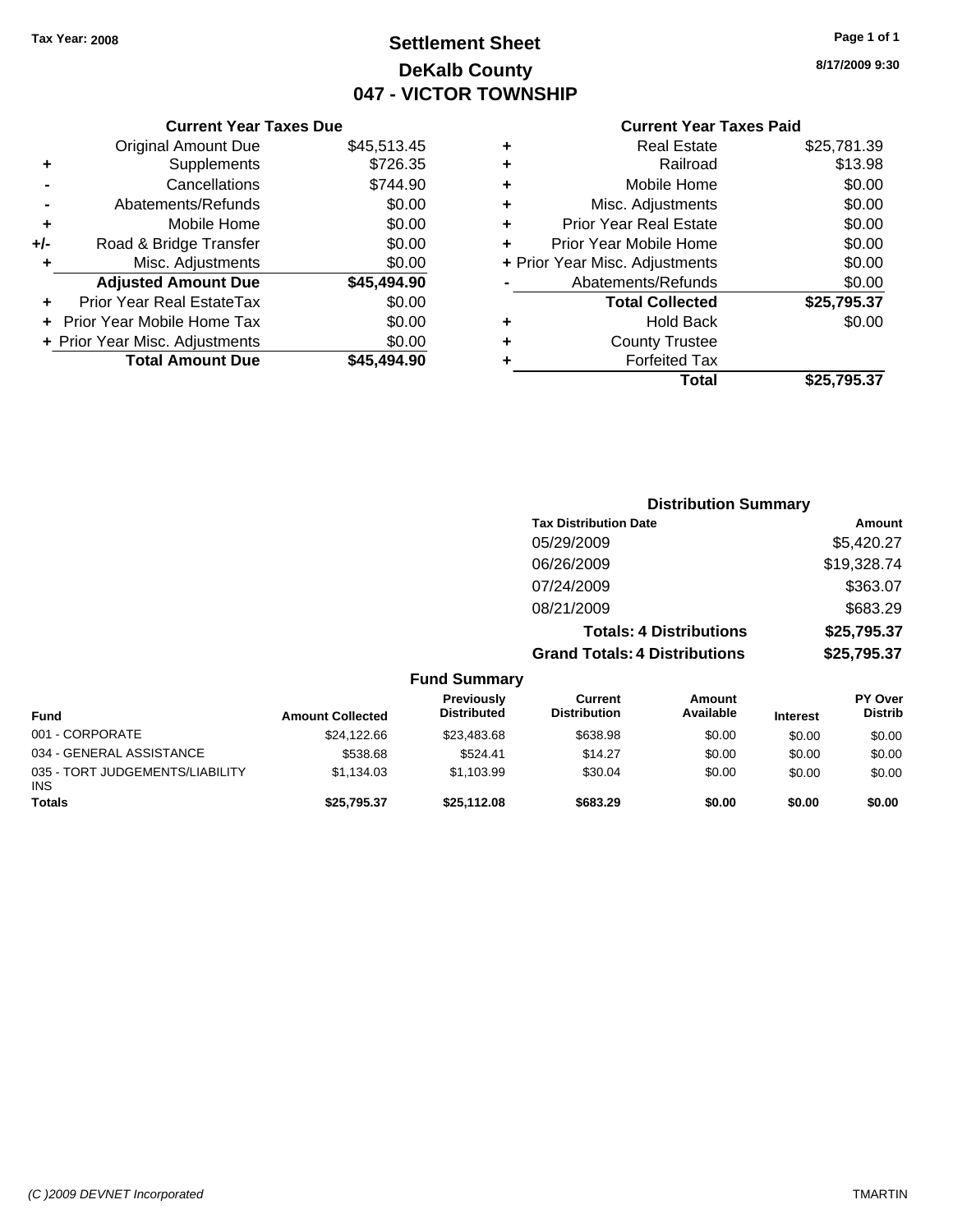## **Settlement Sheet Tax Year: 2008 Page 1 of 1 DeKalb County 048 - VICTOR ROAD & BRIDGE**

### **Current Year Taxes Due**

|       | <b>Total Amount Due</b>        | \$84,885.10 |
|-------|--------------------------------|-------------|
|       | + Prior Year Misc. Adjustments | \$0.00      |
|       | Prior Year Mobile Home Tax     | \$0.00      |
|       | Prior Year Real EstateTax      | \$0.00      |
|       | <b>Adjusted Amount Due</b>     | \$84,885.10 |
| ٠     | Misc. Adjustments              | \$0.00      |
| $+/-$ | Road & Bridge Transfer         | \$0.00      |
| ÷     | Mobile Home                    | \$0.00      |
|       | Abatements/Refunds             | \$0.00      |
|       | Cancellations                  | \$1,389.85  |
| ٠     | Supplements                    | \$1,355.21  |
|       | <b>Original Amount Due</b>     | \$84,919.74 |
|       |                                |             |

### **Current Year Taxes Paid**

| ٠ | <b>Real Estate</b>             | \$48,103.32 |
|---|--------------------------------|-------------|
| ٠ | Railroad                       | \$26.09     |
| ٠ | Mobile Home                    | \$0.00      |
| ٠ | Misc. Adjustments              | \$0.00      |
| ÷ | Prior Year Real Estate         | \$0.00      |
|   | Prior Year Mobile Home         | \$0.00      |
|   | + Prior Year Misc. Adjustments | \$0.00      |
|   | Abatements/Refunds             | \$0.00      |
|   | <b>Total Collected</b>         | \$48,129.41 |
| ٠ | <b>Hold Back</b>               | \$0.00      |
| ٠ | <b>County Trustee</b>          |             |
| ٠ | <b>Forfeited Tax</b>           |             |
|   | Total                          | \$48.129.41 |
|   |                                |             |

## **Distribution Summary Tax Distribution Date Amount** 05/29/2009 \$10,113.31 06/26/2009 \$36,063.74 07/24/2009 \$677.42 08/21/2009 \$1,274.94 **Totals: 4 Distributions \$48,129.41 Grand Totals: 4 Distributions \$48,129.41**

**Fund Summary**

| <b>Fund</b>                                   | <b>Amount Collected</b> | Previously<br><b>Distributed</b> | Current<br><b>Distribution</b> | Amount<br>Available | <b>Interest</b> | PY Over<br><b>Distrib</b> |
|-----------------------------------------------|-------------------------|----------------------------------|--------------------------------|---------------------|-----------------|---------------------------|
| 007 - ROAD AND BRIDGE                         | \$29.537.34             | \$28.754.90                      | \$782.44                       | \$0.00              | \$0.00          | \$0.00                    |
| 008 - BRIDGE CONST W/COUNTY                   | \$2,034.86              | \$1,980.96                       | \$53.90                        | \$0.00              | \$0.00          | \$0.00                    |
| 009 - PERMANENT ROAD                          | \$12.012.05             | \$11,693.85                      | \$318.20                       | \$0.00              | \$0.00          | \$0.00                    |
| 010 - EQUIPMENT AND BUILDING                  | \$3,376.63              | \$3,287.18                       | \$89.45                        | \$0.00              | \$0.00          | \$0.00                    |
| 035 - TORT JUDGEMENTS/LIABILITY<br><b>INS</b> | \$1.168.53              | \$1.137.58                       | \$30.95                        | \$0.00              | \$0.00          | \$0.00                    |
| <b>Totals</b>                                 | \$48.129.41             | \$46.854.47                      | \$1.274.94                     | \$0.00              | \$0.00          | \$0.00                    |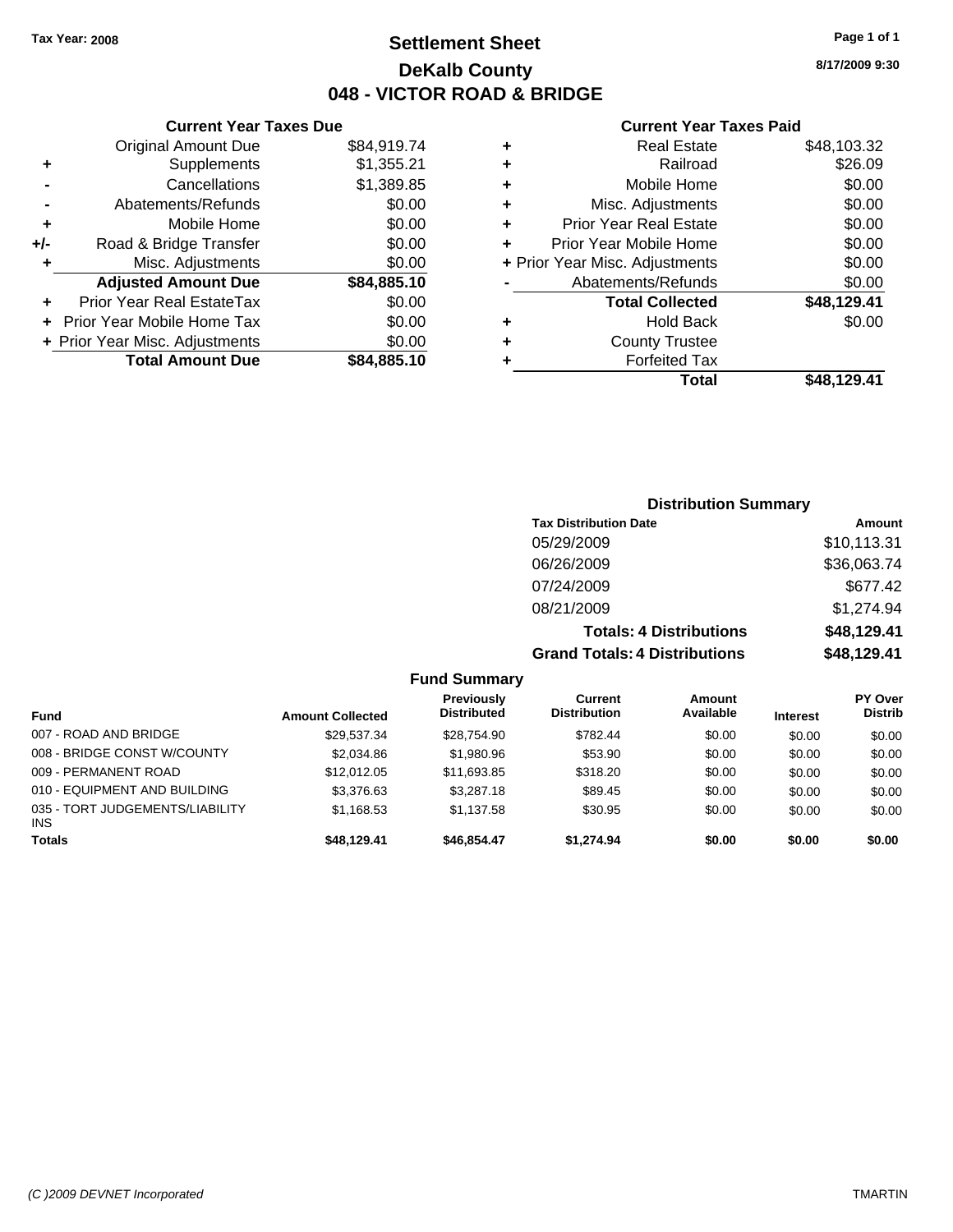## **Settlement Sheet Tax Year: 2008 Page 1 of 1 DeKalb County 056 - TOWN OF CORTLAND**

**8/17/2009 9:30**

### **Current Year Taxes Paid**

**Totals: 4 Distributions \$283,396.02**

**Grand Totals: 4 Distributions \$283,396.02**

|     | <b>Current Year Taxes Due</b>  |              |                                | <b>Current Year Taxes Paid</b> |              |
|-----|--------------------------------|--------------|--------------------------------|--------------------------------|--------------|
|     | <b>Original Amount Due</b>     | \$538,200.45 | <b>Real Estate</b><br>٠        |                                | \$283,183.10 |
| ٠   | Supplements                    | \$2,545.33   | ٠                              | Railroad                       | \$213.87     |
|     | Cancellations                  | \$3,031.73   | ٠                              | Mobile Home                    | \$0.00       |
|     | Abatements/Refunds             | \$0.04       | ٠                              | Misc. Adjustments              | \$0.00       |
| ٠   | Mobile Home                    | \$0.00       | ÷                              | <b>Prior Year Real Estate</b>  | (\$0.91)     |
| +/- | Road & Bridge Transfer         | \$3,918.22   | ٠                              | Prior Year Mobile Home         | \$0.00       |
|     | Misc. Adjustments              | \$0.00       | + Prior Year Misc. Adjustments |                                | \$0.00       |
|     | <b>Adjusted Amount Due</b>     | \$541,632.23 |                                | Abatements/Refunds             | \$0.04       |
| ٠   | Prior Year Real EstateTax      | $(\$0.91)$   |                                | <b>Total Collected</b>         | \$283,396.02 |
|     | + Prior Year Mobile Home Tax   | \$0.00       | ٠                              | <b>Hold Back</b>               | \$0.00       |
|     | + Prior Year Misc. Adjustments | \$0.00       |                                | <b>County Trustee</b>          |              |
|     | <b>Total Amount Due</b>        | \$541,631.32 |                                | <b>Forfeited Tax</b>           |              |
|     |                                |              |                                | <b>Total</b>                   | \$283,396.02 |

| <b>Road and Bridge Summary</b>   |            |               | <b>Distribution Summary</b>  |              |
|----------------------------------|------------|---------------|------------------------------|--------------|
| <b>Rd./Br. District</b>          | Amt. Due   | Amt. Distrib. | <b>Tax Distribution Date</b> | Amount       |
| <b>CORTLAND ROAD &amp; BRIDC</b> | \$7,258.46 | \$3,918.22    | 05/29/2009                   | \$180,439.83 |
| <b>Totals</b>                    | \$7,258.46 | \$3,918.22    | 06/26/2009                   | \$87,397.01  |
|                                  |            |               | 07/24/2009                   | \$5,581.06   |
|                                  |            |               | 08/21/2009                   | \$9,978.12   |

| <b>Fund Summary</b>     |                         |                                  |                                |                            |                 |                                  |
|-------------------------|-------------------------|----------------------------------|--------------------------------|----------------------------|-----------------|----------------------------------|
| <b>Fund</b>             | <b>Amount Collected</b> | Previously<br><b>Distributed</b> | Current<br><b>Distribution</b> | <b>Amount</b><br>Available | <b>Interest</b> | <b>PY Over</b><br><b>Distrib</b> |
| 001 - CORPORATE         | \$202.249.43            | \$195.192.83                     | \$7,056.60                     | \$0.00                     | \$0.00          | \$0.00                           |
| $005 - I. M. R. F.$     | \$26.492.53             | \$25,568.19                      | \$924.34                       | \$0.00                     | \$0.00          | \$0.00                           |
| 007 - ROAD AND BRIDGE   | \$3.918.22              | \$3.691.24                       | \$226.98                       | \$0.00                     | \$0.00          | \$0.00                           |
| 014 - POLICE PROTECTION | \$28,896.61             | \$27,888.39                      | \$1,008.22                     | \$0.00                     | \$0.00          | \$0.00                           |
| 047 - SOCIAL SECURITY   | \$21.839.23             | \$21,077.25                      | \$761.98                       | \$0.00                     | \$0.00          | \$0.00                           |
| <b>Totals</b>           | \$283,396.02            | \$273,417.90                     | \$9,978.12                     | \$0.00                     | \$0.00          | \$0.00                           |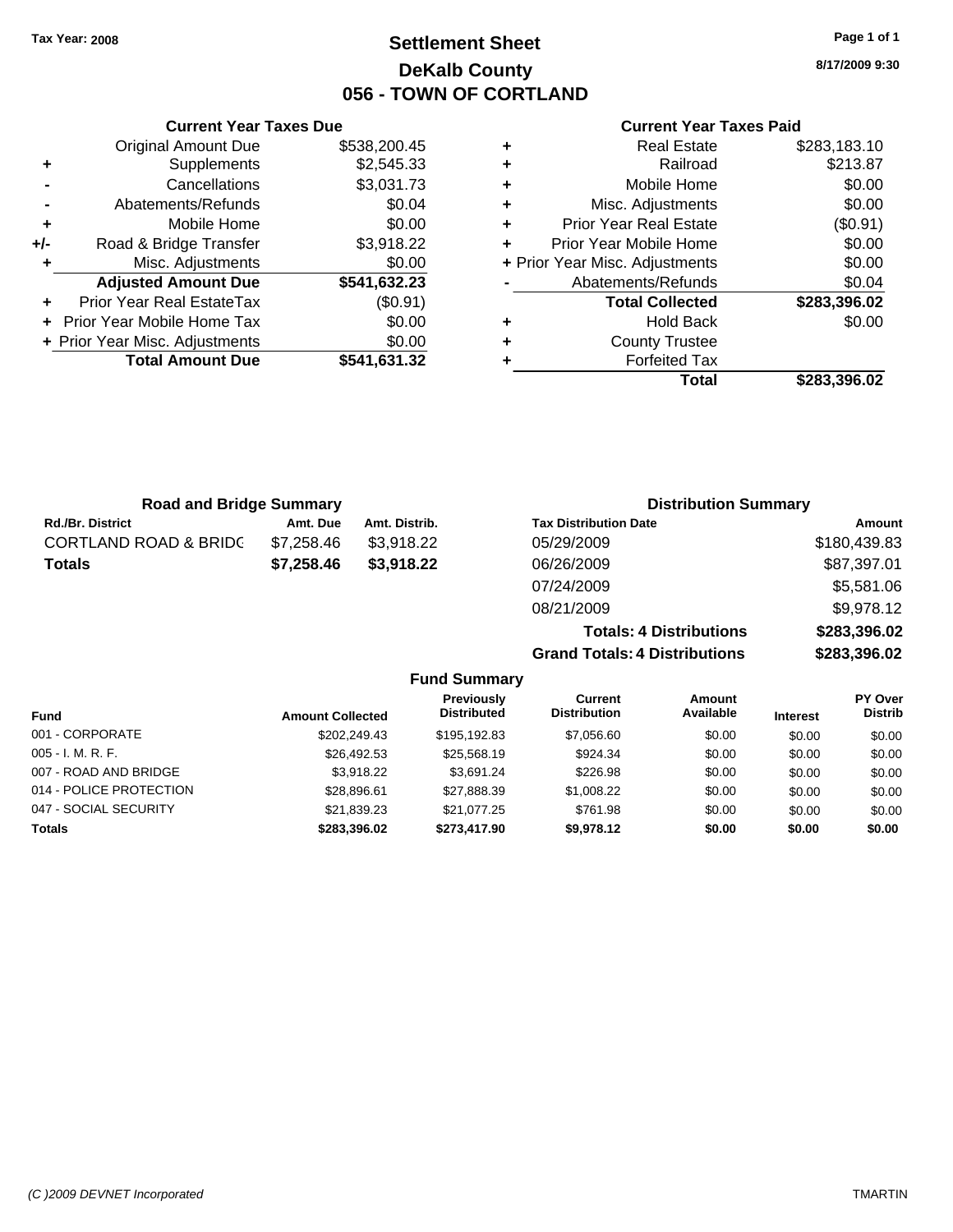## **Settlement Sheet Tax Year: 2008 Page 1 of 1 DeKalb County 057 - CORTLAND LIBRARY**

**8/17/2009 9:30**

### **Current Year Taxes Paid**

|      |   | Total                          | \$129,832.93 |
|------|---|--------------------------------|--------------|
| 0.68 | ٠ | <b>Forfeited Tax</b>           |              |
| 0.00 | ٠ | <b>County Trustee</b>          |              |
| 0.00 | ٠ | <b>Hold Back</b>               | \$0.00       |
| 0.00 |   | <b>Total Collected</b>         | \$129,832.93 |
| 0.68 |   | Abatements/Refunds             | \$0.00       |
| 0.00 |   | + Prior Year Misc. Adjustments | \$0.00       |
| 0.00 | ÷ | Prior Year Mobile Home         | \$0.00       |
| 0.00 | ÷ | <b>Prior Year Real Estate</b>  | \$0.00       |
| 0.00 | ٠ | Misc. Adjustments              | \$0.00       |
| 4.73 | ÷ | Mobile Home                    | \$0.00       |
| 1.47 | ÷ | Railroad                       | \$98.03      |
| 3.94 | ٠ | <b>Real Estate</b>             | \$129,734.90 |
|      |   |                                |              |

## **Current Year Taxes Due**

|       | <b>Total Amount Due</b>           | \$249,800.68 |
|-------|-----------------------------------|--------------|
|       | + Prior Year Misc. Adjustments    | \$0.00       |
|       | <b>Prior Year Mobile Home Tax</b> | \$0.00       |
|       | <b>Prior Year Real EstateTax</b>  | \$0.00       |
|       | <b>Adjusted Amount Due</b>        | \$249,800.68 |
| ٠     | Misc. Adjustments                 | \$0.00       |
| $+/-$ | Road & Bridge Transfer            | \$0.00       |
| ÷     | Mobile Home                       | \$0.00       |
|       | Abatements/Refunds                | \$0.00       |
|       | Cancellations                     | \$1,214.73   |
| ٠     | Supplements                       | \$991.47     |
|       | <b>Original Amount Due</b>        | \$250,023.94 |
|       |                                   |              |

## **Distribution Summary**

| <b>Tax Distribution Date</b>         | Amount       |
|--------------------------------------|--------------|
| 05/29/2009                           | \$82,937.77  |
| 06/26/2009                           | \$39,808.04  |
| 07/24/2009                           | \$2,557.17   |
| 08/21/2009                           | \$4,529.95   |
| <b>Totals: 4 Distributions</b>       | \$129,832.93 |
| <b>Grand Totals: 4 Distributions</b> | \$129,832.93 |

### **Fund Summary**

|                                                     |                         | <b>Previously</b>  | Current             | Amount    |                 | <b>PY Over</b> |  |
|-----------------------------------------------------|-------------------------|--------------------|---------------------|-----------|-----------------|----------------|--|
| <b>Fund</b>                                         | <b>Amount Collected</b> | <b>Distributed</b> | <b>Distribution</b> | Available | <b>Interest</b> | <b>Distrib</b> |  |
| 004 - OPERATIONS & MAINTENANCE                      | \$3.118.07              | \$3,009.28         | \$108.79            | \$0.00    | \$0.00          | \$0.00         |  |
| $005 - I. M. R. F.$                                 | \$3,118,19              | \$3,009.40         | \$108.79            | \$0.00    | \$0.00          | \$0.00         |  |
| 016 - LIBRARY (township, municipalities)            | \$117,360.27            | \$113,265.50       | \$4,094.77          | \$0.00    | \$0.00          | \$0.00         |  |
| 027 - AUDIT                                         | \$781.59                | \$754.32           | \$27.27             | \$0.00    | \$0.00          | \$0.00         |  |
| 035 - TORT JUDGMENTS, LIABILITY<br><b>INSURANCE</b> | \$2,078.76              | \$2,006.23         | \$72.53             | \$0.00    | \$0.00          | \$0.00         |  |
| 047 - SOCIAL SECURITY                               | \$3,376.05              | \$3.258.25         | \$117.80            | \$0.00    | \$0.00          | \$0.00         |  |
| <b>Totals</b>                                       | \$129.832.93            | \$125,302.98       | \$4,529.95          | \$0.00    | \$0.00          | \$0.00         |  |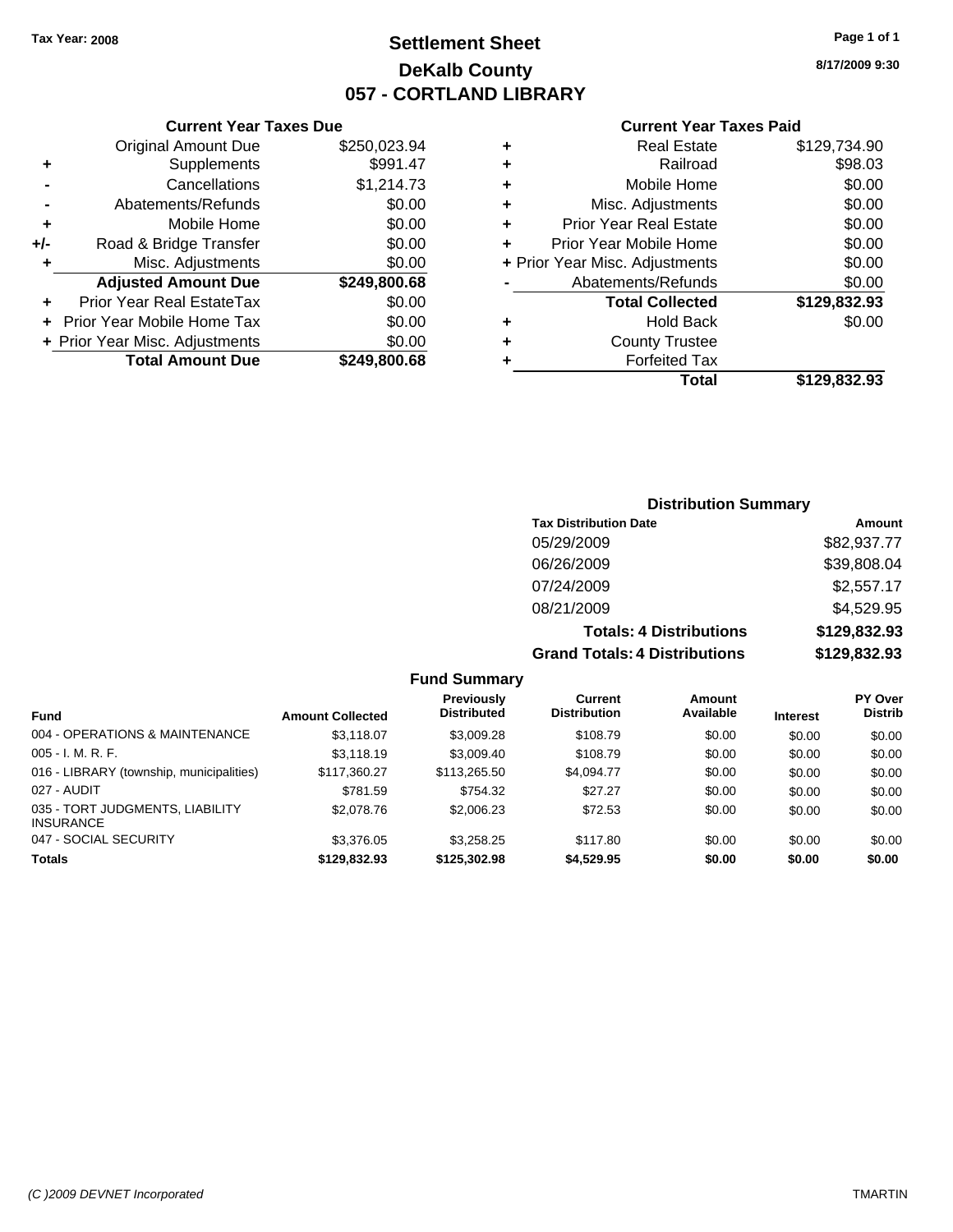## **Settlement Sheet Tax Year: 2008 Page 1 of 1 DeKalb County 058 - CITY OF DEKALB**

**8/17/2009 9:30**

## **Current Year Taxes Paid**

**Grand Totals: 4 Distributions \$2,221,704.17**

| <b>Real Estate</b>            | \$2,218,057.64                 |  |
|-------------------------------|--------------------------------|--|
| Railroad                      | \$2,224.62                     |  |
| Mobile Home                   | \$0.00                         |  |
| Misc. Adjustments             | \$1,078.69                     |  |
| <b>Prior Year Real Estate</b> | \$343.22                       |  |
| Prior Year Mobile Home        | \$0.00                         |  |
|                               | \$0.00                         |  |
| Abatements/Refunds            | \$0.00                         |  |
| <b>Total Collected</b>        | \$2,221,704.17                 |  |
| <b>Hold Back</b>              | \$0.00                         |  |
| <b>County Trustee</b>         |                                |  |
| <b>Forfeited Tax</b>          |                                |  |
| Total                         | \$2,221,704.17                 |  |
|                               | + Prior Year Misc. Adjustments |  |

| <b>Road and Bridge Summary</b>   |          |                           | <b>Distribution Summary</b>    |                |
|----------------------------------|----------|---------------------------|--------------------------------|----------------|
| <b>Rd./Br. District</b>          | Amt. Due | Amt. Distrib.             | <b>Tax Distribution Date</b>   | Amount         |
| AFTON ROAD & BRIDGE              |          | \$21,627.15 \$11,992.23   | 05/29/2009                     | \$884,584.60   |
| <b>CORTLAND ROAD &amp; BRIDC</b> | \$493.90 | \$266.66                  | 06/26/2009                     | \$1,156,468.02 |
| DEKALB ROAD & BRIDGE             |          | \$302,622.62 \$163,918.62 | 07/24/2009                     | \$34,447.43    |
| <b>Totals</b>                    |          | \$324,743.67 \$176,177.51 | 08/21/2009                     | \$146,204.12   |
|                                  |          |                           | <b>Totals: 4 Distributions</b> | \$2,221,704.17 |

**Fund Summary Fund Interest Amount Collected Distributed PY Over Distrib Amount Available Current Distribution Previously** 003 - BONDS AND INTEREST  $$0.00$   $$0.00$   $$0.00$   $$0.00$   $$0.00$   $$0.00$   $$0.00$   $$0.00$ 005 - I. M. R. F. \$325,134.41 \$303,734.18 \$21,400.23 \$0.00 \$0.00 \$0.00 007 - ROAD AND BRIDGE 6 \$176,177.51 \$164,609.29 \$11,568.22 \$0.00 \$0.00 \$0.00 013 - FIREFIGHTER'S PENSION \$927,169.73 \$866,143.71 \$61,026.02 \$0.00 \$0.00 \$0.00 015 - POLICE PENSION \$587,407.76 \$587,407.76 \$548.744.77 \$38.662.99 \$0.00 \$0.00 \$0.00 047 - SOCIAL SECURITY 6 \$205,814.76 \$192,268.10 \$13,546.66 \$0.00 \$0.00 \$0.00 \$0.00 **Totals \$2,221,704.17 \$2,075,500.05 \$146,204.12 \$0.00 \$0.00 \$0.00 Miscellaneous Adjustment Detail**

## **Year Source Account Type Amount Adjustment Description** 2008 RE - Real Estate Paymt In Lieu of Tax \$1,073.64 HOUSING AUTHORITY by TBA **Totals \$1,078.69 2 entries**

**Current Year Taxes Due** Original Amount Due \$3,875,129.94

**Adjusted Amount Due \$3,954,057.12**

**Total Amount Due \$3,954,400.34**

**+** Supplements \$74,589.43 **-** Cancellations \$172,918.45 **-** Abatements/Refunds \$0.00 **+** Mobile Home \$0.00 **+/-** Road & Bridge Transfer \$176,177.51 **+** Misc. Adjustments \$1,078.69

**+** Prior Year Real EstateTax \$343.22 **+** Prior Year Mobile Home Tax \$0.00 **+** Prior Year Misc. Adjustments  $$0.00$ 

2008 RE - Real Estate Back Tax Collected \$5.05 Eagle Homes Redemption 08-03-400-020 by TBA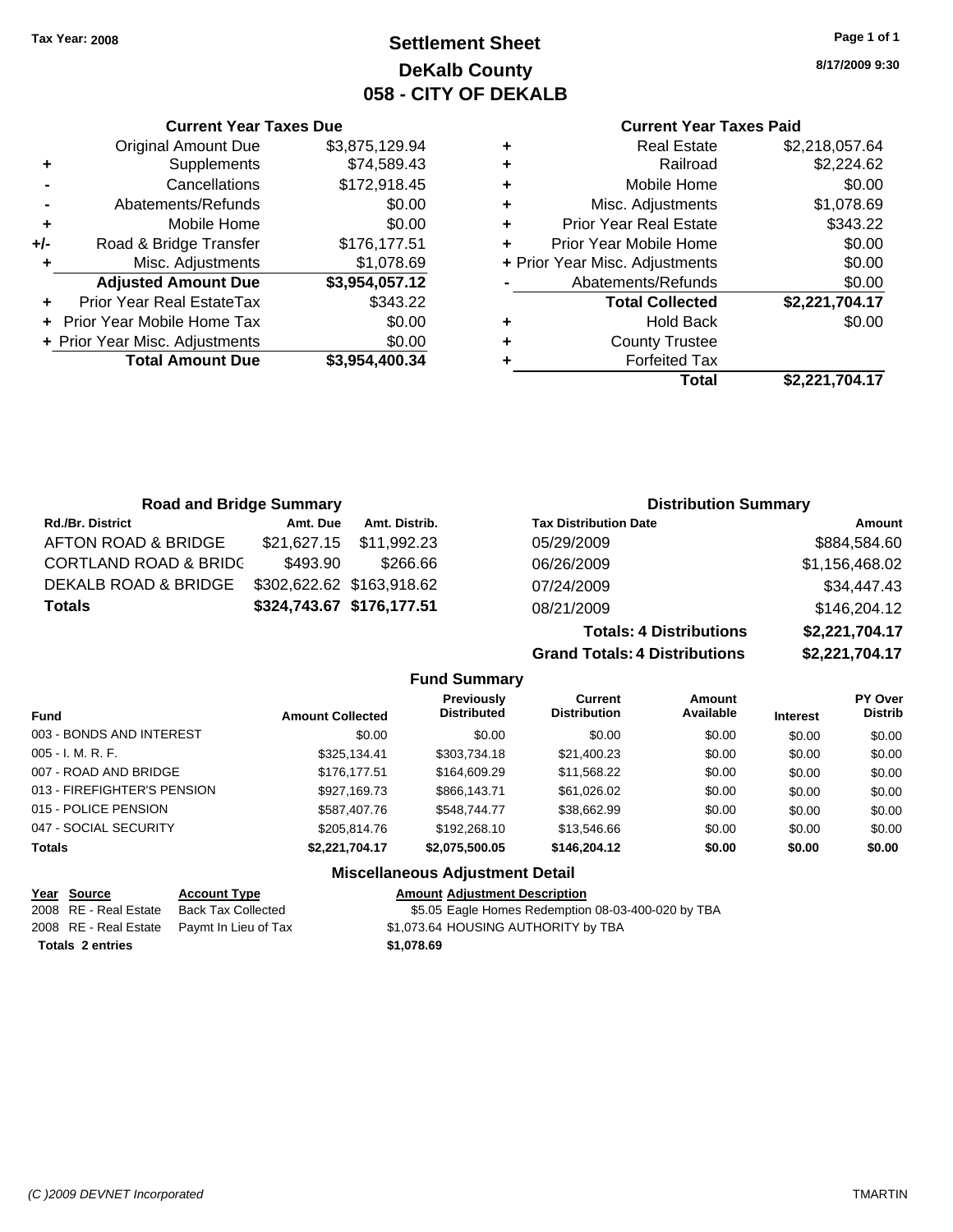## **Settlement Sheet Tax Year: 2008 Page 1 of 1 DeKalb County 059 - DE KALB LIBRARY**

**8/17/2009 9:30**

### **Current Year Taxes Paid**

|                      | ٠ | \$1,620,466.17 | <b>Original Amount Due</b>     |       |
|----------------------|---|----------------|--------------------------------|-------|
|                      | ٠ | \$27,830.04    | <b>Supplements</b>             |       |
| M                    | ٠ | \$68,803.71    | Cancellations                  |       |
| Misc. /              | ٠ | \$0.00         | Abatements/Refunds             |       |
| Prior Year           | ٠ | \$0.00         | Mobile Home                    | ٠     |
| Prior Year M         |   | \$0.00         | Road & Bridge Transfer         | $+/-$ |
| + Prior Year Misc. A |   | \$451.08       | Misc. Adjustments              |       |
| Abatemer             |   | \$1,579,943.58 | <b>Adjusted Amount Due</b>     |       |
| Tota                 |   | \$114.52       | Prior Year Real EstateTax      |       |
|                      | ٠ | \$0.00         | + Prior Year Mobile Home Tax   |       |
| Cou                  | ٠ | \$0.00         | + Prior Year Misc. Adjustments |       |
| F)                   |   | \$1,580,058.10 | <b>Total Amount Due</b>        |       |
|                      |   |                |                                |       |

**Current Year Taxes Due**

|   | <b>Real Estate</b>             | \$853,939.35 |
|---|--------------------------------|--------------|
| ÷ | Railroad                       | \$868.66     |
| ٠ | Mobile Home                    | \$0.00       |
| ٠ | Misc. Adjustments              | \$451.08     |
|   | <b>Prior Year Real Estate</b>  | \$114.52     |
|   | Prior Year Mobile Home         | \$0.00       |
|   | + Prior Year Misc. Adjustments | \$0.00       |
|   | Abatements/Refunds             | \$0.00       |
|   | <b>Total Collected</b>         | \$855,373.61 |
|   | <b>Hold Back</b>               | \$0.00       |
| ÷ | <b>County Trustee</b>          |              |
|   | <b>Forfeited Tax</b>           |              |
|   | Total                          | \$855,373.61 |
|   |                                |              |

#### **Distribution Summary Tax Distribution Date Amount** 05/29/2009 \$342,638.62 06/26/2009 \$443,118.58 07/24/2009 \$13,315.79 08/21/2009 \$56,300.62 **Totals: 4 Distributions \$855,373.61 Grand Totals: 4 Distributions \$855,373.61 Fund Summary Fund Interest Amount Collected Distributed PY Over Distrib Amount Available Current Distribution Previously** 016 - LIBRARY (township, municipalities)  $$855,373.61$   $$799,072.99$   $$56,300.62$  \$0.00 \$0.00 \$0.00 **Totals \$855,373.61 \$799,072.99 \$56,300.62 \$0.00 \$0.00 \$0.00 Miscellaneous Adjustment Detail**

|                         | Year Source           | <b>Account Type</b>                        | <b>Amount Adjustment Description</b>               |
|-------------------------|-----------------------|--------------------------------------------|----------------------------------------------------|
|                         | 2008 RE - Real Estate | Back Tax Collected                         | \$2.11 Eagle Homes Redemption 08-03-400-020 by TBA |
|                         |                       | 2008 RE - Real Estate Paymt In Lieu of Tax | \$448.97 HOUSING AUTHORITY by TBA                  |
| <b>Totals 2 entries</b> |                       |                                            | \$451.08                                           |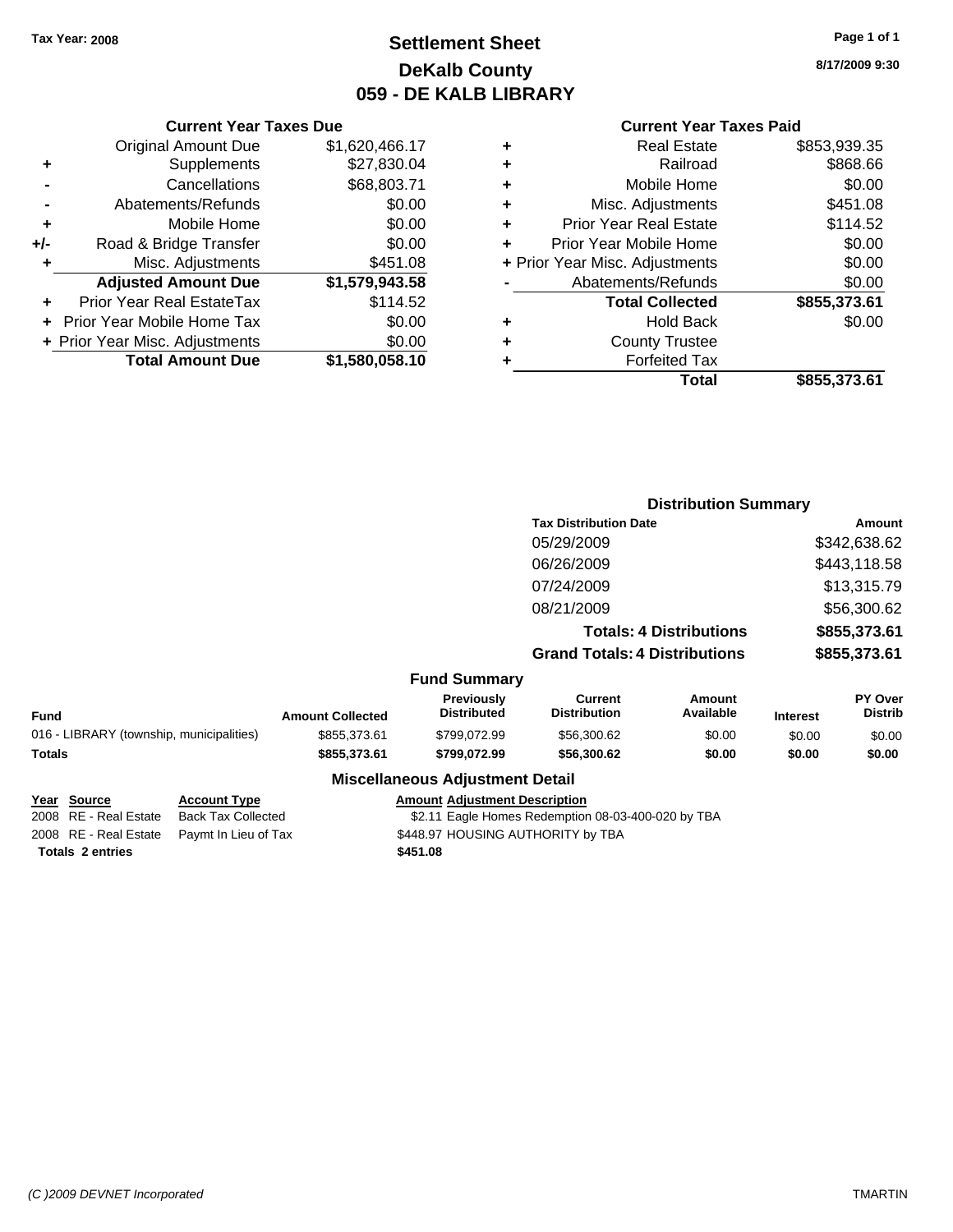## **Settlement Sheet Tax Year: 2008 Page 1 of 1 DeKalb County 060 - DEKALB SSA #3**

**8/17/2009 9:30**

|   | Total                          | \$427.42 |
|---|--------------------------------|----------|
| ٠ | <b>Forfeited Tax</b>           |          |
| ٠ | <b>County Trustee</b>          |          |
| ٠ | <b>Hold Back</b>               | \$0.00   |
|   | <b>Total Collected</b>         | \$427.42 |
|   | Abatements/Refunds             | \$0.00   |
|   | + Prior Year Misc. Adjustments | \$0.00   |
| ٠ | Prior Year Mobile Home         | \$0.00   |
| ÷ | <b>Prior Year Real Estate</b>  | \$0.00   |
| ÷ | Misc. Adjustments              | \$0.00   |
| ÷ | Mobile Home                    | \$0.00   |
| ÷ | Railroad                       | \$0.00   |
| ÷ | <b>Real Estate</b>             | \$427.42 |
|   | <b>Current Year Taxes Paid</b> |          |
|   | טית השט                        |          |

|     | <b>Current Year Taxes Due</b>  |          |
|-----|--------------------------------|----------|
|     | <b>Original Amount Due</b>     | \$850.14 |
| ٠   | Supplements                    | \$0.00   |
|     | Cancellations                  | \$0.00   |
|     | Abatements/Refunds             | \$0.00   |
| ٠   | Mobile Home                    | \$0.00   |
| +/- | Road & Bridge Transfer         | \$0.00   |
| ٠   | Misc. Adjustments              | \$0.00   |
|     | <b>Adjusted Amount Due</b>     | \$850.14 |
|     | Prior Year Real EstateTax      | \$0.00   |
|     | Prior Year Mobile Home Tax     | \$0.00   |
|     | + Prior Year Misc. Adjustments | \$0.00   |
|     | <b>Total Amount Due</b>        | \$850.14 |

|                            |                         |                                         | <b>Distribution Summary</b>           |                                |                 |                                  |  |
|----------------------------|-------------------------|-----------------------------------------|---------------------------------------|--------------------------------|-----------------|----------------------------------|--|
|                            |                         |                                         | <b>Tax Distribution Date</b>          |                                |                 | Amount                           |  |
|                            |                         |                                         | 05/29/2009                            |                                |                 | \$183.30                         |  |
|                            |                         |                                         | 06/26/2009                            |                                |                 | \$244.12                         |  |
|                            |                         |                                         |                                       | <b>Totals: 2 Distributions</b> |                 | \$427.42                         |  |
|                            |                         |                                         | <b>Grand Totals: 2 Distributions</b>  |                                |                 | \$427.42                         |  |
|                            |                         | <b>Fund Summary</b>                     |                                       |                                |                 |                                  |  |
| Fund                       | <b>Amount Collected</b> | <b>Previously</b><br><b>Distributed</b> | <b>Current</b><br><b>Distribution</b> | Amount<br>Available            | <b>Interest</b> | <b>PY Over</b><br><b>Distrib</b> |  |
| 023 - SPECIAL SERVICE AREA | \$427.42                | \$427.42                                | \$0.00                                | \$0.00                         | \$0.00          | \$0.00                           |  |
| Totals                     | \$427.42                | \$427.42                                | \$0.00                                | \$0.00                         | \$0.00          | \$0.00                           |  |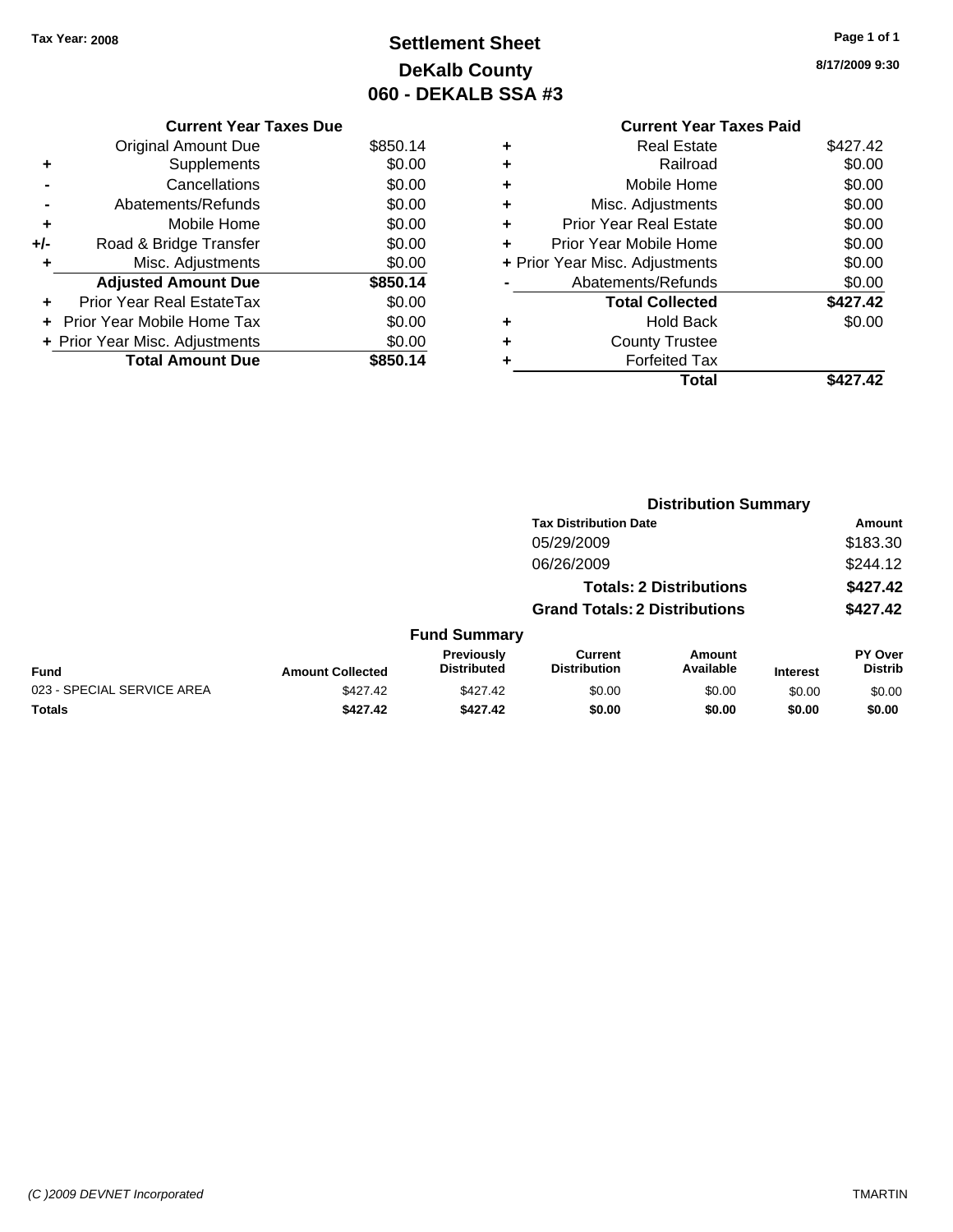## **Settlement Sheet Tax Year: 2008 Page 1 of 1 DeKalb County 061 - DEKALB SSA #4**

**8/17/2009 9:30**

|     | <b>Current Year Taxes Due</b>  |            |   |
|-----|--------------------------------|------------|---|
|     | Original Amount Due            | \$2,000.36 |   |
| ٠   | Supplements                    | \$0.00     |   |
|     | Cancellations                  | \$0.00     |   |
|     | Abatements/Refunds             | \$0.00     | ٠ |
|     | Mobile Home                    | \$0.00     | ٠ |
| +/- | Road & Bridge Transfer         | \$0.00     |   |
|     | Misc. Adjustments              | \$0.00     |   |
|     | <b>Adjusted Amount Due</b>     | \$2,000.36 |   |
|     | Prior Year Real EstateTax      | \$0.00     |   |
|     | Prior Year Mobile Home Tax     | \$0.00     |   |
|     | + Prior Year Misc. Adjustments | \$0.00     |   |
|     | <b>Total Amount Due</b>        | \$2,000.36 |   |
|     |                                |            |   |

## **Current Year Taxes Paid +** Real Estate \$1,120.61 **+** Railroad \$0.00 **Mobile Home**  $$0.00$ **Misc. Adjustments** \$0.00 **Prior Year Real Estate \$0.00 Prior Year Mobile Home**  $$0.00$ **Prior Year Misc. Adjustments** \$0.00 Abatements/Refunds \$0.00 **Total Collected \$1,120.61 +** Hold Back \$0.00 **+** County Trustee **+** Forfeited Tax **Total \$1,120.61**

**Distribution Summary**

|                            |                         |                                  |                                       | <b>PISUIMULIOII VUIIIIIIUI V</b> |                 |                                  |
|----------------------------|-------------------------|----------------------------------|---------------------------------------|----------------------------------|-----------------|----------------------------------|
|                            |                         |                                  | <b>Tax Distribution Date</b>          |                                  |                 | Amount                           |
|                            |                         |                                  | 05/29/2009                            |                                  |                 | \$429.41                         |
|                            |                         |                                  | 06/26/2009                            |                                  |                 | \$590.95                         |
|                            |                         |                                  | 07/24/2009                            |                                  |                 | \$5.62                           |
|                            |                         |                                  | 08/21/2009                            |                                  |                 | \$94.63                          |
|                            |                         |                                  |                                       | <b>Totals: 4 Distributions</b>   |                 | \$1,120.61                       |
|                            |                         |                                  | <b>Grand Totals: 4 Distributions</b>  |                                  |                 | \$1,120.61                       |
|                            |                         | <b>Fund Summary</b>              |                                       |                                  |                 |                                  |
| <b>Fund</b>                | <b>Amount Collected</b> | Previously<br><b>Distributed</b> | <b>Current</b><br><b>Distribution</b> | Amount<br>Available              | <b>Interest</b> | <b>PY Over</b><br><b>Distrib</b> |
| 023 - SPECIAL SERVICE AREA | \$1,120.61              | \$1,025.98                       | \$94.63                               | \$0.00                           | \$0.00          | \$0.00                           |
| Totals                     | \$1,120.61              | \$1,025.98                       | \$94.63                               | \$0.00                           | \$0.00          | \$0.00                           |
|                            |                         |                                  |                                       |                                  |                 |                                  |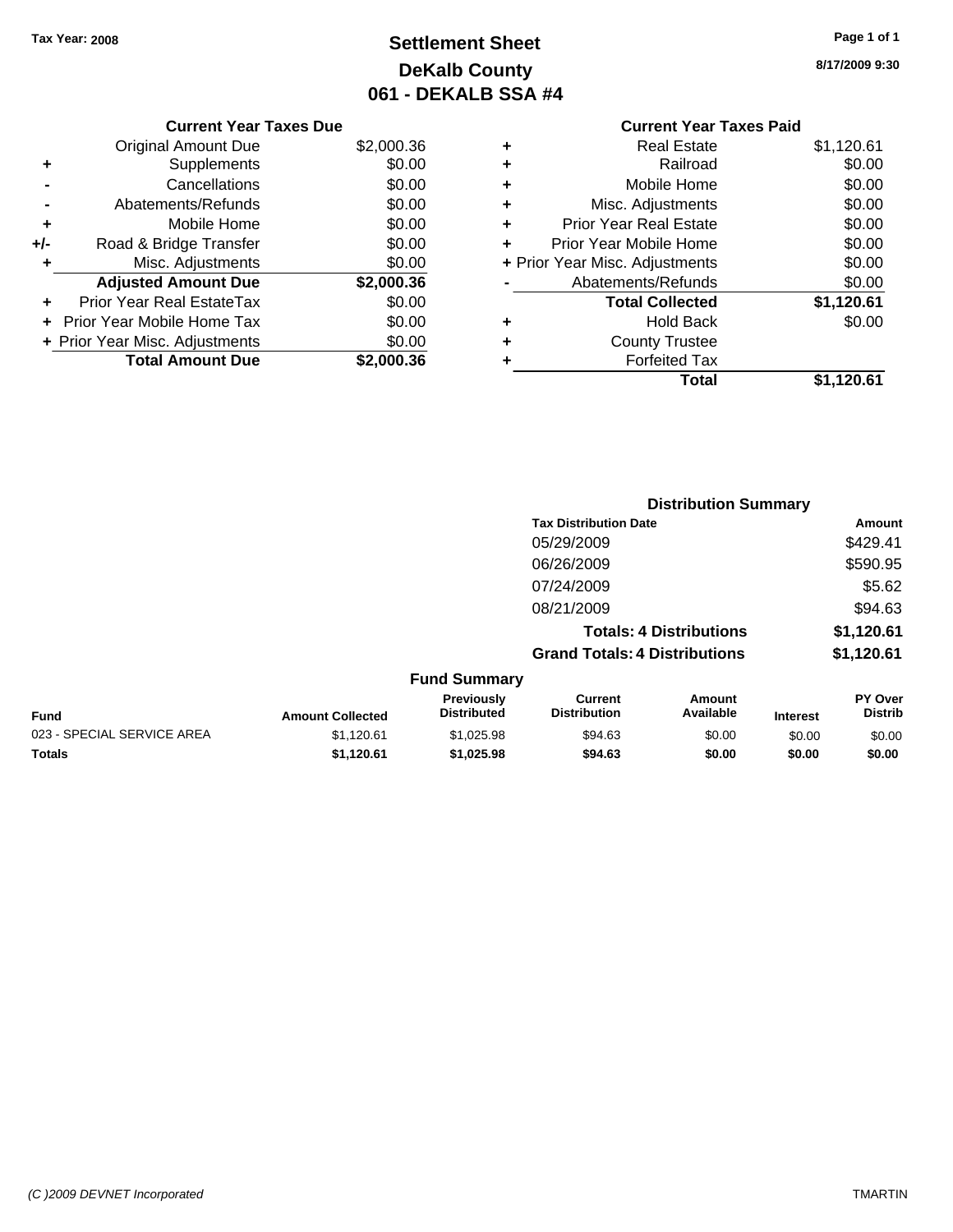## **Settlement Sheet Tax Year: 2008 Page 1 of 1 DeKalb County 062 - CITY OF GENOA**

**8/17/2009 9:30**

## **Current Year Taxes Paid**

| <b>Real Estate</b>             | \$332,224.85 |  |
|--------------------------------|--------------|--|
| Railroad                       | \$536.41     |  |
| Mobile Home                    | \$0.00       |  |
| Misc. Adjustments              | \$0.00       |  |
| <b>Prior Year Real Estate</b>  | (\$96.81)    |  |
| Prior Year Mobile Home         | \$0.00       |  |
| + Prior Year Misc. Adjustments |              |  |
| Abatements/Refunds             | \$6.00       |  |
| <b>Total Collected</b>         | \$332,658.45 |  |
| <b>Hold Back</b>               | \$0.00       |  |
| <b>County Trustee</b>          |              |  |
| <b>Forfeited Tax</b>           |              |  |
| Total                          | \$332,658.45 |  |
|                                |              |  |

|     | <b>Current Year Taxes Due</b>  |              |
|-----|--------------------------------|--------------|
|     | <b>Original Amount Due</b>     | \$612,787.18 |
| ٠   | Supplements                    | \$4,432.02   |
|     | Cancellations                  | \$9,225.24   |
|     | Abatements/Refunds             | \$6.00       |
| ٠   | Mobile Home                    | \$0.00       |
| +/- | Road & Bridge Transfer         | \$18,026.52  |
| ٠   | Misc. Adjustments              | \$0.00       |
|     | <b>Adjusted Amount Due</b>     | \$626,014.48 |
|     | Prior Year Real EstateTax      | (\$96.81)    |
|     | Prior Year Mobile Home Tax     | \$0.00       |
|     | + Prior Year Misc. Adjustments | \$0.00       |
|     | <b>Total Amount Due</b>        | \$625,917.67 |
|     |                                |              |

| <b>Road and Bridge Summary</b> |                         |               |                                         | <b>Distribution Summary</b>           |                                |                 |                           |  |
|--------------------------------|-------------------------|---------------|-----------------------------------------|---------------------------------------|--------------------------------|-----------------|---------------------------|--|
| <b>Rd./Br. District</b>        | Amt. Due                | Amt. Distrib. |                                         | <b>Tax Distribution Date</b>          |                                |                 | <b>Amount</b>             |  |
| <b>GENOA ROAD &amp; BRIDGE</b> | \$22,455.04             | \$12,060.03   |                                         | 05/29/2009                            |                                |                 | \$175,606.64              |  |
| KINGSTON ROAD & BRIDG          | \$11,135.60             | \$5,966.49    |                                         | 06/26/2009                            |                                |                 | \$132,354.17              |  |
| <b>Totals</b>                  | \$33,590.64             | \$18,026.52   |                                         | 07/24/2009                            |                                |                 | \$8,393.32                |  |
|                                |                         |               |                                         | 08/21/2009                            |                                |                 | \$16,304.32               |  |
|                                |                         |               |                                         |                                       | <b>Totals: 4 Distributions</b> |                 | \$332,658.45              |  |
|                                |                         |               |                                         | <b>Grand Totals: 4 Distributions</b>  |                                |                 | \$332,658.45              |  |
|                                |                         |               | <b>Fund Summary</b>                     |                                       |                                |                 |                           |  |
| <b>Fund</b>                    | <b>Amount Collected</b> |               | <b>Previously</b><br><b>Distributed</b> | <b>Current</b><br><b>Distribution</b> | Amount<br>Available            | <b>Interest</b> | PY Over<br><b>Distrib</b> |  |
| 001 - CORPORATE                |                         | \$157,315.96  | \$149,564.05                            | \$7,751.91                            | \$0.00                         | \$0.00          | \$0.00                    |  |
| 003 - BONDS AND INTEREST       |                         | \$0.00        | \$0.00                                  | \$0.00                                | \$0.00                         | \$0.00          | \$0.00                    |  |
| 007 - ROAD AND BRIDGE          |                         | \$18,026.52   | \$17,226.03                             | \$800.49                              | \$0.00                         | \$0.00          | \$0.00                    |  |
| 014 - POLICE PROTECTION        |                         | \$157,315.97  | \$149,564.05                            | \$7,751.92                            | \$0.00                         | \$0.00          | \$0.00                    |  |
| Totals                         |                         | \$332,658.45  | \$316,354.13                            | \$16,304.32                           | \$0.00                         | \$0.00          | \$0.00                    |  |
|                                |                         |               |                                         |                                       |                                |                 |                           |  |

### **Abatement Detail**

**Year Source Account Type Amount Amount Adjustment Description**<br>2008 RE - Real Estate RE Abatement **Adjustment** \$5.83 Interest on 2006 PTAB-CH \$5.83 Interest on 2006 PTAB-Chamberlain Park Apts. by TBA **Totals \$5.83 1 entries**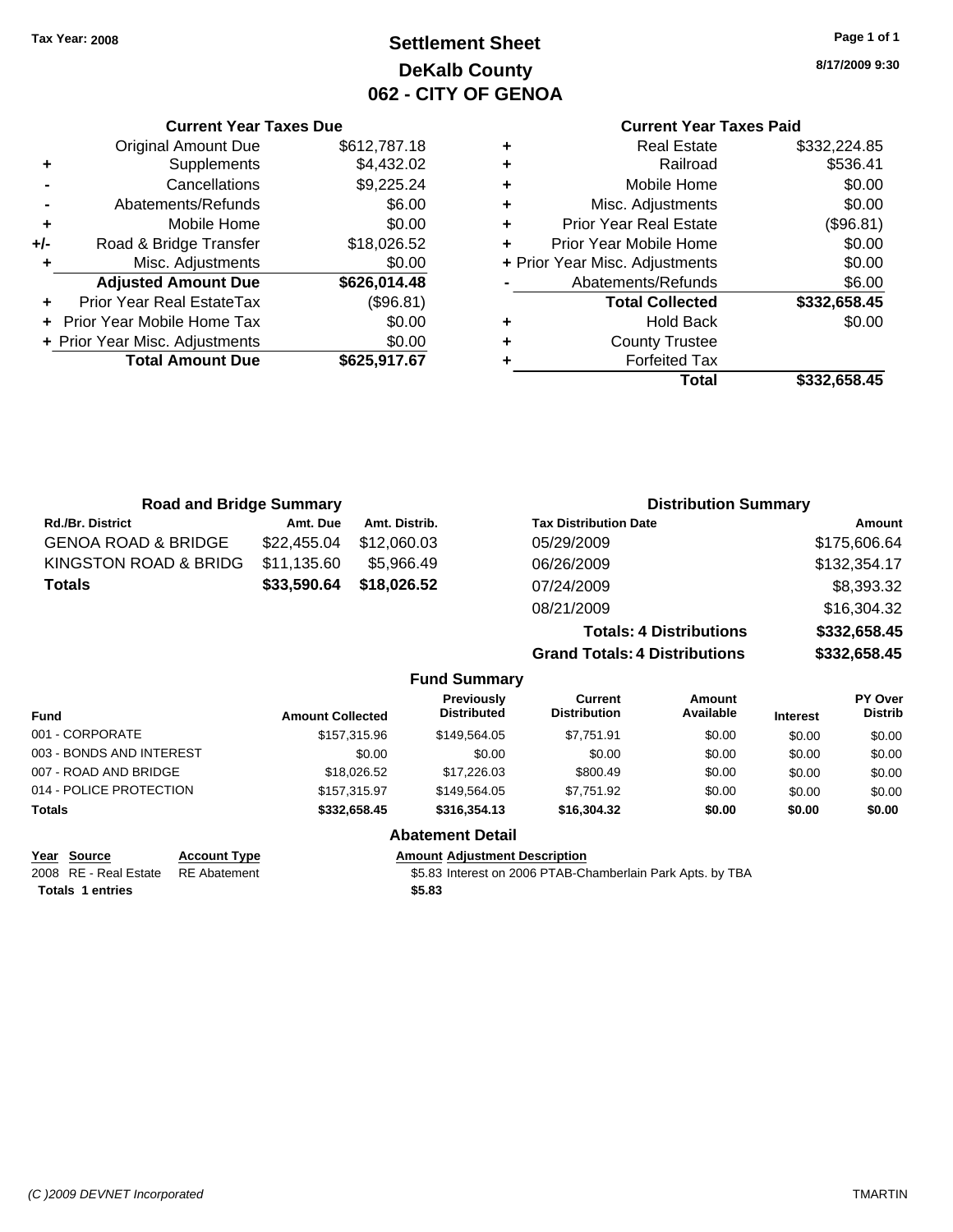## **Settlement Sheet Tax Year: 2008 Page 1 of 1 DeKalb County 063 - VILLAGE OF HINCKLEY**

**8/17/2009 9:30**

### **Current Year Taxes Paid**

|     | <b>Current Year Taxes Due</b>  |              |
|-----|--------------------------------|--------------|
|     | <b>Original Amount Due</b>     | \$241,451.59 |
| ٠   | Supplements                    | \$466.32     |
|     | Cancellations                  | \$548.30     |
|     | Abatements/Refunds             | \$0.00       |
| ٠   | Mobile Home                    | \$0.00       |
| +/- | Road & Bridge Transfer         | \$24,091.90  |
| ٠   | Misc. Adjustments              | \$60.20      |
|     | <b>Adjusted Amount Due</b>     | \$265,521.71 |
| ÷   | Prior Year Real EstateTax      | \$0.00       |
|     | Prior Year Mobile Home Tax     | \$0.00       |
|     | + Prior Year Misc. Adjustments | \$0.00       |
|     | <b>Total Amount Due</b>        | \$265,521.71 |

| <b>Road and Bridge Summary</b> |             |               | <b>Distribution Summary</b>  |               |  |
|--------------------------------|-------------|---------------|------------------------------|---------------|--|
| <b>Rd./Br. District</b>        | Amt. Due    | Amt. Distrib. | <b>Tax Distribution Date</b> | <b>Amount</b> |  |
| SQUAW GROVE ROAD & B           | \$44,893.06 | \$24,091.90   | 05/29/2009                   | \$67,980.81   |  |
| <b>Totals</b>                  | \$44,893.06 | \$24,091.90   | 06/26/2009                   | \$76,594.56   |  |
|                                |             |               | 07/24/2009                   | \$3,088.87    |  |
|                                |             |               | 08/21/2009                   | \$4,855.81    |  |

**Totals: 4 Distrib Grand Totals: 4 Distrib** 

|         | י ט.טט.דש    |
|---------|--------------|
| outions | \$152,520.05 |
| งutions | \$152,520.05 |

| <b>Fund</b>                             | <b>Amount Collected</b> | <b>Previously</b><br><b>Distributed</b> | Current<br><b>Distribution</b> | Amount<br>Available | <b>Interest</b> | PY Over<br><b>Distrib</b> |
|-----------------------------------------|-------------------------|-----------------------------------------|--------------------------------|---------------------|-----------------|---------------------------|
| 001 - CORPORATE                         | \$57,600.29             | \$55,850.28                             | \$1,750.01                     | \$0.00              | \$0.00          | \$0.00                    |
| $005 - I. M. R. F.$                     | \$19,230.19             | \$18,645.93                             | \$584.26                       | \$0.00              | \$0.00          | \$0.00                    |
| 007 - ROAD AND BRIDGE                   | \$24.091.90             | \$23,138.02                             | \$953.88                       | \$0.00              | \$0.00          | \$0.00                    |
| 014 - POLICE PROTECTION                 | \$16,380.62             | \$15,882.94                             | \$497.68                       | \$0.00              | \$0.00          | \$0.00                    |
| 027 - AUDIT                             | \$4,153.49              | \$4,027.30                              | \$126.19                       | \$0.00              | \$0.00          | \$0.00                    |
| 035 - TORT JUDGEMENTS/LIABILITY<br>INS. | \$7,201.48              | \$6,982.68                              | \$218.80                       | \$0.00              | \$0.00          | \$0.00                    |
| 047 - SOCIAL SECURITY                   | \$16,858.89             | \$16,346.68                             | \$512.21                       | \$0.00              | \$0.00          | \$0.00                    |
| 048 - SCHOOL CROSSING GUARDS            | \$2,671.82              | \$2,590.64                              | \$81.18                        | \$0.00              | \$0.00          | \$0.00                    |
| 062 - WORKERS COMPENSATION              | \$4,331,37              | \$4.199.77                              | \$131.60                       | \$0.00              | \$0.00          | \$0.00                    |
| <b>Totals</b>                           | \$152,520.05            | \$147.664.24                            | \$4,855.81                     | \$0.00              | \$0.00          | \$0.00                    |
|                                         |                         | <b>Miscellaneous Adiustment Detail</b>  |                                |                     |                 |                           |

**Fund Summary**

| Year Source             | <b>Account Type</b>                        | <b>Amount Adjustment Description</b>                         |
|-------------------------|--------------------------------------------|--------------------------------------------------------------|
|                         | 2008 RE - Real Estate Paymt In Lieu of Tax | \$60.20 Housing Authority-Shabbona Sequoya Apartments by TBA |
| <b>Totals 1 entries</b> |                                            | \$60.20                                                      |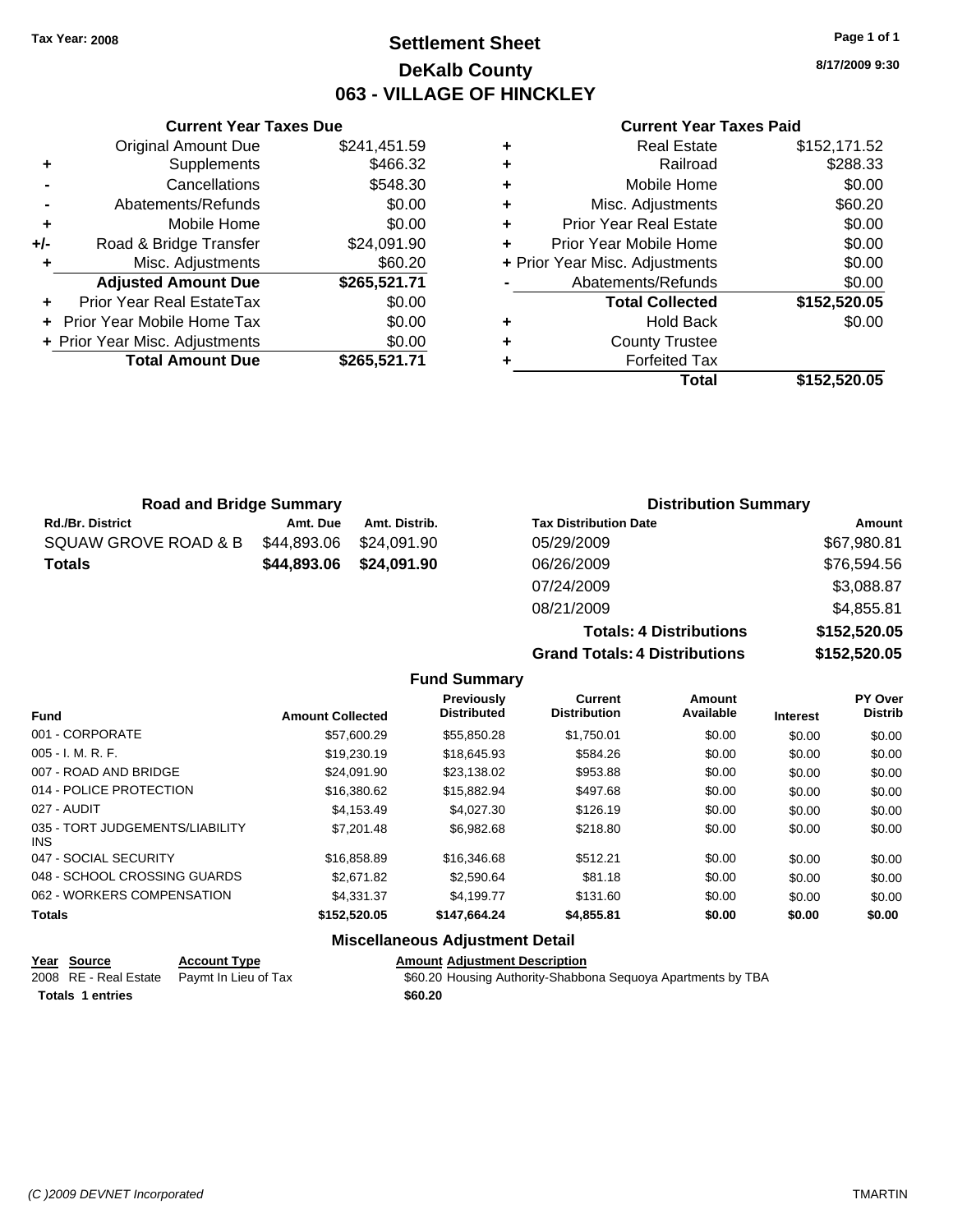## **Settlement Sheet Tax Year: 2008 Page 1 of 1 DeKalb County 064 - VILLAGE OF KINGSTON**

**Totals: 4 Distributions \$80,866.96**

**Grand Totals: 4 Distributions \$80,866.96**

|   | <b>Current Year Taxes Paid</b> |             |
|---|--------------------------------|-------------|
| ٠ | <b>Real Estate</b>             | \$80,663.90 |
| ٠ | Railroad                       | \$203.06    |
| ٠ | Mobile Home                    | \$0.00      |
| ٠ | Misc. Adjustments              | \$0.00      |
| ٠ | <b>Prior Year Real Estate</b>  | \$0.00      |
| ÷ | Prior Year Mobile Home         | \$0.00      |
|   | + Prior Year Misc. Adjustments | \$0.00      |
|   | Abatements/Refunds             | \$0.00      |
|   | <b>Total Collected</b>         | \$80,866.96 |
| ٠ | <b>Hold Back</b>               | \$0.00      |
| ٠ | <b>County Trustee</b>          |             |
| ٠ | <b>Forfeited Tax</b>           |             |
|   | Total                          | \$80,866,96 |

|     | <b>Current Year Taxes Due</b>  |              |  |  |  |
|-----|--------------------------------|--------------|--|--|--|
|     | <b>Original Amount Due</b>     | \$134,896.91 |  |  |  |
|     | Supplements                    | \$936.36     |  |  |  |
|     | Cancellations                  | \$1,361.05   |  |  |  |
|     | Abatements/Refunds             | \$0.00       |  |  |  |
| ٠   | Mobile Home                    | \$0.00       |  |  |  |
| +/- | Road & Bridge Transfer         | \$8,508.41   |  |  |  |
|     | Misc. Adjustments              | \$0.00       |  |  |  |
|     | <b>Adjusted Amount Due</b>     | \$142,980.63 |  |  |  |
|     | Prior Year Real EstateTax      | \$0.00       |  |  |  |
|     | Prior Year Mobile Home Tax     | \$0.00       |  |  |  |
|     | + Prior Year Misc. Adjustments | \$0.00       |  |  |  |
|     | <b>Total Amount Due</b>        | \$142,980.63 |  |  |  |
|     |                                |              |  |  |  |

| <b>Road and Bridge Summary</b> |             |               | <b>Distribution Summary</b>  |             |  |
|--------------------------------|-------------|---------------|------------------------------|-------------|--|
| <b>Rd./Br. District</b>        | Amt. Due    | Amt. Distrib. | <b>Tax Distribution Date</b> | Amount      |  |
| KINGSTON ROAD & BRIDG          | \$15,882.64 | \$8.508.41    | 05/29/2009                   | \$35,498.97 |  |
| <b>Totals</b>                  | \$15,882.64 | \$8,508,41    | 06/26/2009                   | \$40,079.21 |  |
|                                |             |               | 07/24/2009                   | \$2,589.58  |  |
|                                |             |               | 08/21/2009                   | \$2,699.20  |  |

| <b>Fund</b>                                   | <b>Amount Collected</b> | <b>Previously</b><br><b>Distributed</b> | Current<br><b>Distribution</b> | Amount<br>Available | <b>Interest</b> | PY Over<br><b>Distrib</b> |
|-----------------------------------------------|-------------------------|-----------------------------------------|--------------------------------|---------------------|-----------------|---------------------------|
| 001 - CORPORATE                               | \$26,406.16             | \$25.539.75                             | \$866.41                       | \$0.00              | \$0.00          | \$0.00                    |
| $005 - I. M. R. F.$                           | \$5.742.67              | \$5,554.25                              | \$188.42                       | \$0.00              | \$0.00          | \$0.00                    |
| 007 - ROAD AND BRIDGE                         | \$8.508.41              | \$8,183.38                              | \$325.03                       | \$0.00              | \$0.00          | \$0.00                    |
| 014 - POLICE PROTECTION                       | \$9.055.09              | \$8,757.98                              | \$297.11                       | \$0.00              | \$0.00          | \$0.00                    |
| 025 - GARBAGE DISPOSAL                        | \$3,159.24              | \$3,055.58                              | \$103.66                       | \$0.00              | \$0.00          | \$0.00                    |
| 027 - AUDIT                                   | \$3.015.62              | \$2.916.67                              | \$98.95                        | \$0.00              | \$0.00          | \$0.00                    |
| 031 - WORKING CASH                            | \$88.93                 | \$86.01                                 | \$2.92                         | \$0.00              | \$0.00          | \$0.00                    |
| 035 - TORT JUDGEMENTS/LIABILITY<br><b>INS</b> | \$20.811.19             | \$20.128.35                             | \$682.84                       | \$0.00              | \$0.00          | \$0.00                    |
| 047 - SOCIAL SECURITY                         | \$4.079.65              | \$3.945.79                              | \$133.86                       | \$0.00              | \$0.00          | \$0.00                    |
| <b>Totals</b>                                 | \$80,866,96             | \$78.167.76                             | \$2.699.20                     | \$0.00              | \$0.00          | \$0.00                    |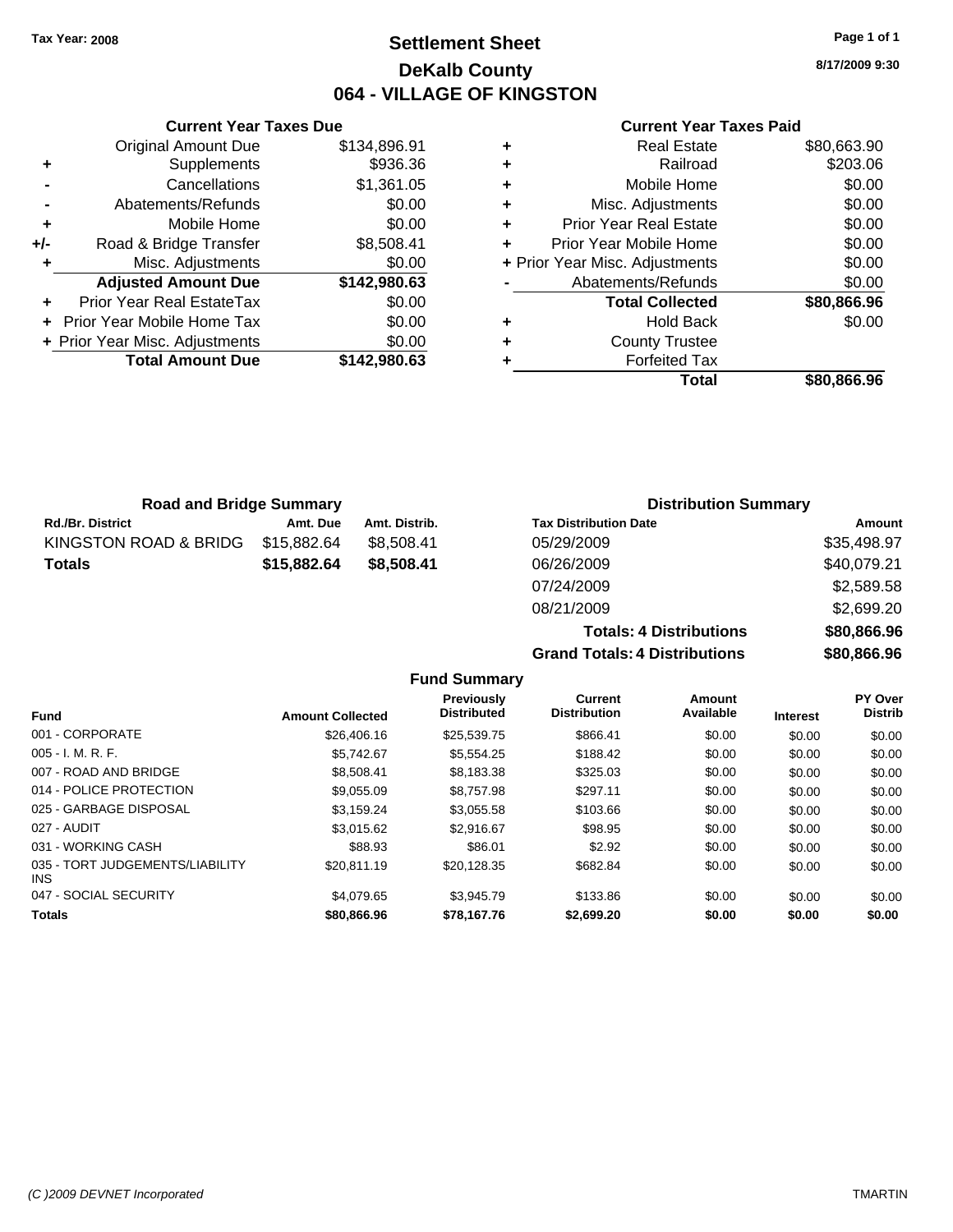## **Settlement Sheet Tax Year: 2008 Page 1 of 1 DeKalb County 065 - VILLAGE OF KIRKLAND**

**8/17/2009 9:30**

## **Current Year Taxes Paid**

|     | <b>Current Year Taxes Due</b>  |              |  |
|-----|--------------------------------|--------------|--|
|     | <b>Original Amount Due</b>     | \$175,261.53 |  |
| ٠   | Supplements                    | \$1,147.33   |  |
|     | Cancellations                  | \$1,311.40   |  |
|     | Abatements/Refunds             | \$2.22       |  |
| ÷   | Mobile Home                    | \$0.00       |  |
| +/- | Road & Bridge Transfer         | \$14,686.85  |  |
| ٠   | Misc. Adjustments              | \$0.00       |  |
|     | <b>Adjusted Amount Due</b>     | \$189,782.09 |  |
|     | Prior Year Real EstateTax      | (\$37.90)    |  |
|     | Prior Year Mobile Home Tax     | \$0.00       |  |
|     | + Prior Year Misc. Adjustments | \$0.00       |  |
|     | <b>Total Amount Due</b>        | \$189,744.19 |  |
|     |                                |              |  |

| ٠ | <b>Real Estate</b>             | \$107,509.76 |
|---|--------------------------------|--------------|
| ÷ | Railroad                       | \$205.99     |
| ٠ | Mobile Home                    | \$0.00       |
| ٠ | Misc. Adjustments              | \$0.00       |
| ٠ | Prior Year Real Estate         | (\$37.90)    |
| ٠ | Prior Year Mobile Home         | \$0.00       |
|   | + Prior Year Misc. Adjustments | \$0.00       |
|   | Abatements/Refunds             | \$2.22       |
|   | <b>Total Collected</b>         | \$107,675.63 |
| ٠ | <b>Hold Back</b>               | \$0.00       |
| ٠ | <b>County Trustee</b>          |              |
| ٠ | <b>Forfeited Tax</b>           |              |
|   | Total                          | \$107,675.63 |
|   |                                |              |

| <b>Road and Bridge Summary</b>    |             |               | <b>Distribution Summary</b>    |              |  |
|-----------------------------------|-------------|---------------|--------------------------------|--------------|--|
| <b>Rd./Br. District</b>           | Amt. Due    | Amt. Distrib. | <b>Tax Distribution Date</b>   | Amount       |  |
| <b>FRANKLIN ROAD &amp; BRIDGI</b> | \$27,368.92 | \$14.686.85   | 05/29/2009                     | \$60,307.99  |  |
| <b>Totals</b>                     | \$27,368.92 | \$14,686.85   | 06/26/2009                     | \$41,052.88  |  |
|                                   |             |               | 07/24/2009                     | \$1,634.57   |  |
|                                   |             |               | 08/21/2009                     | \$4,680.19   |  |
|                                   |             |               | <b>Totals: 4 Distributions</b> | \$107,675.63 |  |

**Grand Totals: 4 Disti** 

| tributions | \$107,675.63 |
|------------|--------------|
| ributions  | \$107,675.63 |

| <b>Fund</b>                             |                 | <b>Amount Collected</b> | Previously<br><b>Distributed</b> | Current<br><b>Distribution</b> | Amount<br>Available | <b>Interest</b> | PY Over<br><b>Distrib</b> |
|-----------------------------------------|-----------------|-------------------------|----------------------------------|--------------------------------|---------------------|-----------------|---------------------------|
| 001 - CORPORATE                         |                 | \$33,901.02             | \$32,415.16                      | \$1,485.86                     | \$0.00              | \$0.00          | \$0.00                    |
| 003 - BONDS AND INTEREST                |                 | \$0.00                  | \$0.00                           | \$0.00                         | \$0.00              | \$0.00          | \$0.00                    |
| 007 - ROAD AND BRIDGE                   |                 | \$14,686.85             | \$14,082.30                      | \$604.55                       | \$0.00              | \$0.00          | \$0.00                    |
| 014 - POLICE PROTECTION                 |                 | \$15,638.57             | \$14,953.14                      | \$685.43                       | \$0.00              | \$0.00          | \$0.00                    |
| 025 - GARBAGE DISPOSAL                  |                 | \$28,256.79             | \$27,018.31                      | \$1,238.48                     | \$0.00              | \$0.00          | \$0.00                    |
| 027 - AUDIT                             |                 | \$4,432.94              | \$4.238.65                       | \$194.29                       | \$0.00              | \$0.00          | \$0.00                    |
| 035 - TORT JUDGEMENTS/LIABILITY<br>INS. |                 | \$10.759.46             | \$10.287.88                      | \$471.58                       | \$0.00              | \$0.00          | \$0.00                    |
| <b>Totals</b>                           |                 | \$107.675.63            | \$102.995.44                     | \$4,680.19                     | \$0.00              | \$0.00          | \$0.00                    |
|                                         |                 |                         | <b>Abatement Detail</b>          |                                |                     |                 |                           |
| $V_{\text{max}}$ $R_{\text{max}}$       | $A - 1 - 1 = 1$ |                         | American Additional Benediction  |                                |                     |                 |                           |

**Fund Summary**

| Year Source                        | <b>Account Type</b> | <b>Amount Adjustment Description</b>          |
|------------------------------------|---------------------|-----------------------------------------------|
| 2008 RE - Real Estate RE Abatement |                     | \$2.04 Interest on 2006 PTAB Galbriath by TBA |
| Totals 1 entries                   |                     | \$2.04                                        |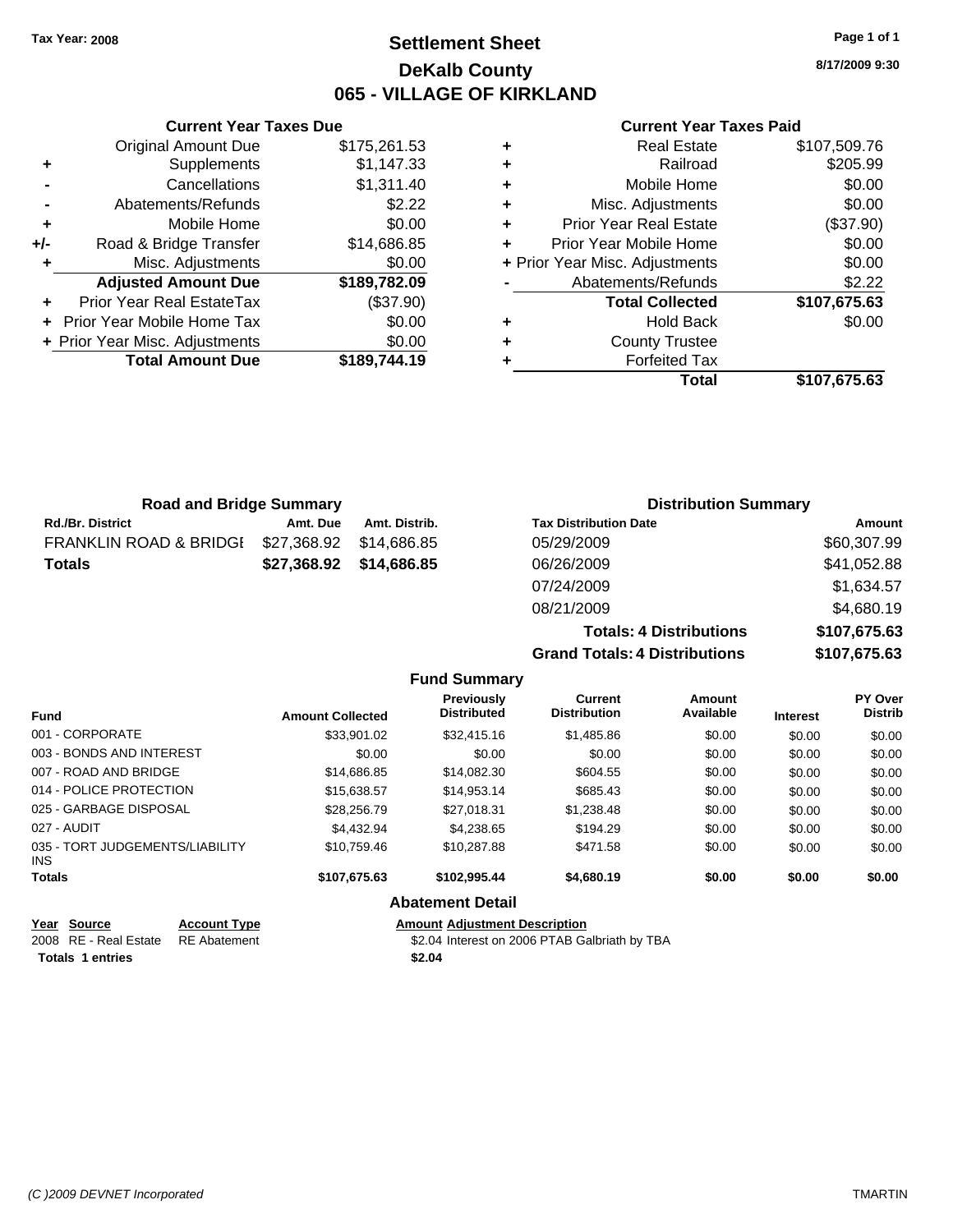## **Settlement Sheet Tax Year: 2008 Page 1 of 1 DeKalb County 066 - KIRKLAND LIBRARY**

**8/17/2009 9:30**

## **Current Year Taxes Paid**

| Curre                    |   |             | <b>Current Year Taxes Due</b>  |       |
|--------------------------|---|-------------|--------------------------------|-------|
| Rea                      | ٠ | \$42,700.47 | Original Amount Due            |       |
|                          | ٠ | \$233.30    | Supplements                    | ٠     |
| Mobil                    | ٠ | \$264.80    | Cancellations                  |       |
| Misc. Adjus              | ٠ | \$0.50      | Abatements/Refunds             |       |
| Prior Year Rea           | ٠ | \$0.00      | Mobile Home                    | ٠     |
| <b>Prior Year Mobile</b> |   | \$0.00      | Road & Bridge Transfer         | $+/-$ |
| + Prior Year Misc. Adjus |   | \$0.00      | Misc. Adjustments              | ٠     |
| Abatements/F             |   | \$42,668.47 | <b>Adjusted Amount Due</b>     |       |
| <b>Total Co</b>          |   | (\$8.43)    | Prior Year Real EstateTax      |       |
| Ho                       | ٠ | \$0.00      | + Prior Year Mobile Home Tax   |       |
| County                   | ٠ | \$0.00      | + Prior Year Misc. Adjustments |       |
| Forfei                   |   | \$42,660.04 | <b>Total Amount Due</b>        |       |
|                          |   |             |                                |       |

| ٠<br>٠ | <b>County Trustee</b><br><b>Forfeited Tax</b> |                       |
|--------|-----------------------------------------------|-----------------------|
| ٠      | <b>Total Collected</b><br><b>Hold Back</b>    | \$22,655.59<br>\$0.00 |
|        | Abatements/Refunds                            | \$0.50                |
|        | + Prior Year Misc. Adjustments                | \$0.00                |
| ٠      | Prior Year Mobile Home                        | \$0.00                |
| ٠      | <b>Prior Year Real Estate</b>                 | (\$8.43)              |
| ٠      | Misc. Adjustments                             | \$0.00                |
| ٠      | Mobile Home                                   | \$0.00                |
| ٠      | Railroad                                      | \$43.40               |
| ٠      | Real Estate                                   | \$22,621.12           |

|                                          |                         |                                         |                                      | <b>Distribution Summary</b>    |                 |                           |
|------------------------------------------|-------------------------|-----------------------------------------|--------------------------------------|--------------------------------|-----------------|---------------------------|
|                                          |                         |                                         | <b>Tax Distribution Date</b>         |                                |                 | Amount                    |
|                                          |                         |                                         | 05/29/2009                           |                                |                 | \$12,905.14               |
|                                          |                         |                                         | 06/26/2009                           |                                |                 | \$8,408.41                |
|                                          |                         |                                         | 07/24/2009                           |                                |                 | \$349.08                  |
|                                          |                         |                                         | 08/21/2009                           |                                |                 | \$992.96                  |
|                                          |                         |                                         |                                      | <b>Totals: 4 Distributions</b> |                 | \$22,655.59               |
|                                          |                         |                                         | <b>Grand Totals: 4 Distributions</b> |                                |                 | \$22,655.59               |
|                                          |                         | <b>Fund Summary</b>                     |                                      |                                |                 |                           |
| <b>Fund</b>                              | <b>Amount Collected</b> | <b>Previously</b><br><b>Distributed</b> | Current<br><b>Distribution</b>       | Amount<br>Available            | <b>Interest</b> | PY Over<br><b>Distrib</b> |
| 005 - I. M. R. F.                        | \$4.97                  | \$4.75                                  | \$0.22                               | \$0.00                         | \$0.00          | \$0.00                    |
| 016 - LIBRARY (township, municipalities) | \$21,717.11             | \$20,765.28                             | \$951.83                             | \$0.00                         | \$0.00          | \$0.00                    |
| 047 - SOCIAL SECURITY                    | \$933.51                | \$892.60                                | \$40.91                              | \$0.00                         | \$0.00          | \$0.00                    |
| Totals                                   | \$22,655.59             | \$21,662.63                             | \$992.96                             | \$0.00                         | \$0.00          | \$0.00                    |
|                                          |                         |                                         |                                      |                                |                 |                           |

## **Abatement Detail**

**Year Source Account Type Amount Adjustment Description**

2008 RE - Real Estate \$0.50 Interest on 2006 PTAB Galbriath by TBA RE Abatement

Totals 1 entries \$0.50

*(C )2009 DEVNET Incorporated* TMARTIN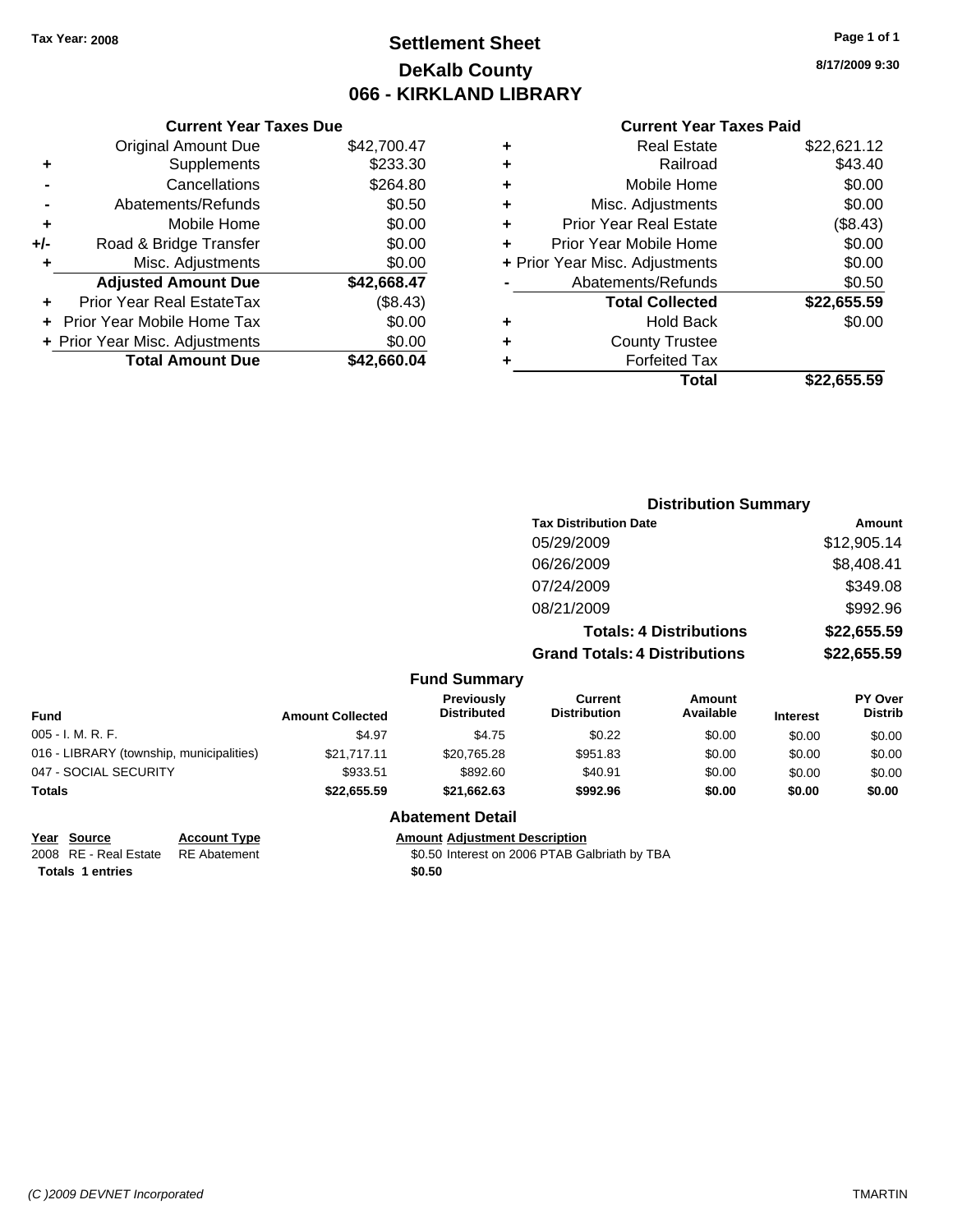## **Settlement Sheet Tax Year: 2008 Page 1 of 1 DeKalb County 067 - VILLAGE OF LEE**

**8/17/2009 9:30**

# **Current Year Taxes Paid**

|     | <b>Current Year Taxes Due</b>  |            |
|-----|--------------------------------|------------|
|     | <b>Original Amount Due</b>     | \$8,545.93 |
|     | Supplements                    | \$136.65   |
|     | Cancellations                  | \$142.51   |
|     | Abatements/Refunds             | \$0.00     |
| ٠   | Mobile Home                    | \$0.00     |
| +/- | Road & Bridge Transfer         | \$1,058.28 |
|     | Misc. Adjustments              | \$7.13     |
|     | <b>Adjusted Amount Due</b>     | \$9,605.48 |
|     | Prior Year Real EstateTax      | \$0.00     |
|     | Prior Year Mobile Home Tax     | \$0.00     |
|     | + Prior Year Misc. Adjustments | \$0.00     |
|     | <b>Total Amount Due</b>        | \$9,605.48 |
|     |                                |            |

| ٠ | <b>Real Estate</b>             | \$5,228.12 |
|---|--------------------------------|------------|
| ٠ | Railroad                       | \$67.35    |
| ٠ | Mobile Home                    | \$0.00     |
| ٠ | Misc. Adjustments              | \$7.13     |
| ٠ | <b>Prior Year Real Estate</b>  | \$0.00     |
| ÷ | Prior Year Mobile Home         | \$0.00     |
|   | + Prior Year Misc. Adjustments | \$0.00     |
|   | Abatements/Refunds             | \$0.00     |
|   | <b>Total Collected</b>         | \$5,302.60 |
| ٠ | <b>Hold Back</b>               | \$0.00     |
| ÷ | <b>County Trustee</b>          |            |
| ٠ | <b>Forfeited Tax</b>           |            |
|   | <b>Total</b>                   | \$5,302.60 |
|   |                                |            |

**Totals: 4 Distributions \$5,302.60**

**Grand Totals: 4 Distributions \$5,302.60**

| <b>Road and Bridge Summary</b> |            |               | <b>Distribution Summary</b>  |            |  |
|--------------------------------|------------|---------------|------------------------------|------------|--|
| <b>Rd./Br. District</b>        | Amt. Due   | Amt. Distrib. | <b>Tax Distribution Date</b> | Amount     |  |
| SHABBONA ROAD & BRIDC          | \$1.956.62 | \$1.058.28    | 05/29/2009                   | \$2,735.12 |  |
| <b>Totals</b>                  | \$1.956.62 | \$1,058.28    | 06/26/2009                   | \$2,009.98 |  |
|                                |            |               | 07/24/2009                   | \$121.15   |  |
|                                |            |               | 08/21/2009                   | \$436.35   |  |

**Fund Summary Fund Interest Amount Collected Distributed PY Over Distrib Amount Available Current Distribution Previously** 001 - CORPORATE 6 \$1,819.19 \$1,659.94 \$159.25 \$0.00 \$0.00 \$0.00 \$0.00 \$0.00 \$0.00 \$0.00 \$0.00 \$0.00 \$0.00 007 - ROAD AND BRIDGE 60.00 \$1,058.28 \$1,058.28 \$993.48 \$64.80 \$0.00 \$0.00 \$0.00 \$0.00 025 - GARBAGE DISPOSAL \$584.16 \$533.02 \$0.00 \$0.00 \$0.00 \$0.00 \$0.00 027 - AUDIT \$421.27 \$384.39 \$36.88 \$0.00 \$0.00 \$0.00 035 - TORT JUDGEMENTS/LIABILITY INS \$1,212.97 \$1,106.79 \$106.18 \$0.00 \$0.00 \$0.00 072 - WATERWORKS SYSTEM \$206.73 \$188.63 \$18.10 \$0.00 \$0.00 \$0.00 **Totals \$5,302.60 \$4,866.25 \$436.35 \$0.00 \$0.00 \$0.00**

## **Miscellaneous Adjustment Detail**

| Year Source                           | <b>Account Type</b> |        | <b>Amount Adiustment Description</b>          |
|---------------------------------------|---------------------|--------|-----------------------------------------------|
| 2008 RE - Real Estate Real Estate Tax |                     |        | \$7.13 Maness Redemption 13-06-331-005 by TBA |
| <b>Totals 1 entries</b>               |                     | \$7.13 |                                               |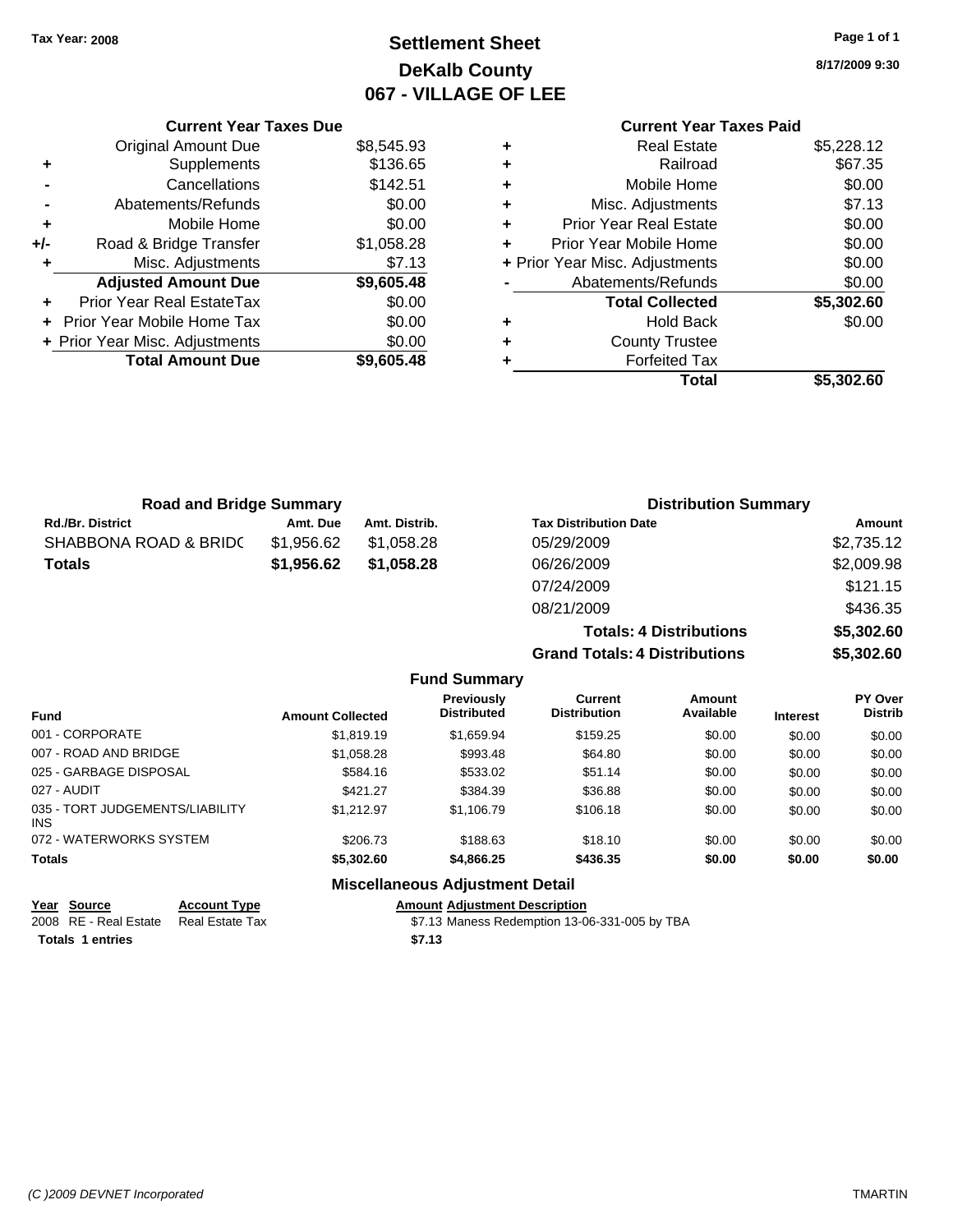## **Settlement Sheet Tax Year: 2008 Page 1 of 1 DeKalb County 068 - VILLAGE OF MALTA**

**8/17/2009 9:30**

## **Current Year Taxes Paid**

|   | Total                          | \$64.090.71 |
|---|--------------------------------|-------------|
| ٠ | <b>Forfeited Tax</b>           |             |
| ٠ | <b>County Trustee</b>          |             |
| ٠ | <b>Hold Back</b>               | \$0.00      |
|   | <b>Total Collected</b>         | \$64,090.71 |
|   | Abatements/Refunds             | \$0.00      |
|   | + Prior Year Misc. Adjustments | \$0.00      |
| ٠ | Prior Year Mobile Home         | \$0.00      |
| ٠ | <b>Prior Year Real Estate</b>  | \$0.00      |
| ٠ | Misc. Adjustments              | \$0.00      |
| ٠ | Mobile Home                    | \$0.00      |
| ٠ | Railroad                       | \$184.32    |
| ٠ | <b>Real Estate</b>             | \$63,906.39 |

|                    | <b>Current Year Taxes Due</b>            |              |  |  |
|--------------------|------------------------------------------|--------------|--|--|
|                    | <b>Original Amount Due</b>               | \$105,786.74 |  |  |
| ٠                  | Supplements                              | \$1,068.74   |  |  |
|                    | Cancellations                            | \$1,411.57   |  |  |
| Abatements/Refunds |                                          |              |  |  |
| ٠                  | Mobile Home                              | \$0.00       |  |  |
| +/-                | Road & Bridge Transfer                   | \$8,271.01   |  |  |
| ٠                  | Misc. Adjustments                        | \$0.00       |  |  |
|                    | <b>Adjusted Amount Due</b>               | \$113,714.92 |  |  |
|                    | Prior Year Real EstateTax                | \$0.00       |  |  |
|                    | Prior Year Mobile Home Tax               | \$0.00       |  |  |
|                    | \$0.00<br>+ Prior Year Misc. Adjustments |              |  |  |
|                    | <b>Total Amount Due</b>                  | \$113,714.92 |  |  |
|                    |                                          |              |  |  |

| <b>Road and Bridge Summary</b> |             |               | <b>Distribution Summary</b>  |                    |  |
|--------------------------------|-------------|---------------|------------------------------|--------------------|--|
| <b>Rd./Br. District</b>        | Amt. Due    | Amt. Distrib. | <b>Tax Distribution Date</b> | Amount             |  |
| MALTA ROAD & BRIDGE            | \$15,028.92 | \$8.271.01    | 05/29/2009                   | \$26,775.29        |  |
| Totals                         | \$15,028.92 | \$8,271.01    | 06/26/2009                   | \$33,901.20        |  |
|                                |             |               | 07/24/2009                   | \$822.37           |  |
|                                |             |               | <b>00/21/2000</b>            | $CD$ $E$ $01$ $9E$ |  |

| 07/24/2009                           | \$822.37    |
|--------------------------------------|-------------|
| 08/21/2009                           | \$2,591.85  |
| <b>Totals: 4 Distributions</b>       | \$64,090.71 |
| <b>Grand Totals: 4 Distributions</b> | \$64,090.71 |

|                                         |                         | <b>Fund Summary</b>              |                                |                     |                 |                                  |
|-----------------------------------------|-------------------------|----------------------------------|--------------------------------|---------------------|-----------------|----------------------------------|
| <b>Fund</b>                             | <b>Amount Collected</b> | Previously<br><b>Distributed</b> | Current<br><b>Distribution</b> | Amount<br>Available | <b>Interest</b> | <b>PY Over</b><br><b>Distrib</b> |
| 001 - CORPORATE                         | \$18,398.39             | \$17.657.42                      | \$740.97                       | \$0.00              | \$0.00          | \$0.00                           |
| 003 - BONDS AND INTEREST                | \$0.00                  | \$0.00                           | \$0.00                         | \$0.00              | \$0.00          | \$0.00                           |
| $005 - I. M. R. F.$                     | \$8,434.64              | \$8,094.94                       | \$339.70                       | \$0.00              | \$0.00          | \$0.00                           |
| 007 - ROAD AND BRIDGE                   | \$8,271.01              | \$7,927.25                       | \$343.76                       | \$0.00              | \$0.00          | \$0.00                           |
| 014 - POLICE PROTECTION                 | \$5,483.83              | \$5.262.97                       | \$220.86                       | \$0.00              | \$0.00          | \$0.00                           |
| 025 - GARBAGE DISPOSAL                  | \$612.01                | \$587.36                         | \$24.65                        | \$0.00              | \$0.00          | \$0.00                           |
| 027 - AUDIT                             | \$2,108.65              | \$2,023.73                       | \$84.92                        | \$0.00              | \$0.00          | \$0.00                           |
| 035 - TORT JUDGEMENTS/LIABILITY<br>INS. | \$8,434,64              | \$8,094.94                       | \$339.70                       | \$0.00              | \$0.00          | \$0.00                           |
| 041 - STREET LIGHTING                   | \$3,656.97              | \$3,509.69                       | \$147.28                       | \$0.00              | \$0.00          | \$0.00                           |
| 047 - SOCIAL SECURITY                   | \$8,690.57              | \$8,340.56                       | \$350.01                       | \$0.00              | \$0.00          | \$0.00                           |
| <b>Totals</b>                           | \$64,090.71             | \$61,498.86                      | \$2,591.85                     | \$0.00              | \$0.00          | \$0.00                           |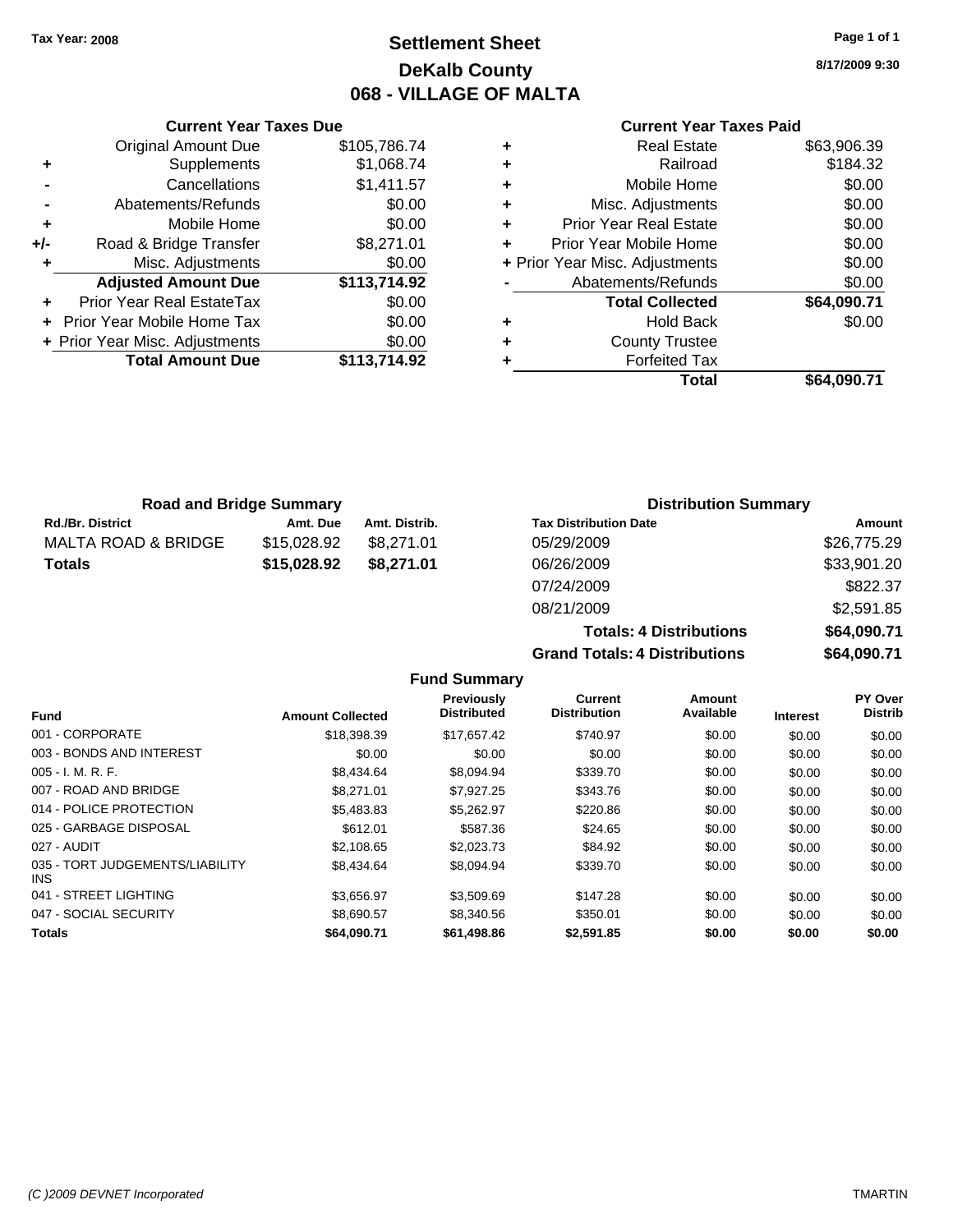**Current Year Taxes Due** Original Amount Due \$134,769.81

**Adjusted Amount Due \$135,245.45**

**Total Amount Due \$135,245.22**

**+** Supplements \$617.32 **-** Cancellations \$1,031.74 **-** Abatements/Refunds \$0.01 **+** Mobile Home \$0.00 **+/-** Road & Bridge Transfer \$890.07 **+** Misc. Adjustments \$0.00

**+** Prior Year Real EstateTax (\$0.23) **+** Prior Year Mobile Home Tax \$0.00 **+ Prior Year Misc. Adjustments**  $$0.00$ 

## **Settlement Sheet Tax Year: 2008 Page 1 of 1 DeKalb County 069 - VILLAGE OF MAPLE PARK**

**8/17/2009 9:30**

### **Current Year Taxes Paid**

| <b>Real Estate</b>             | \$70,510.67 |
|--------------------------------|-------------|
| Railroad                       | \$0.00      |
| Mobile Home                    | \$0.00      |
| Misc. Adjustments              | \$0.00      |
| <b>Prior Year Real Estate</b>  | (\$0.23)    |
| Prior Year Mobile Home         | \$0.00      |
| + Prior Year Misc. Adjustments | \$0.00      |
| Abatements/Refunds             | \$0.01      |
| <b>Total Collected</b>         | \$70,510.43 |
| <b>Hold Back</b>               | \$0.00      |
| <b>County Trustee</b>          |             |
| <b>Forfeited Tax</b>           |             |
| Total                          | \$70.510.43 |
|                                |             |

| <b>Road and Bridge Summary</b>   |            |               | <b>Distribution Summary</b>    |             |
|----------------------------------|------------|---------------|--------------------------------|-------------|
| <b>Rd./Br. District</b>          | Amt. Due   | Amt. Distrib. | <b>Tax Distribution Date</b>   | Amount      |
| <b>CORTLAND ROAD &amp; BRIDC</b> | \$1,648.77 | \$890.07      | 05/29/2009                     | \$38,695.41 |
| <b>Totals</b>                    | \$1,648.77 | \$890.07      | 06/26/2009                     | \$27,275.56 |
|                                  |            |               | 07/24/2009                     | \$686.60    |
|                                  |            |               | 08/21/2009                     | \$3,852.86  |
|                                  |            |               | <b>Totals: 4 Distributions</b> | \$70,510.43 |

**Grand Totals: 4 Distributions \$70,510.43 Fund Summary Fund Interest Amount Collected Distributed PY Over Distrib Amount Available Current Distribution Previously** 001 - CORPORATE \$20,460.16 \$19,343.04 \$1,117.12 \$0.00 \$0.00 \$0.00 003 - BONDS AND INTEREST 623,177.81 \$21,912.30 \$1,265.51 \$0.00 \$0.00 \$0.00 007 - ROAD AND BRIDGE \$890.07 \$838.47 \$51.60 \$0.00 \$0.00 \$0.00 014 - POLICE PROTECTION \$18,557.44 \$17,544.21 \$1,013.23 \$0.00 \$0.00 \$0.00 \$0.00 027 - AUDIT \$2,475.28 \$2,340.13 \$135.15 \$0.00 \$0.00 \$0.00 035 - TORT JUDGEMENTS/LIABILITY INS \$4,949.67 \$4,679.42 \$270.25 \$0.00 \$0.00 \$0.00 **Totals \$70,510.43 \$66,657.57 \$3,852.86 \$0.00 \$0.00 \$0.00**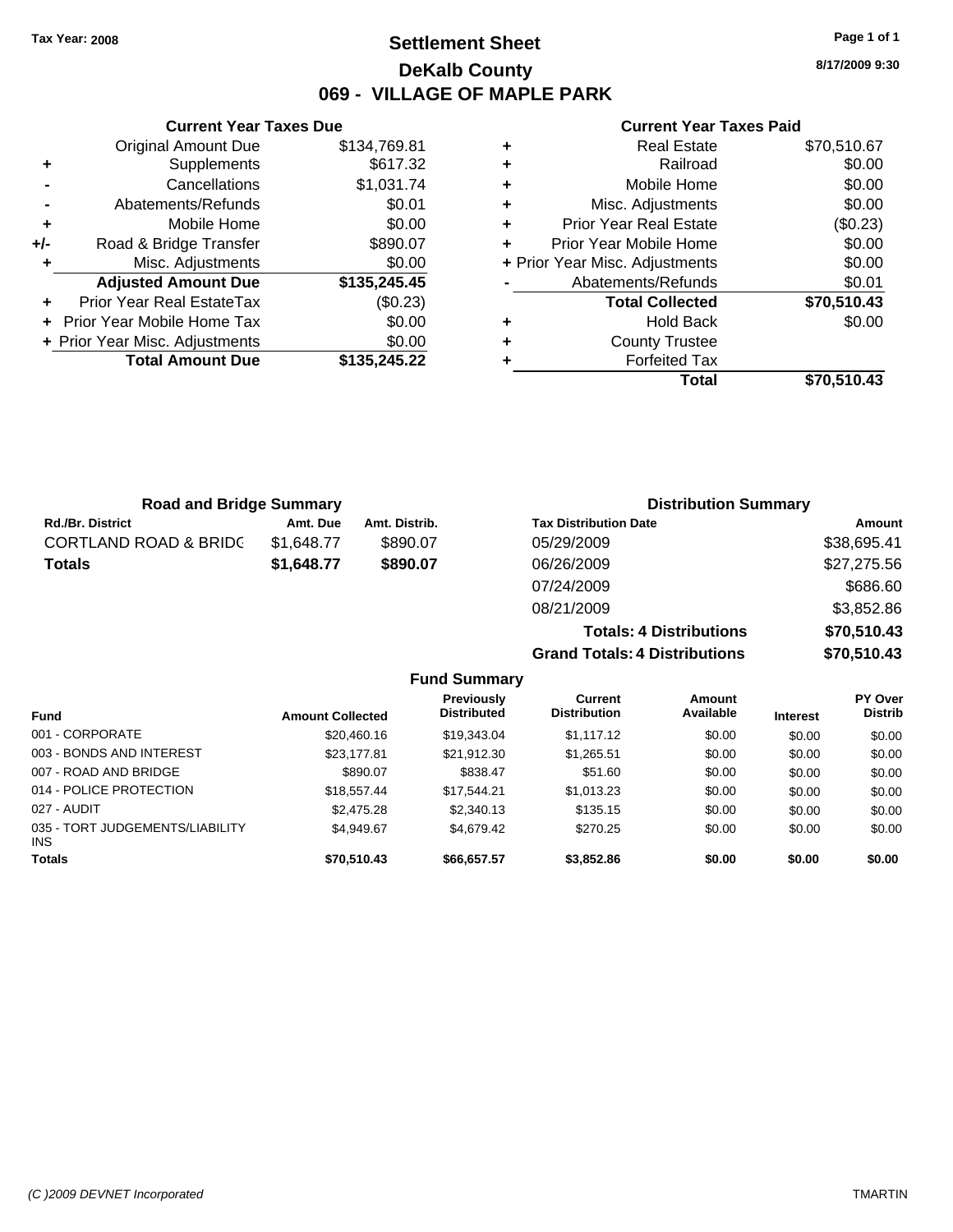## **Settlement Sheet Tax Year: 2008 Page 1 of 1 DeKalb County 070 - MAPLE PARK LIBRARY**

**8/17/2009 9:30**

### **Current Year Taxes Paid**

|   | Total                          | \$4,805.22 |  |  |  |
|---|--------------------------------|------------|--|--|--|
|   | <b>Forfeited Tax</b>           |            |  |  |  |
| ٠ | <b>County Trustee</b>          |            |  |  |  |
| ٠ | <b>Hold Back</b>               | \$0.00     |  |  |  |
|   | <b>Total Collected</b>         | \$4,805.22 |  |  |  |
|   | Abatements/Refunds             | \$0.00     |  |  |  |
|   | + Prior Year Misc. Adjustments | \$0.00     |  |  |  |
| ٠ | Prior Year Mobile Home         | \$0.00     |  |  |  |
| ٠ | <b>Prior Year Real Estate</b>  | \$0.00     |  |  |  |
| ٠ | Misc. Adjustments              | \$0.00     |  |  |  |
| ٠ | Mobile Home                    | \$0.00     |  |  |  |
| ٠ | Railroad                       |            |  |  |  |
| ٠ | <b>Real Estate</b>             | \$4,805.22 |  |  |  |
|   |                                |            |  |  |  |

|                 |                         |                                  |                                       | <b>Distribution Summary</b>    |                 |                                  |
|-----------------|-------------------------|----------------------------------|---------------------------------------|--------------------------------|-----------------|----------------------------------|
|                 |                         |                                  | <b>Tax Distribution Date</b>          |                                |                 | Amount                           |
|                 |                         |                                  | 05/29/2009                            |                                |                 | \$2,670.86                       |
|                 |                         |                                  | 06/26/2009                            |                                |                 | \$1,818.42                       |
|                 |                         |                                  | 07/24/2009                            |                                |                 | \$47.29                          |
|                 |                         |                                  | 08/21/2009                            |                                |                 | \$268.65                         |
|                 |                         |                                  |                                       | <b>Totals: 4 Distributions</b> |                 | \$4,805.22                       |
|                 |                         |                                  | <b>Grand Totals: 4 Distributions</b>  |                                |                 | \$4,805.22                       |
|                 |                         | <b>Fund Summary</b>              |                                       |                                |                 |                                  |
| <b>Fund</b>     | <b>Amount Collected</b> | Previously<br><b>Distributed</b> | <b>Current</b><br><b>Distribution</b> | <b>Amount</b><br>Available     | <b>Interest</b> | <b>PY Over</b><br><b>Distrib</b> |
| 001 - CORPORATE | \$4,805.22              | \$4,536.57                       | \$268.65                              | \$0.00                         | \$0.00          | \$0.00                           |
|                 |                         |                                  |                                       |                                |                 |                                  |

**Totals \$4,805.22 \$4,536.57 \$268.65 \$0.00 \$0.00 \$0.00**

|       |                                  | UIU - WAFL |
|-------|----------------------------------|------------|
|       | <b>Current Year Taxes Due</b>    |            |
|       | Original Amount Due              | \$9,324.67 |
| ٠     | Supplements                      | \$37.02    |
|       | Cancellations                    | \$66.21    |
|       | Abatements/Refunds               | \$0.00     |
| ٠     | Mobile Home                      | \$0.00     |
| $+/-$ | Road & Bridge Transfer           | \$0.00     |
| ٠     | Misc. Adjustments                | \$0.00     |
|       | <b>Adjusted Amount Due</b>       | \$9,295.48 |
| ٠     | <b>Prior Year Real EstateTax</b> | \$0.00     |
|       | Prior Year Mobile Home Tax       | \$0.00     |
|       | + Prior Year Misc. Adjustments   | \$0.00     |
|       | <b>Total Amount Due</b>          | \$9,295.48 |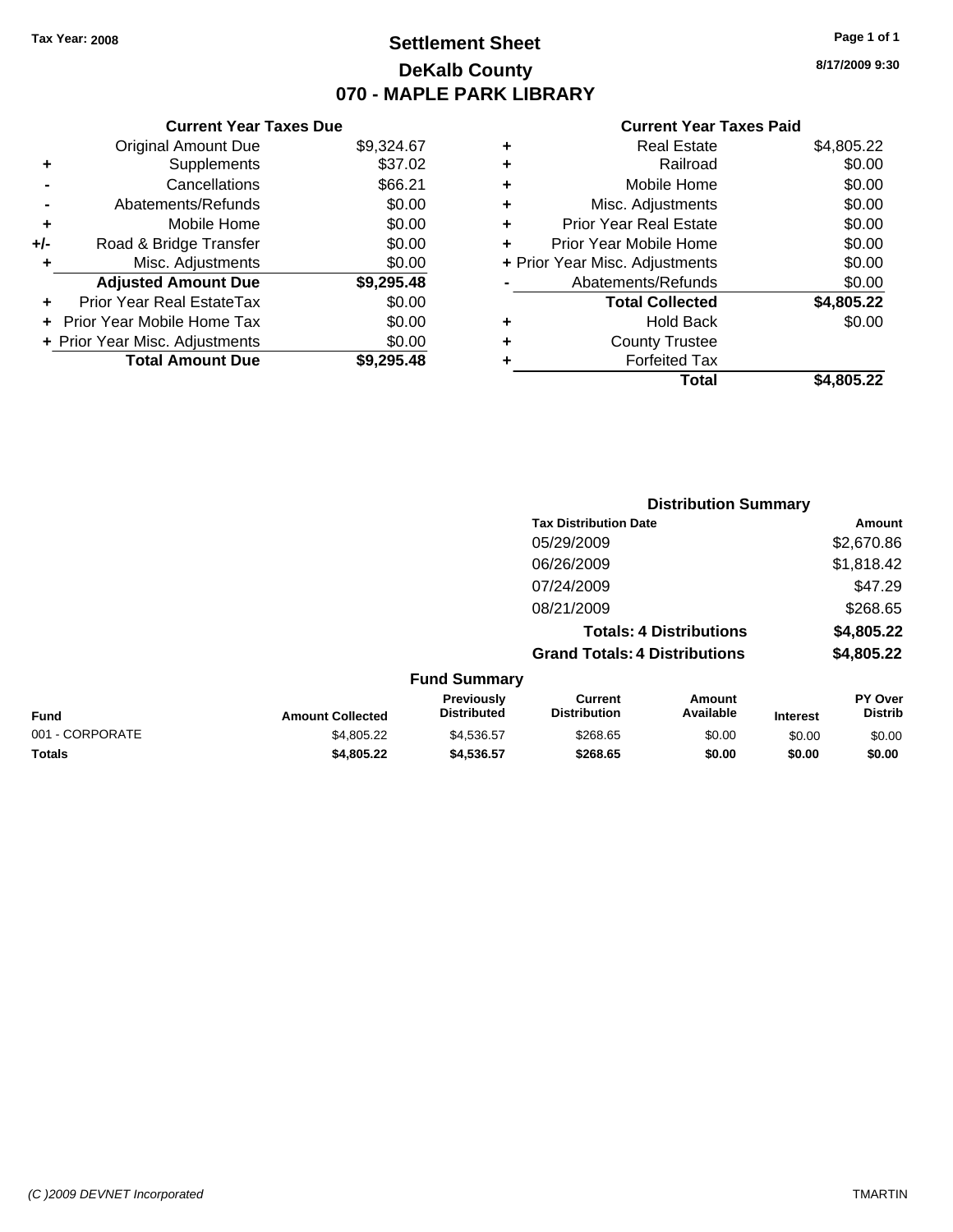## **Settlement Sheet Tax Year: 2008 Page 1 of 1 DeKalb County 071 - CITY OF SANDWICH**

**8/17/2009 9:30**

### **Current Year Taxes Paid**

|   | Total                          | \$655,770.07 |
|---|--------------------------------|--------------|
|   | <b>Forfeited Tax</b>           |              |
| ٠ | <b>County Trustee</b>          |              |
| ٠ | <b>Hold Back</b>               | \$0.00       |
|   | <b>Total Collected</b>         | \$655,770.07 |
|   | Abatements/Refunds             | \$0.00       |
|   | + Prior Year Misc. Adjustments | \$0.00       |
| ٠ | Prior Year Mobile Home         | \$0.00       |
| ٠ | <b>Prior Year Real Estate</b>  | \$427.46     |
| ٠ | Misc. Adjustments              | \$0.00       |
| ٠ | Mobile Home                    | \$0.00       |
| ٠ | Railroad                       | \$560.14     |
|   | <b>Real Estate</b>             | \$654,782.47 |

|     | Supplements                    | \$3,968.13     |   |
|-----|--------------------------------|----------------|---|
|     | Cancellations                  | \$4,560.30     | ٠ |
|     | Abatements/Refunds             | \$0.00         | ٠ |
| ÷   | Mobile Home                    | \$0.00         |   |
| +/- | Road & Bridge Transfer         | \$24,402.55    | ٠ |
| ٠   | Misc. Adjustments              | \$0.00         | ٠ |
|     | <b>Adjusted Amount Due</b>     | \$1,174,010.35 |   |
|     | Prior Year Real EstateTax      | \$427.46       |   |
|     | + Prior Year Mobile Home Tax   | \$0.00         |   |
|     | + Prior Year Misc. Adjustments | \$0.00         | ٠ |
|     | <b>Total Amount Due</b>        | \$1,174,437.81 |   |
|     |                                |                |   |

**Current Year Taxes Due** Original Amount Due \$1,150,199.97

| <b>Road and Bridge Summary</b> |             |               | <b>Distribution Summary</b>  |              |  |
|--------------------------------|-------------|---------------|------------------------------|--------------|--|
| <b>Rd./Br. District</b>        | Amt. Due    | Amt. Distrib. | <b>Tax Distribution Date</b> | Amount       |  |
| SANDWICH ROAD & BRIDG          | \$43,160.22 | \$23.819.50   | 05/29/2009                   | \$263,106.44 |  |
| SOMONAUK ROAD & BRID           | \$1,055.49  | \$583.05      | 06/26/2009                   | \$340,743.41 |  |
| Totals                         | \$44,215.71 | \$24,402.55   | 07/24/2009                   | \$18,394.81  |  |
|                                |             |               | 08/21/2009                   | \$33,525.41  |  |

**Totals: 4 Dist Grand Totals: 4 Dist** 

|            | <b>JUULUAT</b> |
|------------|----------------|
| tributions | \$655,770.07   |
| ributions  | \$655,770.07   |

#### **Fund Summary Fund Interest Amount Collected Distributed PY Over Distrib Amount Available Current Distribution Previously** 001 - CORPORATE \$216,536.95 \$205,480.02 \$11,056.93 \$0.00 \$0.00 \$0.00 003 - BONDS AND INTEREST  $$0.00$   $$0.00$   $$0.00$   $$0.00$   $$0.00$   $$0.00$   $$0.00$   $$0.00$ 005 - I. M. R. F. \$42,956.99 \$40,763.49 \$2,193.50 \$0.00 \$0.00 \$0.00 007 - ROAD AND BRIDGE 60.00 \$24,402.55 \$23,116.42 \$1,286.13 \$0.00 \$0.00 \$0.00 \$0.00 014 - POLICE PROTECTION \$79,519.49 \$75,459.01 \$4,060.48 \$0,00 \$0,00 \$0,00 \$0,00 015 - POLICE PENSION \$43,856.68 \$41,617.25 \$2,239.43 \$0.00 \$0.00 \$0.00 \$0.00 \$0.00 \$0.00 \$0.00 \$0. 027 - AUDIT \$8,584.06 \$8,145.73 \$438.33 \$0.00 \$0.00 \$0.00 035 - TORT JUDGMENTS, LIABILITY INSURANCE \$20,508.70 \$19,461.47 \$1,047.23 \$0.00 \$0.00 \$0.00 040 - STREET AND BRIDGE 6 14.300.47 \$13,570.25 \$730.22 \$0.00 \$0.00 \$0.00 \$0.00 041 - STREET LIGHTING \$38,985.05 \$36,994.37 \$1,990.68 \$0.00 \$0.00 \$0.00 045 - PUBLIC BENEFIT 6 .00 \$0.00 \$15,087.64 \$33,295.97 \$1,791.67 \$0.00 \$0.00 \$0.00 \$0.00 046 - EMERGENCY SERV & DISASTER OPER \$1,484.98 \$1,409.15 \$75.83 \$0.00 \$0.00 \$0.00 047 - SOCIAL SECURITY \$68,207.26 \$64,724.42 \$3,482.84 \$0.00 \$0.00 \$0.00 048 - SCHOOL CROSSING GUARDS \$5,771.97 \$5,477.24 \$294.73 \$0.00 \$0.00 \$0.00 060 - UNEMPLOYMENT INSURANCE  $$1,744.47$   $$1,655.39$   $$89.08$   $$0.00$   $$0.00$   $$0.00$ 062 - WORKERS COMPENSATION \$19,014.27 \$18,043.35 \$970.92 \$0.00 \$0.00 \$0.00 \$0.00 065 - FORESTRY PROGRAM \$35,746.12 \$33,920.83 \$1,825.29 \$0.00 \$0.00 \$0.00 109 - PRIOR YEAR ADJUSTMENT  $$-937.58$   $$-889.70$   $$-47.88$   $$0.00$   $$0.00$   $$0.00$ **Totals \$655,770.07 \$622,244.66 \$33,525.41 \$0.00 \$0.00 \$0.00**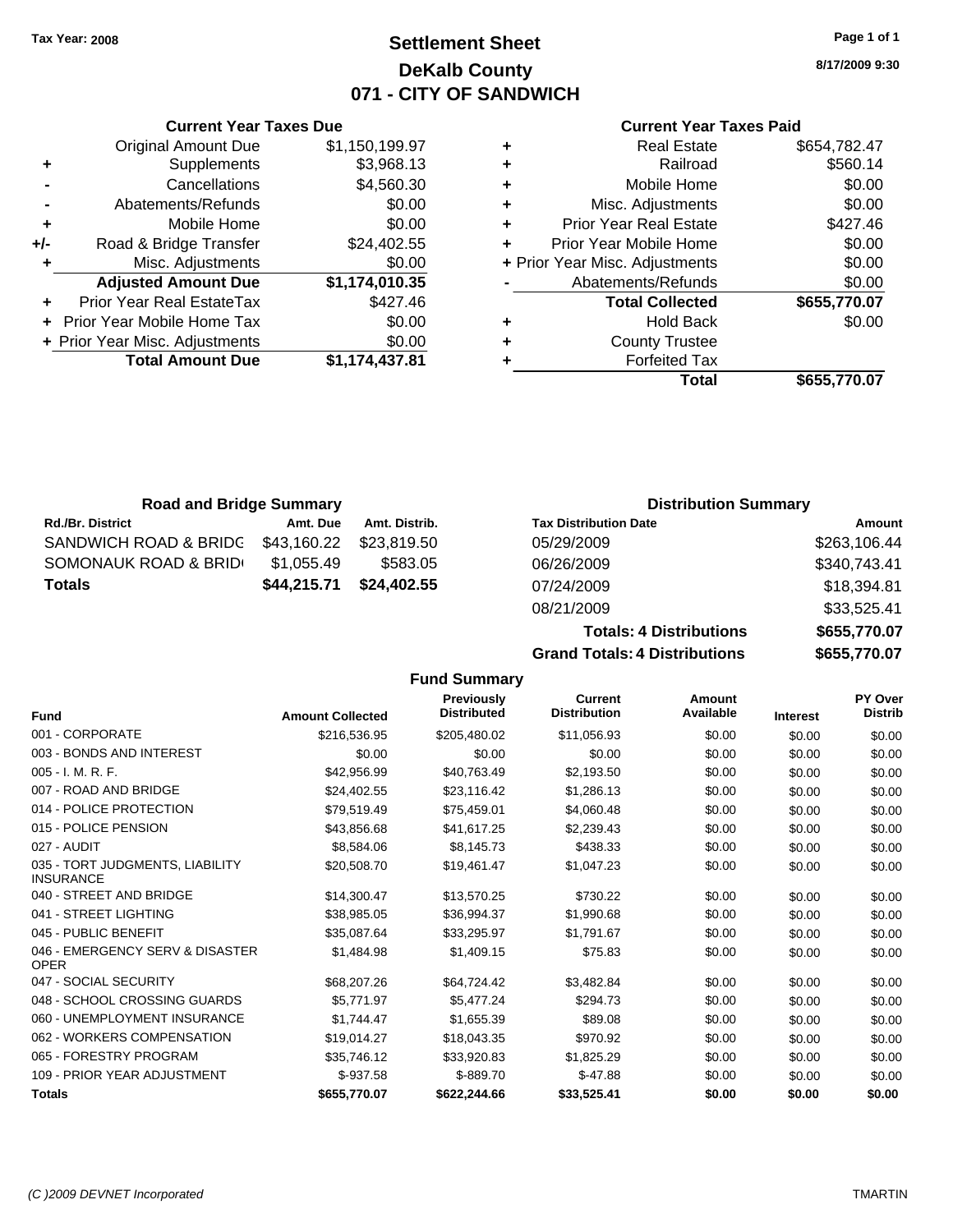## **Settlement Sheet Tax Year: 2008 Page 1 of 1 DeKalb County 072 - VILLAGE OF SHABBONA**

**8/17/2009 9:30**

### **Current Year Taxes Paid**

|     | <b>Current Year Taxes Due</b>    |             |
|-----|----------------------------------|-------------|
|     | <b>Original Amount Due</b>       | \$82,681.16 |
| ٠   | Supplements                      | \$145.63    |
|     | Cancellations                    | \$164.55    |
|     | Abatements/Refunds               | \$0.00      |
| ٠   | Mobile Home                      | \$0.00      |
| +/- | Road & Bridge Transfer           | \$7,381.36  |
| ٠   | Misc. Adjustments                | \$57.26     |
|     | <b>Adjusted Amount Due</b>       | \$90,100.86 |
|     | <b>Prior Year Real EstateTax</b> | \$0.00      |
|     | Prior Year Mobile Home Tax       | \$0.00      |
|     | + Prior Year Misc. Adjustments   | \$0.00      |
|     | <b>Total Amount Due</b>          | \$90,100.86 |
|     |                                  |             |

|   | <b>Real Estate</b>             | \$50,574.64 |
|---|--------------------------------|-------------|
| ÷ | Railroad                       | \$391.38    |
| ٠ | Mobile Home                    | \$0.00      |
| ٠ | Misc. Adjustments              | \$57.26     |
| ٠ | <b>Prior Year Real Estate</b>  | \$0.00      |
| ÷ | Prior Year Mobile Home         | \$0.00      |
|   | + Prior Year Misc. Adjustments | \$0.00      |
|   | Abatements/Refunds             | \$0.00      |
|   | <b>Total Collected</b>         | \$51,023.28 |
| ٠ | <b>Hold Back</b>               | \$0.00      |
| ٠ | <b>County Trustee</b>          |             |
|   | <b>Forfeited Tax</b>           |             |
|   | Total                          | \$51,023.28 |
|   |                                |             |

**Grand Totals: 4 Distributions \$51,023.28**

| <b>Road and Bridge Summary</b> |             |               | <b>Distribution Summary</b>    |             |  |
|--------------------------------|-------------|---------------|--------------------------------|-------------|--|
| <b>Rd./Br. District</b>        | Amt. Due    | Amt. Distrib. | <b>Tax Distribution Date</b>   | Amount      |  |
| SHABBONA ROAD & BRIDC          | \$13,641.86 | \$7,381.36    | 05/29/2009                     | \$18,099.55 |  |
| <b>Totals</b>                  | \$13,641.86 | \$7,381.36    | 06/26/2009                     | \$29,416.24 |  |
|                                |             |               | 07/24/2009                     | \$769.95    |  |
|                                |             |               | 08/21/2009                     | \$2,737.54  |  |
|                                |             |               | <b>Totals: 4 Distributions</b> | \$51,023.28 |  |

**Fund Summary Fund Interest Amount Collected Distributed PY Over Distrib Amount Available Current Distribution Previously** 001 - CORPORATE \$22,914.83 \$21,715.80 \$1,199.03 \$0.00 \$0.00 \$0.00 005 - I. M. R. F. Charles Communication (State State State State State State State State State State State Sta 007 - ROAD AND BRIDGE 60.00 \$7,381.36 \$6,927.40 \$453.96 \$0.00 \$0.00 \$0.00 \$0.00 014 - POLICE PROTECTION \$13,370.54 \$12,670.92 \$699.62 \$0.00 \$0.00 \$0.00 047 - SOCIAL SECURITY \$4,984.43 \$4,723.62 \$260.81 \$0.00 \$0.00 \$0.00 060 - UNEMPLOYMENT INSURANCE \$507.29 \$480.75 \$26.54 \$0.00 \$0.00 \$0.00 062 - WORKERS COMPENSATION \$1,157.17 \$1,096.62 \$60.55 \$0.00 \$0.00 \$0.00 \$0.00 **Totals \$51,023.28 \$48,285.74 \$2,737.54 \$0.00 \$0.00 \$0.00 Miscellaneous Adjustment Detail**

| <u> Year Source </u>    | <b>Account Type</b>                        | <b>Amount Adjustment Description</b>                             |
|-------------------------|--------------------------------------------|------------------------------------------------------------------|
|                         | 2008 RE - Real Estate Paymt In Lieu of Tax | \$57.26 Housing Authority-Hinckley Sunset View Apartments by TBA |
| <b>Totals 1 entries</b> |                                            | \$57.26                                                          |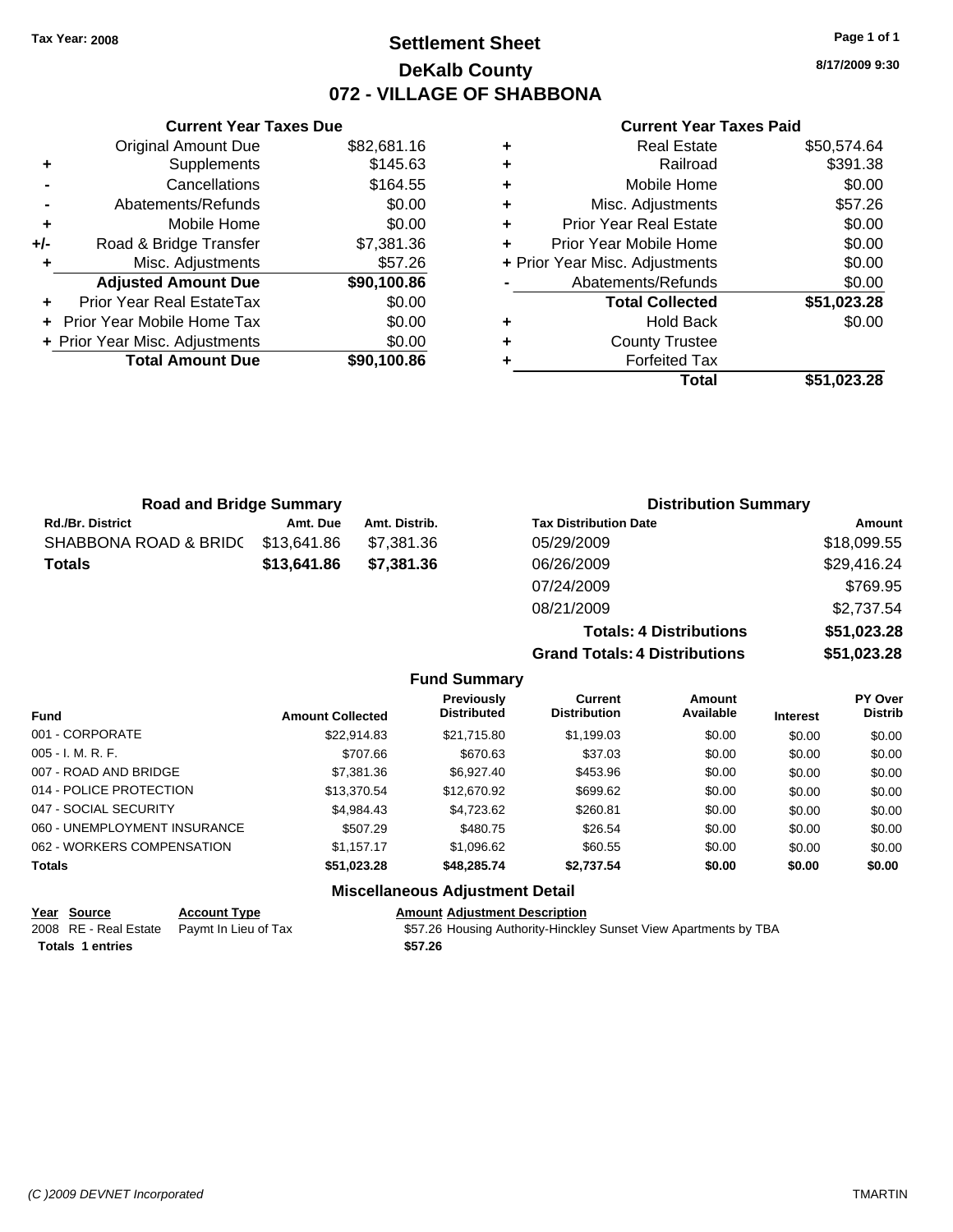## **Settlement Sheet Tax Year: 2008 Page 1 of 1 DeKalb County 073 - FLEWELLIN MEMORIAL LIBRARY**

**8/17/2009 9:30**

### **Current Year Taxes Paid**

|     | <b>Current Year Taxes Due</b>  |             |   |
|-----|--------------------------------|-------------|---|
|     | <b>Original Amount Due</b>     | \$21,850.88 |   |
| ٠   | Supplements                    | \$25.96     | ٠ |
|     | Cancellations                  | \$31.75     |   |
|     | Abatements/Refunds             | \$0.00      |   |
| ٠   | Mobile Home                    | \$0.00      |   |
| +/- | Road & Bridge Transfer         | \$0.00      | ٠ |
| ٠   | Misc. Adjustments              | \$15.13     |   |
|     | <b>Adjusted Amount Due</b>     | \$21,860.22 |   |
|     | Prior Year Real EstateTax      | \$0.00      |   |
|     | Prior Year Mobile Home Tax     | \$0.00      |   |
|     | + Prior Year Misc. Adjustments | \$0.00      |   |
|     | <b>Total Amount Due</b>        | \$21,860.22 |   |
|     |                                |             |   |

| ٠ | <b>Real Estate</b>             | \$11,429.66 |
|---|--------------------------------|-------------|
| ٠ | Railroad                       | \$88.79     |
| ÷ | Mobile Home                    | \$0.00      |
| ٠ | Misc. Adjustments              | \$15.13     |
| ٠ | <b>Prior Year Real Estate</b>  | \$0.00      |
| ٠ | Prior Year Mobile Home         | \$0.00      |
|   | + Prior Year Misc. Adjustments | \$0.00      |
|   | Abatements/Refunds             | \$0.00      |
|   | <b>Total Collected</b>         | \$11,533.58 |
| ٠ | <b>Hold Back</b>               | \$0.00      |
| ٠ | <b>County Trustee</b>          |             |
| ٠ | <b>Forfeited Tax</b>           |             |
|   | Total                          | \$11,533.58 |
|   |                                |             |

|                 |                         |                                  | <b>Distribution Summary</b>           |                                |                 |                           |
|-----------------|-------------------------|----------------------------------|---------------------------------------|--------------------------------|-----------------|---------------------------|
|                 |                         |                                  | <b>Tax Distribution Date</b>          |                                |                 | Amount                    |
|                 |                         |                                  | 05/29/2009                            |                                |                 | \$4,102.17                |
|                 |                         |                                  | 06/26/2009                            |                                |                 | \$6,655.11                |
|                 |                         |                                  | 07/24/2009                            |                                |                 | \$172.83                  |
|                 |                         |                                  | 08/21/2009                            |                                |                 | \$603.47                  |
|                 |                         |                                  |                                       | <b>Totals: 4 Distributions</b> |                 | \$11,533.58               |
|                 |                         |                                  | <b>Grand Totals: 4 Distributions</b>  |                                |                 | \$11,533.58               |
|                 |                         | <b>Fund Summary</b>              |                                       |                                |                 |                           |
| <b>Fund</b>     | <b>Amount Collected</b> | Previously<br><b>Distributed</b> | <b>Current</b><br><b>Distribution</b> | Amount<br>Available            | <b>Interest</b> | PY Over<br><b>Distrib</b> |
| 001 - CORPORATE | \$11,533.58             | \$10,930.11                      | \$603.47                              | \$0.00                         | \$0.00          | \$0.00                    |
| Totals          | \$11,533.58             | \$10,930.11                      | \$603.47                              | \$0.00                         | \$0.00          | \$0.00                    |
|                 |                         | Miccellenceus Adjustment Detail  |                                       |                                |                 |                           |

### **Miscellaneous Adjustment Detail**

| Year Source                                | <b>Account Type</b> | <b>Amount Adjustment Description</b>                             |
|--------------------------------------------|---------------------|------------------------------------------------------------------|
| 2008 RE - Real Estate Paymt In Lieu of Tax |                     | \$15.13 Housing Authority-Hinckley Sunset View Apartments by TBA |
| Totals 1 entries                           |                     | \$15.13                                                          |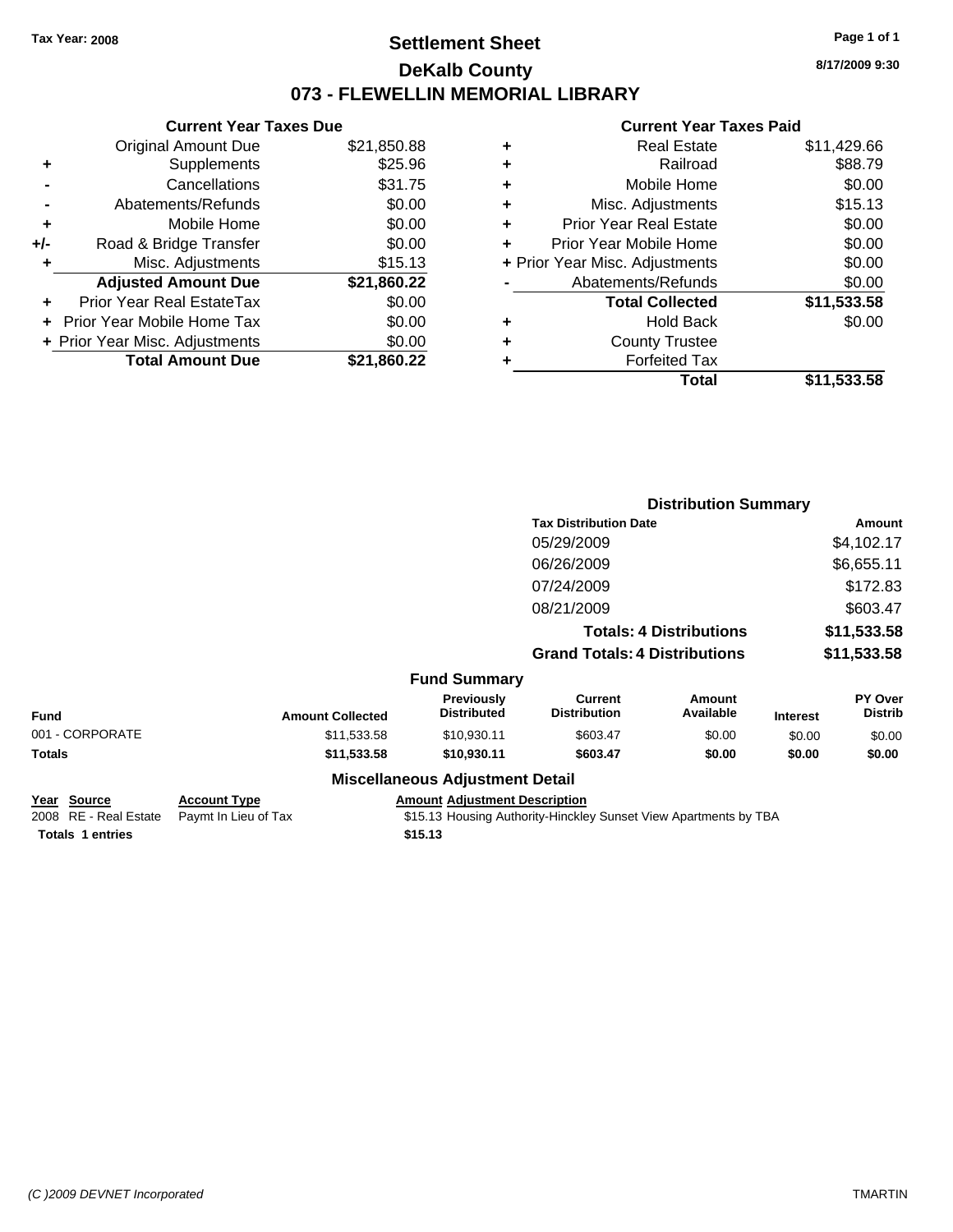## **Settlement Sheet Tax Year: 2008 Page 1 of 1 DeKalb County 074 - VILLAGE OF SOMONAUK**

**8/17/2009 9:30**

### **Current Year Taxes Paid**

|     | <b>Current Year Taxes Due</b>  |              |
|-----|--------------------------------|--------------|
|     | <b>Original Amount Due</b>     | \$344,693.09 |
| ٠   | Supplements                    | \$4,761.47   |
|     | Cancellations                  | \$5,411.48   |
|     | Abatements/Refunds             | \$0.00       |
| ٠   | Mobile Home                    | \$0.00       |
| +/- | Road & Bridge Transfer         | \$28,512.08  |
| ٠   | Misc. Adjustments              | \$0.00       |
|     | <b>Adjusted Amount Due</b>     | \$372,555.16 |
| ٠   | Prior Year Real EstateTax      | \$0.00       |
|     | Prior Year Mobile Home Tax     | \$0.00       |
|     | + Prior Year Misc. Adjustments | \$0.00       |
|     | <b>Total Amount Due</b>        | \$372,555.16 |
|     |                                |              |

| ٠ | <b>Real Estate</b>             | \$216,477.93 |
|---|--------------------------------|--------------|
| ÷ | Railroad                       | \$700.70     |
| ٠ | Mobile Home                    | \$0.00       |
| ٠ | Misc. Adjustments              | \$0.00       |
| ٠ | <b>Prior Year Real Estate</b>  | \$0.00       |
| ٠ | Prior Year Mobile Home         | \$0.00       |
|   | + Prior Year Misc. Adjustments | \$0.00       |
|   | Abatements/Refunds             | \$0.00       |
|   | <b>Total Collected</b>         | \$217,178.63 |
| ٠ | <b>Hold Back</b>               | \$0.00       |
| ٠ | <b>County Trustee</b>          |              |
| ٠ | <b>Forfeited Tax</b>           |              |
|   | Total                          | \$217,178.63 |
|   |                                |              |

| <b>Road and Bridge Summary</b> |             |                         |                              | <b>Distribution Summary</b> |
|--------------------------------|-------------|-------------------------|------------------------------|-----------------------------|
| <b>Rd./Br. District</b>        | Amt. Due    | Amt. Distrib.           | <b>Tax Distribution Date</b> | Amount                      |
| SOMONAUK ROAD & BRID           | \$51,633.52 | \$28.512.08             | 05/29/2009                   | \$92,136.49                 |
| <b>Totals</b>                  |             | \$51.633.52 \$28.512.08 | 06/26/2009                   | \$107,011.62                |
|                                |             |                         | 07/24/2009                   | \$5,814.58                  |

| 08/21/2009                           | \$12,215.94  |
|--------------------------------------|--------------|
| <b>Totals: 4 Distributions</b>       | \$217,178.63 |
| <b>Grand Totals: 4 Distributions</b> | \$217,178.63 |

|                                         |                         | <b>Fund Summary</b>              |                                |                     |                 |                           |
|-----------------------------------------|-------------------------|----------------------------------|--------------------------------|---------------------|-----------------|---------------------------|
| <b>Fund</b>                             | <b>Amount Collected</b> | Previously<br><b>Distributed</b> | Current<br><b>Distribution</b> | Amount<br>Available | <b>Interest</b> | PY Over<br><b>Distrib</b> |
| 001 - CORPORATE                         | \$49.571.02             | \$46,745.90                      | \$2,825.12                     | \$0.00              | \$0.00          | \$0.00                    |
| 003 - BONDS AND INTEREST                | \$69.451.54             | \$65,493,40                      | \$3,958.14                     | \$0.00              | \$0.00          | \$0.00                    |
| 007 - ROAD AND BRIDGE                   | \$28,512.08             | \$27.048.52                      | \$1,463.56                     | \$0.00              | \$0.00          | \$0.00                    |
| 014 - POLICE PROTECTION                 | \$13,058.54             | \$12,314.31                      | \$744.23                       | \$0.00              | \$0.00          | \$0.00                    |
| 025 - GARBAGE DISPOSAL                  | \$7,980.42              | \$7,525.60                       | \$454.82                       | \$0.00              | \$0.00          | \$0.00                    |
| 027 - AUDIT                             | \$10.641.19             | \$10.034.73                      | \$606.46                       | \$0.00              | \$0.00          | \$0.00                    |
| 035 - TORT JUDGEMENTS/LIABILITY<br>INS. | \$20.795.38             | \$19,610.22                      | \$1,185.16                     | \$0.00              | \$0.00          | \$0.00                    |
| 047 - SOCIAL SECURITY                   | \$17.168.46             | \$16,190.01                      | \$978.45                       | \$0.00              | \$0.00          | \$0.00                    |
| 109 - PRIOR YEAR ADJUSTMENT             | \$0.00                  | \$0.00                           | \$0.00                         | \$0.00              | \$0.00          | \$0.00                    |
| Totals                                  | \$217,178.63            | \$204,962.69                     | \$12,215.94                    | \$0.00              | \$0.00          | \$0.00                    |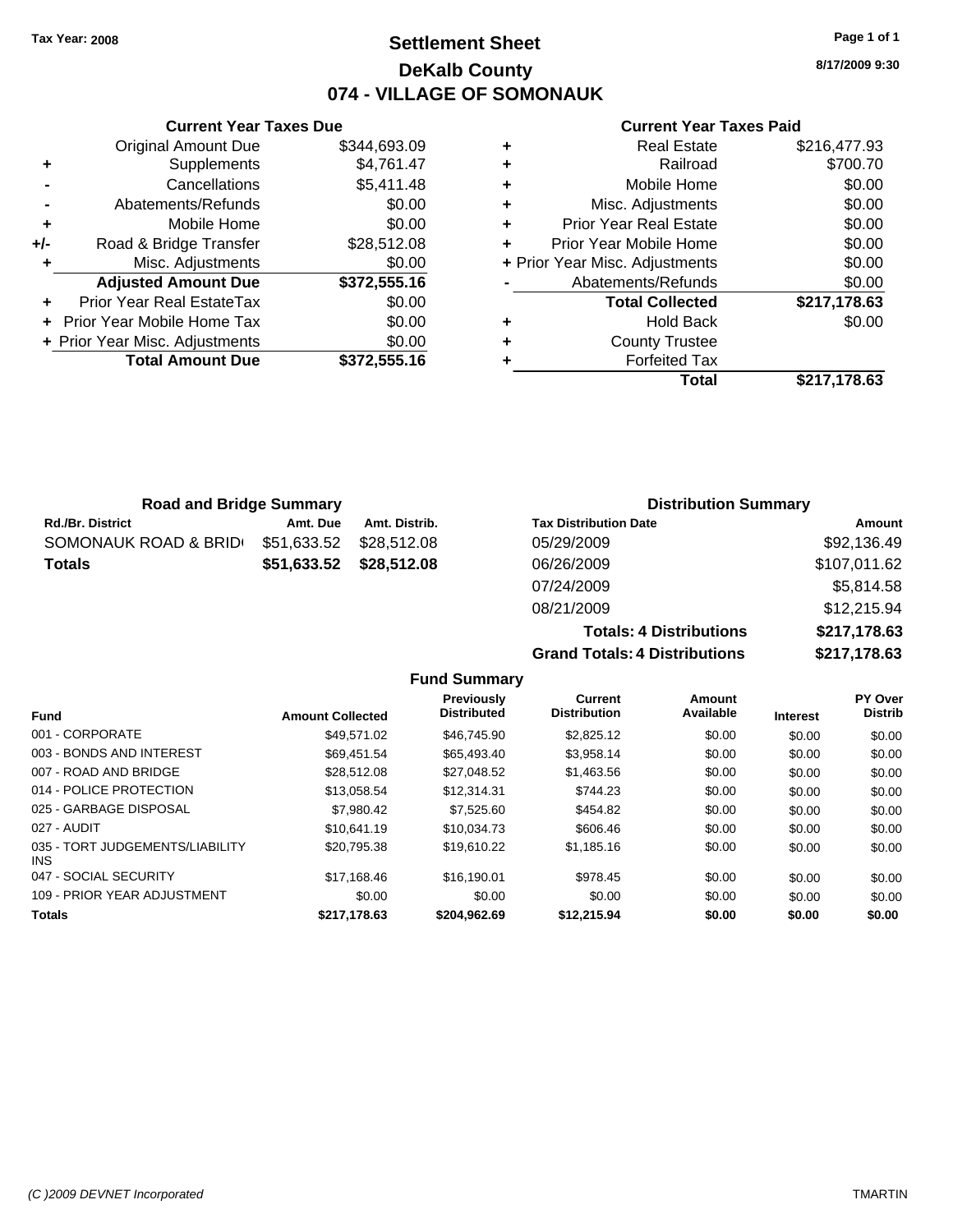## **Settlement Sheet Tax Year: 2008 Page 1 of 1 DeKalb County 075 - SOMONAUK LIBRARY**

**8/17/2009 9:30**

### **Current Year Taxes Paid**

|     | <b>Current Year Taxes Due</b>  |              |  |  |  |  |
|-----|--------------------------------|--------------|--|--|--|--|
|     | <b>Original Amount Due</b>     | \$140,582.12 |  |  |  |  |
| ٠   | Supplements                    | \$1,345.69   |  |  |  |  |
|     | Cancellations                  | \$1,529.43   |  |  |  |  |
|     | Abatements/Refunds             | \$0.00       |  |  |  |  |
| ٠   | Mobile Home                    | \$0.00       |  |  |  |  |
| +/- | Road & Bridge Transfer         | \$0.00       |  |  |  |  |
| ٠   | Misc. Adjustments              | \$0.00       |  |  |  |  |
|     | <b>Adjusted Amount Due</b>     | \$140,398.38 |  |  |  |  |
| ٠   | Prior Year Real EstateTax      | \$0.00       |  |  |  |  |
|     | Prior Year Mobile Home Tax     | \$0.00       |  |  |  |  |
|     | + Prior Year Misc. Adjustments | \$0.00       |  |  |  |  |
|     | <b>Total Amount Due</b>        | \$140,398.38 |  |  |  |  |
|     |                                |              |  |  |  |  |

|   | Total                          | \$76,996.39 |
|---|--------------------------------|-------------|
|   | <b>Forfeited Tax</b>           |             |
| ٠ | <b>County Trustee</b>          |             |
| ٠ | <b>Hold Back</b>               | \$0.00      |
|   | <b>Total Collected</b>         | \$76,996.39 |
|   | Abatements/Refunds             | \$0.00      |
|   | + Prior Year Misc. Adjustments | \$0.00      |
| ٠ | Prior Year Mobile Home         | \$0.00      |
| ÷ | <b>Prior Year Real Estate</b>  | \$0.00      |
| ٠ | Misc. Adjustments              | \$0.00      |
| ÷ | Mobile Home                    | \$0.00      |
| ÷ | Railroad                       | \$280.17    |
| ٠ | <b>Real Estate</b>             | \$76,716.22 |
|   |                                |             |

## **Distribution Summary**

| <b>Tax Distribution Date</b>         | Amount      |
|--------------------------------------|-------------|
| 05/29/2009                           | \$31,114.26 |
| 06/26/2009                           | \$40,452.86 |
| 07/24/2009                           | \$1,643.37  |
| 08/21/2009                           | \$3,785.90  |
| <b>Totals: 4 Distributions</b>       | \$76,996.39 |
| <b>Grand Totals: 4 Distributions</b> | \$76,996.39 |

## **Fund Summary**

| <b>Fund</b>                             | <b>Amount Collected</b> | <b>Previously</b><br><b>Distributed</b> | Current<br><b>Distribution</b> | Amount<br>Available | <b>Interest</b> | <b>PY Over</b><br><b>Distrib</b> |
|-----------------------------------------|-------------------------|-----------------------------------------|--------------------------------|---------------------|-----------------|----------------------------------|
| 001 - CORPORATE                         | \$40,180.52             | \$38,204.85                             | \$1,975.67                     | \$0.00              | \$0.00          | \$0.00                           |
| 003 - BONDS AND INTEREST                | \$28,153.03             | \$26,768.75                             | \$1,384.28                     | \$0.00              | \$0.00          | \$0.00                           |
| 004 - OPERATIONS & MAINTENANCE          | \$5,357.41              | \$5,093.98                              | \$263.43                       | \$0.00              | \$0.00          | \$0.00                           |
| $005 - I. M. R. F.$                     | \$892.00                | \$848.14                                | \$43.86                        | \$0.00              | \$0.00          | \$0.00                           |
| 027 - AUDIT                             | \$316.07                | \$300.53                                | \$15.54                        | \$0.00              | \$0.00          | \$0.00                           |
| 035 - TORT JUDGEMENTS/LIABILITY<br>INS. | \$1,258.96              | \$1,197.06                              | \$61.90                        | \$0.00              | \$0.00          | \$0.00                           |
| 047 - SOCIAL SECURITY                   | \$838.40                | \$797.18                                | \$41.22                        | \$0.00              | \$0.00          | \$0.00                           |
| <b>Totals</b>                           | \$76,996.39             | \$73,210.49                             | \$3,785.90                     | \$0.00              | \$0.00          | \$0.00                           |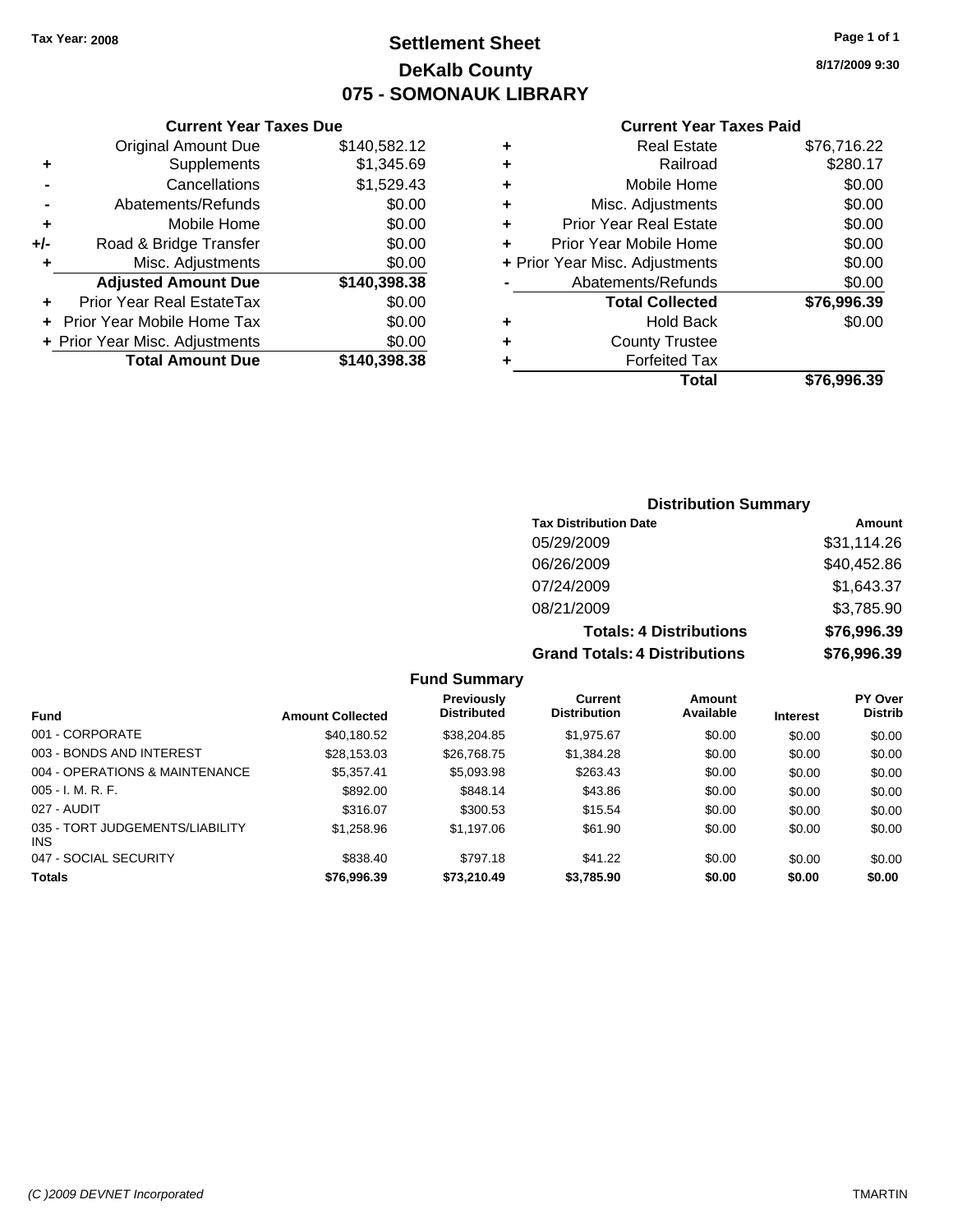**Current Year Taxes Due** Original Amount Due \$2,549,934.00

**Adjusted Amount Due \$2,577,136.02**

**Total Amount Due \$2,576,999.66**

**+** Supplements \$24,317.27 **-** Cancellations \$32,283.68 **-** Abatements/Refunds \$7.55 **+** Mobile Home \$0.00 **+/-** Road & Bridge Transfer \$34,564.70 **+** Misc. Adjustments \$611.28

**+** Prior Year Real EstateTax (\$136.36) **+** Prior Year Mobile Home Tax \$0.00 **+ Prior Year Misc. Adjustments**  $$0.00$ 

## **Settlement Sheet Tax Year: 2008 Page 1 of 1 DeKalb County 076 - CITY OF SYCAMORE**

**8/17/2009 9:30**

### **Current Year Taxes Paid**

| ٠ | <b>Real Estate</b>             | \$1,381,811.16 |
|---|--------------------------------|----------------|
| ٠ | Railroad                       | \$0.00         |
| ٠ | Mobile Home                    | \$0.00         |
| ٠ | Misc. Adjustments              | \$611.28       |
| ٠ | <b>Prior Year Real Estate</b>  | (\$136.36)     |
|   | Prior Year Mobile Home         | \$0.00         |
|   | + Prior Year Misc. Adjustments | \$0.00         |
|   | Abatements/Refunds             | \$7.55         |
|   | <b>Total Collected</b>         | \$1,382,278.53 |
| ٠ | <b>Hold Back</b>               | \$0.00         |
| ٠ | <b>County Trustee</b>          |                |
| ٠ | <b>Forfeited Tax</b>           |                |
|   | Total                          | \$1,382,278.53 |

| <b>Road and Bridge Summary</b>   |             |               | <b>Distribution Summary</b>  |              |
|----------------------------------|-------------|---------------|------------------------------|--------------|
| <b>Rd./Br. District</b>          | Amt. Due    | Amt. Distrib. | <b>Tax Distribution Date</b> | Amount       |
| <b>CORTLAND ROAD &amp; BRIDC</b> | \$13,261.24 | \$7.158.95    | 05/29/2009                   | \$573,366.07 |
| <b>DEKALB ROAD &amp; BRIDGE</b>  | \$21,275.44 | \$11,525.09   | 06/26/2009                   | \$719,650.22 |
| SYCAMORE ROAD & BRID(            | \$29,828.53 | \$15,880.66   | 07/24/2009                   | \$22,935.27  |
| <b>Totals</b>                    | \$64,365.21 | \$34,564.70   | 08/21/2009                   | \$66,326.97  |

**Totals: 4 Distributions \$1,382,278.53 Grand Totals: 4 Distributions \$1,382,278.53**

| <b>Fund Summary</b>         |                         |                                         |                                |                     |                 |                                  |
|-----------------------------|-------------------------|-----------------------------------------|--------------------------------|---------------------|-----------------|----------------------------------|
| <b>Fund</b>                 | <b>Amount Collected</b> | <b>Previously</b><br><b>Distributed</b> | Current<br><b>Distribution</b> | Amount<br>Available | <b>Interest</b> | <b>PY Over</b><br><b>Distrib</b> |
| 001 - CORPORATE             | \$746.624.04            | \$710,936.82                            | \$35,687.22                    | \$0.00              | \$0.00          | \$0.00                           |
| 003 - BONDS AND INTEREST    | \$82,763,09             | \$78,807.17                             | \$3,955.92                     | \$0.00              | \$0.00          | \$0.00                           |
| $005 - I. M. R. F.$         | \$76,276.56             | \$72,630.69                             | \$3,645.87                     | \$0.00              | \$0.00          | \$0.00                           |
| 007 - ROAD AND BRIDGE       | \$34,564.70             | \$32,655.91                             | \$1,908.79                     | \$0.00              | \$0.00          | \$0.00                           |
| 013 - FIREFIGHTER'S PENSION | \$201,623.37            | \$191,986.15                            | \$9,637.22                     | \$0.00              | \$0.00          | \$0.00                           |
| 015 - POLICE PENSION        | \$141.774.11            | \$134,997.57                            | \$6,776.54                     | \$0.00              | \$0.00          | \$0.00                           |
| 047 - SOCIAL SECURITY       | \$47.973.22             | \$45,680.19                             | \$2,293.03                     | \$0.00              | \$0.00          | \$0.00                           |

## 143 - MEDICARE \$40,086.39 \$38,170.34 \$1,916.05 \$0.00 \$0.00 \$0.00 **Totals \$1,382,278.53 \$1,315,951.56 \$66,326.97 \$0.00 \$0.00 \$0.00 Miscellaneous Adjustment Detail**

| Year Source             | <b>Account Type</b>                        | <b>Amount Adiustment Description</b> |
|-------------------------|--------------------------------------------|--------------------------------------|
|                         | 2008 RE - Real Estate Paymt In Lieu of Tax | \$611.28 HOUSING AUTHORITY by TBA    |
| <b>Totals 1 entries</b> |                                            | \$611.28                             |

## **Abatement Detail**

048 - SCHOOL CROSSING GUARDS \$10,593.05 \$10,086.72 \$506.33 \$0.00 \$0.00 \$0.00 \$0.00

### **Year Source Account Type Amount Adjustment Description** 2008 RE - Real Estate RE Abatement ST.48 Interest on 2006 PTAB-Sycamore Meadows Apts. by TBA **Totals \$7.48 1 entries**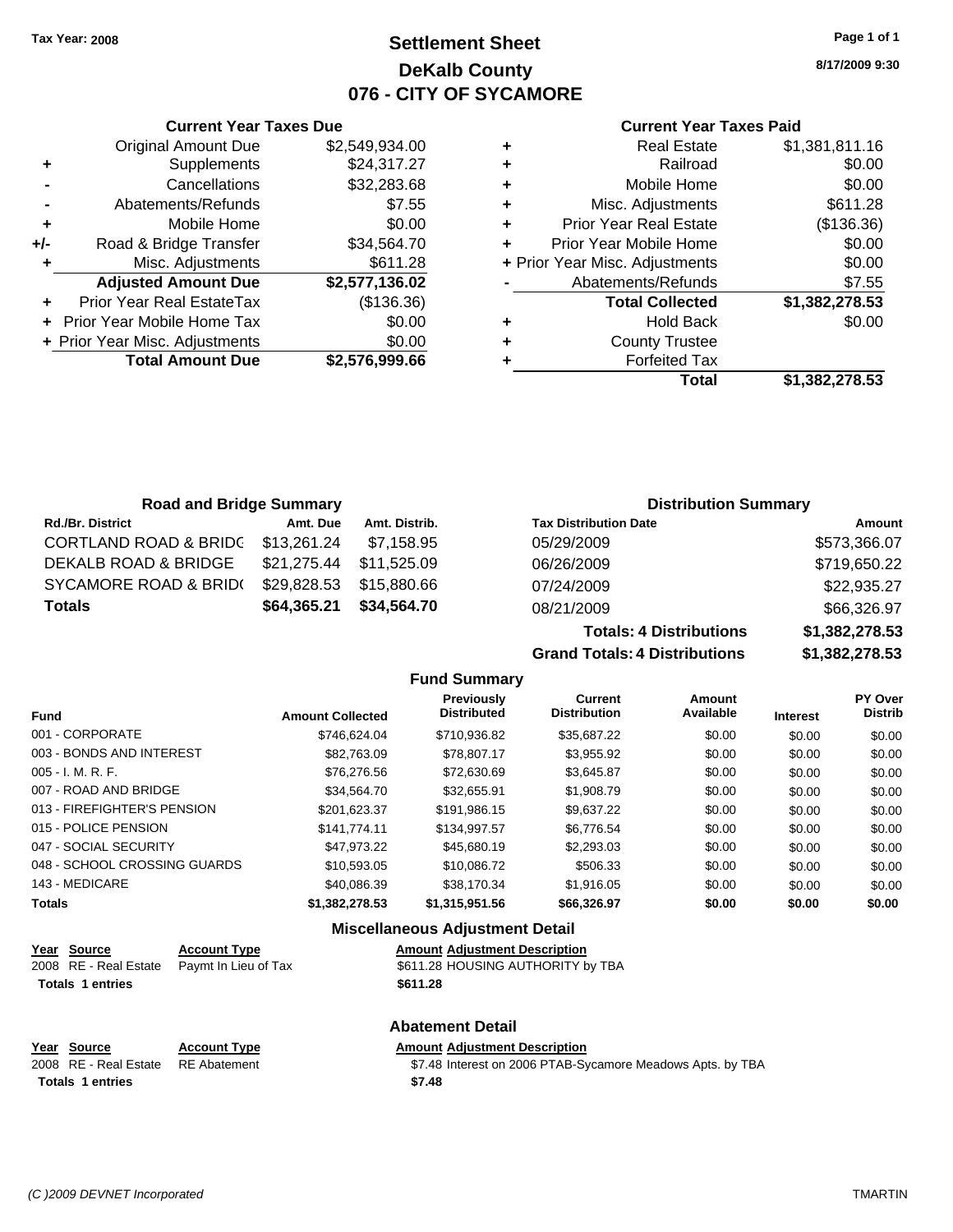## **Settlement Sheet Tax Year: 2008 Page 1 of 1 DeKalb County 077 - SYCAMORE LIBRARY**

**8/17/2009 9:30**

## **Current Year Taxes Paid**

| <b>Current Yea</b>            |   |              | <b>Current Year Taxes Due</b>  |     |
|-------------------------------|---|--------------|--------------------------------|-----|
| <b>Real Estat</b>             | ÷ | \$814,571.89 | Original Amount Due            |     |
| Railroa                       | ÷ | \$7,275.50   | <b>Supplements</b>             |     |
| Mobile Hom                    | ٠ | \$9,807.39   | Cancellations                  |     |
| Misc. Adjustment              | ÷ | \$2.39       | Abatements/Refunds             |     |
| <b>Prior Year Real Estat</b>  | ÷ | \$0.00       | Mobile Home                    | ÷   |
| Prior Year Mobile Hom         | ÷ | \$0.00       | Road & Bridge Transfer         | +/- |
| + Prior Year Misc. Adjustment |   | \$195.28     | Misc. Adjustments              |     |
| Abatements/Refund             |   | \$812,232.89 | <b>Adjusted Amount Due</b>     |     |
| <b>Total Collecte</b>         |   | (\$40.62)    | Prior Year Real EstateTax      |     |
| <b>Hold Bac</b>               | ٠ | \$0.00       | + Prior Year Mobile Home Tax   |     |
| <b>County Truste</b>          | ÷ | \$0.00       | + Prior Year Misc. Adjustments |     |
| <b>Forfeited Ta</b>           | ٠ | \$812,192.27 | <b>Total Amount Due</b>        |     |
| $T_{\alpha}$                  |   |              |                                |     |

| Total                          | \$430,527.77 |
|--------------------------------|--------------|
| <b>Forfeited Tax</b>           |              |
| <b>County Trustee</b>          |              |
| <b>Hold Back</b>               | \$0.00       |
| <b>Total Collected</b>         | \$430,527.77 |
| Abatements/Refunds             | \$2.39       |
| + Prior Year Misc. Adjustments | \$0.00       |
| Prior Year Mobile Home         | \$0.00       |
| <b>Prior Year Real Estate</b>  | (\$40.62)    |
| Misc. Adjustments              | \$195.28     |
| Mobile Home                    | \$0.00       |
| Railroad                       | \$0.00       |
| <b>Real Estate</b>             | \$430,375.50 |
| Gullell I cal Taxes Falu       |              |

## **Distribution Summary Tax Distribution Date Amount** 05/29/2009 \$178,608.74 06/26/2009 \$224,192.63 07/24/2009 \$7,148.00 08/21/2009 \$20,578.40 **Totals: 4 Distributions \$430,527.77 Grand Totals: 4 Distributions \$430,527.77**

### **Fund Summary**

| <b>Fund</b>                              | <b>Amount Collected</b> | Previously<br><b>Distributed</b> | Current<br><b>Distribution</b> | Amount<br>Available | <b>Interest</b> | <b>PY Over</b><br><b>Distrib</b> |
|------------------------------------------|-------------------------|----------------------------------|--------------------------------|---------------------|-----------------|----------------------------------|
| 005 - I. M. R. F.                        | \$18,503.69             | \$17.619.24                      | \$884.45                       | \$0.00              | \$0.00          | \$0.00                           |
| 016 - LIBRARY (township, municipalities) | \$391,817.28            | \$373,089.17                     | \$18,728.11                    | \$0.00              | \$0.00          | \$0.00                           |
| 027 - AUDIT                              | \$1.329.89              | \$1,266,33                       | \$63.56                        | \$0.00              | \$0.00          | \$0.00                           |
| 047 - SOCIAL SECURITY                    | \$18,876.91             | \$17.974.63                      | \$902.28                       | \$0.00              | \$0.00          | \$0.00                           |
| Totals                                   | \$430,527.77            | \$409,949.37                     | \$20,578.40                    | \$0.00              | \$0.00          | \$0.00                           |

### **Miscellaneous Adjustment Detail**

| Year Source             | <b>Account Type</b>                        | <b>Amount Adjustment Description</b> |
|-------------------------|--------------------------------------------|--------------------------------------|
|                         | 2008 RE - Real Estate Paymt In Lieu of Tax | \$195.28 HOUSING AUTHORITY by TBA    |
| <b>Totals 1 entries</b> |                                            | \$195.28                             |

## **Abatement Detail**

|                         | Year Source                        | <b>Account Type</b> | <b>Amount Adiustment Description</b>                       |
|-------------------------|------------------------------------|---------------------|------------------------------------------------------------|
|                         | 2008 RE - Real Estate RE Abatement |                     | \$2.39 Interest on 2006 PTAB-Sycamore Meadows Apts. by TBA |
| <b>Totals 1 entries</b> |                                    |                     | \$2.39                                                     |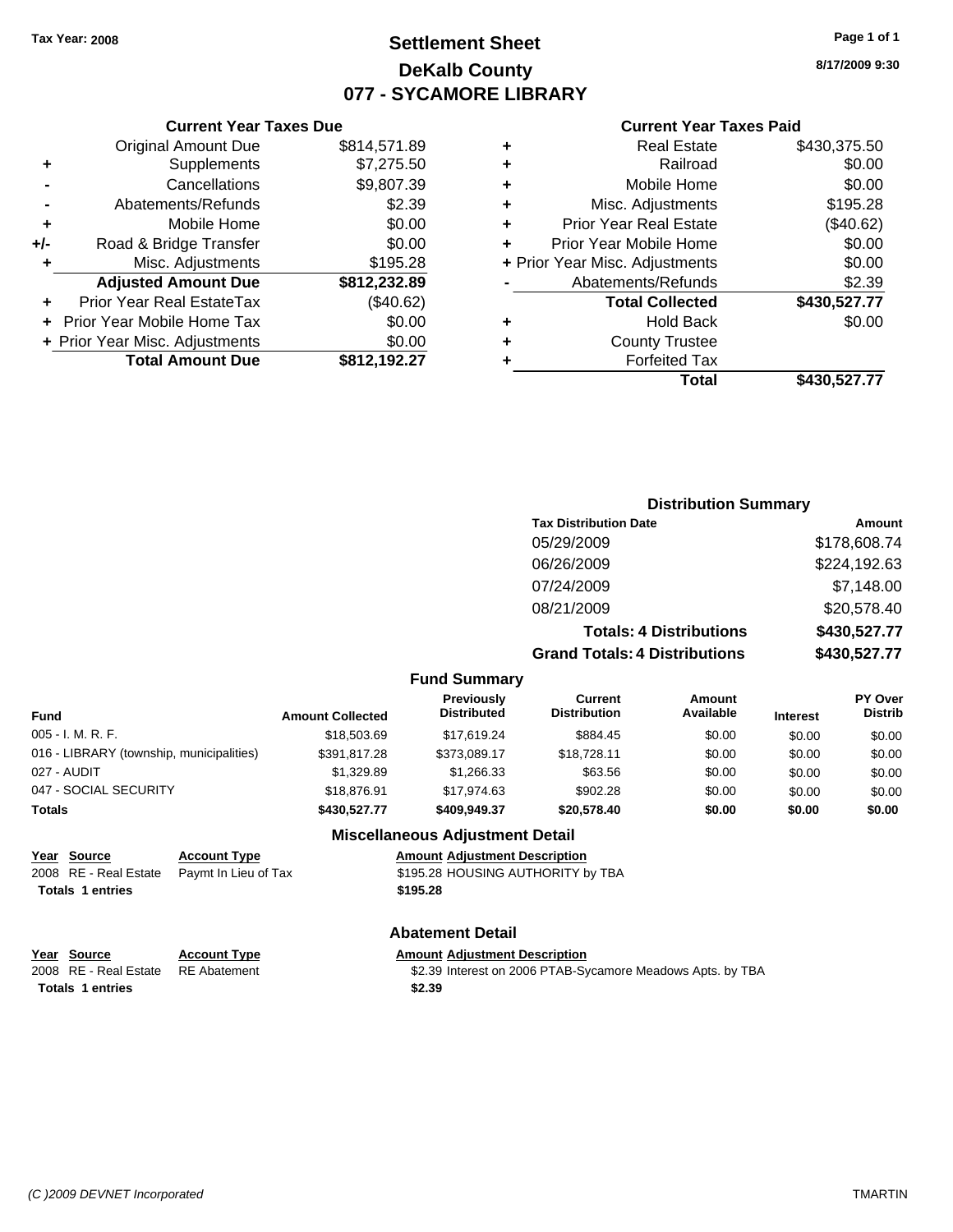## **Settlement Sheet Tax Year: 2008 Page 1 of 1 DeKalb County 078 - VILLAGE OF WATERMAN**

**8/17/2009 9:30**

## **Current Year Taxes Paid**

| <b>Currer</b>            |   |              | <b>Current Year Taxes Due</b>  |       |
|--------------------------|---|--------------|--------------------------------|-------|
| Real                     | ÷ | \$151,766.30 | Original Amount Due            |       |
| R                        | ٠ | \$688.36     | Supplements                    | ٠     |
| Mobile                   | ٠ | \$1,130.79   | Cancellations                  |       |
| Misc. Adjus              | ٠ | \$0.00       | Abatements/Refunds             |       |
| <b>Prior Year Real</b>   | ÷ | \$0.00       | Mobile Home                    | ٠     |
| Prior Year Mobile        |   | \$21,603.48  | Road & Bridge Transfer         | $+/-$ |
| + Prior Year Misc. Adjus |   | \$0.00       | Misc. Adjustments              | ٠     |
| Abatements/R             |   | \$172,927.35 | <b>Adjusted Amount Due</b>     |       |
| <b>Total Co</b>          |   | \$0.00       | Prior Year Real EstateTax      |       |
| Hol                      | ٠ | \$0.00       | + Prior Year Mobile Home Tax   |       |
| County <sup>-</sup>      | ٠ | \$0.00       | + Prior Year Misc. Adjustments |       |
| Forfeit                  |   | \$172,927.35 | <b>Total Amount Due</b>        |       |
|                          |   |              |                                |       |

|   | Total                          | \$101,415.99 |
|---|--------------------------------|--------------|
|   | <b>Forfeited Tax</b>           |              |
| ٠ | <b>County Trustee</b>          |              |
|   | <b>Hold Back</b>               | \$0.00       |
|   | <b>Total Collected</b>         | \$101,415.99 |
|   | Abatements/Refunds             | \$0.00       |
|   | + Prior Year Misc. Adjustments | \$0.00       |
| ÷ | Prior Year Mobile Home         | \$0.00       |
| ٠ | <b>Prior Year Real Estate</b>  | \$0.00       |
| ٠ | Misc. Adjustments              | \$0.00       |
| ٠ | Mobile Home                    | \$0.00       |
|   | Railroad                       | \$268.66     |
| ٠ | <b>Real Estate</b>             | \$101,147.33 |

| <b>Road and Bridge Summary</b>   |             |               | <b>Distribution Summary</b>  |             |  |
|----------------------------------|-------------|---------------|------------------------------|-------------|--|
| <b>Rd./Br. District</b>          | Amt. Due    | Amt. Distrib. | <b>Tax Distribution Date</b> | Amount      |  |
| <b>CLINTON ROAD &amp; BRIDGE</b> | \$39,633.64 | \$21.603.48   | 05/29/2009                   | \$45,083.16 |  |
| <b>Totals</b>                    | \$39,633.64 | \$21,603.48   | 06/26/2009                   | \$50,933.55 |  |
|                                  |             |               | 07/24/2009                   | \$2,062.08  |  |
|                                  |             |               | 08/21/2009                   | \$3,337.20  |  |

| <b>Grand Totals: 4 Distributions</b> | \$101,415.99 |
|--------------------------------------|--------------|
| <b>Totals: 4 Distributions</b>       | \$101,415.99 |
| 08/21/2009                           | \$3,337.20   |
| 07/24/2009                           | \$2,062.08   |
| 06/26/2009                           | \$50,933.55  |

|                                         |                         | <b>Fund Summary</b>              |                                |                     |                 |                                  |
|-----------------------------------------|-------------------------|----------------------------------|--------------------------------|---------------------|-----------------|----------------------------------|
| <b>Fund</b>                             | <b>Amount Collected</b> | Previously<br><b>Distributed</b> | Current<br><b>Distribution</b> | Amount<br>Available | <b>Interest</b> | <b>PY Over</b><br><b>Distrib</b> |
| 001 - CORPORATE                         | \$44.298.58             | \$42.932.55                      | \$1,366.03                     | \$0.00              | \$0.00          | \$0.00                           |
| 007 - ROAD AND BRIDGE                   | \$21,603.48             | \$20.727.45                      | \$876.03                       | \$0.00              | \$0.00          | \$0.00                           |
| 014 - POLICE PROTECTION                 | \$13.120.05             | \$12,715,47                      | \$404.58                       | \$0.00              | \$0.00          | \$0.00                           |
| 027 - AUDIT                             | \$6.682.30              | \$6,476.24                       | \$206.06                       | \$0.00              | \$0.00          | \$0.00                           |
| 035 - TORT JUDGEMENTS/LIABILITY<br>INS. | \$14.229.14             | \$13.790.35                      | \$438.79                       | \$0.00              | \$0.00          | \$0.00                           |
| 047 - SOCIAL SECURITY                   | \$1.295.75              | \$1,255.80                       | \$39.95                        | \$0.00              | \$0.00          | \$0.00                           |
| 073 - CHLORINATION OF SEWAGE            | \$186.69                | \$180.93                         | \$5.76                         | \$0.00              | \$0.00          | \$0.00                           |
| <b>Totals</b>                           | \$101,415.99            | \$98,078.79                      | \$3,337.20                     | \$0.00              | \$0.00          | \$0.00                           |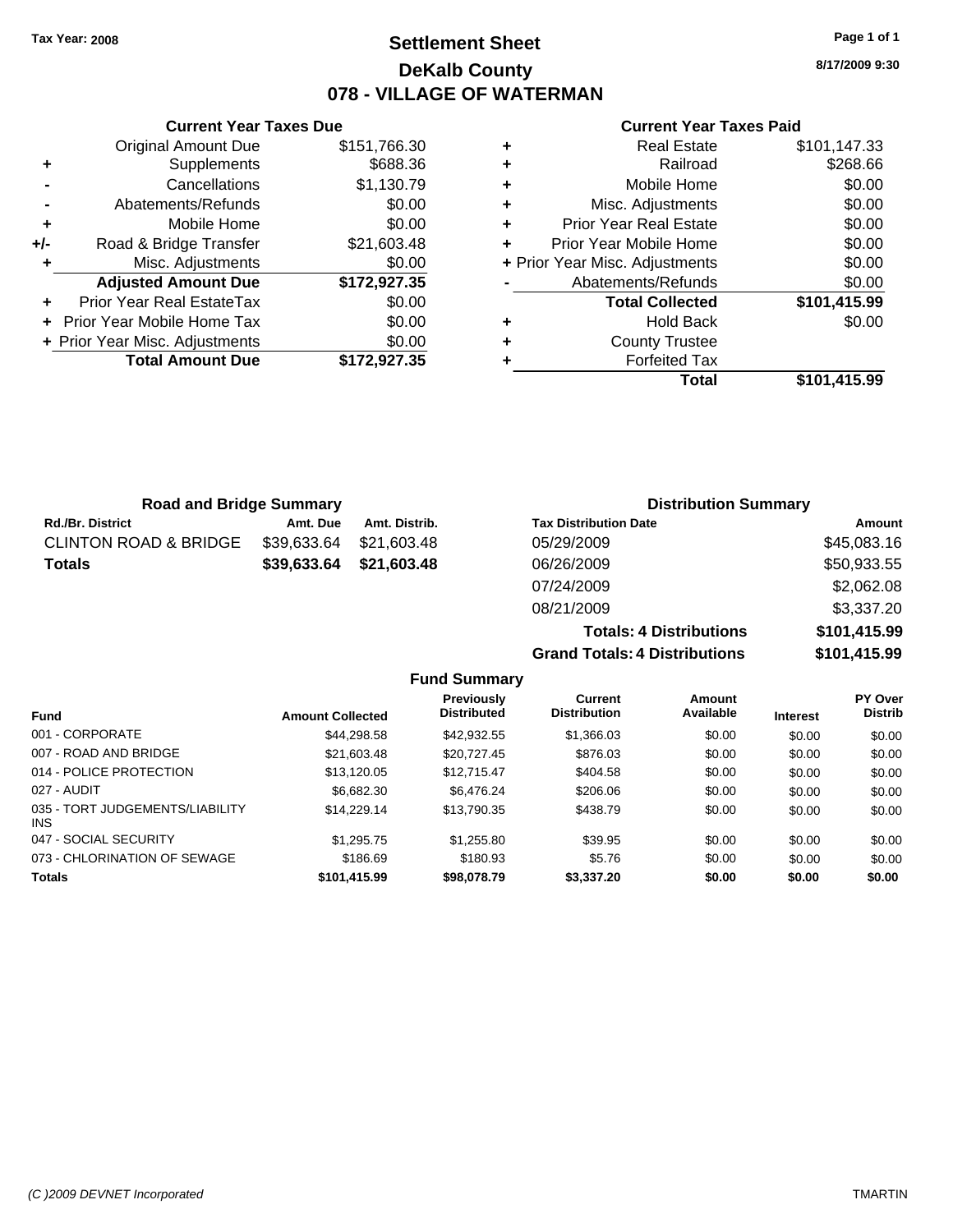# **Settlement Sheet Tax Year: 2008 Page 1 of 1 DeKalb County 079 - HINCKLEY SPEC SERV #1**

**Current Year Taxes Due**

|       | <b>Original Amount Due</b>     | \$1,400.11 |
|-------|--------------------------------|------------|
| ٠     | Supplements                    | \$31.09    |
|       | Cancellations                  | \$33.27    |
|       | Abatements/Refunds             | \$0.00     |
| ٠     | Mobile Home                    | \$0.00     |
| $+/-$ | Road & Bridge Transfer         | \$0.00     |
| ٠     | Misc. Adjustments              | \$0.00     |
|       | <b>Adjusted Amount Due</b>     | \$1,397.93 |
|       | Prior Year Real EstateTax      | \$0.00     |
|       | + Prior Year Mobile Home Tax   | \$0.00     |
|       | + Prior Year Misc. Adjustments | \$0.00     |
|       | <b>Total Amount Due</b>        | \$1,397.93 |

#### **Current Year Taxes Paid**

|   | <b>Real Estate</b>             | \$692.46 |
|---|--------------------------------|----------|
| ٠ | Railroad                       | \$0.00   |
| ٠ | Mobile Home                    | \$0.00   |
| ٠ | Misc. Adjustments              | \$0.00   |
| ٠ | <b>Prior Year Real Estate</b>  | \$0.00   |
|   | Prior Year Mobile Home         | \$0.00   |
|   | + Prior Year Misc. Adjustments | \$0.00   |
|   | Abatements/Refunds             | \$0.00   |
|   | <b>Total Collected</b>         | \$692.46 |
| ٠ | <b>Hold Back</b>               | \$0.00   |
| ٠ | <b>County Trustee</b>          |          |
|   | <b>Forfeited Tax</b>           |          |
|   | Total                          | \$692.46 |
|   |                                |          |

|                            |                         |                                  |                                       | <b>Distribution Summary</b>    |                 |                                  |
|----------------------------|-------------------------|----------------------------------|---------------------------------------|--------------------------------|-----------------|----------------------------------|
|                            |                         |                                  | <b>Tax Distribution Date</b>          |                                |                 | Amount                           |
|                            |                         |                                  | 05/29/2009                            |                                |                 | \$309.95                         |
|                            |                         |                                  | 06/26/2009                            |                                |                 | \$361.52                         |
|                            |                         |                                  | 08/21/2009                            |                                |                 | \$20.99                          |
|                            |                         |                                  |                                       | <b>Totals: 3 Distributions</b> |                 | \$692.46                         |
|                            |                         |                                  | <b>Grand Totals: 3 Distributions</b>  |                                |                 | \$692.46                         |
|                            |                         | <b>Fund Summary</b>              |                                       |                                |                 |                                  |
| <b>Fund</b>                | <b>Amount Collected</b> | Previously<br><b>Distributed</b> | <b>Current</b><br><b>Distribution</b> | Amount<br>Available            | <b>Interest</b> | <b>PY Over</b><br><b>Distrib</b> |
| 023 - SPECIAL SERVICE AREA | \$692.46                | \$671.47                         | \$20.99                               | \$0.00                         | \$0.00          | \$0.00                           |
| Totals                     | \$692.46                | \$671.47                         | \$20.99                               | \$0.00                         | \$0.00          | \$0.00                           |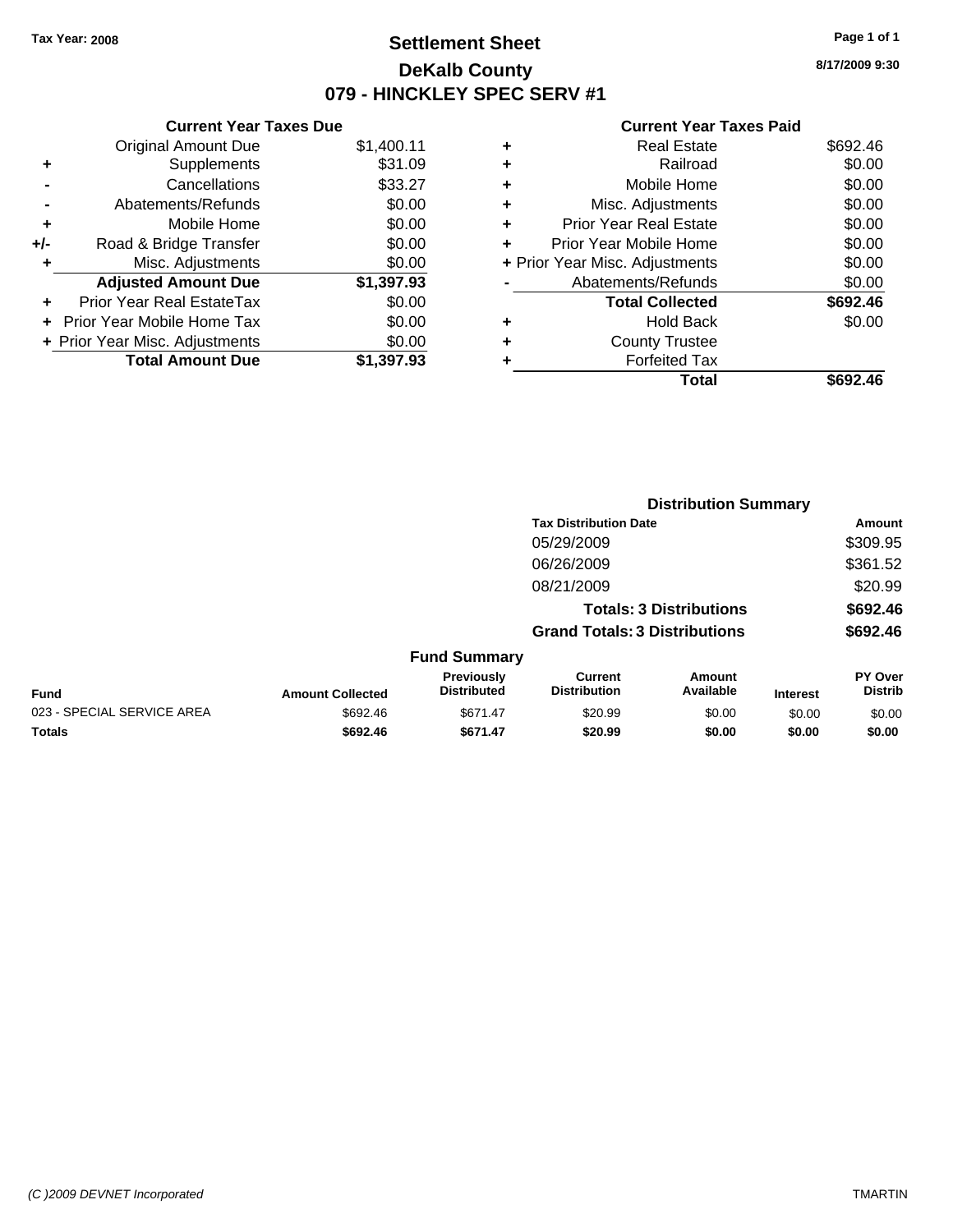# **Settlement Sheet Tax Year: 2008 Page 1 of 1 DeKalb County 085 - BURLINGTON FIRE**

**8/17/2009 9:30**

### **Current Year Taxes Paid**

|       | <b>Current Year Taxes Due</b>  |            |
|-------|--------------------------------|------------|
|       | <b>Original Amount Due</b>     | \$6,715.60 |
| ٠     | Supplements                    | \$0.00     |
|       | Cancellations                  | \$0.00     |
|       | Abatements/Refunds             | \$0.00     |
| ٠     | Mobile Home                    | \$0.00     |
| $+/-$ | Road & Bridge Transfer         | \$0.00     |
| ٠     | Misc. Adjustments              | \$0.00     |
|       | <b>Adjusted Amount Due</b>     | \$6,715.60 |
| ÷     | Prior Year Real EstateTax      | \$0.00     |
|       | Prior Year Mobile Home Tax     | \$0.00     |
|       | + Prior Year Misc. Adjustments | \$0.00     |
|       | <b>Total Amount Due</b>        | \$6,715.60 |

| ٠ | <b>Real Estate</b>             | \$3,115.76 |
|---|--------------------------------|------------|
|   |                                |            |
| ÷ | Railroad                       | \$105.20   |
|   |                                |            |
| ÷ | Mobile Home                    | \$0.00     |
|   |                                |            |
| ٠ | Misc. Adjustments              | \$0.00     |
| ÷ | <b>Prior Year Real Estate</b>  | \$0.00     |
|   |                                |            |
| ٠ | Prior Year Mobile Home         | \$0.00     |
|   | + Prior Year Misc. Adjustments | \$0.00     |
|   |                                |            |
|   | Abatements/Refunds             | \$0.00     |
|   | <b>Total Collected</b>         | \$3,220.96 |
| ٠ | <b>Hold Back</b>               | \$0.00     |
| ٠ | <b>County Trustee</b>          |            |
|   |                                |            |
| ٠ | <b>Forfeited Tax</b>           |            |
|   |                                |            |
|   | Total                          | \$3,220.96 |

|                 |                         |                                  |                                       | <b>Distribution Summary</b>    |                 |                                  |
|-----------------|-------------------------|----------------------------------|---------------------------------------|--------------------------------|-----------------|----------------------------------|
|                 |                         |                                  | <b>Tax Distribution Date</b>          |                                |                 | Amount                           |
|                 |                         |                                  | 05/29/2009                            |                                |                 | \$321.20                         |
|                 |                         |                                  | 06/26/2009                            |                                |                 | \$2,888.83                       |
|                 |                         |                                  | 08/21/2009                            |                                |                 | \$10.93                          |
|                 |                         |                                  |                                       | <b>Totals: 3 Distributions</b> |                 | \$3,220.96                       |
|                 |                         |                                  | <b>Grand Totals: 3 Distributions</b>  |                                |                 | \$3,220.96                       |
|                 |                         | <b>Fund Summary</b>              |                                       |                                |                 |                                  |
| <b>Fund</b>     | <b>Amount Collected</b> | Previously<br><b>Distributed</b> | <b>Current</b><br><b>Distribution</b> | Amount<br>Available            | <b>Interest</b> | <b>PY Over</b><br><b>Distrib</b> |
| 001 - CORPORATE | \$2.082.21              | \$2,075.14                       | \$7.07                                | \$0.00                         | \$0.00          | \$0.00                           |
| 064 - AMBULANCE | \$1,138.75              | \$1,134.89                       | \$3.86                                | \$0.00                         | \$0.00          | \$0.00                           |
| Totals          | \$3,220.96              | \$3,210.03                       | \$10.93                               | \$0.00                         | \$0.00          | \$0.00                           |
|                 |                         |                                  |                                       |                                |                 |                                  |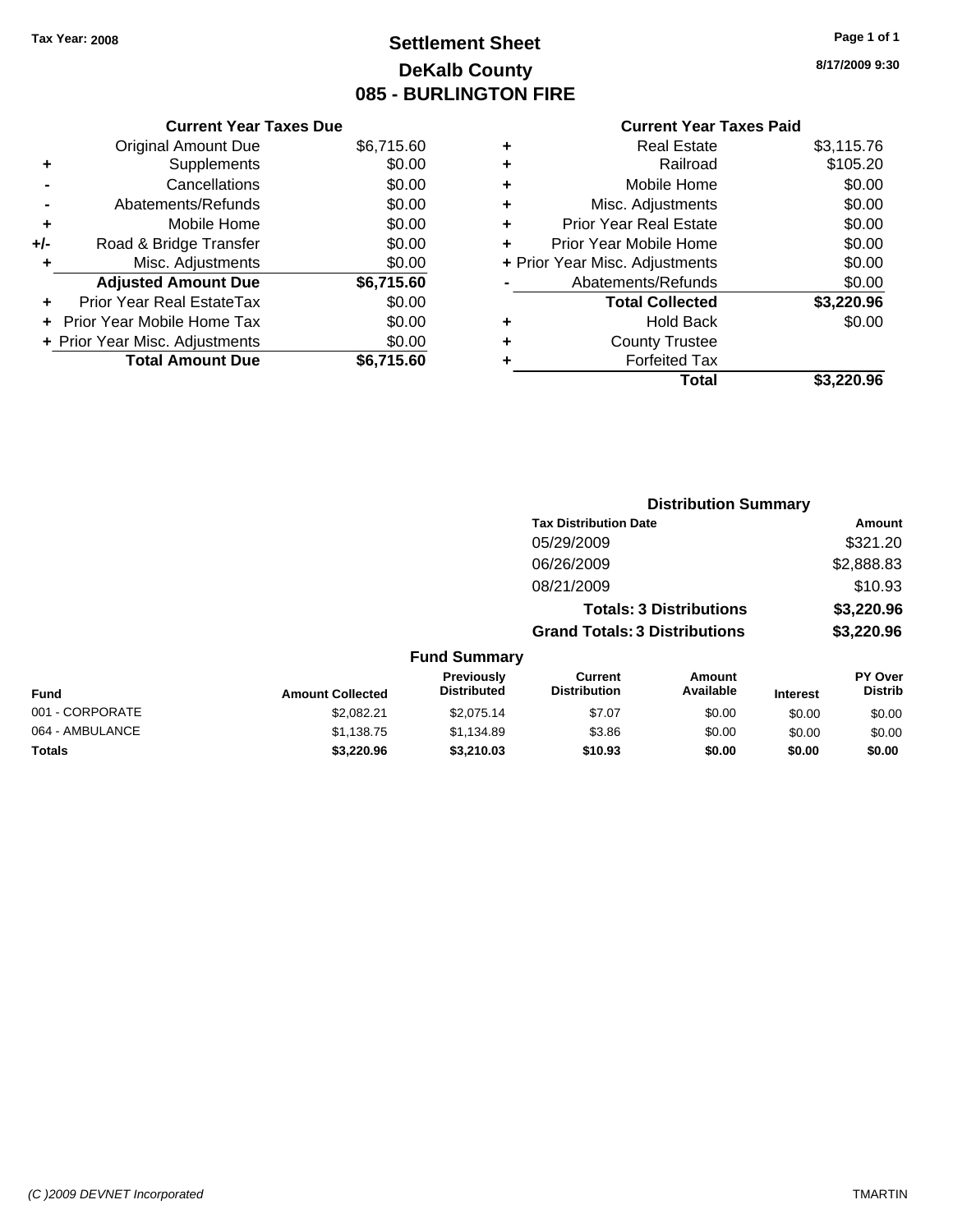# **Settlement Sheet Tax Year: 2008 Page 1 of 1 DeKalb County 086 - CORTLAND FIRE**

**8/17/2009 9:30**

### **Current Year Taxes Paid**

|   | <b>Real Estate</b>             | \$208,009.96 |
|---|--------------------------------|--------------|
| ٠ | Railroad                       | \$514.61     |
| ٠ | Mobile Home                    | \$0.00       |
| ٠ | Misc. Adjustments              | \$0.00       |
| ٠ | <b>Prior Year Real Estate</b>  | \$0.00       |
| ÷ | Prior Year Mobile Home         | \$0.00       |
|   | + Prior Year Misc. Adjustments | \$0.00       |
|   | Abatements/Refunds             | \$0.00       |
|   | <b>Total Collected</b>         | \$208,524.57 |
| ٠ | Hold Back                      | \$0.00       |
| ٠ | <b>County Trustee</b>          |              |
|   | <b>Forfeited Tax</b>           |              |
|   | Total                          | \$208.524.57 |

|     | <b>Current Year Taxes Due</b>     |              |
|-----|-----------------------------------|--------------|
|     | <b>Original Amount Due</b>        | \$397,214.89 |
| ٠   | Supplements                       | \$1,609.45   |
|     | Cancellations                     | \$1,992.22   |
|     | Abatements/Refunds                | \$0.00       |
| ٠   | Mobile Home                       | \$0.00       |
| +/- | Road & Bridge Transfer            | \$0.00       |
| ٠   | Misc. Adjustments                 | \$0.00       |
|     | <b>Adjusted Amount Due</b>        | \$396,832.12 |
|     | <b>Prior Year Real EstateTax</b>  | \$0.00       |
|     | <b>Prior Year Mobile Home Tax</b> | \$0.00       |
|     | + Prior Year Misc. Adjustments    | \$0.00       |
|     | <b>Total Amount Due</b>           | \$396,832.12 |

### **Distribution Summary**

| \$123,168.10 |
|--------------|
| \$74,786.82  |
| \$3,735.00   |
| \$6,834.65   |
| \$208,524.57 |
| \$208,524.57 |
|              |

| Fund            | <b>Amount Collected</b> | <b>Previously</b><br><b>Distributed</b> | Current<br><b>Distribution</b> | Amount<br>Available | <b>Interest</b> | PY Over<br><b>Distrib</b> |
|-----------------|-------------------------|-----------------------------------------|--------------------------------|---------------------|-----------------|---------------------------|
| 001 - CORPORATE | \$81,134.00             | \$78,474.73                             | \$2,659.27                     | \$0.00              | \$0.00          | \$0.00                    |
| 064 - AMBULANCE | \$127,390.57            | \$123,215.19                            | \$4.175.38                     | \$0.00              | \$0.00          | \$0.00                    |
| Totals          | \$208.524.57            | \$201.689.92                            | \$6,834.65                     | \$0.00              | \$0.00          | \$0.00                    |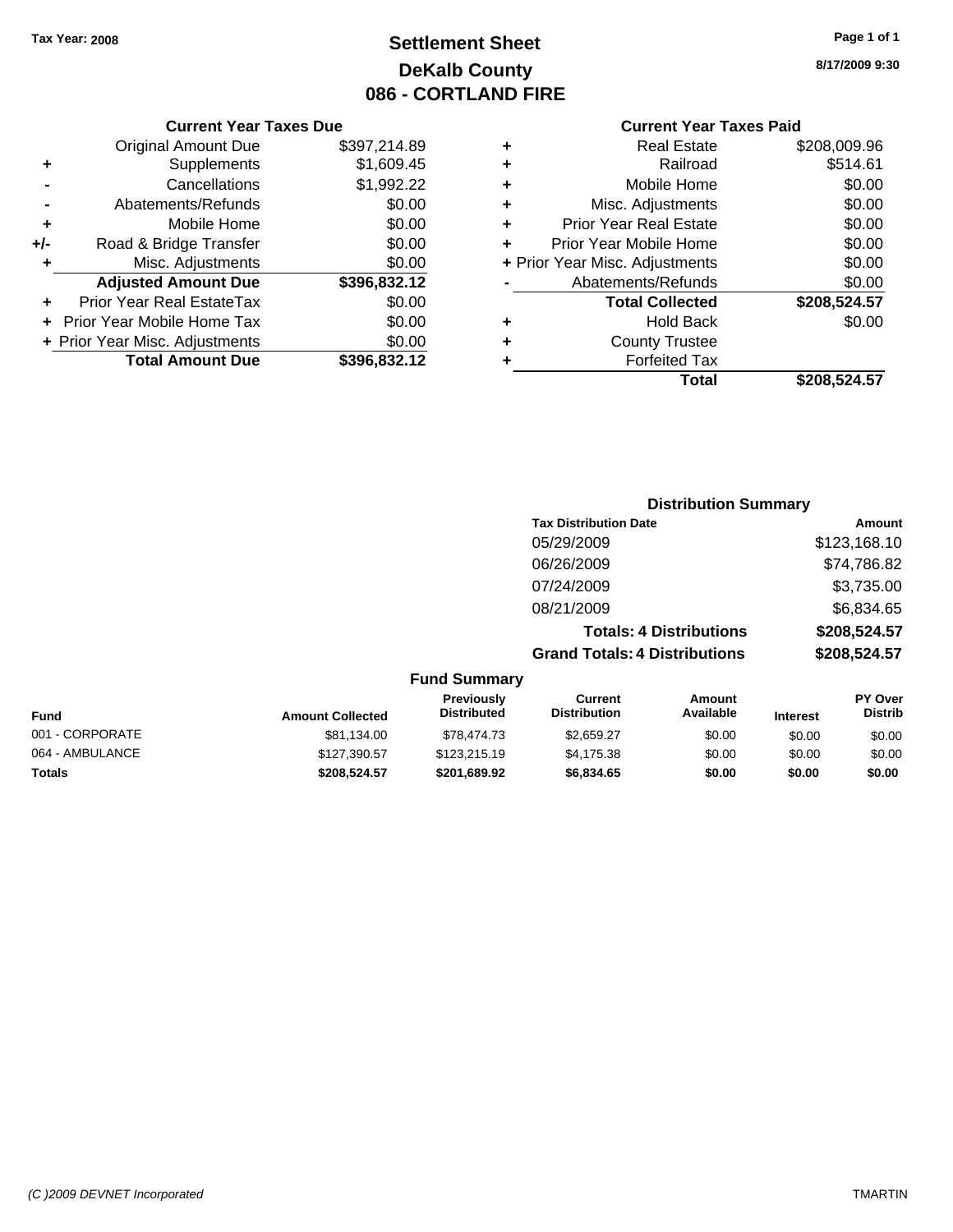# **Settlement Sheet Tax Year: 2008 Page 1 of 1 DeKalb County 087 - DE KALB FIRE**

**8/17/2009 9:30**

| <b>Current Year Taxes Due</b> |
|-------------------------------|
|-------------------------------|

|     | <b>Original Amount Due</b>     | \$127,174.43 |
|-----|--------------------------------|--------------|
| ٠   | Supplements                    | \$312.41     |
|     | Cancellations                  | \$336.66     |
|     | Abatements/Refunds             | \$0.00       |
| ٠   | Mobile Home                    | \$0.00       |
| +/- | Road & Bridge Transfer         | \$0.00       |
| ٠   | Misc. Adjustments              | \$0.00       |
|     | <b>Adjusted Amount Due</b>     | \$127,150.18 |
|     | Prior Year Real EstateTax      | \$167.34     |
|     | Prior Year Mobile Home Tax     | \$0.00       |
|     | + Prior Year Misc. Adjustments | \$0.00       |
|     |                                |              |
|     | <b>Total Amount Due</b>        | \$127,317.52 |

### **Current Year Taxes Paid +** Real Estate \$69,869.27

|   | Total                          | \$70,359.99 |
|---|--------------------------------|-------------|
| ٠ | <b>Forfeited Tax</b>           |             |
| ٠ | <b>County Trustee</b>          |             |
| ٠ | <b>Hold Back</b>               | \$0.00      |
|   | <b>Total Collected</b>         | \$70,359.99 |
|   | Abatements/Refunds             | \$0.00      |
|   | + Prior Year Misc. Adjustments | \$0.00      |
| ٠ | Prior Year Mobile Home         | \$0.00      |
| ٠ | <b>Prior Year Real Estate</b>  | \$167.34    |
| ٠ | Misc. Adjustments              | \$0.00      |
| ٠ | Mobile Home                    | \$0.00      |
| ÷ | Railroad                       | \$323.38    |
| Ŧ | ngal Lolal <del>c</del>        | ມບວ,ບບວ.∠≢  |

#### **Distribution Summary Tax Distribution Date Amount** 05/29/2009 \$16,233.08 06/26/2009 \$49,089.46 07/24/2009 \$1,166.92 08/21/2009 \$3,870.53 **Totals: 4 Distributions \$70,359.99 Grand Totals: 4 Distributions \$70,359.99 Fund Summary PY Over Distrib Amount Available Current Distribution Previously Amount Collected Distributed**

| <b>Fund</b>     | <b>Amount Collected</b> | <b>Distributed</b> | <b>Distribution</b> | Available | <b>Interest</b> | Distrib |
|-----------------|-------------------------|--------------------|---------------------|-----------|-----------------|---------|
| 001 - CORPORATE | \$70.359.99             | \$66,489,46        | \$3.870.53          | \$0.00    | \$0.00          | \$0.00  |
| <b>Totals</b>   | \$70.359.99             | \$66,489,46        | \$3,870.53          | \$0.00    | \$0.00          | \$0.00  |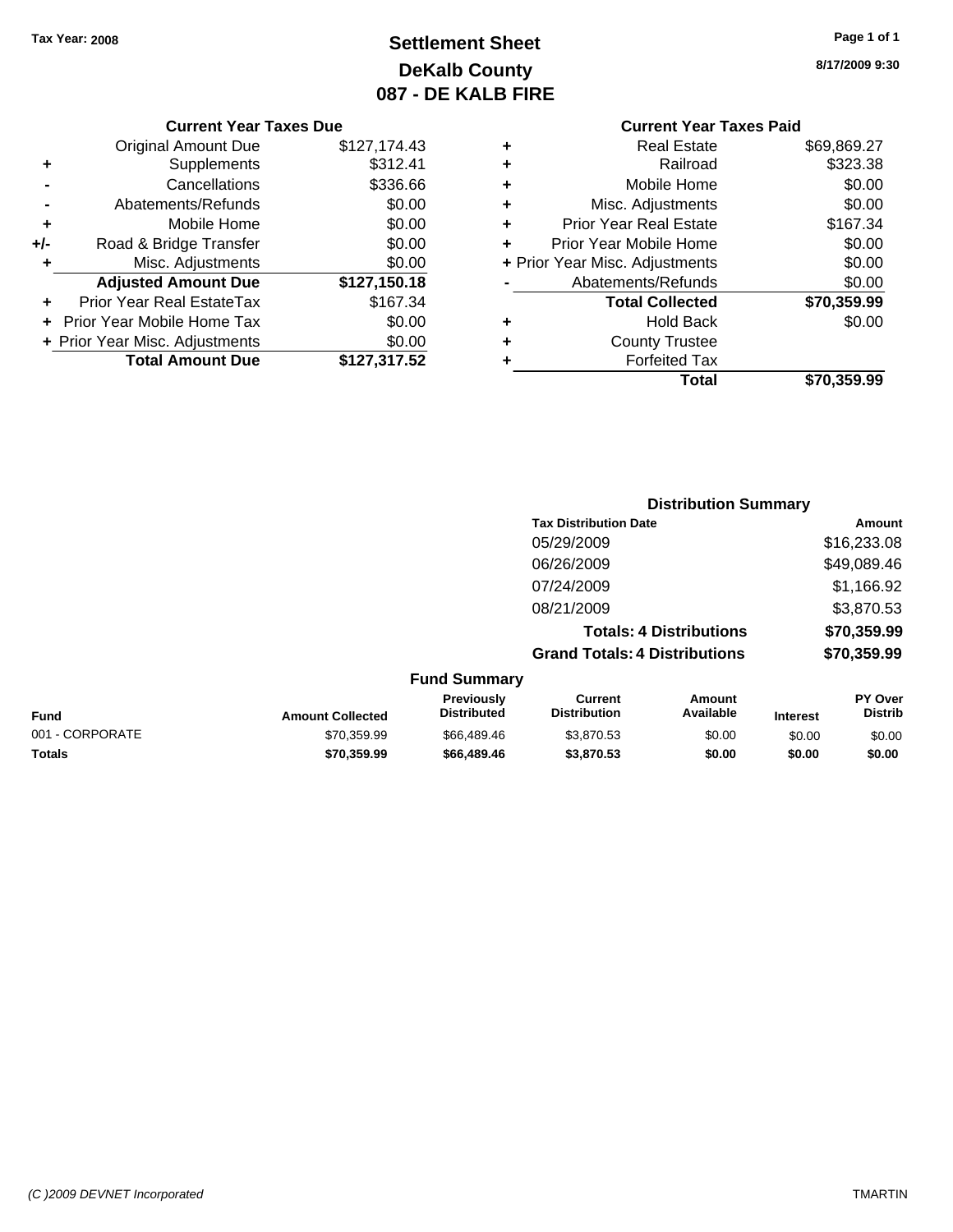# **Settlement Sheet Tax Year: 2008 Page 1 of 1 DeKalb County 088 - EARLVILLE FIRE**

**8/17/2009 9:30**

| \$2,240.29 |
|------------|
|            |

| ٠   | Supplements                    | \$0.00     |
|-----|--------------------------------|------------|
|     | Cancellations                  | \$0.00     |
|     | Abatements/Refunds             | \$0.00     |
| ٠   | Mobile Home                    | \$0.00     |
| +/- | Road & Bridge Transfer         | \$0.00     |
| ÷   | Misc. Adjustments              | \$0.00     |
|     | <b>Adjusted Amount Due</b>     | \$2,240.29 |
| ÷   | Prior Year Real EstateTax      | \$0.00     |
|     | + Prior Year Mobile Home Tax   | \$0.00     |
|     | + Prior Year Misc. Adjustments | \$0.00     |
|     | <b>Total Amount Due</b>        | \$2,240.29 |

# **Current Year Taxes Paid**

|   | <b>Real Estate</b>             | \$1,211.22 |
|---|--------------------------------|------------|
|   | Railroad                       | \$48.77    |
| ٠ | Mobile Home                    | \$0.00     |
| ٠ | Misc. Adjustments              | \$0.00     |
| ٠ | <b>Prior Year Real Estate</b>  | \$0.00     |
| ٠ | Prior Year Mobile Home         | \$0.00     |
|   | + Prior Year Misc. Adjustments | \$0.00     |
|   | Abatements/Refunds             | \$0.00     |
|   | <b>Total Collected</b>         | \$1,259.99 |
| ٠ | <b>Hold Back</b>               | \$0.00     |
| ٠ | <b>County Trustee</b>          |            |
| ٠ | <b>Forfeited Tax</b>           |            |
|   | Total                          | \$1,259.99 |
|   |                                |            |

|                         |                                  |                                       |                     |                                                                                                        | Amount                      |
|-------------------------|----------------------------------|---------------------------------------|---------------------|--------------------------------------------------------------------------------------------------------|-----------------------------|
|                         |                                  | 05/29/2009                            |                     |                                                                                                        | \$347.28                    |
|                         |                                  | 06/26/2009                            |                     |                                                                                                        | \$828.55                    |
|                         |                                  | 07/24/2009                            |                     |                                                                                                        | \$49.95                     |
|                         |                                  | 08/21/2009                            |                     |                                                                                                        | \$34.21                     |
|                         |                                  |                                       |                     |                                                                                                        | \$1,259.99                  |
|                         |                                  |                                       |                     |                                                                                                        | \$1,259.99                  |
|                         |                                  |                                       |                     |                                                                                                        |                             |
| <b>Amount Collected</b> | Previously<br><b>Distributed</b> | <b>Current</b><br><b>Distribution</b> | Amount<br>Available | <b>Interest</b>                                                                                        | PY Over<br><b>Distrib</b>   |
| \$609.52                | \$592.97                         | \$16.55                               | \$0.00              | \$0.00                                                                                                 | \$0.00                      |
|                         |                                  |                                       | <b>Fund Summary</b> | <b>Tax Distribution Date</b><br><b>Totals: 4 Distributions</b><br><b>Grand Totals: 4 Distributions</b> | <b>Distribution Summary</b> |

064 - AMBULANCE \$650.47 \$632.81 \$17.66 \$0.00 \$0.00 \$0.00 **Totals \$1,259.99 \$1,225.78 \$34.21 \$0.00 \$0.00 \$0.00**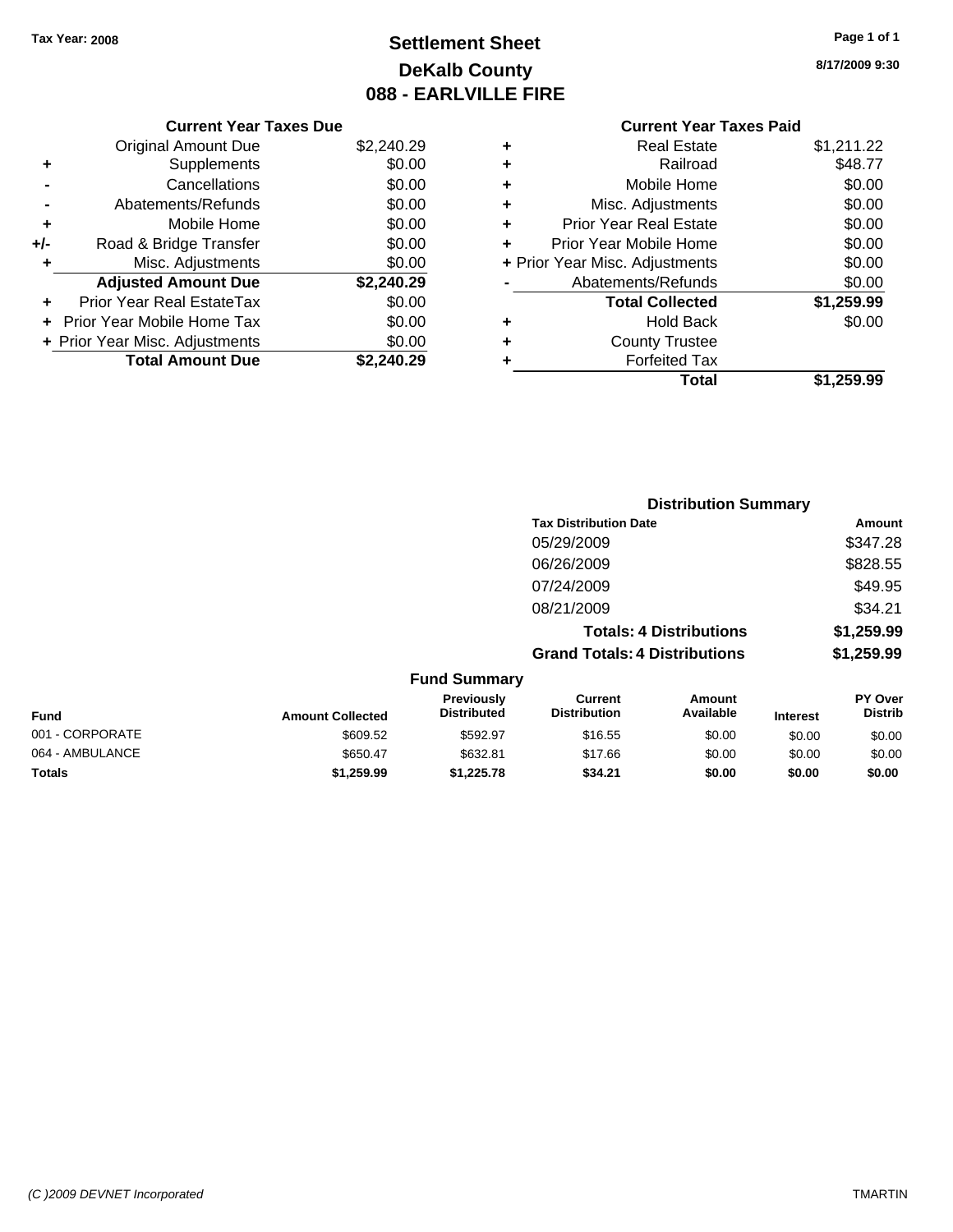# **Settlement Sheet Tax Year: 2008 Page 1 of 1 DeKalb County 089 - GENOA-KINGSTON FIRE**

**8/17/2009 9:30**

#### **Current Year Taxes Paid**

| <b>Prior Year Real Estate</b><br>Prior Year Mobile Home<br>+ Prior Year Misc. Adjustments<br>Abatements/Refunds<br><b>Total Collected</b><br><b>Hold Back</b><br><b>County Trustee</b><br><b>Forfeited Tax</b> | \$0.00<br>\$0.00<br>\$3.45<br>\$440,178.54<br>\$0.00 |
|----------------------------------------------------------------------------------------------------------------------------------------------------------------------------------------------------------------|------------------------------------------------------|
|                                                                                                                                                                                                                |                                                      |
|                                                                                                                                                                                                                |                                                      |
|                                                                                                                                                                                                                |                                                      |
|                                                                                                                                                                                                                |                                                      |
|                                                                                                                                                                                                                |                                                      |
|                                                                                                                                                                                                                |                                                      |
|                                                                                                                                                                                                                |                                                      |
|                                                                                                                                                                                                                | (\$56.90)                                            |
| Misc. Adjustments                                                                                                                                                                                              | \$0.00                                               |
| Mobile Home                                                                                                                                                                                                    | \$0.00                                               |
| Railroad                                                                                                                                                                                                       | \$2,157.77                                           |
| <b>Real Estate</b>                                                                                                                                                                                             | \$438,081.12                                         |
|                                                                                                                                                                                                                |                                                      |

|     | <b>Current Year Taxes Due</b>     |              |
|-----|-----------------------------------|--------------|
|     | <b>Original Amount Due</b>        | \$827,437.20 |
| ٠   | Supplements                       | \$6,961.48   |
|     | Cancellations                     | \$10,323.20  |
|     | Abatements/Refunds                | \$3.45       |
| ÷   | Mobile Home                       | \$0.00       |
| +/- | Road & Bridge Transfer            | \$0.00       |
| ٠   | Misc. Adjustments                 | \$0.00       |
|     | <b>Adjusted Amount Due</b>        | \$824,072.03 |
|     | Prior Year Real EstateTax         | (\$56.90)    |
|     | <b>Prior Year Mobile Home Tax</b> | \$0.00       |
|     | + Prior Year Misc. Adjustments    | \$0.00       |
|     | <b>Total Amount Due</b>           | \$824,015.13 |

| <b>Distribution Summary</b>          |              |
|--------------------------------------|--------------|
| <b>Tax Distribution Date</b>         | Amount       |
| 05/29/2009                           | \$206,252.74 |
| 06/26/2009                           | \$205,996.45 |
| 07/24/2009                           | \$9,289.93   |
| 08/21/2009                           | \$18,639.42  |
| <b>Totals: 4 Distributions</b>       | \$440,178.54 |
| <b>Grand Totals: 4 Distributions</b> | \$440,178.54 |

|  | <b>Fund Summary</b> |
|--|---------------------|
|--|---------------------|

| <b>Fund</b>                                   | <b>Amount Collected</b> | Previously<br><b>Distributed</b> | Current<br><b>Distribution</b> | Amount<br>Available | <b>Interest</b> | <b>PY Over</b><br><b>Distrib</b> |
|-----------------------------------------------|-------------------------|----------------------------------|--------------------------------|---------------------|-----------------|----------------------------------|
| 001 - CORPORATE                               | \$189,981.96            | \$181.937.15                     | \$8.044.81                     | \$0.00              | \$0.00          | \$0.00                           |
| 035 - TORT JUDGEMENTS/LIABILITY<br><b>INS</b> | \$9.047.85              | \$8.664.72                       | \$383.13                       | \$0.00              | \$0.00          | \$0.00                           |
| 064 - AMBULANCE                               | \$241,148.73            | \$230,937.25                     | \$10.211.48                    | \$0.00              | \$0.00          | \$0.00                           |
| <b>Totals</b>                                 | \$440,178.54            | \$421.539.12                     | \$18,639.42                    | \$0.00              | \$0.00          | \$0.00                           |

#### **Abatement Detail**

#### **Year Source Account Type Amount Adjustment Description**

2008 RE - Real Estate RE Abatement S3.45 Interest on 2006 PTAB-Chamberlain Park Apts. by TBA **Totals \$3.45 1 entries**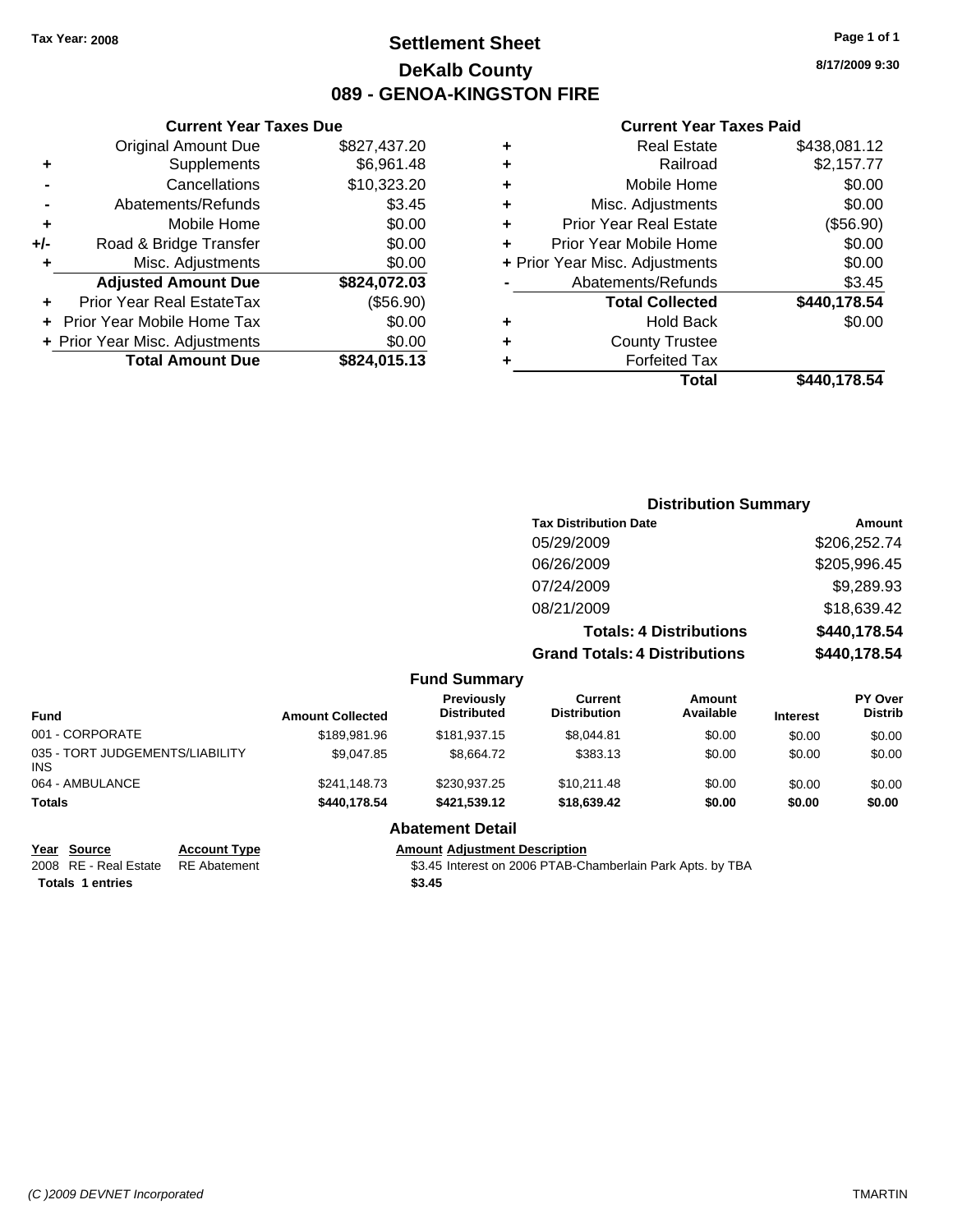# **Settlement Sheet Tax Year: 2008 Page 1 of 1 DeKalb County 090 - HAMPSHIRE FIRE**

**8/17/2009 9:30**

|       | <b>Current Year Taxes Due</b>     |             |  |  |  |
|-------|-----------------------------------|-------------|--|--|--|
|       | <b>Original Amount Due</b>        | \$21,081.09 |  |  |  |
| ٠     | Supplements                       | \$0.00      |  |  |  |
|       | Cancellations                     | \$0.00      |  |  |  |
|       | Abatements/Refunds                | \$0.00      |  |  |  |
| ÷     | Mobile Home                       | \$0.00      |  |  |  |
| $+/-$ | Road & Bridge Transfer            | \$0.00      |  |  |  |
| ٠     | Misc. Adjustments                 | \$0.00      |  |  |  |
|       | <b>Adjusted Amount Due</b>        | \$21,081.09 |  |  |  |
|       | Prior Year Real EstateTax         | \$0.00      |  |  |  |
|       | <b>Prior Year Mobile Home Tax</b> | \$0.00      |  |  |  |
|       | + Prior Year Misc. Adjustments    | \$0.00      |  |  |  |
|       | <b>Total Amount Due</b>           | \$21,081.09 |  |  |  |
|       |                                   |             |  |  |  |

# **Current Year Taxes Paid**

| ٠ | <b>Real Estate</b>             | \$13,050.55 |
|---|--------------------------------|-------------|
| ÷ | Railroad                       | \$199.50    |
| ÷ | Mobile Home                    | \$0.00      |
| ٠ | Misc. Adjustments              | \$0.00      |
| ٠ | <b>Prior Year Real Estate</b>  | \$0.00      |
| ÷ | Prior Year Mobile Home         | \$0.00      |
|   | + Prior Year Misc. Adjustments | \$0.00      |
|   | Abatements/Refunds             | \$0.00      |
|   | <b>Total Collected</b>         | \$13,250.05 |
| ٠ | <b>Hold Back</b>               | \$0.00      |
| ٠ | <b>County Trustee</b>          |             |
| ٠ | <b>Forfeited Tax</b>           |             |
|   | Total                          | \$13,250.05 |
|   |                                |             |

#### **Distribution Summary Tax Distribution Date Amount** 05/29/2009 \$5,270.61 06/26/2009 \$7,255.00 07/24/2009 \$555.96 08/21/2009 \$168.48 **Totals: 4 Distributions \$13,250.05 Grand Totals: 4 Distributions \$13,250.05 Fund Summary PY Over Amount Current Previously**

| <b>Fund</b>                 | <b>Amount Collected</b> | <b>FIGVIOUSIV</b><br><b>Distributed</b> | <b>Gunen</b><br><b>Distribution</b> | AIIIUUIIL<br>Available | <b>Interest</b> | FI UVEI<br><b>Distrib</b> |
|-----------------------------|-------------------------|-----------------------------------------|-------------------------------------|------------------------|-----------------|---------------------------|
| 001 - CORPORATE             | \$7.865.17              | \$7.765.16                              | \$100.01                            | \$0.00                 | \$0.00          | \$0.00                    |
| 013 - FIREFIGHTER'S PENSION | \$141.29                | \$139.49                                | \$1.80                              | \$0.00                 | \$0.00          | \$0.00                    |
| 064 - AMBULANCE             | \$5,243.59              | \$5.176.92                              | \$66.67                             | \$0.00                 | \$0.00          | \$0.00                    |
| <b>Totals</b>               | \$13,250.05             | \$13,081.57                             | \$168.48                            | \$0.00                 | \$0.00          | \$0.00                    |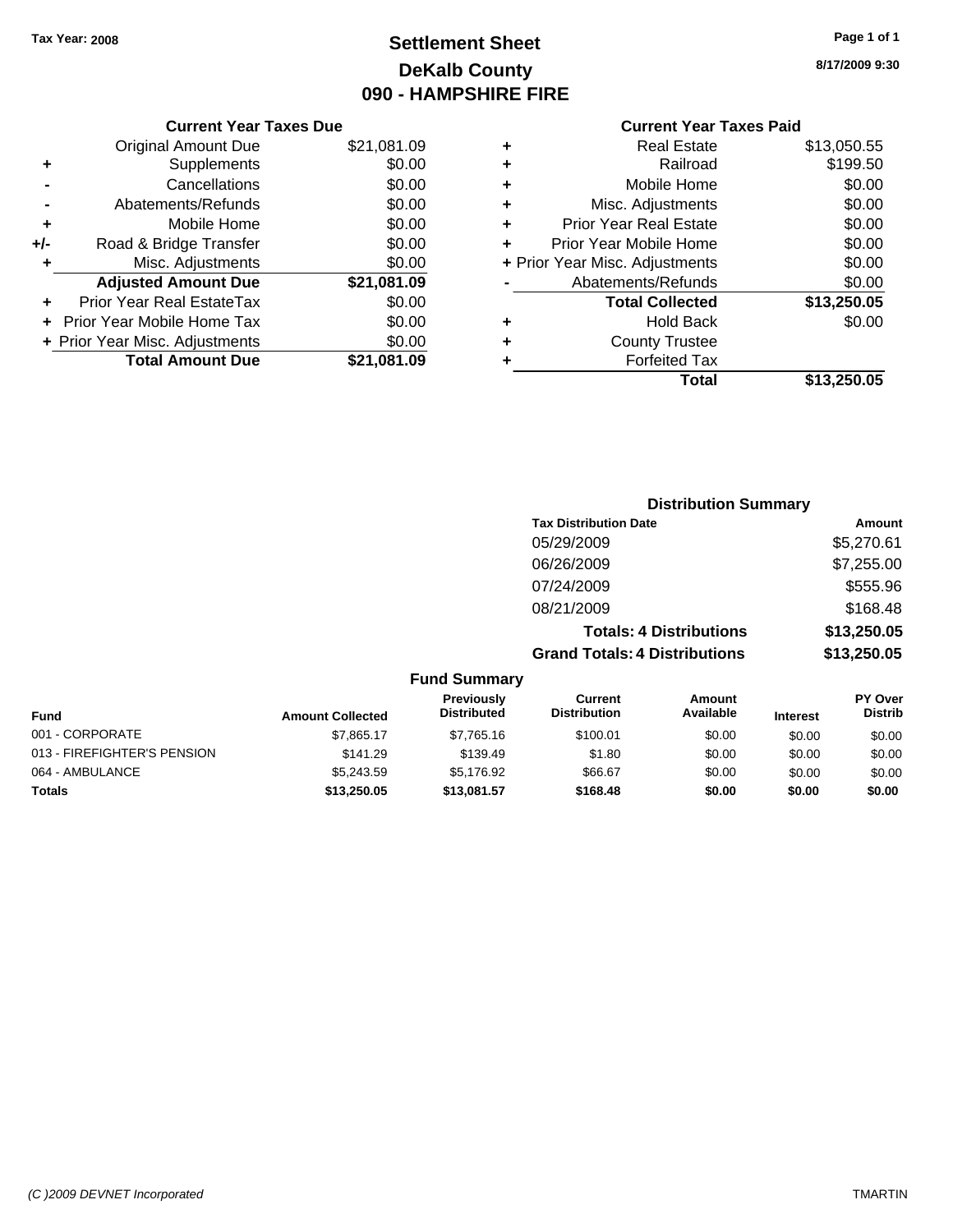# **Settlement Sheet Tax Year: 2008 Page 1 of 1 DeKalb County 091 - HINCKLEY FIRE**

**8/17/2009 9:30**

# **Current Year Taxes Paid**

|     | <b>Current Year Taxes Due</b>  |              |           |
|-----|--------------------------------|--------------|-----------|
|     | <b>Original Amount Due</b>     | \$226,701.65 | ٠         |
|     | <b>Supplements</b>             | \$641.38     | ٠         |
|     | Cancellations                  | \$708.62     | ٠         |
|     | Abatements/Refunds             | \$0.00       |           |
|     | Mobile Home                    | \$0.00       |           |
| +/- | Road & Bridge Transfer         | \$0.00       |           |
|     | Misc. Adjustments              | \$33.51      | + Prior Y |
|     | <b>Adjusted Amount Due</b>     | \$226,667.92 |           |
|     | Prior Year Real EstateTax      | \$0.00       |           |
|     | Prior Year Mobile Home Tax     | \$0.00       |           |
|     | + Prior Year Misc. Adjustments | \$0.00       |           |
|     | <b>Total Amount Due</b>        | \$226,667.92 |           |
|     |                                |              |           |

| ٠                              | <b>Real Estate</b>            | \$121,300.08 |
|--------------------------------|-------------------------------|--------------|
| ٠                              | Railroad                      | \$560.38     |
| ٠                              | Mobile Home                   | \$0.00       |
| ٠                              | Misc. Adjustments             | \$33.51      |
| ٠                              | <b>Prior Year Real Estate</b> | \$0.00       |
| ÷                              | Prior Year Mobile Home        | \$0.00       |
| + Prior Year Misc. Adjustments |                               | \$0.00       |
|                                | Abatements/Refunds            | \$0.00       |
|                                | <b>Total Collected</b>        | \$121,893.97 |
| ٠                              | <b>Hold Back</b>              | \$0.00       |
| ٠                              | <b>County Trustee</b>         |              |
| ٠                              | <b>Forfeited Tax</b>          |              |
|                                | Total                         | \$121,893.97 |

|                 |                         |                                  |                                       | <b>Distribution Summary</b>    |                 |                           |
|-----------------|-------------------------|----------------------------------|---------------------------------------|--------------------------------|-----------------|---------------------------|
|                 |                         |                                  | <b>Tax Distribution Date</b>          |                                |                 | Amount                    |
|                 |                         |                                  | 05/29/2009                            |                                |                 | \$49,863.14               |
|                 |                         |                                  | 06/26/2009                            |                                |                 | \$65,018.78               |
|                 |                         |                                  | 07/24/2009                            |                                |                 | \$2,176.84                |
|                 |                         |                                  | 08/21/2009                            |                                |                 | \$4,835.21                |
|                 |                         |                                  |                                       | <b>Totals: 4 Distributions</b> |                 | \$121,893.97              |
|                 |                         |                                  | <b>Grand Totals: 4 Distributions</b>  |                                |                 | \$121,893.97              |
|                 |                         | <b>Fund Summary</b>              |                                       |                                |                 |                           |
| <b>Fund</b>     | <b>Amount Collected</b> | Previously<br><b>Distributed</b> | <b>Current</b><br><b>Distribution</b> | Amount<br>Available            | <b>Interest</b> | PY Over<br><b>Distrib</b> |
| 001 - CORPORATE | \$121,893.97            | \$117,058.76                     | \$4,835.21                            | \$0.00                         | \$0.00          | \$0.00                    |
| Totals          | \$121,893.97            | \$117,058.76                     | \$4,835.21                            | \$0.00                         | \$0.00          | \$0.00                    |
|                 | --- --                  |                                  |                                       |                                |                 |                           |

#### **Miscellaneous Adjustment Detail**

| Year Source             | <b>Account Type</b>  | <b>Amount Adiustment Description</b>                         |
|-------------------------|----------------------|--------------------------------------------------------------|
| 2008 RE - Real Estate   | Pavmt In Lieu of Tax | \$33.51 Housing Authority-Shabbona Seguoya Apartments by TBA |
| <b>Totals 1 entries</b> |                      | \$33.51                                                      |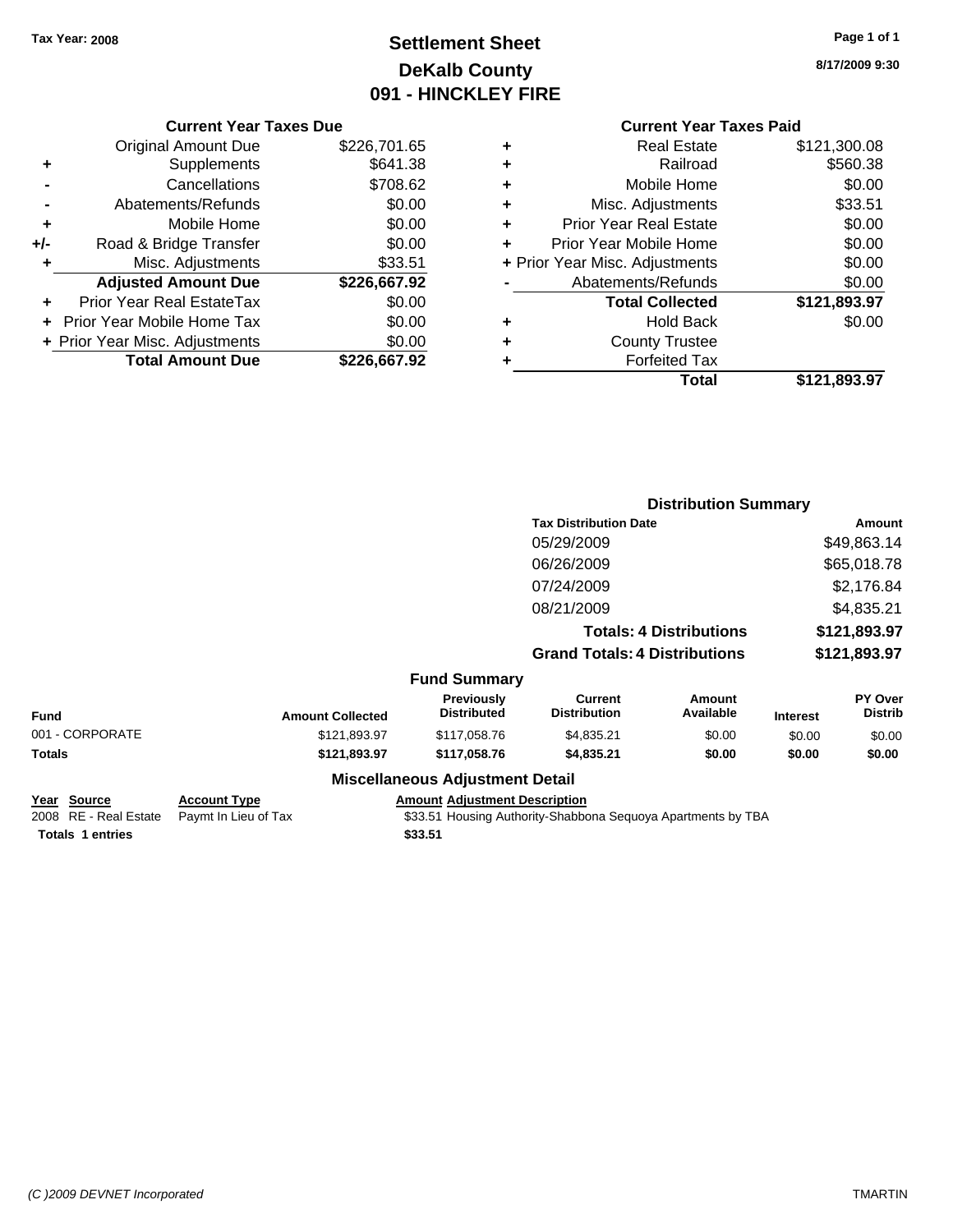# **Settlement Sheet Tax Year: 2008 Page 1 of 1 DeKalb County 092 - KIRKLAND FIRE**

#### **Current Year Taxes Due**

|     | Prior Year Real EstateTax  | (\$24.91)    |
|-----|----------------------------|--------------|
|     |                            |              |
|     | <b>Adjusted Amount Due</b> | \$297,570.28 |
| ٠   | Misc. Adjustments          | \$0.00       |
| +/- | Road & Bridge Transfer     | \$0.00       |
| ٠   | Mobile Home                | \$0.00       |
|     | Abatements/Refunds         | \$1.39       |
|     | Cancellations              | \$3,043.88   |
| ٠   | Supplements                | \$2,191.45   |
|     | <b>Original Amount Due</b> | \$298,424.10 |

## **Current Year Taxes Paid**

| ٠                              | <b>Real Estate</b>            | \$158,360.31 |
|--------------------------------|-------------------------------|--------------|
| ٠                              | Railroad                      | \$1,024.77   |
| ٠                              | Mobile Home                   | \$0.00       |
| ٠                              | Misc. Adjustments             | \$0.00       |
| ٠                              | <b>Prior Year Real Estate</b> | (\$24.91)    |
| ÷                              | Prior Year Mobile Home        | \$0.00       |
| + Prior Year Misc. Adjustments |                               | \$0.00       |
|                                | Abatements/Refunds            | \$1.39       |
|                                | <b>Total Collected</b>        | \$159,358.78 |
| ٠                              | <b>Hold Back</b>              | \$0.00       |
| ٠                              | <b>County Trustee</b>         |              |
| ٠                              | <b>Forfeited Tax</b>          |              |
|                                | Total                         | \$159.358.78 |
|                                |                               |              |

## **Distribution Summary Tax Distribution Date Amount** 05/29/2009 \$67,107.55 06/26/2009 \$84,022.22 07/24/2009 \$2,067.48 08/21/2009 \$6,161.53 **Totals: 4 Distributions \$159,358.78**

**Grand Totals: 4 Distributions \$159,358.78**

| <b>Fund</b>                                         | <b>Amount Collected</b> | <b>Previously</b><br><b>Distributed</b> | Current<br><b>Distribution</b> | Amount<br>Available | <b>Interest</b> | PY Over<br><b>Distrib</b> |
|-----------------------------------------------------|-------------------------|-----------------------------------------|--------------------------------|---------------------|-----------------|---------------------------|
| 001 - CORPORATE                                     | \$92,332.80             | \$88.762.80                             | \$3,570.00                     | \$0.00              | \$0.00          | \$0.00                    |
| 027 - AUDIT                                         | \$1,045.55              | \$1,005.12                              | \$40.43                        | \$0.00              | \$0.00          | \$0.00                    |
| 035 - TORT JUDGMENTS, LIABILITY<br><b>INSURANCE</b> | \$5.669.50              | \$5,450.29                              | \$219.21                       | \$0.00              | \$0.00          | \$0.00                    |
| 062 - WORKERS COMPENSATION                          | \$3.544.94              | \$3,407.88                              | \$137.06                       | \$0.00              | \$0.00          | \$0.00                    |
| 064 - AMBULANCE                                     | \$56,765.99             | \$54.571.16                             | \$2,194.83                     | \$0.00              | \$0.00          | \$0.00                    |
| <b>Totals</b>                                       | \$159,358.78            | \$153.197.25                            | \$6,161.53                     | \$0.00              | \$0.00          | \$0.00                    |
|                                                     |                         | Ahatamant Datail                        |                                |                     |                 |                           |

**Fund Summary**

#### **Abatement Detail**

#### **Year Source Account Type Amount Adjustment Description**

2008 RE - Real Estate \$1.39 Interest on 2006 PTAB Galbriath by TBA RE Abatement

**Totals 1 entries** \$1.39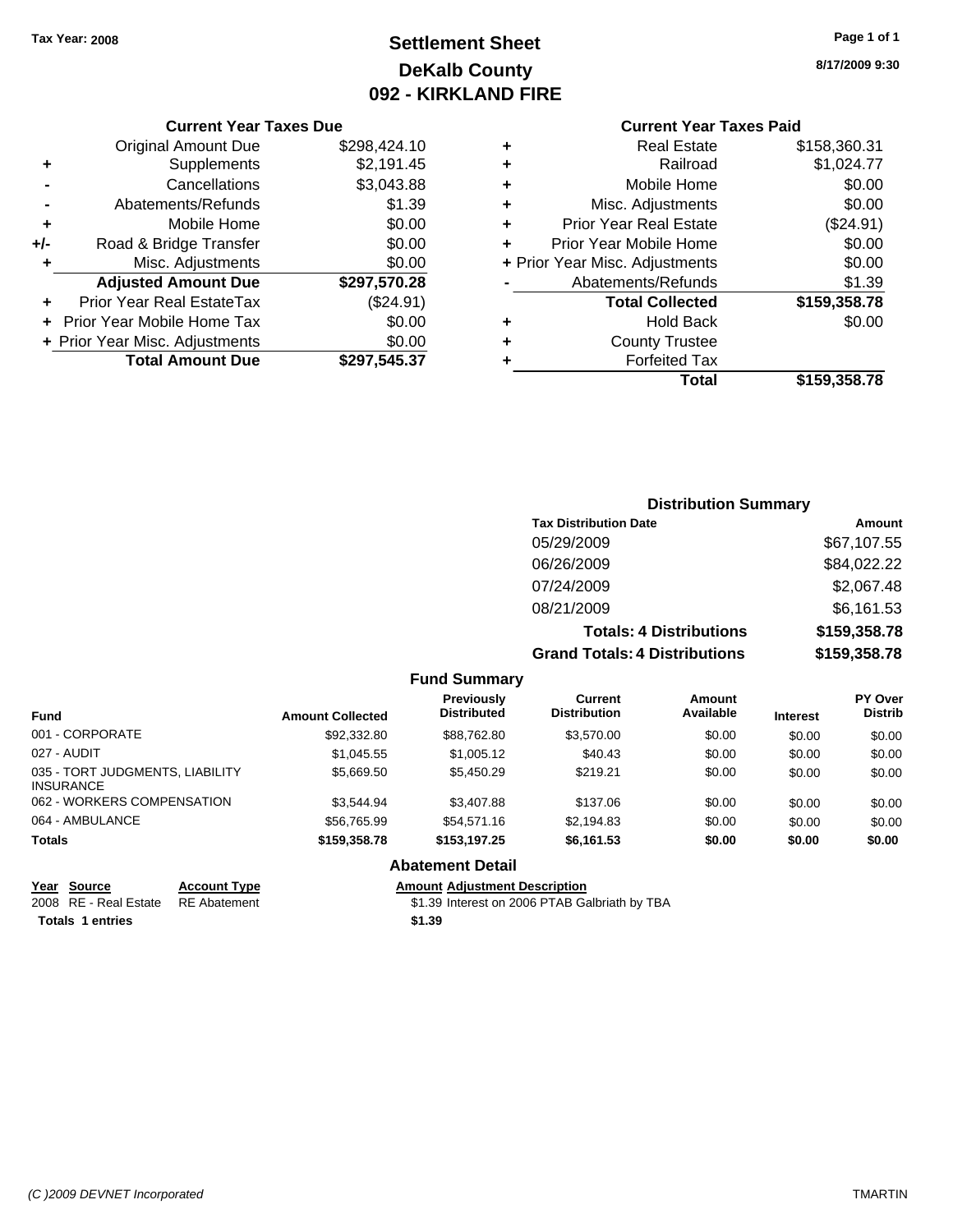# **Settlement Sheet Tax Year: 2008 Page 1 of 1 DeKalb County 093 - LEE FIRE**

**8/17/2009 9:30**

| <b>Current Year Taxes Paid</b> |             |  |  |  |
|--------------------------------|-------------|--|--|--|
| <b>Real Estate</b>             | \$12,747.64 |  |  |  |
| Railroad<br>٠                  |             |  |  |  |
| Mobile Home                    | \$0.00      |  |  |  |
| Misc. Adjustments              | \$10.11     |  |  |  |
| <b>Prior Year Real Estate</b>  | \$0.00      |  |  |  |
| Prior Year Mobile Home         | \$0.00      |  |  |  |
| + Prior Year Misc. Adjustments |             |  |  |  |
| Abatements/Refunds             |             |  |  |  |
| <b>Total Collected</b>         | \$12,990.82 |  |  |  |
| <b>Hold Back</b>               | \$0.00      |  |  |  |
| <b>County Trustee</b><br>٠     |             |  |  |  |
| <b>Forfeited Tax</b>           |             |  |  |  |
| Total                          | \$12.990.82 |  |  |  |
|                                |             |  |  |  |

|     | <b>Current Year Taxes Due</b>  |             |  |  |  |  |
|-----|--------------------------------|-------------|--|--|--|--|
|     | <b>Original Amount Due</b>     | \$25,237.95 |  |  |  |  |
| ٠   | Supplements                    | \$184.11    |  |  |  |  |
|     | Cancellations                  | \$193.05    |  |  |  |  |
|     | Abatements/Refunds             | \$0.00      |  |  |  |  |
| ٠   | Mobile Home                    | \$0.00      |  |  |  |  |
| +/- | Road & Bridge Transfer         | \$0.00      |  |  |  |  |
| ٠   | Misc. Adjustments              | \$10.11     |  |  |  |  |
|     | <b>Adjusted Amount Due</b>     | \$25,239.12 |  |  |  |  |
|     | Prior Year Real EstateTax      | \$0.00      |  |  |  |  |
|     | Prior Year Mobile Home Tax     | \$0.00      |  |  |  |  |
|     | + Prior Year Misc. Adjustments | \$0.00      |  |  |  |  |
|     | <b>Total Amount Due</b>        | \$25,239.12 |  |  |  |  |

|                                           |                                  |                                      | <b>Distribution Summary</b>    |                                        |
|-------------------------------------------|----------------------------------|--------------------------------------|--------------------------------|----------------------------------------|
|                                           |                                  | <b>Tax Distribution Date</b>         |                                | Amount                                 |
|                                           |                                  | 05/29/2009                           |                                | \$4,735.54                             |
|                                           |                                  | 06/26/2009                           |                                | \$7,115.21                             |
|                                           |                                  | 07/24/2009                           |                                | \$150.07                               |
|                                           |                                  | 08/21/2009                           |                                | \$990.00                               |
|                                           |                                  |                                      | <b>Totals: 4 Distributions</b> | \$12,990.82                            |
|                                           |                                  | <b>Grand Totals: 4 Distributions</b> |                                | \$12,990.82                            |
|                                           | <b>Fund Summary</b>              |                                      |                                |                                        |
| $\sim$ $\sim$ $\sim$ $\sim$ $\sim$ $\sim$ | <b>Previously</b><br>Dietributod | Current<br>Dietribution              | Amount<br>Avoilabla            | <b>PY Over</b><br>Dietrik.<br>$\cdots$ |

| Fund                                    | <b>Amount Collected</b> | <b>Previously</b><br><b>Distributed</b> | Current<br><b>Distribution</b> | Amount<br>Available | <b>Interest</b> | <b>PT OVER</b><br><b>Distrib</b> |
|-----------------------------------------|-------------------------|-----------------------------------------|--------------------------------|---------------------|-----------------|----------------------------------|
| 001 - CORPORATE                         | \$7,978.05              | \$7,370.06                              | \$607.99                       | \$0.00              | \$0.00          | \$0.00                           |
| 035 - TORT JUDGEMENTS/LIABILITY<br>INS. | \$886.38                | \$818.83                                | \$67.55                        | \$0.00              | \$0.00          | \$0.00                           |
| 064 - AMBULANCE                         | \$4.126.39              | \$3.811.93                              | \$314.46                       | \$0.00              | \$0.00          | \$0.00                           |
| Totals                                  | \$12,990.82             | \$12,000.82                             | \$990.00                       | \$0.00              | \$0.00          | \$0.00                           |

**Totals 1 entries** \$10.11

### **Miscellaneous Adjustment Detail**

### **Year Source Account Type Amount Adjustment Description**

2008 RE - Real Estate Real Estate Tax St0.11 Maness Redemption 13-06-331-005 by TBA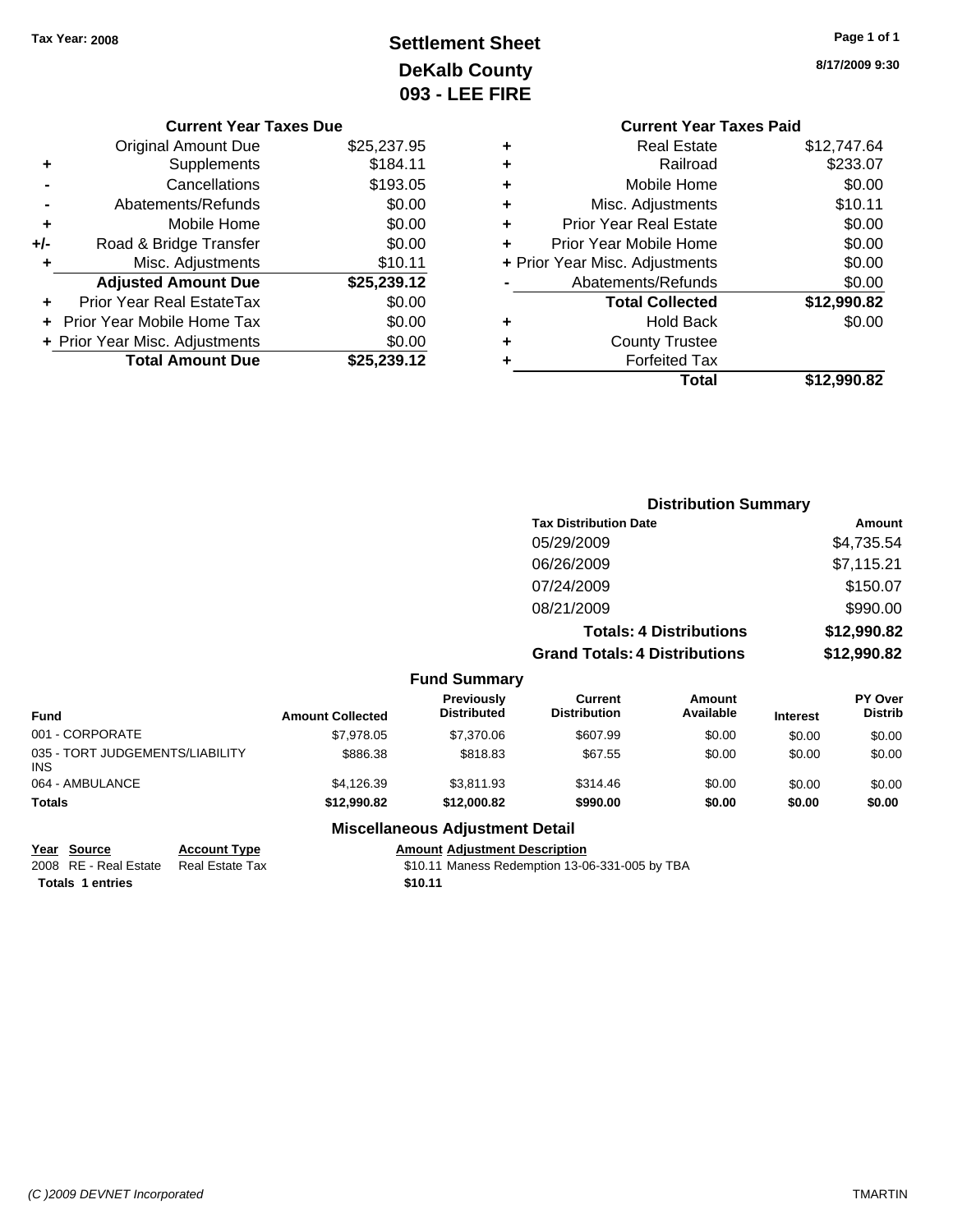# **Settlement Sheet Tax Year: 2008 Page 1 of 1 DeKalb County 094 - LELAND FIRE**

**8/17/2009 9:30**

# **Current Year Taxes Paid**

|   | Total                          | \$13,042.18 |
|---|--------------------------------|-------------|
| ٠ | <b>Forfeited Tax</b>           |             |
| ٠ | <b>County Trustee</b>          |             |
| ٠ | <b>Hold Back</b>               | \$0.00      |
|   | <b>Total Collected</b>         | \$13,042.18 |
|   | Abatements/Refunds             | \$0.00      |
|   | + Prior Year Misc. Adjustments | \$0.00      |
| ٠ | Prior Year Mobile Home         | \$0.00      |
| ÷ | <b>Prior Year Real Estate</b>  | \$0.00      |
| ٠ | Misc. Adjustments              | \$0.00      |
| ٠ | Mobile Home                    | \$0.00      |
| ٠ | Railroad                       | \$0.00      |
| ٠ | <b>Real Estate</b>             | \$13,042.18 |
|   |                                |             |

|     | <b>Current Year Taxes Due</b>  |             |
|-----|--------------------------------|-------------|
|     | Original Amount Due            | \$22,645.22 |
| ٠   | Supplements                    | \$119.35    |
|     | Cancellations                  | \$123.21    |
|     | Abatements/Refunds             | \$0.00      |
| ٠   | Mobile Home                    | \$0.00      |
| +/- | Road & Bridge Transfer         | \$0.00      |
|     | Misc. Adjustments              | \$0.00      |
|     | <b>Adjusted Amount Due</b>     | \$22,641.36 |
|     | Prior Year Real EstateTax      | \$0.00      |
|     | Prior Year Mobile Home Tax     | \$0.00      |
|     | + Prior Year Misc. Adjustments | \$0.00      |
|     | <b>Total Amount Due</b>        | \$22.641.36 |
|     |                                |             |

|                     | <b>Distribution Summary</b>          |             |
|---------------------|--------------------------------------|-------------|
|                     | <b>Tax Distribution Date</b>         | Amount      |
|                     | 05/29/2009                           | \$2,591.76  |
|                     | 06/26/2009                           | \$9,751.23  |
|                     | 07/24/2009                           | \$210.25    |
|                     | 08/21/2009                           | \$488.94    |
|                     | <b>Totals: 4 Distributions</b>       | \$13,042.18 |
|                     | <b>Grand Totals: 4 Distributions</b> | \$13,042.18 |
| <b>Fund Summary</b> |                                      |             |
|                     |                                      |             |

| <b>Fund</b>     | <b>Amount Collected</b> | <b>Previously</b><br><b>Distributed</b> | Current<br><b>Distribution</b> | Amount<br>Available | <b>Interest</b> | <b>PY Over</b><br><b>Distrib</b> |
|-----------------|-------------------------|-----------------------------------------|--------------------------------|---------------------|-----------------|----------------------------------|
| 001 - CORPORATE | \$13,042.18             | \$12.553.24                             | \$488.94                       | \$0.00              | \$0.00          | \$0.00                           |
| <b>Totals</b>   | \$13.042.18             | \$12,553,24                             | \$488.94                       | \$0.00              | \$0.00          | \$0.00                           |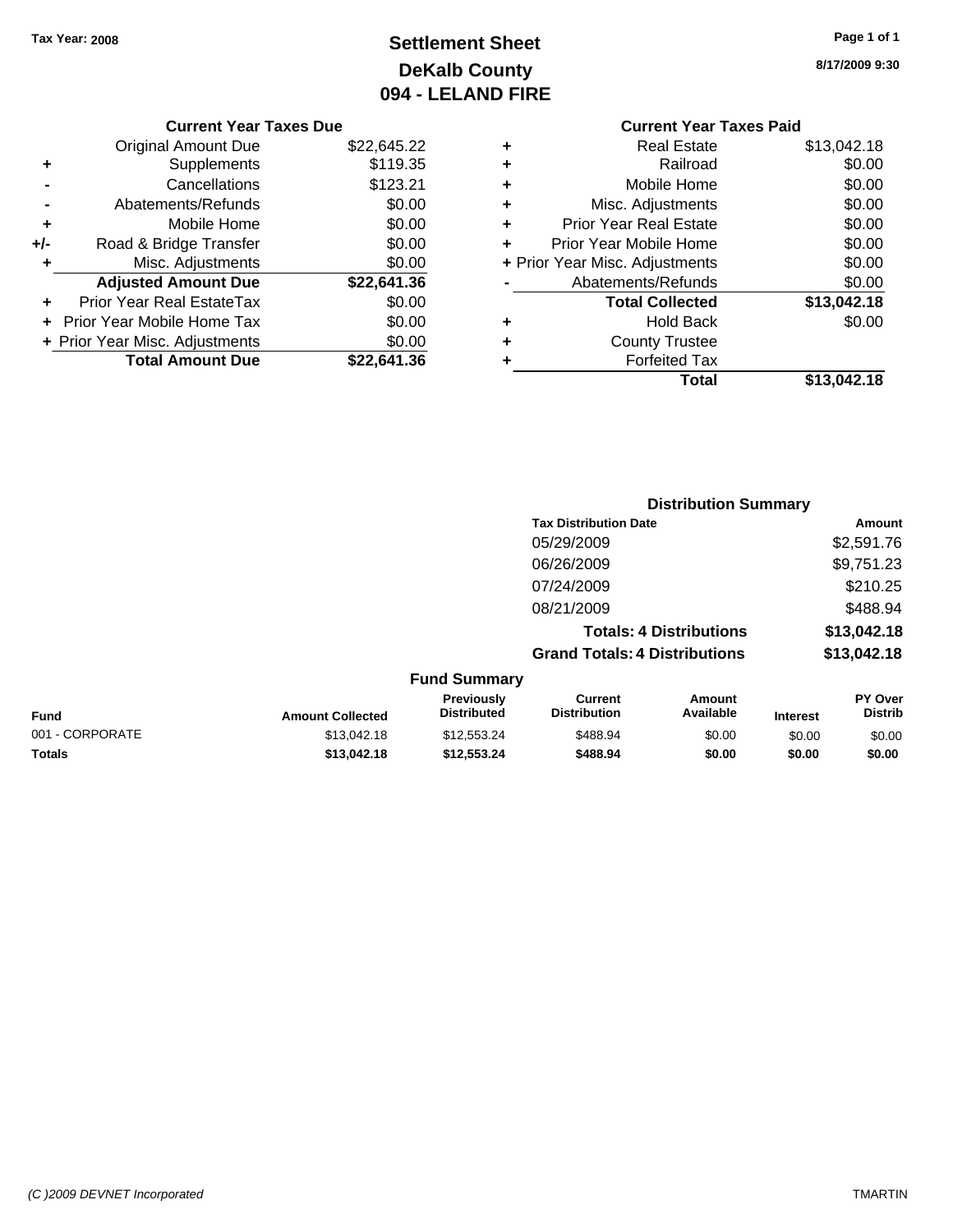# **Settlement Sheet Tax Year: 2008 Page 1 of 1 DeKalb County 095 - MALTA FIRE**

**8/17/2009 9:30**

| <b>Current Year Taxes Paid</b> |             |
|--------------------------------|-------------|
| <b>Real Estate</b>             | \$42,490.00 |
| Railroad                       | \$505.71    |
| Mobile Home                    | \$0.00      |
| Misc. Adjustments              | \$0.00      |
| <b>Prior Year Real Estate</b>  | \$0.00      |
| Prior Year Mobile Home         | \$0.00      |
| + Prior Year Misc. Adjustments | \$0.00      |
| Abatements/Refunds             | \$0.00      |
| <b>Total Collected</b>         | \$42,995.71 |
| <b>Hold Back</b>               | \$0.00      |
| <b>County Trustee</b>          |             |
| <b>Forfeited Tax</b>           |             |
| Total                          | \$42.995.71 |
|                                |             |

|     | <b>Current Year Taxes Due</b>  |             |
|-----|--------------------------------|-------------|
|     | Original Amount Due            | \$78,706.50 |
| ٠   | Supplements                    | \$342.03    |
|     | Cancellations                  | \$445.24    |
|     | Abatements/Refunds             | \$0.00      |
| ٠   | Mobile Home                    | \$0.00      |
| +/- | Road & Bridge Transfer         | \$0.00      |
| ٠   | Misc. Adjustments              | \$0.00      |
|     | <b>Adjusted Amount Due</b>     | \$78,603.29 |
|     | Prior Year Real EstateTax      | \$0.00      |
|     | Prior Year Mobile Home Tax     | \$0.00      |
|     | + Prior Year Misc. Adjustments | \$0.00      |
|     | <b>Total Amount Due</b>        | \$78.603.29 |

|                 |                         |                                  |                                       | <b>Distribution Summary</b>    |                 |                           |
|-----------------|-------------------------|----------------------------------|---------------------------------------|--------------------------------|-----------------|---------------------------|
|                 |                         |                                  | <b>Tax Distribution Date</b>          |                                |                 | Amount                    |
|                 |                         |                                  | 05/29/2009                            |                                |                 | \$12,528.79               |
|                 |                         |                                  | 06/26/2009                            |                                |                 | \$28,212.80               |
|                 |                         |                                  | 07/24/2009                            |                                |                 | \$862.65                  |
|                 |                         |                                  | 08/21/2009                            |                                |                 | \$1,391.47                |
|                 |                         |                                  |                                       | <b>Totals: 4 Distributions</b> |                 | \$42,995.71               |
|                 |                         |                                  | <b>Grand Totals: 4 Distributions</b>  |                                |                 | \$42,995.71               |
|                 |                         | <b>Fund Summary</b>              |                                       |                                |                 |                           |
| <b>Fund</b>     | <b>Amount Collected</b> | Previously<br><b>Distributed</b> | <b>Current</b><br><b>Distribution</b> | Amount<br>Available            | <b>Interest</b> | PY Over<br><b>Distrib</b> |
| 001 - CORPORATE | \$42,995.71             | \$41,604.24                      | \$1,391.47                            | \$0.00                         | \$0.00          | \$0.00                    |

**Totals \$42,995.71 \$41,604.24 \$1,391.47 \$0.00 \$0.00 \$0.00**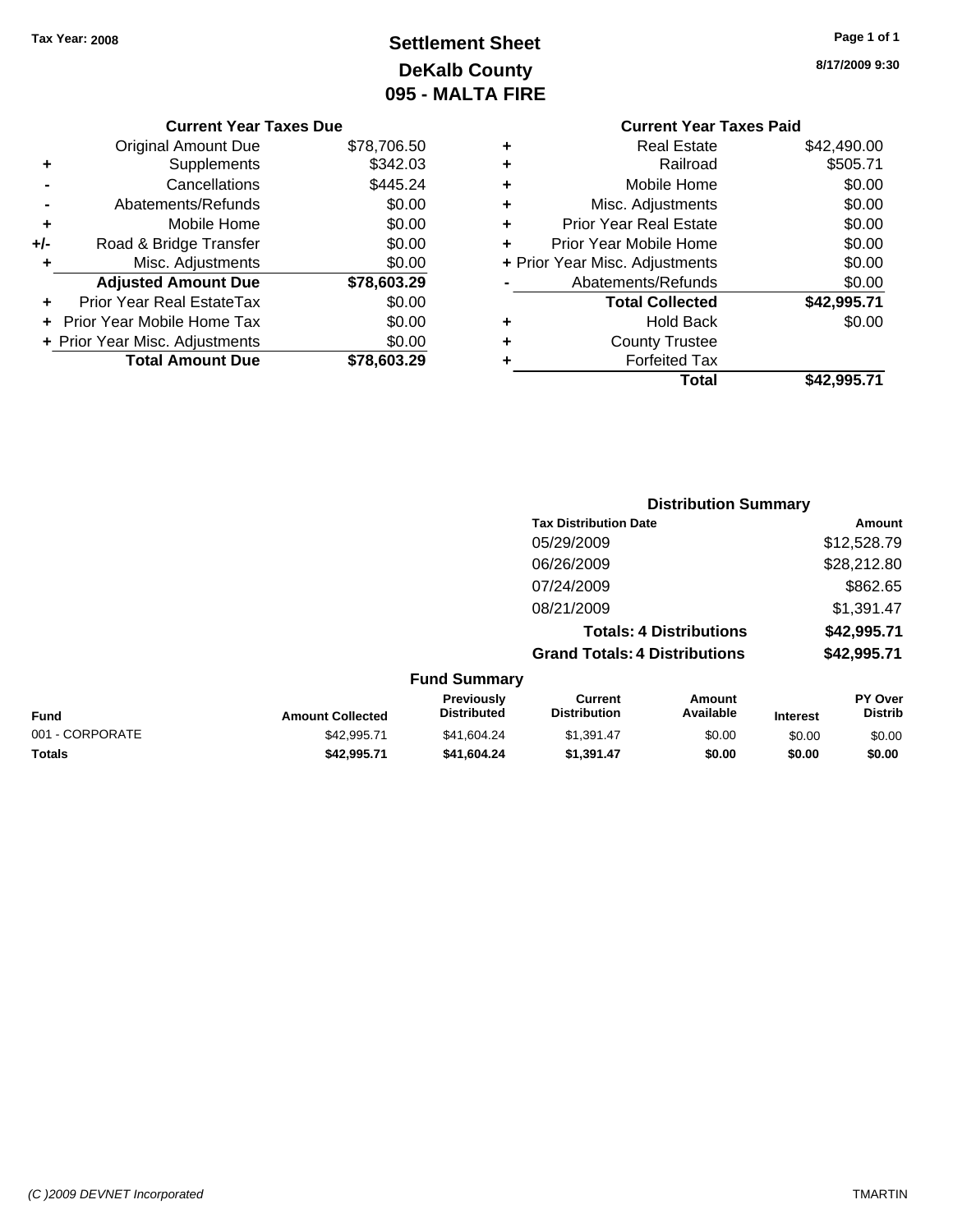# **Settlement Sheet Tax Year: 2008 Page 1 of 1 DeKalb County 096 - MAPLE PARK FIRE**

**8/17/2009 9:30**

| <b>Current Year Taxes Paid</b> |  |  |
|--------------------------------|--|--|
|                                |  |  |

| <b>Current Year Taxes Due</b> |  |  |  |  |
|-------------------------------|--|--|--|--|
| \$148,981.94                  |  |  |  |  |
| \$1,036.23                    |  |  |  |  |
| \$1,105.10                    |  |  |  |  |
| \$0.00                        |  |  |  |  |
| \$0.00                        |  |  |  |  |
| \$0.00                        |  |  |  |  |
| \$0.00                        |  |  |  |  |
| \$148,913.07                  |  |  |  |  |
| \$0.00                        |  |  |  |  |
| \$0.00                        |  |  |  |  |
| \$0.00                        |  |  |  |  |
| \$148,913.07                  |  |  |  |  |
|                               |  |  |  |  |

|   | <b>Real Estate</b>             | \$78,028.93 |
|---|--------------------------------|-------------|
| ٠ | Railroad                       | \$822.59    |
| ٠ | Mobile Home                    | \$0.00      |
| ٠ | Misc. Adjustments              | \$0.00      |
| ٠ | <b>Prior Year Real Estate</b>  | \$0.00      |
| ٠ | Prior Year Mobile Home         | \$0.00      |
|   | + Prior Year Misc. Adjustments | \$0.00      |
|   | Abatements/Refunds             | \$0.00      |
|   | <b>Total Collected</b>         | \$78,851.52 |
| ٠ | Hold Back                      | \$0.00      |
|   |                                |             |
| ٠ | <b>County Trustee</b>          |             |
|   | <b>Forfeited Tax</b>           |             |
|   | Total                          | \$78,851.52 |

| <b>Distribution Summary</b>          |             |
|--------------------------------------|-------------|
| <b>Tax Distribution Date</b>         | Amount      |
| 05/29/2009                           | \$37,254.77 |
| 06/26/2009                           | \$37,396.47 |
| 07/24/2009                           | \$418.09    |
| 08/21/2009                           | \$3,782.19  |
| <b>Totals: 4 Distributions</b>       | \$78,851.52 |
| <b>Grand Totals: 4 Distributions</b> | \$78,851.52 |

| <b>Fund</b>                                   | <b>Amount Collected</b> | Previously<br><b>Distributed</b> | Current<br><b>Distribution</b> | Amount<br>Available | <b>Interest</b> | <b>PY Over</b><br><b>Distrib</b> |
|-----------------------------------------------|-------------------------|----------------------------------|--------------------------------|---------------------|-----------------|----------------------------------|
| 001 - CORPORATE                               | \$37.692.18             | \$35.884.23                      | \$1,807.95                     | \$0.00              | \$0.00          | \$0.00                           |
| 013 - FIREFIGHTER'S PENSION                   | \$974.62                | \$927.87                         | \$46.75                        | \$0.00              | \$0.00          | \$0.00                           |
| 027 - AUDIT                                   | \$585.71                | \$557.62                         | \$28.09                        | \$0.00              | \$0.00          | \$0.00                           |
| 035 - TORT JUDGEMENTS/LIABILITY<br><b>INS</b> | \$8.855.97              | \$8,431.19                       | \$424.78                       | \$0.00              | \$0.00          | \$0.00                           |
| 064 - AMBULANCE                               | \$30.743.04             | \$29.268.42                      | \$1,474.62                     | \$0.00              | \$0.00          | \$0.00                           |
| <b>Totals</b>                                 | \$78.851.52             | \$75,069,33                      | \$3.782.19                     | \$0.00              | \$0.00          | \$0.00                           |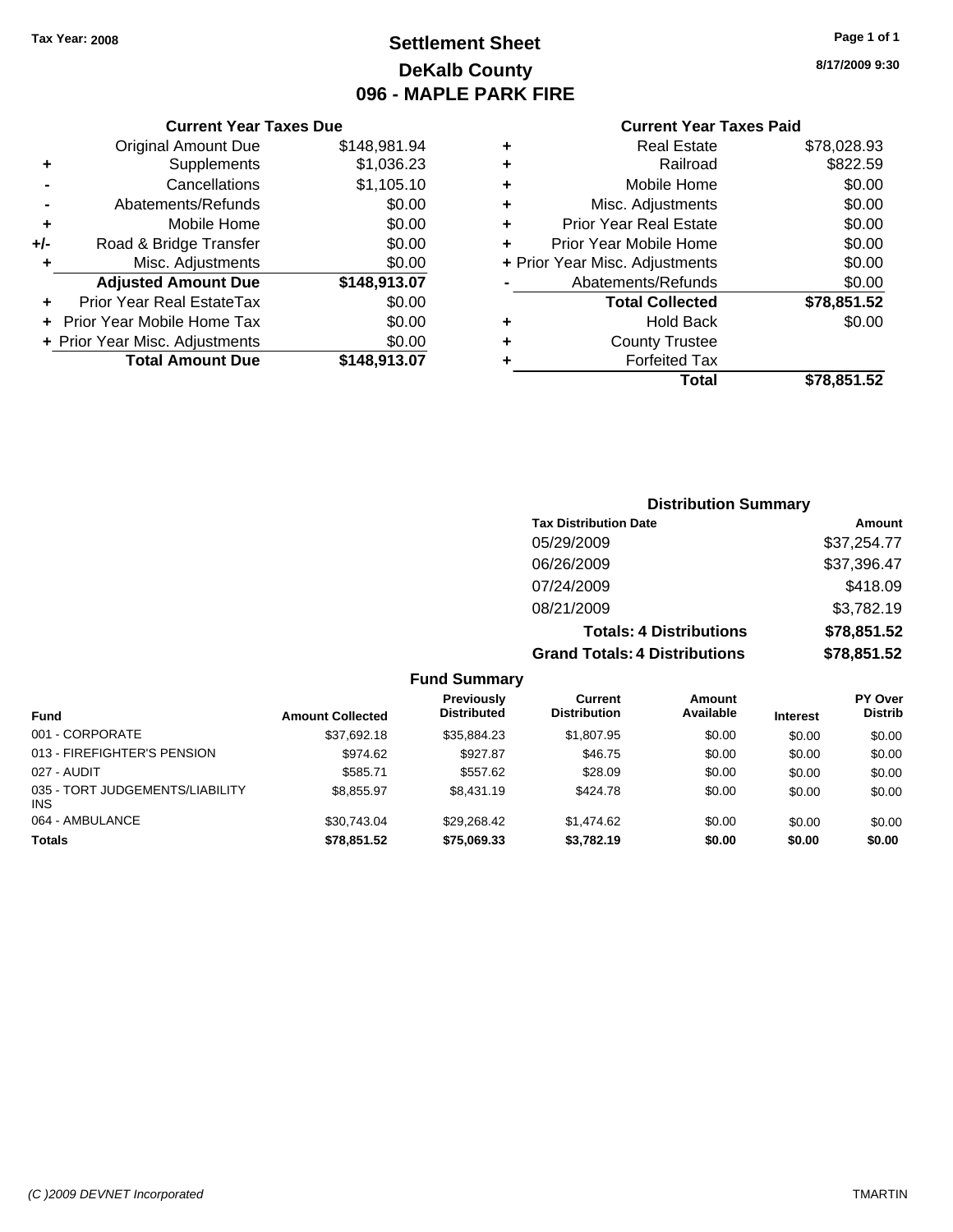# **Settlement Sheet Tax Year: 2008 Page 1 of 1 DeKalb County 097 - PAW PAW FIRE**

**8/17/2009 9:30**

| <b>Current Year Taxes Due</b> |  |  |
|-------------------------------|--|--|
|                               |  |  |

|       | + Prior Year Misc. Adjustments<br><b>Total Amount Due</b> | \$0.00<br>\$24,794.90 |
|-------|-----------------------------------------------------------|-----------------------|
|       | Prior Year Mobile Home Tax                                | \$0.00                |
|       | <b>Prior Year Real EstateTax</b>                          | \$0.00                |
|       | <b>Adjusted Amount Due</b>                                | \$24,794.90           |
| ٠     | Misc. Adjustments                                         | \$0.00                |
| $+/-$ | Road & Bridge Transfer                                    | \$0.00                |
| ÷     | Mobile Home                                               | \$0.00                |
|       | Abatements/Refunds                                        | \$0.00                |
|       | Cancellations                                             | \$135.53              |
| ٠     | Supplements                                               | \$134.96              |
|       | <b>Original Amount Due</b>                                | \$24,795.47           |

|   | <b>Current Year Taxes Paid</b> |             |
|---|--------------------------------|-------------|
| ٠ | Real Estate                    | \$12,922.98 |
| ٠ | Railroad                       | \$357.13    |
| ٠ | Mobile Home                    | \$0.00      |
| ٠ | Misc. Adjustments              | \$0.00      |
| ÷ | <b>Prior Year Real Estate</b>  | \$0.00      |
| ÷ | Prior Year Mobile Home         | \$0.00      |
|   | + Prior Year Misc. Adjustments | \$0.00      |
|   | Abatements/Refunds             | \$0.00      |
|   | <b>Total Collected</b>         | \$13,280.11 |
| ٠ | Hold Back                      | \$0.00      |
|   | <b>County Trustee</b>          |             |
| ٠ | <b>Forfeited Tax</b>           |             |
|   | Total                          | \$13,280.11 |
|   |                                |             |

|                                         |                         |                                         |                                       | <b>Distribution Summary</b>    |                 |                                  |
|-----------------------------------------|-------------------------|-----------------------------------------|---------------------------------------|--------------------------------|-----------------|----------------------------------|
|                                         |                         |                                         | <b>Tax Distribution Date</b>          |                                |                 | <b>Amount</b>                    |
|                                         |                         |                                         | 05/29/2009                            |                                |                 | \$2,678.31                       |
|                                         |                         |                                         | 06/26/2009                            |                                |                 | \$9,723.31                       |
|                                         |                         |                                         | 07/24/2009                            |                                |                 | \$519.10                         |
|                                         |                         |                                         | 08/21/2009                            |                                |                 | \$359.39                         |
|                                         |                         |                                         |                                       | <b>Totals: 4 Distributions</b> |                 | \$13,280.11                      |
|                                         |                         |                                         | <b>Grand Totals: 4 Distributions</b>  |                                |                 | \$13,280.11                      |
|                                         |                         | <b>Fund Summary</b>                     |                                       |                                |                 |                                  |
| <b>Fund</b>                             | <b>Amount Collected</b> | <b>Previously</b><br><b>Distributed</b> | <b>Current</b><br><b>Distribution</b> | <b>Amount</b><br>Available     | <b>Interest</b> | <b>PY Over</b><br><b>Distrib</b> |
| 001 - CORPORATE                         | \$11,873.79             | \$11,552.46                             | \$321.33                              | \$0.00                         | \$0.00          | \$0.00                           |
| 035 - TORT JUDGEMENTS/LIABILITY<br>INS. | \$1,406.32              | \$1,368.26                              | \$38.06                               | \$0.00                         | \$0.00          | \$0.00                           |
| Totals                                  | \$13,280.11             | \$12,920.72                             | \$359.39                              | \$0.00                         | \$0.00          | \$0.00                           |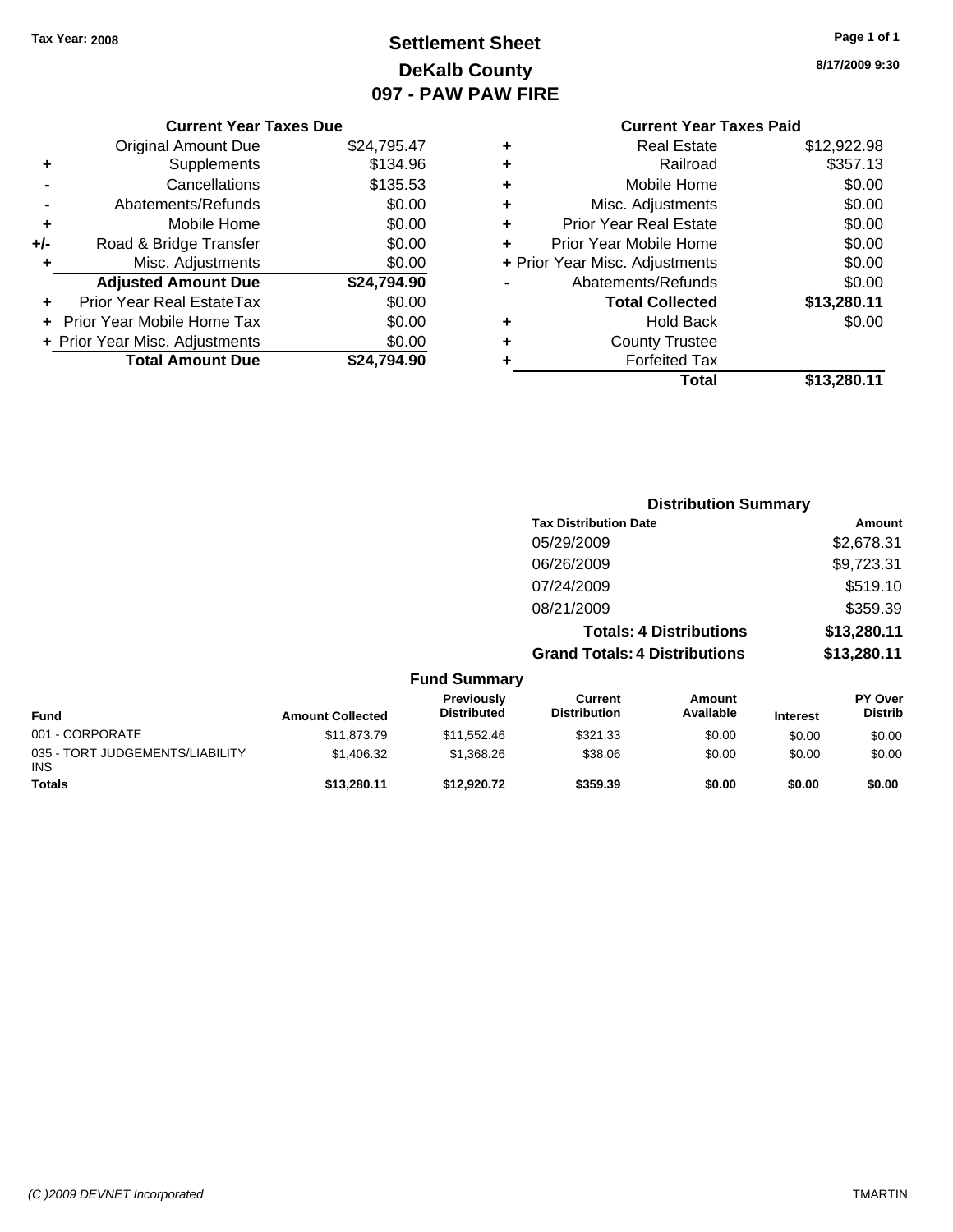# **Settlement Sheet Tax Year: 2008 Page 1 of 1 DeKalb County 098 - SANDWICH FIRE**

## **8/17/2009 9:30**

### **Current Year Taxes Paid**

| ٠ | <b>Real Estate</b>             | \$280,010.96 |
|---|--------------------------------|--------------|
| ٠ | Railroad                       | \$389.74     |
| ٠ | Mobile Home                    | \$0.00       |
| ٠ | Misc. Adjustments              | \$0.00       |
| ٠ | <b>Prior Year Real Estate</b>  | \$151.27     |
| ÷ | Prior Year Mobile Home         | \$0.00       |
|   | + Prior Year Misc. Adjustments | \$0.00       |
|   | Abatements/Refunds             | \$0.00       |
|   | <b>Total Collected</b>         | \$280,551.97 |
| ٠ | <b>Hold Back</b>               | \$0.00       |
| ÷ | <b>County Trustee</b>          |              |
| ٠ | <b>Forfeited Tax</b>           |              |
|   | Total                          | \$280,551.97 |

|     | <b>Current Year Taxes Due</b>  |              |  |
|-----|--------------------------------|--------------|--|
|     | <b>Original Amount Due</b>     | \$508,376.63 |  |
| ٠   | Supplements                    | \$1,655.32   |  |
|     | Cancellations                  | \$1,890.45   |  |
|     | Abatements/Refunds             | \$0.00       |  |
| ٠   | Mobile Home                    | \$0.00       |  |
| +/- | Road & Bridge Transfer         | \$0.00       |  |
| ٠   | Misc. Adjustments              | \$0.00       |  |
|     | <b>Adjusted Amount Due</b>     | \$508,141.50 |  |
|     | Prior Year Real EstateTax      | \$151.27     |  |
|     | Prior Year Mobile Home Tax     | \$0.00       |  |
|     | + Prior Year Misc. Adjustments | \$0.00       |  |
|     | <b>Total Amount Due</b>        | \$508,292.77 |  |

### **Distribution Summary**

| <b>Tax Distribution Date</b>         | Amount       |
|--------------------------------------|--------------|
| 05/29/2009                           | \$109,921.58 |
| 06/26/2009                           | \$148,382.07 |
| 07/24/2009                           | \$7,454.98   |
| 08/21/2009                           | \$14,793.34  |
| <b>Totals: 4 Distributions</b>       | \$280,551.97 |
| <b>Grand Totals: 4 Distributions</b> | \$280,551.97 |

| <b>Fund</b>                            | <b>Amount Collected</b> | <b>Previously</b><br><b>Distributed</b> | Current<br><b>Distribution</b> | Amount<br>Available | <b>Interest</b> | <b>PY Over</b><br><b>Distrib</b> |
|----------------------------------------|-------------------------|-----------------------------------------|--------------------------------|---------------------|-----------------|----------------------------------|
| 001 - CORPORATE                        | \$252,736.90            | \$239.410.23                            | \$13,326.67                    | \$0.00              | \$0.00          | \$0.00                           |
| 027 - AUDIT                            | \$1,772.53              | \$1,679.07                              | \$93.46                        | \$0.00              | \$0.00          | \$0.00                           |
| 035 - TORT JUDGEMENTS/LIABILITY<br>INS | \$26,535.46             | \$25.136.26                             | \$1,399.20                     | \$0.00              | \$0.00          | \$0.00                           |
| 109 - PRIOR YEAR ADJUSTMENT            | $$-492.92$              | $$-466.93$                              | $$-25.99$                      | \$0.00              | \$0.00          | \$0.00                           |
| <b>Totals</b>                          | \$280.551.97            | \$265.758.63                            | \$14,793.34                    | \$0.00              | \$0.00          | \$0.00                           |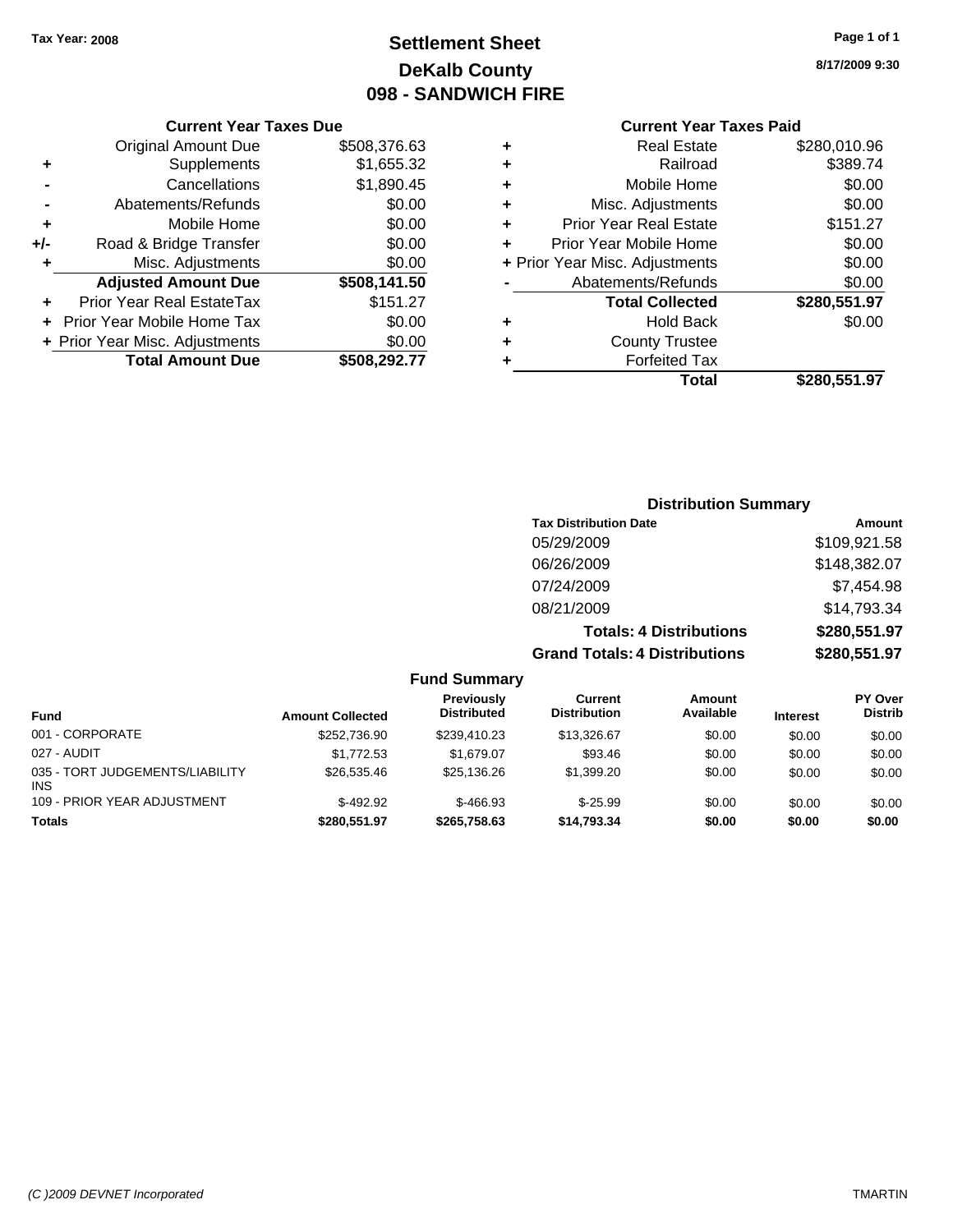# **Settlement Sheet Tax Year: 2008 Page 1 of 1 DeKalb County 099 - SHABBONA FIRE**

#### **Current Year Taxes Due**

|     | <b>Original Amount Due</b>       | \$128,639.44 |
|-----|----------------------------------|--------------|
| ٠   | Supplements                      | \$77.52      |
|     | Cancellations                    | \$94.79      |
|     | Abatements/Refunds               | \$0.00       |
| ٠   | Mobile Home                      | \$0.00       |
| +/- | Road & Bridge Transfer           | \$0.00       |
| ٠   | Misc. Adjustments                | \$45.19      |
|     | <b>Adjusted Amount Due</b>       | \$128,667.36 |
|     | <b>Prior Year Real EstateTax</b> | \$0.00       |
|     | Prior Year Mobile Home Tax       | \$0.00       |
|     | + Prior Year Misc. Adjustments   | \$0.00       |
|     | <b>Total Amount Due</b>          | \$128,667.36 |

# **Current Year Taxes Paid**

| ٠ | <b>Real Estate</b>             | \$69,280.13 |
|---|--------------------------------|-------------|
| ٠ | Railroad                       | \$974.81    |
| ٠ | Mobile Home                    | \$0.00      |
| ٠ | Misc. Adjustments              | \$45.19     |
| ٠ | <b>Prior Year Real Estate</b>  | \$0.00      |
| ÷ | Prior Year Mobile Home         | \$0.00      |
|   | + Prior Year Misc. Adjustments | \$0.00      |
|   | Abatements/Refunds             | \$0.00      |
|   | <b>Total Collected</b>         | \$70,300.13 |
| ٠ | Hold Back                      | \$0.00      |
| ٠ | <b>County Trustee</b>          |             |
| ٠ | <b>Forfeited Tax</b>           |             |
|   | Total                          | \$70,300.13 |
|   |                                |             |

# **Distribution Summary Tax Distribution Date Amount** 05/29/2009 \$23,958.37 06/26/2009 \$41,239.03 07/24/2009 \$1,075.02 08/21/2009 \$4,027.71 **Totals: 4 Distributions \$70,300.13**

**Grand Totals: 4 Distributions \$70,300.13**

|  | <b>Fund Summary</b> |
|--|---------------------|
|--|---------------------|

| <b>Fund</b>                             | <b>Amount Collected</b> | <b>Previously</b><br><b>Distributed</b> | Current<br><b>Distribution</b> | Amount<br>Available | <b>Interest</b> | <b>PY Over</b><br><b>Distrib</b> |
|-----------------------------------------|-------------------------|-----------------------------------------|--------------------------------|---------------------|-----------------|----------------------------------|
| 001 - CORPORATE                         | \$48,345.98             | \$45,576.09                             | \$2.769.89                     | \$0.00              | \$0.00          | \$0.00                           |
| 035 - TORT JUDGEMENTS/LIABILITY<br>INS. | \$9,577.19              | \$9.028.48                              | \$548.71                       | \$0.00              | \$0.00          | \$0.00                           |
| 064 - AMBULANCE                         | \$12,376.96             | \$11,667.85                             | \$709.11                       | \$0.00              | \$0.00          | \$0.00                           |
| <b>Totals</b>                           | \$70,300.13             | \$66,272.42                             | \$4,027.71                     | \$0.00              | \$0.00          | \$0.00                           |

**Totals 1 entries 1.19 1.19 1.19 1.19 1.19 1.19 1.19 1.19** 

#### **Miscellaneous Adjustment Detail**

#### **Year Source Account Type Amount Adjustment Description**

2008 RE - Real Estate Paymt In Lieu of Tax \$45.19 Housing Authority-Hinckley Sunset View Apartments by TBA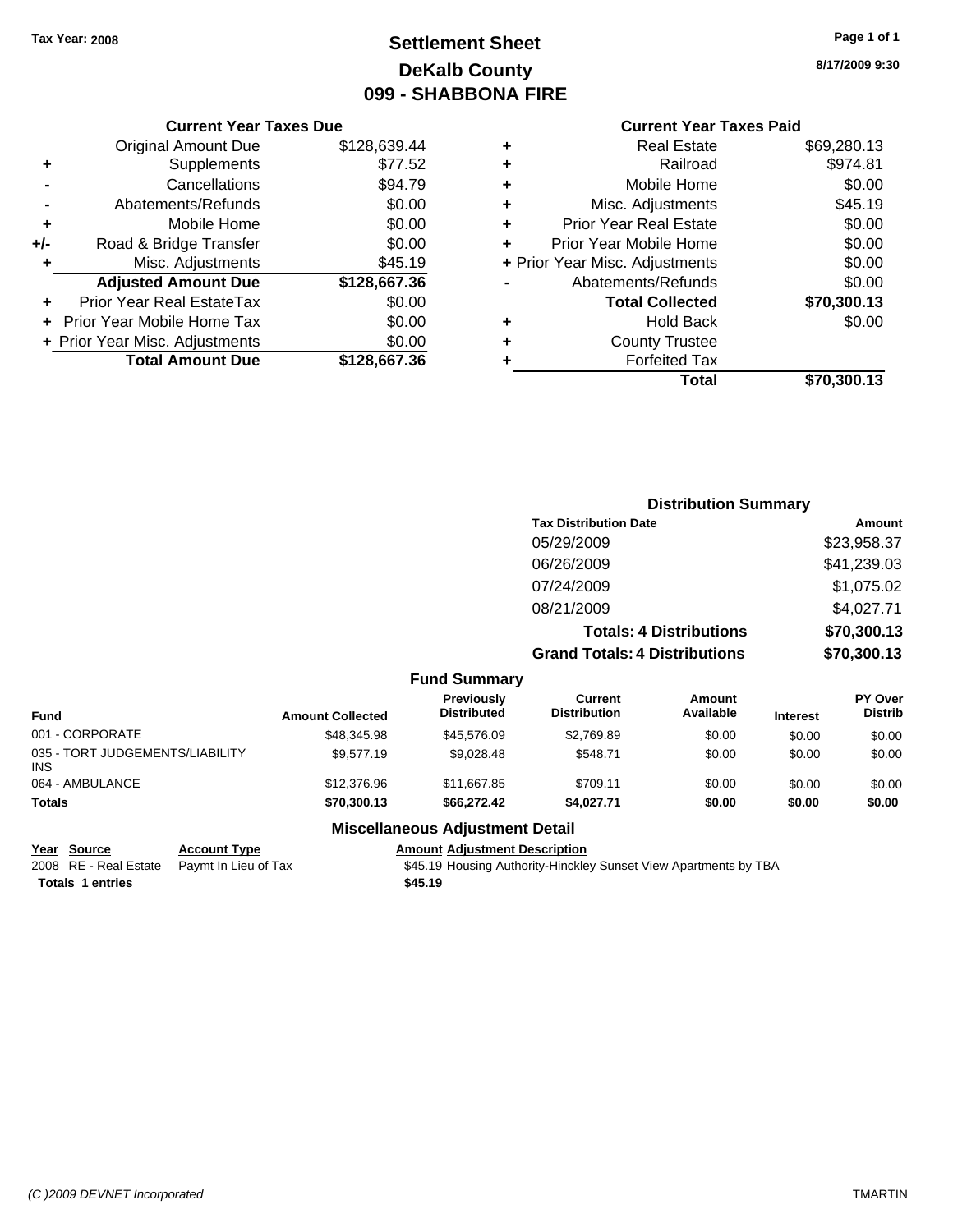# **Settlement Sheet Tax Year: 2008 Page 1 of 1 DeKalb County 100 - SOMONAUK FIRE**

**8/17/2009 9:30**

#### **Current Year Taxes Paid**

|     | <b>Current Year Taxes Due</b>  |              |  |  |  |  |  |
|-----|--------------------------------|--------------|--|--|--|--|--|
|     | <b>Original Amount Due</b>     | \$218,556.04 |  |  |  |  |  |
| ٠   | Supplements                    | \$2,376.47   |  |  |  |  |  |
|     | Cancellations                  | \$2,628.48   |  |  |  |  |  |
|     | Abatements/Refunds             | \$0.00       |  |  |  |  |  |
| ٠   | Mobile Home                    | \$0.00       |  |  |  |  |  |
| +/- | Road & Bridge Transfer         | \$0.00       |  |  |  |  |  |
| ٠   | Misc. Adjustments              | \$0.00       |  |  |  |  |  |
|     | <b>Adjusted Amount Due</b>     | \$218,304.03 |  |  |  |  |  |
| ÷   | Prior Year Real EstateTax      | \$0.00       |  |  |  |  |  |
|     | Prior Year Mobile Home Tax     | \$0.00       |  |  |  |  |  |
|     | + Prior Year Misc. Adjustments | \$0.00       |  |  |  |  |  |
|     | <b>Total Amount Due</b>        | \$218,304.03 |  |  |  |  |  |
|     |                                |              |  |  |  |  |  |

|   | <b>Real Estate</b>             | \$119,986.19 |
|---|--------------------------------|--------------|
| ٠ | Railroad                       | \$766.86     |
| ٠ | Mobile Home                    | \$0.00       |
| ٠ | Misc. Adjustments              | \$0.00       |
| ÷ | <b>Prior Year Real Estate</b>  | \$0.00       |
| ÷ | Prior Year Mobile Home         | \$0.00       |
|   | + Prior Year Misc. Adjustments | \$0.00       |
|   | Abatements/Refunds             | \$0.00       |
|   | <b>Total Collected</b>         | \$120,753.05 |
| ٠ | <b>Hold Back</b>               | \$0.00       |
| ٠ | <b>County Trustee</b>          |              |
| ٠ | <b>Forfeited Tax</b>           |              |
|   | Total                          | \$120,753.05 |
|   |                                |              |

## **Distribution Summary Tax Distribution Date Amount** 05/29/2009 \$46,495.64 06/26/2009 \$66,139.17 07/24/2009 \$2,253.28 08/21/2009 \$5,864.96 **Totals: 4 Distributions \$120,753.05 Grand Totals: 4 Distributions \$120,753.05**

| <b>Fund Summary</b> |                         |                                  |                                |                     |                 |                                  |
|---------------------|-------------------------|----------------------------------|--------------------------------|---------------------|-----------------|----------------------------------|
| <b>Fund</b>         | <b>Amount Collected</b> | Previously<br><b>Distributed</b> | Current<br><b>Distribution</b> | Amount<br>Available | <b>Interest</b> | <b>PY Over</b><br><b>Distrib</b> |
| 001 - CORPORATE     | \$67,449.15             | \$64,173.16                      | \$3,275.99                     | \$0.00              | \$0.00          | \$0.00                           |
| 064 - AMBULANCE     | \$53,303.90             | \$50,714.93                      | \$2,588.97                     | \$0.00              | \$0.00          | \$0.00                           |
| <b>Totals</b>       | \$120,753.05            | \$114,888,09                     | \$5,864.96                     | \$0.00              | \$0.00          | \$0.00                           |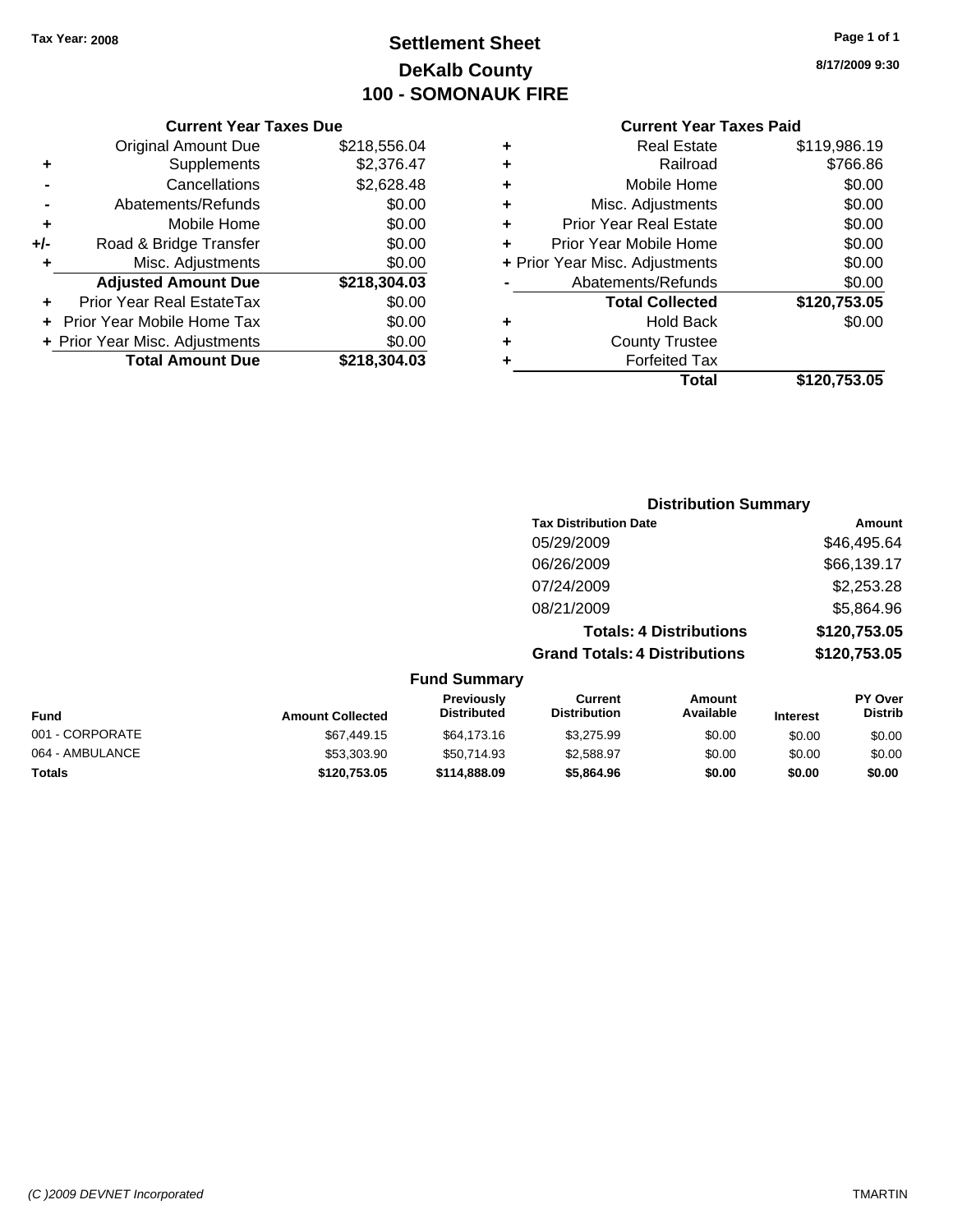# **Settlement Sheet Tax Year: 2008 Page 1 of 1 DeKalb County 101 - SYCAMORE FIRE**

**8/17/2009 9:30**

#### **Current Year Taxes Due**

|     | <b>Original Amount Due</b>        | \$298,875.81 |
|-----|-----------------------------------|--------------|
| ٠   | Supplements                       | \$3,115.34   |
|     | Cancellations                     | \$3,276.31   |
|     | Abatements/Refunds                | \$0.00       |
| ٠   | Mobile Home                       | \$0.00       |
| +/- | Road & Bridge Transfer            | \$0.00       |
| ٠   | Misc. Adjustments                 | \$0.00       |
|     | <b>Adjusted Amount Due</b>        | \$298,714.84 |
|     | <b>Prior Year Real EstateTax</b>  | \$0.00       |
|     | <b>Prior Year Mobile Home Tax</b> | \$0.00       |
|     | + Prior Year Misc. Adjustments    | \$0.00       |
|     | <b>Total Amount Due</b>           | \$298.714.84 |

### **Current Year Taxes Paid**

|   | <b>Real Estate</b>             | \$161,756.30 |
|---|--------------------------------|--------------|
| ٠ | Railroad                       | \$0.00       |
| ٠ | Mobile Home                    | \$0.00       |
| ٠ | Misc. Adjustments              | \$0.00       |
| ٠ | <b>Prior Year Real Estate</b>  | \$0.00       |
| ÷ | Prior Year Mobile Home         | \$0.00       |
|   | + Prior Year Misc. Adjustments | \$0.00       |
|   | Abatements/Refunds             | \$0.00       |
|   | <b>Total Collected</b>         | \$161,756.30 |
| ٠ | <b>Hold Back</b>               | \$0.00       |
| ٠ | <b>County Trustee</b>          |              |
| ٠ | <b>Forfeited Tax</b>           |              |
|   | Total                          | \$161,756.30 |
|   |                                |              |

## **Distribution Summary Tax Distribution Date Amount** 05/29/2009 \$51,331.68 06/26/2009 \$99,872.90 07/24/2009 \$3,177.94 08/21/2009 \$7,373.78 **Totals: 4 Distributions \$161,756.30 Grand Totals: 4 Distributions \$161,756.30**

| <b>Fund Summary</b> |                         |                                  |                                       |                     |                 |                                  |
|---------------------|-------------------------|----------------------------------|---------------------------------------|---------------------|-----------------|----------------------------------|
| <b>Fund</b>         | <b>Amount Collected</b> | Previously<br><b>Distributed</b> | <b>Current</b><br><b>Distribution</b> | Amount<br>Available | <b>Interest</b> | <b>PY Over</b><br><b>Distrib</b> |
| 001 - CORPORATE     | \$78,182.81             | \$74,618.79                      | \$3.564.02                            | \$0.00              | \$0.00          | \$0.00                           |
| 064 - AMBULANCE     | \$83.573.49             | \$79,763.73                      | \$3,809.76                            | \$0.00              | \$0.00          | \$0.00                           |
| Totals              | \$161,756.30            | \$154,382.52                     | \$7,373.78                            | \$0.00              | \$0.00          | \$0.00                           |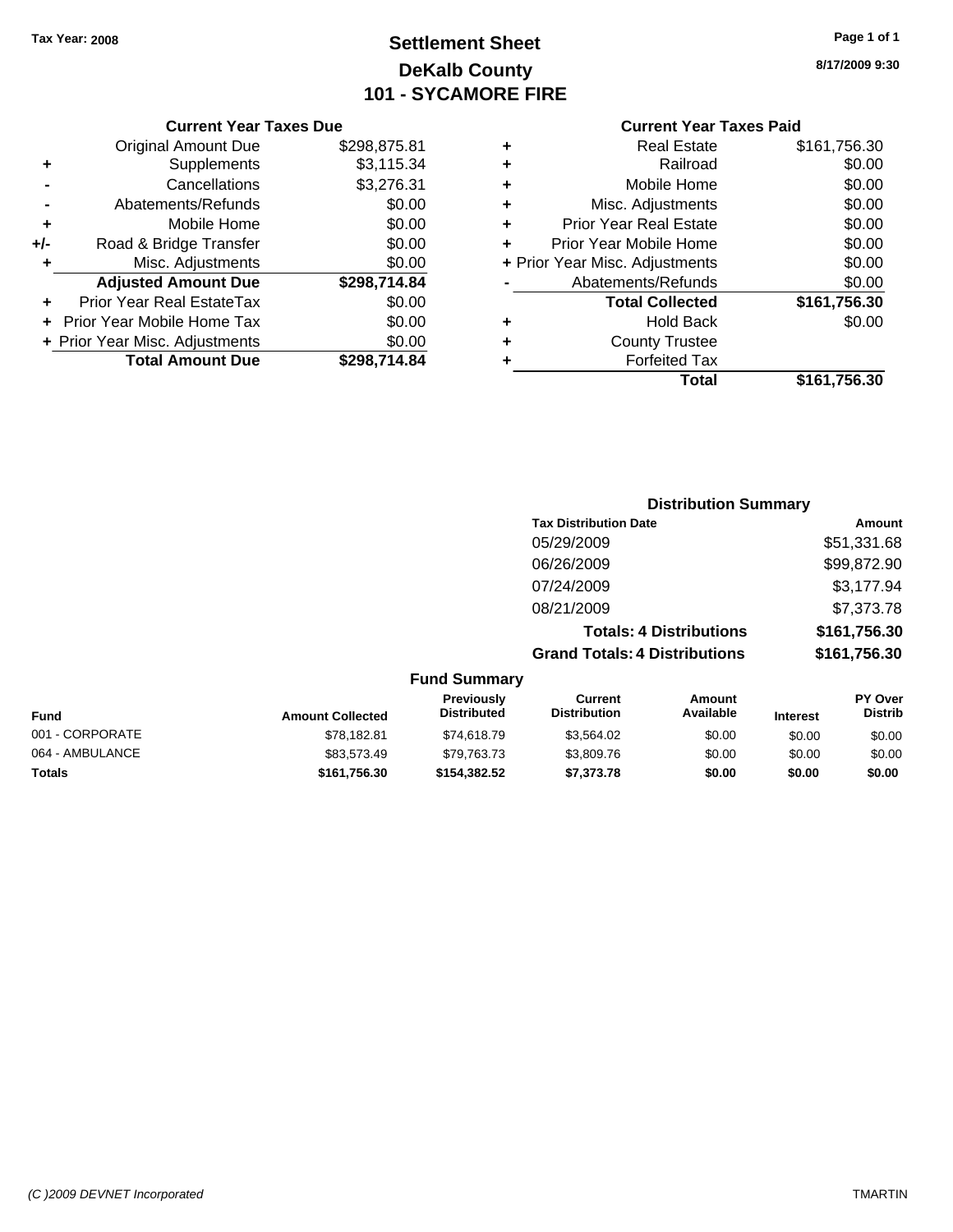# **Settlement Sheet Tax Year: 2008 Page 1 of 1 DeKalb County 102 - WATERMAN FIRE**

**8/17/2009 9:30**

|     | <b>Original Amount Due</b>     | \$117,872.68 |
|-----|--------------------------------|--------------|
| ٠   | Supplements                    | \$562.84     |
|     | Cancellations                  | \$1,197.06   |
|     | Abatements/Refunds             | \$0.00       |
| ٠   | Mobile Home                    | \$0.00       |
| +/- | Road & Bridge Transfer         | \$0.00       |
| ٠   | Misc. Adjustments              | \$0.00       |
|     | <b>Adjusted Amount Due</b>     | \$117,238.46 |
|     | Prior Year Real EstateTax      | \$0.00       |
|     | Prior Year Mobile Home Tax     | \$0.00       |
|     | + Prior Year Misc. Adjustments | \$0.00       |
|     | <b>Total Amount Due</b>        | \$117,238.46 |

## **Current Year Taxes Paid**

| ٠ | <b>Real Estate</b>             | \$63,658.50 |
|---|--------------------------------|-------------|
| ٠ | Railroad                       | \$498.22    |
| ٠ | Mobile Home                    | \$0.00      |
| ٠ | Misc. Adjustments              | \$0.00      |
| ٠ | <b>Prior Year Real Estate</b>  | \$0.00      |
| ÷ | Prior Year Mobile Home         | \$0.00      |
|   | + Prior Year Misc. Adjustments | \$0.00      |
|   | Abatements/Refunds             | \$0.00      |
|   | <b>Total Collected</b>         | \$64,156.72 |
| ٠ | <b>Hold Back</b>               | \$0.00      |
| ٠ | <b>County Trustee</b>          |             |
| ٠ | <b>Forfeited Tax</b>           |             |
|   | Total                          | \$64,156.72 |
|   |                                |             |

|                 |                         |                                         | <b>Distribution Summary</b>           |                                |                 |                           |  |
|-----------------|-------------------------|-----------------------------------------|---------------------------------------|--------------------------------|-----------------|---------------------------|--|
|                 |                         |                                         | <b>Tax Distribution Date</b>          |                                |                 | <b>Amount</b>             |  |
|                 |                         |                                         | 05/29/2009                            |                                |                 | \$23,762.83               |  |
|                 |                         |                                         | 06/26/2009                            |                                |                 | \$36,955.42               |  |
|                 |                         |                                         | 07/24/2009                            |                                |                 | \$1,083.48                |  |
|                 |                         |                                         | 08/21/2009                            |                                |                 | \$2,354.99                |  |
|                 |                         |                                         |                                       | <b>Totals: 4 Distributions</b> |                 | \$64,156.72               |  |
|                 |                         |                                         | <b>Grand Totals: 4 Distributions</b>  |                                |                 | \$64,156.72               |  |
|                 |                         | <b>Fund Summary</b>                     |                                       |                                |                 |                           |  |
| <b>Fund</b>     | <b>Amount Collected</b> | <b>Previously</b><br><b>Distributed</b> | <b>Current</b><br><b>Distribution</b> | Amount<br>Available            | <b>Interest</b> | PY Over<br><b>Distrib</b> |  |
| 001 - CORPORATE | \$64,156.72             | \$61,801.73                             | \$2,354.99                            | \$0.00                         | \$0.00          | \$0.00                    |  |

**Totals \$64,156.72 \$61,801.73 \$2,354.99 \$0.00 \$0.00 \$0.00**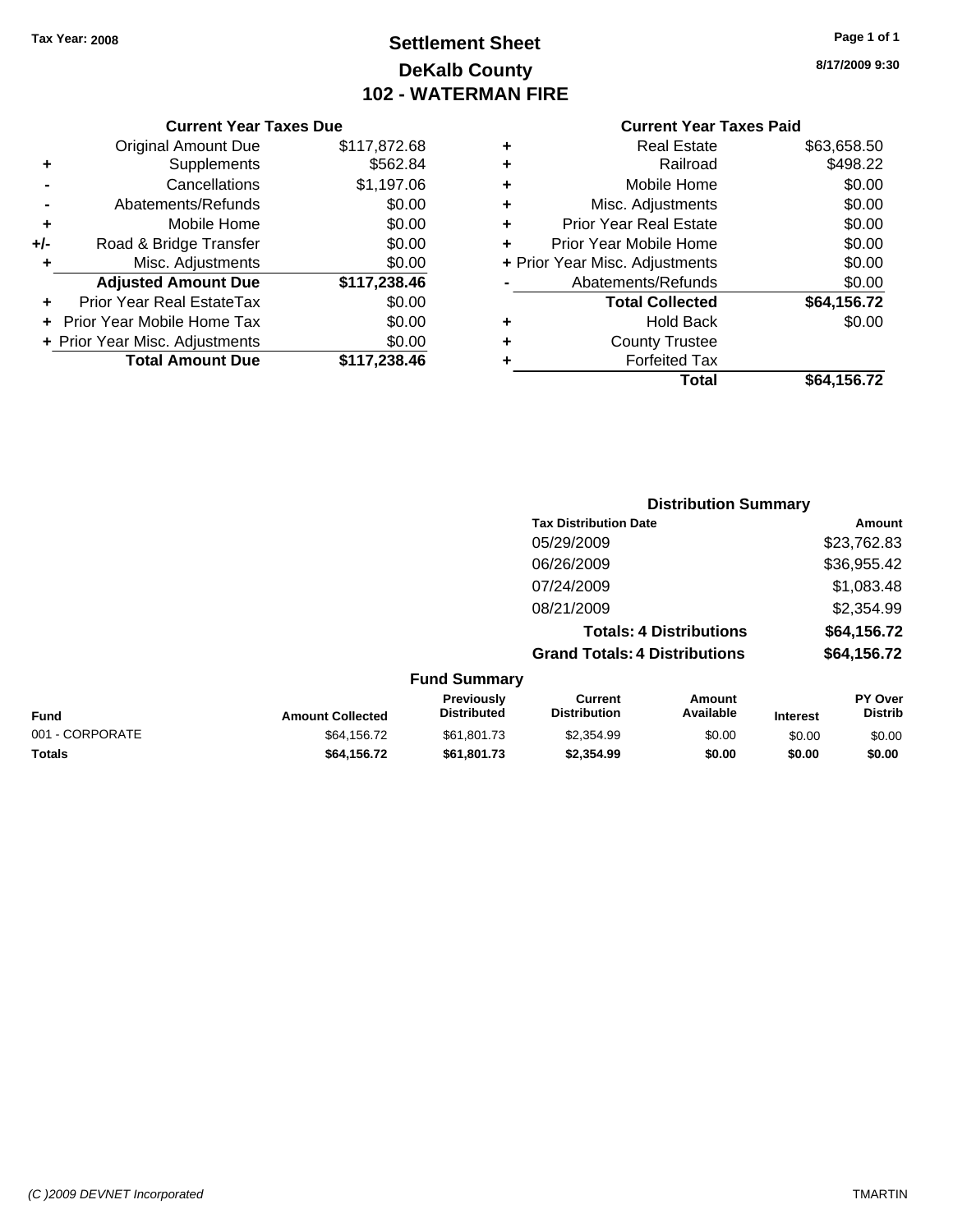# **Settlement Sheet Tax Year: 2008 Page 1 of 1 DeKalb County 103 - EARLVILLE LIBRARY DISTRICT**

**8/17/2009 9:30**

#### **Current Year Taxes Paid**

|     | <b>Current Year Taxes Due</b>     |            |
|-----|-----------------------------------|------------|
|     | <b>Original Amount Due</b>        | \$2,903.32 |
| ٠   | Supplements                       | \$0.00     |
|     | Cancellations                     | \$0.00     |
|     | Abatements/Refunds                | \$0.00     |
| ٠   | Mobile Home                       | \$0.00     |
| +/- | Road & Bridge Transfer            | \$0.00     |
|     | Misc. Adjustments                 | \$0.00     |
|     | <b>Adjusted Amount Due</b>        | \$2,903.32 |
| ÷   | Prior Year Real EstateTax         | \$0.00     |
|     | <b>Prior Year Mobile Home Tax</b> | \$0.00     |
|     | + Prior Year Misc. Adjustments    | \$0.00     |
|     | <b>Total Amount Due</b>           | \$2.903.32 |
|     |                                   |            |

| \$1,723.92 |
|------------|
| \$0.00     |
| \$0.00     |
| \$0.00     |
| \$0.00     |
| \$0.00     |
| \$0.00     |
| \$0.00     |
| \$1,723.92 |
| \$0.00     |
|            |
|            |
| \$1.723.92 |
|            |

| <b>Distribution Summary</b>          |            |  |  |  |  |
|--------------------------------------|------------|--|--|--|--|
| <b>Tax Distribution Date</b>         | Amount     |  |  |  |  |
| 05/29/2009                           | \$452.51   |  |  |  |  |
| 06/26/2009                           | \$1,174.30 |  |  |  |  |
| 07/24/2009                           | \$57.30    |  |  |  |  |
| 08/21/2009                           | \$39.81    |  |  |  |  |
| <b>Totals: 4 Distributions</b>       | \$1,723.92 |  |  |  |  |
| <b>Grand Totals: 4 Distributions</b> | \$1,723.92 |  |  |  |  |

| <b>Fund Summary</b> |  |
|---------------------|--|
|---------------------|--|

| <b>Fund</b>                                         | <b>Amount Collected</b> | <b>Previously</b><br><b>Distributed</b> | Current<br><b>Distribution</b> | Amount<br>Available | <b>Interest</b> | <b>PY Over</b><br><b>Distrib</b> |
|-----------------------------------------------------|-------------------------|-----------------------------------------|--------------------------------|---------------------|-----------------|----------------------------------|
|                                                     |                         |                                         |                                |                     |                 |                                  |
| 001 - CORPORATE                                     | \$1,135.13              | \$1,108.91                              | \$26.22                        | \$0.00              | \$0.00          | \$0.00                           |
| 004 - OPERATIONS & MAINTENANCE                      | \$151.36                | \$147.86                                | \$3.50                         | \$0.00              | \$0.00          | \$0.00                           |
| 027 - AUDIT                                         | \$12.65                 | \$12.36                                 | \$0.29                         | \$0.00              | \$0.00          | \$0.00                           |
| 031 - WORKING CASH                                  | \$350.42                | \$342.33                                | \$8.09                         | \$0.00              | \$0.00          | \$0.00                           |
| 035 - TORT JUDGMENTS, LIABILITY<br><b>INSURANCE</b> | \$7.04                  | \$6.88                                  | \$0.16                         | \$0.00              | \$0.00          | \$0.00                           |
| 047 - SOCIAL SECURITY                               | \$67.32                 | \$65.77                                 | \$1.55                         | \$0.00              | \$0.00          | \$0.00                           |
| <b>Totals</b>                                       | \$1,723.92              | \$1.684.11                              | \$39.81                        | \$0.00              | \$0.00          | \$0.00                           |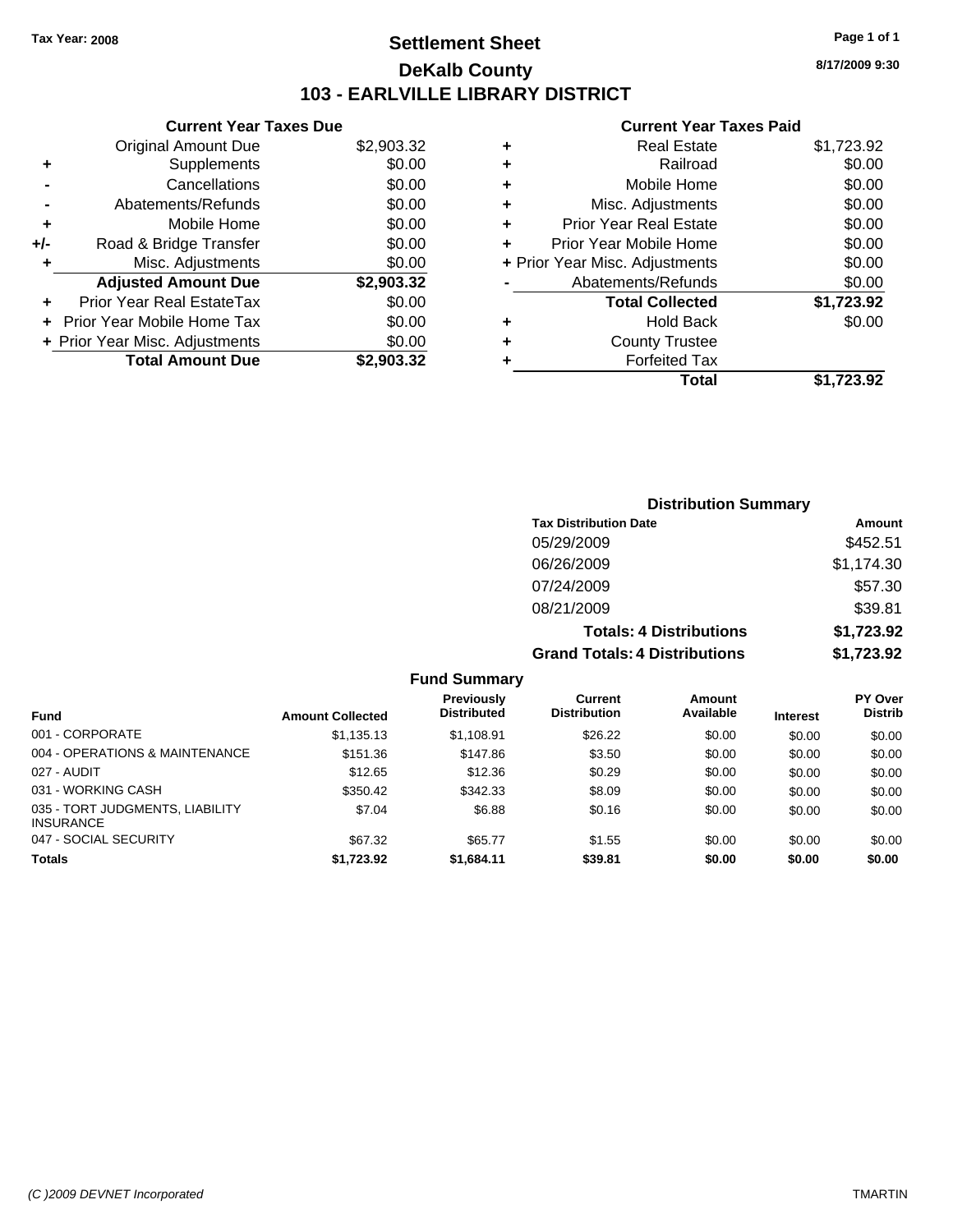# **Settlement Sheet Tax Year: 2008 Page 1 of 1 DeKalb County 110 - DEKALB PARK**

#### **8/17/2009 9:30**

**Current Year Taxes Paid**

| ٠ | <b>Real Estate</b>             | \$1,758,713.20 |
|---|--------------------------------|----------------|
| ٠ | Railroad                       | \$1,776.54     |
| ٠ | Mobile Home                    | \$0.00         |
| ٠ | Misc. Adjustments              | \$922.52       |
| ÷ | <b>Prior Year Real Estate</b>  | \$246.61       |
| ٠ | Prior Year Mobile Home         | \$0.00         |
|   | + Prior Year Misc. Adjustments | \$0.00         |
|   | Abatements/Refunds             | \$0.00         |
|   | <b>Total Collected</b>         | \$1,761,658.87 |
| ٠ | <b>Hold Back</b>               | \$0.00         |
| ٠ | <b>County Trustee</b>          |                |
| ٠ | <b>Forfeited Tax</b>           |                |
|   | Total                          | \$1,761,658.87 |
|   |                                |                |

## **Current Year Taxes Due**<br>Il Amount Due \$3,339,925.59 Original Amount Due

|       | <b>Total Amount Due</b>          | \$3,257,362.38 |
|-------|----------------------------------|----------------|
|       | + Prior Year Misc. Adjustments   | \$0.00         |
|       | + Prior Year Mobile Home Tax     | \$0.00         |
|       | <b>Prior Year Real EstateTax</b> | \$246.61       |
|       | <b>Adjusted Amount Due</b>       | \$3,257,115.77 |
| ÷     | Misc. Adjustments                | \$922.52       |
| $+/-$ | Road & Bridge Transfer           | \$0.00         |
| ٠     | Mobile Home                      | \$0.00         |
|       | Abatements/Refunds               | \$0.00         |
|       | Cancellations                    | \$140,714.42   |
| ٠     | Supplements                      | \$56,982.08    |
|       |                                  |                |

### **Distribution Summary**

| <b>Tax Distribution Date</b>         | Amount         |
|--------------------------------------|----------------|
| 05/29/2009                           | \$703,096.91   |
| 06/26/2009                           | \$916,321.43   |
| 07/24/2009                           | \$27,232.85    |
| 08/21/2009                           | \$115,007.68   |
| <b>Totals: 4 Distributions</b>       | \$1,761,658.87 |
| <b>Grand Totals: 4 Distributions</b> | \$1,761,658.87 |

#### **Fund Summary**

|                                         |                         | Previously         | Current             | Amount    |                 | PY Over        |
|-----------------------------------------|-------------------------|--------------------|---------------------|-----------|-----------------|----------------|
| <b>Fund</b>                             | <b>Amount Collected</b> | <b>Distributed</b> | <b>Distribution</b> | Available | <b>Interest</b> | <b>Distrib</b> |
| 001 - CORPORATE                         | \$461.003.27            | \$430,907.23       | \$30,096.04         | \$0.00    | \$0.00          | \$0.00         |
| 003 - BONDS AND INTEREST                | \$586,864.94            | \$548,552.20       | \$38,312.74         | \$0.00    | \$0.00          | \$0.00         |
| $005 - I. M. R. F.$                     | \$88,644.90             | \$82,857.83        | \$5,787.07          | \$0.00    | \$0.00          | \$0.00         |
| 027 - AUDIT                             | \$12,668.09             | \$11,841.07        | \$827.02            | \$0.00    | \$0.00          | \$0.00         |
| 035 - TORT JUDGEMENTS/LIABILITY<br>INS. | \$58,569.87             | \$54.746.21        | \$3,823.66          | \$0.00    | \$0.00          | \$0.00         |
| 047 - SOCIAL SECURITY                   | \$95,476.62             | \$89,243.55        | \$6,233.07          | \$0.00    | \$0.00          | \$0.00         |
| 060 - UNEMPLOYMENT INSURANCE            | \$5.286.74              | \$4.941.61         | \$345.13            | \$0.00    | \$0.00          | \$0.00         |
| 062 - WORKERS COMPENSATION              | \$41,679.09             | \$38,958.13        | \$2,720.96          | \$0.00    | \$0.00          | \$0.00         |
| 122 - RECREATION                        | \$216,289.42            | \$202.169.24       | \$14,120.18         | \$0.00    | \$0.00          | \$0.00         |
| 123 - AQUARIUM AND MUSEUM               | \$63,823.13             | \$59,656.52        | \$4,166.61          | \$0.00    | \$0.00          | \$0.00         |
| 126 - REC PROGRAMS/HANDICAPPED          | \$131,352.80            | \$122,777.60       | \$8,575.20          | \$0.00    | \$0.00          | \$0.00         |
| <b>Totals</b>                           | \$1,761,658.87          | \$1,646,651.19     | \$115,007.68        | \$0.00    | \$0.00          | \$0.00         |

#### **Miscellaneous Adjustment Detail**

# **Year Source Account Type Amount Adjustment Description Totals \$922.52 2 entries**

2008 RE - Real Estate Back Tax Collected \$4.32 Eagle Homes Redemption 08-03-400-020 by TBA 2008 RE - Real Estate Paymt In Lieu of Tax S918.20 HOUSING AUTHORITY by TBA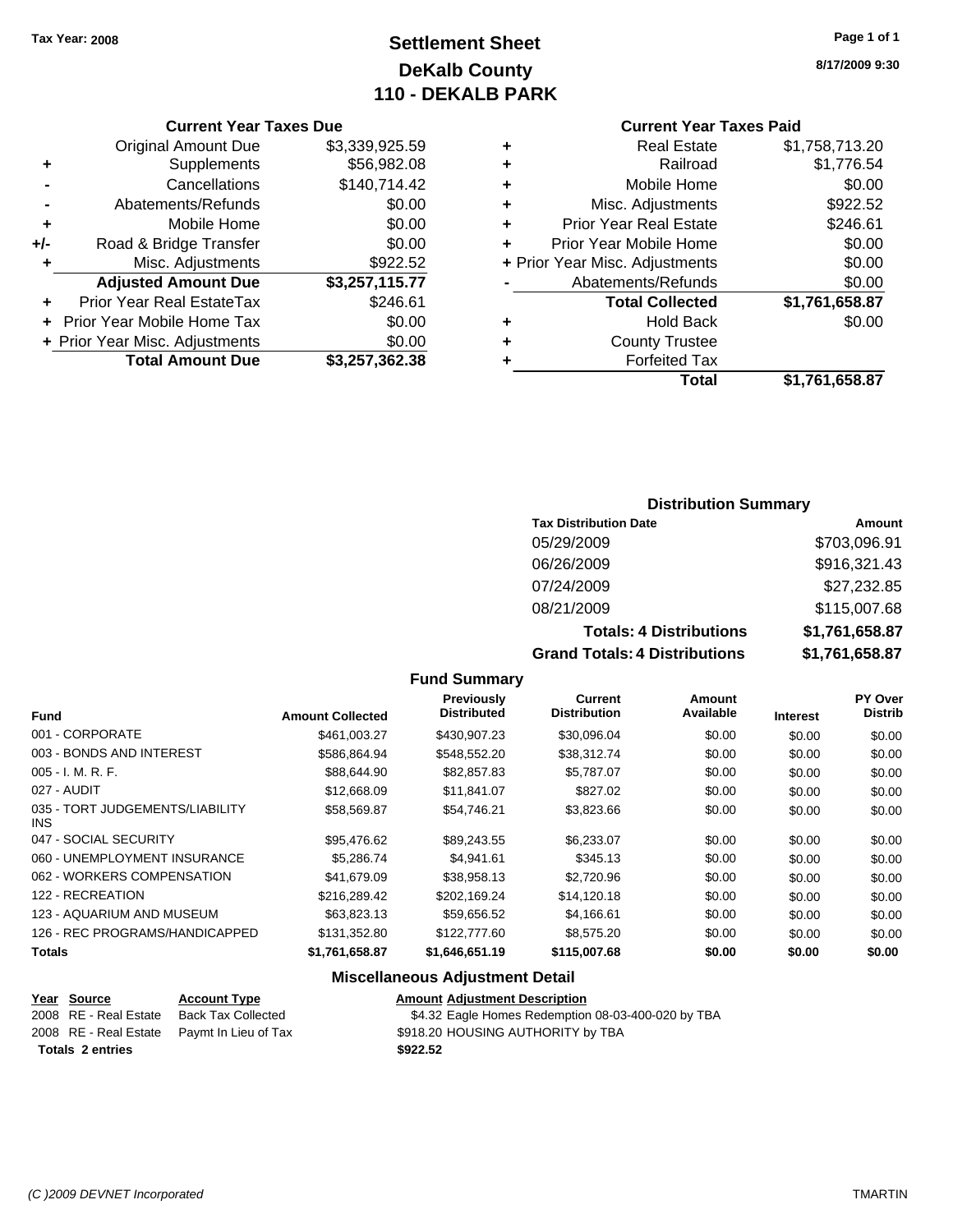# **Settlement Sheet Tax Year: 2008 Page 1 of 1 DeKalb County 111 - FRANKLIN TWP PARK**

**8/17/2009 9:30**

#### **Current Year Taxes Paid**

|     | <b>Current Year Taxes Due</b>     |             |
|-----|-----------------------------------|-------------|
|     | <b>Original Amount Due</b>        | \$35,748.75 |
| ٠   | Supplements                       | \$246.18    |
|     | Cancellations                     | \$291.34    |
|     | Abatements/Refunds                | \$0.24      |
| ٠   | Mobile Home                       | \$0.00      |
| +/- | Road & Bridge Transfer            | \$0.00      |
|     | Misc. Adjustments                 | \$0.00      |
|     | <b>Adjusted Amount Due</b>        | \$35,703.35 |
|     | Prior Year Real EstateTax         | (\$4.18)    |
|     | <b>Prior Year Mobile Home Tax</b> | \$0.00      |
|     | + Prior Year Misc. Adjustments    | \$0.00      |
|     | <b>Total Amount Due</b>           | \$35,699.17 |
|     |                                   |             |

| ٠ | <b>Real Estate</b>             | \$19,020.77 |
|---|--------------------------------|-------------|
| ٠ | Railroad                       | \$133.58    |
| ٠ | Mobile Home                    | \$0.00      |
| ٠ | Misc. Adjustments              | \$0.00      |
| ٠ | <b>Prior Year Real Estate</b>  | (\$4.18)    |
| ÷ | Prior Year Mobile Home         | \$0.00      |
|   | + Prior Year Misc. Adjustments | \$0.00      |
|   | Abatements/Refunds             | \$0.24      |
|   | <b>Total Collected</b>         | \$19,149.93 |
| ٠ | <b>Hold Back</b>               | \$0.00      |
| ٠ | <b>County Trustee</b>          |             |
| ٠ | <b>Forfeited Tax</b>           |             |
|   | Total                          | \$19,149.93 |
|   |                                |             |

|                                               |                     |                         |                                               | <b>Distribution Summary</b>           |                                |                 |                                  |
|-----------------------------------------------|---------------------|-------------------------|-----------------------------------------------|---------------------------------------|--------------------------------|-----------------|----------------------------------|
|                                               |                     |                         |                                               | <b>Tax Distribution Date</b>          |                                |                 | Amount                           |
|                                               |                     |                         |                                               | 05/29/2009                            |                                |                 | \$9,520.93                       |
|                                               |                     |                         |                                               | 06/26/2009                            |                                |                 | \$8,582.81                       |
|                                               |                     |                         |                                               | 07/24/2009                            |                                |                 | \$261.94                         |
|                                               |                     |                         |                                               | 08/21/2009                            |                                |                 | \$784.25                         |
|                                               |                     |                         |                                               |                                       | <b>Totals: 4 Distributions</b> |                 | \$19,149.93                      |
|                                               |                     |                         |                                               | <b>Grand Totals: 4 Distributions</b>  |                                |                 | \$19,149.93                      |
|                                               |                     |                         | <b>Fund Summary</b>                           |                                       |                                |                 |                                  |
| <b>Fund</b>                                   |                     | <b>Amount Collected</b> | <b>Previously</b><br><b>Distributed</b>       | <b>Current</b><br><b>Distribution</b> | Amount<br>Available            | <b>Interest</b> | <b>PY Over</b><br><b>Distrib</b> |
| 001 - CORPORATE                               |                     | \$16,867.82             | \$16,177.03                                   | \$690.79                              | \$0.00                         | \$0.00          | \$0.00                           |
| 035 - TORT JUDGEMENTS/LIABILITY<br><b>INS</b> |                     | \$2,282.11              | \$2,188.65                                    | \$93.46                               | \$0.00                         | \$0.00          | \$0.00                           |
| <b>Totals</b>                                 |                     | \$19,149.93             | \$18,365.68                                   | \$784.25                              | \$0.00                         | \$0.00          | \$0.00                           |
|                                               |                     |                         | <b>Abatement Detail</b>                       |                                       |                                |                 |                                  |
| <b>Source</b><br>Year                         | <b>Account Type</b> |                         | <b>Amount Adjustment Description</b>          |                                       |                                |                 |                                  |
| RE - Real Estate<br>2008                      | <b>RE</b> Abatement |                         | \$0.24 Interest on 2006 PTAB Galbriath by TBA |                                       |                                |                 |                                  |

**Totals \$0.24 1 entries**

\$0.24 Interest on 2006 PTAB Galbriath by TBA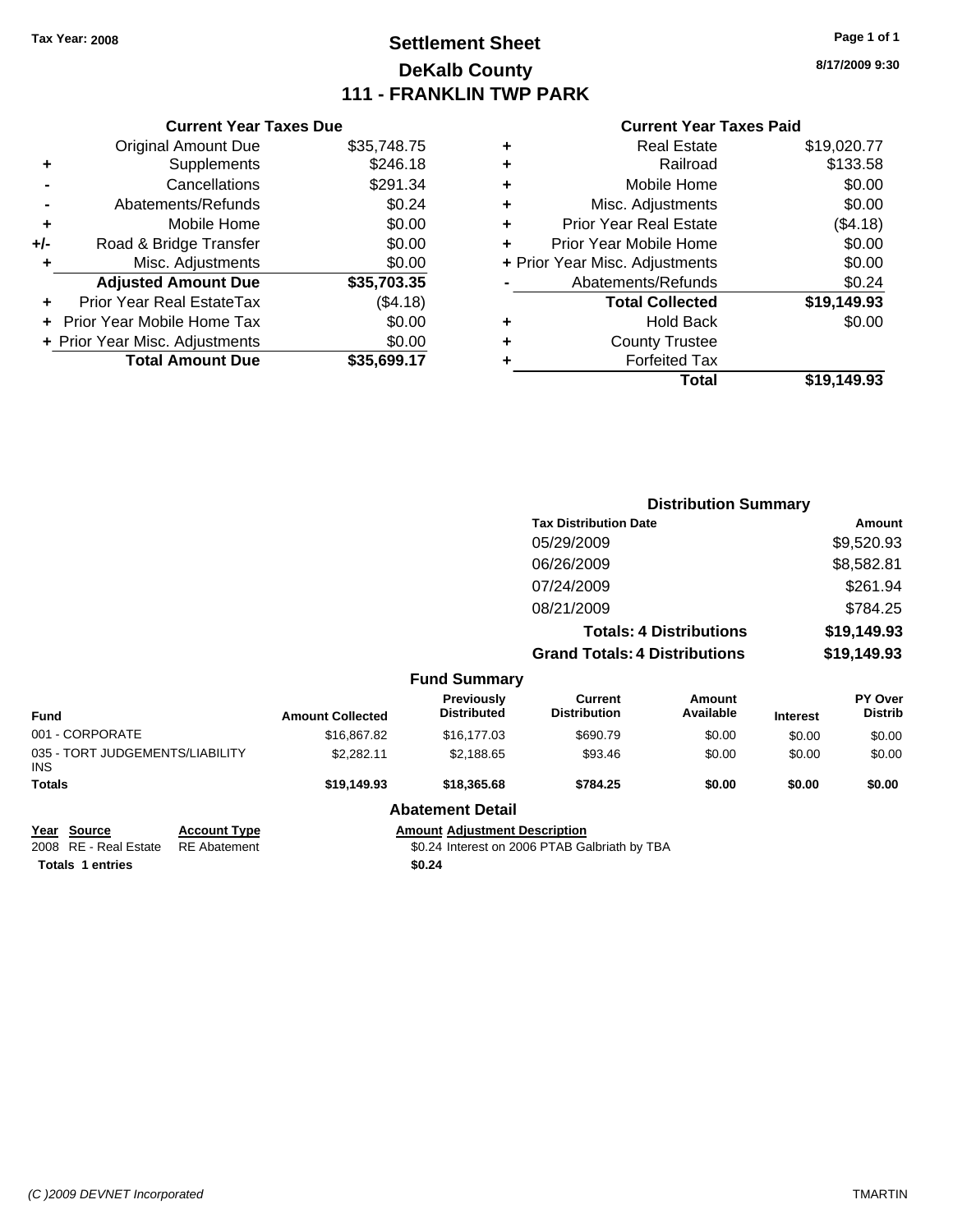Original Amount Due

**Adjusted Amount Due** 

**Total Amount Due** 

**+** Supplements **-** Cancellations **-** Abatements/Refunds **+** Mobile Home **+/-** Road & Bridge Transfer **+** Misc. Adjustments

**+** Prior Year Real EstateTax **+** Prior Year Mobile Home Tax \$0.00 **+ Prior Year Misc. Adjustments** 

# **Settlement Sheet Tax Year: 2008 Page 1 of 1 DeKalb County 112 - GENOA TWP PARK**

**8/17/2009 9:30**

### **Current Year Taxes Paid**

| <b>Current Year Taxes Due</b> |              | <b>Current Year Taxes Paid</b> |                                |              |
|-------------------------------|--------------|--------------------------------|--------------------------------|--------------|
| ıl Amount Due                 | \$555,149.27 | ٠                              | <b>Real Estate</b>             | \$294,978.75 |
| Supplements                   | \$4,639.14   | ٠                              | Railroad                       | \$1,367.84   |
| Cancellations                 | \$8,169.19   | ٠                              | Mobile Home                    | \$0.00       |
| าents/Refunds                 | \$4.30       | ÷                              | Misc. Adjustments              | \$0.00       |
| Mobile Home                   | \$0.00       | ÷                              | <b>Prior Year Real Estate</b>  | (\$71.56)    |
| ridge Transfer                | \$0.00       | ٠                              | Prior Year Mobile Home         | \$0.00       |
| . Adjustments                 | \$0.00       |                                | + Prior Year Misc. Adjustments | \$0.00       |
| <b>Amount Due</b>             | \$551,614.92 |                                | Abatements/Refunds             | \$4.30       |
| eal EstateTax                 | (\$71.56)    |                                | <b>Total Collected</b>         | \$296,270.73 |
| pile Home Tax                 | \$0.00       | ٠                              | <b>Hold Back</b>               | \$0.00       |
| . Adjustments                 | \$0.00       | ٠                              | <b>County Trustee</b>          |              |
| <b>Amount Due</b>             | \$551,543.36 |                                | <b>Forfeited Tax</b>           |              |
|                               |              |                                | Total                          | \$296,270.73 |

#### **Distribution Summary**

| <b>Tax Distribution Date</b>         | Amount       |
|--------------------------------------|--------------|
| 05/29/2009                           | \$138,904.10 |
| 06/26/2009                           | \$137,128.76 |
| 07/24/2009                           | \$6,153.31   |
| 08/21/2009                           | \$14,084.56  |
| <b>Totals: 4 Distributions</b>       | \$296,270.73 |
| <b>Grand Totals: 4 Distributions</b> | \$296,270.73 |

#### **Fund Summary**

| <b>Fund</b>                             | <b>Amount Collected</b> | Previously<br><b>Distributed</b> | Current<br><b>Distribution</b> | Amount<br>Available | <b>Interest</b> | PY Over<br><b>Distrib</b> |
|-----------------------------------------|-------------------------|----------------------------------|--------------------------------|---------------------|-----------------|---------------------------|
| 001 - CORPORATE                         | \$60,843.66             | \$57.951.20                      | \$2,892.46                     | \$0.00              | \$0.00          | \$0.00                    |
| 003 - BONDS AND INTEREST                | \$129,499.93            | \$123,343,56                     | \$6,156.37                     | \$0.00              | \$0.00          | \$0.00                    |
| $005 - I. M. R. F.$                     | \$9,578.12              | \$9,122.78                       | \$455.34                       | \$0.00              | \$0.00          | \$0.00                    |
| 027 - AUDIT                             | \$2,137.59              | \$2,035.97                       | \$101.62                       | \$0.00              | \$0.00          | \$0.00                    |
| 035 - TORT JUDGEMENTS/LIABILITY<br>INS. | \$6,277.08              | \$5,978.67                       | \$298.41                       | \$0.00              | \$0.00          | \$0.00                    |
| 047 - SOCIAL SECURITY                   | \$13,345.83             | \$12.711.37                      | \$634.46                       | \$0.00              | \$0.00          | \$0.00                    |
| 060 - UNEMPLOYMENT INSURANCE            | \$0.00                  | \$0.00                           | \$0.00                         | \$0.00              | \$0.00          | \$0.00                    |
| 062 - WORKERS COMPENSATION              | \$0.00                  | \$0.00                           | \$0.00                         | \$0.00              | \$0.00          | \$0.00                    |
| 122 - RECREATION                        | \$45,367.33             | \$43.210.59                      | \$2,156.74                     | \$0.00              | \$0.00          | \$0.00                    |
| 126 - REC PROGRAMS/HANDICAPPED          | \$27,056.64             | \$25,770.38                      | \$1,286.26                     | \$0.00              | \$0.00          | \$0.00                    |
| 143 - MEDICARE                          | \$2.164.55              | \$2.061.65                       | \$102.90                       | \$0.00              | \$0.00          | \$0.00                    |
| <b>Totals</b>                           | \$296,270.73            | \$282,186.17                     | \$14,084.56                    | \$0.00              | \$0.00          | \$0.00                    |

#### **Abatement Detail**

# **Year Source Account Type Amount Adjustment Description** Totals 1 entries \$4.30

2008 RE - Real Estate RE Abatement \$4.30 Interest on 2006 PTAB-Chamberlain Park Apts. by TBA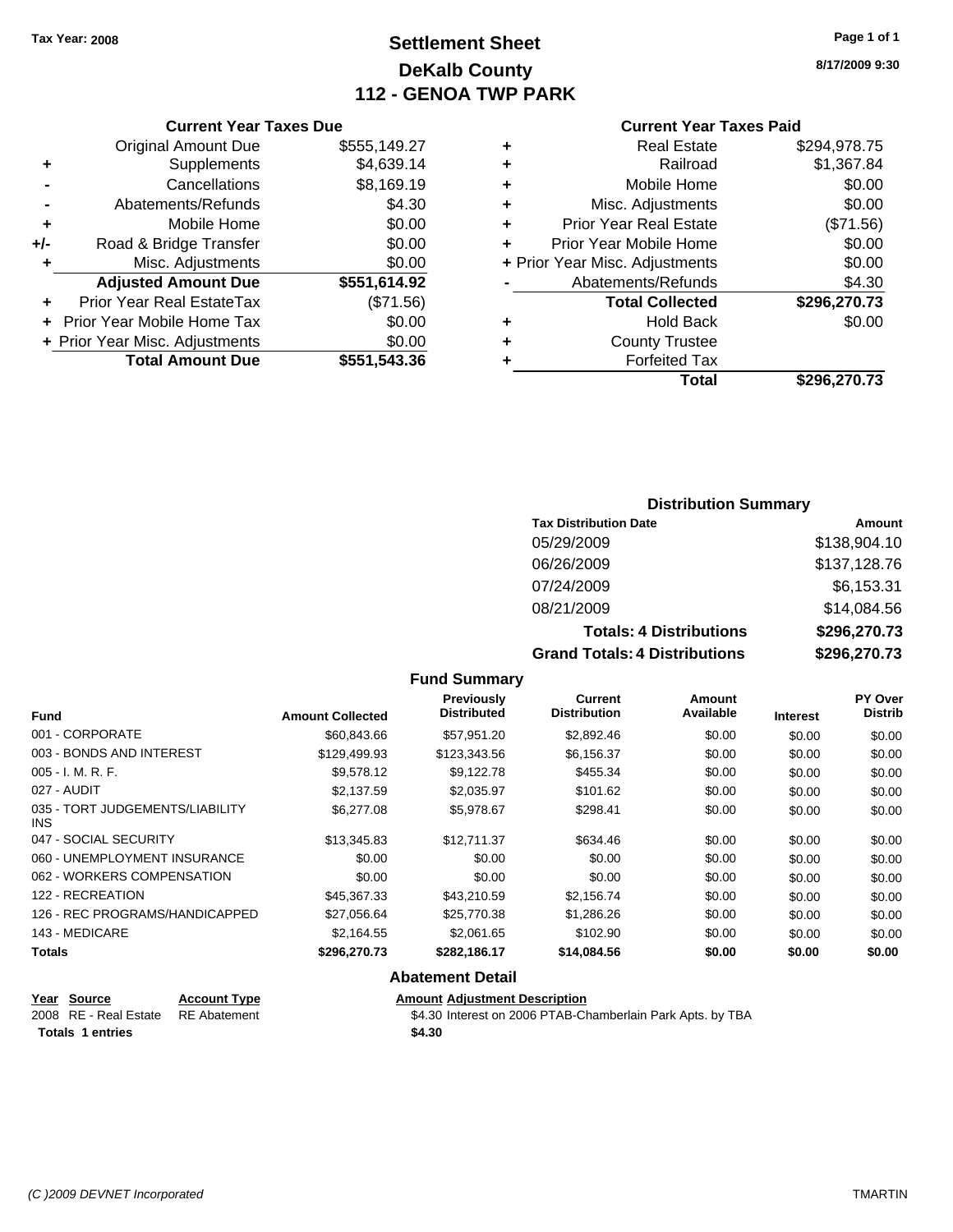# **Settlement Sheet Tax Year: 2008 Page 1 of 1 DeKalb County 113 - KINGSTON TWP PARK**

**8/17/2009 9:30**

#### **Current Year Taxes Paid**

|     | <b>Current Year Taxes Due</b>  |             |
|-----|--------------------------------|-------------|
|     | <b>Original Amount Due</b>     | \$44,603.05 |
| ٠   | Supplements                    | \$480.96    |
|     | Cancellations                  | \$620.60    |
|     | Abatements/Refunds             | \$0.00      |
| ٠   | Mobile Home                    | \$0.00      |
| +/- | Road & Bridge Transfer         | \$0.00      |
| ٠   | Misc. Adjustments              | \$0.00      |
|     | <b>Adjusted Amount Due</b>     | \$44,463.41 |
| ٠   | Prior Year Real EstateTax      | \$0.00      |
|     | Prior Year Mobile Home Tax     | \$0.00      |
|     | + Prior Year Misc. Adjustments | \$0.00      |
|     | <b>Total Amount Due</b>        | \$44.463.41 |
|     |                                |             |

|   | Total                          | \$23,811.51 |
|---|--------------------------------|-------------|
| ٠ | <b>Forfeited Tax</b>           |             |
| ٠ | <b>County Trustee</b>          |             |
| ٠ | <b>Hold Back</b>               | \$0.00      |
|   | <b>Total Collected</b>         | \$23,811.51 |
|   | Abatements/Refunds             | \$0.00      |
|   | + Prior Year Misc. Adjustments | \$0.00      |
| ٠ | Prior Year Mobile Home         | \$0.00      |
| ÷ | <b>Prior Year Real Estate</b>  | \$0.00      |
| ٠ | Misc. Adjustments              | \$0.00      |
| ÷ | Mobile Home                    | \$0.00      |
| ÷ | Railroad                       | \$170.68    |
| ٠ | <b>Real Estate</b>             | \$23,640.83 |
|   |                                |             |

|                          | <b>Distribution Summary</b>          |             |
|--------------------------|--------------------------------------|-------------|
|                          | <b>Tax Distribution Date</b>         | Amount      |
|                          | 05/29/2009                           | \$11,196.78 |
|                          | 06/26/2009                           | \$11,154.26 |
|                          | 07/24/2009                           | \$555.14    |
|                          | 08/21/2009                           | \$905.33    |
|                          | <b>Totals: 4 Distributions</b>       | \$23,811.51 |
|                          | <b>Grand Totals: 4 Distributions</b> | \$23,811.51 |
| <b>Fund Summary</b><br>. |                                      |             |

| <b>Fund</b>                                   | <b>Amount Collected</b> | Previously<br><b>Distributed</b> | Current<br><b>Distribution</b> | Amount<br>Available | <b>Interest</b> | <b>PY Over</b><br><b>Distrib</b> |
|-----------------------------------------------|-------------------------|----------------------------------|--------------------------------|---------------------|-----------------|----------------------------------|
| 001 - CORPORATE                               | \$17,750.77             | \$17.075.87                      | \$674.90                       | \$0.00              | \$0.00          | \$0.00                           |
| 035 - TORT JUDGEMENTS/LIABILITY<br><b>INS</b> | \$3.533.73              | \$3,399.38                       | \$134.35                       | \$0.00              | \$0.00          | \$0.00                           |
| 122 - RECREATION                              | \$2,527.01              | \$2,430.93                       | \$96.08                        | \$0.00              | \$0.00          | \$0.00                           |
| <b>Totals</b>                                 | \$23,811.51             | \$22,906,18                      | \$905.33                       | \$0.00              | \$0.00          | \$0.00                           |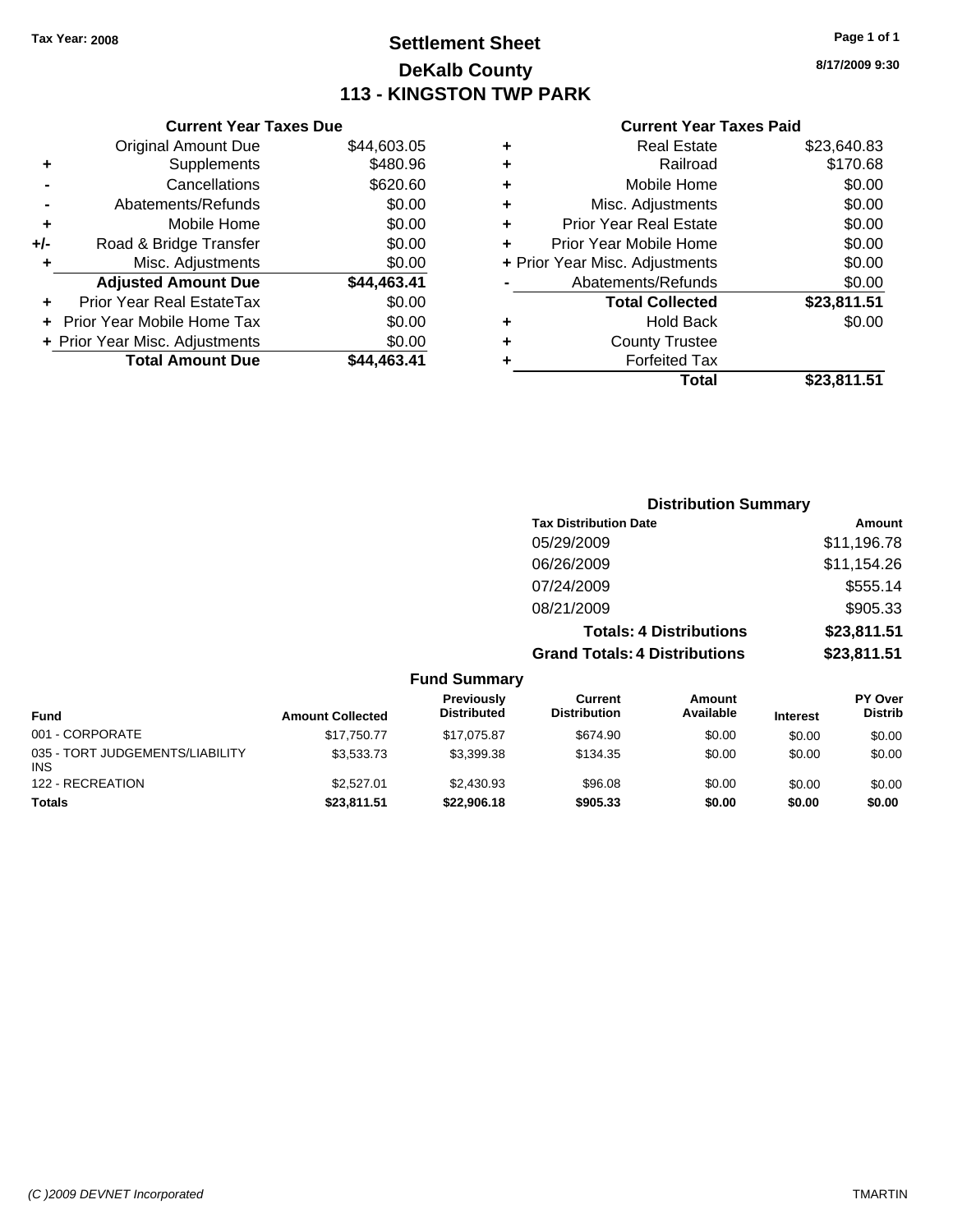# **Settlement Sheet Tax Year: 2008 Page 1 of 1 DeKalb County 114 - SANDWICH PARK**

**8/17/2009 9:30**

|     | <b>Current Year Taxes Due</b>     |              |
|-----|-----------------------------------|--------------|
|     | <b>Original Amount Due</b>        | \$416,607.31 |
| ٠   | Supplements                       | \$1,403.25   |
|     | Cancellations                     | \$1,613.09   |
|     | Abatements/Refunds                | \$0.00       |
| ٠   | Mobile Home                       | \$0.00       |
| +/- | Road & Bridge Transfer            | \$0.00       |
|     | Misc. Adjustments                 | \$0.00       |
|     | <b>Adjusted Amount Due</b>        | \$416,397.47 |
|     | Prior Year Real EstateTax         | \$142.14     |
|     | <b>Prior Year Mobile Home Tax</b> | \$0.00       |
|     | + Prior Year Misc. Adjustments    | \$0.00       |
|     | <b>Total Amount Due</b>           | \$416,539.61 |
|     |                                   |              |

|                                | <b>Current Year Taxes Paid</b> |              |
|--------------------------------|--------------------------------|--------------|
| ٠                              | <b>Real Estate</b>             | \$228,199.36 |
| ٠                              | Railroad                       | \$198.41     |
| ٠                              | Mobile Home                    | \$0.00       |
| ٠                              | Misc. Adjustments              | \$0.00       |
| ٠                              | <b>Prior Year Real Estate</b>  | \$142.14     |
| ٠                              | Prior Year Mobile Home         | \$0.00       |
| + Prior Year Misc. Adjustments |                                | \$0.00       |
|                                | Abatements/Refunds             | \$0.00       |
|                                | <b>Total Collected</b>         | \$228,539.91 |
| ٠                              | <b>Hold Back</b>               | \$0.00       |
| ٠                              | <b>County Trustee</b>          |              |
| ٠                              | <b>Forfeited Tax</b>           |              |
|                                | Total                          | \$228,539.91 |

### **Distribution Summary**

| <b>Tax Distribution Date</b>         | Amount       |
|--------------------------------------|--------------|
| 05/29/2009                           | \$92,687.69  |
| 06/26/2009                           | \$117,883.19 |
| 07/24/2009                           | \$6,411.79   |
| 08/21/2009                           | \$11,557.24  |
| <b>Totals: 4 Distributions</b>       | \$228,539.91 |
| <b>Grand Totals: 4 Distributions</b> | \$228,539.91 |

|                                         |                         | <b>Previously</b>  | Current             | Amount    |                 | PY Over        |
|-----------------------------------------|-------------------------|--------------------|---------------------|-----------|-----------------|----------------|
| <b>Fund</b>                             | <b>Amount Collected</b> | <b>Distributed</b> | <b>Distribution</b> | Available | <b>Interest</b> | <b>Distrib</b> |
| 001 - CORPORATE                         | \$71.482.94             | \$67,868.05        | \$3.614.89          | \$0.00    | \$0.00          | \$0.00         |
| 003 - BONDS AND INTEREST                | \$52,638.69             | \$49,976.75        | \$2,661.94          | \$0.00    | \$0.00          | \$0.00         |
| $005 - I. M. R. F.$                     | \$11,925.90             | \$11,322.81        | \$603.09            | \$0.00    | \$0.00          | \$0.00         |
| 027 - AUDIT                             | \$3,344.68              | \$3.175.54         | \$169.14            | \$0.00    | \$0.00          | \$0.00         |
| 035 - TORT JUDGEMENTS/LIABILITY<br>INS. | \$11,925.90             | \$11,322.81        | \$603.09            | \$0.00    | \$0.00          | \$0.00         |
| 047 - SOCIAL SECURITY                   | \$6,205.10              | \$5.891.31         | \$313.79            | \$0.00    | \$0.00          | \$0.00         |
| 060 - UNEMPLOYMENT INSURANCE            | \$2,394.40              | \$2,273,32         | \$121.08            | \$0.00    | \$0.00          | \$0.00         |
| 109 - PRIOR YEAR ADJUSTMENT             | $$-310.81$              | $$-295.09$         | $$-15.72$           | \$0.00    | \$0.00          | \$0.00         |
| 122 - RECREATION                        | \$66,538.71             | \$63.173.85        | \$3,364.86          | \$0.00    | \$0.00          | \$0.00         |
| 125 - PAVING & LIGHTING, STREETS        | \$2,394.40              | \$2,273,32         | \$121.08            | \$0.00    | \$0.00          | \$0.00         |
| <b>Totals</b>                           | \$228.539.91            | \$216,982.67       | \$11,557.24         | \$0.00    | \$0.00          | \$0.00         |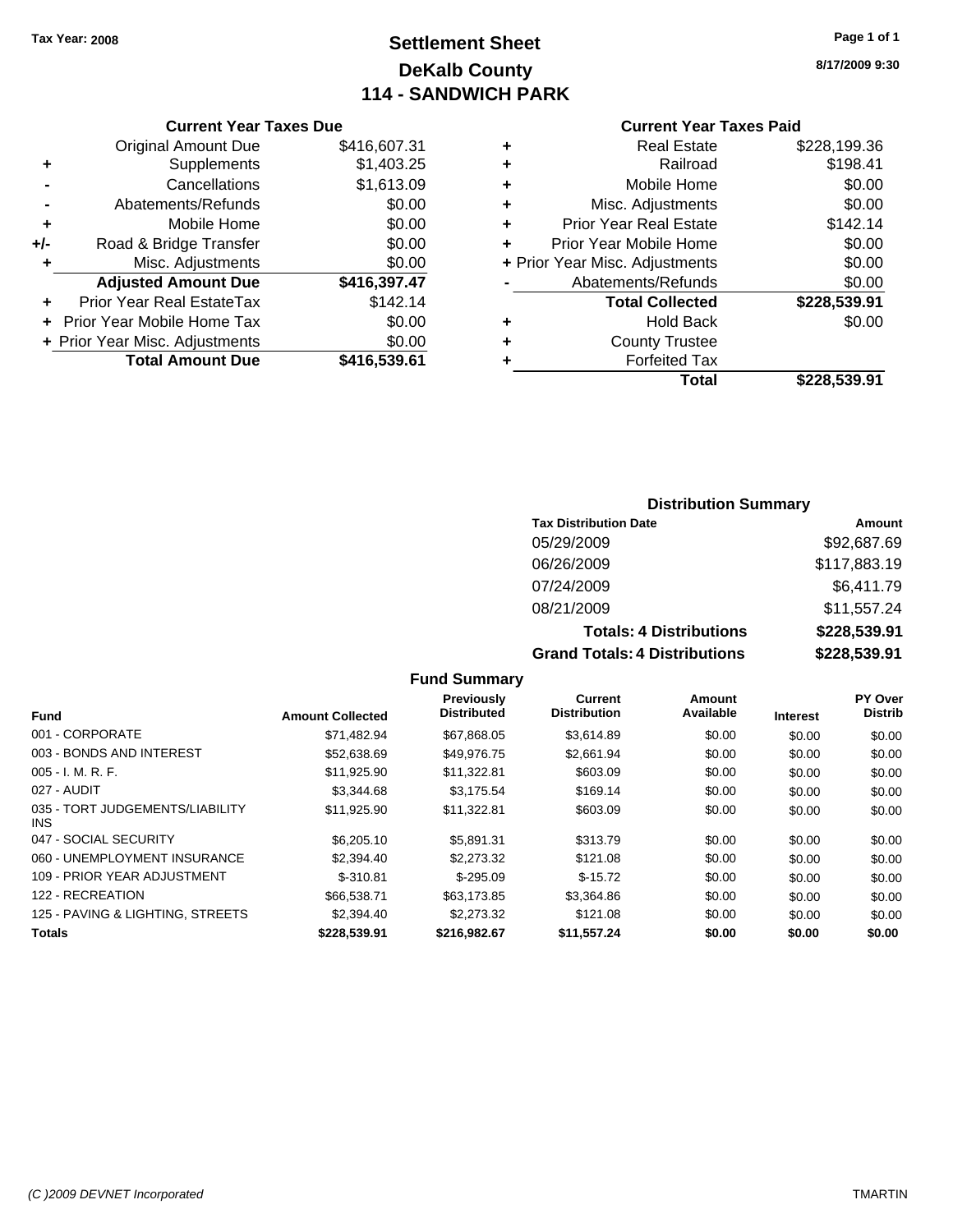# **Settlement Sheet Tax Year: 2008 Page 1 of 1 DeKalb County 115 - SYCAMORE PARK**

**8/17/2009 9:30**

#### **Current Year Taxes Paid**

| ٠ | <b>Real Estate</b>             | \$1,037,375.48 |
|---|--------------------------------|----------------|
| ٠ | Railroad                       | \$0.00         |
| ٠ | Mobile Home                    | \$0.00         |
| ٠ | Misc. Adjustments              | \$437.00       |
| ٠ | <b>Prior Year Real Estate</b>  | (\$90.75)      |
| ٠ | Prior Year Mobile Home         | \$0.00         |
|   | + Prior Year Misc. Adjustments | \$0.00         |
|   | Abatements/Refunds             | \$5.34         |
|   | <b>Total Collected</b>         | \$1,037,716.39 |
| ٠ | <b>Hold Back</b>               | \$0.00         |
|   | <b>County Trustee</b>          |                |
|   | <b>Forfeited Tax</b>           |                |
|   | Total                          | \$1,037,716.39 |

### **Current Year Taxes Due** Original Amount Due \$1,958,402.75

|     | Unginal Amuunii Duc            | <b>UI, JUU, TUL.IU</b> |
|-----|--------------------------------|------------------------|
| ٠   | Supplements                    | \$18,243.15            |
|     | Cancellations                  | \$24,013.41            |
|     | Abatements/Refunds             | \$5.34                 |
| ÷   | Mobile Home                    | \$0.00                 |
| +/- | Road & Bridge Transfer         | \$0.00                 |
| ٠   | Misc. Adjustments              | \$437.00               |
|     | <b>Adjusted Amount Due</b>     | \$1,953,064.15         |
|     | Prior Year Real EstateTax      | (\$90.75)              |
|     | + Prior Year Mobile Home Tax   | \$0.00                 |
|     | + Prior Year Misc. Adjustments | \$0.00                 |
|     | <b>Total Amount Due</b>        | \$1,952,973.40         |

### **Distribution Summary**

| <b>Tax Distribution Date</b>         | Amount         |
|--------------------------------------|----------------|
| 05/29/2009                           | \$429,956.21   |
| 06/26/2009                           | \$539,537.92   |
| 07/24/2009                           | \$18,232.95    |
| 08/21/2009                           | \$49,989.31    |
| <b>Totals: 4 Distributions</b>       | \$1,037,716.39 |
| <b>Grand Totals: 4 Distributions</b> | \$1,037,716.39 |

#### **Fund Summary**

| <b>Fund</b>                                    | <b>Amount Collected</b> | <b>Previously</b><br><b>Distributed</b> | Current<br><b>Distribution</b> | <b>Amount</b><br>Available | <b>Interest</b> | <b>PY Over</b><br><b>Distrib</b> |
|------------------------------------------------|-------------------------|-----------------------------------------|--------------------------------|----------------------------|-----------------|----------------------------------|
| 001 - CORPORATE                                | \$251.311.07            | \$239,204.81                            | \$12,106.26                    | \$0.00                     | \$0.00          | \$0.00                           |
| 003 - BONDS AND INTEREST                       | \$280.011.15            | \$266,522.34                            | \$13,488.81                    | \$0.00                     | \$0.00          | \$0.00                           |
| 005 - I. M. R. F.                              | \$42,924.10             | \$40,856.34                             | \$2,067.76                     | \$0.00                     | \$0.00          | \$0.00                           |
| 014 - POLICE PROTECTION                        | \$0.00                  | \$0.00                                  | \$0.00                         | \$0.00                     | \$0.00          | \$0.00                           |
| 027 - AUDIT                                    | \$9,550.10              | \$9,090.05                              | \$460.05                       | \$0.00                     | \$0.00          | \$0.00                           |
| 035 - TORT JUDGEMENTS/LIABILITY<br>INS.        | \$68,884.65             | \$65,566.31                             | \$3,318.34                     | \$0.00                     | \$0.00          | \$0.00                           |
| 039 - PLAYGROUND AND RECREATION<br><b>COMM</b> | \$156,668.19            | \$149,121.10                            | \$7,547.09                     | \$0.00                     | \$0.00          | \$0.00                           |
| 047 - SOCIAL SECURITY                          | \$45,034.82             | \$42,865.38                             | \$2,169.44                     | \$0.00                     | \$0.00          | \$0.00                           |
| 122 - RECREATION                               | \$139,880.01            | \$133,141.65                            | \$6,738.36                     | \$0.00                     | \$0.00          | \$0.00                           |
| 125 - PAVING & LIGHTING, STREETS               | \$0.00                  | \$0.00                                  | \$0.00                         | \$0.00                     | \$0.00          | \$0.00                           |
| 126 - REC PROGRAMS/HANDICAPPED                 | \$43,452.30             | \$41,359.10                             | \$2,093.20                     | \$0.00                     | \$0.00          | \$0.00                           |
| <b>Totals</b>                                  | \$1,037,716.39          | \$987,727.08                            | \$49,989.31                    | \$0.00                     | \$0.00          | \$0.00                           |

#### **Miscellaneous Adjustment Detail**

| Year Source             | <b>Account Type</b>                        | <b>Amount Adiustment Description</b> |
|-------------------------|--------------------------------------------|--------------------------------------|
|                         | 2008 RE - Real Estate Paymt In Lieu of Tax | \$437.00 HOUSING AUTHORITY by TBA    |
| <b>Totals 1 entries</b> |                                            | \$437.00                             |

#### **Abatement Detail**

| Year Source                        | <b>Account Type</b> | <b>Amount Adiustment Description</b>                       |
|------------------------------------|---------------------|------------------------------------------------------------|
| 2008 RE - Real Estate RE Abatement |                     | \$5.34 Interest on 2006 PTAB-Sycamore Meadows Apts. by TBA |
| <b>Totals 1 entries</b>            |                     | \$5.34                                                     |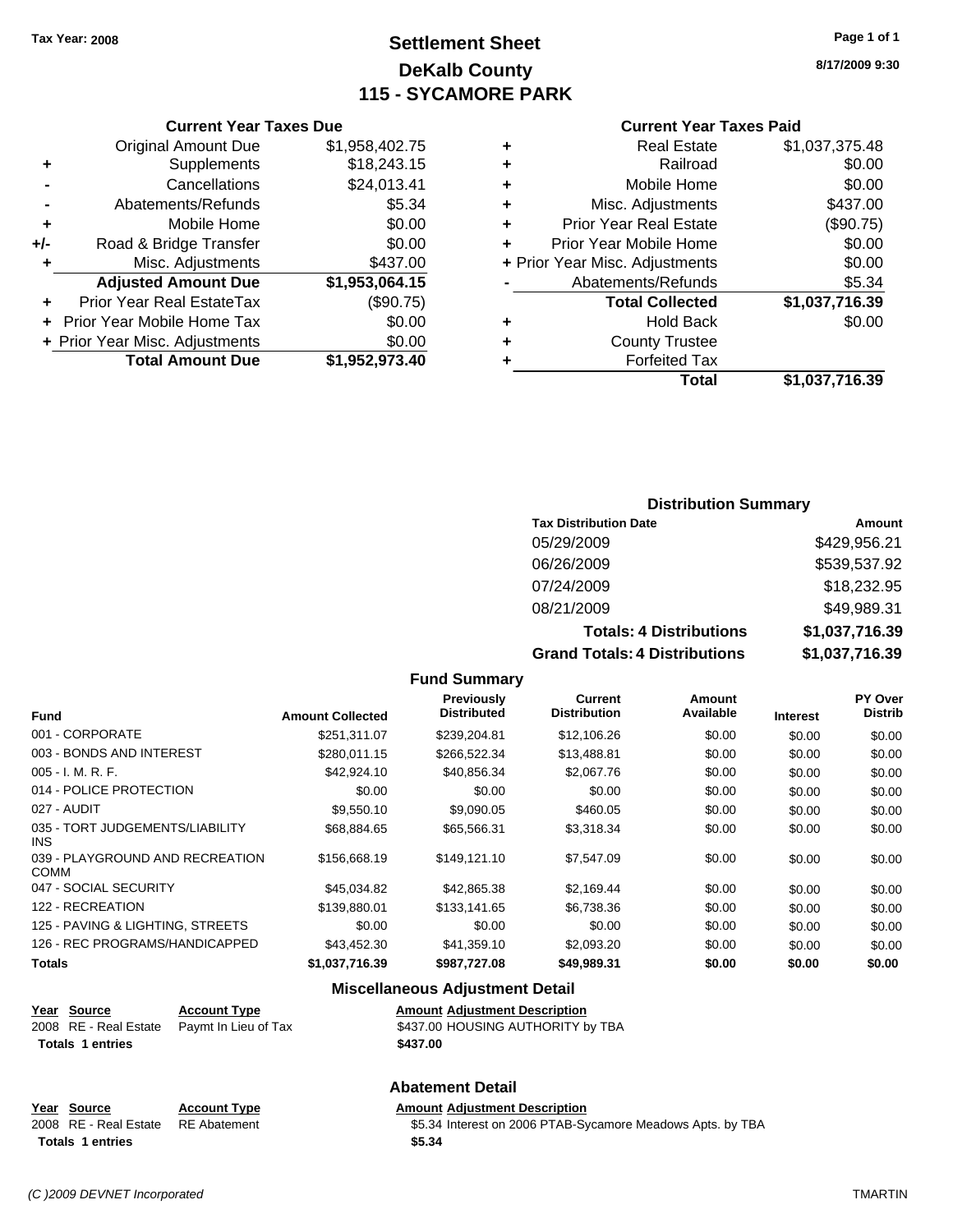# **Settlement Sheet Tax Year: 2008 Page 1 of 1 DeKalb County 120 - SCHOOL DISTRICT 1**

**8/17/2009 9:30**

#### **Current Year Taxes Paid**

|     | OUITUR TUUT TUAUS DUU          |              |
|-----|--------------------------------|--------------|
|     | <b>Original Amount Due</b>     | \$377,292.26 |
| ٠   | Supplements                    | \$2,935.10   |
|     | Cancellations                  | \$3,030.13   |
|     | Abatements/Refunds             | \$0.00       |
| ٠   | Mobile Home                    | \$0.00       |
| +/- | Road & Bridge Transfer         | \$0.00       |
| ٠   | Misc. Adjustments              | \$0.00       |
|     | <b>Adjusted Amount Due</b>     | \$377,197.23 |
|     | Prior Year Real EstateTax      | \$0.00       |
|     | Prior Year Mobile Home Tax     | \$0.00       |
|     | + Prior Year Misc. Adjustments | \$0.00       |
|     | <b>Total Amount Due</b>        | \$377,197.23 |
|     |                                |              |

**Current Year Taxes Due**

| <b>Real Estate</b>             | \$220,177.42 |
|--------------------------------|--------------|
| Railroad                       | \$0.00       |
| Mobile Home                    | \$0.00       |
| Misc. Adjustments              | \$0.00       |
| <b>Prior Year Real Estate</b>  | \$0.00       |
| Prior Year Mobile Home         | \$0.00       |
| + Prior Year Misc. Adjustments | \$0.00       |
| Abatements/Refunds             | \$0.00       |
| <b>Total Collected</b>         | \$220,177.42 |
| <b>Hold Back</b>               | \$0.00       |
| <b>County Trustee</b>          |              |
| <b>Forfeited Tax</b>           |              |
| Total                          | \$220.177.42 |
|                                |              |

#### **Distribution Summary**

| <b>Tax Distribution Date</b>         | Amount       |
|--------------------------------------|--------------|
| 05/29/2009                           | \$50,566.41  |
| 06/26/2009                           | \$160,600.43 |
| 07/24/2009                           | \$3,683.81   |
| 08/21/2009                           | \$5,326.77   |
| <b>Totals: 4 Distributions</b>       | \$220,177.42 |
| <b>Grand Totals: 4 Distributions</b> | \$220,177.42 |

#### **Fund Summary Fund Interest Amount Collected Distributed PY Over Distrib Amount Available Current Distribution Previously** 002 - EDUCATION \$143,817.26 \$140,337.88 \$0.00 \$0.00 \$0.00 \$0.00 003 - BONDS AND INTEREST 63 \$19,875.63 \$19,394.78 \$480.85 \$0.00 \$0.00 \$0.00 \$0.00 004 - OPERATIONS & MAINTENANCE  $$22,125.64$   $$21,590.35$   $$535.29$   $$0.00$   $$0.00$   $$0.00$ 005 - I. M. R. F. \$1,855.00 \$1,810.12 \$44.88 \$0.00 \$0.00 \$0.00 030 - TRANSPORTATION SYSTEM \$8,850.24 \$8,636.13 \$214.11 \$0.00 \$0.00 \$0.00 \$0.00 031 - WORKING CASH \$2,212.56 \$2,159.03 \$53.53 \$0.00 \$0.00 \$0.00 032 - FIRE PREV/SFTY/ENERGY  $$2,212.56$   $$2,159.03$   $$53.53$   $$0.00$   $$0.00$   $$0.00$ 033 - SPECIAL EDUCATION \$1,770.00 \$1,727.18 \$42.82 \$0.00 \$0.00 \$0.00 \$0.00 035 - TORT JUDGEMENTS/LIABILITY \$11,352.35 \$11,077.70 \$274.65 \$0.00 \$0.00 \$0.00 \$0.00 047 - SOCIAL SECURITY \$3,893.62 \$3,799.42 \$0.00 \$0.00 \$0.00 \$0.00 057 - LEASE/PURCHASE/RENTAL  $$2,212.56$   $$2,159.03$   $$53.53$   $$0.00$   $$0.00$   $$0.00$

**Totals \$220,177.42 \$214,850.65 \$5,326.77 \$0.00 \$0.00 \$0.00**

INS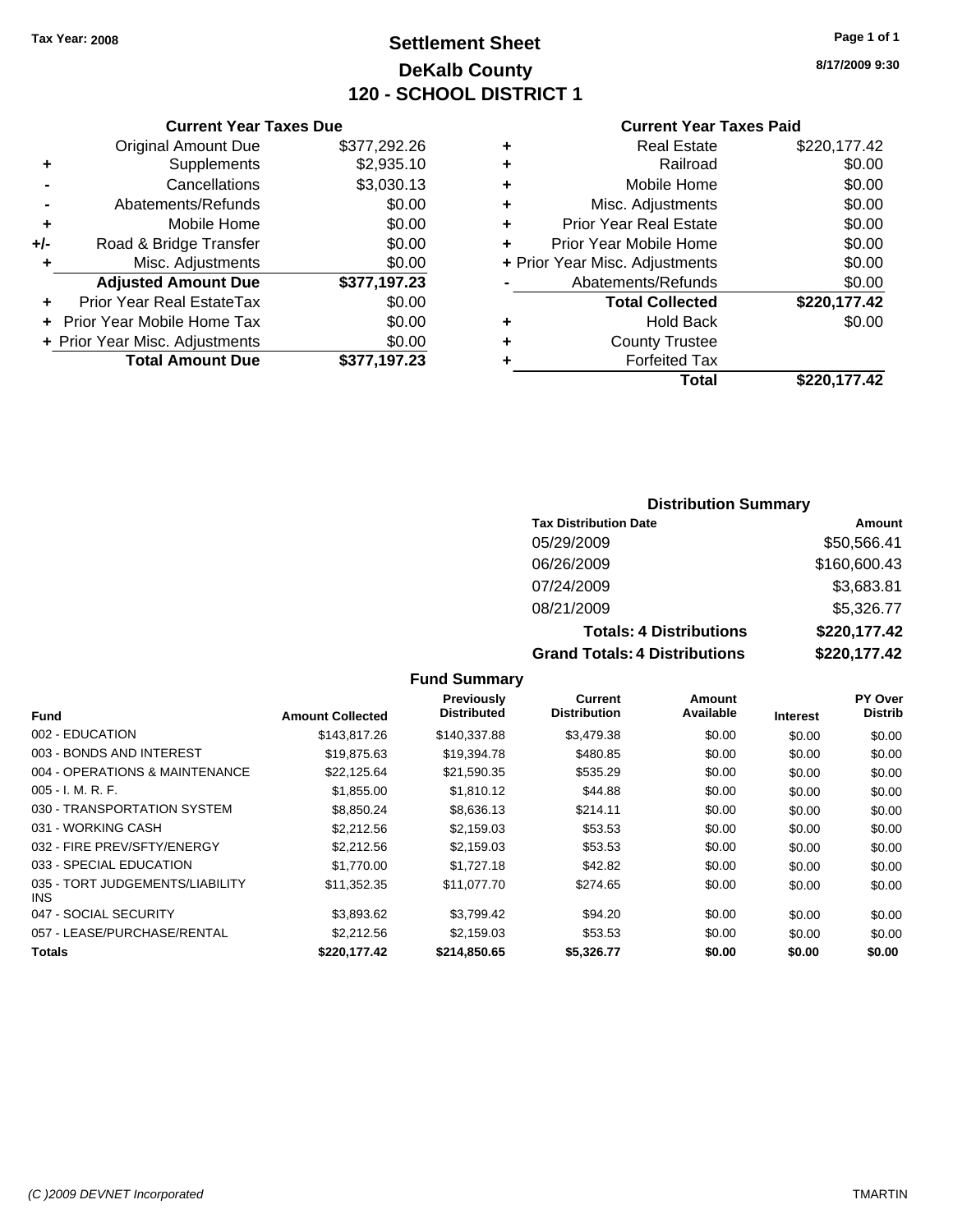# **Settlement Sheet Tax Year: 2008 Page 1 of 1 DeKalb County 121 - SCHOOL DISTRICT 9**

**8/17/2009 9:30**

|--|

|     | <b>Current Year Taxes Due</b>  |             |
|-----|--------------------------------|-------------|
|     | <b>Original Amount Due</b>     | \$66,050.51 |
| ٠   | Supplements                    | \$0.00      |
|     | Cancellations                  | \$0.00      |
|     | Abatements/Refunds             | \$0.00      |
| ٠   | Mobile Home                    | \$0.00      |
| +/- | Road & Bridge Transfer         | \$0.00      |
| ٠   | Misc. Adjustments              | \$0.00      |
|     | <b>Adjusted Amount Due</b>     | \$66,050.51 |
|     | Prior Year Real EstateTax      | \$0.00      |
|     | Prior Year Mobile Home Tax     | \$0.00      |
|     | + Prior Year Misc. Adjustments | \$0.00      |
|     | <b>Total Amount Due</b>        | \$66,050.51 |

### **Distribution Summary**

| <b>Tax Distribution Date</b>         | Amount      |
|--------------------------------------|-------------|
| 05/29/2009                           | \$9,912.43  |
| 06/26/2009                           | \$26,949.49 |
| 07/24/2009                           | \$1,255.26  |
| 08/21/2009                           | \$871.91    |
| <b>Totals: 4 Distributions</b>       | \$38,989.09 |
| <b>Grand Totals: 4 Distributions</b> | \$38,989.09 |

|                                               |                         | Previously<br><b>Distributed</b> | Current<br><b>Distribution</b> | Amount<br>Available |          | PY Over<br><b>Distrib</b> |
|-----------------------------------------------|-------------------------|----------------------------------|--------------------------------|---------------------|----------|---------------------------|
| <b>Fund</b>                                   | <b>Amount Collected</b> |                                  |                                |                     | Interest |                           |
| 002 - EDUCATION                               | \$21,238.46             | \$20,763.50                      | \$474.96                       | \$0.00              | \$0.00   | \$0.00                    |
| 003 - BONDS AND INTEREST                      | \$8.123.61              | \$7.941.94                       | \$181.67                       | \$0.00              | \$0.00   | \$0.00                    |
| 004 - OPERATIONS & MAINTENANCE                | \$5,758.90              | \$5,630.11                       | \$128.79                       | \$0.00              | \$0.00   | \$0.00                    |
| $005 - I. M. R. F.$                           | \$426.51                | \$416.97                         | \$9.54                         | \$0.00              | \$0.00   | \$0.00                    |
| 030 - TRANSPORTATION SYSTEM                   | \$1,633.72              | \$1,597.19                       | \$36.53                        | \$0.00              | \$0.00   | \$0.00                    |
| 031 - WORKING CASH                            | \$408.41                | \$399.28                         | \$9.13                         | \$0.00              | \$0.00   | \$0.00                    |
| 032 - FIRE PREV/SFTY/ENERGY                   | \$408.41                | \$399.28                         | \$9.13                         | \$0.00              | \$0.00   | \$0.00                    |
| 033 - SPECIAL EDUCATION                       | \$326.74                | \$319.43                         | \$7.31                         | \$0.00              | \$0.00   | \$0.00                    |
| 035 - TORT JUDGEMENTS/LIABILITY<br><b>INS</b> | \$0.00                  | \$0.00                           | \$0.00                         | \$0.00              | \$0.00   | \$0.00                    |
| 047 - SOCIAL SECURITY                         | \$255.92                | \$250.20                         | \$5.72                         | \$0.00              | \$0.00   | \$0.00                    |
| 057 - LEASE/PURCHASE/RENTAL                   | \$408.41                | \$399.28                         | \$9.13                         | \$0.00              | \$0.00   | \$0.00                    |
| Totals                                        | \$38,989.09             | \$38,117.18                      | \$871.91                       | \$0.00              | \$0.00   | \$0.00                    |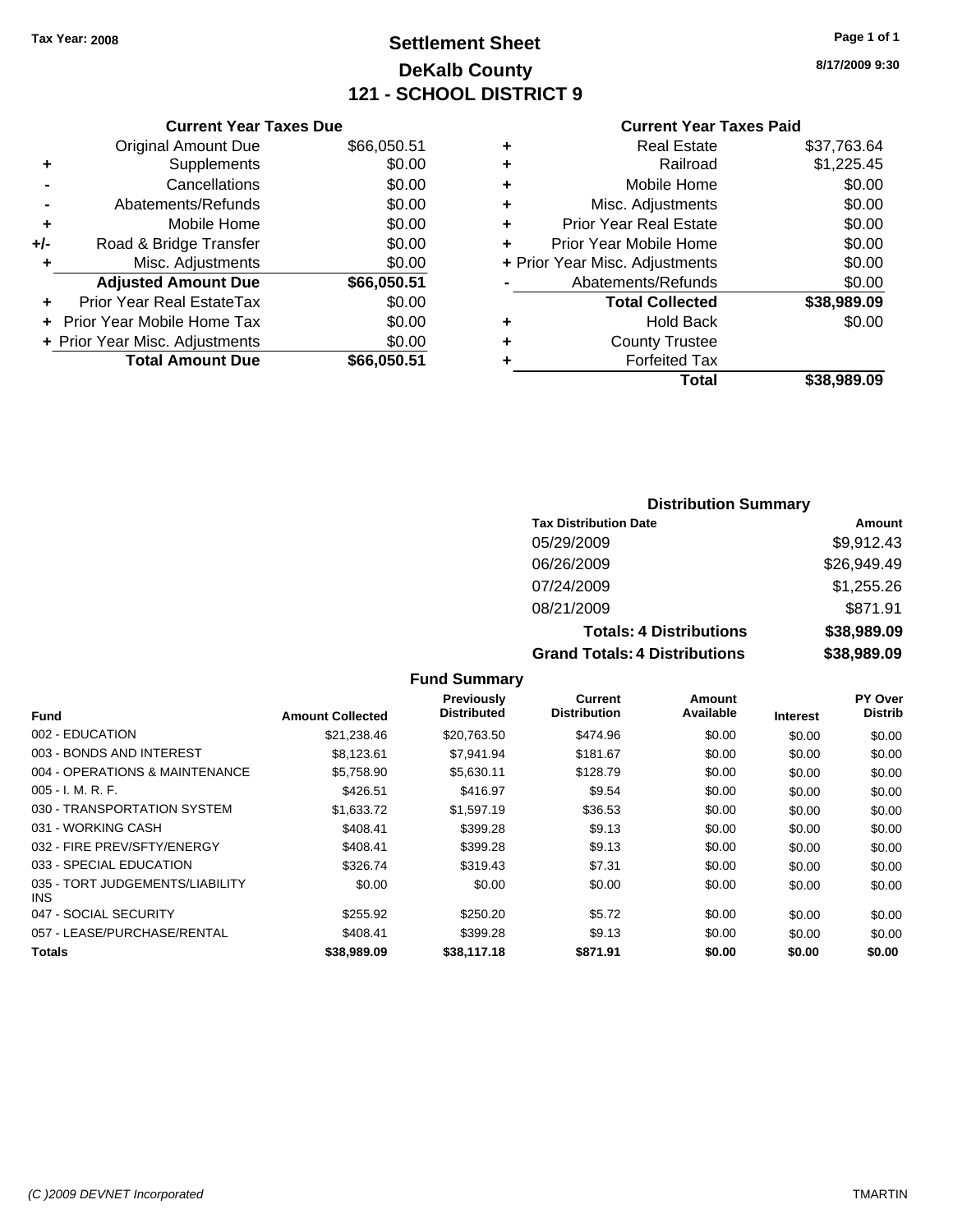# **Settlement Sheet Tax Year: 2008 Page 1 of 1 DeKalb County 122 - SCHOOL DISTRICT 100**

**8/17/2009 9:30**

#### **Current Year Taxes Paid**

|       | <b>Current Year Taxes Due</b>  |             |
|-------|--------------------------------|-------------|
|       | <b>Original Amount Due</b>     | \$10,404.20 |
| ٠     | Supplements                    | \$0.00      |
|       | Cancellations                  | \$0.00      |
|       | Abatements/Refunds             | \$0.00      |
| ٠     | Mobile Home                    | \$0.00      |
| $+/-$ | Road & Bridge Transfer         | \$0.00      |
| ٠     | Misc. Adjustments              | \$0.00      |
|       | <b>Adjusted Amount Due</b>     | \$10,404.20 |
| ٠     | Prior Year Real EstateTax      | \$0.00      |
|       | Prior Year Mobile Home Tax     | \$0.00      |
|       | + Prior Year Misc. Adjustments | \$0.00      |
|       | <b>Total Amount Due</b>        | \$10,404.20 |
|       |                                |             |

| ٠ | <b>Real Estate</b>             | \$7,404.92 |
|---|--------------------------------|------------|
| ٠ | Railroad                       | \$0.00     |
| ٠ | Mobile Home                    | \$0.00     |
| ٠ | Misc. Adjustments              | \$0.00     |
| ÷ | <b>Prior Year Real Estate</b>  | \$0.00     |
| ÷ | Prior Year Mobile Home         | \$0.00     |
|   | + Prior Year Misc. Adjustments | \$0.00     |
|   | Abatements/Refunds             | \$0.00     |
|   | <b>Total Collected</b>         | \$7,404.92 |
| ٠ | Hold Back                      | \$0.00     |
| ٠ | <b>County Trustee</b>          |            |
| ٠ | <b>Forfeited Tax</b>           |            |
|   | Total                          | \$7.404.92 |
|   |                                |            |

### **Distribution Summary Tax Distribution Date Amount** 05/29/2009 \$4,405.63 06/26/2009 \$1,747.04 08/21/2009 \$1,252.25 **Totals: 3 Distributions \$7,404.92 Grand Totals: 3 Distributions \$7,404.92**

| <b>Fund</b>                             | <b>Amount Collected</b> | <b>Previously</b><br><b>Distributed</b> | Current<br><b>Distribution</b> | Amount<br>Available | <b>Interest</b> | <b>PY Over</b><br><b>Distrib</b> |
|-----------------------------------------|-------------------------|-----------------------------------------|--------------------------------|---------------------|-----------------|----------------------------------|
|                                         |                         |                                         |                                |                     |                 |                                  |
| 002 - EDUCATION                         | \$4,288,35              | \$3,563.16                              | \$725.19                       | \$0.00              | \$0.00          | \$0.00                           |
| 003 - BONDS AND INTEREST                | \$1,258.13              | \$1,045.37                              | \$212.76                       | \$0.00              | \$0.00          | \$0.00                           |
| 004 - OPERATIONS & MAINTENANCE          | \$929.17                | \$772.04                                | \$157.13                       | \$0.00              | \$0.00          | \$0.00                           |
| $005 - I. M. R. F.$                     | \$71.48                 | \$59.39                                 | \$12.09                        | \$0.00              | \$0.00          | \$0.00                           |
| 030 - TRANSPORTATION SYSTEM             | \$371.69                | \$308.83                                | \$62.86                        | \$0.00              | \$0.00          | \$0.00                           |
| 031 - WORKING CASH                      | \$35.75                 | \$29.70                                 | \$6.05                         | \$0.00              | \$0.00          | \$0.00                           |
| 032 - FIRE PREV/SFTY/ENERGY             | \$142.97                | \$118.79                                | \$24.18                        | \$0.00              | \$0.00          | \$0.00                           |
| 033 - SPECIAL EDUCATION                 | \$85.79                 | \$71.28                                 | \$14.51                        | \$0.00              | \$0.00          | \$0.00                           |
| 035 - TORT JUDGEMENTS/LIABILITY<br>INS. | \$35.75                 | \$29.70                                 | \$6.05                         | \$0.00              | \$0.00          | \$0.00                           |
| 047 - SOCIAL SECURITY                   | \$114.36                | \$95.02                                 | \$19.34                        | \$0.00              | \$0.00          | \$0.00                           |
| 057 - LEASE/PURCHASE/RENTAL             | \$71.48                 | \$59.39                                 | \$12.09                        | \$0.00              | \$0.00          | \$0.00                           |
| Totals                                  | \$7,404.92              | \$6.152.67                              | \$1.252.25                     | \$0.00              | \$0.00          | \$0.00                           |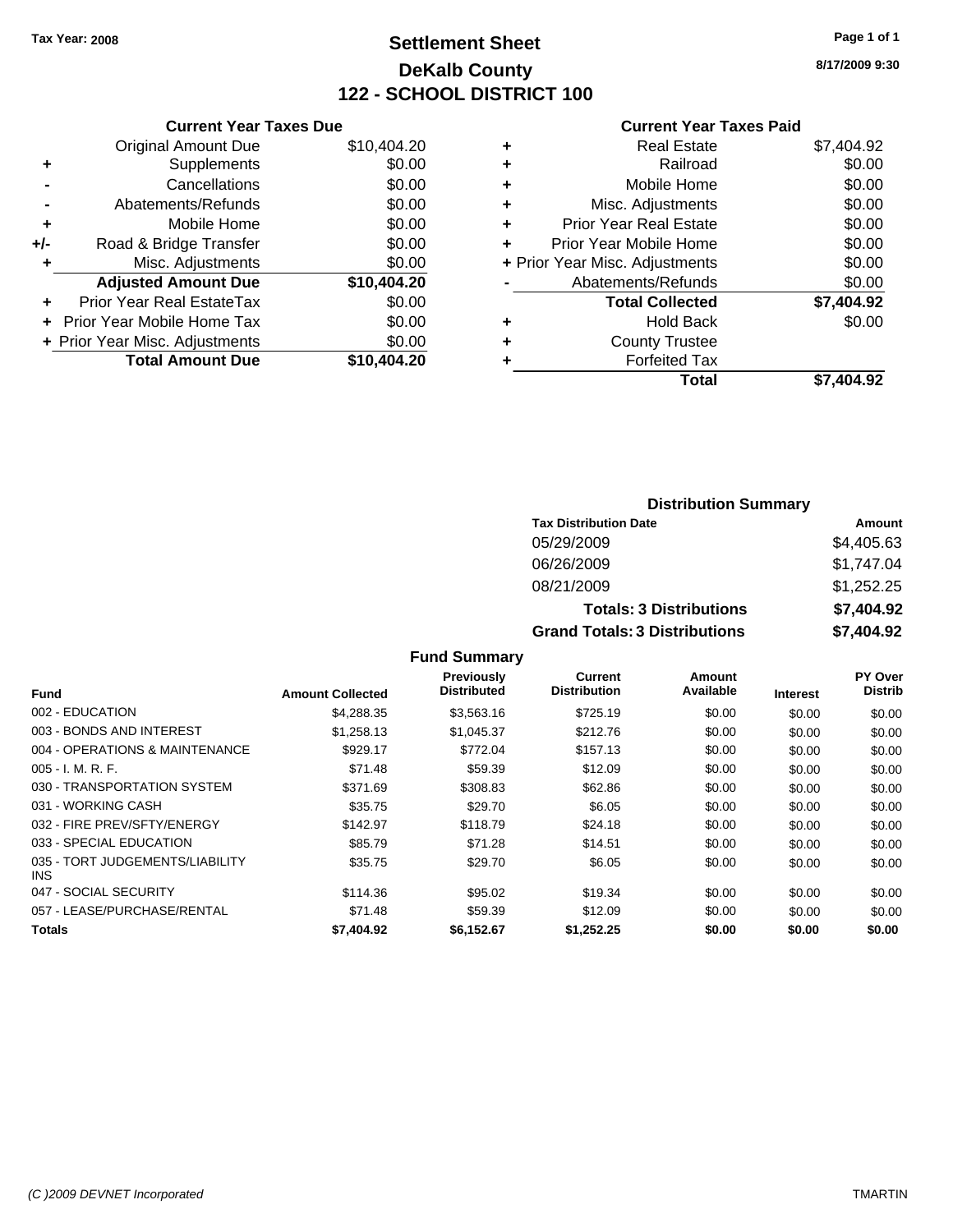# **Settlement Sheet Tax Year: 2008 Page 1 of 1 DeKalb County 123 - SCHOOL DISTRICT 161**

**8/17/2009 9:30**

#### **Current Year Taxes Paid**

|     | <b>Current Year Taxes Due</b>     |             |  |
|-----|-----------------------------------|-------------|--|
|     | <b>Original Amount Due</b>        | \$64,744.69 |  |
| ٠   | Supplements                       | \$0.00      |  |
|     | Cancellations                     | \$0.00      |  |
|     | Abatements/Refunds                | \$0.00      |  |
| ٠   | Mobile Home                       | \$0.00      |  |
| +/- | Road & Bridge Transfer            | \$0.00      |  |
| ٠   | Misc. Adjustments                 | \$0.00      |  |
|     | <b>Adjusted Amount Due</b>        | \$64.744.69 |  |
| ٠   | Prior Year Real EstateTax         | \$0.00      |  |
|     | <b>Prior Year Mobile Home Tax</b> | \$0.00      |  |
|     | + Prior Year Misc. Adjustments    | \$0.00      |  |
|     | <b>Total Amount Due</b>           | \$64.744.69 |  |
|     |                                   |             |  |

|   | <b>Real Estate</b>             | \$41,685.54 |
|---|--------------------------------|-------------|
| ٠ | Railroad                       | \$0.00      |
| ٠ | Mobile Home                    | \$0.00      |
| ٠ | Misc. Adjustments              | \$0.00      |
| ÷ | <b>Prior Year Real Estate</b>  | \$0.00      |
| ٠ | Prior Year Mobile Home         | \$0.00      |
|   | + Prior Year Misc. Adjustments | \$0.00      |
|   | Abatements/Refunds             | \$0.00      |
|   | <b>Total Collected</b>         | \$41,685.54 |
| ٠ | Hold Back                      | \$0.00      |
| ٠ | <b>County Trustee</b>          |             |
| ٠ | <b>Forfeited Tax</b>           |             |
|   | Total                          | \$41,685.54 |
|   |                                |             |

### **Distribution Summary**

| <b>Tax Distribution Date</b>         | Amount      |
|--------------------------------------|-------------|
| 05/29/2009                           | \$17,112.88 |
| 06/26/2009                           | \$20,527.41 |
| 07/24/2009                           | \$1,064.69  |
| 08/21/2009                           | \$2,980.56  |
| <b>Totals: 4 Distributions</b>       | \$41,685.54 |
| <b>Grand Totals: 4 Distributions</b> | \$41,685.54 |

|                                               |                         | Previously         | Current             | <b>Amount</b> |                 | PY Over        |
|-----------------------------------------------|-------------------------|--------------------|---------------------|---------------|-----------------|----------------|
| <b>Fund</b>                                   | <b>Amount Collected</b> | <b>Distributed</b> | <b>Distribution</b> | Available     | <b>Interest</b> | <b>Distrib</b> |
| 002 - EDUCATION                               | \$31,385.18             | \$29.141.11        | \$2,244.07          | \$0.00        | \$0.00          | \$0.00         |
| 003 - BONDS AND INTEREST                      | \$0.00                  | \$0.00             | \$0.00              | \$0.00        | \$0.00          | \$0.00         |
| 004 - OPERATIONS & MAINTENANCE                | \$3.296.74              | \$3.061.02         | \$235.72            | \$0.00        | \$0.00          | \$0.00         |
| $005 - I. M. R. F.$                           | \$926.67                | \$860.41           | \$66.26             | \$0.00        | \$0.00          | \$0.00         |
| 030 - TRANSPORTATION SYSTEM                   | \$1.582.43              | \$1,469.28         | \$113.15            | \$0.00        | \$0.00          | \$0.00         |
| 031 - WORKING CASH                            | \$659.33                | \$612.19           | \$47.14             | \$0.00        | \$0.00          | \$0.00         |
| 033 - SPECIAL EDUCATION                       | \$263.75                | \$244.89           | \$18.86             | \$0.00        | \$0.00          | \$0.00         |
| 035 - TORT JUDGEMENTS/LIABILITY<br><b>INS</b> | \$1,985.44              | \$1,843.48         | \$141.96            | \$0.00        | \$0.00          | \$0.00         |
| 047 - SOCIAL SECURITY                         | \$926.67                | \$860.41           | \$66.26             | \$0.00        | \$0.00          | \$0.00         |
| 057 - LEASE/PURCHASE/RENTAL                   | \$659.33                | \$612.19           | \$47.14             | \$0.00        | \$0.00          | \$0.00         |
| <b>Totals</b>                                 | \$41,685.54             | \$38,704.98        | \$2,980.56          | \$0.00        | \$0.00          | \$0.00         |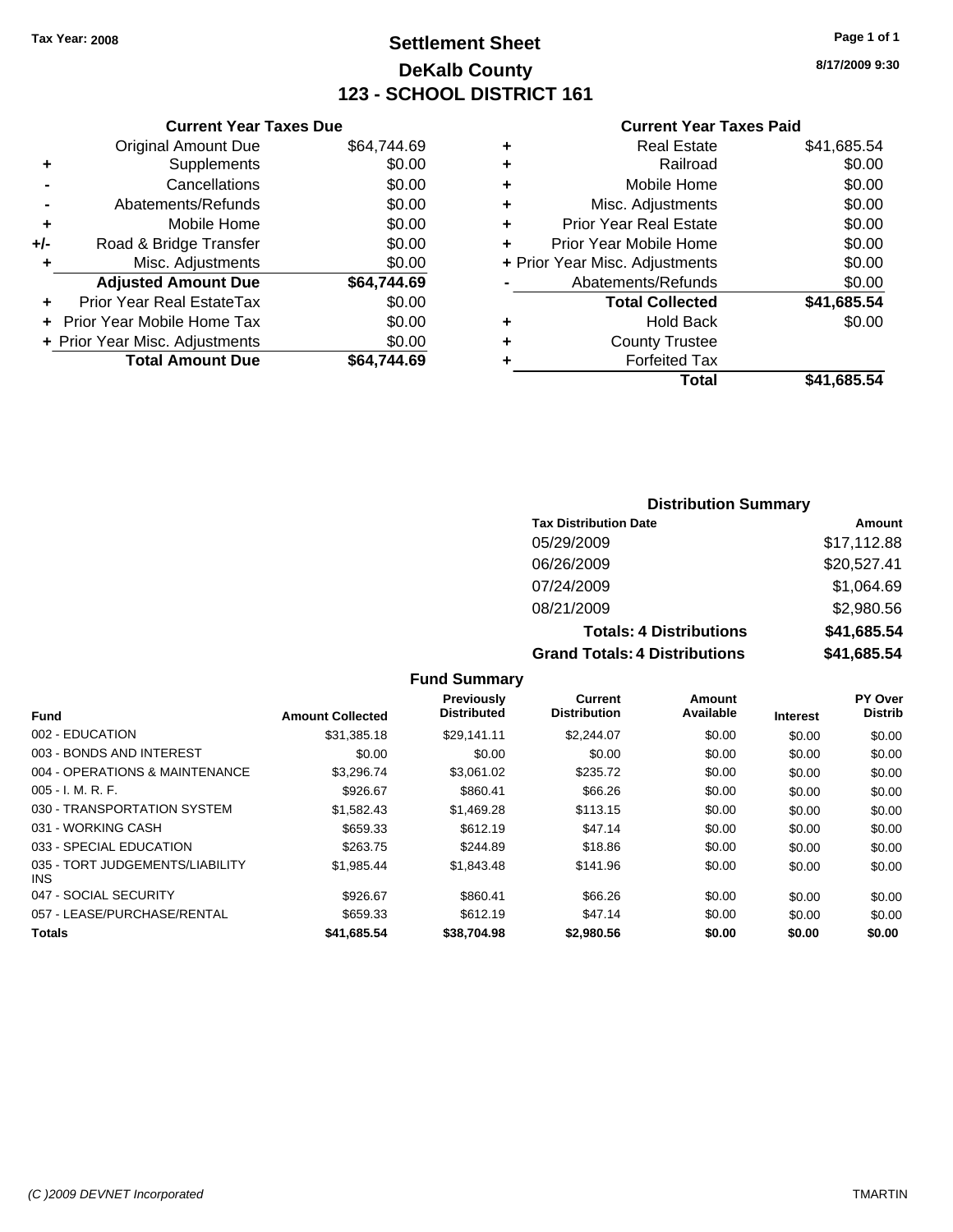# **Settlement Sheet Tax Year: 2008 Page 1 of 1 DeKalb County 124 - SCHOOL DISTRICT 212**

**8/17/2009 9:30**

#### **Current Year Taxes Paid**

|     | <b>Current Year Taxes Due</b>     |              |  |  |  |  |  |  |
|-----|-----------------------------------|--------------|--|--|--|--|--|--|
|     | <b>Original Amount Due</b>        | \$267,660.53 |  |  |  |  |  |  |
| ٠   | Supplements                       | \$0.00       |  |  |  |  |  |  |
|     | Cancellations                     | \$0.00       |  |  |  |  |  |  |
|     | Abatements/Refunds                | \$0.00       |  |  |  |  |  |  |
| ٠   | Mobile Home                       | \$0.00       |  |  |  |  |  |  |
| +/- | Road & Bridge Transfer            | \$0.00       |  |  |  |  |  |  |
| ٠   | Misc. Adjustments                 | \$0.00       |  |  |  |  |  |  |
|     | <b>Adjusted Amount Due</b>        | \$267,660.53 |  |  |  |  |  |  |
|     | Prior Year Real EstateTax         | \$0.00       |  |  |  |  |  |  |
|     | <b>Prior Year Mobile Home Tax</b> | \$0.00       |  |  |  |  |  |  |
|     | + Prior Year Misc. Adjustments    | \$0.00       |  |  |  |  |  |  |
|     | <b>Total Amount Due</b>           | \$267.660.53 |  |  |  |  |  |  |
|     |                                   |              |  |  |  |  |  |  |

| ٠ | <b>Real Estate</b>             | \$145,812.77 |
|---|--------------------------------|--------------|
| ٠ | Railroad                       | \$0.00       |
| ٠ | Mobile Home                    | \$0.00       |
| ٠ | Misc. Adjustments              | \$0.00       |
| ٠ | <b>Prior Year Real Estate</b>  | \$0.00       |
| ÷ | Prior Year Mobile Home         | \$0.00       |
|   | + Prior Year Misc. Adjustments | \$0.00       |
|   | Abatements/Refunds             | \$0.00       |
|   | <b>Total Collected</b>         | \$145,812.77 |
| ٠ | <b>Hold Back</b>               | \$0.00       |
| ٠ | <b>County Trustee</b>          |              |
| ٠ | <b>Forfeited Tax</b>           |              |
|   | Total                          | \$145,812.77 |
|   |                                |              |

### **Distribution Summary**

| <b>Tax Distribution Date</b>         | Amount       |
|--------------------------------------|--------------|
| 05/29/2009                           | \$28,718.29  |
| 06/26/2009                           | \$107,152.17 |
| 07/24/2009                           | \$4,610.66   |
| 08/21/2009                           | \$5,331.65   |
| <b>Totals: 4 Distributions</b>       | \$145,812.77 |
| <b>Grand Totals: 4 Distributions</b> | \$145,812.77 |

|                                         |                         | Previously         | Current             | Amount    |                 | PY Over        |
|-----------------------------------------|-------------------------|--------------------|---------------------|-----------|-----------------|----------------|
| <b>Fund</b>                             | <b>Amount Collected</b> | <b>Distributed</b> | <b>Distribution</b> | Available | <b>Interest</b> | <b>Distrib</b> |
| 002 - EDUCATION                         | \$74,755.73             | \$72,022.29        | \$2,733.44          | \$0.00    | \$0.00          | \$0.00         |
| 003 - BONDS AND INTEREST                | \$19,040.82             | \$18,344.59        | \$696.23            | \$0.00    | \$0.00          | \$0.00         |
| 004 - OPERATIONS & MAINTENANCE          | \$14.375.97             | \$13,850.31        | \$525.66            | \$0.00    | \$0.00          | \$0.00         |
| $005 - I. M. R. F.$                     | \$2,616.46              | \$2,520.79         | \$95.67             | \$0.00    | \$0.00          | \$0.00         |
| 030 - TRANSPORTATION SYSTEM             | \$6,900.44              | \$6,648.12         | \$252.32            | \$0.00    | \$0.00          | \$0.00         |
| 031 - WORKING CASH                      | \$2,875.14              | \$2,770.01         | \$105.13            | \$0.00    | \$0.00          | \$0.00         |
| 032 - FIRE PREV/SFTY/ENERGY             | \$581.36                | \$560.10           | \$21.26             | \$0.00    | \$0.00          | \$0.00         |
| 033 - SPECIAL EDUCATION                 | \$1,150.02              | \$1.107.97         | \$42.05             | \$0.00    | \$0.00          | \$0.00         |
| 035 - TORT JUDGEMENTS/LIABILITY<br>INS. | \$17,442.12             | \$16,804.35        | \$637.77            | \$0.00    | \$0.00          | \$0.00         |
| 047 - SOCIAL SECURITY                   | \$3.199.57              | \$3.082.58         | \$116.99            | \$0.00    | \$0.00          | \$0.00         |
| 057 - LEASE/PURCHASE/RENTAL             | \$2,875.14              | \$2,770.01         | \$105.13            | \$0.00    | \$0.00          | \$0.00         |
| Totals                                  | \$145,812.77            | \$140,481.12       | \$5,331.65          | \$0.00    | \$0.00          | \$0.00         |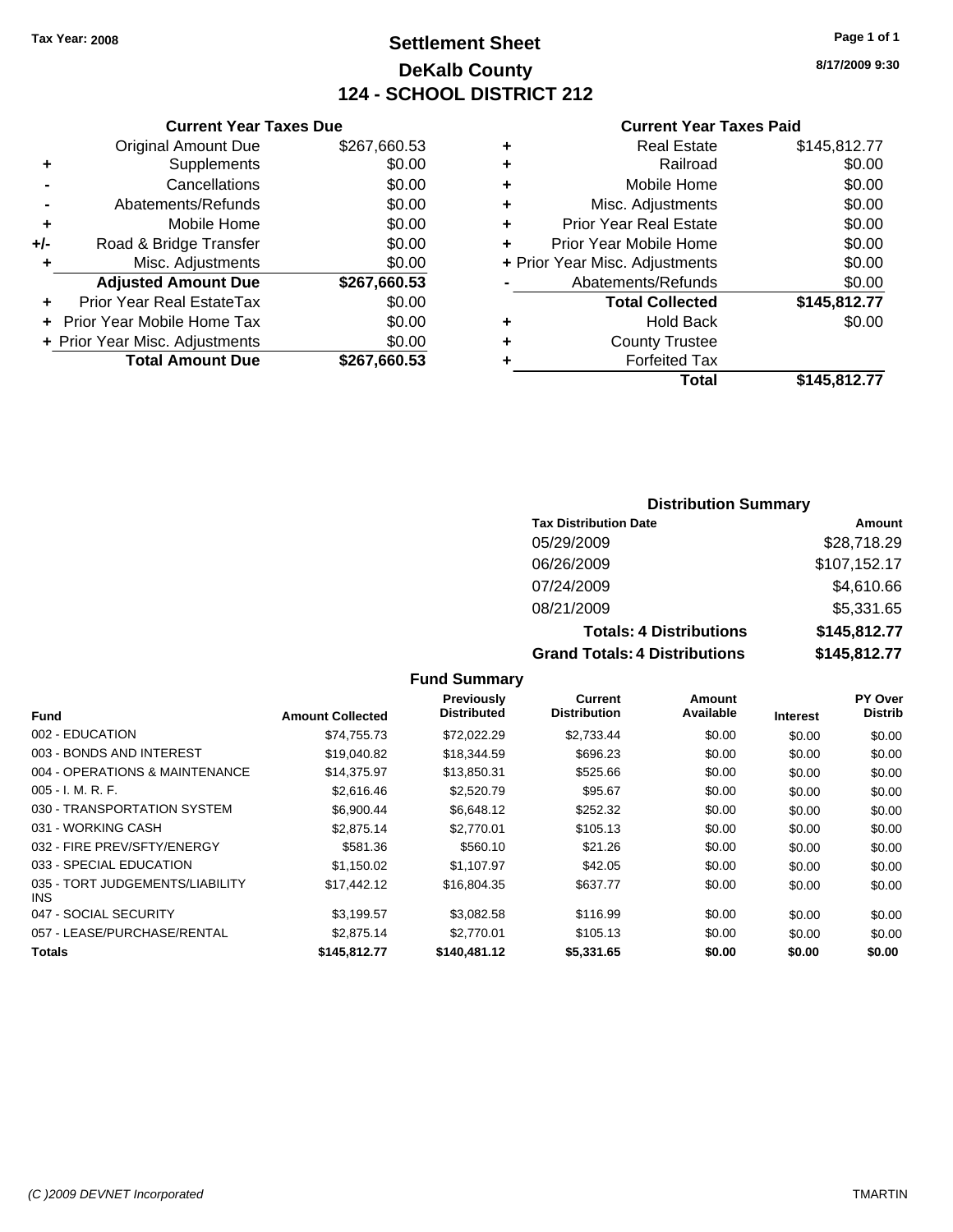# **Settlement Sheet Tax Year: 2008 Page 1 of 1 DeKalb County 125 - SCHOOL DISTRICT 220**

**8/17/2009 9:30**

#### **Current Year Taxes Paid**

|     | <b>Current Year Taxes Due</b>  |            |
|-----|--------------------------------|------------|
|     | <b>Original Amount Due</b>     | \$2,211.24 |
| ٠   | Supplements                    | \$0.00     |
|     | Cancellations                  | \$0.00     |
|     | Abatements/Refunds             | \$0.00     |
| ٠   | Mobile Home                    | \$0.00     |
| +/- | Road & Bridge Transfer         | \$0.00     |
|     | Misc. Adjustments              | \$0.00     |
|     | <b>Adjusted Amount Due</b>     | \$2,211.24 |
| ÷   | Prior Year Real EstateTax      | \$0.00     |
|     | Prior Year Mobile Home Tax     | \$0.00     |
|     | + Prior Year Misc. Adjustments | \$0.00     |
|     | <b>Total Amount Due</b>        | \$2,211.24 |

| ٠ | <b>Real Estate</b>             | \$1,105.62 |
|---|--------------------------------|------------|
| ٠ | Railroad                       | \$0.00     |
| ٠ | Mobile Home                    | \$0.00     |
| ٠ | Misc. Adjustments              | \$0.00     |
| ÷ | Prior Year Real Estate         | \$0.00     |
| ÷ | Prior Year Mobile Home         | \$0.00     |
|   | + Prior Year Misc. Adjustments | \$0.00     |
|   | Abatements/Refunds             | \$0.00     |
|   | <b>Total Collected</b>         | \$1,105.62 |
| ٠ | <b>Hold Back</b>               | \$0.00     |
| ٠ | <b>County Trustee</b>          |            |
|   | <b>Forfeited Tax</b>           |            |
|   | Total                          | \$1,105.62 |

| <b>Distribution Summary</b>          |            |
|--------------------------------------|------------|
| <b>Tax Distribution Date</b>         | Amount     |
| 06/26/2009                           | \$1.105.62 |
| <b>Totals: 1 Distributions</b>       | \$1,105.62 |
| <b>Grand Totals: 1 Distributions</b> | \$1,105.62 |

|                                         |                         | <b>Previously</b>  | Current             | Amount    |                 | <b>PY Over</b> |
|-----------------------------------------|-------------------------|--------------------|---------------------|-----------|-----------------|----------------|
| <b>Fund</b>                             | <b>Amount Collected</b> | <b>Distributed</b> | <b>Distribution</b> | Available | <b>Interest</b> | <b>Distrib</b> |
| 002 - EDUCATION                         | \$572.61                | \$572.61           | \$0.00              | \$0.00    | \$0.00          | \$0.00         |
| 003 - BONDS AND INTEREST                | \$194.48                | \$194.48           | \$0.00              | \$0.00    | \$0.00          | \$0.00         |
| 004 - OPERATIONS & MAINTENANCE          | \$93.00                 | \$93.00            | \$0.00              | \$0.00    | \$0.00          | \$0.00         |
| $005 - I. M. R. F.$                     | \$1.68                  | \$1.68             | \$0.00              | \$0.00    | \$0.00          | \$0.00         |
| 030 - TRANSPORTATION SYSTEM             | \$35.71                 | \$35.71            | \$0.00              | \$0.00    | \$0.00          | \$0.00         |
| 031 - WORKING CASH                      | \$14.82                 | \$14.82            | \$0.00              | \$0.00    | \$0.00          | \$0.00         |
| 032 - FIRE PREV/SFTY/ENERGY             | \$14.75                 | \$14.75            | \$0.00              | \$0.00    | \$0.00          | \$0.00         |
| 033 - SPECIAL EDUCATION                 | \$6.14                  | \$6.14             | \$0.00              | \$0.00    | \$0.00          | \$0.00         |
| 035 - TORT JUDGEMENTS/LIABILITY<br>INS. | \$153.71                | \$153.71           | \$0.00              | \$0.00    | \$0.00          | \$0.00         |
| 047 - SOCIAL SECURITY                   | \$3.37                  | \$3.37             | \$0.00              | \$0.00    | \$0.00          | \$0.00         |
| 057 - LEASE/PURCHASE/RENTAL             | \$15.35                 | \$15.35            | \$0.00              | \$0.00    | \$0.00          | \$0.00         |
| <b>Totals</b>                           | \$1,105.62              | \$1.105.62         | \$0.00              | \$0.00    | \$0.00          | \$0.00         |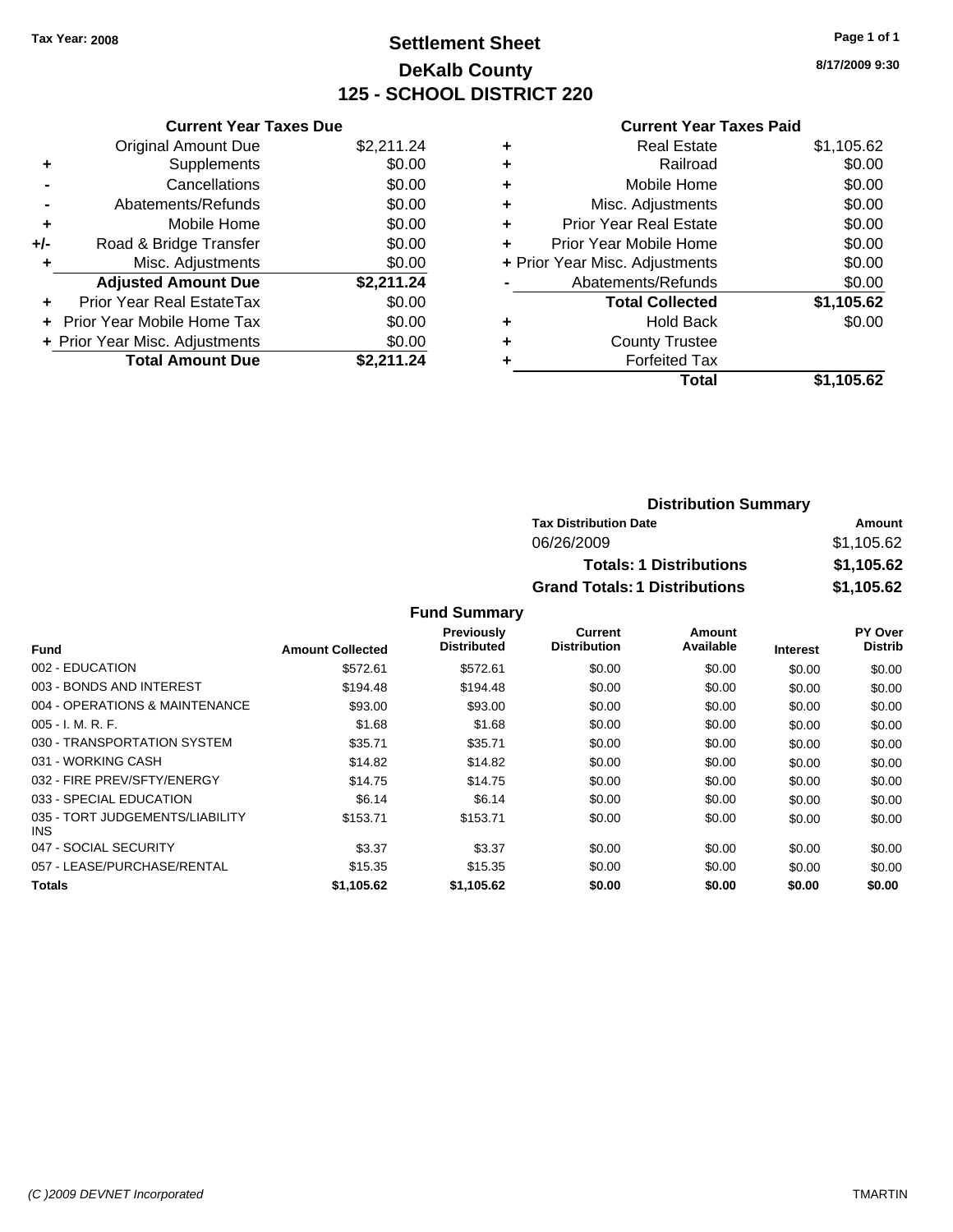**Original Amount Due** 

**Adjusted Amount Due** 

**Total Amount Due** 

**+** Supplements **-** Cancellations **-** Abatements/Refunds **+** Mobile Home **+/-** Road & Bridge Transfer **+** Misc. Adjustments

**+** Prior Year Real EstateTax \$0.00 **+** Prior Year Mobile Home Tax **+ Prior Year Misc. Adjustments** 

# **Settlement Sheet Tax Year: 2008 Page 1 of 1 DeKalb County 126 - SCHOOL DISTRICT 269**

**8/17/2009 9:30**

#### **Current Year Taxes Paid**

| <b>Current Year Taxes Due</b> |              |   | <b>Current Year Taxes</b>      |  |
|-------------------------------|--------------|---|--------------------------------|--|
| ıl Amount Due                 | \$287,257.31 | ÷ | <b>Real Estate</b>             |  |
| Supplements                   | \$0.00       | ٠ | Railroad                       |  |
| Cancellations                 | \$0.00       | ٠ | Mobile Home                    |  |
| าents/Refunds                 | \$0.00       | ٠ | Misc. Adjustments              |  |
| Mobile Home                   | \$0.00       | ٠ | <b>Prior Year Real Estate</b>  |  |
| ridge Transfer                | \$0.00       |   | Prior Year Mobile Home         |  |
| . Adjustments                 | \$0.00       |   | + Prior Year Misc. Adjustments |  |
| <b>Amount Due</b>             | \$287,257.31 |   | Abatements/Refunds             |  |
| leal EstateTax                | \$0.00       |   | <b>Total Collected</b>         |  |
| pile Home Tax                 | \$0.00       | ٠ | <b>Hold Back</b>               |  |
| . Adjustments                 | \$0.00       | ٠ | <b>County Trustee</b>          |  |
| <b>Amount Due</b>             | \$287,257.31 |   | <b>Forfeited Tax</b>           |  |
|                               |              |   | Total                          |  |

| ÷  | <b>Real Estate</b>             | \$149,681.68 |
|----|--------------------------------|--------------|
| Ŧ. | Railroad                       | \$0.00       |
| ÷  | Mobile Home                    | \$0.00       |
| ÷  | Misc. Adjustments              | \$0.00       |
| ÷. | <b>Prior Year Real Estate</b>  | \$0.00       |
| ÷  | Prior Year Mobile Home         | \$0.00       |
|    | + Prior Year Misc. Adjustments | \$0.00       |
|    | Abatements/Refunds             | \$0.00       |
|    | <b>Total Collected</b>         | \$149,681.68 |
| ÷  | <b>Hold Back</b>               | \$0.00       |
| ÷  | <b>County Trustee</b>          |              |
| ÷  | <b>Forfeited Tax</b>           |              |

**Total \$149,681.68**

#### **Distribution Summary**

| <b>Tax Distribution Date</b>         | Amount       |
|--------------------------------------|--------------|
| 05/29/2009                           | \$20,111.65  |
| 06/26/2009                           | \$120,584.98 |
| 07/24/2009                           | \$5,039.76   |
| 08/21/2009                           | \$3,945.29   |
| <b>Totals: 4 Distributions</b>       | \$149,681.68 |
| <b>Grand Totals: 4 Distributions</b> | \$149,681.68 |

| <b>Fund</b>                                   | <b>Amount Collected</b> | <b>Previously</b><br><b>Distributed</b> | <b>Current</b><br><b>Distribution</b> | Amount<br>Available | <b>Interest</b> | PY Over<br><b>Distrib</b> |
|-----------------------------------------------|-------------------------|-----------------------------------------|---------------------------------------|---------------------|-----------------|---------------------------|
| 002 - EDUCATION                               | \$92,401.50             | \$89.965.99                             | \$2,435.51                            | \$0.00              | \$0.00          | \$0.00                    |
| 003 - BONDS AND INTEREST                      | \$9.162.31              | \$8,920.81                              | \$241.50                              | \$0.00              | \$0.00          | \$0.00                    |
| 004 - OPERATIONS & MAINTENANCE                | \$24,200.38             | \$23.562.51                             | \$637.87                              | \$0.00              | \$0.00          | \$0.00                    |
| $005 - I. M. R. F.$                           | \$1,715.20              | \$1,669.99                              | \$45.21                               | \$0.00              | \$0.00          | \$0.00                    |
| 030 - TRANSPORTATION SYSTEM                   | \$5,280.03              | \$5,140.86                              | \$139.17                              | \$0.00              | \$0.00          | \$0.00                    |
| 031 - WORKING CASH                            | \$2,200.02              | \$2.142.03                              | \$57.99                               | \$0.00              | \$0.00          | \$0.00                    |
| 033 - SPECIAL EDUCATION                       | \$879.98                | \$856.79                                | \$23.19                               | \$0.00              | \$0.00          | \$0.00                    |
| 035 - TORT JUDGEMENTS/LIABILITY<br><b>INS</b> | \$12,127.06             | \$11.807.42                             | \$319.64                              | \$0.00              | \$0.00          | \$0.00                    |
| 047 - SOCIAL SECURITY                         | \$1,715.20              | \$1,669.99                              | \$45.21                               | \$0.00              | \$0.00          | \$0.00                    |
| <b>Totals</b>                                 | \$149,681.68            | \$145,736.39                            | \$3,945.29                            | \$0.00              | \$0.00          | \$0.00                    |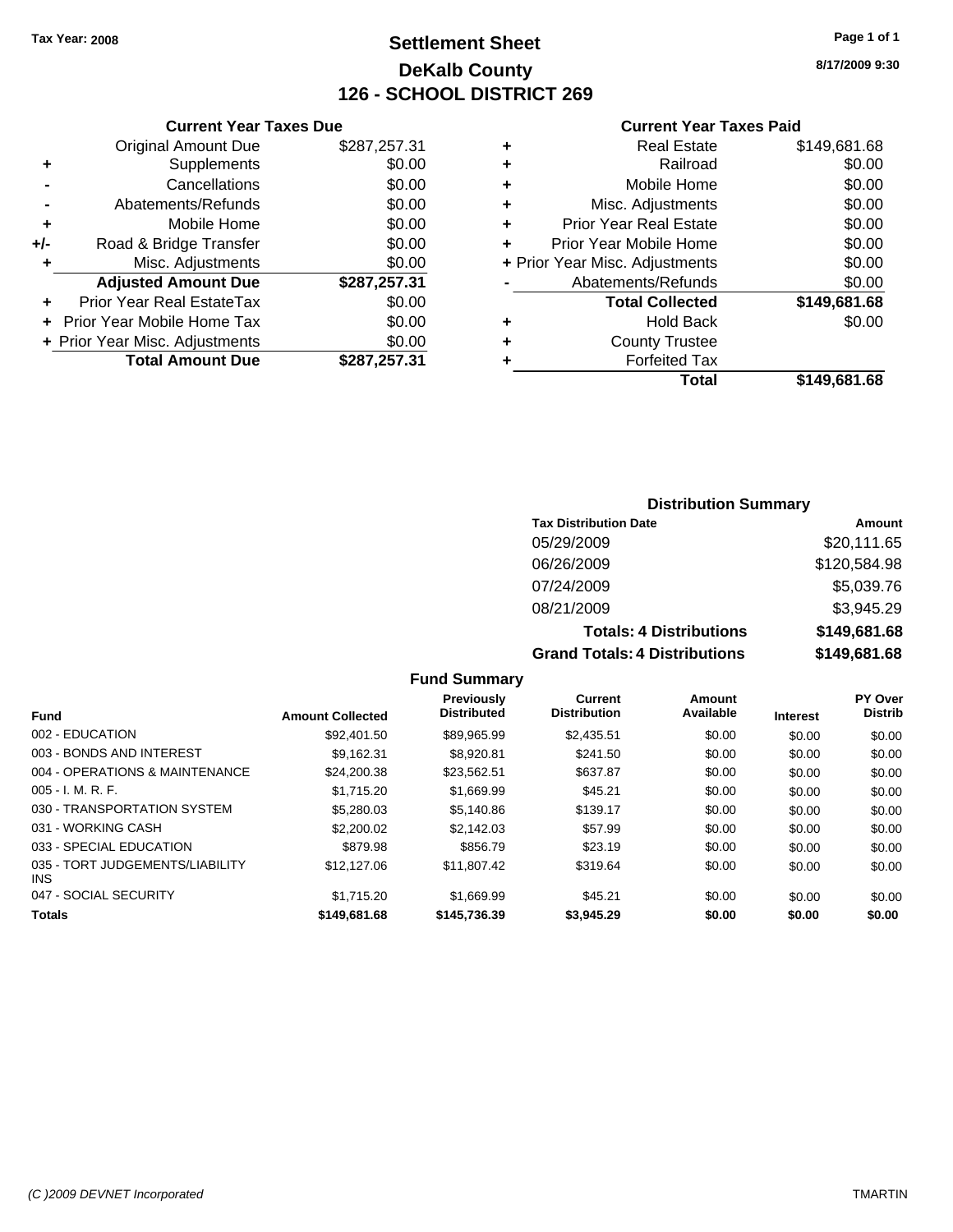# **Settlement Sheet Tax Year: 2008 Page 1 of 1 DeKalb County 127 - SCHOOL DISTRICT 271**

**8/17/2009 9:30**

#### **Current Year Taxes Paid**

|       | <b>Current Year Taxes Due</b>  |             |  |  |  |  |
|-------|--------------------------------|-------------|--|--|--|--|
|       | <b>Original Amount Due</b>     | \$49,458.50 |  |  |  |  |
| ٠     | Supplements                    | \$0.00      |  |  |  |  |
|       | Cancellations                  | \$0.00      |  |  |  |  |
|       | Abatements/Refunds             | \$0.00      |  |  |  |  |
| ٠     | Mobile Home                    | \$0.00      |  |  |  |  |
| $+/-$ | Road & Bridge Transfer         | \$0.00      |  |  |  |  |
| ٠     | Misc. Adjustments              | \$0.00      |  |  |  |  |
|       | <b>Adjusted Amount Due</b>     | \$49,458.50 |  |  |  |  |
| ٠     | Prior Year Real EstateTax      | \$0.00      |  |  |  |  |
|       | Prior Year Mobile Home Tax     | \$0.00      |  |  |  |  |
|       | + Prior Year Misc. Adjustments | \$0.00      |  |  |  |  |
|       | <b>Total Amount Due</b>        | \$49,458.50 |  |  |  |  |
|       |                                |             |  |  |  |  |

|                                | <b>Real Estate</b>     | \$28,174.58 |
|--------------------------------|------------------------|-------------|
| ٠                              | Railroad               | \$0.00      |
| ٠                              | Mobile Home            | \$0.00      |
| ٠                              | Misc. Adjustments      | \$0.00      |
| ÷                              | Prior Year Real Estate | \$0.00      |
| ٠                              | Prior Year Mobile Home | \$0.00      |
| + Prior Year Misc. Adjustments |                        | \$0.00      |
|                                | Abatements/Refunds     | \$0.00      |
|                                | <b>Total Collected</b> | \$28,174.58 |
| ٠                              | <b>Hold Back</b>       | \$0.00      |
| ٠                              | <b>County Trustee</b>  |             |
|                                | <b>Forfeited Tax</b>   |             |
|                                | Total                  | \$28.174.58 |

### **Distribution Summary**

| <b>Tax Distribution Date</b>         | Amount      |  |  |
|--------------------------------------|-------------|--|--|
| 05/29/2009                           | \$5,614.04  |  |  |
| 06/26/2009                           | \$22,560.54 |  |  |
| <b>Totals: 2 Distributions</b>       | \$28,174.58 |  |  |
| <b>Grand Totals: 2 Distributions</b> | \$28,174.58 |  |  |

|                                         |                         | <b>Previously</b>  | <b>Current</b>      | Amount    |                 | <b>PY Over</b> |
|-----------------------------------------|-------------------------|--------------------|---------------------|-----------|-----------------|----------------|
| <b>Fund</b>                             | <b>Amount Collected</b> | <b>Distributed</b> | <b>Distribution</b> | Available | <b>Interest</b> | <b>Distrib</b> |
| 002 - EDUCATION                         | \$15,846.15             | \$15,846.15        | \$0.00              | \$0.00    | \$0.00          | \$0.00         |
| 003 - BONDS AND INTEREST                | \$5,072.08              | \$5,072.08         | \$0.00              | \$0.00    | \$0.00          | \$0.00         |
| 004 - OPERATIONS & MAINTENANCE          | \$3.412.93              | \$3.412.93         | \$0.00              | \$0.00    | \$0.00          | \$0.00         |
| $005 - I. M. R. F.$                     | \$158.48                | \$158.48           | \$0.00              | \$0.00    | \$0.00          | \$0.00         |
| 030 - TRANSPORTATION SYSTEM             | \$1,027.30              | \$1,027.30         | \$0.00              | \$0.00    | \$0.00          | \$0.00         |
| 031 - WORKING CASH                      | \$241.74                | \$241.74           | \$0.00              | \$0.00    | \$0.00          | \$0.00         |
| 032 - FIRE PREV/SFTY/ENERGY             | \$24.40                 | \$24.40            | \$0.00              | \$0.00    | \$0.00          | \$0.00         |
| 033 - SPECIAL EDUCATION                 | \$193.42                | \$193.42           | \$0.00              | \$0.00    | \$0.00          | \$0.00         |
| 035 - TORT JUDGEMENTS/LIABILITY<br>INS. | \$1,224.98              | \$1,224.98         | \$0.00              | \$0.00    | \$0.00          | \$0.00         |
| 047 - SOCIAL SECURITY                   | \$731.36                | \$731.36           | \$0.00              | \$0.00    | \$0.00          | \$0.00         |
| 057 - LEASE/PURCHASE/RENTAL             | \$241.74                | \$241.74           | \$0.00              | \$0.00    | \$0.00          | \$0.00         |
| <b>Totals</b>                           | \$28,174.58             | \$28,174.58        | \$0.00              | \$0.00    | \$0.00          | \$0.00         |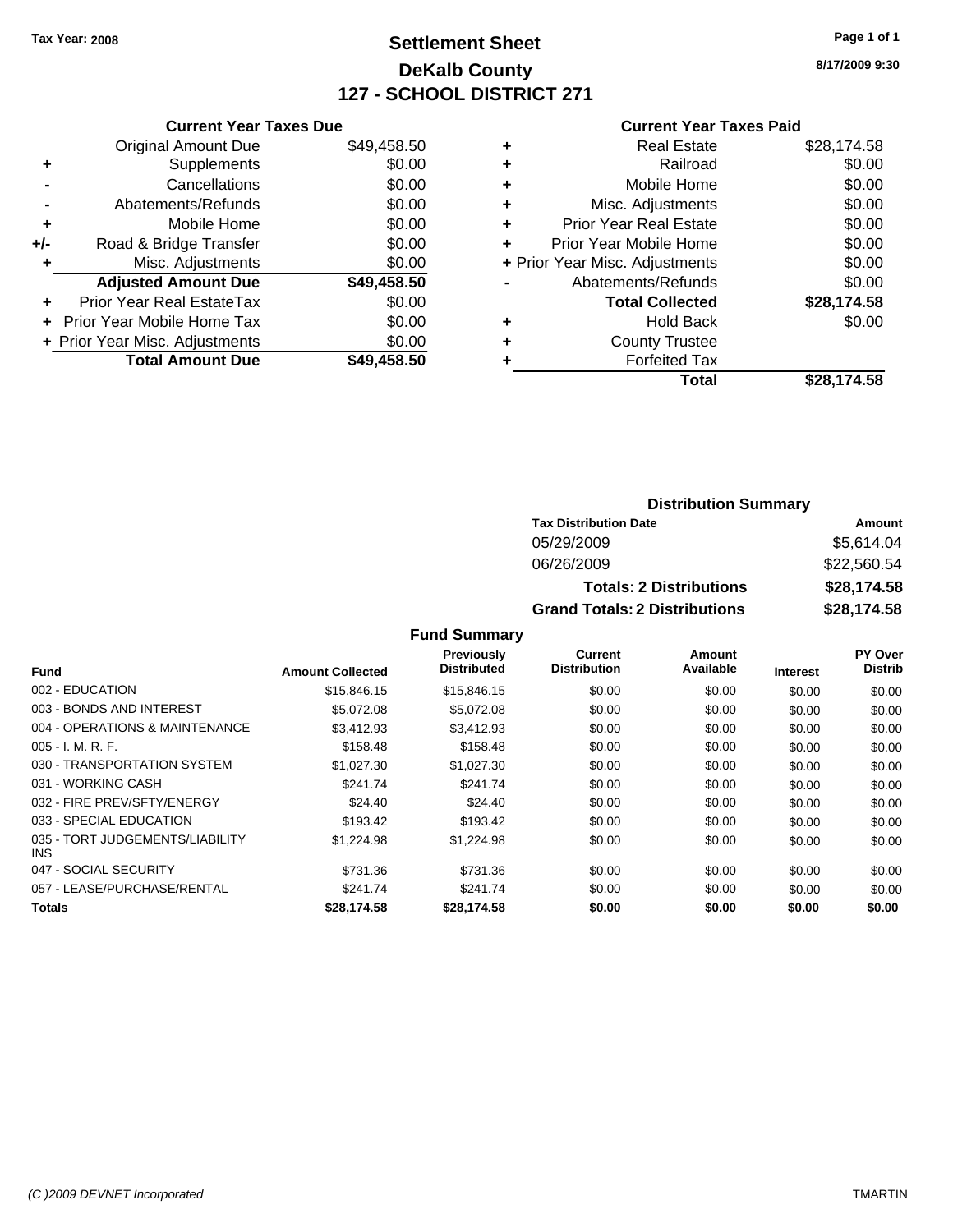# **Settlement Sheet Tax Year: 2008 Page 1 of 1 DeKalb County 128 - SCHOOL DISTRICT 300**

**8/17/2009 9:30**

#### **Current Year Taxes Paid**

| <b>Current Year Taxes Due</b>  |            |
|--------------------------------|------------|
| <b>Original Amount Due</b>     | \$6,934.94 |
| Supplements                    | \$0.00     |
| Cancellations                  | \$0.00     |
| Abatements/Refunds             | \$0.00     |
| Mobile Home                    | \$0.00     |
| Road & Bridge Transfer         | \$0.00     |
| Misc. Adjustments              | \$0.00     |
| <b>Adjusted Amount Due</b>     | \$6,934.94 |
| Prior Year Real EstateTax      | \$0.00     |
| Prior Year Mobile Home Tax     | \$0.00     |
| + Prior Year Misc. Adjustments | \$0.00     |
| <b>Total Amount Due</b>        | \$6.934.94 |
|                                |            |

|   | Total                          | \$6.934.94 |
|---|--------------------------------|------------|
| ٠ | <b>Forfeited Tax</b>           |            |
| ٠ | <b>County Trustee</b>          |            |
| ٠ | <b>Hold Back</b>               | \$0.00     |
|   | <b>Total Collected</b>         | \$6,934.94 |
|   | Abatements/Refunds             | \$0.00     |
|   | + Prior Year Misc. Adjustments | \$0.00     |
| ٠ | Prior Year Mobile Home         | \$0.00     |
| ÷ | Prior Year Real Estate         | \$0.00     |
| ٠ | Misc. Adjustments              | \$0.00     |
| ٠ | Mobile Home                    | \$0.00     |
| ٠ | Railroad                       | \$0.00     |
| ٠ | <b>Real Estate</b>             | \$6,934.94 |
|   |                                |            |

### **Distribution Summary Tax Distribution Date Amount** 05/29/2009 \$3,467.47 07/24/2009 \$3,467.47 **Totals: 2 Distributions \$6,934.94 Grand Totals: 2 Distributions \$6,934.94**

|                                               |                         | <b>Previously</b>  | Current             | Amount    |                 | <b>PY Over</b> |
|-----------------------------------------------|-------------------------|--------------------|---------------------|-----------|-----------------|----------------|
| <b>Fund</b>                                   | <b>Amount Collected</b> | <b>Distributed</b> | <b>Distribution</b> | Available | <b>Interest</b> | <b>Distrib</b> |
| 002 - EDUCATION                               | \$4,884.69              | \$4.884.69         | \$0.00              | \$0.00    | \$0.00          | \$0.00         |
| 003 - BONDS AND INTEREST                      | \$863.25                | \$863.25           | \$0.00              | \$0.00    | \$0.00          | \$0.00         |
| 004 - OPERATIONS & MAINTENANCE                | \$635.56                | \$635.56           | \$0.00              | \$0.00    | \$0.00          | \$0.00         |
| $005 - I. M. R. F.$                           | \$87.64                 | \$87.64            | \$0.00              | \$0.00    | \$0.00          | \$0.00         |
| 030 - TRANSPORTATION SYSTEM                   | \$228.71                | \$228.71           | \$0.00              | \$0.00    | \$0.00          | \$0.00         |
| 031 - WORKING CASH                            | \$66.26                 | \$66.26            | \$0.00              | \$0.00    | \$0.00          | \$0.00         |
| 033 - SPECIAL EDUCATION                       | \$60.14                 | \$60.14            | \$0.00              | \$0.00    | \$0.00          | \$0.00         |
| 035 - TORT JUDGEMENTS/LIABILITY<br><b>INS</b> | \$0.00                  | \$0.00             | \$0.00              | \$0.00    | \$0.00          | \$0.00         |
| 047 - SOCIAL SECURITY                         | \$108.69                | \$108.69           | \$0.00              | \$0.00    | \$0.00          | \$0.00         |
| <b>Totals</b>                                 | \$6,934.94              | \$6,934.94         | \$0.00              | \$0.00    | \$0.00          | \$0.00         |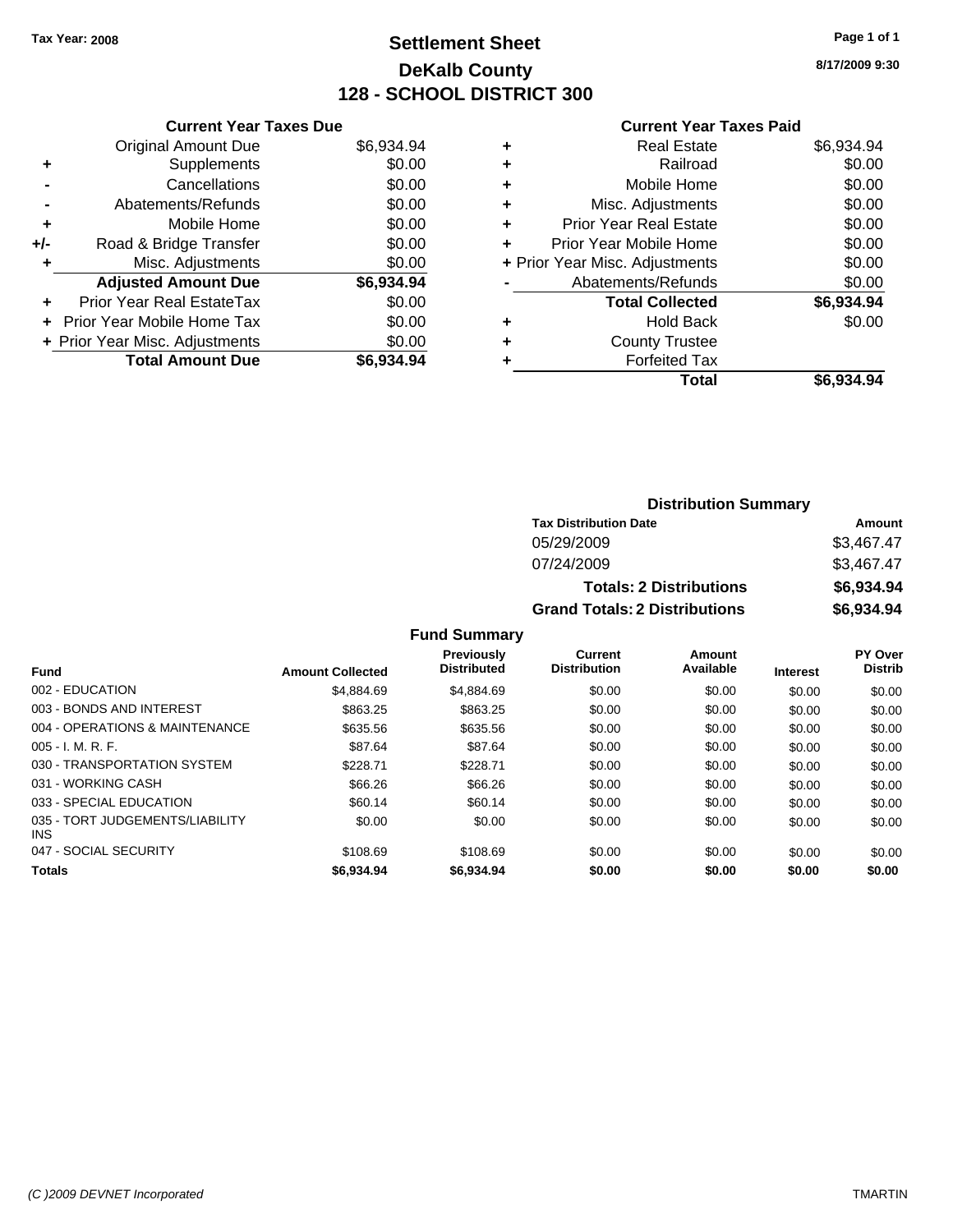# **Settlement Sheet Tax Year: 2008 Page 1 of 1 DeKalb County 129 - SCHOOL DISTRICT 301**

**8/17/2009 9:30**

#### **Current Year Taxes Paid**

|     | <b>Current Year Taxes Due</b>  |            |
|-----|--------------------------------|------------|
|     | <b>Original Amount Due</b>     | \$5,903.81 |
| ٠   | Supplements                    | \$0.00     |
|     | Cancellations                  | \$0.00     |
|     | Abatements/Refunds             | \$0.00     |
| ٠   | Mobile Home                    | \$0.00     |
| +/- | Road & Bridge Transfer         | \$0.00     |
| ٠   | Misc. Adjustments              | \$0.00     |
|     | <b>Adjusted Amount Due</b>     | \$5,903.81 |
| ٠   | Prior Year Real EstateTax      | \$0.00     |
| ÷   | Prior Year Mobile Home Tax     | \$0.00     |
|     | + Prior Year Misc. Adjustments | \$0.00     |
|     | <b>Total Amount Due</b>        | \$5.903.81 |

| ٠ | <b>Real Estate</b>             | \$1,910.93 |
|---|--------------------------------|------------|
| ٠ | Railroad                       | \$0.00     |
| ٠ | Mobile Home                    | \$0.00     |
| ٠ | Misc. Adjustments              | \$0.00     |
| ٠ | <b>Prior Year Real Estate</b>  | \$0.00     |
| ٠ | Prior Year Mobile Home         | \$0.00     |
|   | + Prior Year Misc. Adjustments | \$0.00     |
|   | Abatements/Refunds             | \$0.00     |
|   | <b>Total Collected</b>         | \$1,910.93 |
| ٠ | <b>Hold Back</b>               | \$0.00     |
| ٠ | <b>County Trustee</b>          |            |
| ٠ | <b>Forfeited Tax</b>           |            |
|   | Total                          | \$1,910.93 |
|   |                                |            |

| <b>Distribution Summary</b>          |            |
|--------------------------------------|------------|
| <b>Tax Distribution Date</b>         | Amount     |
| 06/26/2009                           | \$1,910.93 |
| <b>Totals: 1 Distributions</b>       | \$1,910.93 |
| <b>Grand Totals: 1 Distributions</b> | \$1,910.93 |

|                                |                         | <b>Previously</b>  | Current             | <b>Amount</b> |                 | <b>PY Over</b> |
|--------------------------------|-------------------------|--------------------|---------------------|---------------|-----------------|----------------|
| Fund                           | <b>Amount Collected</b> | <b>Distributed</b> | <b>Distribution</b> | Available     | <b>Interest</b> | <b>Distrib</b> |
| 002 - EDUCATION                | \$1,296.52              | \$1,296.52         | \$0.00              | \$0.00        | \$0.00          | \$0.00         |
| 003 - BONDS AND INTEREST       | \$279.96                | \$279.96           | \$0.00              | \$0.00        | \$0.00          | \$0.00         |
| 004 - OPERATIONS & MAINTENANCE | \$190.74                | \$190.74           | \$0.00              | \$0.00        | \$0.00          | \$0.00         |
| $005 - I. M. R. F.$            | \$35.92                 | \$35.92            | \$0.00              | \$0.00        | \$0.00          | \$0.00         |
| 030 - TRANSPORTATION SYSTEM    | \$66.32                 | \$66.32            | \$0.00              | \$0.00        | \$0.00          | \$0.00         |
| 031 - WORKING CASH             | \$2.77                  | \$2.77             | \$0.00              | \$0.00        | \$0.00          | \$0.00         |
| 047 - SOCIAL SECURITY          | \$38.70                 | \$38.70            | \$0.00              | \$0.00        | \$0.00          | \$0.00         |
| <b>Totals</b>                  | \$1,910.93              | \$1,910.93         | \$0.00              | \$0.00        | \$0.00          | \$0.00         |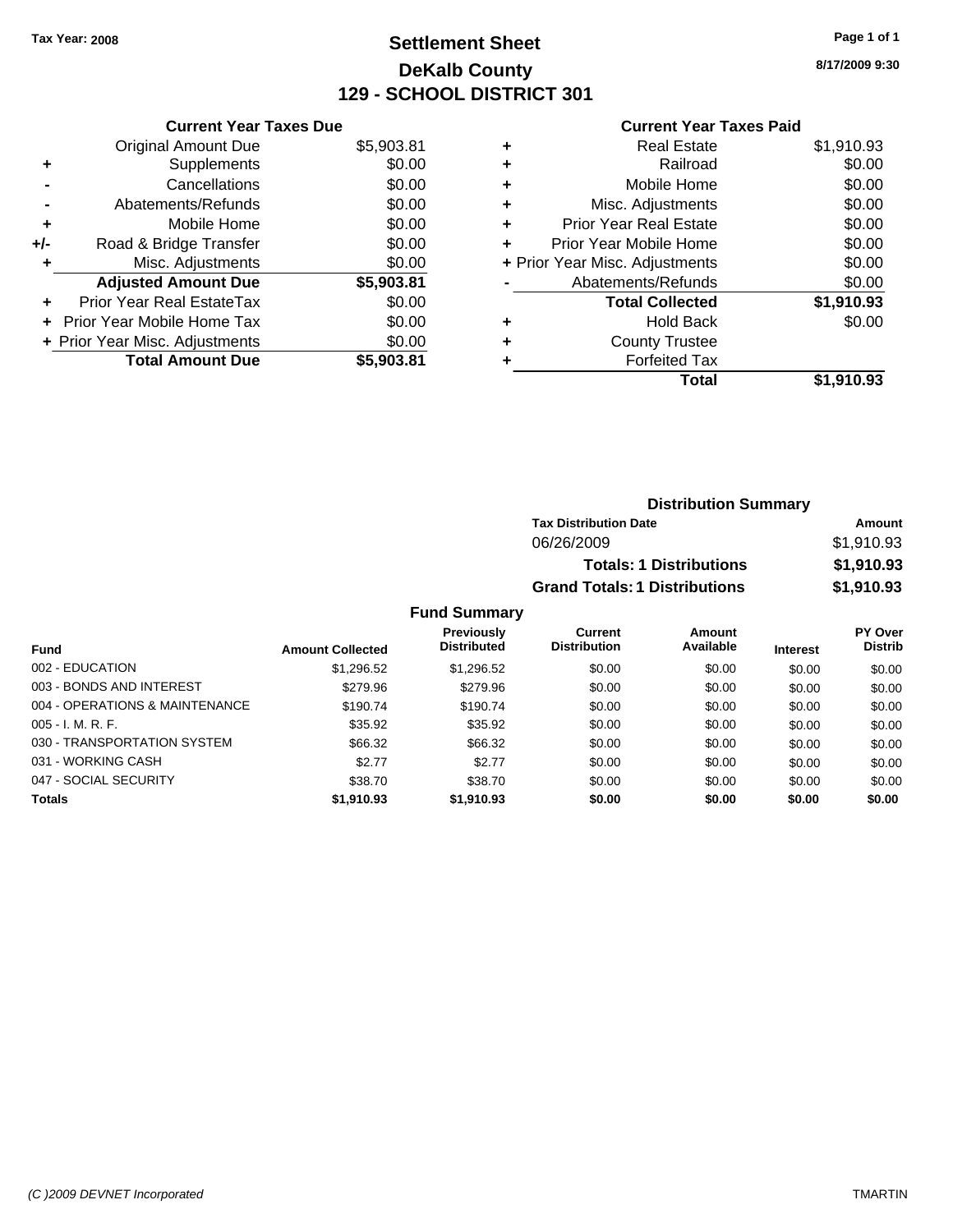## **Settlement Sheet Tax Year: 2008 Page 1 of 1 DeKalb County 130 - SCHOOL DISTRICT 302**

**8/17/2009 9:30**

### **Current Year Taxes Paid**

|   | Total                          | \$795.464.69 |
|---|--------------------------------|--------------|
| ٠ | <b>Forfeited Tax</b>           |              |
| ٠ | <b>County Trustee</b>          |              |
| ٠ | <b>Hold Back</b>               | \$0.00       |
|   | <b>Total Collected</b>         | \$795,464.69 |
|   | Abatements/Refunds             | \$0.00       |
|   | + Prior Year Misc. Adjustments | \$0.00       |
| ÷ | Prior Year Mobile Home         | \$0.00       |
| ÷ | <b>Prior Year Real Estate</b>  | \$0.00       |
| ٠ | Misc. Adjustments              | \$0.00       |
| ÷ | Mobile Home                    | \$0.00       |
| ÷ | Railroad                       | \$7,711.63   |
| ٠ | Real Estate                    | \$787,753.06 |

|     | <b>Current Year Taxes Due</b>     |                |
|-----|-----------------------------------|----------------|
|     | <b>Original Amount Due</b>        | \$1,485,957.72 |
| ٠   | Supplements                       | \$10,445.91    |
|     | Cancellations                     | \$11,140.19    |
|     | Abatements/Refunds                | \$0.00         |
| ٠   | Mobile Home                       | \$0.00         |
| +/- | Road & Bridge Transfer            | \$0.00         |
| ٠   | Misc. Adjustments                 | \$0.00         |
|     | <b>Adjusted Amount Due</b>        | \$1,485,263.44 |
|     | Prior Year Real EstateTax         | \$0.00         |
|     | <b>Prior Year Mobile Home Tax</b> | \$0.00         |
|     | + Prior Year Misc. Adjustments    | \$0.00         |
|     | <b>Total Amount Due</b>           | \$1,485,263.44 |

### **Distribution Summary**

| <b>Tax Distribution Date</b>         | Amount       |
|--------------------------------------|--------------|
| 05/29/2009                           | \$373,022.61 |
| 06/26/2009                           | \$377,801.79 |
| 07/24/2009                           | \$4,227.83   |
| 08/21/2009                           | \$40,412.46  |
| <b>Totals: 4 Distributions</b>       | \$795,464.69 |
| <b>Grand Totals: 4 Distributions</b> | \$795,464.69 |

### **Fund Summary**

|                                |                         | Previously         | Current             | Amount    |                 | <b>PY Over</b> |
|--------------------------------|-------------------------|--------------------|---------------------|-----------|-----------------|----------------|
| <b>Fund</b>                    | <b>Amount Collected</b> | <b>Distributed</b> | <b>Distribution</b> | Available | <b>Interest</b> | <b>Distrib</b> |
| 002 - EDUCATION                | \$539.629.74            | \$512.214.62       | \$27,415.12         | \$0.00    | \$0.00          | \$0.00         |
| 003 - BONDS AND INTEREST       | \$137,803.11            | \$130,802.22       | \$7,000.89          | \$0.00    | \$0.00          | \$0.00         |
| 004 - OPERATIONS & MAINTENANCE | \$63,351.60             | \$60,133.11        | \$3,218.49          | \$0.00    | \$0.00          | \$0.00         |
| $005 - I. M. R. F.$            | \$8.725.46              | \$8,282.18         | \$443.28            | \$0.00    | \$0.00          | \$0.00         |
| 030 - TRANSPORTATION SYSTEM    | \$25.494.64             | \$24.199.42        | \$1,295.22          | \$0.00    | \$0.00          | \$0.00         |
| 031 - WORKING CASH             | \$2,104.01              | \$1.997.11         | \$106.90            | \$0.00    | \$0.00          | \$0.00         |
| 033 - SPECIAL EDUCATION        | \$3.622.54              | \$3,438.50         | \$184.04            | \$0.00    | \$0.00          | \$0.00         |
| 047 - SOCIAL SECURITY          | \$14.733.59             | \$13,985.07        | \$748.52            | \$0.00    | \$0.00          | \$0.00         |
| <b>Totals</b>                  | \$795,464.69            | \$755.052.23       | \$40,412.46         | \$0.00    | \$0.00          | \$0.00         |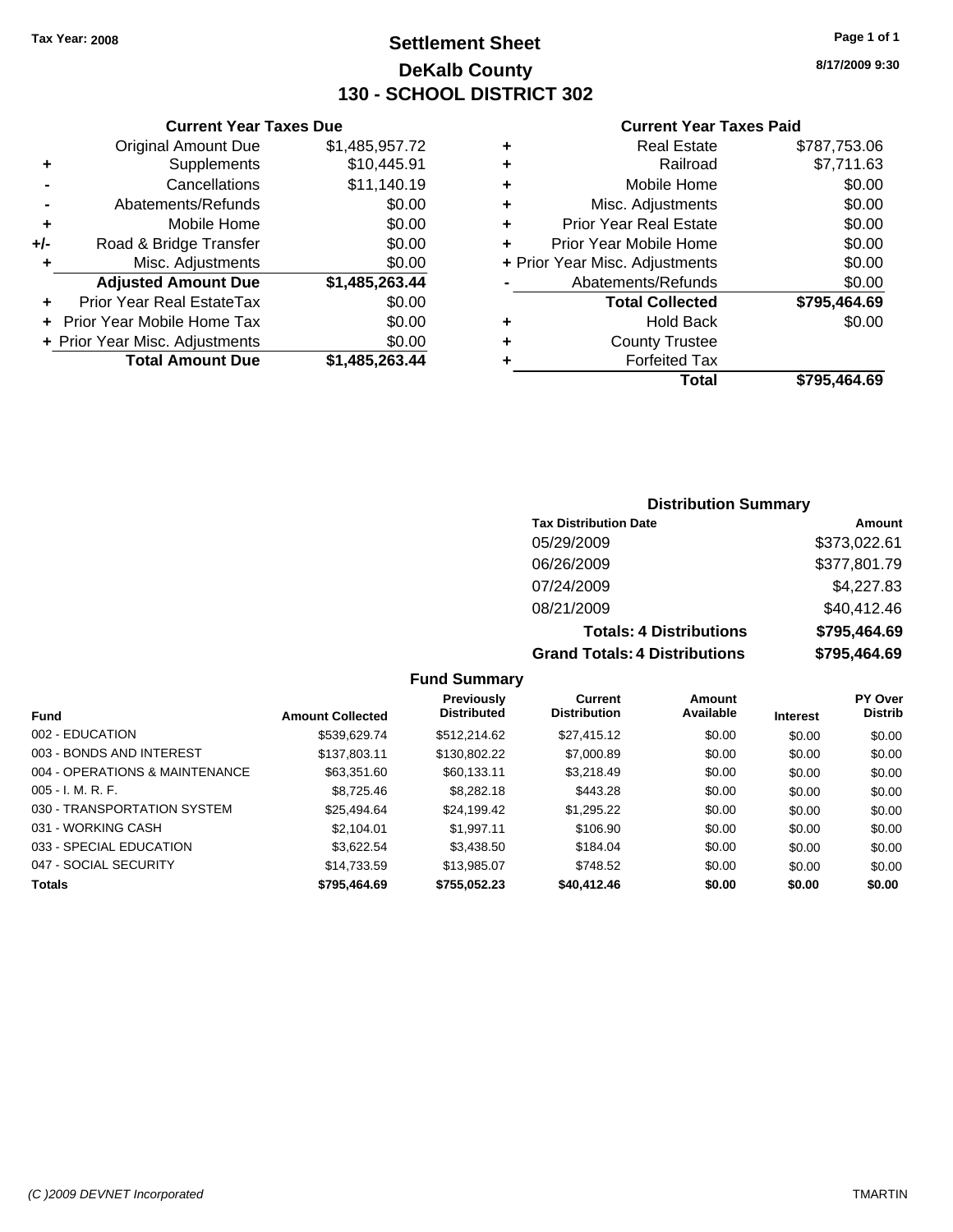## **Settlement Sheet Tax Year: 2008 Page 1 of 1 DeKalb County 131 - SCHOOL DISTRICT 424**

**8/17/2009 9:30**

### **Current Year Taxes Paid**

| ٠ | <b>Real Estate</b>             | \$4,804,368.15 |
|---|--------------------------------|----------------|
| ٠ | Railroad                       | \$25,305.37    |
| ٠ | Mobile Home                    | \$0.00         |
| ٠ | Misc. Adjustments              | \$0.00         |
| ٠ | <b>Prior Year Real Estate</b>  | (\$655.34)     |
| ٠ | Prior Year Mobile Home         | \$0.00         |
|   | + Prior Year Misc. Adjustments | \$0.00         |
|   | Abatements/Refunds             | \$39.92        |
|   | <b>Total Collected</b>         | \$4,828,978.26 |
| ٠ | <b>Hold Back</b>               | \$0.00         |
| ٠ | <b>County Trustee</b>          |                |
|   | <b>Forfeited Tax</b>           |                |
|   | Total                          | \$4.828.978.26 |

### **Current Year Taxes Due** Original Amount Due \$9,059,777.34 **+** Supplements \$82,334.75 **-** Cancellations \$127,114.29 **-** Abatements/Refunds \$39.92 **+** Mobile Home \$0.00 **+/-** Road & Bridge Transfer \$0.00 **+** Misc. Adjustments \$0.00 **Adjusted Amount Due \$9,014,957.88 +** Prior Year Real EstateTax (\$655.34) **+** Prior Year Mobile Home Tax \$0.00 **+ Prior Year Misc. Adjustments**  $$0.00$ **Total Amount Due \$9,014,302.54**

### **Distribution Summary**

| <b>Tax Distribution Date</b>         | Amount         |
|--------------------------------------|----------------|
| 05/29/2009                           | \$2,269,607.49 |
| 06/26/2009                           | \$2,249,301.56 |
| 07/24/2009                           | \$105,845.28   |
| 08/21/2009                           | \$204,223.93   |
| <b>Totals: 4 Distributions</b>       | \$4,828,978.26 |
| <b>Grand Totals: 4 Distributions</b> | \$4,828,978.26 |

### **Fund Summary**

| <b>Fund</b>                             | <b>Amount Collected</b> | Previously<br><b>Distributed</b> | <b>Current</b><br><b>Distribution</b> | Amount<br>Available | <b>Interest</b> | PY Over<br><b>Distrib</b> |
|-----------------------------------------|-------------------------|----------------------------------|---------------------------------------|---------------------|-----------------|---------------------------|
|                                         |                         |                                  |                                       |                     |                 |                           |
| 002 - EDUCATION                         | \$2,292,359.46          | \$2,195,412.49                   | \$96,946.97                           | \$0.00              | \$0.00          | \$0.00                    |
| 003 - BONDS AND INTEREST                | \$934,045.12            | \$894,543.11                     | \$39,502.01                           | \$0.00              | \$0.00          | \$0.00                    |
| 004 - OPERATIONS & MAINTENANCE          | \$865,019.71            | \$828,436.88                     | \$36,582.83                           | \$0.00              | \$0.00          | \$0.00                    |
| $005 - I. M. R. F.$                     | \$155,256.50            | \$148,690.50                     | \$6,566.00                            | \$0.00              | \$0.00          | \$0.00                    |
| 030 - TRANSPORTATION SYSTEM             | \$219,945.47            | \$210,643.69                     | \$9,301.78                            | \$0.00              | \$0.00          | \$0.00                    |
| 031 - WORKING CASH                      | \$52,795.22             | \$50,562.44                      | \$2,232.78                            | \$0.00              | \$0.00          | \$0.00                    |
| 032 - FIRE PREV/SFTY/ENERGY             | \$584.30                | \$559.59                         | \$24.71                               | \$0.00              | \$0.00          | \$0.00                    |
| 033 - SPECIAL EDUCATION                 | \$44,513,50             | \$42,630.97                      | \$1,882.53                            | \$0.00              | \$0.00          | \$0.00                    |
| 035 - TORT JUDGEMENTS/LIABILITY<br>INS. | \$51.761.81             | \$49.572.73                      | \$2,189.08                            | \$0.00              | \$0.00          | \$0.00                    |
| 047 - SOCIAL SECURITY                   | \$188,890.32            | \$180,901.90                     | \$7,988.42                            | \$0.00              | \$0.00          | \$0.00                    |
| 057 - LEASE/PURCHASE/RENTAL             | \$23,806.85             | \$22,800.03                      | \$1,006.82                            | \$0.00              | \$0.00          | \$0.00                    |
| <b>Totals</b>                           | \$4,828,978.26          | \$4,624,754.33                   | \$204,223.93                          | \$0.00              | \$0.00          | \$0.00                    |

### **Abatement Detail**

| Year Source                        | <b>Account Type</b> | Amount  |
|------------------------------------|---------------------|---------|
| 2008 RE - Real Estate RE Abatement |                     | \$39.92 |
| Totals 1 entries                   |                     | \$39.92 |

**Year Source Account Type Amount Adjustment Description**

2 Interest on 2006 PTAB-Chamberlain Park Apts. by TBA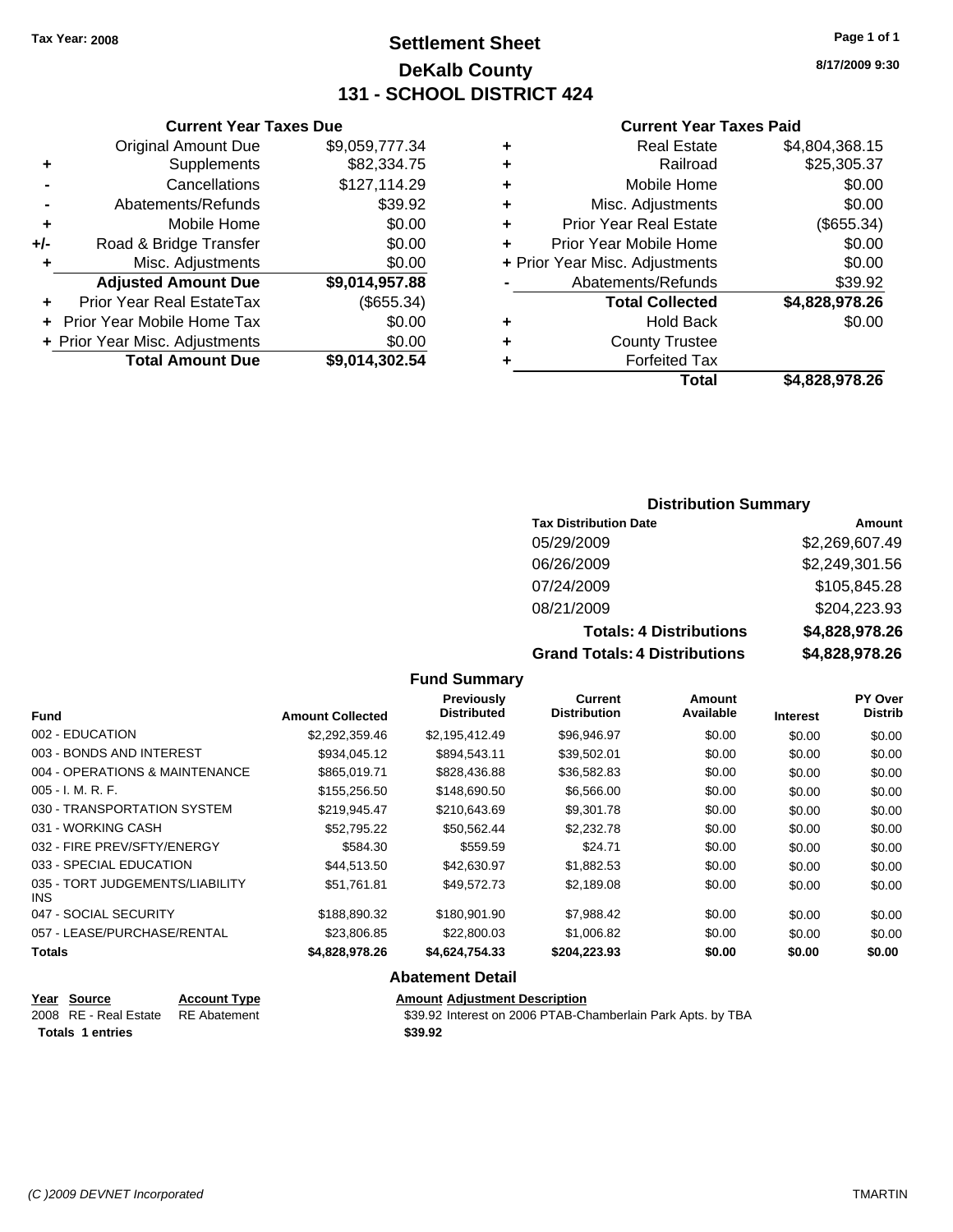## **Settlement Sheet Tax Year: 2008 Page 1 of 1 DeKalb County 132 - SCHOOL DISTRICT 425**

**8/17/2009 9:30**

### **Current Year Taxes Paid**

| ٠ | <b>Real Estate</b>             | \$3,134,181.66 |
|---|--------------------------------|----------------|
| ٠ | Railroad                       | \$36,709.83    |
| ٠ | Mobile Home                    | \$0.00         |
| ٠ | Misc. Adjustments              | \$720.73       |
| ٠ | <b>Prior Year Real Estate</b>  | \$0.00         |
| ٠ | Prior Year Mobile Home         | \$0.00         |
|   | + Prior Year Misc. Adjustments | \$0.00         |
|   | Abatements/Refunds             | \$0.00         |
|   | <b>Total Collected</b>         | \$3,171,612.22 |
| ٠ | Hold Back                      | \$0.00         |
| ٠ | <b>County Trustee</b>          |                |
| ۰ | <b>Forfeited Tax</b>           |                |
|   | Total                          | \$3,171,612.22 |
|   |                                |                |

### **Distribution Summary**

| <b>Tax Distribution Date</b>         | Amount         |
|--------------------------------------|----------------|
| 05/29/2009                           | \$1,073,316.60 |
| 06/26/2009                           | \$1,892,807.05 |
| 07/24/2009                           | \$59,123.19    |
| 08/21/2009                           | \$146,365.38   |
| <b>Totals: 4 Distributions</b>       | \$3,171,612.22 |
| <b>Grand Totals: 4 Distributions</b> | \$3,171,612.22 |

### **Fund Summary**

| <b>Fund</b>                             | <b>Amount Collected</b> | Previously<br><b>Distributed</b> | Current<br><b>Distribution</b> | Amount<br>Available | <b>Interest</b> | PY Over<br><b>Distrib</b> |
|-----------------------------------------|-------------------------|----------------------------------|--------------------------------|---------------------|-----------------|---------------------------|
| 002 - EDUCATION                         | \$2,167,717.68          | \$2,067,680.59                   | \$100,037.09                   | \$0.00              | \$0.00          | \$0.00                    |
| 003 - BONDS AND INTEREST                | \$240.274.99            | \$229.186.64                     | \$11,088.35                    | \$0.00              | \$0.00          | \$0.00                    |
| 004 - OPERATIONS & MAINTENANCE          | \$501,054.46            | \$477,931.52                     | \$23,122.94                    | \$0.00              | \$0.00          | \$0.00                    |
| $005 - I. M. R. F.$                     | \$36,134.18             | \$34,466.64                      | \$1,667.54                     | \$0.00              | \$0.00          | \$0.00                    |
| 030 - TRANSPORTATION SYSTEM             | \$115.621.14            | \$110.285.39                     | \$5,335.75                     | \$0.00              | \$0.00          | \$0.00                    |
| 031 - WORKING CASH                      | \$31,316.49             | \$29,871.28                      | \$1,445.21                     | \$0.00              | \$0.00          | \$0.00                    |
| 032 - FIRE PREV/SFTY/ENERGY             | \$31,316.49             | \$29.871.28                      | \$1,445.21                     | \$0.00              | \$0.00          | \$0.00                    |
| 033 - SPECIAL EDUCATION                 | \$0.00                  | \$0.00                           | \$0.00                         | \$0.00              | \$0.00          | \$0.00                    |
| 035 - TORT JUDGEMENTS/LIABILITY<br>INS. | \$0.00                  | \$0.00                           | \$0.00                         | \$0.00              | \$0.00          | \$0.00                    |
| 047 - SOCIAL SECURITY                   | \$48,176.79             | \$45,953.50                      | \$2,223.29                     | \$0.00              | \$0.00          | \$0.00                    |
| 057 - LEASE/PURCHASE/RENTAL             | \$0.00                  | \$0.00                           | \$0.00                         | \$0.00              | \$0.00          | \$0.00                    |
| <b>Totals</b>                           | \$3,171,612.22          | \$3,025,246.84                   | \$146,365.38                   | \$0.00              | \$0.00          | \$0.00                    |

### **Miscellaneous Adjustment Detail**

| Year Source                           | <b>Account Type</b>                        | Amount   |
|---------------------------------------|--------------------------------------------|----------|
|                                       | 2008 RE - Real Estate Paymt In Lieu of Tax | \$614.55 |
| 2008 RE - Real Estate Real Estate Tax |                                            | \$106.18 |
| <b>Totals 2 entries</b>               |                                            | \$720.73 |

### **Amount Adjustment Description**

2008 3614.55 Housing Authority-Hinckley Sunset View Apartments by TBA

2008 x 5106.18 Maness Redemption 13-06-331-005 by TBA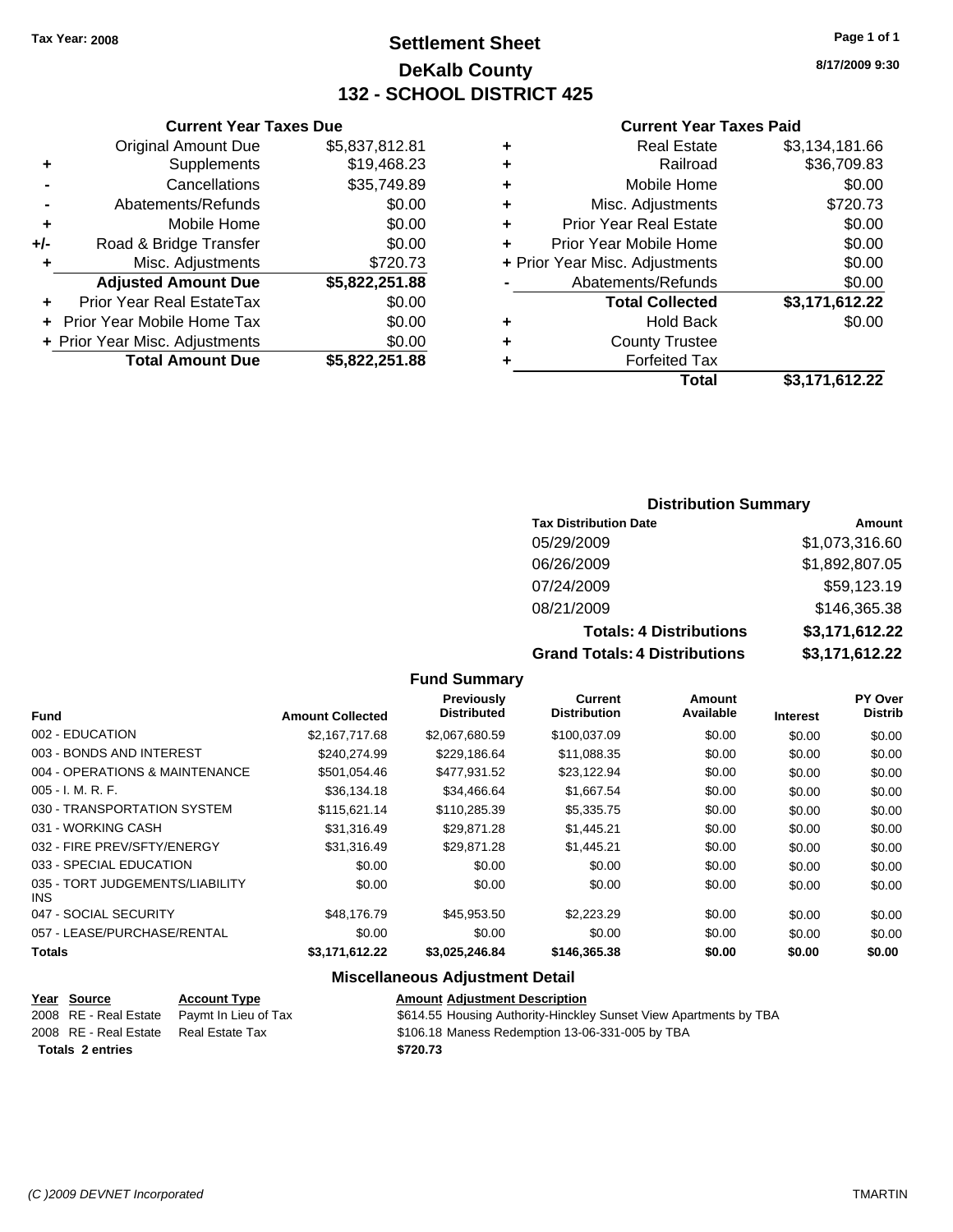## **Settlement Sheet Tax Year: 2008 Page 1 of 1 DeKalb County 133 - SCHOOL DISTRICT 426**

**8/17/2009 9:30**

### **Current Year Taxes Paid**

| ٠ | <b>Real Estate</b>             | \$2,046,584.51 |
|---|--------------------------------|----------------|
| ٠ | Railroad                       | \$15,096.15    |
| ٠ | Mobile Home                    | \$0.00         |
| ٠ | Misc. Adjustments              | \$0.00         |
| ٠ | <b>Prior Year Real Estate</b>  | (\$323.72)     |
|   | Prior Year Mobile Home         | \$0.00         |
|   | + Prior Year Misc. Adjustments | \$0.00         |
|   | Abatements/Refunds             | \$19.35        |
|   | <b>Total Collected</b>         | \$2,061,337.59 |
| ٠ | <b>Hold Back</b>               | \$0.00         |
| ٠ | <b>County Trustee</b>          |                |
|   | <b>Forfeited Tax</b>           |                |
|   | Total                          | \$2,061,337.59 |

|     | <b>Current Year Taxes Due</b>    |                |
|-----|----------------------------------|----------------|
|     | <b>Original Amount Due</b>       | \$3,849,857.05 |
| ٠   | Supplements                      | \$23,808.98    |
|     | Cancellations                    | \$27,771.64    |
|     | Abatements/Refunds               | \$19.35        |
| ٠   | Mobile Home                      | \$0.00         |
| +/- | Road & Bridge Transfer           | \$0.00         |
| ٠   | Misc. Adjustments                | \$0.00         |
|     | <b>Adjusted Amount Due</b>       | \$3,845,875.04 |
|     | <b>Prior Year Real EstateTax</b> | (\$323.72)     |
|     | Prior Year Mobile Home Tax       | \$0.00         |
|     | + Prior Year Misc. Adjustments   | \$0.00         |
|     | <b>Total Amount Due</b>          | \$3,845,551.32 |

### **Distribution Summary**

| <b>Tax Distribution Date</b>         | Amount         |
|--------------------------------------|----------------|
| 05/29/2009                           | \$921,245.82   |
| 06/26/2009                           | \$1,029,582.61 |
| 07/24/2009                           | \$26,551.21    |
| 08/21/2009                           | \$83,957.95    |
| <b>Totals: 4 Distributions</b>       | \$2,061,337.59 |
| <b>Grand Totals: 4 Distributions</b> | \$2,061,337.59 |

### **Fund Summary**

| <b>Fund</b>                             | <b>Amount Collected</b> | Previously<br><b>Distributed</b> | Current<br><b>Distribution</b> | Amount<br>Available | <b>Interest</b> | PY Over<br><b>Distrib</b> |
|-----------------------------------------|-------------------------|----------------------------------|--------------------------------|---------------------|-----------------|---------------------------|
| 002 - EDUCATION                         | \$1.371.570.69          | \$1,315,706.83                   | \$55,863.86                    | \$0.00              | \$0.00          | \$0.00                    |
| 003 - BONDS AND INTEREST                | \$127,563.82            | \$122,368.17                     | \$5,195.65                     | \$0.00              | \$0.00          | \$0.00                    |
| 004 - OPERATIONS & MAINTENANCE          | \$268,746.91            | \$257,800.89                     | \$10,946.02                    | \$0.00              | \$0.00          | \$0.00                    |
| $005 - I. M. R. F.$                     | \$38,709.87             | \$37,133.22                      | \$1,576.65                     | \$0.00              | \$0.00          | \$0.00                    |
| 030 - TRANSPORTATION SYSTEM             | \$77,271.30             | \$74,124.05                      | \$3,147.25                     | \$0.00              | \$0.00          | \$0.00                    |
| 031 - WORKING CASH                      | \$19,318.86             | \$18,532.01                      | \$786.85                       | \$0.00              | \$0.00          | \$0.00                    |
| 032 - FIRE PREV/SFTY/ENERGY             | \$19,318.86             | \$18,532.01                      | \$786.85                       | \$0.00              | \$0.00          | \$0.00                    |
| 033 - SPECIAL EDUCATION                 | \$15,453.84             | \$14,824.41                      | \$629.43                       | \$0.00              | \$0.00          | \$0.00                    |
| 035 - TORT JUDGEMENTS/LIABILITY<br>INS. | \$67.739.69             | \$64,980.66                      | \$2.759.03                     | \$0.00              | \$0.00          | \$0.00                    |
| 047 - SOCIAL SECURITY                   | \$55.643.75             | \$53.377.39                      | \$2,266,36                     | \$0.00              | \$0.00          | \$0.00                    |
| 057 - LEASE/PURCHASE/RENTAL             | \$0.00                  | \$0.00                           | \$0.00                         | \$0.00              | \$0.00          | \$0.00                    |
| <b>Totals</b>                           | \$2,061,337.59          | \$1,977,379.64                   | \$83,957.95                    | \$0.00              | \$0.00          | \$0.00                    |

### **Abatement Detail**

| Year Source                        | <b>Account Type</b> | <b>Amount Adiustment Description</b>           |
|------------------------------------|---------------------|------------------------------------------------|
| 2008 RE - Real Estate RE Abatement |                     | \$19.35 Interest on 2006 PTAB Galbriath by TBA |
| <b>Totals 1 entries</b>            |                     | \$19.35                                        |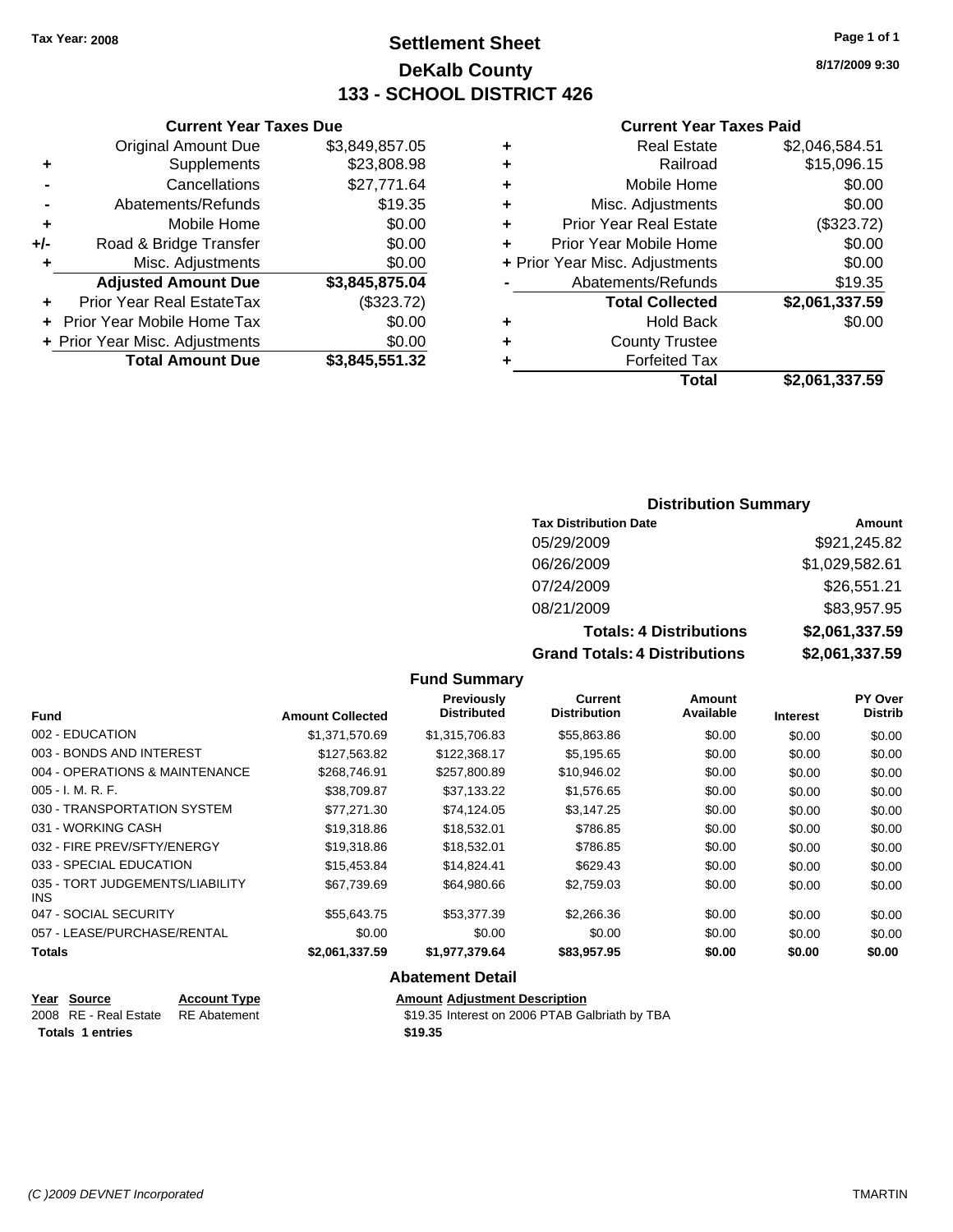## **Settlement Sheet Tax Year: 2008 Page 1 of 1 DeKalb County 134 - SCHOOL DISTRICT 427**

**8/17/2009 9:30**

### **Current Year Taxes Paid**

|   | Total                          | \$14.459.545.12 |
|---|--------------------------------|-----------------|
|   | <b>Forfeited Tax</b>           |                 |
| ٠ | <b>County Trustee</b>          |                 |
| ٠ | <b>Hold Back</b>               | \$0.00          |
|   | <b>Total Collected</b>         | \$14,459,545.12 |
|   | Abatements/Refunds             | \$63.98         |
|   | + Prior Year Misc. Adjustments | \$0.00          |
| ÷ | Prior Year Mobile Home         | \$0.00          |
| ÷ | <b>Prior Year Real Estate</b>  | (\$1,011.28)    |
| ÷ | Misc. Adjustments              | \$5,231.12      |
| ٠ | Mobile Home                    | \$0.00          |
| ٠ | Railroad                       | \$1,593.55      |
| ٠ | <b>Real Estate</b>             | \$14,453,795.71 |
|   |                                |                 |

### **Current Year Taxes Due** Original Amount Due \$27,260,279.98 **+** Supplements \$683,065.25 **-** Cancellations \$868,345.84 **-** Abatements/Refunds \$63.98 **+** Mobile Home \$0.00 **+/-** Road & Bridge Transfer \$0.00 **+** Misc. Adjustments \$5,231.12 **Adjusted Amount Due \$27,080,166.53 +** Prior Year Real EstateTax (\$1,011.28)

| <b>Total Amount Due</b>        | \$27,079,155.25 |
|--------------------------------|-----------------|
| + Prior Year Misc. Adjustments | \$0.00          |
| + Prior Year Mobile Home Tax   | \$0.00          |

### **Distribution Summary**

| <b>Tax Distribution Date</b>   | Amount          |
|--------------------------------|-----------------|
| 05/29/2009                     | \$5,887,420.83  |
| 06/26/2009                     | \$7,656,547.38  |
| 07/24/2009                     | \$245,846.62    |
| 08/21/2009                     | \$669,730.29    |
| <b>Totals: 4 Distributions</b> | \$14,459,545.12 |
|                                |                 |

**Grand Totals: 4 Distributions \$14,459,545.12**

### **Fund Summary**

| <b>Fund</b>                    | <b>Amount Collected</b> | <b>Previously</b><br><b>Distributed</b> | <b>Current</b><br><b>Distribution</b> | Amount<br>Available | <b>Interest</b> | <b>PY Over</b><br><b>Distrib</b> |
|--------------------------------|-------------------------|-----------------------------------------|---------------------------------------|---------------------|-----------------|----------------------------------|
| 002 - EDUCATION                | \$8,815,377.38          | \$8,407,070,94                          | \$408,306,44                          | \$0.00              | \$0.00          | \$0.00                           |
| 003 - BONDS AND INTEREST       | \$3.011.243.64          | \$2.871.770.31                          | \$139,473.33                          | \$0.00              | \$0.00          | \$0.00                           |
| 004 - OPERATIONS & MAINTENANCE | \$1,350,376.92          | \$1.287.830.81                          | \$62.546.11                           | \$0.00              | \$0.00          | \$0.00                           |
| 005 - I. M. R. F.              | \$227.361.90            | \$216,831,06                            | \$10,530.84                           | \$0.00              | \$0.00          | \$0.00                           |
| 030 - TRANSPORTATION SYSTEM    | \$496,106.98            | \$473.128.54                            | \$22.978.44                           | \$0.00              | \$0.00          | \$0.00                           |
| 031 - WORKING CASH             | \$10.324.11             | \$9.845.92                              | \$478.19                              | \$0.00              | \$0.00          | \$0.00                           |
| 032 - FIRE PREV/SFTY/ENERGY    | \$4.916.24              | \$4.688.53                              | \$227.71                              | \$0.00              | \$0.00          | \$0.00                           |
| 033 - SPECIAL EDUCATION        | \$111,772,27            | \$106,595.26                            | \$5.177.01                            | \$0.00              | \$0.00          | \$0.00                           |
| 047 - SOCIAL SECURITY          | \$310.316.31            | \$295,943.22                            | \$14,373.09                           | \$0.00              | \$0.00          | \$0.00                           |
| 057 - LEASE/PURCHASE/RENTAL    | \$121.749.37            | \$116.110.24                            | \$5,639.13                            | \$0.00              | \$0.00          | \$0.00                           |
| Totals                         | \$14,459,545.12         | \$13,789,814.83                         | \$669,730.29                          | \$0.00              | \$0.00          | \$0.00                           |
|                                |                         |                                         |                                       |                     |                 |                                  |

### **Miscellaneous Adjustment Detail**

**Abatement Detail**

| <u>Year Source</u>      | <b>Account Type</b>                        | <b>Amount Adjustment Description</b> |
|-------------------------|--------------------------------------------|--------------------------------------|
|                         | 2008 RE - Real Estate Paymt In Lieu of Tax | \$5,231.12 HOUSING AUTHORITY by TBA  |
| <b>Totals 1 entries</b> |                                            | \$5.231.12                           |

| Year Source                        | <b>Account Type</b> | <b>Amount Adiustment Description</b>                        |
|------------------------------------|---------------------|-------------------------------------------------------------|
| 2008 RE - Real Estate RE Abatement |                     | \$63.98 Interest on 2006 PTAB-Sycamore Meadows Apts. by TBA |
| <b>Totals 1 entries</b>            |                     | \$63.98                                                     |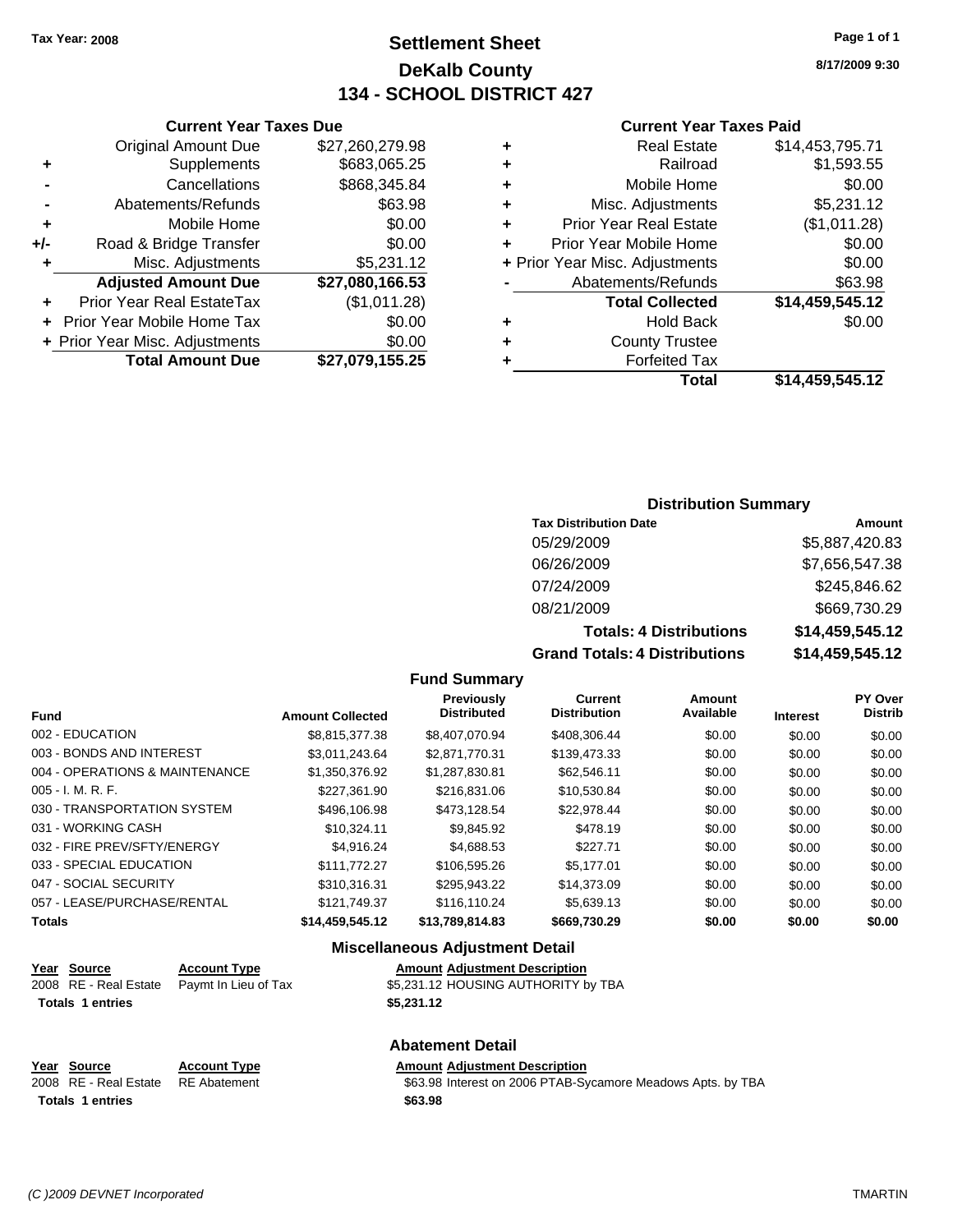## **Settlement Sheet Tax Year: 2008 Page 1 of 1 DeKalb County 135 - SCHOOL DISTRICT 428**

**8/17/2009 9:30**

### **Current Year Taxes Paid**

|   | Total                          | \$23,603,032.87 |
|---|--------------------------------|-----------------|
|   | <b>Forfeited Tax</b>           |                 |
| ٠ | <b>County Trustee</b>          |                 |
| ٠ | <b>Hold Back</b>               | \$0.00          |
|   | <b>Total Collected</b>         | \$23,603,032.87 |
|   | Abatements/Refunds             | \$0.00          |
|   | + Prior Year Misc. Adjustments | \$0.00          |
| ٠ | Prior Year Mobile Home         | \$0.00          |
| ÷ | <b>Prior Year Real Estate</b>  | \$5,729.86      |
| ÷ | Misc. Adjustments              | \$9,362.79      |
| ٠ | Mobile Home                    | \$0.00          |
| ٠ | Railroad                       | \$51,511.83     |
| ٠ | <b>Real Estate</b>             | \$23,536,428.39 |
|   |                                |                 |

### **Current Year Taxes Due** Original Amount Due \$43,619,858.72 **+** Supplements \$994,793.94 **-** Cancellations \$1,050,454.85 **-** Abatements/Refunds \$0.00 **+** Mobile Home \$0.00 **+/-** Road & Bridge Transfer \$0.00 **+** Misc. Adjustments \$9,362.79 **Adjusted Amount Due \$43,573,560.60 +** Prior Year Real EstateTax \$5,729.86 **+** Prior Year Mobile Home Tax \$0.00 **+ Prior Year Misc. Adjustments**  $$0.00$

**Total Amount Due \$43,579,290.46**

### **Distribution Summary**

| <b>Tax Distribution Date</b>   | Amount          |
|--------------------------------|-----------------|
| 05/29/2009                     | \$9,181,209.20  |
| 06/26/2009                     | \$12,584,780.22 |
| 07/24/2009                     | \$363,527.67    |
| 08/21/2009                     | \$1,473,515.78  |
| <b>Totals: 4 Distributions</b> | \$23,603,032.87 |
| Crond Totolou & Diotributions  |                 |

**Grand Totals: 4 Distributions \$23,603,032.87**

| <b>Fund</b>                             | <b>Amount Collected</b> | <b>Previously</b><br><b>Distributed</b> | <b>Current</b><br><b>Distribution</b> | <b>Amount</b><br>Available | <b>Interest</b> | PY Over<br><b>Distrib</b> |
|-----------------------------------------|-------------------------|-----------------------------------------|---------------------------------------|----------------------------|-----------------|---------------------------|
| 002 - EDUCATION                         | \$16,257,391,38         | \$15,242,457.31                         | \$1,014,934.07                        | \$0.00                     | \$0.00          | \$0.00                    |
| 003 - BONDS AND INTEREST                | \$2,257,677.30          | \$2,116,732.56                          | \$140.944.74                          | \$0.00                     | \$0.00          | \$0.00                    |
| 004 - OPERATIONS & MAINTENANCE          | \$3,123,460.15          | \$2,928,465.39                          | \$194,994.76                          | \$0.00                     | \$0.00          | \$0.00                    |
| $005 - I. M. R. F.$                     | \$90.635.64             | \$84.977.34                             | \$5.658.30                            | \$0.00                     | \$0.00          | \$0.00                    |
| 030 - TRANSPORTATION SYSTEM             | \$541.146.75            | \$507.363.44                            | \$33,783.31                           | \$0.00                     | \$0.00          | \$0.00                    |
| 031 - WORKING CASH                      | \$45,317.83             | \$42,488.68                             | \$2,829.15                            | \$0.00                     | \$0.00          | \$0.00                    |
| 032 - FIRE PREV/SFTY/ENERGY             | \$0.00                  | \$0.00                                  | \$0.00                                | \$0.00                     | \$0.00          | \$0.00                    |
| 033 - SPECIAL EDUCATION                 | \$541.005.12            | \$507,230.66                            | \$33,774.46                           | \$0.00                     | \$0.00          | \$0.00                    |
| 035 - TORT JUDGEMENTS/LIABILITY<br>INS. | \$0.00                  | \$0.00                                  | \$0.00                                | \$0.00                     | \$0.00          | \$0.00                    |
| 047 - SOCIAL SECURITY                   | \$746,398.70            | \$699.801.71                            | \$46,596.99                           | \$0.00                     | \$0.00          | \$0.00                    |
| 057 - LEASE/PURCHASE/RENTAL             | \$0.00                  | \$0.00                                  | \$0.00                                | \$0.00                     | \$0.00          | \$0.00                    |
| <b>Totals</b>                           | \$23,603,032.87         | \$22,129,517.09                         | \$1,473,515.78                        | \$0.00                     | \$0.00          | \$0.00                    |

**Fund Summary**

### **Miscellaneous Adjustment Detail**

# **Totals \$9,362.79 2 entries**

**Year Source Account Type Amount Adjustment Description** 2008 RE - Real Estate Back Tax Collected \$43.80 Eagle Homes Redemption 08-03-400-020 by TBA 2008 RE - Real Estate Paymt In Lieu of Tax §9,318.99 HOUSING AUTHORITY by TBA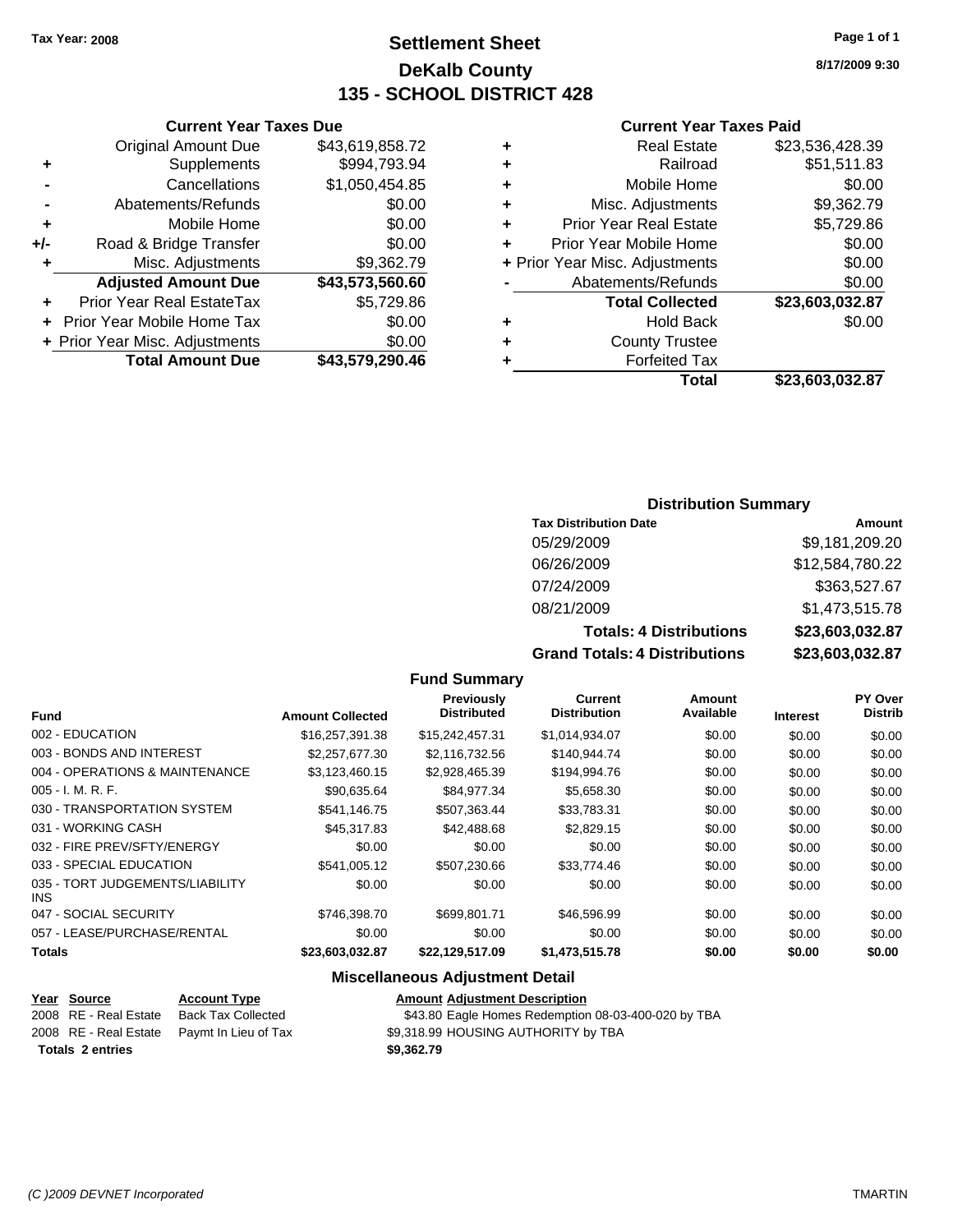**Current Year Taxes Due** Original Amount Due \$4,337,758.30

**Adjusted Amount Due \$4,337,120.77**

**Total Amount Due \$4,337,120.77**

**+** Supplements \$12,120.17 **-** Cancellations \$13,390.91 **-** Abatements/Refunds \$0.00 **+** Mobile Home \$0.00 **+/-** Road & Bridge Transfer \$0.00 **+** Misc. Adjustments \$633.21

**+** Prior Year Real EstateTax \$0.00 **+** Prior Year Mobile Home Tax \$0.00 **+ Prior Year Misc. Adjustments**  $$0.00$ 

## **Settlement Sheet Tax Year: 2008 Page 1 of 1 DeKalb County 136 - SCHOOL DISTRICT 429**

**8/17/2009 9:30**

### **Current Year Taxes Paid**

|   | Total                          | \$2,323,724.99 |
|---|--------------------------------|----------------|
|   | <b>Forfeited Tax</b>           |                |
|   | <b>County Trustee</b>          |                |
| ٠ | <b>Hold Back</b>               | \$0.00         |
|   | <b>Total Collected</b>         | \$2,323,724.99 |
|   | Abatements/Refunds             | \$0.00         |
|   | + Prior Year Misc. Adjustments | \$0.00         |
| ÷ | Prior Year Mobile Home         | \$0.00         |
| ÷ | <b>Prior Year Real Estate</b>  | \$0.00         |
| ٠ | Misc. Adjustments              | \$633.21       |
| ٠ | Mobile Home                    | \$0.00         |
| ٠ | Railroad                       | \$10,589.44    |
| ٠ | <b>Real Estate</b>             | \$2,312,502.34 |
|   |                                |                |

### **Distribution Summary**

| <b>Tax Distribution Date</b>         | Amount         |
|--------------------------------------|----------------|
| 05/29/2009                           | \$952,826.83   |
| 06/26/2009                           | \$1,245,432.76 |
| 07/24/2009                           | \$39,582.79    |
| 08/21/2009                           | \$85,882.61    |
| <b>Totals: 4 Distributions</b>       | \$2,323,724.99 |
| <b>Grand Totals: 4 Distributions</b> | \$2,323,724.99 |

**Fund Summary**

| <b>Fund</b>                             | <b>Amount Collected</b> | Previously<br><b>Distributed</b> | Current<br><b>Distribution</b> | Amount<br>Available | <b>Interest</b> | <b>PY Over</b><br><b>Distrib</b> |
|-----------------------------------------|-------------------------|----------------------------------|--------------------------------|---------------------|-----------------|----------------------------------|
| 002 - EDUCATION                         | \$1.525.330.24          | \$1,468,955.54                   | \$56,374.70                    | \$0.00              | \$0.00          | \$0.00                           |
| 003 - BONDS AND INTEREST                | \$389.068.25            | \$374,688,66                     | \$14,379.59                    | \$0.00              | \$0.00          | \$0.00                           |
| 004 - OPERATIONS & MAINTENANCE          | \$252,839.87            | \$243.495.15                     | \$9.344.72                     | \$0.00              | \$0.00          | \$0.00                           |
| $005 - I. M. R. F.$                     | \$28,974.53             | \$27,903.66                      | \$1.070.87                     | \$0.00              | \$0.00          | \$0.00                           |
| 030 - TRANSPORTATION SYSTEM             | \$44.617.85             | \$42.968.82                      | \$1,649.03                     | \$0.00              | \$0.00          | \$0.00                           |
| 032 - FIRE PREV/SFTY/ENERGY             | \$0.00                  | \$0.00                           | \$0.00                         | \$0.00              | \$0.00          | \$0.00                           |
| 033 - SPECIAL EDUCATION                 | \$17,049.18             | \$16,419.05                      | \$630.13                       | \$0.00              | \$0.00          | \$0.00                           |
| 035 - TORT JUDGEMENTS/LIABILITY<br>INS. | \$32.671.58             | \$31.464.07                      | \$1.207.51                     | \$0.00              | \$0.00          | \$0.00                           |
| 047 - SOCIAL SECURITY                   | \$33,173.49             | \$31.947.43                      | \$1,226.06                     | \$0.00              | \$0.00          | \$0.00                           |
| 057 - LEASE/PURCHASE/RENTAL             | \$0.00                  | \$0.00                           | \$0.00                         | \$0.00              | \$0.00          | \$0.00                           |
| <b>Totals</b>                           | \$2,323,724.99          | \$2,237,842.38                   | \$85,882.61                    | \$0.00              | \$0.00          | \$0.00                           |

### **Miscellaneous Adjustment Detail**

| Year Source             | <b>Account Type</b>                        | <b>Amount Adiustment Description</b>                          |
|-------------------------|--------------------------------------------|---------------------------------------------------------------|
|                         | 2008 RE - Real Estate Paymt In Lieu of Tax | \$633.21 Housing Authority-Shabbona Sequoya Apartments by TBA |
| <b>Totals 1 entries</b> |                                            | \$633.21                                                      |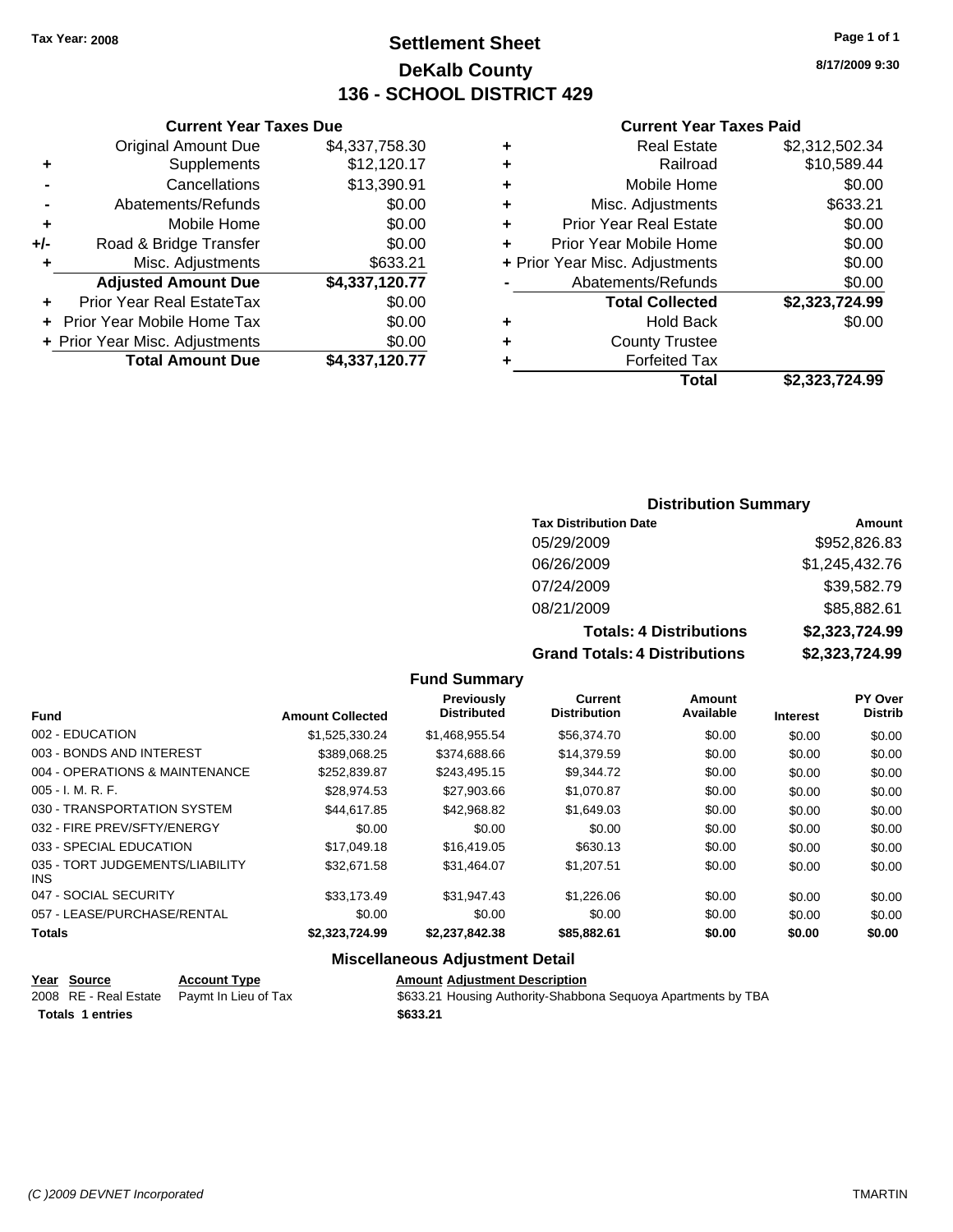## **Settlement Sheet Tax Year: 2008 Page 1 of 1 DeKalb County 137 - SCHOOL DISTRICT 430**

### **Current Year Taxes Due**

| <b>Original Amount Due</b> | \$7,407,680.59                 |
|----------------------------|--------------------------------|
| Supplements                | \$23,445.01                    |
| Cancellations              | \$26,775.21                    |
| Abatements/Refunds         | \$0.00                         |
| Mobile Home                | \$0.00                         |
| Road & Bridge Transfer     | \$0.00                         |
| Misc. Adjustments          | \$0.00                         |
| <b>Adjusted Amount Due</b> | \$7,404,350.39                 |
| Prior Year Real EstateTax  | \$2,152.99                     |
| Prior Year Mobile Home Tax | \$0.00                         |
|                            | \$0.00                         |
| <b>Total Amount Due</b>    | \$7,406,503.38                 |
|                            | + Prior Year Misc. Adjustments |

### **Current Year Taxes Paid**

| ٠ | <b>Real Estate</b>             | \$4,078,806.71 |
|---|--------------------------------|----------------|
| ٠ | Railroad                       | \$6,885.14     |
| ٠ | Mobile Home                    | \$0.00         |
| ٠ | Misc. Adjustments              | \$0.00         |
| ÷ | <b>Prior Year Real Estate</b>  | \$2,152.99     |
|   | Prior Year Mobile Home         | \$0.00         |
|   | + Prior Year Misc. Adjustments | \$0.00         |
|   | Abatements/Refunds             | \$0.00         |
|   | <b>Total Collected</b>         | \$4,087,844.84 |
| ٠ | <b>Hold Back</b>               | \$0.00         |
| ٠ | <b>County Trustee</b>          |                |
| ٠ | <b>Forfeited Tax</b>           |                |
|   | Total                          | \$4,087,844.84 |
|   |                                |                |

### **Distribution Summary**

| <b>Tax Distribution Date</b>         | Amount         |
|--------------------------------------|----------------|
| 05/29/2009                           | \$1,592,890.56 |
| 06/26/2009                           | \$2,178,543.11 |
| 07/24/2009                           | \$105,586.74   |
| 08/21/2009                           | \$210,824.43   |
| <b>Totals: 4 Distributions</b>       | \$4,087,844.84 |
| <b>Grand Totals: 4 Distributions</b> | \$4,087,844.84 |

### **Fund Summary**

|                                         |                         | <b>Previously</b>  | Current             | Amount    |                 | <b>PY Over</b> |
|-----------------------------------------|-------------------------|--------------------|---------------------|-----------|-----------------|----------------|
| <b>Fund</b>                             | <b>Amount Collected</b> | <b>Distributed</b> | <b>Distribution</b> | Available | <b>Interest</b> | <b>Distrib</b> |
| 002 - EDUCATION                         | \$3,344,887.24          | \$3,172,379.73     | \$172,507.51        | \$0.00    | \$0.00          | \$0.00         |
| 003 - BONDS AND INTEREST                | \$241,726.53            | \$229,259.85       | \$12,466.68         | \$0.00    | \$0.00          | \$0.00         |
| 004 - OPERATIONS & MAINTENANCE          | \$404,623.05            | \$383,755.23       | \$20,867.82         | \$0.00    | \$0.00          | \$0.00         |
| $005 - I. M. R. F.$                     | \$4,316.76              | \$4,094.13         | \$222.63            | \$0.00    | \$0.00          | \$0.00         |
| 030 - TRANSPORTATION SYSTEM             | \$75.531.11             | \$71,635.70        | \$3,895.41          | \$0.00    | \$0.00          | \$0.00         |
| 031 - WORKING CASH                      | \$0.00                  | \$0.00             | \$0.00              | \$0.00    | \$0.00          | \$0.00         |
| 032 - FIRE PREV/SFTY/ENERGY             | \$4,316,76              | \$4,094.13         | \$222.63            | \$0.00    | \$0.00          | \$0.00         |
| 033 - SPECIAL EDUCATION                 | \$18,840.87             | \$17,869.18        | \$971.69            | \$0.00    | \$0.00          | \$0.00         |
| 035 - TORT JUDGEMENTS/LIABILITY<br>INS. | \$0.00                  | \$0.00             | \$0.00              | \$0.00    | \$0.00          | \$0.00         |
| 047 - SOCIAL SECURITY                   | \$4,316,76              | \$4,094.13         | \$222.63            | \$0.00    | \$0.00          | \$0.00         |
| 057 - LEASE/PURCHASE/RENTAL             | \$0.00                  | \$0.00             | \$0.00              | \$0.00    | \$0.00          | \$0.00         |
| 109 - PRIOR YEAR ADJUSTMENT             | $$-10.714.24$           | $$-10,161.67$      | $$-552.57$          | \$0.00    | \$0.00          | \$0.00         |
| <b>Totals</b>                           | \$4.087.844.84          | \$3,877,020.41     | \$210.824.43        | \$0.00    | \$0.00          | \$0.00         |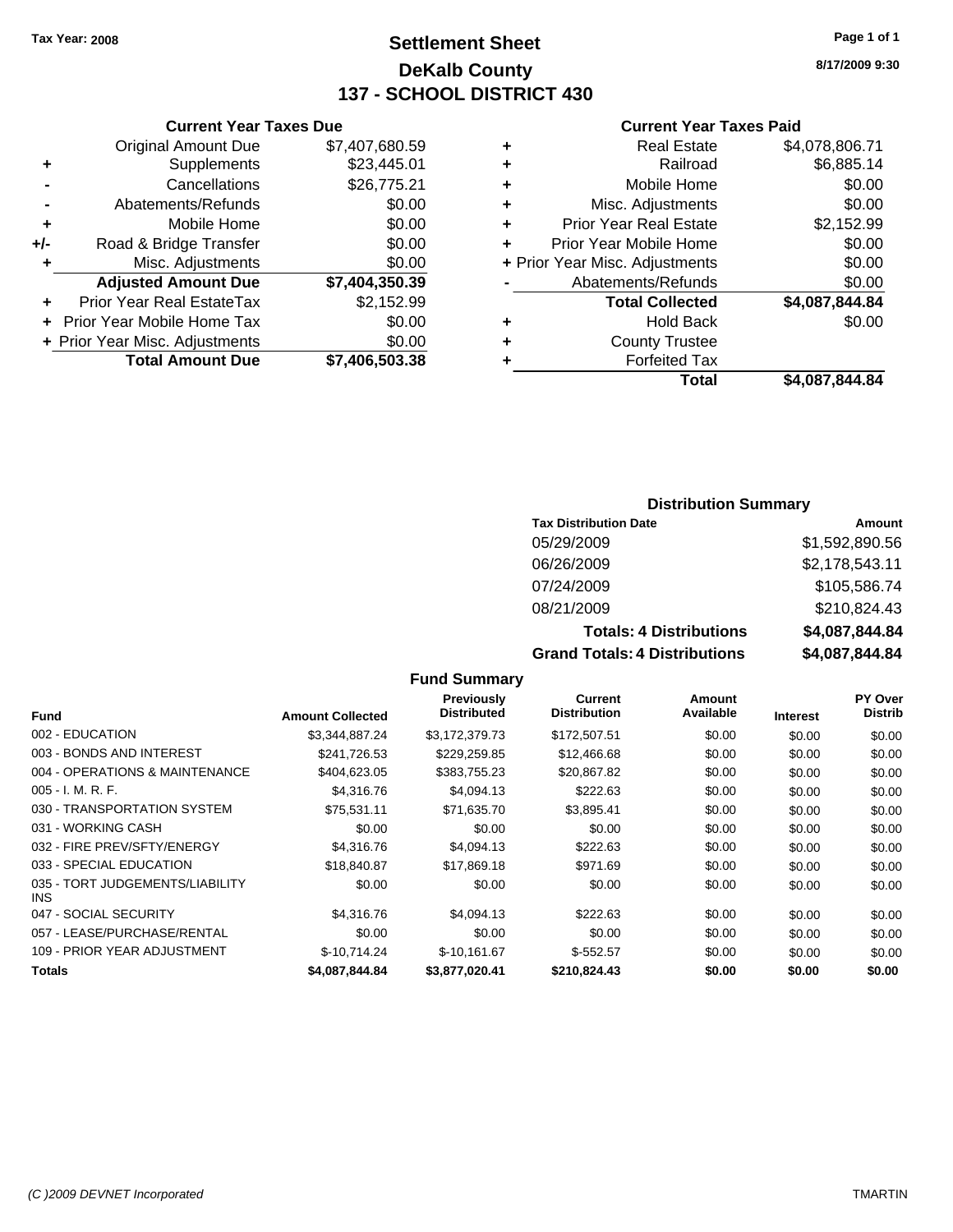**Current Year Taxes Due** Original Amount Due \$2,413,136.45

**Adjusted Amount Due \$2,410,069.50**

**Total Amount Due \$2,410,069.50**

**+** Supplements \$28,920.68 **-** Cancellations \$31,987.63 **-** Abatements/Refunds \$0.00 **+** Mobile Home \$0.00 **+/-** Road & Bridge Transfer \$0.00 **+** Misc. Adjustments \$0.00

**+** Prior Year Real EstateTax \$0.00 **+** Prior Year Mobile Home Tax \$0.00 **+ Prior Year Misc. Adjustments**  $$0.00$ 

## **Settlement Sheet Tax Year: 2008 Page 1 of 1 DeKalb County 139 - SCHOOL DISTRICT 432**

**8/17/2009 9:30**

### **Current Year Taxes Paid**

| <b>County Trustee</b><br><b>Forfeited Tax</b> |                |
|-----------------------------------------------|----------------|
|                                               |                |
|                                               |                |
| <b>Hold Back</b>                              | \$0.00         |
| <b>Total Collected</b>                        | \$1,334,077.30 |
| Abatements/Refunds                            | \$0.00         |
| + Prior Year Misc. Adjustments                | \$0.00         |
| Prior Year Mobile Home                        | \$0.00         |
| <b>Prior Year Real Estate</b>                 | \$0.00         |
| Misc. Adjustments                             | \$0.00         |
| Mobile Home                                   | \$0.00         |
| Railroad                                      | \$7,705.14     |
| <b>Real Estate</b>                            | \$1,326,372.16 |
|                                               |                |

### **Distribution Summary**

| <b>Tax Distribution Date</b>         | Amount         |
|--------------------------------------|----------------|
| 05/29/2009                           | \$522,802.57   |
| 06/26/2009                           | \$714,856.48   |
| 07/24/2009                           | \$27,421.84    |
| 08/21/2009                           | \$68,996.41    |
| <b>Totals: 4 Distributions</b>       | \$1,334,077.30 |
| <b>Grand Totals: 4 Distributions</b> | \$1,334,077.30 |

### **Fund Summary**

|                                               |                         | Previously<br><b>Distributed</b> | Current<br><b>Distribution</b> | Amount<br>Available |                 | PY Over<br><b>Distrib</b> |
|-----------------------------------------------|-------------------------|----------------------------------|--------------------------------|---------------------|-----------------|---------------------------|
| <b>Fund</b>                                   | <b>Amount Collected</b> |                                  |                                |                     | <b>Interest</b> |                           |
| 002 - EDUCATION                               | \$900.997.15            | \$854.398.95                     | \$46,598.20                    | \$0.00              | \$0.00          | \$0.00                    |
| 003 - BONDS AND INTEREST                      | \$140.794.51            | \$133,512.84                     | \$7,281.67                     | \$0.00              | \$0.00          | \$0.00                    |
| 004 - OPERATIONS & MAINTENANCE                | \$110.779.11            | \$105.049.79                     | \$5,729.32                     | \$0.00              | \$0.00          | \$0.00                    |
| $005 - I. M. R. F.$                           | \$26,569.49             | \$25.195.36                      | \$1,374.13                     | \$0.00              | \$0.00          | \$0.00                    |
| 030 - TRANSPORTATION SYSTEM                   | \$59,082.28             | \$56,026.64                      | \$3,055.64                     | \$0.00              | \$0.00          | \$0.00                    |
| 031 - WORKING CASH                            | \$14,770.89             | \$14,006.97                      | \$763.92                       | \$0.00              | \$0.00          | \$0.00                    |
| 033 - SPECIAL EDUCATION                       | \$11.815.92             | \$11.204.82                      | \$611.10                       | \$0.00              | \$0.00          | \$0.00                    |
| 035 - TORT JUDGEMENTS/LIABILITY<br><b>INS</b> | \$32.261.98             | \$30,593.44                      | \$1,668.54                     | \$0.00              | \$0.00          | \$0.00                    |
| 047 - SOCIAL SECURITY                         | \$37,005.97             | \$35,092.08                      | \$1,913.89                     | \$0.00              | \$0.00          | \$0.00                    |
| 109 - PRIOR YEAR ADJUSTMENT                   | \$0.00                  | \$0.00                           | \$0.00                         | \$0.00              | \$0.00          | \$0.00                    |
| <b>Totals</b>                                 | \$1.334.077.30          | \$1,265,080.89                   | \$68,996.41                    | \$0.00              | \$0.00          | \$0.00                    |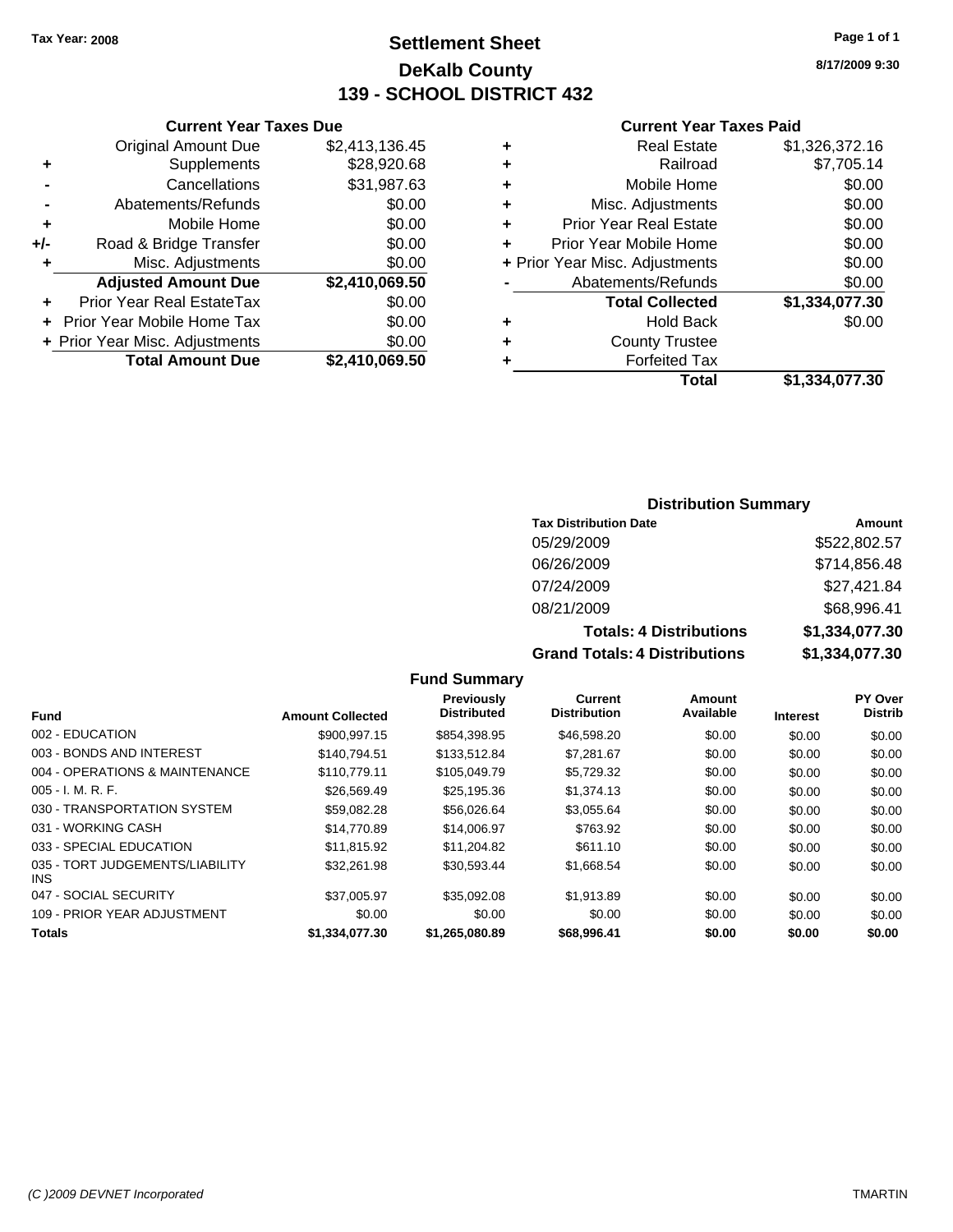## **Settlement Sheet Tax Year: 2008 Page 1 of 1 DeKalb County 141 - CC 509 ELGIN**

**8/17/2009 9:30**

## **Current Year Taxes Due**

|       | <b>Original Amount Due</b>       | \$4,738.41 |
|-------|----------------------------------|------------|
| ٠     | Supplements                      | \$0.00     |
|       | Cancellations                    | \$0.00     |
|       | Abatements/Refunds               | \$0.00     |
| ٠     | Mobile Home                      | \$0.00     |
| $+/-$ | Road & Bridge Transfer           | \$0.00     |
| ٠     | Misc. Adjustments                | \$0.00     |
|       | <b>Adjusted Amount Due</b>       | \$4,738.41 |
|       | <b>Prior Year Real EstateTax</b> | \$0.00     |
|       | Prior Year Mobile Home Tax       | \$0.00     |
|       |                                  |            |
|       | + Prior Year Misc. Adjustments   | \$0.00     |
|       | <b>Total Amount Due</b>          | \$4,738.41 |

|   | <b>Current Year Taxes Paid</b> |            |
|---|--------------------------------|------------|
| ٠ | <b>Real Estate</b>             | \$3,450.80 |
| ٠ | Railroad                       | \$0.00     |
| ÷ | Mobile Home                    | \$0.00     |
| ٠ | Misc. Adjustments              | \$0.00     |
| ÷ | <b>Prior Year Real Estate</b>  | \$0.00     |
| ÷ | Prior Year Mobile Home         | \$0.00     |
|   | + Prior Year Misc. Adjustments | \$0.00     |
|   | Abatements/Refunds             | \$0.00     |
|   | <b>Total Collected</b>         | \$3,450.80 |
| ÷ | Hold Back                      | \$0.00     |
|   | <b>County Trustee</b>          |            |
|   | <b>Forfeited Tax</b>           |            |
|   | Total                          | \$3,450.80 |
|   |                                |            |

|                                               |                         |                                         |                                       | <b>Distribution Summary</b>    |                 |                           |
|-----------------------------------------------|-------------------------|-----------------------------------------|---------------------------------------|--------------------------------|-----------------|---------------------------|
|                                               |                         |                                         | <b>Tax Distribution Date</b>          |                                |                 | Amount                    |
|                                               |                         |                                         | 05/29/2009                            |                                |                 | \$1,417.27                |
|                                               |                         |                                         | 06/26/2009                            |                                |                 | \$616.23                  |
|                                               |                         |                                         | 07/24/2009                            |                                |                 | \$1,417.30                |
|                                               |                         |                                         |                                       | <b>Totals: 3 Distributions</b> |                 | \$3,450.80                |
|                                               |                         |                                         | <b>Grand Totals: 3 Distributions</b>  |                                |                 | \$3,450.80                |
|                                               |                         | <b>Fund Summary</b>                     |                                       |                                |                 |                           |
| <b>Fund</b>                                   | <b>Amount Collected</b> | <b>Previously</b><br><b>Distributed</b> | <b>Current</b><br><b>Distribution</b> | Amount<br>Available            | <b>Interest</b> | PY Over<br><b>Distrib</b> |
| 003 - BONDS AND INTEREST                      | \$410.02                | \$410.02                                | \$0.00                                | \$0.00                         | \$0.00          | \$0.00                    |
| 027 - AUDIT                                   | \$4.07                  | \$4.07                                  | \$0.00                                | \$0.00                         | \$0.00          | \$0.00                    |
| 035 - TORT JUDGEMENTS/LIABILITY<br><b>INS</b> | \$103.28                | \$103.28                                | \$0.00                                | \$0.00                         | \$0.00          | \$0.00                    |
| 047 - SOCIAL SECURITY                         | \$36.52                 | \$36.52                                 | \$0.00                                | \$0.00                         | \$0.00          | \$0.00                    |
| 136 - OPERATIONS & MAINTENANCE                | \$726.39                | \$726.39                                | \$0.00                                | \$0.00                         | \$0.00          | \$0.00                    |

**Totals \$3,450.80 \$3,450.80 \$0.00 \$0.00 \$0.00 \$0.00**

\$726.39 \$726.39 \$0.00 \$0.00 \$0.00 \$0.00

\$2,170.52 \$2,170.52 \$0.00 \$0.00 \$0.00 \$0.00 \$0.00

(colleges)

(colleges)

159 - EDUCATIONAL PURPOSES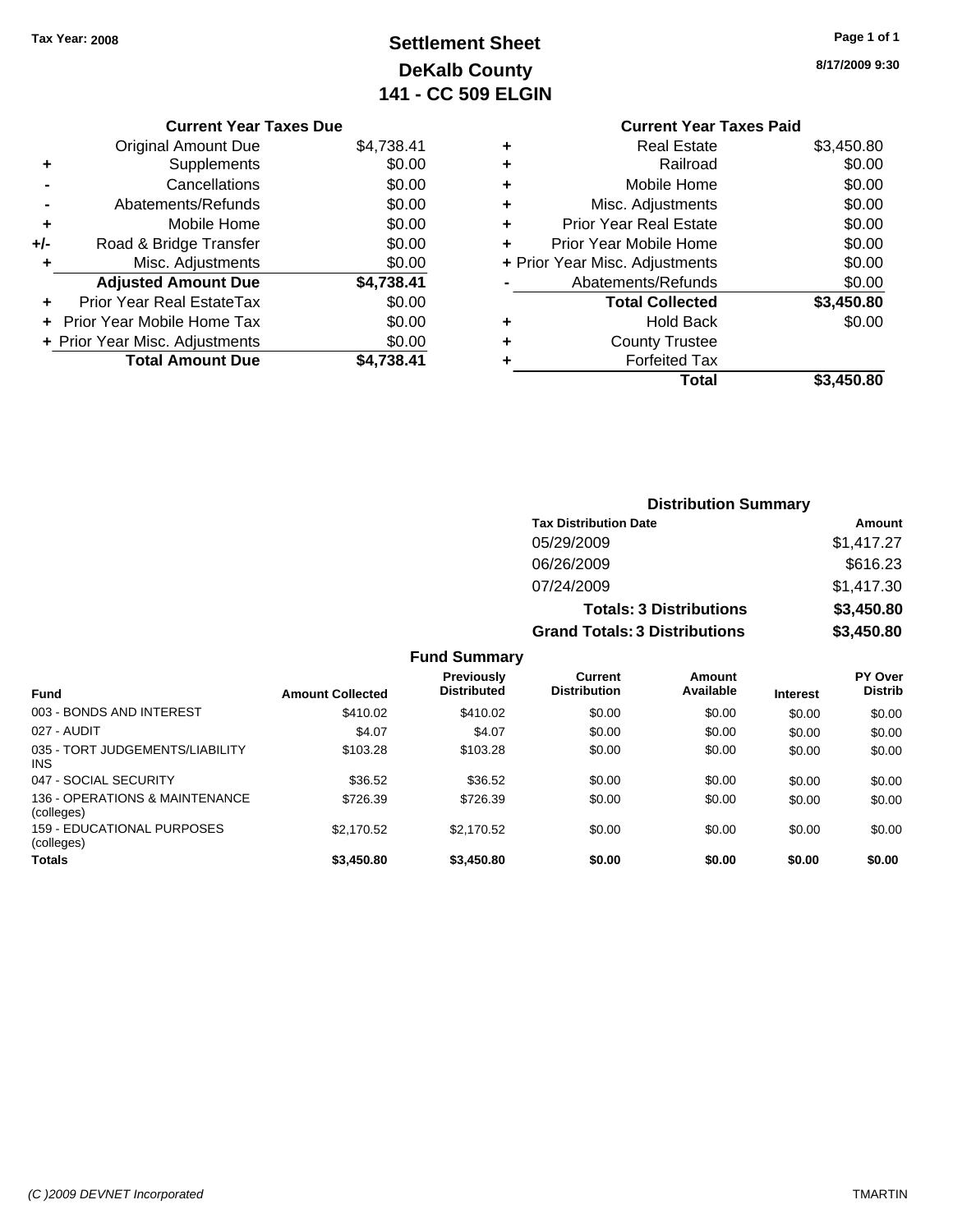## **Settlement Sheet Tax Year: 2008 Page 1 of 1 DeKalb County 142 - CC 511 ROCK VALLEY**

**8/17/2009 9:30**

|     | <b>Original Amount Due</b>       | \$1,219.06 |
|-----|----------------------------------|------------|
| ٠   | Supplements                      | \$0.00     |
|     | Cancellations                    | \$0.00     |
|     | Abatements/Refunds               | \$0.00     |
| ٠   | Mobile Home                      | \$0.00     |
| +/- | Road & Bridge Transfer           | \$0.00     |
| ٠   | Misc. Adjustments                | \$0.00     |
|     | <b>Adjusted Amount Due</b>       | \$1,219.06 |
|     | <b>Prior Year Real EstateTax</b> | \$0.00     |
|     | Prior Year Mobile Home Tax       | \$0.00     |
|     | + Prior Year Misc. Adjustments   | \$0.00     |
|     | <b>Total Amount Due</b>          | \$1,219.06 |

|   | <b>Real Estate</b>             | \$867.62 |
|---|--------------------------------|----------|
| ٠ | Railroad                       | \$0.00   |
| ٠ | Mobile Home                    | \$0.00   |
| ٠ | Misc. Adjustments              | \$0.00   |
| ٠ | <b>Prior Year Real Estate</b>  | \$0.00   |
|   | Prior Year Mobile Home         | \$0.00   |
|   | + Prior Year Misc. Adjustments | \$0.00   |
|   | Abatements/Refunds             | \$0.00   |
|   | <b>Total Collected</b>         | \$867.62 |
| ٠ | <b>Hold Back</b>               | \$0.00   |
| ٠ | <b>County Trustee</b>          |          |
| ٠ | <b>Forfeited Tax</b>           |          |
|   | Total                          | \$867.62 |
|   |                                |          |

|                          |                         |                                  |                                       | <b>Distribution Summary</b>    |                 |                                  |
|--------------------------|-------------------------|----------------------------------|---------------------------------------|--------------------------------|-----------------|----------------------------------|
|                          |                         |                                  | <b>Tax Distribution Date</b>          |                                |                 | Amount                           |
|                          |                         |                                  | 05/29/2009                            |                                |                 | \$516.20                         |
|                          |                         |                                  | 06/26/2009                            |                                |                 | \$204.70                         |
|                          |                         |                                  | 08/21/2009                            |                                |                 | \$146.72                         |
|                          |                         |                                  |                                       | <b>Totals: 3 Distributions</b> |                 | \$867.62                         |
|                          |                         |                                  | <b>Grand Totals: 3 Distributions</b>  |                                |                 | \$867.62                         |
|                          |                         | <b>Fund Summary</b>              |                                       |                                |                 |                                  |
| Fund                     | <b>Amount Collected</b> | Previously<br><b>Distributed</b> | <b>Current</b><br><b>Distribution</b> | Amount<br>Available            | <b>Interest</b> | <b>PY Over</b><br><b>Distrib</b> |
| 003 - BONDS AND INTEREST | \$186.55                | \$155.00                         | \$31.55                               | \$0.00                         | \$0.00          | \$0.00                           |
| 027 - AUDIT              | \$1.95                  | \$1.62                           | \$0.33                                | \$0.00                         | \$0.00          | \$0.00                           |

| .                                             | Allivant Ochectea |          |          |        |        |        |
|-----------------------------------------------|-------------------|----------|----------|--------|--------|--------|
| 003 - BONDS AND INTEREST                      | \$186.55          | \$155.00 | \$31.55  | \$0.00 | \$0.00 | \$0.00 |
| 027 - AUDIT                                   | \$1.95            | \$1.62   | \$0.33   | \$0.00 | \$0.00 | \$0.00 |
| 035 - TORT JUDGEMENTS/LIABILITY<br><b>INS</b> | \$62.93           | \$52.29  | \$10.64  | \$0.00 | \$0.00 | \$0.00 |
| 047 - SOCIAL SECURITY                         | \$10.29           | \$8.55   | \$1.74   | \$0.00 | \$0.00 | \$0.00 |
| 136 - OPERATIONS & MAINTENANCE<br>(colleges)  | \$75.74           | \$62.93  | \$12.81  | \$0.00 | \$0.00 | \$0.00 |
| 141 - HLTH, SFTY/HANDICAP<br>ACCESS/ENERGY    | \$94.68           | \$78.67  | \$16.01  | \$0.00 | \$0.00 | \$0.00 |
| 159 - EDUCATIONAL PURPOSES<br>(colleges)      | \$435.48          | \$361.84 | \$73.64  | \$0.00 | \$0.00 | \$0.00 |
| <b>Totals</b>                                 | \$867.62          | \$720.90 | \$146.72 | \$0.00 | \$0.00 | \$0.00 |
|                                               |                   |          |          |        |        |        |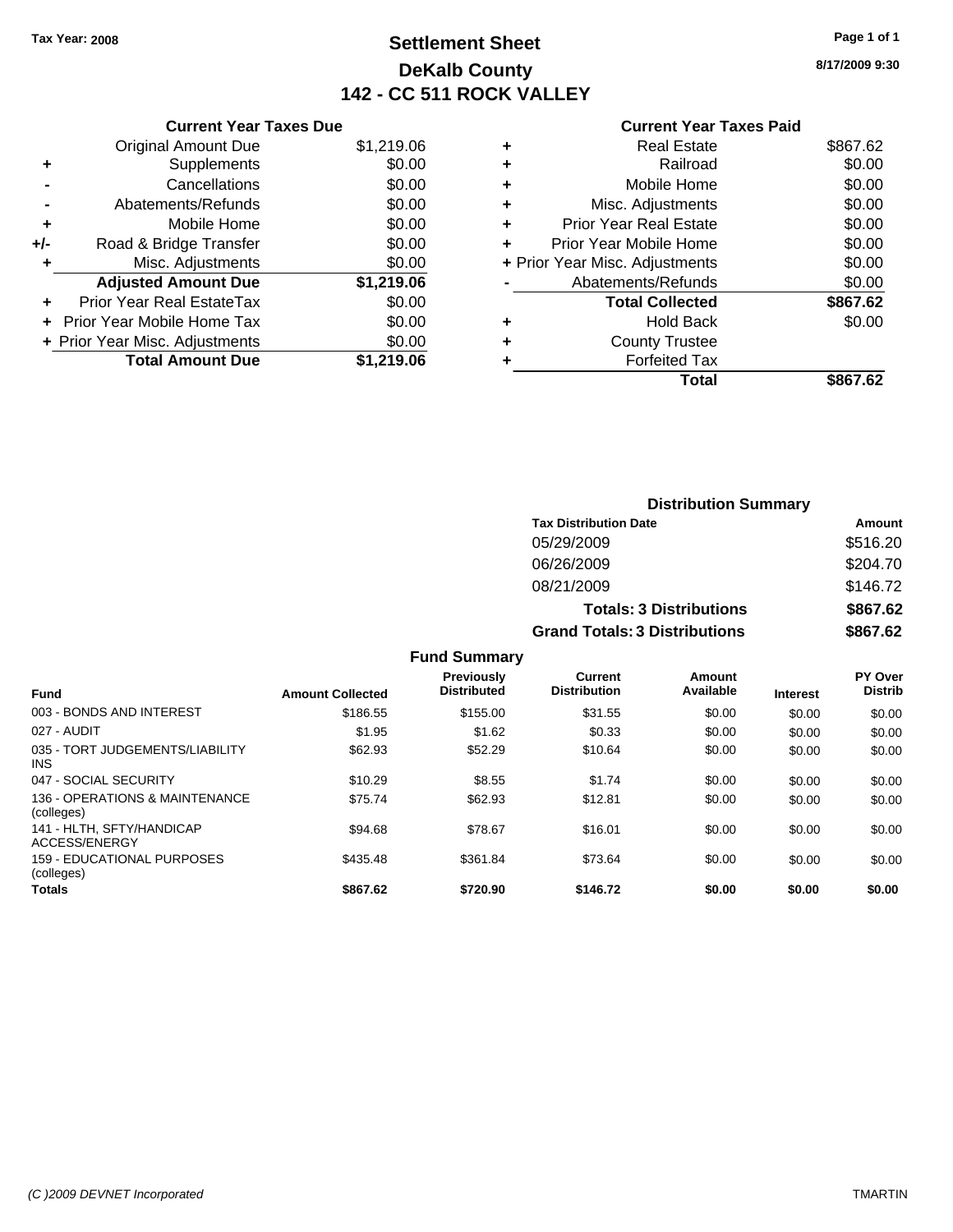## **Settlement Sheet Tax Year: 2008 Page 1 of 1 DeKalb County 143 - CC 513 ILLINOIS VALLEY**

**Current Year Taxes Due**

|     | <b>Total Amount Due</b>          | \$4,925.61 |
|-----|----------------------------------|------------|
|     | + Prior Year Misc. Adjustments   | \$0.00     |
|     | Prior Year Mobile Home Tax       | \$0.00     |
|     | <b>Prior Year Real EstateTax</b> | \$0.00     |
|     | <b>Adjusted Amount Due</b>       | \$4,925.61 |
| ٠   | Misc. Adjustments                | \$0.00     |
| +/- | Road & Bridge Transfer           | \$0.00     |
| ٠   | Mobile Home                      | \$0.00     |
|     | Abatements/Refunds               | \$0.00     |
|     | Cancellations                    | \$0.00     |
| ٠   | Supplements                      | \$0.00     |
|     | <b>Original Amount Due</b>       | \$4,925.61 |
|     |                                  |            |

|   | <b>Real Estate</b>             | \$2,816.17 |
|---|--------------------------------|------------|
| ٠ | Railroad                       | \$91.39    |
| ٠ | Mobile Home                    | \$0.00     |
| ٠ | Misc. Adjustments              | \$0.00     |
| ٠ | <b>Prior Year Real Estate</b>  | \$0.00     |
|   | Prior Year Mobile Home         | \$0.00     |
|   | + Prior Year Misc. Adjustments | \$0.00     |
|   | Abatements/Refunds             | \$0.00     |
|   | <b>Total Collected</b>         | \$2,907.56 |
| ٠ | Hold Back                      | \$0.00     |
| ٠ | <b>County Trustee</b>          |            |
| ٠ | <b>Forfeited Tax</b>           |            |
|   | Total                          | \$2,907.56 |
|   |                                |            |

| <b>Distribution Summary</b>          |            |
|--------------------------------------|------------|
| <b>Tax Distribution Date</b>         | Amount     |
| 05/29/2009                           | \$739.20   |
| 06/26/2009                           | \$2,009.73 |
| 07/24/2009                           | \$93.61    |
| 08/21/2009                           | \$65.02    |
| <b>Totals: 4 Distributions</b>       | \$2,907.56 |
| <b>Grand Totals: 4 Distributions</b> | \$2,907.56 |

| <b>Fund Summary</b>                              |                         |                                  |                                |                     |                 |                                  |
|--------------------------------------------------|-------------------------|----------------------------------|--------------------------------|---------------------|-----------------|----------------------------------|
| <b>Fund</b>                                      | <b>Amount Collected</b> | Previously<br><b>Distributed</b> | Current<br><b>Distribution</b> | Amount<br>Available | <b>Interest</b> | <b>PY Over</b><br><b>Distrib</b> |
| 003 - BONDS AND INTEREST                         | \$368.98                | \$360.74                         | \$8.24                         | \$0.00              | \$0.00          | \$0.00                           |
| 027 - AUDIT                                      | \$8.41                  | \$8.22                           | \$0.19                         | \$0.00              | \$0.00          | \$0.00                           |
| 035 - TORT JUDGEMENTS/LIABILITY<br>INS.          | \$0.00                  | \$0.00                           | \$0.00                         | \$0.00              | \$0.00          | \$0.00                           |
| 047 - SOCIAL SECURITY                            | \$79.15                 | \$77.38                          | \$1.77                         | \$0.00              | \$0.00          | \$0.00                           |
| 136 - OPERATIONS & MAINTENANCE<br>(colleges)     | \$326.75                | \$319.44                         | \$7.31                         | \$0.00              | \$0.00          | \$0.00                           |
| 141 - HLTH. SFTY/HANDICAP<br>ACCESS/ENERGY       | \$395.77                | \$386.92                         | \$8.85                         | \$0.00              | \$0.00          | \$0.00                           |
| 149 - STATEWIDE AVERAGE<br><b>ADDITIONAL TAX</b> | \$666.56                | \$651.65                         | \$14.91                        | \$0.00              | \$0.00          | \$0.00                           |
| 159 - EDUCATIONAL PURPOSES<br>(colleges)         | \$1.061.94              | \$1,038.19                       | \$23.75                        | \$0.00              | \$0.00          | \$0.00                           |
| Totals                                           | \$2.907.56              | \$2.842.54                       | \$65.02                        | \$0.00              | \$0.00          | \$0.00                           |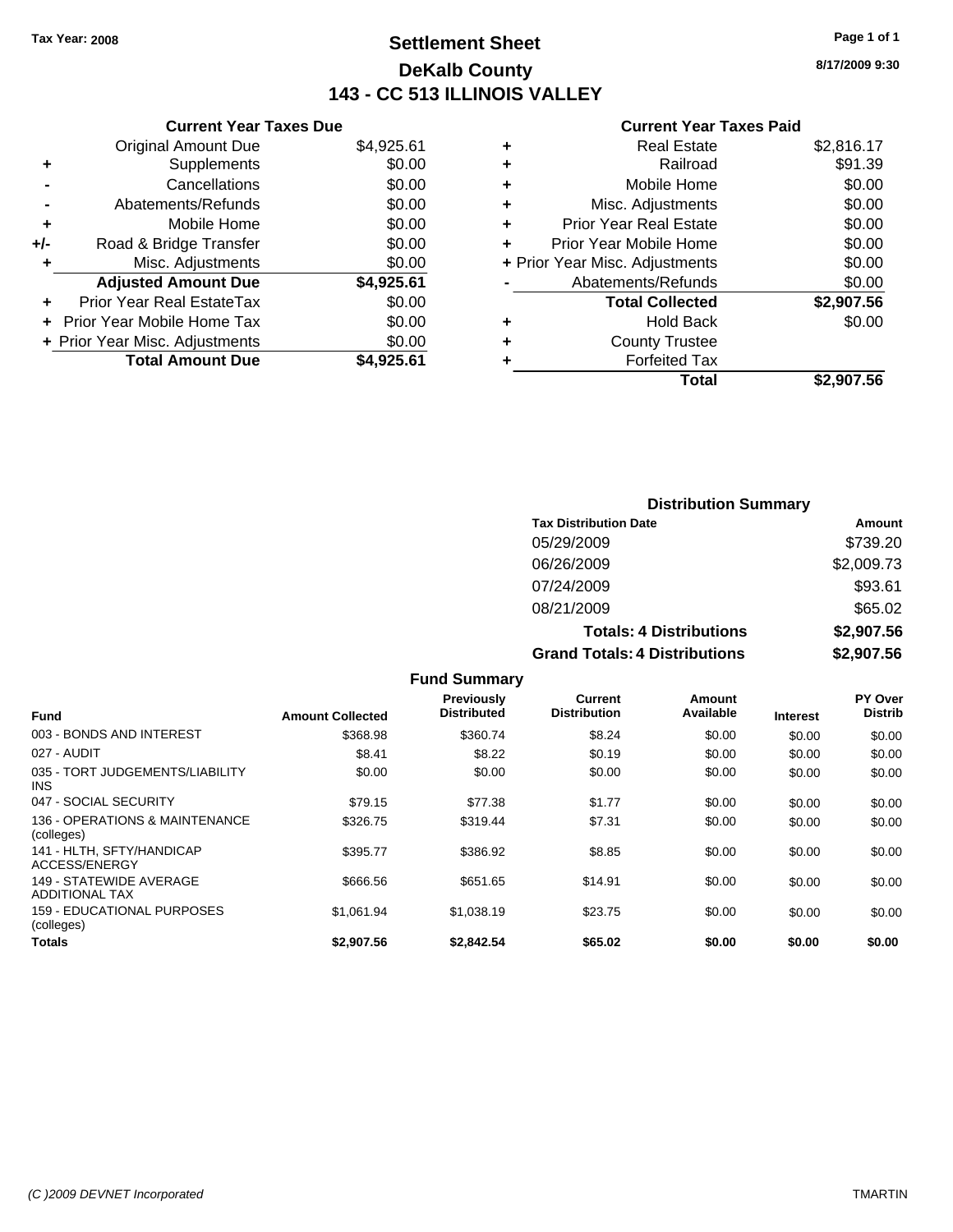## **Settlement Sheet Tax Year: 2008 Page 1 of 1 DeKalb County 144 - CC 516 WAUBONSEE**

### **Current Year Taxes Due**

|     | <b>Original Amount Due</b>       | \$1,522,556.11 |
|-----|----------------------------------|----------------|
| ٠   | Supplements                      | \$7,175.32     |
|     | Cancellations                    | \$7,972.89     |
|     | Abatements/Refunds               | \$0.00         |
| ٠   | Mobile Home                      | \$0.00         |
| +/- | Road & Bridge Transfer           | \$0.00         |
| ٠   | Misc. Adjustments                | \$54.69        |
|     | <b>Adjusted Amount Due</b>       | \$1,521,813.23 |
|     | <b>Prior Year Real EstateTax</b> | \$222.71       |
|     | Prior Year Mobile Home Tax       | \$0.00         |
|     | + Prior Year Misc. Adjustments   | \$0.00         |
|     | <b>Total Amount Due</b>          | \$1,522,035.94 |

### **Current Year Taxes Paid**

|   | <b>Real Estate</b>             | \$830,077.26 |
|---|--------------------------------|--------------|
| ٠ | Railroad                       | \$2,955.53   |
| ٠ | Mobile Home                    | \$0.00       |
| ٠ | Misc. Adjustments              | \$54.69      |
| ٠ | <b>Prior Year Real Estate</b>  | \$222.71     |
|   | Prior Year Mobile Home         | \$0.00       |
|   | + Prior Year Misc. Adjustments | \$0.00       |
|   | Abatements/Refunds             | \$0.00       |
|   | <b>Total Collected</b>         | \$833,310.19 |
| ٠ | Hold Back                      | \$0.00       |
| ٠ | <b>County Trustee</b>          |              |
| ۰ | <b>Forfeited Tax</b>           |              |
|   | Total                          | \$833,310.19 |
|   |                                |              |

### **8/17/2009 9:30**

| <b>Distribution Summary</b>          |              |
|--------------------------------------|--------------|
| <b>Tax Distribution Date</b>         | Amount       |
| 05/29/2009                           | \$331,391.34 |
| 06/26/2009                           | \$444.753.11 |
| 07/24/2009                           | \$17,638.63  |
| 08/21/2009                           | \$39,527.11  |
| <b>Totals: 4 Distributions</b>       | \$833,310.19 |
| <b>Grand Totals: 4 Distributions</b> | \$833,310.19 |

|  | <b>Fund Summary</b> |
|--|---------------------|
|--|---------------------|

|                                              |                         | <b>Previously</b><br><b>Distributed</b> | Current<br><b>Distribution</b> | Amount<br>Available |                 | PY Over<br><b>Distrib</b> |
|----------------------------------------------|-------------------------|-----------------------------------------|--------------------------------|---------------------|-----------------|---------------------------|
| <b>Fund</b>                                  | <b>Amount Collected</b> |                                         |                                |                     | <b>Interest</b> |                           |
| 003 - BONDS AND INTEREST                     | \$149.217.54            | \$142.139.57                            | \$7.077.97                     | \$0.00              | \$0.00          | \$0.00                    |
| 027 - AUDIT                                  | \$1,416.63              | \$1.349.43                              | \$67.20                        | \$0.00              | \$0.00          | \$0.00                    |
| 035 - TORT JUDGEMENTS/LIABILITY<br>INS.      | \$10,936.35             | \$10.417.60                             | \$518.75                       | \$0.00              | \$0.00          | \$0.00                    |
| 047 - SOCIAL SECURITY                        | \$7,312.28              | \$6.965.43                              | \$346.85                       | \$0.00              | \$0.00          | \$0.00                    |
| 109 - PRIOR YEAR ADJUSTMENT                  | \$958.31                | \$912.86                                | \$45.45                        | \$0.00              | \$0.00          | \$0.00                    |
| 136 - OPERATIONS & MAINTENANCE<br>(colleges) | \$152,884.09            | \$145.632.21                            | \$7.251.88                     | \$0.00              | \$0.00          | \$0.00                    |
| 159 - EDUCATIONAL PURPOSES<br>(colleges)     | \$510.584.99            | \$486,365,98                            | \$24.219.01                    | \$0.00              | \$0.00          | \$0.00                    |
| <b>Totals</b>                                | \$833,310.19            | \$793,783,08                            | \$39.527.11                    | \$0.00              | \$0.00          | \$0.00                    |
|                                              |                         | <b>Miscellaneous Adjustment Detail</b>  |                                |                     |                 |                           |

## **Year Source Account Type Amount Adjustment Description**

|  | <u>rear</u> Source      | ACCOUNT TYPE                               | Allioulit Adjustment Description                             |
|--|-------------------------|--------------------------------------------|--------------------------------------------------------------|
|  |                         | 2008 RE - Real Estate Paymt In Lieu of Tax | \$54.69 Housing Authority-Shabbona Sequoya Apartments by TBA |
|  | <b>Totals 1 entries</b> |                                            | \$54.69                                                      |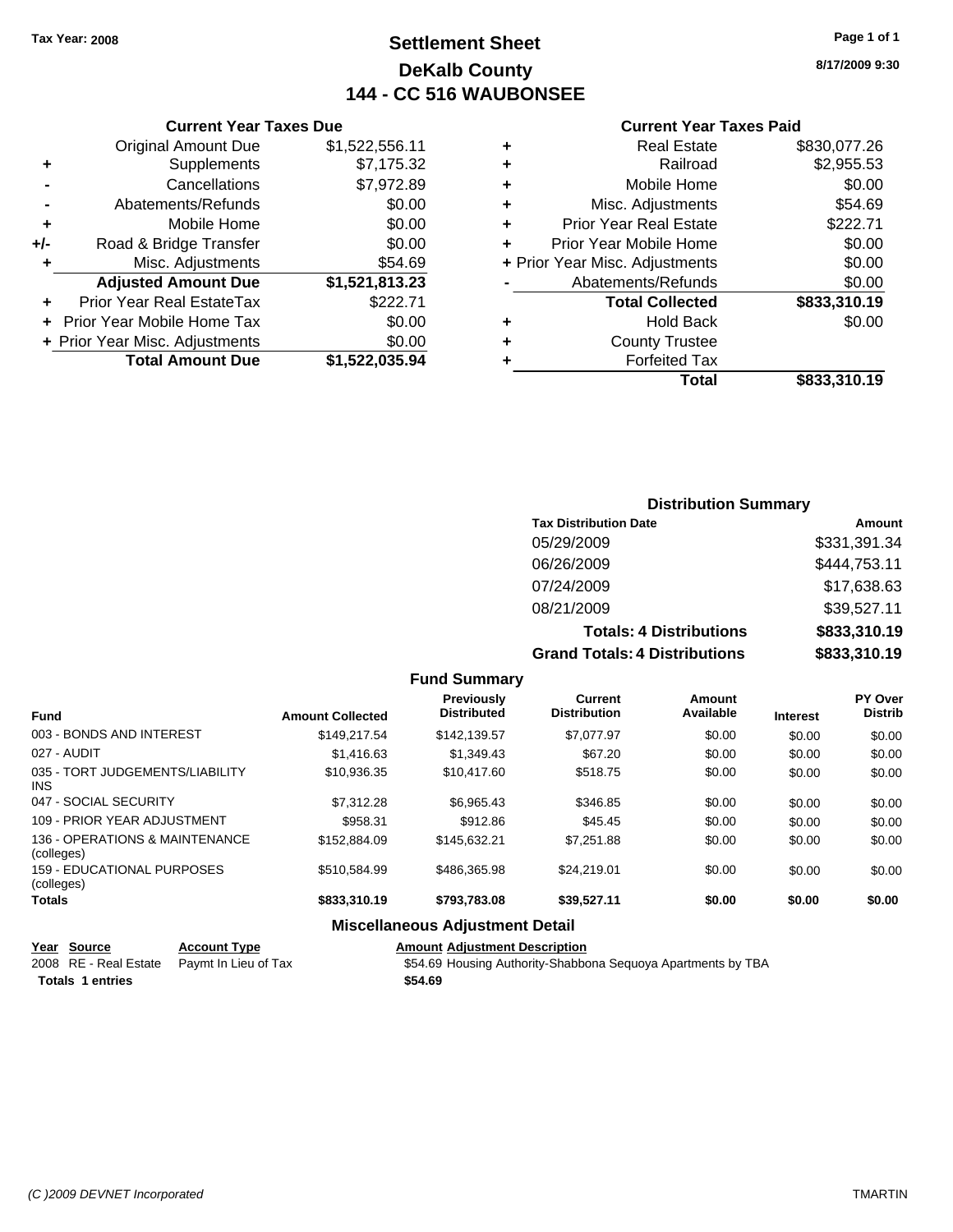## **Settlement Sheet Tax Year: 2008 Page 1 of 2 DeKalb County 145 - CC 523 KISHWAUKEE**

**8/17/2009 9:30**

|       | <b>Current Year Taxes Due</b>     |                |  |  |  |
|-------|-----------------------------------|----------------|--|--|--|
|       | <b>Original Amount Due</b>        | \$9,950,400.57 |  |  |  |
| ٠     | Supplements                       | \$114,136.80   |  |  |  |
|       | Cancellations                     | \$214,474.17   |  |  |  |
|       | Abatements/Refunds                | \$14.43        |  |  |  |
| ÷     | Mobile Home                       | \$0.00         |  |  |  |
| $+/-$ | Road & Bridge Transfer            | \$0.00         |  |  |  |
| ٠     | Misc. Adjustments                 | \$1,645.54     |  |  |  |
|       | <b>Adjusted Amount Due</b>        | \$9,851,694.31 |  |  |  |
| ÷     | Prior Year Real EstateTax         | \$437.55       |  |  |  |
|       | <b>Prior Year Mobile Home Tax</b> | \$0.00         |  |  |  |
|       | + Prior Year Misc. Adjustments    | \$0.00         |  |  |  |
|       | <b>Total Amount Due</b>           | \$9,852,131.86 |  |  |  |
|       |                                   |                |  |  |  |

### **Current Year Taxes Paid +** Real Estate \$5,277,950.50 **+** Railroad \$14,807.09 **+** Mobile Home \$0.00 **+** Misc. Adjustments \$1,645.54 **+** Prior Year Real Estate \$437.55 **+** Prior Year Mobile Home \$0.00

|           | + Prior Year Misc. Adjustments | \$0.00         |
|-----------|--------------------------------|----------------|
|           | Abatements/Refunds             | \$14.43        |
|           | <b>Total Collected</b>         | \$5,294,826.25 |
| $\ddot{}$ | <b>Hold Back</b>               | \$0.00         |
|           | <b>County Trustee</b>          |                |
|           | <b>Forfeited Tax</b>           |                |
|           | Total                          | \$5,294,826.25 |

### **Distribution Summary**

| <b>Tax Distribution Date</b>         | Amount         |
|--------------------------------------|----------------|
| 05/29/2009                           | \$2,146,621.49 |
| 06/26/2009                           | \$2,783,158.06 |
| 07/24/2009                           | \$90,195.32    |
| 08/21/2009                           | \$274,851.38   |
| <b>Totals: 4 Distributions</b>       | \$5,294,826.25 |
| <b>Grand Totals: 4 Distributions</b> | \$5,294,826.25 |

### **Fund Summary**

| <b>Fund</b>                                  | <b>Amount Collected</b> | <b>Previously</b><br><b>Distributed</b> | Current<br><b>Distribution</b> | Amount<br>Available | <b>Interest</b> | PY Over<br><b>Distrib</b> |
|----------------------------------------------|-------------------------|-----------------------------------------|--------------------------------|---------------------|-----------------|---------------------------|
| 003 - BONDS AND INTEREST                     | \$1,506,769.90          | \$1,428,554.34                          | \$78,215.56                    | \$0.00              | \$0.00          | \$0.00                    |
| 027 - AUDIT                                  | \$18,690.74             | \$17,720.51                             | \$970.23                       | \$0.00              | \$0.00          | \$0.00                    |
| 035 - TORT JUDGEMENTS/LIABILITY<br>INS.      | \$295,837.82            | \$280,481.06                            | \$15,356,76                    | \$0.00              | \$0.00          | \$0.00                    |
| 047 - SOCIAL SECURITY                        | \$84,245.99             | \$79.872.83                             | \$4,373.16                     | \$0.00              | \$0.00          | \$0.00                    |
| 136 - OPERATIONS & MAINTENANCE<br>(colleges) | \$726,275.42            | \$688,574.88                            | \$37,700.54                    | \$0.00              | \$0.00          | \$0.00                    |
| 159 - EDUCATIONAL PURPOSES<br>(colleges)     | \$2,663,006.38          | \$2,524,771,25                          | \$138,235.13                   | \$0.00              | \$0.00          | \$0.00                    |
| <b>Totals</b>                                | \$5,294,826.25          | \$5,019,974.87                          | \$274.851.38                   | \$0.00              | \$0.00          | \$0.00                    |

### **Miscellaneous Adjustment Detail**

|                         | Year Source           | <b>Account Type</b>       | <b>Amount Adjustment Description</b>                             |
|-------------------------|-----------------------|---------------------------|------------------------------------------------------------------|
|                         | 2008 RE - Real Estate | <b>Back Tax Collected</b> | \$4.60 Eagle Homes Redemption 08-03-400-020 by TBA               |
|                         | 2008 RE - Real Estate | Paymt In Lieu of Tax      | \$71.51 Housing Authority-Hinckley Sunset View Apartments by TBA |
|                         | 2008 RE - Real Estate | Real Estate Tax           | \$12.35 Maness Redemption 13-06-331-005 by TBA                   |
|                         | 2008 RE - Real Estate | Paymt In Lieu of Tax      | \$978.41 HOUSING AUTHORITY by TBA                                |
|                         | 2008 RE - Real Estate | Paymt In Lieu of Tax      | \$578.67 HOUSING AUTHORITY by TBA                                |
| <b>Totals 5 entries</b> |                       |                           | \$1,645.54                                                       |
|                         |                       |                           | <b>Abatement Detail</b>                                          |

### **Year Source Account Type Amount Adjustment Description** 2008 RE - Real Estate RE Abatement S5.37 Interest on 2006 PTAB-Chamberlain Park Apts. by TBA 2008 RE - Real Estate RE Abatement S7.08 Interest on 2006 PTAB-Sycamore Meadows Apts. by TBA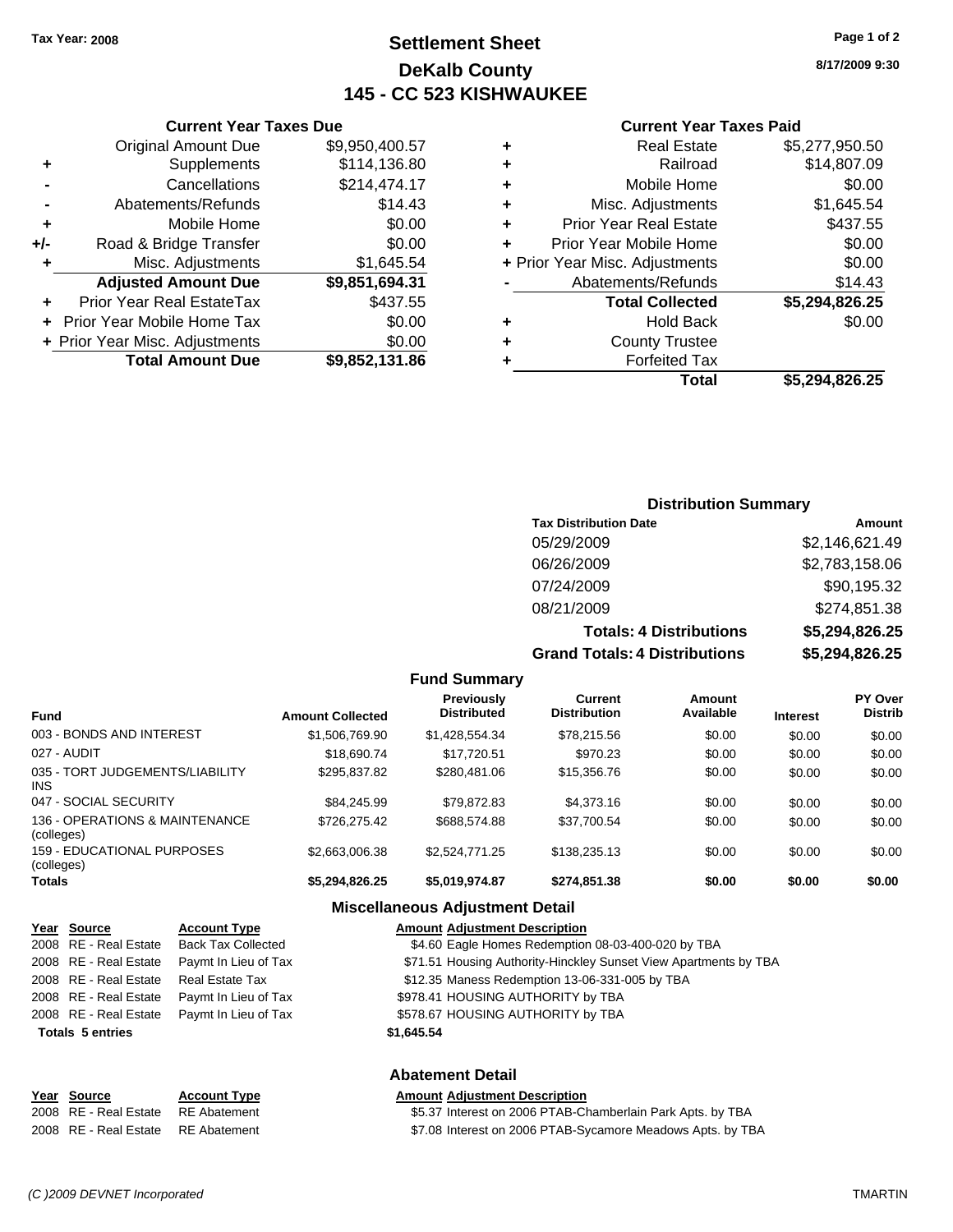## **Settlement Sheet Tax Year: 2008 Page 2 of 2 DeKalb County Abatement Detail**

**Year Source Account Type Amount Adjustment Description**<br>2008 RE - Real Estate RE Abatement **Adjustment** \$1.98 Interest on 2006 PTAB Ga \$1.98 Interest on 2006 PTAB Galbriath by TBA

**Totals \$14.43 3 entries**

**8/17/2009 9:30**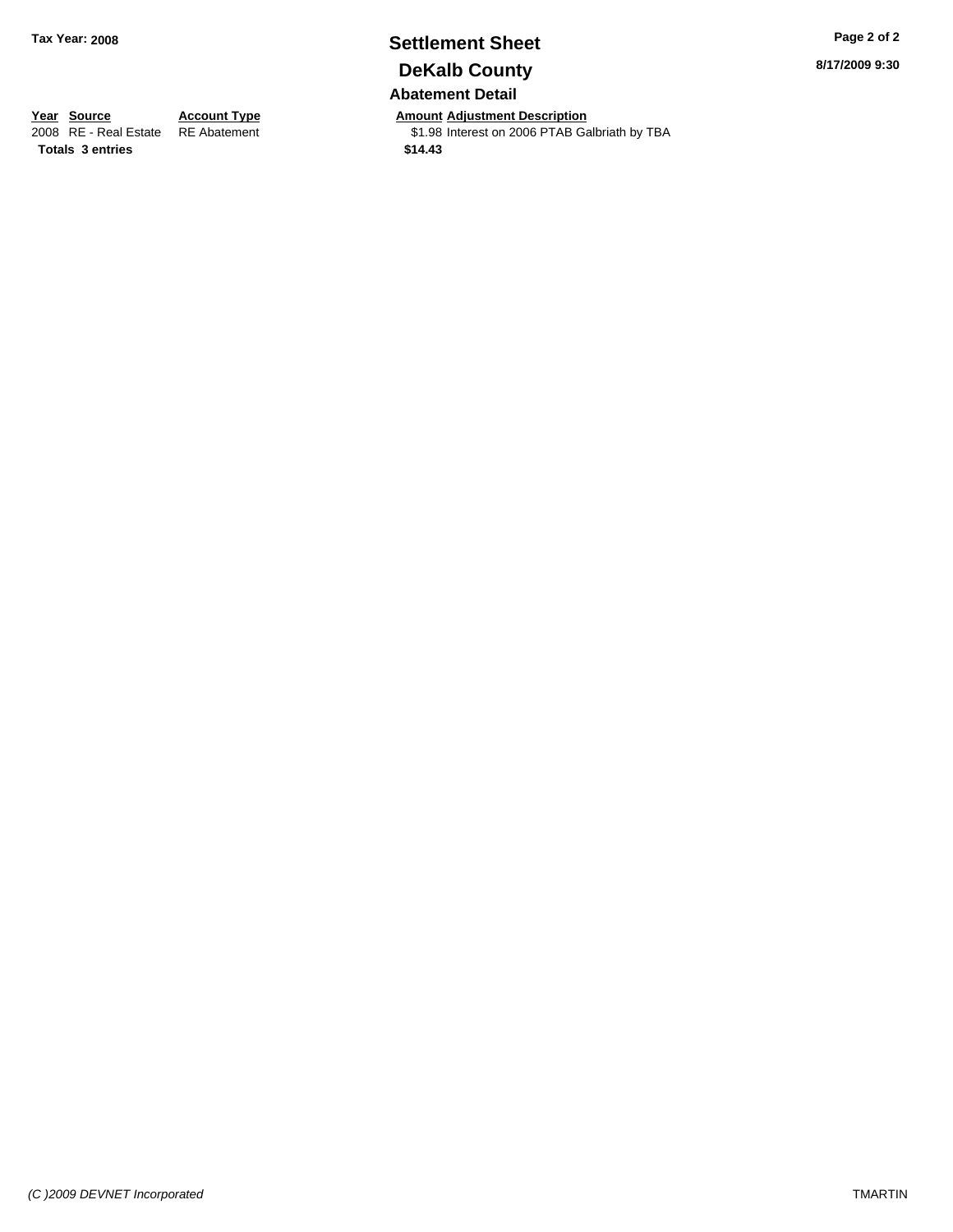## **Settlement Sheet Tax Year: 2008 Page 1 of 1 DeKalb County 150 - DE KALB SANITARY**

### **Current Year Taxes Due**

|       | <b>Original Amount Due</b>       | \$592,164.14 |
|-------|----------------------------------|--------------|
| ٠     | Supplements                      | \$9,613.47   |
|       | Cancellations                    | \$24,559.92  |
|       | Abatements/Refunds               | \$0.00       |
| ÷     | Mobile Home                      | \$0.00       |
| $+/-$ | Road & Bridge Transfer           | \$0.00       |
|       | Misc. Adjustments                | \$166.65     |
|       | <b>Adjusted Amount Due</b>       | \$577,384.34 |
|       | <b>Prior Year Real EstateTax</b> | \$42.93      |
|       | Prior Year Mobile Home Tax       | \$0.00       |
|       | + Prior Year Misc. Adjustments   | \$0.00       |
|       | <b>Total Amount Due</b>          | \$577,427.27 |

### **Current Year Taxes Paid**

|   | <b>Real Estate</b>             | \$311,598.04 |
|---|--------------------------------|--------------|
| ٠ | Railroad                       | \$273.12     |
| ٠ | Mobile Home                    | \$0.00       |
| ٠ | Misc. Adjustments              | \$166.65     |
| ٠ | <b>Prior Year Real Estate</b>  | \$42.93      |
|   | Prior Year Mobile Home         | \$0.00       |
|   | + Prior Year Misc. Adjustments | \$0.00       |
|   | Abatements/Refunds             | \$0.00       |
|   | <b>Total Collected</b>         | \$312,080.74 |
| ٠ | <b>Hold Back</b>               | \$0.00       |
| ٠ | <b>County Trustee</b>          |              |
| ٠ | <b>Forfeited Tax</b>           |              |
|   | Total                          | \$312,080.74 |
|   |                                |              |

### **Distribution Summary**

| <b>Tax Distribution Date</b>         | Amount       |
|--------------------------------------|--------------|
| 05/29/2009                           | \$124,667.71 |
| 06/26/2009                           | \$162,643.51 |
| 07/24/2009                           | \$4,524.63   |
| 08/21/2009                           | \$20,244.89  |
| <b>Totals: 4 Distributions</b>       | \$312,080.74 |
| <b>Grand Totals: 4 Distributions</b> | \$312,080.74 |

**Fund Summary**

| <b>Fund</b>              | <b>Amount Collected</b> | <b>Previously</b><br><b>Distributed</b> | Current<br><b>Distribution</b> | Amount<br>Available | <b>Interest</b> | <b>PY Over</b><br><b>Distrib</b> |
|--------------------------|-------------------------|-----------------------------------------|--------------------------------|---------------------|-----------------|----------------------------------|
| 001 - CORPORATE          | \$129,916.14            | \$121,488.38                            | \$8,427.76                     | \$0.00              | \$0.00          | \$0.00                           |
| 003 - BONDS AND INTEREST | \$0.00                  | \$0.00                                  | \$0.00                         | \$0.00              | \$0.00          | \$0.00                           |
| $005 - I. M. R. F.$      | \$50,195.35             | \$46,939.15                             | \$3,256.20                     | \$0.00              | \$0.00          | \$0.00                           |
| 027 - AUDIT              | \$6,598.33              | \$6,170.29                              | \$428.04                       | \$0.00              | \$0.00          | \$0.00                           |
| 045 - PUBLIC BENEFIT     | \$88,473.32             | \$82,734,00                             | \$5,739.32                     | \$0.00              | \$0.00          | \$0.00                           |
| 047 - SOCIAL SECURITY    | \$36,897.60             | \$34.504.03                             | \$2,393.57                     | \$0.00              | \$0.00          | \$0.00                           |
| <b>Totals</b>            | \$312,080.74            | \$291,835.85                            | \$20,244.89                    | \$0.00              | \$0.00          | \$0.00                           |

### **Miscellaneous Adjustment Detail**

## **Year Source Account Type Amount Adjustment Description**<br>2008 RE - Real Estate Back Tax Collected **1998** \$0.78 Eagle Homes Redemption

\$0.78 Eagle Homes Redemption 08-03-400-020 by TBA 2008 RE - Real Estate Paymt In Lieu of Tax \$165.87 HOUSING AUTHORITY by TBA

**Totals \$166.65 2 entries**

**8/17/2009 9:30**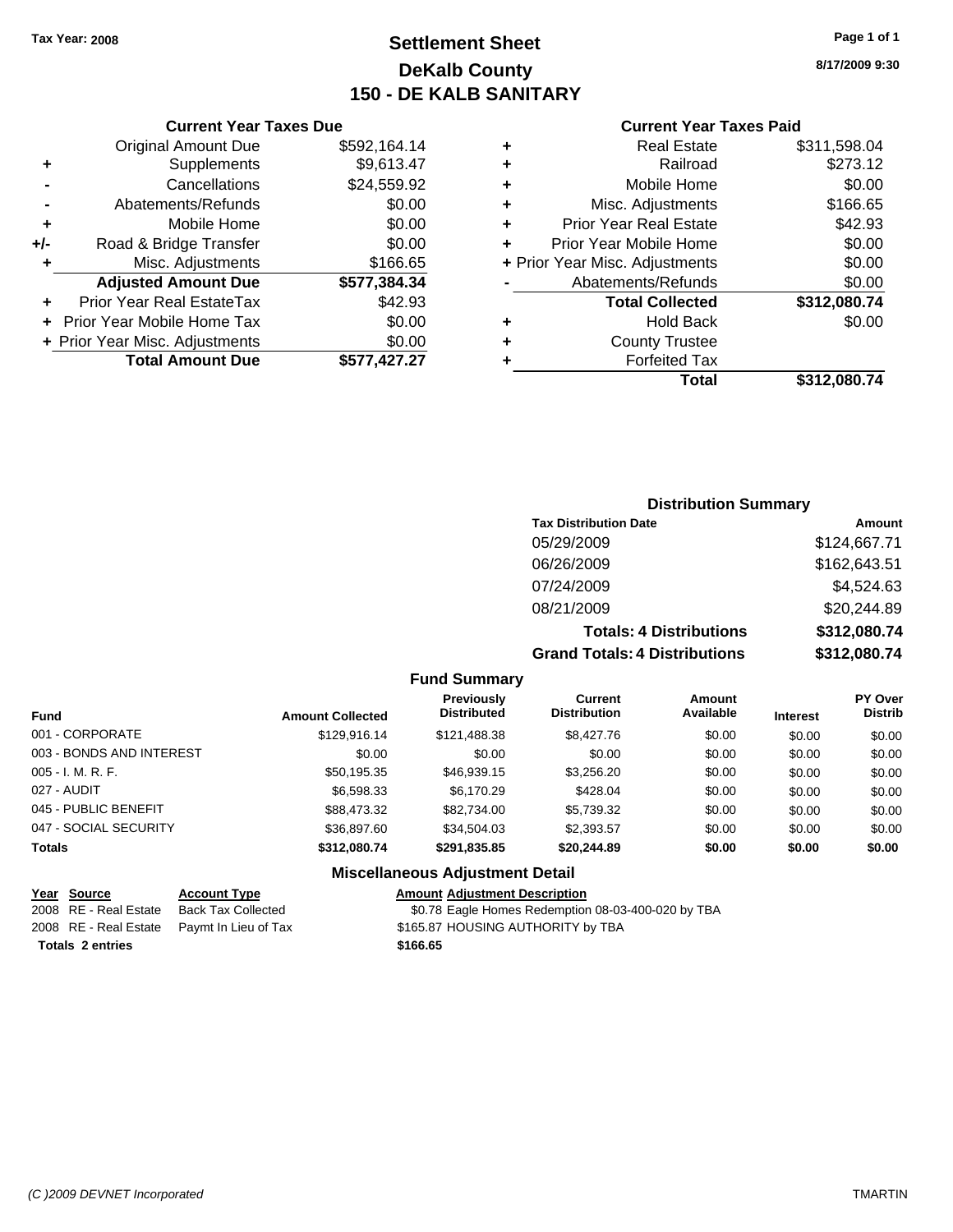## **Settlement Sheet Tax Year: 2008 Page 1 of 1 DeKalb County 151 - FAIRDALE STREET LIGHT**

**8/17/2009 9:30**

|     | <b>Current Year Taxes Due</b>     |            |
|-----|-----------------------------------|------------|
|     | <b>Original Amount Due</b>        | \$2,216.91 |
| ÷   | Supplements                       | \$9.75     |
|     | Cancellations                     | \$28.82    |
|     | Abatements/Refunds                | \$0.00     |
| ٠   | Mobile Home                       | \$0.00     |
| +/- | Road & Bridge Transfer            | \$0.00     |
|     | Misc. Adjustments                 | \$0.00     |
|     | <b>Adjusted Amount Due</b>        | \$2,197.84 |
| ÷   | Prior Year Real EstateTax         | \$0.00     |
|     | <b>Prior Year Mobile Home Tax</b> | \$0.00     |
|     | + Prior Year Misc. Adjustments    | \$0.00     |
|     | <b>Total Amount Due</b>           | \$2.197.84 |

|   | <b>Real Estate</b>             | \$1,111.72 |
|---|--------------------------------|------------|
| ٠ | Railroad                       | \$0.00     |
| ٠ | Mobile Home                    | \$0.00     |
| ٠ | Misc. Adjustments              | \$0.00     |
| ÷ | <b>Prior Year Real Estate</b>  | \$0.00     |
|   | Prior Year Mobile Home         | \$0.00     |
|   | + Prior Year Misc. Adjustments | \$0.00     |
|   | Abatements/Refunds             | \$0.00     |
|   | <b>Total Collected</b>         | \$1,111.72 |
| ٠ | <b>Hold Back</b>               | \$0.00     |
| ٠ | <b>County Trustee</b>          |            |
| ٠ | <b>Forfeited Tax</b>           |            |
|   | Total                          | \$1,111.72 |
|   |                                |            |

|                 |                         |                                  | <b>Distribution Summary</b>           |                                |                 |                           |
|-----------------|-------------------------|----------------------------------|---------------------------------------|--------------------------------|-----------------|---------------------------|
|                 |                         |                                  | <b>Tax Distribution Date</b>          |                                |                 | <b>Amount</b>             |
|                 |                         |                                  | 05/29/2009                            |                                |                 | \$554.02                  |
|                 |                         |                                  | 06/26/2009                            |                                |                 | \$486.09                  |
|                 |                         |                                  | 07/24/2009                            |                                |                 | \$7.31                    |
|                 |                         |                                  | 08/21/2009                            |                                |                 | \$64.30                   |
|                 |                         |                                  |                                       | <b>Totals: 4 Distributions</b> |                 | \$1,111.72                |
|                 |                         |                                  | <b>Grand Totals: 4 Distributions</b>  |                                |                 | \$1,111.72                |
|                 |                         | <b>Fund Summary</b>              |                                       |                                |                 |                           |
| <b>Fund</b>     | <b>Amount Collected</b> | Previously<br><b>Distributed</b> | <b>Current</b><br><b>Distribution</b> | Amount<br>Available            | <b>Interest</b> | PY Over<br><b>Distrib</b> |
| 001 - CORPORATE | \$1,111.72              | \$1,047.42                       | \$64.30                               | \$0.00                         | \$0.00          | \$0.00                    |
| Totals          | \$1,111.72              | \$1,047.42                       | \$64.30                               | \$0.00                         | \$0.00          | \$0.00                    |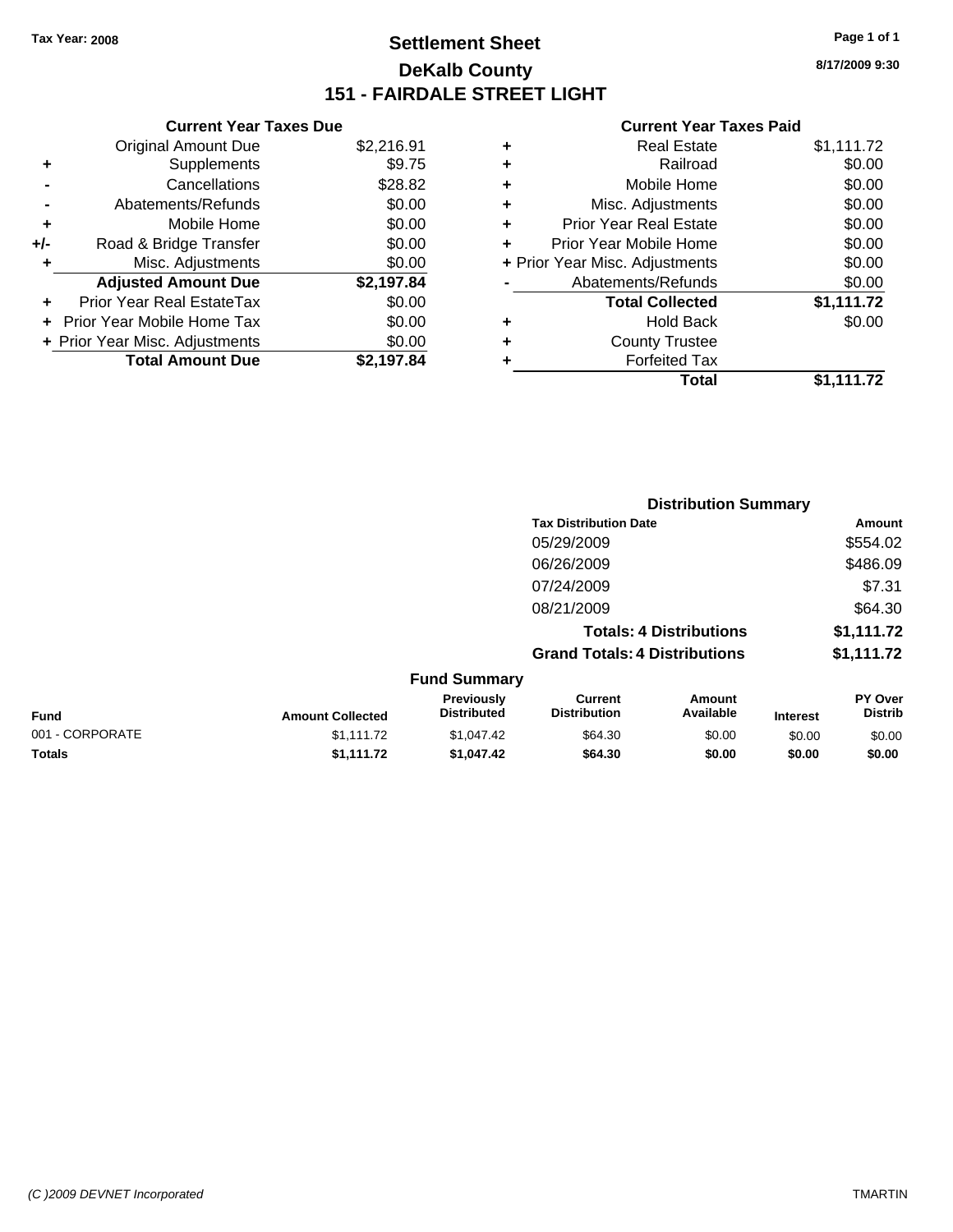**Current Year Taxes Due** Original Amount Due \$23,364.87

**Adjusted Amount Due \$23,342.95**

**Total Amount Due \$23,365.20**

**+** Supplements \$38.39 **-** Cancellations \$60.31 **-** Abatements/Refunds \$0.00 **+** Mobile Home \$0.00 **+/-** Road & Bridge Transfer \$0.00 **+** Misc. Adjustments \$0.00

**+** Prior Year Real EstateTax \$22.25 **+** Prior Year Mobile Home Tax \$0.00 **+ Prior Year Misc. Adjustments**  $$0.00$ 

## **Settlement Sheet Tax Year: 2008 Page 1 of 1 DeKalb County 152 - AFTON-PIERCE MULTI TWP**

**8/17/2009 9:30**

|   | Total                          | \$12.893.63 |
|---|--------------------------------|-------------|
|   | <b>Forfeited Tax</b>           |             |
| ٠ | <b>County Trustee</b>          |             |
| ٠ | <b>Hold Back</b>               | \$0.00      |
|   | <b>Total Collected</b>         | \$12,893.63 |
|   | Abatements/Refunds             | \$0.00      |
|   | + Prior Year Misc. Adjustments | \$0.00      |
| ÷ | Prior Year Mobile Home         | \$0.00      |
| ٠ | <b>Prior Year Real Estate</b>  | \$22.25     |
| ٠ | Misc. Adjustments              | \$0.00      |
| ٠ | Mobile Home                    | \$0.00      |
| ٠ | Railroad                       | \$69.04     |
| ٠ | <b>Real Estate</b>             | \$12,802.34 |

|                                         |                         |                                  | <b>Distribution Summary</b>           |                                |                 |                                  |
|-----------------------------------------|-------------------------|----------------------------------|---------------------------------------|--------------------------------|-----------------|----------------------------------|
|                                         |                         |                                  | <b>Tax Distribution Date</b>          |                                |                 | <b>Amount</b>                    |
|                                         |                         |                                  | 05/29/2009                            |                                |                 | \$4,025.09                       |
|                                         |                         |                                  | 06/26/2009                            |                                |                 | \$7,971.93                       |
|                                         |                         |                                  | 07/24/2009                            |                                |                 | \$164.02                         |
|                                         |                         |                                  | 08/21/2009                            |                                |                 | \$732.59                         |
|                                         |                         |                                  |                                       | <b>Totals: 4 Distributions</b> |                 | \$12,893.63                      |
|                                         |                         |                                  | <b>Grand Totals: 4 Distributions</b>  |                                |                 | \$12,893.63                      |
|                                         |                         | <b>Fund Summary</b>              |                                       |                                |                 |                                  |
| <b>Fund</b>                             | <b>Amount Collected</b> | Previously<br><b>Distributed</b> | <b>Current</b><br><b>Distribution</b> | Amount<br>Available            | <b>Interest</b> | <b>PY Over</b><br><b>Distrib</b> |
| 147 - ASSESSING PURPOSES<br>(multi-twp) | \$12,893.63             | \$12,161.04                      | \$732.59                              | \$0.00                         | \$0.00          | \$0.00                           |
| Totals                                  | \$12,893.63             | \$12,161.04                      | \$732.59                              | \$0.00                         | \$0.00          | \$0.00                           |

| (C)2009 DEVNET Incorporated |
|-----------------------------|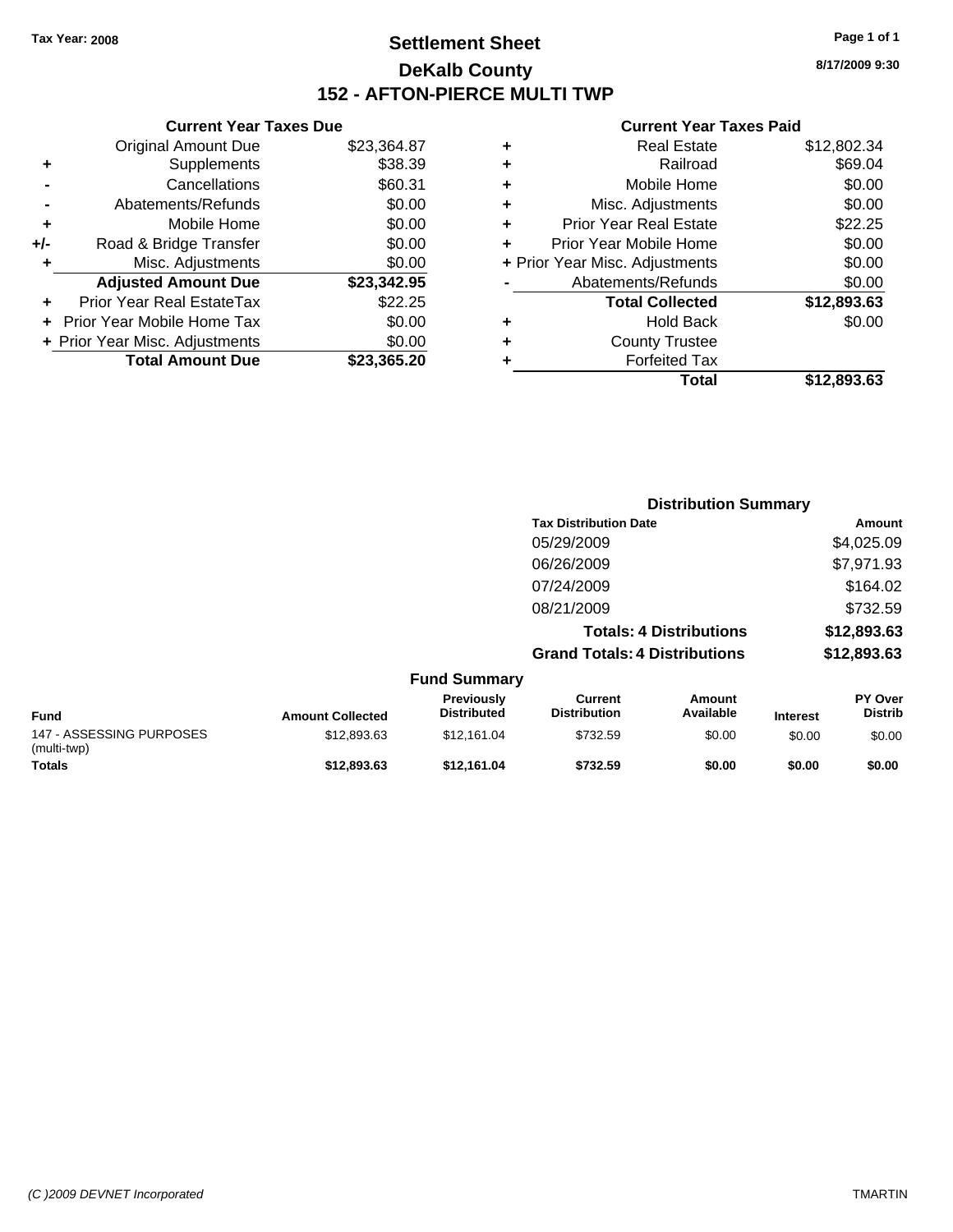**Current Year Taxes Due** Original Amount Due \$8,971.73

**Adjusted Amount Due \$8,960.50**

**Total Amount Due \$8,960.50**

**+** Supplements \$37.22 **-** Cancellations \$48.45 **-** Abatements/Refunds \$0.00 **+** Mobile Home \$0.00 **+/-** Road & Bridge Transfer \$0.00 **+** Misc. Adjustments \$0.00

**+** Prior Year Real EstateTax \$0.00 **+** Prior Year Mobile Home Tax \$0.00 **+ Prior Year Misc. Adjustments**  $$0.00$ 

## **Settlement Sheet Tax Year: 2008 Page 1 of 1 DeKalb County 153 - MILAN-MALTA MULTI-TWP**

**8/17/2009 9:30**

| Total                          | \$4,926.96 |
|--------------------------------|------------|
| <b>Forfeited Tax</b>           |            |
| <b>County Trustee</b>          |            |
| <b>Hold Back</b>               | \$0.00     |
| <b>Total Collected</b>         | \$4,926.96 |
| Abatements/Refunds             | \$0.00     |
| + Prior Year Misc. Adjustments | \$0.00     |
| Prior Year Mobile Home         | \$0.00     |
| <b>Prior Year Real Estate</b>  | \$0.00     |
| Misc. Adjustments<br>٠         | \$0.00     |
| Mobile Home                    | \$0.00     |
| Railroad<br>٠                  | \$55.03    |
| <b>Real Estate</b><br>٠        | \$4,871.93 |
|                                |            |

|                                         |                         |                                         |                                       | <b>Distribution Summary</b>    |                 |                           |
|-----------------------------------------|-------------------------|-----------------------------------------|---------------------------------------|--------------------------------|-----------------|---------------------------|
|                                         |                         |                                         | <b>Tax Distribution Date</b>          |                                |                 | <b>Amount</b>             |
|                                         |                         |                                         | 05/29/2009                            |                                |                 | \$1,552.51                |
|                                         |                         |                                         | 06/26/2009                            |                                |                 | \$3,122.81                |
|                                         |                         |                                         | 07/24/2009                            |                                |                 | \$65.39                   |
|                                         |                         |                                         | 08/21/2009                            |                                |                 | \$186.25                  |
|                                         |                         |                                         |                                       | <b>Totals: 4 Distributions</b> |                 | \$4,926.96                |
|                                         |                         |                                         | <b>Grand Totals: 4 Distributions</b>  |                                |                 | \$4,926.96                |
|                                         |                         | <b>Fund Summary</b>                     |                                       |                                |                 |                           |
| <b>Fund</b>                             | <b>Amount Collected</b> | <b>Previously</b><br><b>Distributed</b> | <b>Current</b><br><b>Distribution</b> | <b>Amount</b><br>Available     | <b>Interest</b> | PY Over<br><b>Distrib</b> |
| 147 - ASSESSING PURPOSES<br>(multi-twp) | \$4,926.96              | \$4,740.71                              | \$186.25                              | \$0.00                         | \$0.00          | \$0.00                    |
| Totals                                  | \$4,926.96              | \$4,740.71                              | \$186.25                              | \$0.00                         | \$0.00          | \$0.00                    |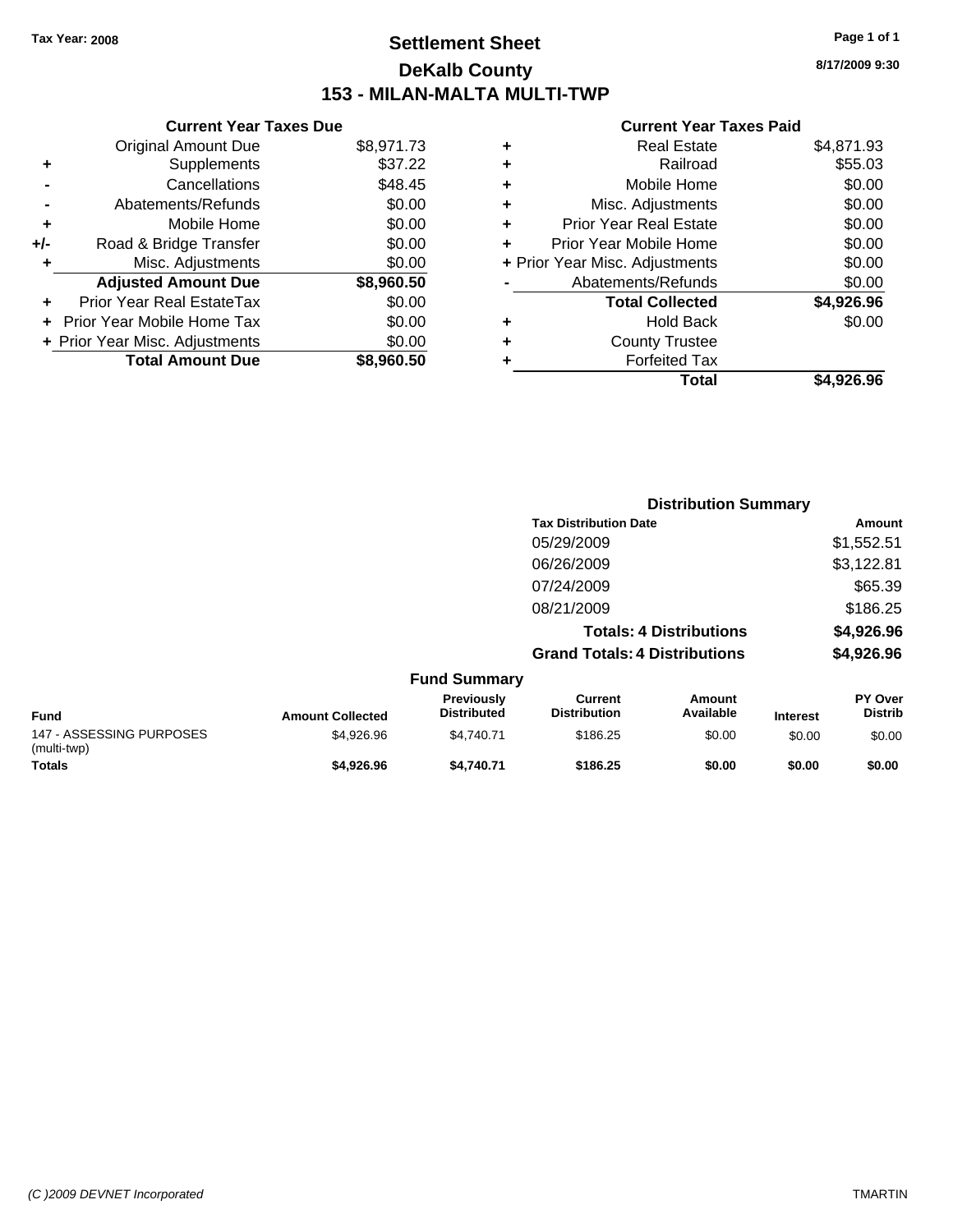## **Settlement Sheet Tax Year: 2008 Page 1 of 1 DeKalb County 154 - PAW PAW-SHABBONA MULT TWP**

### **Current Year Taxes Due** Original Amount Due \$10,093.07 **+** Supplements \$22.51 **-** Cancellations \$23.95 **-** Abatements/Refunds \$0.00 **+** Mobile Home \$0.00 **+/-** Road & Bridge Transfer \$0.00 **+** Misc. Adjustments \$3.05 **Adjusted Amount Due \$10,094.68 +** Prior Year Real EstateTax \$0.00 **+** Prior Year Mobile Home Tax \$0.00 **+ Prior Year Misc. Adjustments**  $$0.00$ **Total Amount Due \$10,094.68**

### **Current Year Taxes Paid**

| <b>Real Estate</b>             | \$5,379.32 |
|--------------------------------|------------|
| Railroad<br>٠                  | \$100.34   |
| Mobile Home<br>٠               | \$0.00     |
| Misc. Adjustments<br>٠         | \$3.05     |
| Prior Year Real Estate<br>٠    | \$0.00     |
| Prior Year Mobile Home<br>٠    | \$0.00     |
| + Prior Year Misc. Adjustments | \$0.00     |
| Abatements/Refunds             | \$0.00     |
| <b>Total Collected</b>         | \$5,482.71 |
| <b>Hold Back</b><br>٠          | \$0.00     |
| <b>County Trustee</b><br>٠     |            |
| <b>Forfeited Tax</b>           |            |
| Total                          | \$5.482.71 |

|                                         |                         |                                  |                                       | <b>Distribution Summary</b>    |                 |                           |
|-----------------------------------------|-------------------------|----------------------------------|---------------------------------------|--------------------------------|-----------------|---------------------------|
|                                         |                         |                                  | <b>Tax Distribution Date</b>          |                                |                 | Amount                    |
|                                         |                         |                                  | 05/29/2009                            |                                |                 | \$1,678.77                |
|                                         |                         |                                  | 06/26/2009                            |                                |                 | \$3,398.82                |
|                                         |                         |                                  | 07/24/2009                            |                                |                 | \$110.46                  |
|                                         |                         |                                  | 08/21/2009                            |                                |                 | \$294.66                  |
|                                         |                         |                                  |                                       | <b>Totals: 4 Distributions</b> |                 | \$5,482.71                |
|                                         |                         |                                  | <b>Grand Totals: 4 Distributions</b>  |                                |                 | \$5,482.71                |
|                                         |                         | <b>Fund Summary</b>              |                                       |                                |                 |                           |
| <b>Fund</b>                             | <b>Amount Collected</b> | Previously<br><b>Distributed</b> | <b>Current</b><br><b>Distribution</b> | Amount<br>Available            | <b>Interest</b> | PY Over<br><b>Distrib</b> |
| 147 - ASSESSING PURPOSES<br>(multi-twp) | \$5,482.71              | \$5,188.05                       | \$294.66                              | \$0.00                         | \$0.00          | \$0.00                    |
| <b>Totals</b>                           | \$5,482.71              | \$5,188.05                       | \$294.66                              | \$0.00                         | \$0.00          | \$0.00                    |
|                                         | --- --                  | . <u>.</u>                       |                                       |                                |                 |                           |

### **Miscellaneous Adjustment Detail**

| Year Source             | <b>Account Type</b>  | <b>Amount Adiustment Description</b>                            |
|-------------------------|----------------------|-----------------------------------------------------------------|
| 2008 RE - Real Estate   | Paymt In Lieu of Tax | \$2.60 Housing Authority-Hinckley Sunset View Apartments by TBA |
| 2008 RE - Real Estate   | Real Estate Tax      | \$0.45 Maness Redemption 13-06-331-005 by TBA                   |
| <b>Totals 2 entries</b> |                      | \$3.05                                                          |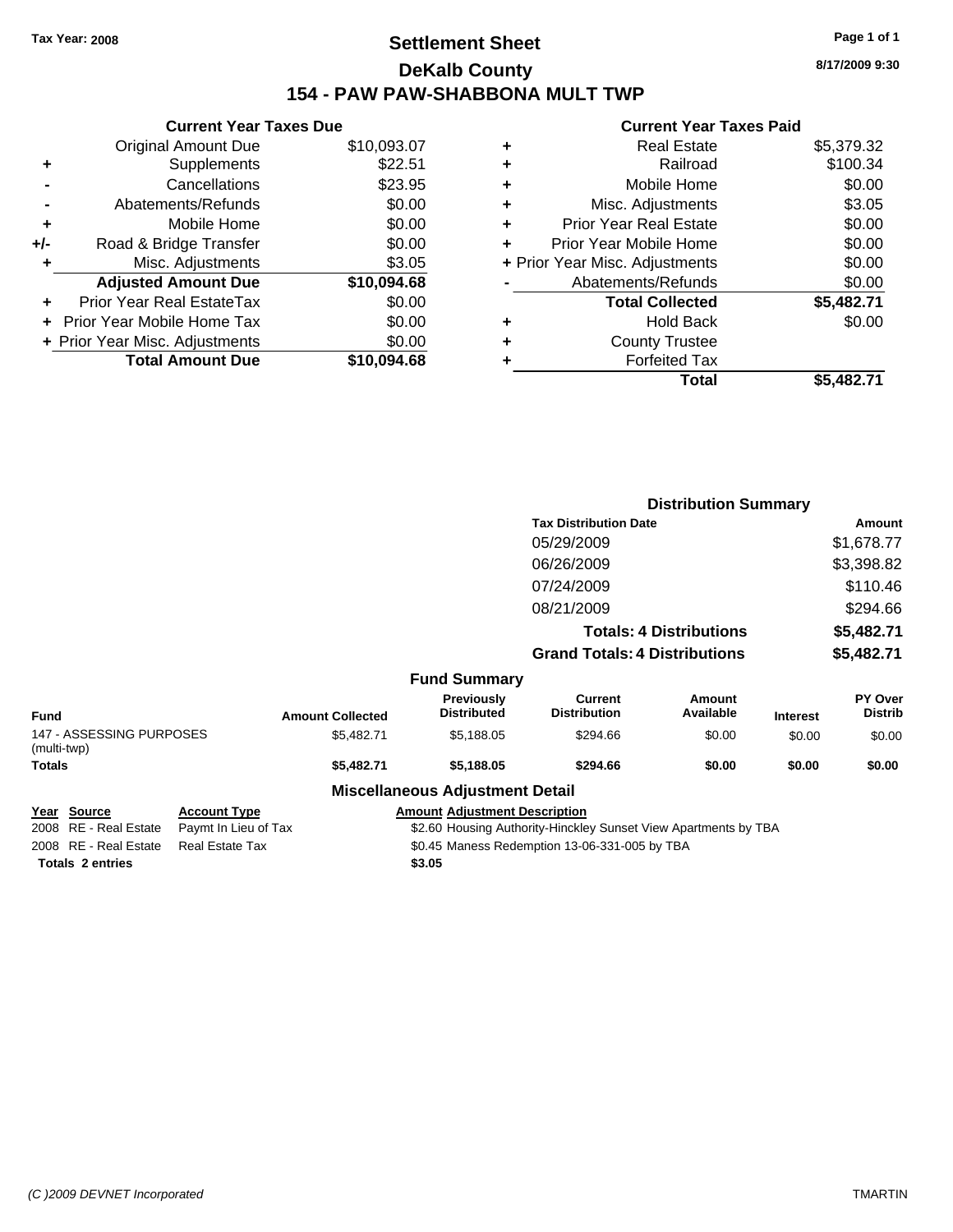## **Settlement Sheet Tax Year: 2008 Page 1 of 1 DeKalb County 155 - SOUTH GROVE-MAYFIELD MULT**

**8/17/2009 9:30**

|     | <b>Current Year Taxes Due</b>  |             |
|-----|--------------------------------|-------------|
|     | <b>Original Amount Due</b>     | \$10,151.95 |
| ٠   | Supplements                    | \$35.85     |
|     | Cancellations                  | \$37.77     |
|     | Abatements/Refunds             | \$0.00      |
| ٠   | Mobile Home                    | \$0.00      |
| +/- | Road & Bridge Transfer         | \$0.00      |
| ٠   | Misc. Adjustments              | \$0.00      |
|     | <b>Adjusted Amount Due</b>     | \$10,150.03 |
| ٠   | Prior Year Real EstateTax      | \$0.00      |
|     | Prior Year Mobile Home Tax     | \$0.00      |
|     | + Prior Year Misc. Adjustments | \$0.00      |
|     | <b>Total Amount Due</b>        | \$10.150.03 |
|     |                                |             |

|   | Total                          | \$5,369.82 |
|---|--------------------------------|------------|
| ٠ | <b>Forfeited Tax</b>           |            |
| ٠ | <b>County Trustee</b>          |            |
| ٠ | <b>Hold Back</b>               | \$0.00     |
|   | <b>Total Collected</b>         | \$5,369.82 |
|   | Abatements/Refunds             | \$0.00     |
|   | + Prior Year Misc. Adjustments | \$0.00     |
|   | Prior Year Mobile Home         | \$0.00     |
| ÷ | Prior Year Real Estate         | \$0.00     |
| ٠ | Misc. Adjustments              | \$0.00     |
| ٠ | Mobile Home                    | \$0.00     |
| ٠ | Railroad                       | \$0.00     |
| ٠ | <b>Real Estate</b>             | \$5,369.82 |
|   |                                |            |

|                                         |                         |                                  |                                       | <b>Distribution Summary</b>    |                 |                                  |
|-----------------------------------------|-------------------------|----------------------------------|---------------------------------------|--------------------------------|-----------------|----------------------------------|
|                                         |                         |                                  | <b>Tax Distribution Date</b>          |                                |                 | Amount                           |
|                                         |                         |                                  | 05/29/2009                            |                                |                 | \$1,145.15                       |
|                                         |                         |                                  | 06/26/2009                            |                                |                 | \$3,919.40                       |
|                                         |                         |                                  | 07/24/2009                            |                                |                 | \$99.87                          |
|                                         |                         |                                  | 08/21/2009                            |                                |                 | \$205.40                         |
|                                         |                         |                                  |                                       | <b>Totals: 4 Distributions</b> |                 | \$5,369.82                       |
|                                         |                         |                                  | <b>Grand Totals: 4 Distributions</b>  |                                |                 | \$5,369.82                       |
|                                         |                         | <b>Fund Summary</b>              |                                       |                                |                 |                                  |
| <b>Fund</b>                             | <b>Amount Collected</b> | Previously<br><b>Distributed</b> | <b>Current</b><br><b>Distribution</b> | Amount<br>Available            | <b>Interest</b> | <b>PY Over</b><br><b>Distrib</b> |
| 147 - ASSESSING PURPOSES<br>(multi-twp) | \$5,369.82              | \$5,164.42                       | \$205.40                              | \$0.00                         | \$0.00          | \$0.00                           |
| <b>Totals</b>                           | \$5,369.82              | \$5,164.42                       | \$205.40                              | \$0.00                         | \$0.00          | \$0.00                           |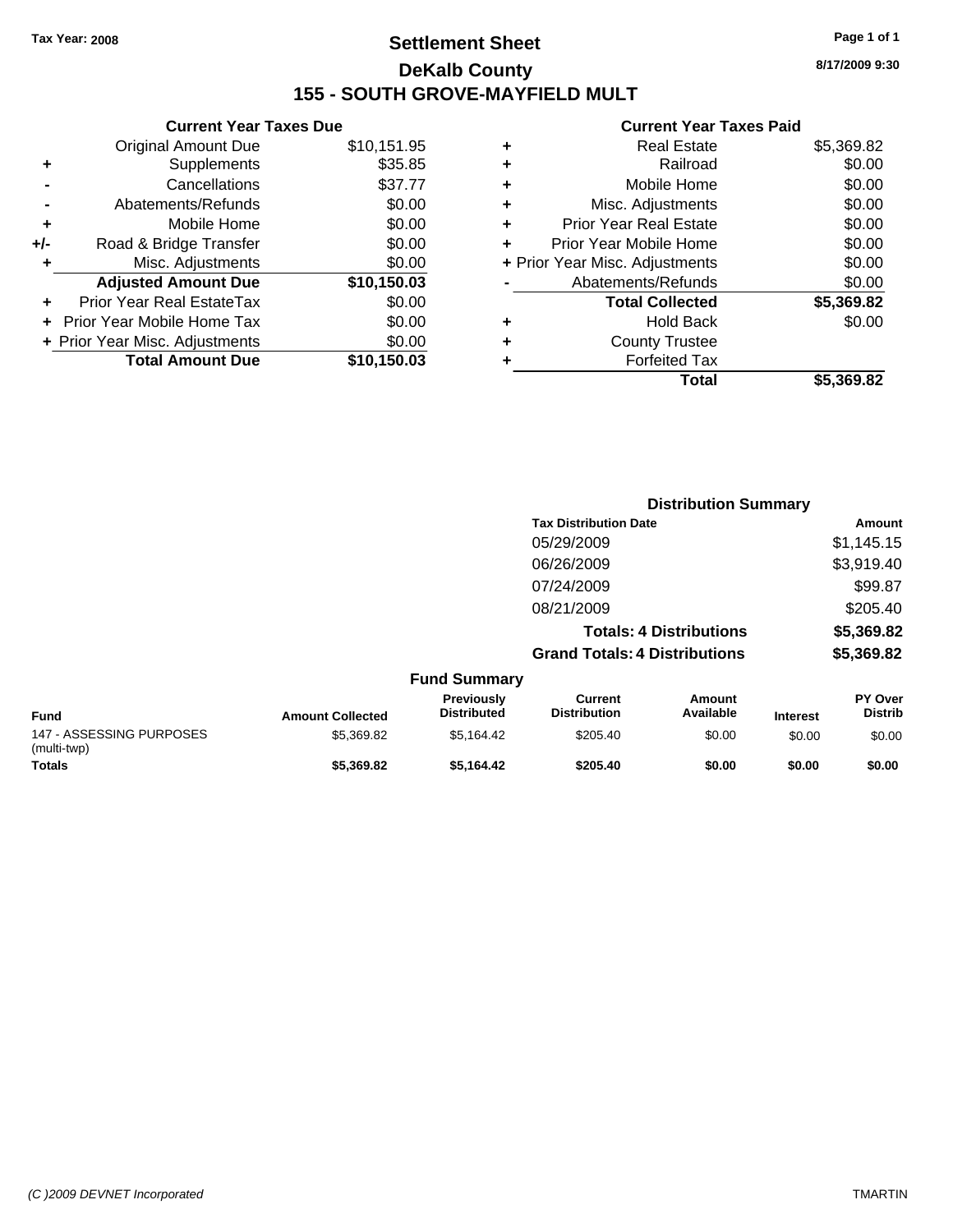## **Settlement Sheet Tax Year: 2008 Page 1 of 1 DeKalb County 156 - VICTOR-SOMONAUK MULTI TWP**

**8/17/2009 9:30**

### **Current Year Taxes Paid**

|     | <b>Current Year Taxes Due</b>     |             |
|-----|-----------------------------------|-------------|
|     | <b>Original Amount Due</b>        | \$19,509.80 |
| ٠   | Supplements                       | \$197.86    |
|     | Cancellations                     | \$217.63    |
|     | Abatements/Refunds                | \$0.00      |
| ٠   | Mobile Home                       | \$0.00      |
| +/- | Road & Bridge Transfer            | \$0.00      |
| ٠   | Misc. Adjustments                 | \$0.00      |
|     | <b>Adjusted Amount Due</b>        | \$19,490.03 |
| ٠   | Prior Year Real EstateTax         | \$0.00      |
|     | <b>Prior Year Mobile Home Tax</b> | \$0.00      |
|     | + Prior Year Misc. Adjustments    | \$0.00      |
|     | <b>Total Amount Due</b>           | \$19,490.03 |
|     |                                   |             |

| ٠ | <b>Real Estate</b>             | \$10,758.48 |
|---|--------------------------------|-------------|
| ٠ | Railroad                       | \$58.46     |
| ٠ | Mobile Home                    | \$0.00      |
| ٠ | Misc. Adjustments              | \$0.00      |
| ٠ | Prior Year Real Estate         | \$0.00      |
|   | Prior Year Mobile Home         | \$0.00      |
|   | + Prior Year Misc. Adjustments | \$0.00      |
|   | Abatements/Refunds             | \$0.00      |
|   | <b>Total Collected</b>         | \$10,816.94 |
| ٠ | <b>Hold Back</b>               | \$0.00      |
| ٠ | <b>County Trustee</b>          |             |
| ٠ | <b>Forfeited Tax</b>           |             |
|   | Total                          | \$10,816.94 |
|   |                                |             |

|                                         |                         |                                  |                                       | <b>Distribution Summary</b>    |                 |                                  |
|-----------------------------------------|-------------------------|----------------------------------|---------------------------------------|--------------------------------|-----------------|----------------------------------|
|                                         |                         |                                  | <b>Tax Distribution Date</b>          |                                |                 | Amount                           |
|                                         |                         |                                  | 05/29/2009                            |                                |                 | \$3,861.46                       |
|                                         |                         |                                  | 06/26/2009                            |                                |                 | \$6,264.77                       |
|                                         |                         |                                  | 07/24/2009                            |                                |                 | \$194.40                         |
|                                         |                         |                                  | 08/21/2009                            |                                |                 | \$496.31                         |
|                                         |                         |                                  |                                       | <b>Totals: 4 Distributions</b> |                 | \$10,816.94                      |
|                                         |                         |                                  | <b>Grand Totals: 4 Distributions</b>  |                                |                 | \$10,816.94                      |
|                                         |                         | <b>Fund Summary</b>              |                                       |                                |                 |                                  |
| Fund                                    | <b>Amount Collected</b> | Previously<br><b>Distributed</b> | <b>Current</b><br><b>Distribution</b> | <b>Amount</b><br>Available     | <b>Interest</b> | <b>PY Over</b><br><b>Distrib</b> |
| 147 - ASSESSING PURPOSES<br>(multi-twp) | \$10,816.94             | \$10,320.63                      | \$496.31                              | \$0.00                         | \$0.00          | \$0.00                           |
| <b>Totals</b>                           | \$10,816.94             | \$10,320.63                      | \$496.31                              | \$0.00                         | \$0.00          | \$0.00                           |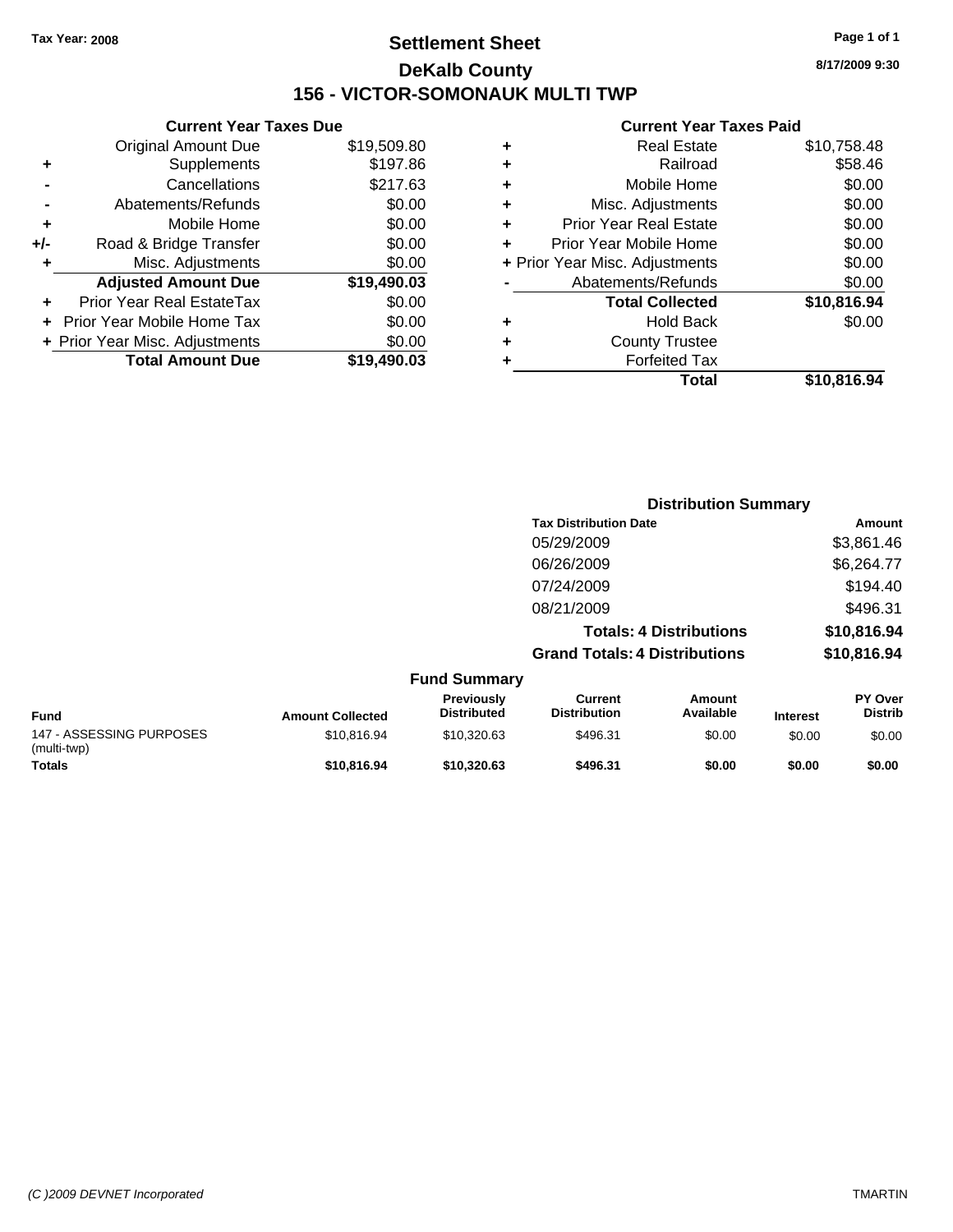## **Settlement Sheet Tax Year: 2008 Page 1 of 1 DeKalb County 157 - GENOA PUBLIC LIBRARY DIST**

### **Current Year Taxes Due**

|       | <b>Original Amount Due</b>     | \$200,720.84 |
|-------|--------------------------------|--------------|
| ٠     | Supplements                    | \$1,311.09   |
|       | Cancellations                  | \$2,863.54   |
|       | Abatements/Refunds             | \$1.91       |
| ٠     | Mobile Home                    | \$0.00       |
| $+/-$ | Road & Bridge Transfer         | \$0.00       |
| ٠     | Misc. Adjustments              | \$0.00       |
|       | <b>Adjusted Amount Due</b>     | \$199,166.48 |
| ÷     | Prior Year Real EstateTax      | (\$32.05)    |
|       | Prior Year Mobile Home Tax     | \$0.00       |
|       | + Prior Year Misc. Adjustments | \$0.00       |
|       | <b>Total Amount Due</b>        | \$199,134.43 |
|       |                                |              |

### **Current Year Taxes Paid**

| ٠ | <b>Real Estate</b>             | \$102,843.28 |
|---|--------------------------------|--------------|
| ٠ | Railroad                       | \$179.67     |
| ٠ | Mobile Home                    | \$0.00       |
| ٠ | Misc. Adjustments              | \$0.00       |
| ٠ | <b>Prior Year Real Estate</b>  | (\$32.05)    |
| ÷ | Prior Year Mobile Home         | \$0.00       |
|   | + Prior Year Misc. Adjustments | \$0.00       |
|   | Abatements/Refunds             | \$1.91       |
|   | <b>Total Collected</b>         | \$102,988.99 |
| ٠ | <b>Hold Back</b>               | \$0.00       |
| ٠ | <b>County Trustee</b>          |              |
|   | <b>Forfeited Tax</b>           |              |
|   | Total                          | \$102,988.99 |
|   |                                |              |

### **Distribution Summary Tax Distribution Date Amount** 05/29/2009 \$54,640.92 06/26/2009 \$40,643.37 07/24/2009 \$2,623.13 08/21/2009 \$5,081.57 **Totals: 4 Distributions \$102,988.99 Grand Totals: 4 Distributions \$102,988.99**

**Fund Summary**

| <b>Fund</b>                             | <b>Amount Collected</b> | <b>Previously</b><br><b>Distributed</b> | Current<br><b>Distribution</b> | Amount<br>Available | <b>Interest</b> | <b>PY Over</b><br><b>Distrib</b> |
|-----------------------------------------|-------------------------|-----------------------------------------|--------------------------------|---------------------|-----------------|----------------------------------|
| 001 - CORPORATE                         | \$78.760.22             | \$74.874.13                             | \$3,886.09                     | \$0.00              | \$0.00          | \$0.00                           |
| 004 - OPERATIONS & MAINTENANCE          | \$8,979.29              | \$8,536.25                              | \$443.04                       | \$0.00              | \$0.00          | \$0.00                           |
| $005 - I. M. R. F.$                     | \$5.132.56              | \$4.879.31                              | \$253.25                       | \$0.00              | \$0.00          | \$0.00                           |
| 027 - AUDIT                             | \$1,285.83              | \$1,222,38                              | \$63.45                        | \$0.00              | \$0.00          | \$0.00                           |
| 035 - TORT JUDGEMENTS/LIABILITY<br>INS. | \$5.132.56              | \$4.879.31                              | \$253.25                       | \$0.00              | \$0.00          | \$0.00                           |
| 047 - SOCIAL SECURITY                   | \$3,698.53              | \$3.516.04                              | \$182.49                       | \$0.00              | \$0.00          | \$0.00                           |
| <b>Totals</b>                           | \$102,988.99            | \$97,907.42                             | \$5,081.57                     | \$0.00              | \$0.00          | \$0.00                           |
|                                         |                         | Ahatamant Datail                        |                                |                     |                 |                                  |

### **Abatement Detail**

| Year Source                         | <b>Account Type</b> | Amount |
|-------------------------------------|---------------------|--------|
| 2008 RE - Real Estate  RE Abatement |                     | \$1.91 |
| <b>Totals 1 entries</b>             |                     | \$1.91 |

**Amount Adjustment Description** 

\$1.91 Interest on 2006 PTAB-Chamberlain Park Apts. by TBA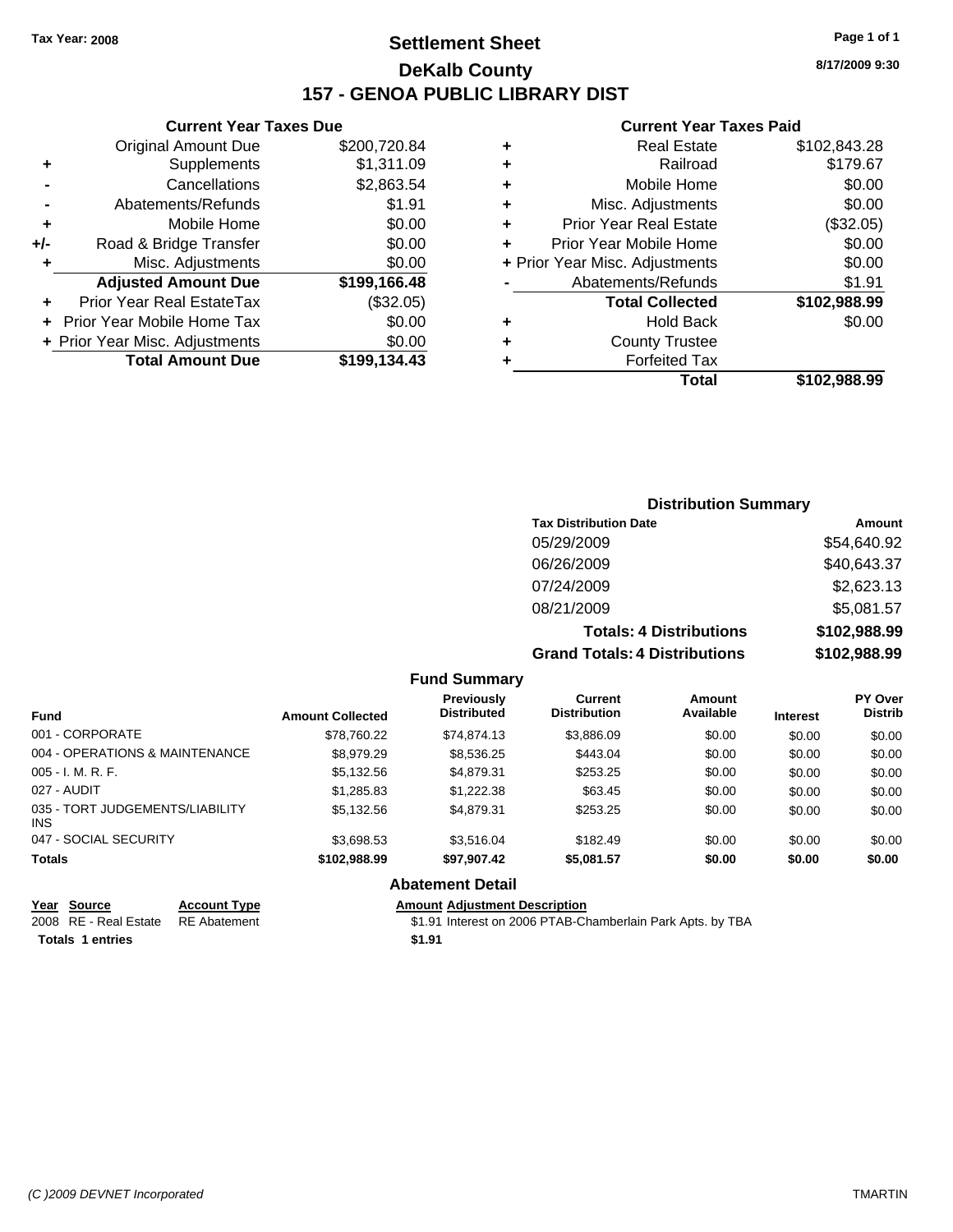## **Settlement Sheet Tax Year: 2008 Page 1 of 1 DeKalb County 158 - DEKALB TIF1**

**8/17/2009 9:30**

### **Current Year Taxes Due**

|     | <b>Original Amount Due</b>       | \$4,516,665.92 |
|-----|----------------------------------|----------------|
| ٠   | Supplements                      | \$19,362.12    |
|     | Cancellations                    | \$56,390.66    |
|     | Abatements/Refunds               | \$0.00         |
| ÷   | Mobile Home                      | \$0.00         |
| +/- | Road & Bridge Transfer           | \$0.00         |
| ٠   | Misc. Adjustments                | \$0.00         |
|     | <b>Adjusted Amount Due</b>       | \$4,479,637.38 |
|     | <b>Prior Year Real EstateTax</b> | \$0.00         |
|     | Prior Year Mobile Home Tax       | \$0.00         |
|     | + Prior Year Misc. Adjustments   | \$0.00         |
|     | <b>Total Amount Due</b>          | \$4,479,637.38 |

### **Current Year Taxes Paid +** Real Estate \$2,408,452.69 **+** Railroad \$0.00 **+** Mobile Home \$0.00 **+** Misc. Adjustments \$0.00 **+** Prior Year Real Estate \$0.00 **+** Prior Year Mobile Home \$0.00 **+** Prior Year Misc. Adjustments  $$0.00$ Abatements/Refunds \$0.00 **Total Collected \$2,408,452.69 +** Hold Back \$0.00 **+** County Trustee

**Total \$2,408,452.69**

**+** Forfeited Tax

|                 |                         |                                  | <b>Distribution Summary</b>           |                                |                 |                           |
|-----------------|-------------------------|----------------------------------|---------------------------------------|--------------------------------|-----------------|---------------------------|
|                 |                         |                                  | <b>Tax Distribution Date</b>          |                                |                 | Amount                    |
|                 |                         |                                  | 05/29/2009                            |                                |                 | \$730,825.10              |
|                 |                         |                                  | 06/26/2009                            |                                |                 | \$1,499,468.42            |
|                 |                         |                                  | 07/24/2009                            |                                |                 | \$49,353.89               |
|                 |                         |                                  | 08/21/2009                            |                                |                 | \$128,805.28              |
|                 |                         |                                  |                                       | <b>Totals: 4 Distributions</b> |                 | \$2,408,452.69            |
|                 |                         |                                  | <b>Grand Totals: 4 Distributions</b>  |                                |                 | \$2,408,452.69            |
|                 |                         | <b>Fund Summary</b>              |                                       |                                |                 |                           |
| Fund            | <b>Amount Collected</b> | Previously<br><b>Distributed</b> | <b>Current</b><br><b>Distribution</b> | Amount<br>Available            | <b>Interest</b> | PY Over<br><b>Distrib</b> |
| 001 - CORPORATE | \$2,408,452.69          | \$2,279,647.41                   | \$128,805.28                          | \$0.00                         | \$0.00          | \$0.00                    |
| Totals          | \$2,408,452.69          | \$2,279,647.41                   | \$128,805.28                          | \$0.00                         | \$0.00          | \$0.00                    |
|                 |                         |                                  |                                       |                                |                 |                           |

### **Miscellaneous Adjustment Detail**

**Year Source Account Type Amount Adjustment Description Totals \$0.00 1 entries**

2008 RE - Real Estate Back Tax Collected \$0.00 Eagle Homes Redemption 08-03-400-020 by TBA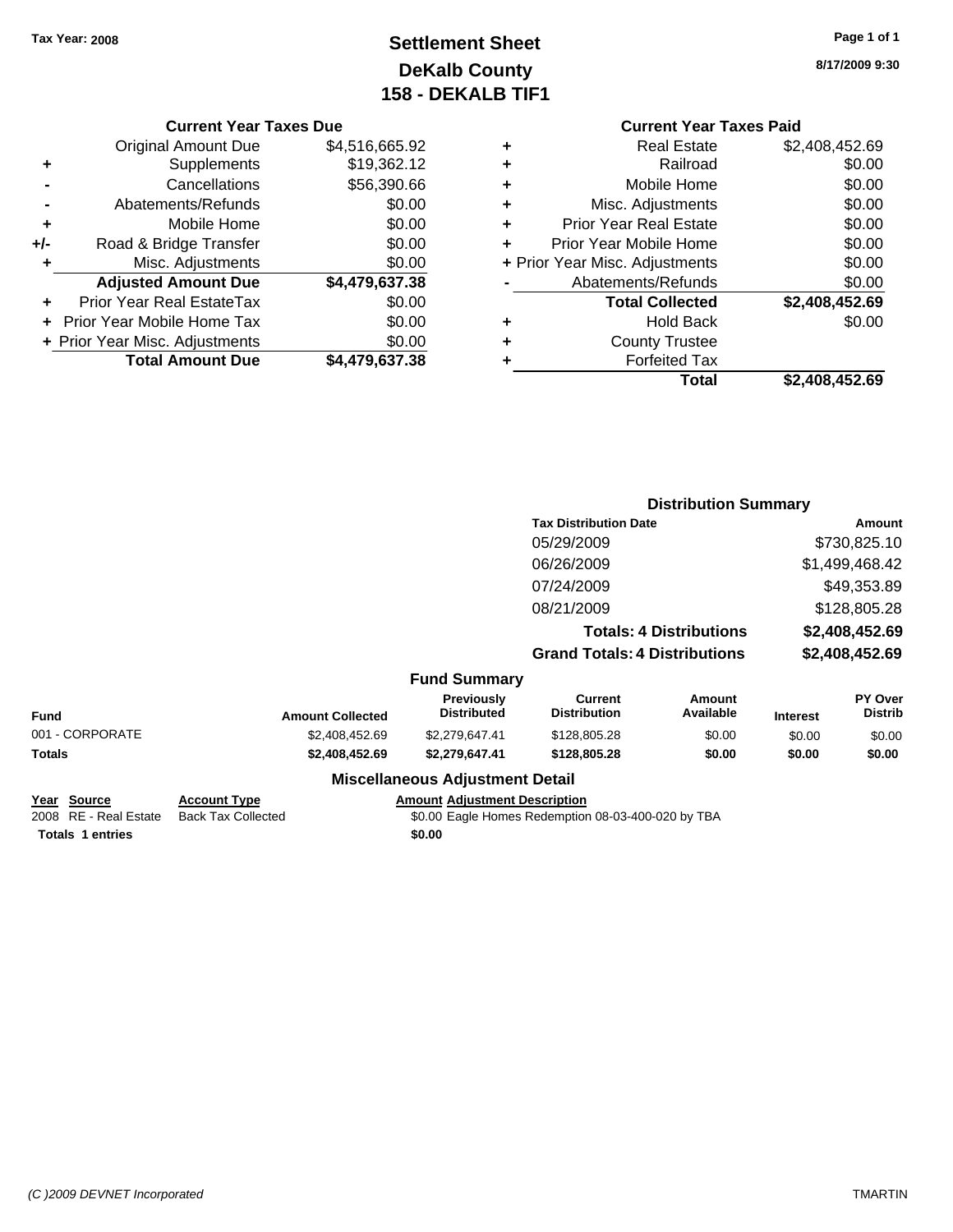## **Settlement Sheet Tax Year: 2008 Page 1 of 1 DeKalb County 159 - DEKALB TIF2**

### **8/17/2009 9:30**

|  |  | <b>Current Year Taxes Due</b> |  |
|--|--|-------------------------------|--|
|--|--|-------------------------------|--|

|     | <b>Original Amount Due</b>       | \$2,074,386.50 |
|-----|----------------------------------|----------------|
| ٠   | Supplements                      | \$5,802.00     |
|     | Cancellations                    | \$7,275.90     |
|     | Abatements/Refunds               | \$0.00         |
| ٠   | Mobile Home                      | \$0.00         |
| +/- | Road & Bridge Transfer           | \$0.00         |
| ٠   | Misc. Adjustments                | \$0.00         |
|     | <b>Adjusted Amount Due</b>       | \$2,072,912.60 |
|     | <b>Prior Year Real EstateTax</b> | \$0.00         |
|     | + Prior Year Mobile Home Tax     | \$0.00         |
|     | + Prior Year Misc. Adjustments   | \$0.00         |
|     | <b>Total Amount Due</b>          | \$2,072,912.60 |

### **Current Year Taxes Paid +** Real Estate \$1,062,045.63 **+** Railroad \$0.00 **+** Mobile Home \$0.00 **+** Misc. Adjustments \$0.00 **+** Prior Year Real Estate \$0.00 **+** Prior Year Mobile Home \$0.00 **+ Prior Year Misc. Adjustments \$0.00 -** Abatements/Refunds **\$0.00**

| Total                  | \$1,062,045.63 |
|------------------------|----------------|
| <b>Forfeited Tax</b>   |                |
| <b>County Trustee</b>  |                |
| <b>Hold Back</b>       | \$0.00         |
| <b>Total Collected</b> | \$1,062,045.63 |
|                        |                |

|                 |                         |                                  | <b>Distribution Summary</b>           |                                |                 |                                  |
|-----------------|-------------------------|----------------------------------|---------------------------------------|--------------------------------|-----------------|----------------------------------|
|                 |                         |                                  | <b>Tax Distribution Date</b>          |                                |                 | Amount                           |
|                 |                         |                                  | 05/29/2009                            |                                |                 | \$389,433.16                     |
|                 |                         |                                  | 06/26/2009                            |                                |                 | \$640,087.36                     |
|                 |                         |                                  | 07/24/2009                            |                                |                 | \$11,313.40                      |
|                 |                         |                                  | 08/21/2009                            |                                |                 | \$21,211.71                      |
|                 |                         |                                  |                                       | <b>Totals: 4 Distributions</b> |                 | \$1,062,045.63                   |
|                 |                         |                                  | <b>Grand Totals: 4 Distributions</b>  |                                |                 | \$1,062,045.63                   |
|                 |                         | <b>Fund Summary</b>              |                                       |                                |                 |                                  |
| Fund            | <b>Amount Collected</b> | Previously<br><b>Distributed</b> | <b>Current</b><br><b>Distribution</b> | <b>Amount</b><br>Available     | <b>Interest</b> | <b>PY Over</b><br><b>Distrib</b> |
| 001 - CORPORATE | \$1,062,045.63          | \$1,040,833.92                   | \$21,211.71                           | \$0.00                         | \$0.00          | \$0.00                           |
| Totals          | \$1,062,045.63          | \$1,040,833.92                   | \$21,211.71                           | \$0.00                         | \$0.00          | \$0.00                           |
|                 |                         | Miccollanceus Adjustment Detail  |                                       |                                |                 |                                  |

### **Miscellaneous Adjustment Detail**

| Year Source             | <b>Account Type</b>                        | <b>Amount Adjustment Description</b> |
|-------------------------|--------------------------------------------|--------------------------------------|
|                         | 2008 RE - Real Estate Paymt In Lieu of Tax | \$0.00 HOUSING AUTHORITY by TBA      |
| <b>Totals 1 entries</b> |                                            | \$0.00                               |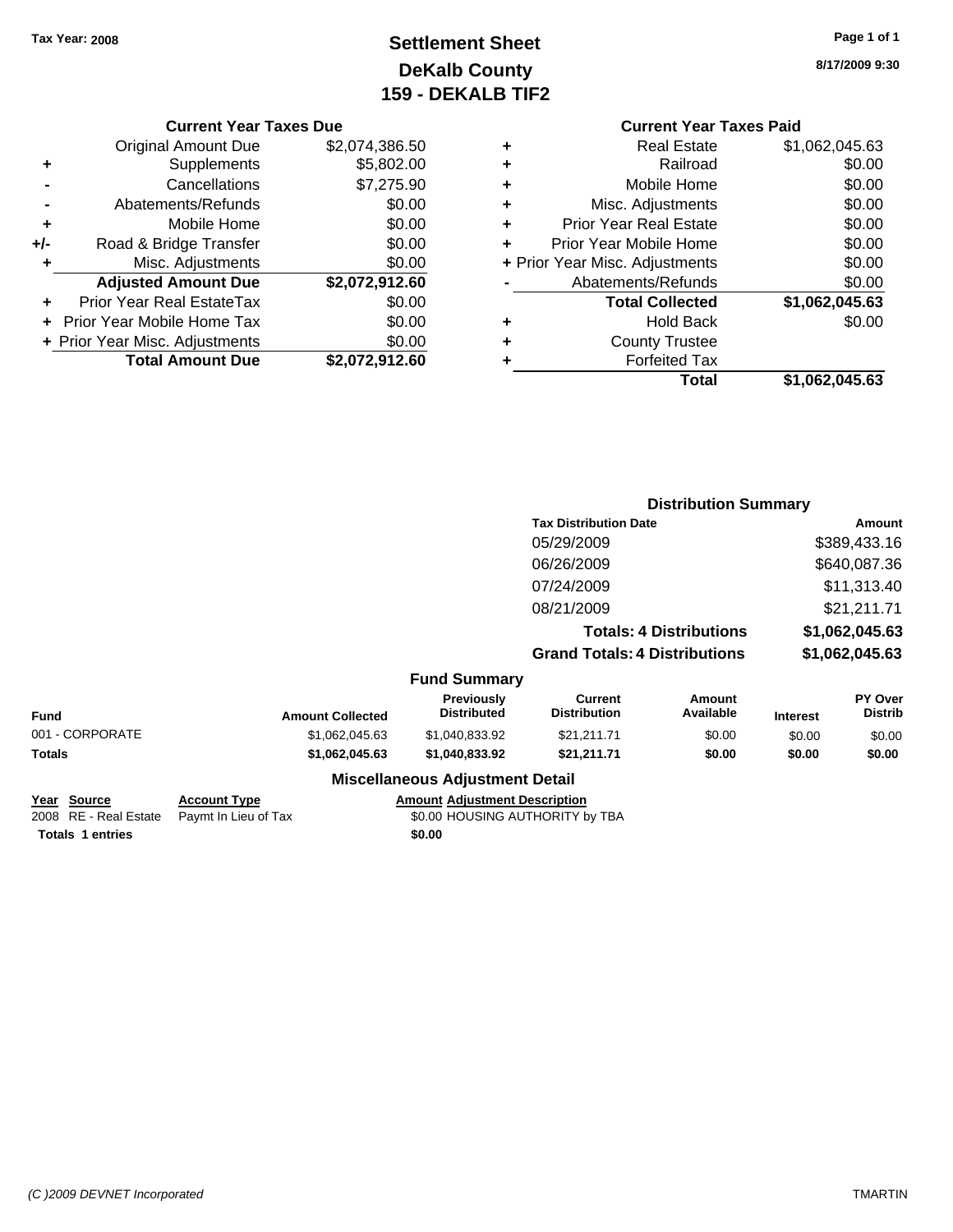## **Settlement Sheet Tax Year: 2008 Page 1 of 1 DeKalb County 160 - DEKALB TIF1 AMENDED**

**8/17/2009 9:30**

### **Current Year Taxes Paid**

08/21/2009 \$34,814.55

**Grand Totals: 4 Distributions \$1,182,233.22**

**Totals: 4 Distributions \$1,182,233.22**

| Prior Year Real EstateTax      | \$0.00         |                              | <b>Total Collected</b>      | \$1,182,233.22 |
|--------------------------------|----------------|------------------------------|-----------------------------|----------------|
| + Prior Year Mobile Home Tax   | \$0.00         | $\ddot{}$                    | Hold Back                   | \$0.00         |
| + Prior Year Misc. Adjustments | \$0.00         | ÷                            | <b>County Trustee</b>       |                |
| <b>Total Amount Due</b>        | \$2,381,001.80 | ٠                            | <b>Forfeited Tax</b>        |                |
|                                |                |                              | <b>Total</b>                | \$1,182,233.22 |
|                                |                |                              | <b>Distribution Summary</b> |                |
|                                |                | <b>Tax Distribution Date</b> |                             | Amount         |
|                                |                | 05/29/2009                   |                             | \$731,134.38   |
|                                |                | 06/26/2009                   |                             | \$403,180.16   |
|                                |                | 07/24/2009                   |                             | \$13,104.13    |

**Current Year Taxes Due** Original Amount Due \$2,384,769.48

**Adjusted Amount Due \$2,381,001.80**

**+** Supplements \$15,639.92 **-** Cancellations \$19,407.60 **-** Abatements/Refunds \$0.00 **+** Mobile Home \$0.00 **+/-** Road & Bridge Transfer \$0.00 **+** Misc. Adjustments \$0.00

### **Fund Summary Fund Interest Amount Collected Distributed PY Over Distrib Amount Available Current Distribution Previously** 001 - CORPORATE 6 \$1,182,233.22 \$1,147,418.67 \$34,814.55 \$0.00 \$0.00 \$0.00 \$0.00 \$0.00 \$0.00 \$0.00 \$0.00 \$0.00 \$0. **Totals \$1,182,233.22 \$1,147,418.67 \$34,814.55 \$0.00 \$0.00 \$0.00**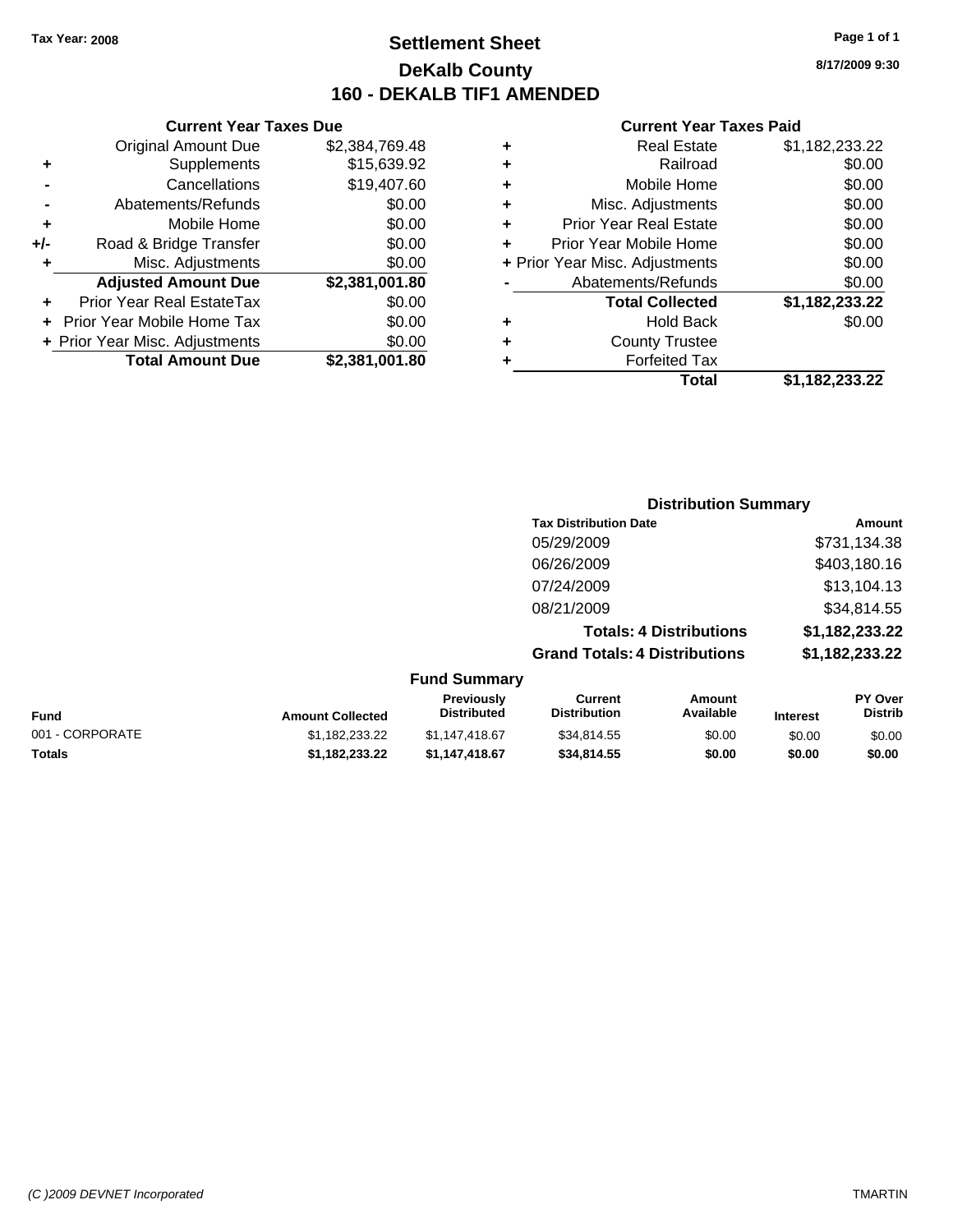## **Settlement Sheet Tax Year: 2008 Page 1 of 1 DeKalb County 162 - DEKALB TIF4**

**8/17/2009 9:30**

### **Current Year Taxes Due**

| <b>Original Amount Due</b>       | \$311,100.78 |
|----------------------------------|--------------|
| Supplements                      | \$0.00       |
| Cancellations                    | \$0.00       |
| Abatements/Refunds               | \$0.00       |
| Mobile Home                      | \$0.00       |
| Road & Bridge Transfer           | \$0.00       |
| Misc. Adjustments                | \$0.00       |
| <b>Adjusted Amount Due</b>       | \$311,100.78 |
| <b>Prior Year Real EstateTax</b> | \$0.00       |
| Prior Year Mobile Home Tax       | \$0.00       |
| + Prior Year Misc. Adjustments   | \$0.00       |
| <b>Total Amount Due</b>          | \$311,100.78 |
|                                  |              |

## **Current Year Taxes Paid**

|   | <b>Real Estate</b>             | \$155,550.39 |
|---|--------------------------------|--------------|
| ٠ | Railroad                       | \$0.00       |
| ٠ | Mobile Home                    | \$0.00       |
| ٠ | Misc. Adjustments              | \$0.00       |
| ٠ | <b>Prior Year Real Estate</b>  | \$0.00       |
|   | Prior Year Mobile Home         | \$0.00       |
|   | + Prior Year Misc. Adjustments | \$0.00       |
|   | Abatements/Refunds             | \$0.00       |
|   | <b>Total Collected</b>         | \$155,550.39 |
| ٠ | <b>Hold Back</b>               | \$0.00       |
| ٠ | <b>County Trustee</b>          |              |
|   | <b>Forfeited Tax</b>           |              |
|   | Total                          | \$155,550.39 |
|   |                                |              |

### **Distribution Summary Tax Distribution Date Amount** 06/26/2009 \$155,550.39 **Totals: 1 Distributions \$155,550.39 Grand Totals: 1 Distributions \$155,550.39 Fund Summary Fund Interest Amount Collected Distributed PY Over Distrib Amount Available Current Distribution Previously** 001 - CORPORATE \$155,550.39 \$155,550.39 \$155,550.39 \$0.00 \$0.00 \$0.00 \$0.00 \$0.00 **Totals \$155,550.39 \$155,550.39 \$0.00 \$0.00 \$0.00 \$0.00**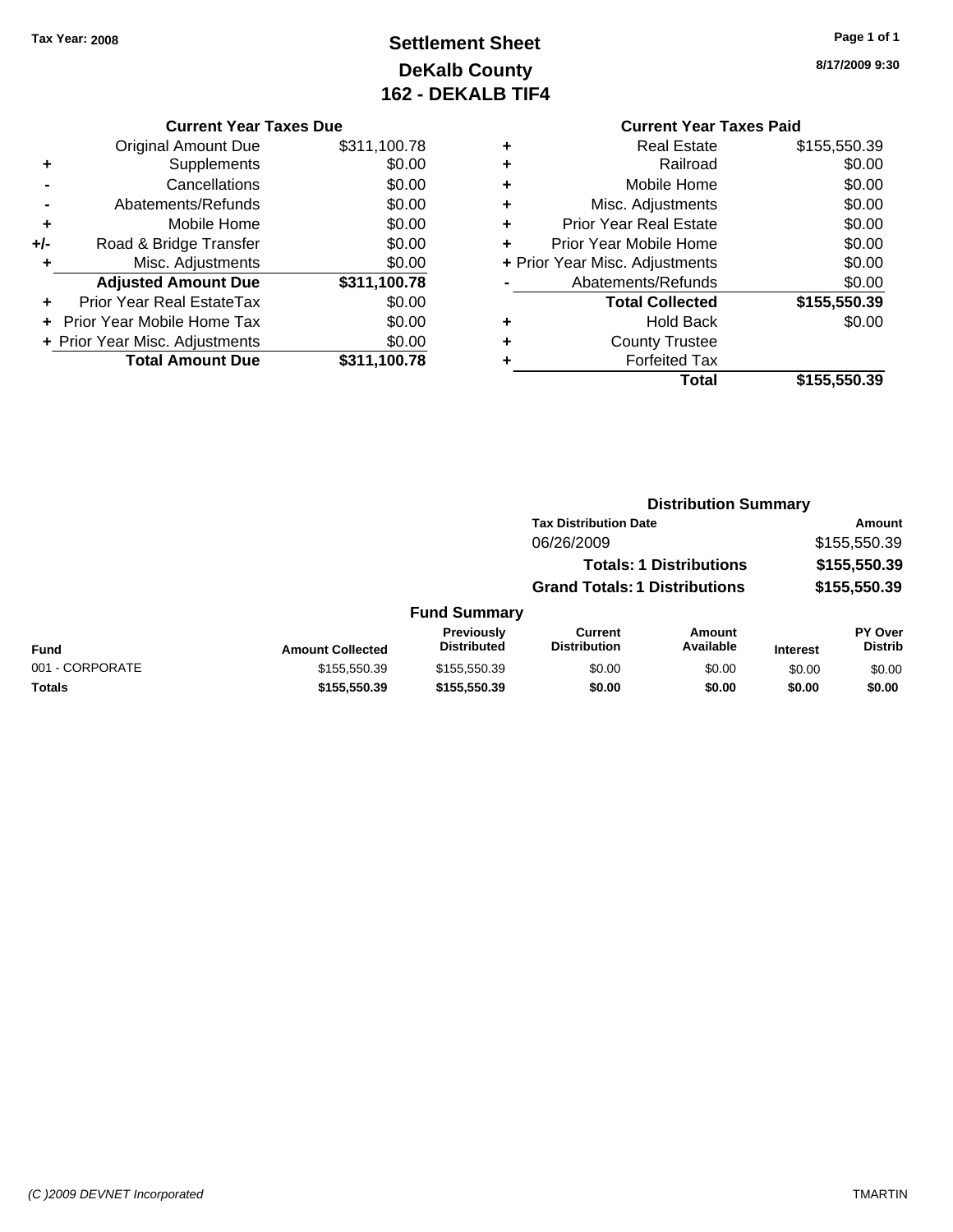## **Settlement Sheet Tax Year: 2008 Page 1 of 1 DeKalb County 163 - MALTA TIF**

**8/17/2009 9:30**

|   | <b>Current Year Taxes Paid</b> |              |
|---|--------------------------------|--------------|
| ٠ | <b>Real Estate</b>             | \$195,907.60 |
| ٠ | Railroad                       | \$0.00       |
| ٠ | Mobile Home                    | \$0.00       |
| ٠ | Misc. Adjustments              | \$0.00       |
| ٠ | Prior Year Real Estate         | \$0.00       |
| ÷ | Prior Year Mobile Home         | \$0.00       |
|   | + Prior Year Misc. Adjustments | \$0.00       |
|   | Abatements/Refunds             | \$0.00       |
|   | <b>Total Collected</b>         | \$195,907.60 |
|   | <b>Hold Back</b>               | \$0.00       |
|   | <b>County Trustee</b>          |              |
|   | <b>Forfeited Tax</b>           |              |
|   | <b>Total</b>                   | \$195,907.60 |
|   |                                |              |

### **Current Year Taxes Due** Original Amount Due \$405,368.78 **+** Supplements \$0.00 **-** Cancellations \$0.00 **-** Abatements/Refunds \$0.00 **+** Mobile Home \$0.00 **+/-** Road & Bridge Transfer \$0.00 **+** Misc. Adjustments \$0.00 **Adjusted Amount Due \$405,368.78 +** Prior Year Real EstateTax \$0.00 **+** Prior Year Mobile Home Tax \$0.00 **+ Prior Year Misc. Adjustments \$0.00<br>Total Amount Due \$405,368.78 Total Amount Due**

### **Distribution Summary**

| <b>Tax Distribution Date</b>         | Amount       |
|--------------------------------------|--------------|
| 05/29/2009                           | \$148,077.23 |
| 06/26/2009                           | \$41,992.34  |
| 07/24/2009                           | \$2,948.85   |
| 08/21/2009                           | \$2,889.18   |
| <b>Totals: 4 Distributions</b>       | \$195,907.60 |
| <b>Grand Totals: 4 Distributions</b> | \$195,907.60 |
|                                      |              |

| <b>Fund Summary</b> |                         |                                         |                                |                     |                 |                                  |
|---------------------|-------------------------|-----------------------------------------|--------------------------------|---------------------|-----------------|----------------------------------|
| <b>Fund</b>         | <b>Amount Collected</b> | <b>Previously</b><br><b>Distributed</b> | Current<br><b>Distribution</b> | Amount<br>Available | <b>Interest</b> | <b>PY Over</b><br><b>Distrib</b> |
| 001 - CORPORATE     | \$195,907.60            | \$193.018.42                            | \$2,889.18                     | \$0.00              | \$0.00          | \$0.00                           |
| <b>Totals</b>       | \$195,907.60            | \$193,018,42                            | \$2,889.18                     | \$0.00              | \$0.00          | \$0.00                           |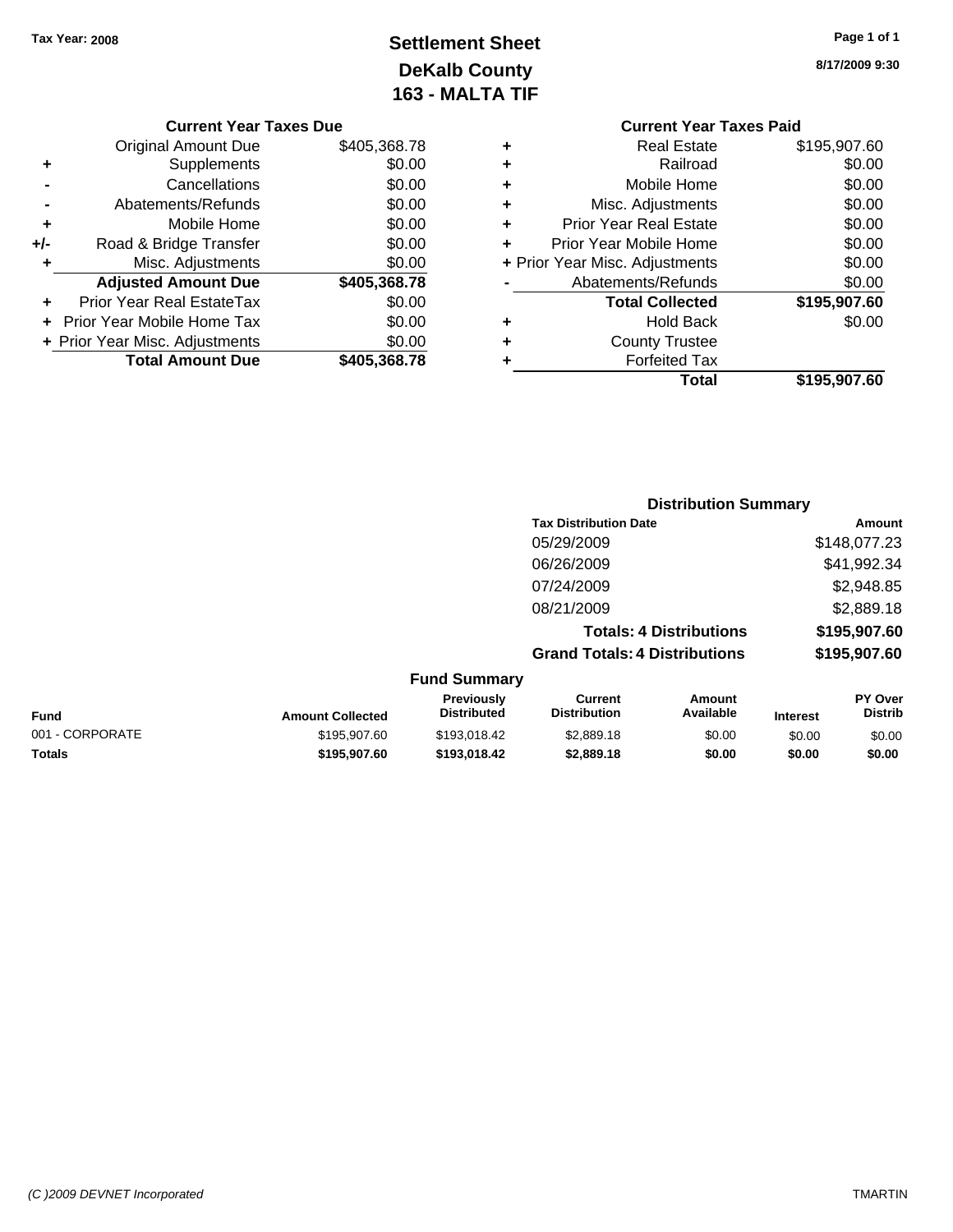## **Settlement Sheet Tax Year: 2008 Page 1 of 1 DeKalb County 164 - DEKALB TIF5**

**8/17/2009 9:30**

|                          | <b>Current Year Taxes Due</b> |             |  |
|--------------------------|-------------------------------|-------------|--|
|                          | <b>Original Amount Due</b>    | \$26,525.76 |  |
| ٠                        | <b>Supplements</b>            | \$0.00      |  |
| $\overline{\phantom{0}}$ | Cancellations                 | \$841.66    |  |
|                          | Abatements/Refunds            | \$0.00      |  |
|                          | $M$ obilo Homo                | 0000        |  |

| ٠   | MODIIE HOME                    | \$0.00      |
|-----|--------------------------------|-------------|
| +/- | Road & Bridge Transfer         | \$0.00      |
| ÷   | Misc. Adjustments              | \$0.00      |
|     | <b>Adjusted Amount Due</b>     | \$25,684.10 |
| ÷   | Prior Year Real EstateTax      | \$0.00      |
|     | + Prior Year Mobile Home Tax   | \$0.00      |
|     | + Prior Year Misc. Adjustments | \$0.00      |
|     | <b>Total Amount Due</b>        | \$25,684.10 |

### **Current Year Taxes Paid +** Real Estate \$13,110.94 **+** Railroad \$0.00 **+** Mobile Home \$0.00 **+** Misc. Adjustments \$0.00 **+** Prior Year Real Estate \$0.00 **+** Prior Year Mobile Home \$0.00 **+** Prior Year Misc. Adjustments  $$0.00$ **-** Abatements/Refunds \$0.00 **Total Collected \$13,110.94 +** Hold Back \$0.00 **+** County Trustee

**Total \$13,110.94**

**+** Forfeited Tax

|                 |                         |                                         |                                       | <b>Distribution Summary</b>    |                 |                           |
|-----------------|-------------------------|-----------------------------------------|---------------------------------------|--------------------------------|-----------------|---------------------------|
|                 |                         |                                         | <b>Tax Distribution Date</b>          |                                |                 | Amount                    |
|                 |                         |                                         | 05/29/2009                            |                                |                 | \$2,896.06                |
|                 |                         |                                         | 06/26/2009                            |                                |                 | \$9,875.44                |
|                 |                         |                                         | 07/24/2009                            |                                |                 | \$117.03                  |
|                 |                         |                                         | 08/21/2009                            |                                |                 | \$222.41                  |
|                 |                         |                                         |                                       | <b>Totals: 4 Distributions</b> |                 | \$13,110.94               |
|                 |                         |                                         | <b>Grand Totals: 4 Distributions</b>  |                                |                 | \$13,110.94               |
|                 |                         | <b>Fund Summary</b>                     |                                       |                                |                 |                           |
| <b>Fund</b>     | <b>Amount Collected</b> | <b>Previously</b><br><b>Distributed</b> | <b>Current</b><br><b>Distribution</b> | Amount<br>Available            | <b>Interest</b> | PY Over<br><b>Distrib</b> |
| 001 - CORPORATE | \$13,110.94             | \$12,888.53                             | \$222.41                              | \$0.00                         | \$0.00          | \$0.00                    |

**Totals \$13,110.94 \$12,888.53 \$222.41 \$0.00 \$0.00 \$0.00**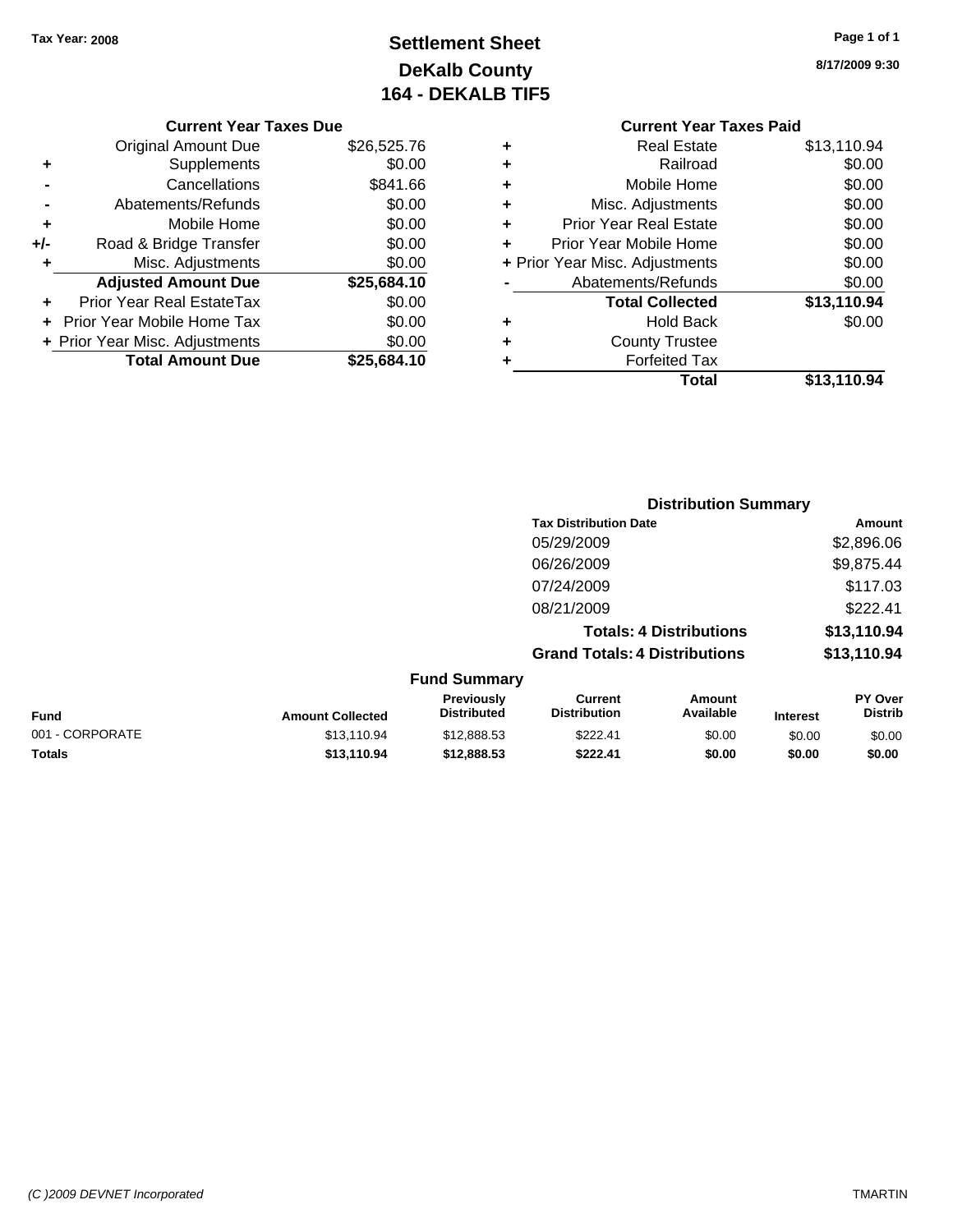## **Settlement Sheet Tax Year: 2008 Page 1 of 1 DeKalb County 170 - KIRKLAND TIF**

**8/17/2009 9:30**

### **Current Year Taxes Due**

|       | <b>Original Amount Due</b>       | \$324,321.62 |
|-------|----------------------------------|--------------|
| ٠     | Supplements                      | \$1,558.46   |
|       | Cancellations                    | \$1,731.88   |
|       | Abatements/Refunds               | \$0.00       |
| ÷     | Mobile Home                      | \$0.00       |
| $+/-$ | Road & Bridge Transfer           | \$0.00       |
| ٠     | Misc. Adjustments                | \$0.00       |
|       | <b>Adjusted Amount Due</b>       | \$324,148.20 |
|       | <b>Prior Year Real EstateTax</b> | \$0.00       |
|       | Prior Year Mobile Home Tax       | \$0.00       |
|       | + Prior Year Misc. Adjustments   | \$0.00       |
|       | <b>Total Amount Due</b>          | \$324,148.20 |

## **Current Year Taxes Paid**

| ٠ | <b>Real Estate</b>             | \$176,174.70 |
|---|--------------------------------|--------------|
| ٠ | Railroad                       | \$0.00       |
| ٠ | Mobile Home                    | \$0.00       |
| ٠ | Misc. Adjustments              | \$0.00       |
| ٠ | <b>Prior Year Real Estate</b>  | \$0.00       |
| ٠ | Prior Year Mobile Home         | \$0.00       |
|   | + Prior Year Misc. Adjustments | \$0.00       |
|   | Abatements/Refunds             | \$0.00       |
|   | <b>Total Collected</b>         | \$176,174.70 |
| ٠ | <b>Hold Back</b>               | \$0.00       |
| ٠ | <b>County Trustee</b>          |              |
| ٠ | <b>Forfeited Tax</b>           |              |
|   | Total                          | \$176,174.70 |
|   |                                |              |

## **Distribution Summary Tax Distribution Date Amount** 05/29/2009 \$62,107.39 06/26/2009 \$103,742.99 07/24/2009 \$816.18 08/21/2009 \$9,508.14 **Totals: 4 Distributions \$176,174.70 Grand Totals: 4 Distributions \$176,174.70 Fund Summary**

| <b>Fund</b>     | <b>Amount Collected</b> | <b>Previously</b><br><b>Distributed</b> | Current<br><b>Distribution</b> | Amount<br>Available | <b>Interest</b> | <b>PY Over</b><br><b>Distrib</b> |
|-----------------|-------------------------|-----------------------------------------|--------------------------------|---------------------|-----------------|----------------------------------|
| 001 - CORPORATE | \$176,174.70            | \$166,666,56                            | \$9,508.14                     | \$0.00              | \$0.00          | \$0.00                           |
| <b>Totals</b>   | \$176,174.70            | \$166,666.56                            | \$9,508.14                     | \$0.00              | \$0.00          | \$0.00                           |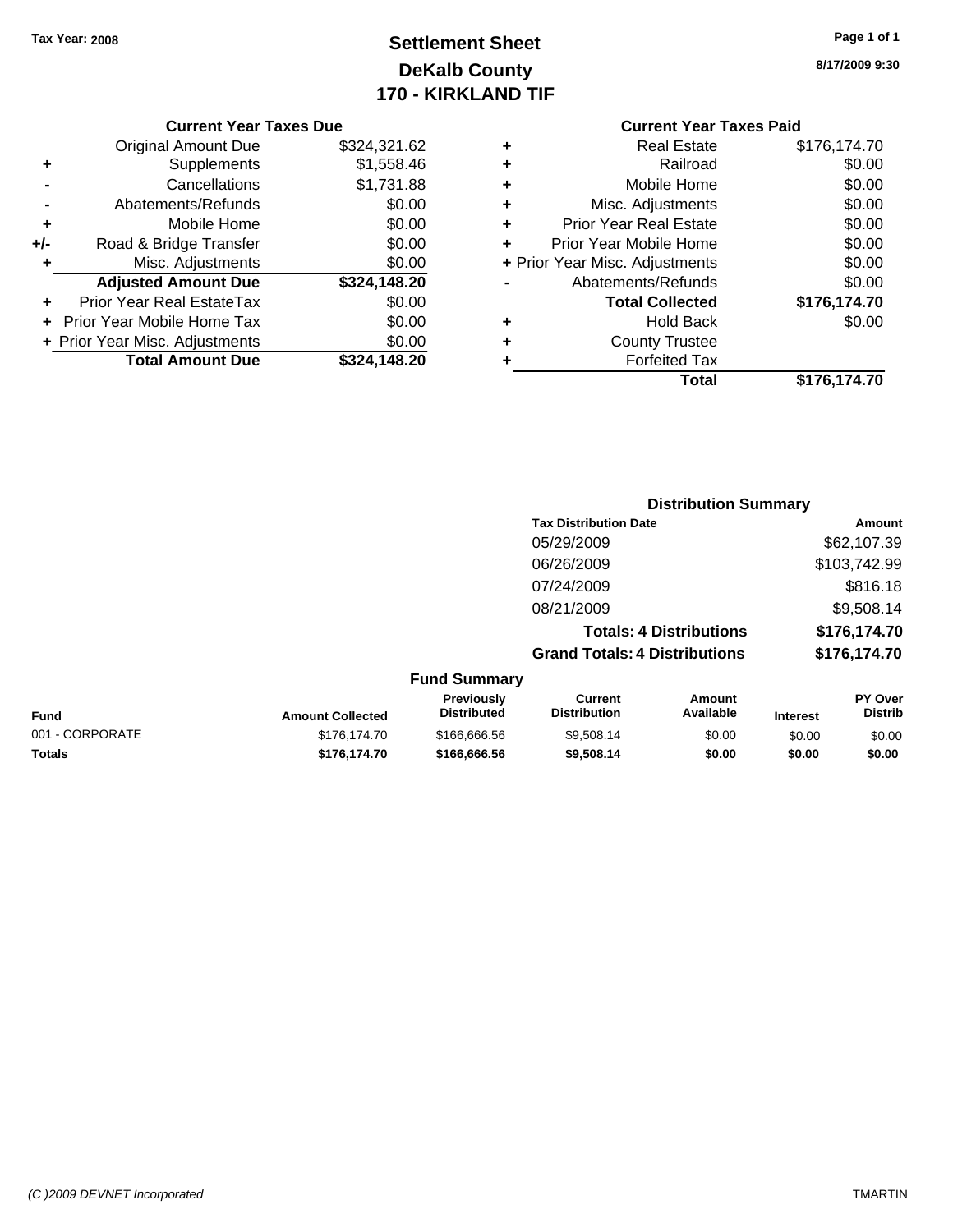## **Settlement Sheet Tax Year: 2008 Page 1 of 1 DeKalb County 171 - WATERMAN TIF**

**8/17/2009 9:30**

| <b>Current Year Taxes Due</b> |  |  |
|-------------------------------|--|--|
|                               |  |  |

|     | <b>Original Amount Due</b>        | \$100,357.08 |
|-----|-----------------------------------|--------------|
| ٠   | Supplements                       | \$0.00       |
|     | Cancellations                     | \$0.00       |
|     | Abatements/Refunds                | \$0.00       |
| ٠   | Mobile Home                       | \$0.00       |
| +/- | Road & Bridge Transfer            | \$0.00       |
| ٠   | Misc. Adjustments                 | \$0.00       |
|     | <b>Adjusted Amount Due</b>        | \$100,357.08 |
|     | Prior Year Real EstateTax         | \$0.00       |
|     | <b>Prior Year Mobile Home Tax</b> | \$0.00       |
|     | + Prior Year Misc. Adjustments    | \$0.00       |
|     | <b>Total Amount Due</b>           | \$100,357.08 |

| ٠ | <b>Real Estate</b>             | \$50,116.79 |
|---|--------------------------------|-------------|
| ÷ | Railroad                       | \$0.00      |
| ÷ | Mobile Home                    | \$0.00      |
| ٠ | Misc. Adjustments              | \$0.00      |
| ٠ | <b>Prior Year Real Estate</b>  | \$0.00      |
| ÷ | Prior Year Mobile Home         | \$0.00      |
|   | + Prior Year Misc. Adjustments | \$0.00      |
|   | Abatements/Refunds             | \$0.00      |
|   | <b>Total Collected</b>         | \$50,116.79 |
| ٠ | <b>Hold Back</b>               | \$0.00      |
| ٠ | <b>County Trustee</b>          |             |
| ٠ | <b>Forfeited Tax</b>           |             |
|   | Total                          | \$50,116.79 |
|   |                                |             |

|                         |                                         |                                       | <b>Distribution Summary</b>    |                 |                           |
|-------------------------|-----------------------------------------|---------------------------------------|--------------------------------|-----------------|---------------------------|
|                         |                                         | <b>Tax Distribution Date</b>          |                                |                 | <b>Amount</b>             |
|                         |                                         | 05/29/2009                            |                                |                 | \$1,589.09                |
|                         |                                         | 06/26/2009                            |                                |                 | \$46,491.84               |
|                         |                                         | 07/24/2009                            |                                |                 | \$1,600.04                |
|                         |                                         | 08/21/2009                            |                                |                 | \$435.82                  |
|                         |                                         |                                       | <b>Totals: 4 Distributions</b> |                 | \$50,116.79               |
|                         |                                         | <b>Grand Totals: 4 Distributions</b>  |                                |                 | \$50,116.79               |
|                         | <b>Fund Summary</b>                     |                                       |                                |                 |                           |
| <b>Amount Collected</b> | <b>Previously</b><br><b>Distributed</b> | <b>Current</b><br><b>Distribution</b> | Amount<br>Available            | <b>Interest</b> | PY Over<br><b>Distrib</b> |

| Fund            | <b>Amount Collected</b> | Previously<br><b>Distributed</b> | Current<br><b>Distribution</b> | Amount<br>Available | <b>Interest</b> | PY Over<br>Distrib |
|-----------------|-------------------------|----------------------------------|--------------------------------|---------------------|-----------------|--------------------|
| 001 - CORPORATE | \$50.116.79             | \$49.680.97                      | \$435.82                       | \$0.00              | \$0.00          | \$0.00             |
| <b>Totals</b>   | \$50.116.79             | \$49,680.97                      | \$435.82                       | \$0.00              | \$0.00          | \$0.00             |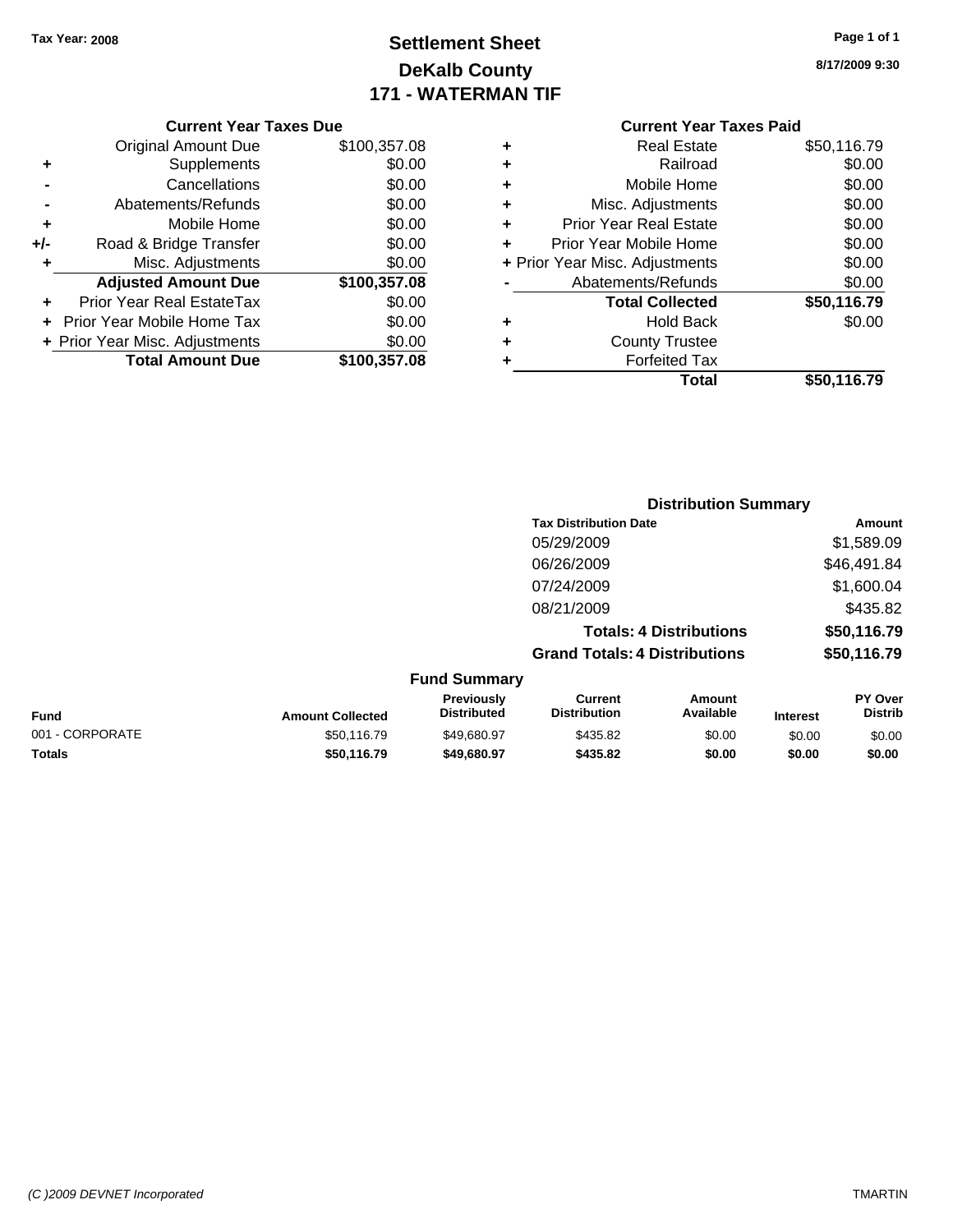## **Settlement Sheet Tax Year: 2008 Page 1 of 1 DeKalb County 180 - SYCAMORE TIF DISTRICT**

**8/17/2009 9:30**

|     | <b>Current Year Taxes Due</b>  |             |  |  |  |  |
|-----|--------------------------------|-------------|--|--|--|--|
|     | Original Amount Due            | \$65,710.44 |  |  |  |  |
| ٠   | Supplements                    | \$0.00      |  |  |  |  |
|     | Cancellations                  | \$0.00      |  |  |  |  |
|     | Abatements/Refunds             | \$0.00      |  |  |  |  |
| ٠   | Mobile Home                    | \$0.00      |  |  |  |  |
| +/- | Road & Bridge Transfer         | \$0.00      |  |  |  |  |
| ٠   | Misc. Adjustments              | \$0.00      |  |  |  |  |
|     | <b>Adjusted Amount Due</b>     | \$65,710.44 |  |  |  |  |
|     | Prior Year Real EstateTax      | \$0.00      |  |  |  |  |
|     | Prior Year Mobile Home Tax     | \$0.00      |  |  |  |  |
|     | + Prior Year Misc. Adjustments | \$0.00      |  |  |  |  |
|     | <b>Total Amount Due</b>        | \$65,710.44 |  |  |  |  |
|     |                                |             |  |  |  |  |

|   | <b>Real Estate</b>             | \$33,524.74 |
|---|--------------------------------|-------------|
| ٠ | Railroad                       | \$0.00      |
| ٠ | Mobile Home                    | \$0.00      |
| ٠ | Misc. Adjustments              | \$0.00      |
| ٠ | <b>Prior Year Real Estate</b>  | \$0.00      |
|   | Prior Year Mobile Home         | \$0.00      |
|   | + Prior Year Misc. Adjustments | \$0.00      |
|   | Abatements/Refunds             | \$0.00      |
|   | <b>Total Collected</b>         | \$33,524.74 |
| ٠ | <b>Hold Back</b>               | \$0.00      |
| ٠ | <b>County Trustee</b>          |             |
| ٠ | <b>Forfeited Tax</b>           |             |
|   | Total                          | \$33,524.74 |
|   |                                |             |

|                 |                         |                                  | <b>Distribution Summary</b><br><b>Tax Distribution Date</b> |                                |                 |                                  |
|-----------------|-------------------------|----------------------------------|-------------------------------------------------------------|--------------------------------|-----------------|----------------------------------|
|                 |                         |                                  |                                                             |                                |                 | Amount                           |
|                 |                         |                                  | 05/29/2009                                                  |                                |                 | \$846.10                         |
|                 |                         |                                  | 06/26/2009                                                  |                                |                 | \$32,374.00                      |
|                 |                         |                                  | 08/21/2009                                                  |                                |                 | \$304.64                         |
|                 |                         |                                  |                                                             | <b>Totals: 3 Distributions</b> |                 | \$33,524.74                      |
|                 |                         |                                  | <b>Grand Totals: 3 Distributions</b>                        |                                |                 | \$33,524.74                      |
|                 |                         | <b>Fund Summary</b>              |                                                             |                                |                 |                                  |
| Fund            | <b>Amount Collected</b> | Previously<br><b>Distributed</b> | <b>Current</b><br><b>Distribution</b>                       | Amount<br>Available            | <b>Interest</b> | <b>PY Over</b><br><b>Distrib</b> |
| 001 - CORPORATE | \$33.524.74             | \$33,220.10                      | \$304.64                                                    | \$0.00                         | \$0.00          | \$0.00                           |
| Totals          | \$33,524.74             | \$33,220.10                      | \$304.64                                                    | \$0.00                         | \$0.00          | \$0.00                           |
|                 |                         |                                  |                                                             |                                |                 |                                  |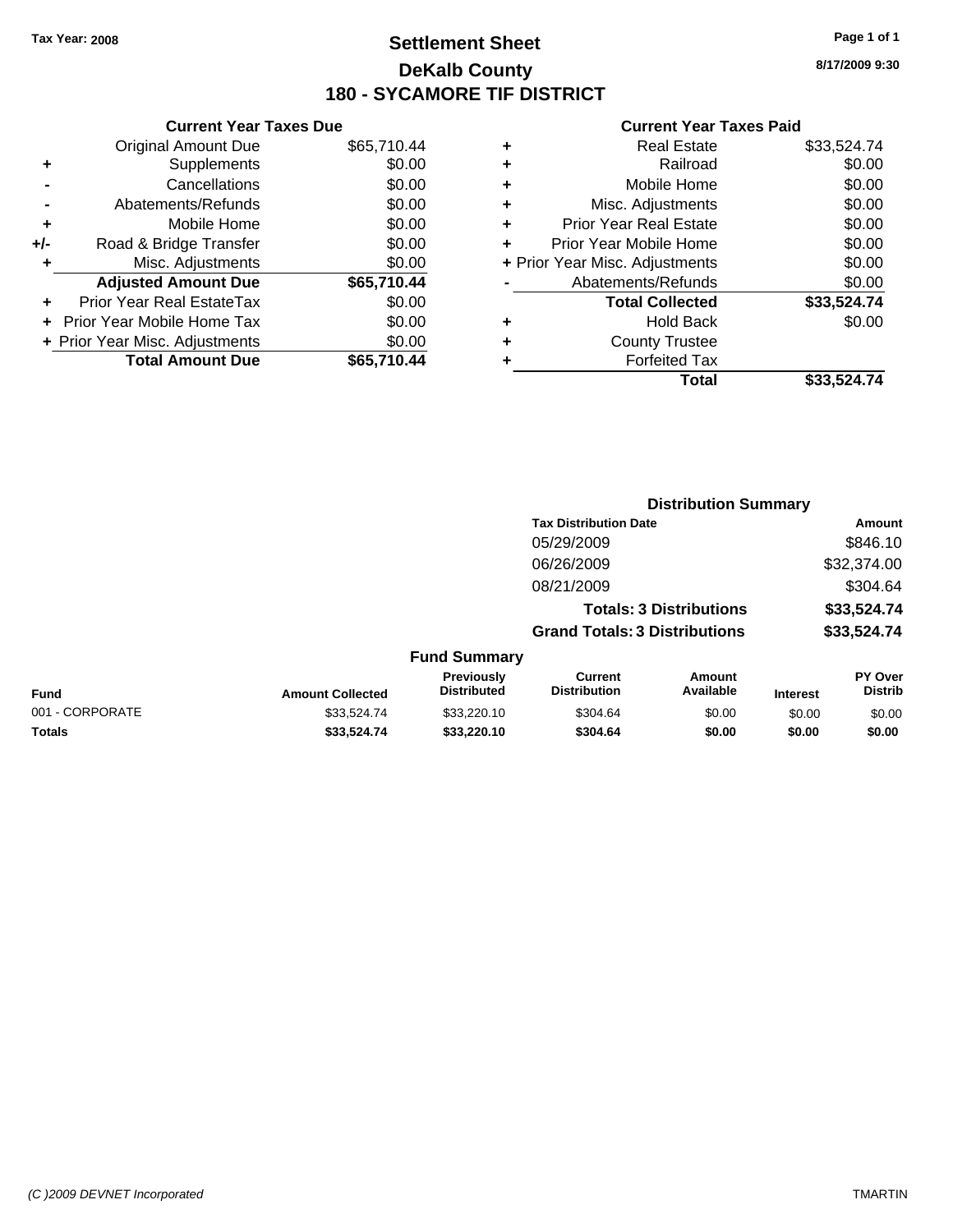Original Amount Due

**Adjusted Amount Due** 

**Total Amount Due** 

**+** Supplements **-** Cancellations **-** Abatements/Refunds **+** Mobile Home **+/-** Road & Bridge Transfer **+** Misc. Adjustments

**+** Prior Year Real EstateTax \$0.00 **+** Prior Year Mobile Home Tax **+ Prior Year Misc. Adjustments** 

## **Settlement Sheet Tax Year: 2008 Page 1 of 1 DeKalb County 201 - DEKALB SSA #6 (GREEK ROW)**

**8/17/2009 9:30**

\$5,534.38

### **Current Year Taxes Paid**

| <b>Current Year Taxes Due</b><br><b>Current Year Taxes Paid</b> |             |   |                                |            |
|-----------------------------------------------------------------|-------------|---|--------------------------------|------------|
| ıl Amount Due                                                   | \$10,325.76 | ٠ | <b>Real Estate</b>             | \$5,534.38 |
| Supplements                                                     | \$0.00      | ٠ | Railroad                       | \$0.00     |
| Cancellations                                                   | \$0.00      | ٠ | Mobile Home                    | \$0.00     |
| าents/Refunds                                                   | \$0.00      | ٠ | Misc. Adjustments              | \$0.00     |
| Mobile Home                                                     | \$0.00      | ٠ | <b>Prior Year Real Estate</b>  | \$0.00     |
| ridge Transfer                                                  | \$0.00      | ٠ | Prior Year Mobile Home         | \$0.00     |
| :. Adjustments                                                  | \$0.00      |   | + Prior Year Misc. Adjustments | \$0.00     |
| <b>Amount Due</b>                                               | \$10,325.76 |   | Abatements/Refunds             | \$0.00     |
| eal EstateTax                                                   | \$0.00      |   | <b>Total Collected</b>         | \$5,534.38 |
| pile Home Tax                                                   | \$0.00      | ٠ | <b>Hold Back</b>               | \$0.00     |
| . Adjustments                                                   | \$0.00      | ÷ | <b>County Trustee</b>          |            |
| <b>Amount Due</b>                                               | \$10,325.76 |   | <b>Forfeited Tax</b>           |            |
|                                                                 |             |   | Total                          | \$5,534,38 |

|                            |                         |                                  | <b>Distribution Summary</b>           |                                |                 |                                  |
|----------------------------|-------------------------|----------------------------------|---------------------------------------|--------------------------------|-----------------|----------------------------------|
|                            |                         |                                  | <b>Tax Distribution Date</b>          |                                |                 | Amount                           |
|                            |                         |                                  | 05/29/2009                            |                                |                 | \$824.40                         |
|                            |                         |                                  | 06/26/2009                            |                                |                 | \$3,412.14                       |
|                            |                         |                                  | 07/24/2009                            |                                |                 | \$82.89                          |
|                            |                         |                                  | 08/21/2009                            |                                |                 | \$1,214.95                       |
|                            |                         |                                  |                                       | <b>Totals: 4 Distributions</b> |                 | \$5,534.38                       |
|                            |                         |                                  | <b>Grand Totals: 4 Distributions</b>  |                                |                 | \$5,534.38                       |
|                            |                         | <b>Fund Summary</b>              |                                       |                                |                 |                                  |
| Fund                       | <b>Amount Collected</b> | Previously<br><b>Distributed</b> | <b>Current</b><br><b>Distribution</b> | <b>Amount</b><br>Available     | <b>Interest</b> | <b>PY Over</b><br><b>Distrib</b> |
| 023 - SPECIAL SERVICE AREA | \$5,534.38              | \$4,319.43                       | \$1,214.95                            | \$0.00                         | \$0.00          | \$0.00                           |
| Totals                     | \$5,534.38              | \$4,319.43                       | \$1,214.95                            | \$0.00                         | \$0.00          | \$0.00                           |

### *(C )2009 DEVNET Incorporated* TMARTIN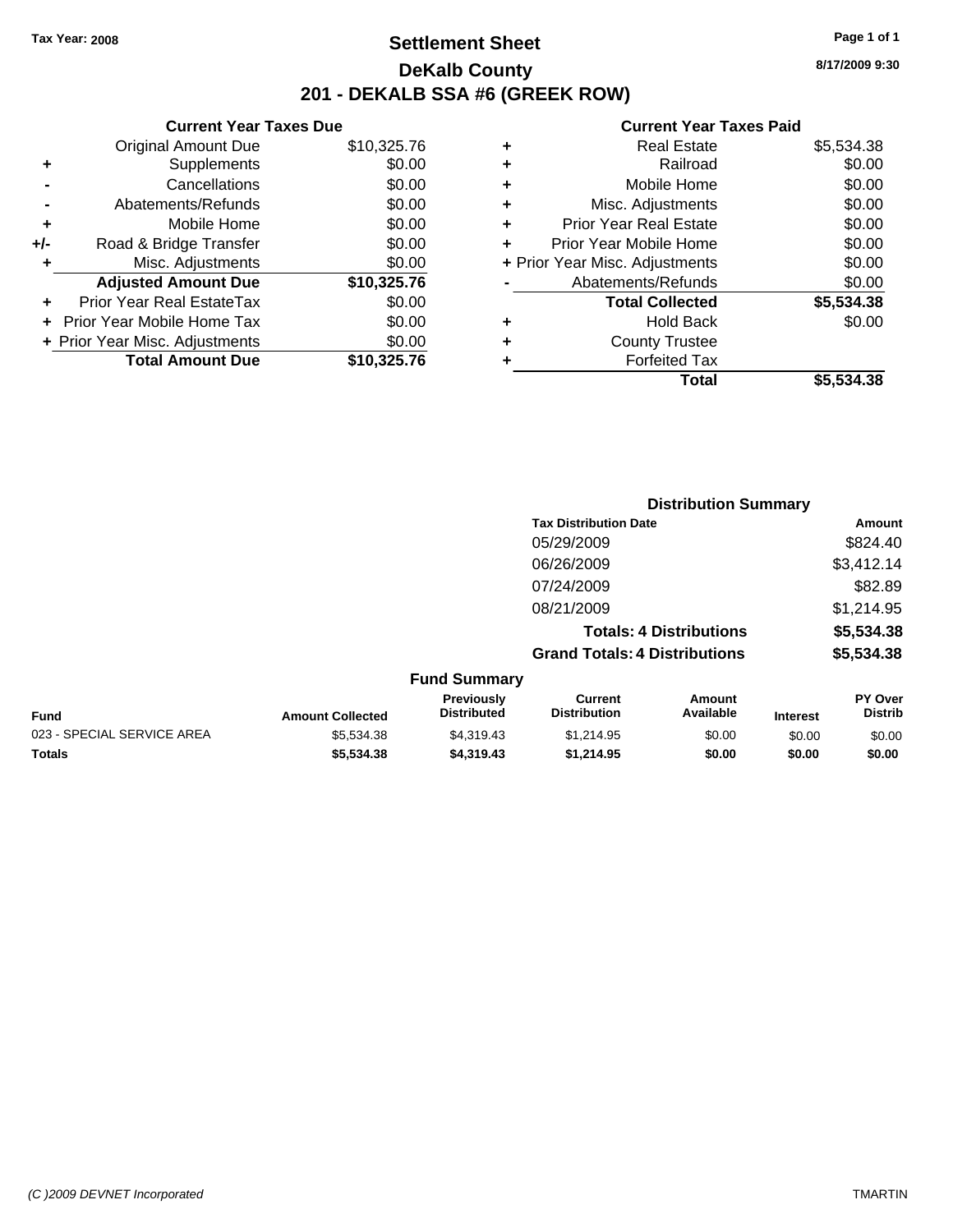## **Settlement Sheet Tax Year: 2008 Page 1 of 1 DeKalb County 204 - GENOA RIVER BEND SSA**

### **Current Year Taxes Due**

|     | <b>Original Amount Due</b>        | \$61,500.83 |
|-----|-----------------------------------|-------------|
|     | Supplements                       | \$228.51    |
|     | Cancellations                     | \$501.99    |
|     | Abatements/Refunds                | \$0.00      |
| ÷   | Mobile Home                       | \$0.00      |
| +/- | Road & Bridge Transfer            | \$0.00      |
| ٠   | Misc. Adjustments                 | \$0.00      |
|     | <b>Adjusted Amount Due</b>        | \$61,227.35 |
|     | <b>Prior Year Real EstateTax</b>  | \$0.00      |
|     | <b>Prior Year Mobile Home Tax</b> | \$0.00      |
|     | + Prior Year Misc. Adjustments    | \$0.00      |
|     | <b>Total Amount Due</b>           | \$61,227.35 |

### **Current Year Taxes Paid**

| ٠ | <b>Real Estate</b>             | \$30,958.10 |
|---|--------------------------------|-------------|
| ٠ | Railroad                       | \$0.00      |
| ٠ | Mobile Home                    | \$0.00      |
| ٠ | Misc. Adjustments              | \$0.00      |
| ٠ | <b>Prior Year Real Estate</b>  | \$0.00      |
| ٠ | Prior Year Mobile Home         | \$0.00      |
|   | + Prior Year Misc. Adjustments | \$0.00      |
|   | Abatements/Refunds             | \$0.00      |
|   | <b>Total Collected</b>         | \$30,958.10 |
| ٠ | Hold Back                      | \$0.00      |
| ٠ | <b>County Trustee</b>          |             |
| ٠ | <b>Forfeited Tax</b>           |             |
|   | Total                          | \$30,958.10 |
|   |                                |             |

### **Distribution Summary Tax Distribution Date Amount** 05/29/2009 \$21,528.64 06/26/2009 \$7,785.91 07/24/2009 \$536.59 08/21/2009 \$1,106.96 **Totals: 4 Distributions \$30,958.10 Grand Totals: 4 Distributions \$30,958.10 Fund Summary PY Over Amount Current Previously**

| Fund                       | <b>Amount Collected</b> | <b>Previously</b><br><b>Distributed</b> | ∪urrent<br><b>Distribution</b> | Amount<br>Available | Interest | PΥ<br>Over<br>Distrib |
|----------------------------|-------------------------|-----------------------------------------|--------------------------------|---------------------|----------|-----------------------|
| 023 - SPECIAL SERVICE AREA | \$30.958.10             | \$29.851.14                             | \$1.106.96                     | \$0.00              | \$0.00   | \$0.00                |
| Totals                     | \$30.958.10             | \$29.851.14                             | \$1.106.96                     | \$0.00              | \$0.00   | \$0.00                |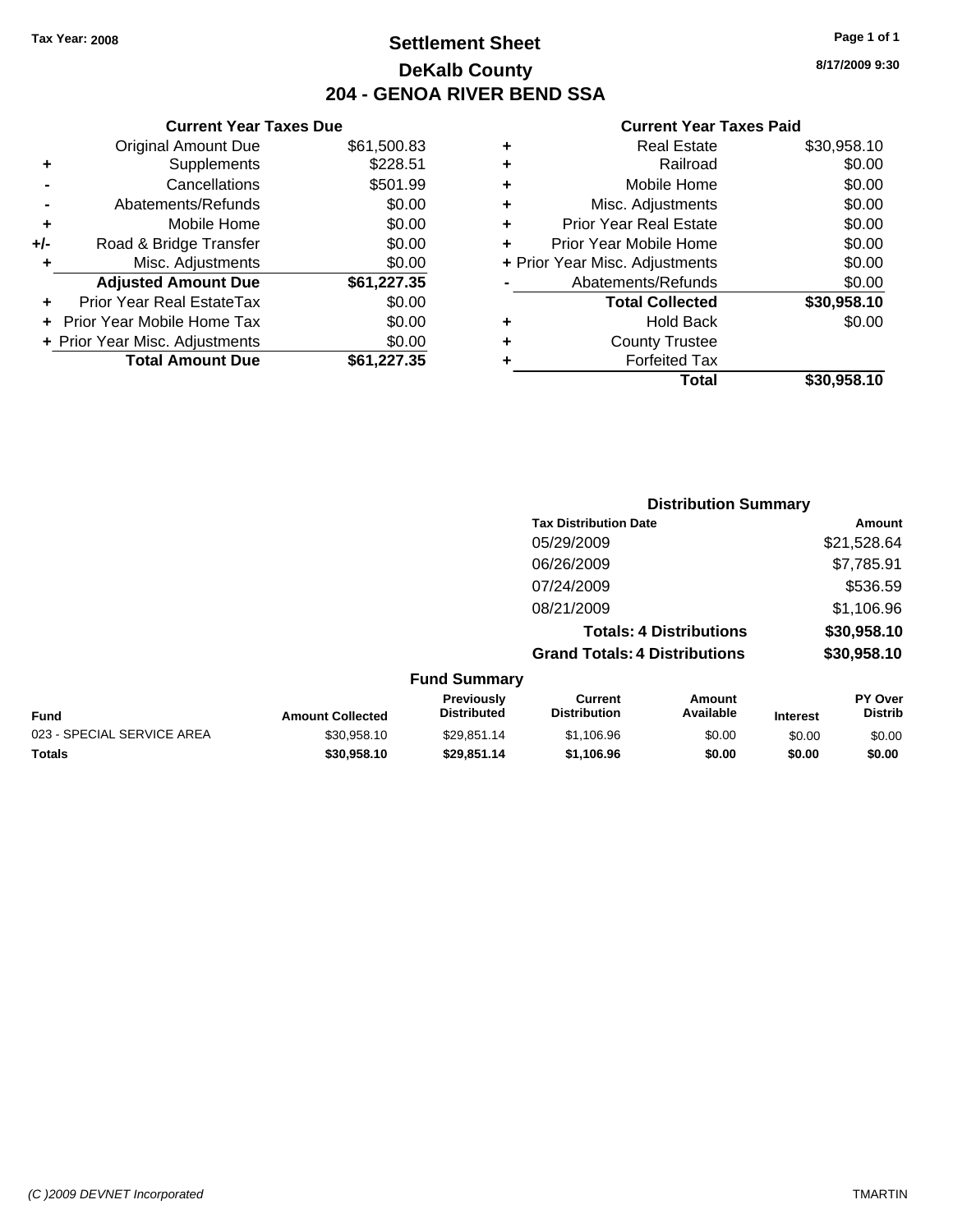## **Settlement Sheet Tax Year: 2008 Page 1 of 1 DeKalb County 213 - GENOA OAK CREEK EST SSA#4**

**8/17/2009 9:30**

|     | <b>Current Year Taxes Due</b>  |        |
|-----|--------------------------------|--------|
|     | Original Amount Due            | \$0.00 |
| ٠   | Supplements                    | \$0.00 |
|     | Cancellations                  | \$0.00 |
|     | Abatements/Refunds             | \$0.00 |
| ٠   | Mobile Home                    | \$0.00 |
| +/- | Road & Bridge Transfer         | \$0.00 |
| ٠   | Misc. Adjustments              | \$0.00 |
|     | <b>Adjusted Amount Due</b>     | \$0.00 |
|     | Prior Year Real EstateTax      | \$0.00 |
|     | Prior Year Mobile Home Tax     | \$0.00 |
|     | + Prior Year Misc. Adjustments | \$0.00 |
|     | <b>Total Amount Due</b>        | \$0.00 |
|     |                                |        |

| ٠ | <b>Real Estate</b>             | \$0.00 |
|---|--------------------------------|--------|
| ٠ | Railroad                       | \$0.00 |
| ٠ | Mobile Home                    | \$0.00 |
| ٠ | Misc. Adjustments              | \$0.00 |
| ٠ | <b>Prior Year Real Estate</b>  | \$0.00 |
| ÷ | Prior Year Mobile Home         | \$0.00 |
|   | + Prior Year Misc. Adjustments | \$0.00 |
|   | Abatements/Refunds             | \$0.00 |
|   | <b>Total Collected</b>         | \$0.00 |
| ٠ | <b>Hold Back</b>               | \$0.00 |
| ÷ | <b>County Trustee</b>          |        |
|   | <b>Forfeited Tax</b>           |        |
|   | Total                          |        |

|                            |                         | <b>Fund Summary</b>                     |                                |                     |                 |                                  |
|----------------------------|-------------------------|-----------------------------------------|--------------------------------|---------------------|-----------------|----------------------------------|
| <b>Fund</b>                | <b>Amount Collected</b> | <b>Previously</b><br><b>Distributed</b> | Current<br><b>Distribution</b> | Amount<br>Available | <b>Interest</b> | <b>PY Over</b><br><b>Distrib</b> |
| 023 - SPECIAL SERVICE AREA | \$0.00                  | \$0.00                                  | \$0.00                         | \$0.00              | \$0.00          | \$0.00                           |
| Totals                     | \$0.00                  | \$0.00                                  | \$0.00                         | \$0.00              | \$0.00          | \$0.00                           |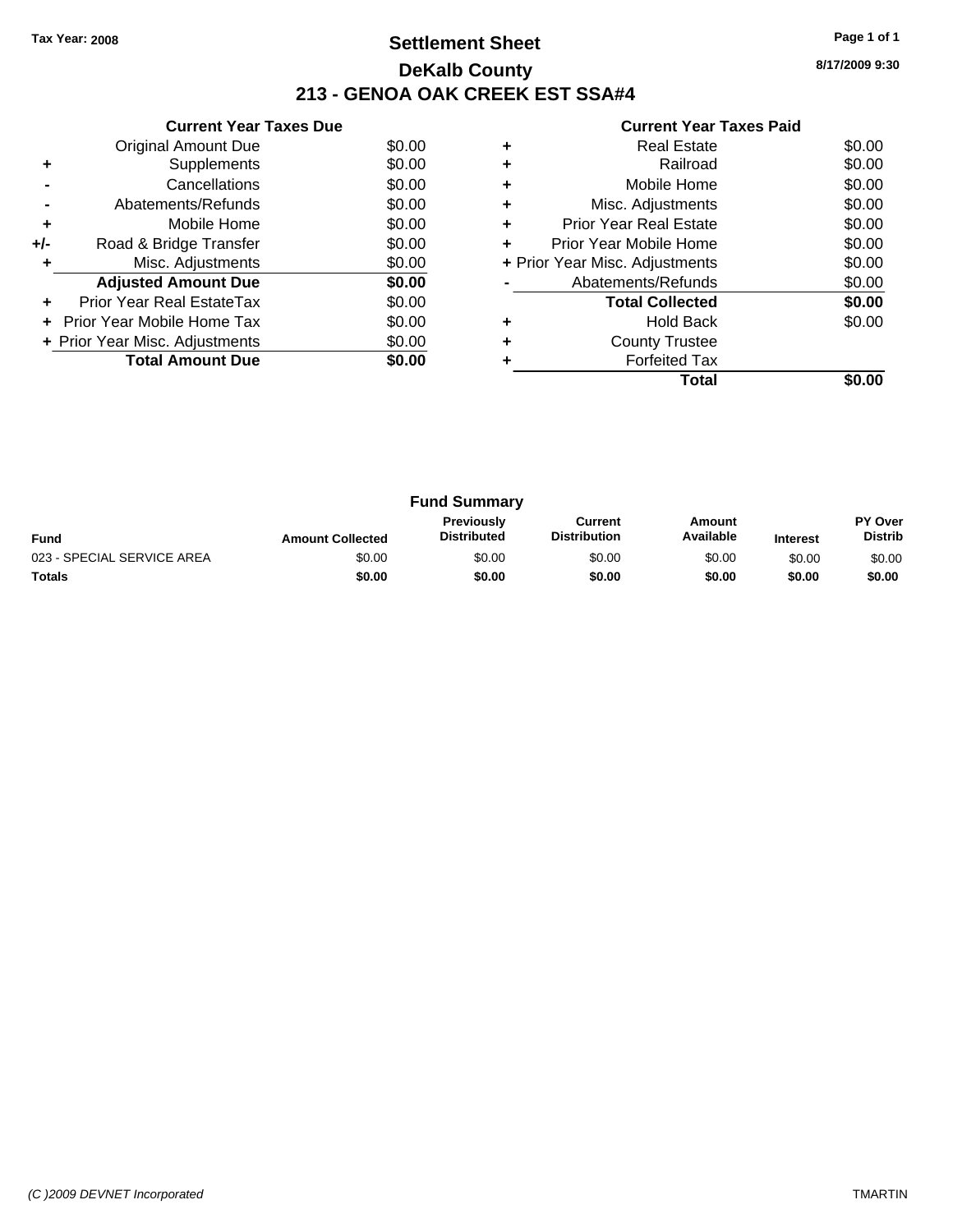## **Settlement Sheet Tax Year: 2008 Page 1 of 1 DeKalb County AF-MI #4 - AF/ MI/ DK DRAINAGE #4**

**8/17/2009 9:30**

|     | <b>Current Year Taxes Due</b>  |            |
|-----|--------------------------------|------------|
|     | <b>Original Amount Due</b>     | \$7,507.08 |
| ٠   | Supplements                    | \$0.00     |
|     | Cancellations                  | \$0.00     |
|     | Abatements/Refunds             | \$0.00     |
| ۰   | Mobile Home                    | \$0.00     |
| +/- | Road & Bridge Transfer         | \$0.00     |
| ٠   | Misc. Adjustments              | \$0.00     |
|     | <b>Adjusted Amount Due</b>     | \$7,507.08 |
| ٠   | Prior Year Real EstateTax      | \$0.00     |
|     | Prior Year Mobile Home Tax     | \$0.00     |
|     | + Prior Year Misc. Adjustments | \$0.00     |
|     | <b>Total Amount Due</b>        | \$7.507.08 |

| ٠ | <b>Real Estate</b>             | \$4,321.05 |
|---|--------------------------------|------------|
| ٠ | Railroad                       | \$0.00     |
| ٠ | Mobile Home                    | \$0.00     |
| ٠ | Misc. Adjustments              | \$0.00     |
| ÷ | <b>Prior Year Real Estate</b>  | \$0.00     |
| ٠ | Prior Year Mobile Home         | \$0.00     |
|   | + Prior Year Misc. Adjustments | \$0.00     |
|   | Abatements/Refunds             | \$0.00     |
|   | <b>Total Collected</b>         | \$4,321.05 |
| ٠ | <b>Hold Back</b>               | \$0.00     |
| ٠ | <b>County Trustee</b>          |            |
| ٠ | <b>Forfeited Tax</b>           |            |
|   | Total                          | \$4,321.05 |
|   |                                |            |

|                 |                         |                                  | <b>Distribution Summary</b>           |                                |                 |                                  |
|-----------------|-------------------------|----------------------------------|---------------------------------------|--------------------------------|-----------------|----------------------------------|
|                 |                         |                                  | <b>Tax Distribution Date</b>          |                                |                 | Amount                           |
|                 |                         |                                  | 05/29/2009                            |                                |                 | \$1,392.97                       |
|                 |                         |                                  | 06/26/2009                            |                                |                 | \$2,785.99                       |
|                 |                         |                                  | 07/24/2009                            |                                |                 | \$25.79                          |
|                 |                         |                                  | 08/21/2009                            |                                |                 | \$116.30                         |
|                 |                         |                                  |                                       | <b>Totals: 4 Distributions</b> |                 | \$4,321.05                       |
|                 |                         |                                  | <b>Grand Totals: 4 Distributions</b>  |                                |                 | \$4,321.05                       |
|                 |                         | <b>Fund Summary</b>              |                                       |                                |                 |                                  |
| Fund            | <b>Amount Collected</b> | Previously<br><b>Distributed</b> | <b>Current</b><br><b>Distribution</b> | Amount<br>Available            | <b>Interest</b> | <b>PY Over</b><br><b>Distrib</b> |
| 001 - CORPORATE | \$4,321.05              | \$4,204.75                       | \$116.30                              | \$0.00                         | \$0.00          | \$0.00                           |
| Totals          | \$4,321.05              | \$4,204.75                       | \$116.30                              | \$0.00                         | \$0.00          | \$0.00                           |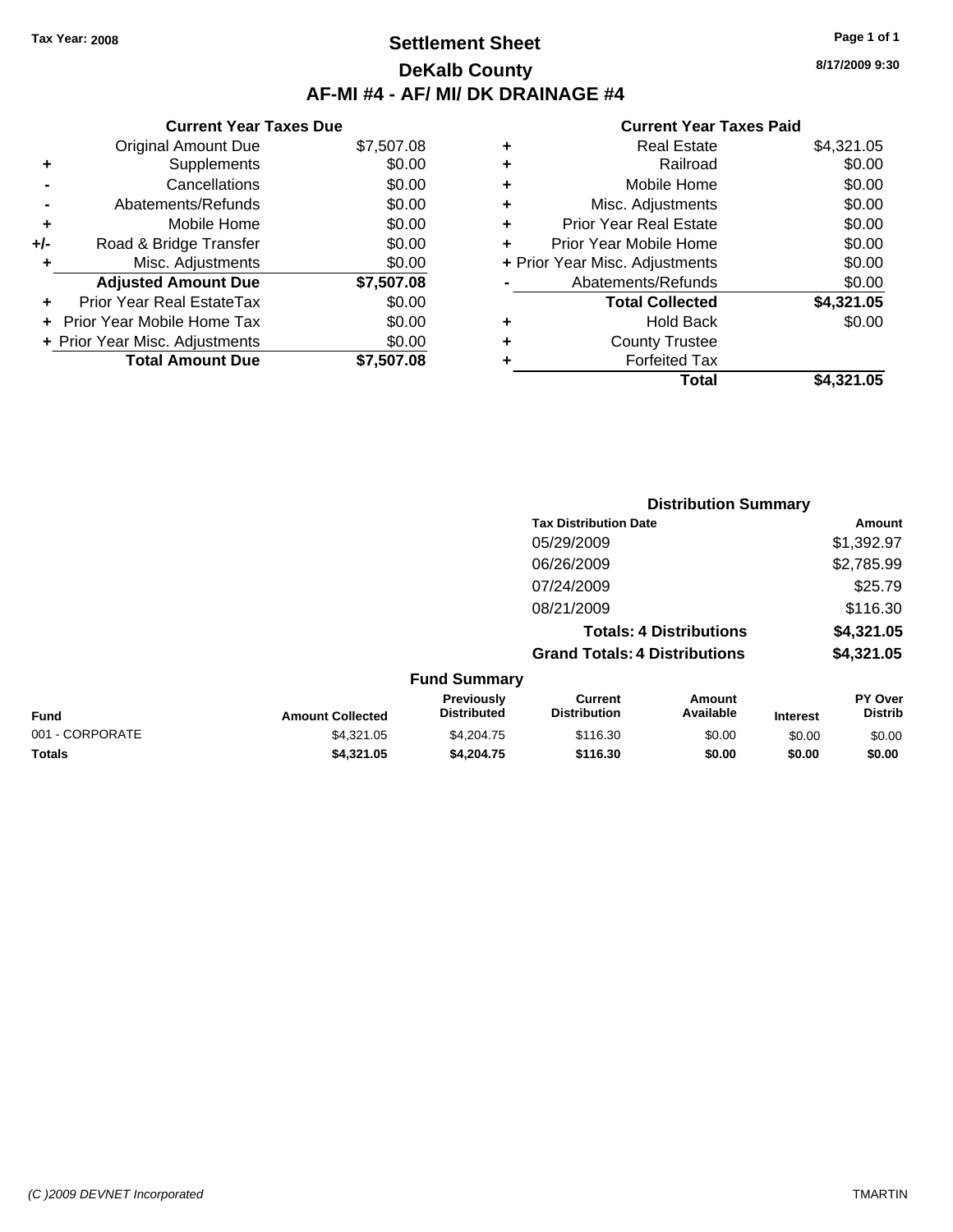# **Settlement Sheet Tax Year: 2008 Page 1 of 1 DeKalb County COON #1 - COON CREEK DRAINAGE #1**

**8/17/2009 9:30**

### **Current Year Taxes Paid**

|     | <b>Current Year Taxes Due</b>  |             |  |  |  |  |
|-----|--------------------------------|-------------|--|--|--|--|
|     | <b>Original Amount Due</b>     | \$11,819.50 |  |  |  |  |
| ÷   | Supplements                    | \$0.00      |  |  |  |  |
|     | Cancellations                  | \$0.00      |  |  |  |  |
|     | Abatements/Refunds             | \$0.00      |  |  |  |  |
| ٠   | Mobile Home                    | \$0.00      |  |  |  |  |
| +/- | Road & Bridge Transfer         | \$0.00      |  |  |  |  |
|     | Misc. Adjustments              | \$0.00      |  |  |  |  |
|     | <b>Adjusted Amount Due</b>     | \$11,819.50 |  |  |  |  |
| ÷   | Prior Year Real EstateTax      | \$0.00      |  |  |  |  |
|     | Prior Year Mobile Home Tax     | \$0.00      |  |  |  |  |
|     | + Prior Year Misc. Adjustments | \$0.00      |  |  |  |  |
|     | <b>Total Amount Due</b>        | \$11,819.50 |  |  |  |  |
|     |                                |             |  |  |  |  |

| ٠ | <b>Real Estate</b>             | \$7,437.24 |
|---|--------------------------------|------------|
| ٠ | Railroad                       | \$0.00     |
| ٠ | Mobile Home                    | \$0.00     |
| ٠ | Misc. Adjustments              | \$0.00     |
| ÷ | <b>Prior Year Real Estate</b>  | \$0.00     |
| ÷ | Prior Year Mobile Home         | \$0.00     |
|   | + Prior Year Misc. Adjustments | \$0.00     |
|   | Abatements/Refunds             | \$0.00     |
|   | <b>Total Collected</b>         | \$7,437.24 |
| ٠ | Hold Back                      | \$0.00     |
| ٠ | <b>County Trustee</b>          |            |
| ٠ | <b>Forfeited Tax</b>           |            |
|   | Total                          | \$7,437.24 |
|   |                                |            |

|                 |                         |                                  |                                       | <b>Distribution Summary</b>    |                 |                           |
|-----------------|-------------------------|----------------------------------|---------------------------------------|--------------------------------|-----------------|---------------------------|
|                 |                         |                                  | <b>Tax Distribution Date</b>          |                                |                 | Amount                    |
|                 |                         |                                  | 05/29/2009                            |                                |                 | \$2,824.93                |
|                 |                         |                                  | 06/26/2009                            |                                |                 | \$4,322.16                |
|                 |                         |                                  | 07/24/2009                            |                                |                 | \$210.79                  |
|                 |                         |                                  | 08/21/2009                            |                                |                 | \$79.36                   |
|                 |                         |                                  |                                       | <b>Totals: 4 Distributions</b> |                 | \$7,437.24                |
|                 |                         |                                  | <b>Grand Totals: 4 Distributions</b>  |                                |                 | \$7,437.24                |
|                 |                         | <b>Fund Summary</b>              |                                       |                                |                 |                           |
| <b>Fund</b>     | <b>Amount Collected</b> | Previously<br><b>Distributed</b> | <b>Current</b><br><b>Distribution</b> | Amount<br>Available            | <b>Interest</b> | PY Over<br><b>Distrib</b> |
| 001 - CORPORATE | \$7,437.24              | \$7,357.88                       | \$79.36                               | \$0.00                         | \$0.00          | \$0.00                    |

**Totals \$7,437.24 \$7,357.88 \$79.36 \$0.00 \$0.00 \$0.00**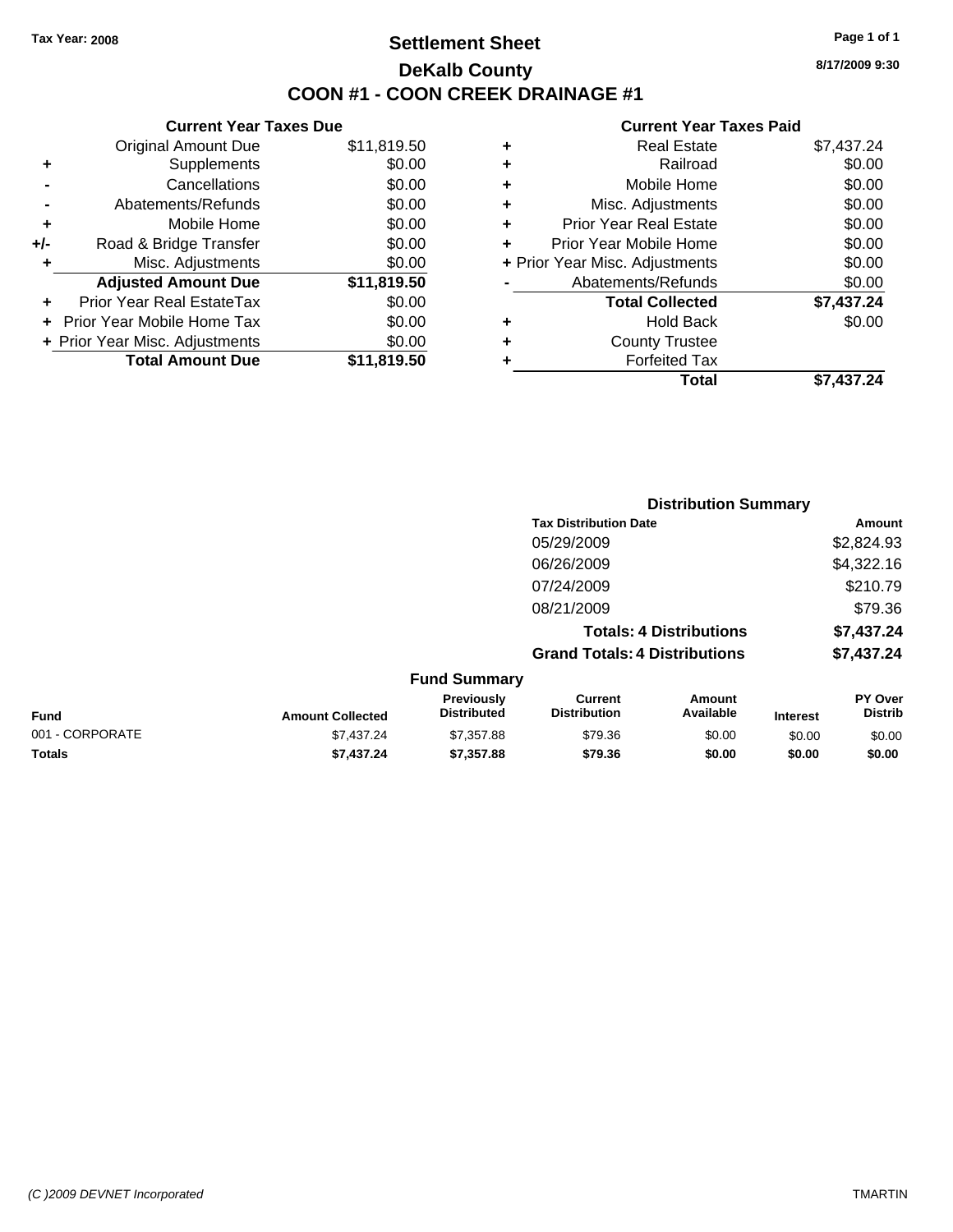**+** Supplements **-** Cancellations **-** Abatements/Refunds **+** Mobile Home **+/-** Road & Bridge Transfer **+** Misc. Adjustments

**+** Prior Year Real EstateTax **+** Prior Year Mobile Home Tax \$0.00 **+ Prior Year Misc. Adjustments** 

**Current Year Taxes Due**

# **Settlement Sheet Tax Year: 2008 Page 1 of 1 DeKalb County CO-SSA#1 - CORTLAND SBA #1**

**8/17/2009 9:30**

#### **Current Year Taxes Paid**

| \$330,001.10 | ٠                    | <b>Real Estate</b>            | \$166,404.81                                           |
|--------------|----------------------|-------------------------------|--------------------------------------------------------|
| \$0.00       | ٠                    | Railroad                      | \$0.00                                                 |
| \$0.00       | ٠                    | Mobile Home                   | \$0.00                                                 |
| \$0.00       | ٠                    | Misc. Adjustments             | \$0.00                                                 |
| \$0.00       | ÷                    | <b>Prior Year Real Estate</b> | \$0.00                                                 |
| \$0.00       | ÷                    | Prior Year Mobile Home        | \$0.00                                                 |
| \$0.00       |                      |                               | \$0.00                                                 |
| \$330,001.10 |                      | Abatements/Refunds            | \$0.00                                                 |
| \$0.00       |                      | <b>Total Collected</b>        | \$166,404.81                                           |
| \$0.00       | ٠                    | <b>Hold Back</b>              | \$0.00                                                 |
| \$0.00       | ٠                    | <b>County Trustee</b>         |                                                        |
| \$330,001.10 |                      | <b>Forfeited Tax</b>          |                                                        |
|              |                      | <b>Total</b>                  | \$166,404.81                                           |
|              | OGNOM TOGI TUACO DUC |                               | омпонстом талоо гана<br>+ Prior Year Misc. Adjustments |

#### **Distribution Summary Tax Distribution Date Amount** 05/29/2009 \$128,489.79 06/26/2009 \$30,191.59 07/24/2009 \$5,617.04 08/21/2009 \$2,106.39 **Totals: 4 Distributions \$166,404.81 Grand Totals: 4 Distributions \$166,404.81 Fund Summary Fund Interest Amount Collected Distributed PY Over Amount Available Current Distribution Previously** 023 - SPECIAL SERVICE AREA  $$166,404.81$   $$164,298.42$   $$2,106.39$   $$0.00$   $$0.00$   $$0.00$

**Totals \$166,404.81 \$164,298.42 \$2,106.39 \$0.00 \$0.00 \$0.00**

**Distrib**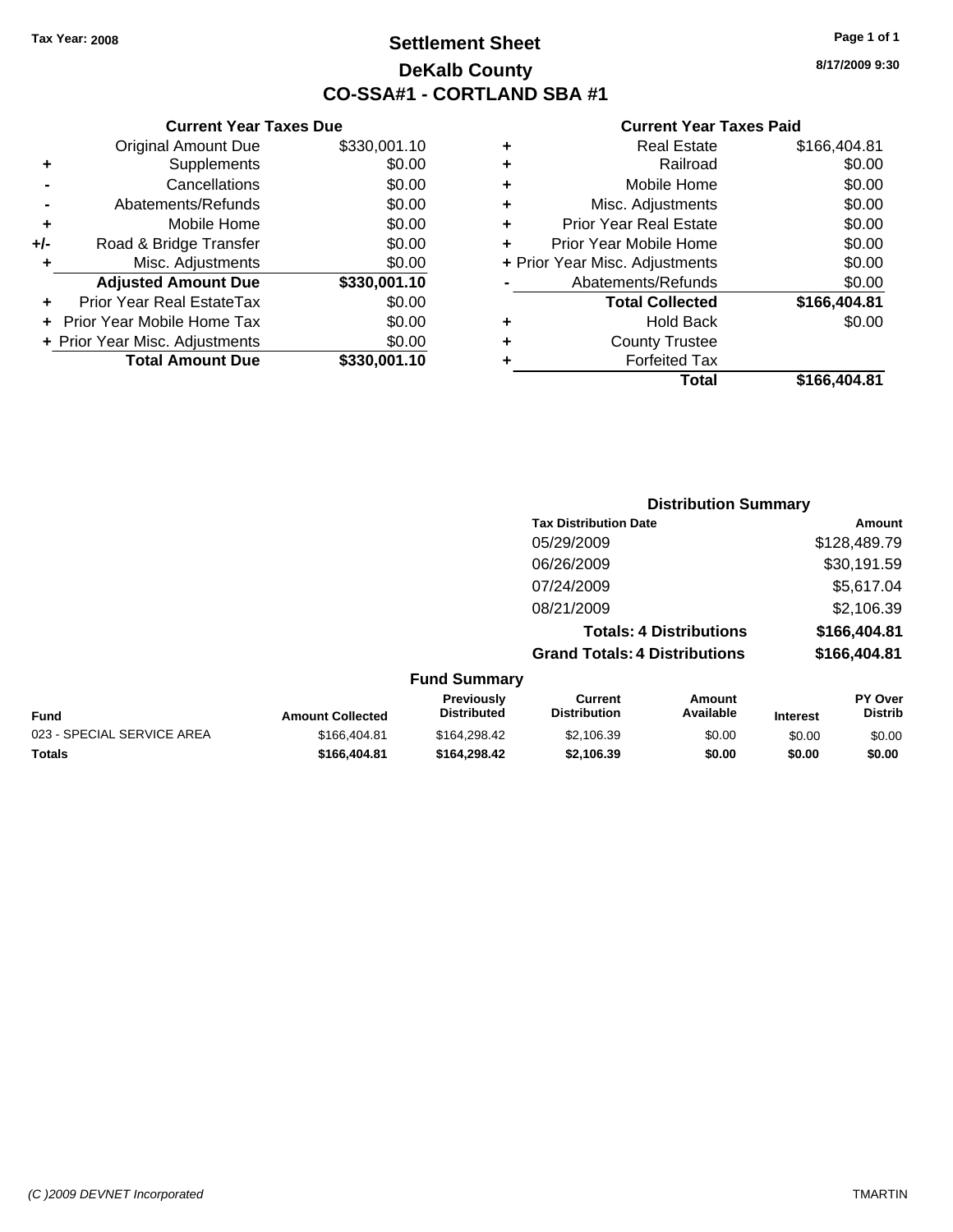# **Settlement Sheet Tax Year: 2008 Page 1 of 1 DeKalb County CO-SSA#4 - CORTLAND SBA #4**

**8/17/2009 9:30**

|     | <b>Current Year Taxes Due</b>  |              |  |
|-----|--------------------------------|--------------|--|
|     | <b>Original Amount Due</b>     | \$953,741.56 |  |
| ٠   | Supplements                    | \$0.00       |  |
|     | Cancellations                  | \$0.00       |  |
|     | Abatements/Refunds             | \$0.00       |  |
| ٠   | Mobile Home                    | \$0.00       |  |
| +/- | Road & Bridge Transfer         | \$0.00       |  |
| ٠   | Misc. Adjustments              | \$0.00       |  |
|     | <b>Adjusted Amount Due</b>     | \$953,741.56 |  |
| ٠   | Prior Year Real EstateTax      | \$0.00       |  |
|     | Prior Year Mobile Home Tax     | \$0.00       |  |
|     | + Prior Year Misc. Adjustments | \$0.00       |  |
|     | <b>Total Amount Due</b>        | \$953.741.56 |  |
|     |                                |              |  |

|   | <b>Real Estate</b>             | \$277,926.09 |
|---|--------------------------------|--------------|
| ٠ | Railroad                       | \$0.00       |
| ٠ | Mobile Home                    | \$0.00       |
| ٠ | Misc. Adjustments              | \$0.00       |
| ٠ | Prior Year Real Estate         | \$0.00       |
|   | Prior Year Mobile Home         | \$0.00       |
|   | + Prior Year Misc. Adjustments | \$0.00       |
|   | Abatements/Refunds             | \$0.00       |
|   | <b>Total Collected</b>         | \$277,926.09 |
| ٠ | <b>Hold Back</b>               | \$0.00       |
|   | <b>County Trustee</b>          |              |
| ٠ | <b>Forfeited Tax</b>           |              |
|   | Total                          | \$277,926.09 |
|   |                                |              |

|                            |                         |                                         | <b>Distribution Summary</b>           |                                |                 |                                  |
|----------------------------|-------------------------|-----------------------------------------|---------------------------------------|--------------------------------|-----------------|----------------------------------|
|                            |                         |                                         | <b>Tax Distribution Date</b>          |                                |                 | Amount                           |
|                            |                         |                                         | 05/29/2009                            |                                |                 | \$78,236.57                      |
|                            |                         |                                         | 06/26/2009                            |                                |                 | \$199,689.52                     |
|                            |                         |                                         |                                       | <b>Totals: 2 Distributions</b> |                 | \$277,926.09                     |
|                            |                         |                                         | <b>Grand Totals: 2 Distributions</b>  |                                |                 | \$277,926.09                     |
|                            |                         | <b>Fund Summary</b>                     |                                       |                                |                 |                                  |
| Fund                       | <b>Amount Collected</b> | <b>Previously</b><br><b>Distributed</b> | <b>Current</b><br><b>Distribution</b> | Amount<br>Available            | <b>Interest</b> | <b>PY Over</b><br><b>Distrib</b> |
| 023 - SPECIAL SERVICE AREA | \$277,926.09            | \$277.926.09                            | \$0.00                                | \$0.00                         | \$0.00          | \$0.00                           |
| Totals                     | \$277.926.09            | \$277.926.09                            | \$0.00                                | \$0.00                         | \$0.00          | \$0.00                           |
|                            |                         |                                         |                                       |                                |                 |                                  |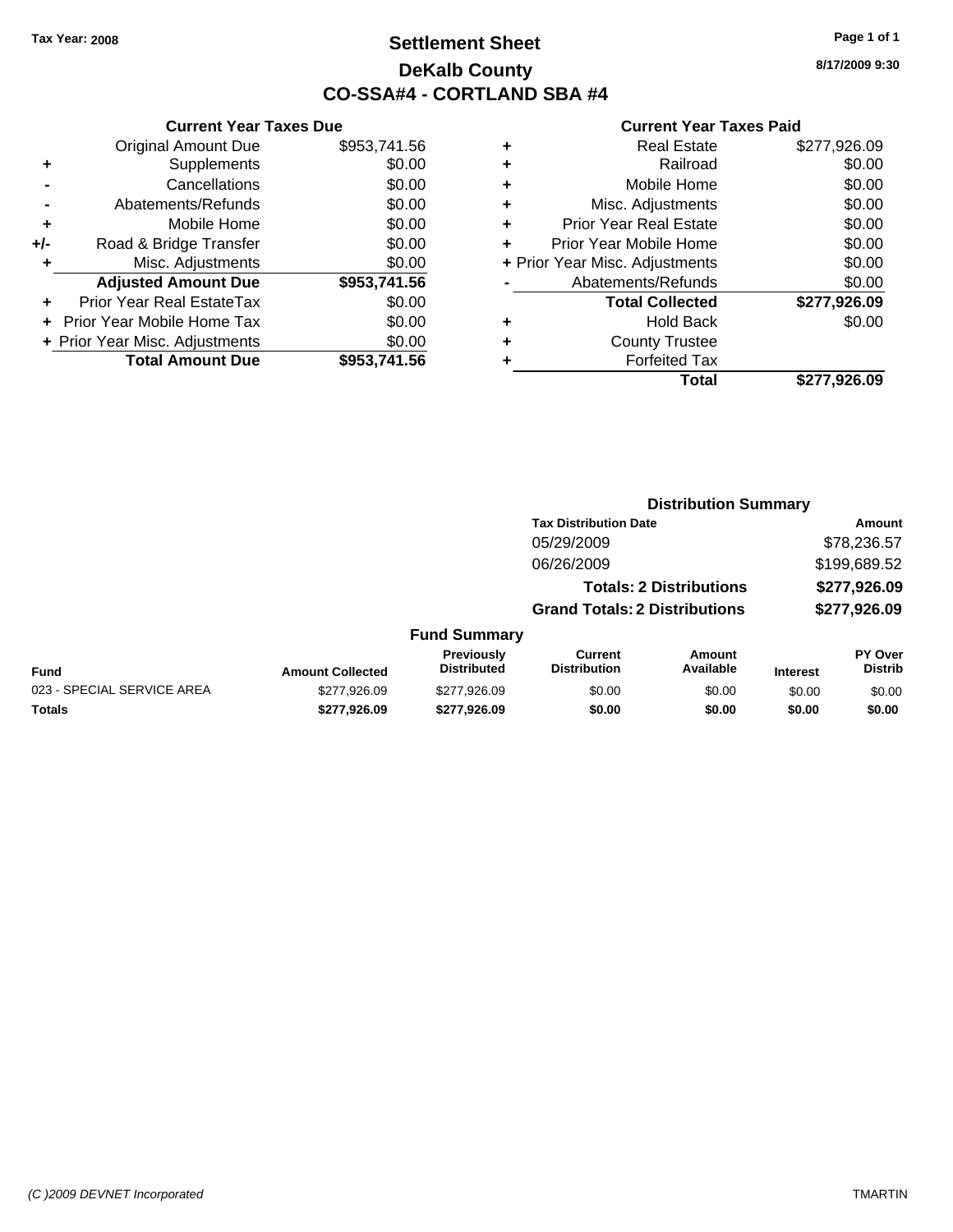# **Settlement Sheet Tax Year: 2008 Page 1 of 1 DeKalb County CO-SSA#7 - CORTLAND SBA #7**

**8/17/2009 9:30**

|       | <b>Current Year Taxes Due</b>  |              |  |  |  |
|-------|--------------------------------|--------------|--|--|--|
|       | <b>Original Amount Due</b>     | \$394,908.00 |  |  |  |
| ٠     | Supplements                    | \$0.00       |  |  |  |
|       | Cancellations                  | \$0.00       |  |  |  |
|       | Abatements/Refunds             | \$0.00       |  |  |  |
| ٠     | Mobile Home                    | \$0.00       |  |  |  |
| $+/-$ | Road & Bridge Transfer         | \$0.00       |  |  |  |
|       | Misc. Adjustments              | \$0.00       |  |  |  |
|       | <b>Adjusted Amount Due</b>     | \$394,908.00 |  |  |  |
| ÷     | Prior Year Real EstateTax      | \$0.00       |  |  |  |
|       | Prior Year Mobile Home Tax     | \$0.00       |  |  |  |
|       | + Prior Year Misc. Adjustments | \$0.00       |  |  |  |
|       | <b>Total Amount Due</b>        | \$394,908.00 |  |  |  |
|       |                                |              |  |  |  |

| ٠ | <b>Real Estate</b>             | \$46,670.95 |
|---|--------------------------------|-------------|
| ٠ | Railroad                       | \$0.00      |
| ٠ | Mobile Home                    | \$0.00      |
| ٠ | Misc. Adjustments              | \$0.00      |
| ٠ | <b>Prior Year Real Estate</b>  | \$0.00      |
| ٠ | Prior Year Mobile Home         | \$0.00      |
|   | + Prior Year Misc. Adjustments | \$0.00      |
|   | Abatements/Refunds             | \$0.00      |
|   | <b>Total Collected</b>         | \$46,670.95 |
| ٠ | <b>Hold Back</b>               | \$0.00      |
| ٠ | <b>County Trustee</b>          |             |
| ٠ | <b>Forfeited Tax</b>           |             |
|   | Total                          | \$46,670.95 |
|   |                                |             |

|                            |                         |                                         | <b>Distribution Summary</b>           |                                |                 |                           |
|----------------------------|-------------------------|-----------------------------------------|---------------------------------------|--------------------------------|-----------------|---------------------------|
|                            |                         |                                         | <b>Tax Distribution Date</b>          |                                |                 | <b>Amount</b>             |
|                            |                         |                                         | 05/29/2009                            |                                |                 | \$46,670.95               |
|                            |                         |                                         |                                       | <b>Totals: 1 Distributions</b> |                 | \$46,670.95               |
|                            |                         |                                         | <b>Grand Totals: 1 Distributions</b>  |                                |                 | \$46,670.95               |
|                            |                         | <b>Fund Summary</b>                     |                                       |                                |                 |                           |
| <b>Fund</b>                | <b>Amount Collected</b> | <b>Previously</b><br><b>Distributed</b> | <b>Current</b><br><b>Distribution</b> | Amount<br>Available            | <b>Interest</b> | PY Over<br><b>Distrib</b> |
| 023 - SPECIAL SERVICE AREA | \$46,670.95             | \$46,670.95                             | \$0.00                                | \$0.00                         | \$0.00          | \$0.00                    |
| Totals                     | \$46,670.95             | \$46,670.95                             | \$0.00                                | \$0.00                         | \$0.00          | \$0.00                    |
|                            |                         |                                         |                                       |                                |                 |                           |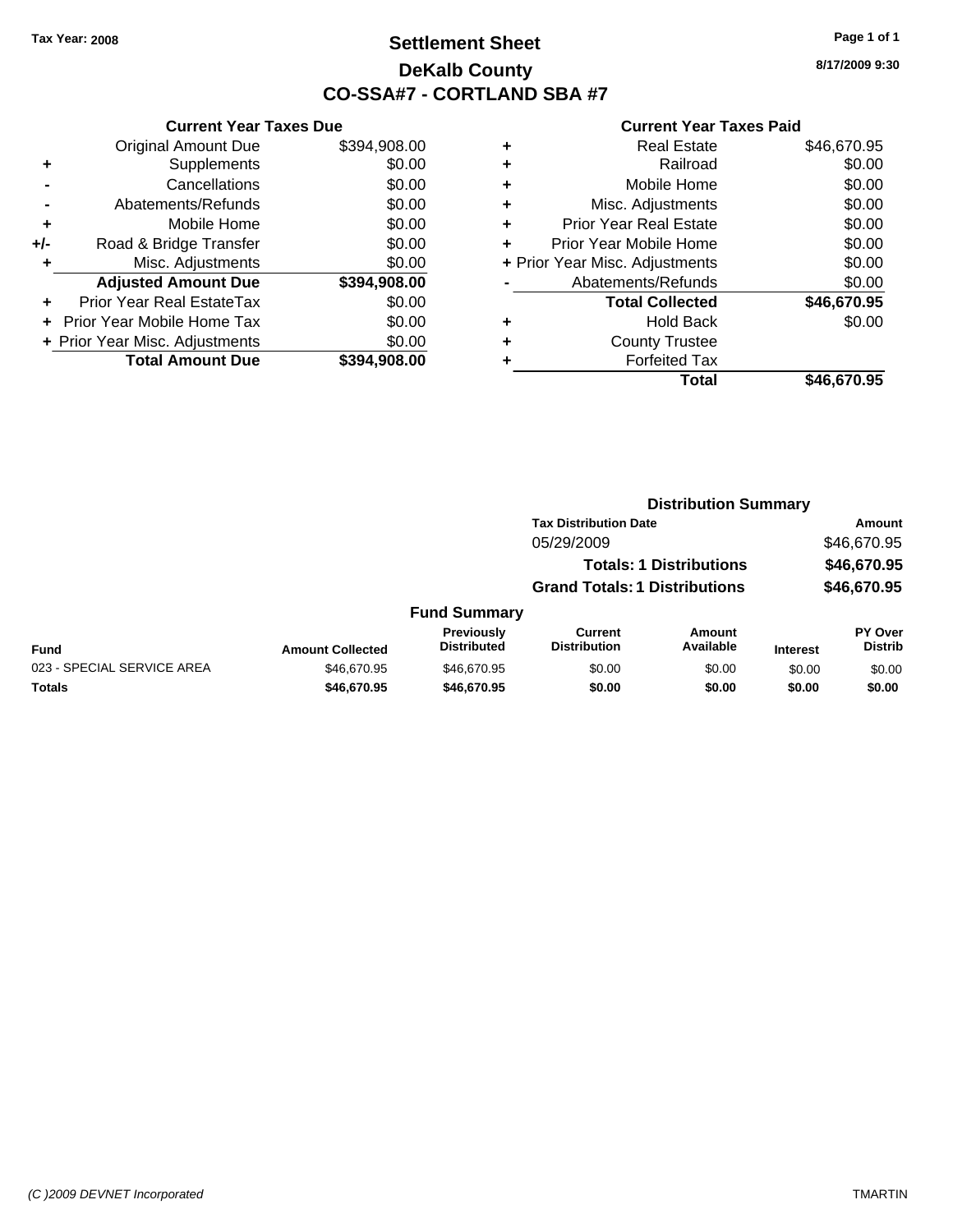# **Settlement Sheet Tax Year: 2008 Page 1 of 1 DeKalb County CO-SSA#8 - CORTLAND SBA #8**

**8/17/2009 9:30**

|     | <b>Current Year Taxes Due</b>  |              |  |  |  |  |
|-----|--------------------------------|--------------|--|--|--|--|
|     | <b>Original Amount Due</b>     | \$305,496.84 |  |  |  |  |
| ÷   | Supplements                    | \$0.00       |  |  |  |  |
|     | Cancellations                  | \$0.00       |  |  |  |  |
|     | Abatements/Refunds             | \$0.00       |  |  |  |  |
| ٠   | Mobile Home                    | \$0.00       |  |  |  |  |
| +/- | Road & Bridge Transfer         | \$0.00       |  |  |  |  |
|     | Misc. Adjustments              | \$0.00       |  |  |  |  |
|     | <b>Adjusted Amount Due</b>     | \$305,496.84 |  |  |  |  |
| ٠   | Prior Year Real EstateTax      | \$0.00       |  |  |  |  |
|     | Prior Year Mobile Home Tax     | \$0.00       |  |  |  |  |
|     | + Prior Year Misc. Adjustments | \$0.00       |  |  |  |  |
|     | <b>Total Amount Due</b>        | \$305,496.84 |  |  |  |  |
|     |                                |              |  |  |  |  |

| ٠ | <b>Real Estate</b>             | \$17,137.52 |
|---|--------------------------------|-------------|
| ٠ | Railroad                       | \$0.00      |
| ٠ | Mobile Home                    | \$0.00      |
| ٠ | Misc. Adjustments              | \$0.00      |
| ٠ | <b>Prior Year Real Estate</b>  | \$0.00      |
| ٠ | Prior Year Mobile Home         | \$0.00      |
|   | + Prior Year Misc. Adjustments | \$0.00      |
|   | Abatements/Refunds             | \$0.00      |
|   | <b>Total Collected</b>         | \$17,137.52 |
| ٠ | <b>Hold Back</b>               | \$0.00      |
| ٠ | <b>County Trustee</b>          |             |
| ٠ | <b>Forfeited Tax</b>           |             |
|   | Total                          | \$17,137.52 |
|   |                                |             |

|                            |                         |                                  | <b>Distribution Summary</b>           |                                |                 |                                  |  |
|----------------------------|-------------------------|----------------------------------|---------------------------------------|--------------------------------|-----------------|----------------------------------|--|
|                            |                         |                                  | <b>Tax Distribution Date</b>          |                                |                 | Amount                           |  |
|                            |                         |                                  | 05/29/2009                            |                                |                 | \$17,137.52                      |  |
|                            |                         |                                  |                                       | <b>Totals: 1 Distributions</b> |                 | \$17,137.52                      |  |
|                            |                         |                                  | <b>Grand Totals: 1 Distributions</b>  |                                |                 | \$17,137.52                      |  |
|                            |                         | <b>Fund Summary</b>              |                                       |                                |                 |                                  |  |
| Fund                       | <b>Amount Collected</b> | Previously<br><b>Distributed</b> | <b>Current</b><br><b>Distribution</b> | <b>Amount</b><br>Available     | <b>Interest</b> | <b>PY Over</b><br><b>Distrib</b> |  |
| 023 - SPECIAL SERVICE AREA | \$17,137.52             | \$17,137.52                      | \$0.00                                | \$0.00                         | \$0.00          | \$0.00                           |  |
| Totals                     | \$17,137.52             | \$17,137.52                      | \$0.00                                | \$0.00                         | \$0.00          | \$0.00                           |  |
|                            |                         |                                  |                                       |                                |                 |                                  |  |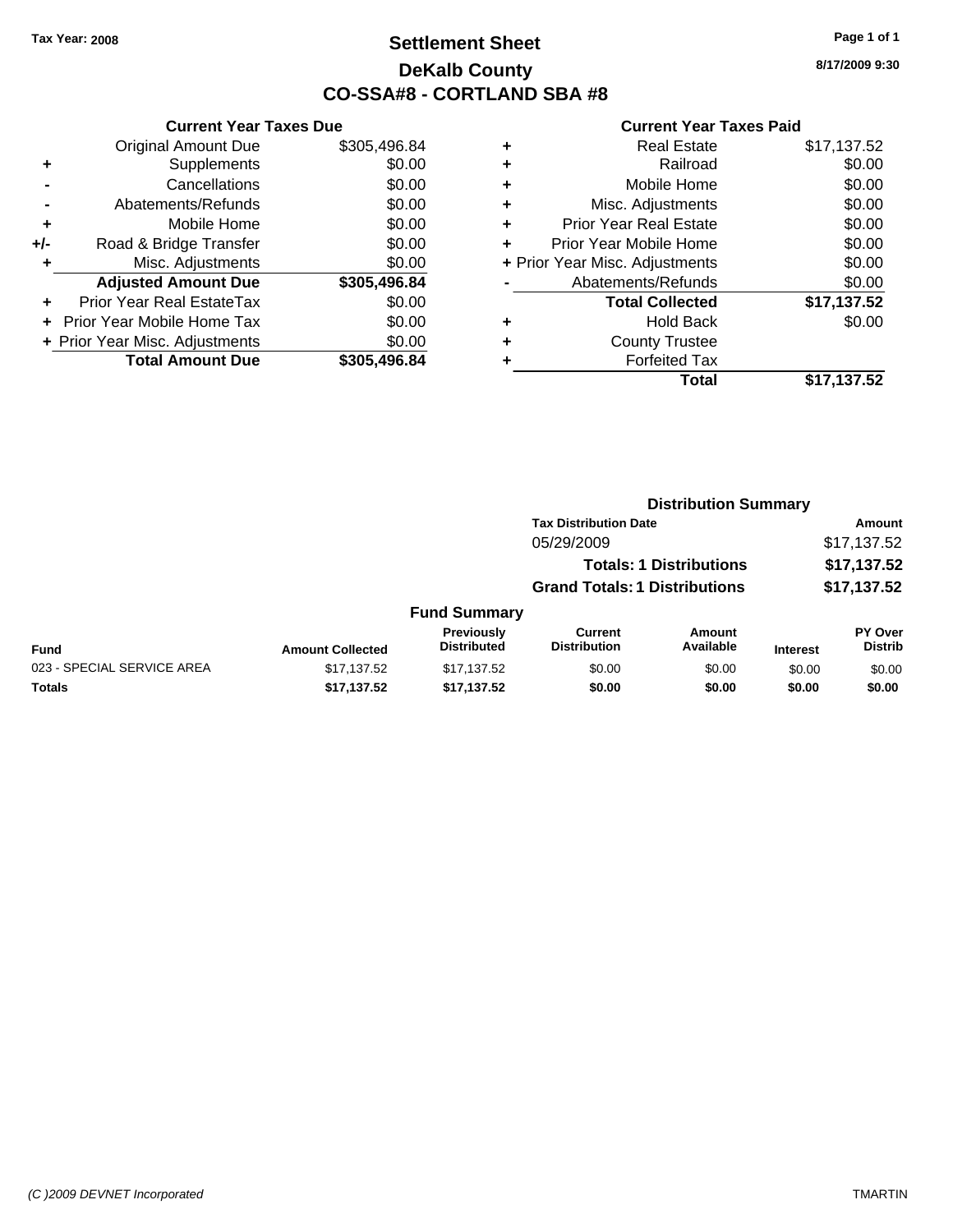# **Settlement Sheet Tax Year: 2008 Page 1 of 1 DeKalb County MA-DK #3 - MALTA DEKALB DRAINAGE #3**

**8/17/2009 9:30**

| \$1,250.36 |
|------------|
| \$0.00     |
| \$0.00     |
| \$0.00     |
| \$0.00     |
| \$0.00     |
| \$0.00     |
| \$1,250.36 |
| \$0.00     |
| \$0.00     |
| \$0.00     |
| \$1,250.36 |
|            |

| <b>Real Estate</b>             | \$765.26 |
|--------------------------------|----------|
| Railroad                       | \$0.00   |
| Mobile Home                    | \$0.00   |
| Misc. Adjustments              | \$0.00   |
| <b>Prior Year Real Estate</b>  | \$0.00   |
| Prior Year Mobile Home         | \$0.00   |
| + Prior Year Misc. Adjustments | \$0.00   |
| Abatements/Refunds             | \$0.00   |
| <b>Total Collected</b>         | \$765.26 |
| Hold Back                      | \$0.00   |
| <b>County Trustee</b>          |          |
| <b>Forfeited Tax</b>           |          |
| Total                          | \$765.26 |
|                                |          |

|                 |                         |                                  |                                       | <b>Distribution Summary</b>    |                 |                                  |
|-----------------|-------------------------|----------------------------------|---------------------------------------|--------------------------------|-----------------|----------------------------------|
|                 |                         |                                  | <b>Tax Distribution Date</b>          |                                |                 | Amount                           |
|                 |                         |                                  | 05/29/2009                            |                                |                 | \$159.88                         |
|                 |                         |                                  | 06/26/2009                            |                                |                 | \$486.99                         |
|                 |                         |                                  | 08/21/2009                            |                                |                 | \$118.39                         |
|                 |                         |                                  |                                       | <b>Totals: 3 Distributions</b> |                 | \$765.26                         |
|                 |                         |                                  | <b>Grand Totals: 3 Distributions</b>  |                                |                 | \$765.26                         |
|                 |                         | <b>Fund Summary</b>              |                                       |                                |                 |                                  |
| Fund            | <b>Amount Collected</b> | Previously<br><b>Distributed</b> | <b>Current</b><br><b>Distribution</b> | Amount<br>Available            | <b>Interest</b> | <b>PY Over</b><br><b>Distrib</b> |
| 001 - CORPORATE | \$765.26                | \$646.87                         | \$118.39                              | \$0.00                         | \$0.00          | \$0.00                           |
| Totals          | \$765.26                | \$646.87                         | \$118.39                              | \$0.00                         | \$0.00          | \$0.00                           |
|                 |                         |                                  |                                       |                                |                 |                                  |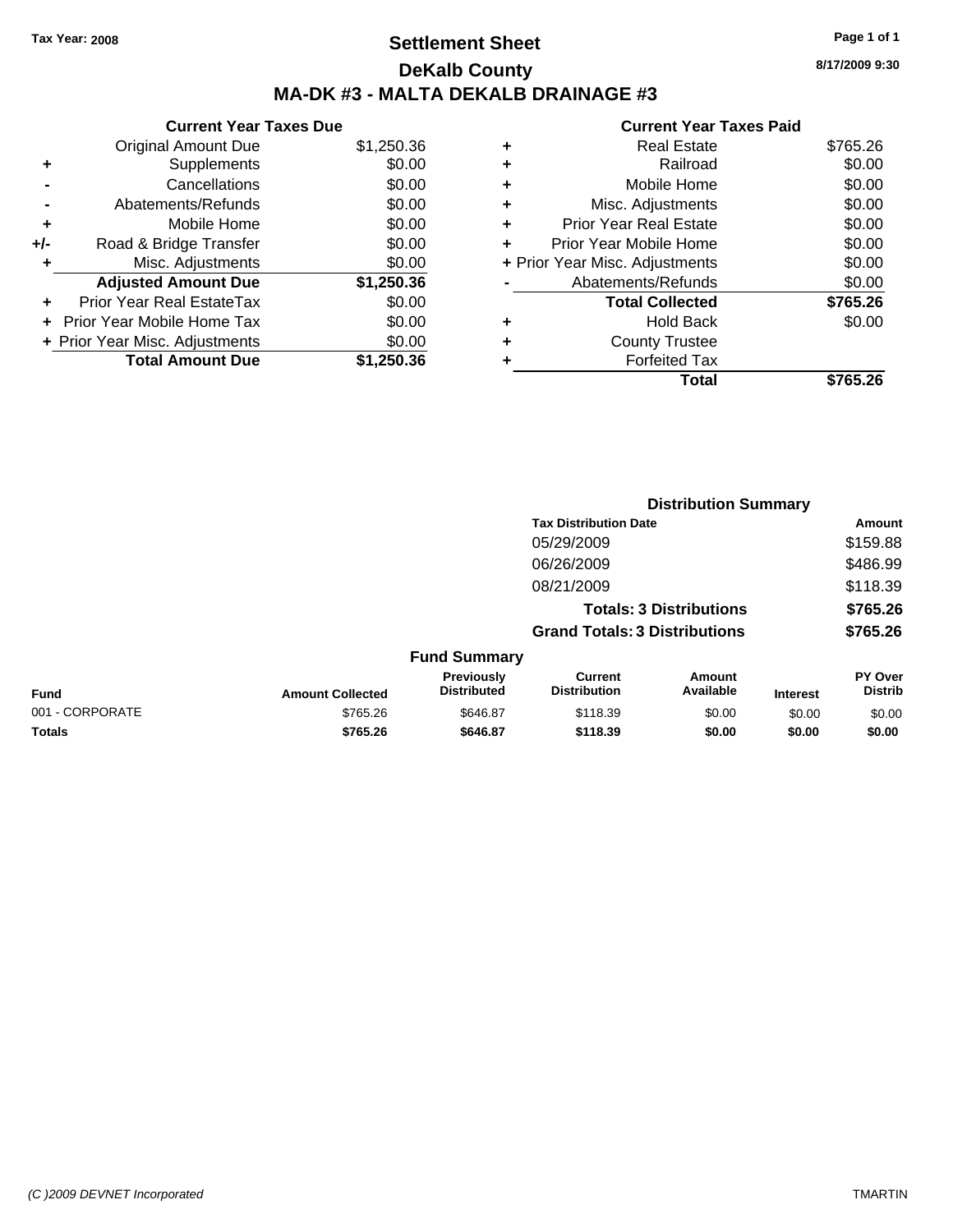## **Settlement Sheet Tax Year: 2008 Page 1 of 1 DeKalb County MAMIAFDK - MA-MI-AF-DK DRAINAGE #11**

### **Current Year Taxes Due** Original Amount Due \$15,588.00 **+** Supplements \$0.00 **-** Cancellations \$0.00 **-** Abatements/Refunds \$0.00 **+** Mobile Home \$0.00 **+/-** Road & Bridge Transfer \$0.00 **+** Misc. Adjustments \$0.00 **Adjusted Amount Due \$15,588.00 +** Prior Year Real EstateTax \$0.00 **+** Prior Year Mobile Home Tax \$0.00 **+ Prior Year Misc. Adjustments**  $$0.00$ **Total Amount Due \$15,588.00**

#### **Current Year Taxes Paid**

|   | <b>Real Estate</b>             | \$8,686.50 |
|---|--------------------------------|------------|
| ٠ | Railroad                       | \$0.00     |
| ٠ | Mobile Home                    | \$0.00     |
| ٠ | Misc. Adjustments              | \$0.00     |
| ٠ | <b>Prior Year Real Estate</b>  | \$0.00     |
| ÷ | Prior Year Mobile Home         | \$0.00     |
|   | + Prior Year Misc. Adjustments | \$0.00     |
|   | Abatements/Refunds             | \$0.00     |
|   | <b>Total Collected</b>         | \$8,686.50 |
| ٠ | <b>Hold Back</b>               | \$0.00     |
| ٠ | <b>County Trustee</b>          |            |
| ٠ | <b>Forfeited Tax</b>           |            |
|   | Total                          | \$8,686.50 |
|   |                                |            |

|                 |                         |                                  | <b>Distribution Summary</b>           |                                |                 |                                  |
|-----------------|-------------------------|----------------------------------|---------------------------------------|--------------------------------|-----------------|----------------------------------|
|                 |                         |                                  | <b>Tax Distribution Date</b>          |                                |                 | Amount                           |
|                 |                         |                                  | 05/29/2009                            |                                |                 | \$762.50                         |
|                 |                         |                                  | 06/26/2009                            |                                |                 | \$7,767.50                       |
|                 |                         |                                  | 07/24/2009                            |                                |                 | \$146.50                         |
|                 |                         |                                  | 08/21/2009                            |                                |                 | \$10.00                          |
|                 |                         |                                  |                                       | <b>Totals: 4 Distributions</b> |                 | \$8,686.50                       |
|                 |                         |                                  | <b>Grand Totals: 4 Distributions</b>  |                                |                 | \$8,686.50                       |
|                 |                         | <b>Fund Summary</b>              |                                       |                                |                 |                                  |
| Fund            | <b>Amount Collected</b> | Previously<br><b>Distributed</b> | <b>Current</b><br><b>Distribution</b> | <b>Amount</b><br>Available     | <b>Interest</b> | <b>PY Over</b><br><b>Distrib</b> |
| 001 - CORPORATE | \$8,686.50              | \$8,676.50                       | \$10.00                               | \$0.00                         | \$0.00          | \$0.00                           |
| Totals          | \$8,686.50              | \$8,676.50                       | \$10.00                               | \$0.00                         | \$0.00          | \$0.00                           |

**8/17/2009 9:30**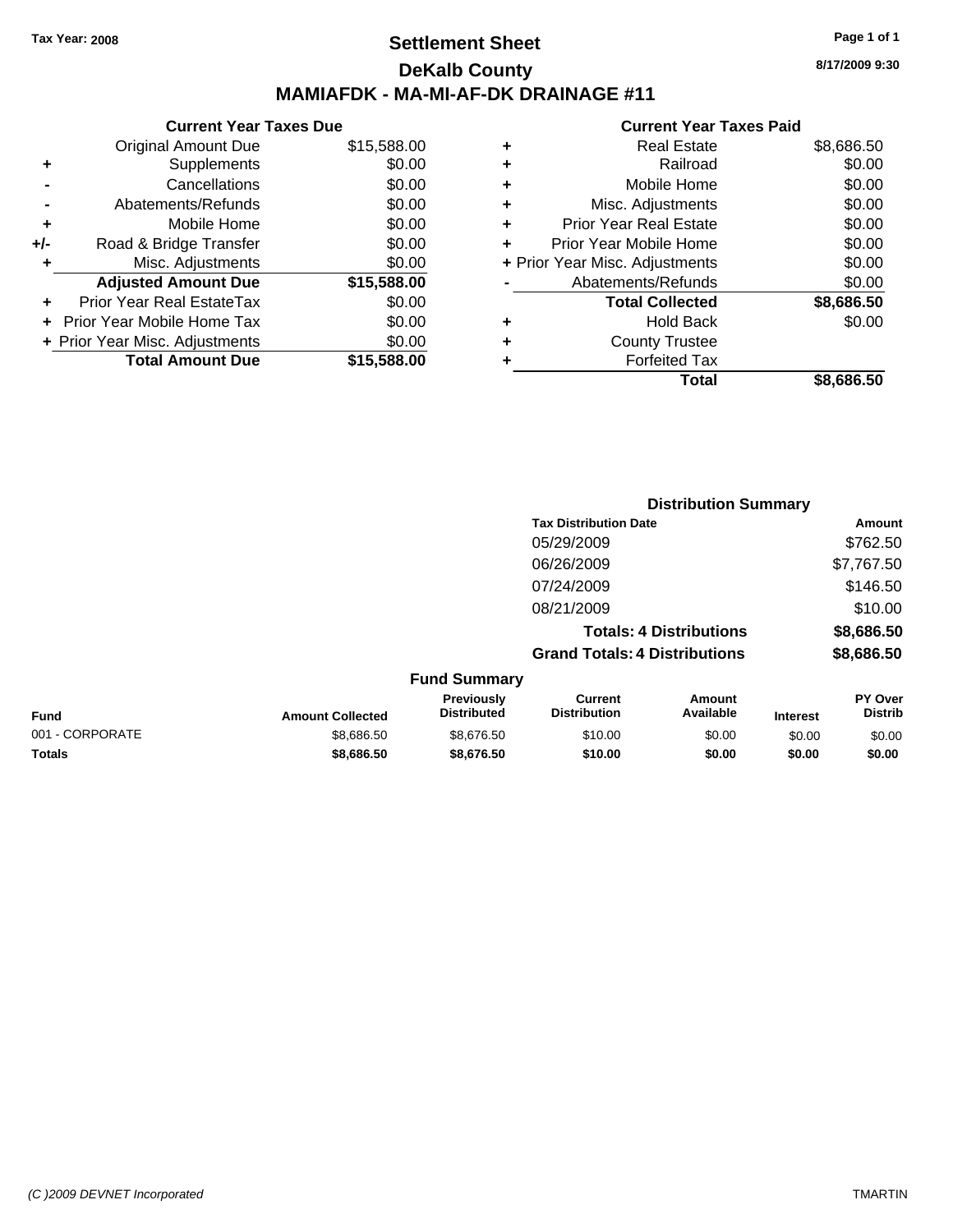## **Settlement Sheet Tax Year: 2008 Page 1 of 1 DeKalb County NO-LR-SA # - NO-LR-SA DRAINAGE #10**

**8/17/2009 9:30**

|   | Total                          | \$14.895.29 |
|---|--------------------------------|-------------|
|   | <b>Forfeited Tax</b>           |             |
| ٠ | <b>County Trustee</b>          |             |
| ٠ | <b>Hold Back</b>               | \$0.00      |
|   | <b>Total Collected</b>         | \$14,895.29 |
|   | Abatements/Refunds             | \$0.00      |
|   | + Prior Year Misc. Adjustments | \$0.00      |
| ÷ | Prior Year Mobile Home         | \$0.00      |
| ٠ | <b>Prior Year Real Estate</b>  | \$9.90      |
| ٠ | Misc. Adjustments              | \$0.00      |
| ٠ | Mobile Home                    | \$0.00      |
| ÷ | Railroad                       | \$0.00      |
| ٠ | <b>Real Estate</b>             | \$14,885.39 |
|   |                                |             |

|     | <b>Current Year Taxes Due</b>  |             |
|-----|--------------------------------|-------------|
|     | <b>Original Amount Due</b>     | \$25,229.32 |
| ٠   | Supplements                    | \$0.00      |
|     | Cancellations                  | \$0.00      |
|     | Abatements/Refunds             | \$0.00      |
| ٠   | Mobile Home                    | \$0.00      |
| +/- | Road & Bridge Transfer         | \$0.00      |
| ٠   | Misc. Adjustments              | \$0.00      |
|     | <b>Adjusted Amount Due</b>     | \$25,229.32 |
|     | Prior Year Real EstateTax      | \$9.90      |
|     | Prior Year Mobile Home Tax     | \$0.00      |
|     | + Prior Year Misc. Adjustments | \$0.00      |
|     | <b>Total Amount Due</b>        | \$25,239.22 |
|     |                                |             |

|                     | <b>Distribution Summary</b>          |             |
|---------------------|--------------------------------------|-------------|
|                     | <b>Tax Distribution Date</b>         | Amount      |
|                     | 05/29/2009                           | \$5,372.19  |
|                     | 06/26/2009                           | \$8,379.53  |
|                     | 07/24/2009                           | \$477.15    |
|                     | 08/21/2009                           | \$666.42    |
|                     | <b>Totals: 4 Distributions</b>       | \$14,895.29 |
|                     | <b>Grand Totals: 4 Distributions</b> | \$14,895.29 |
| <b>Fund Summary</b> |                                      |             |

| Fund            | <b>Amount Collected</b> | <b>Previously</b><br><b>Distributed</b> | Current<br><b>Distribution</b> | Amount<br>Available | <b>Interest</b> | <b>PY Over</b><br><b>Distrib</b> |
|-----------------|-------------------------|-----------------------------------------|--------------------------------|---------------------|-----------------|----------------------------------|
| 001 - CORPORATE | \$14.895.29             | \$14,228.87                             | \$666.42                       | \$0.00              | \$0.00          | \$0.00                           |
| <b>Totals</b>   | \$14,895.29             | \$14,228,87                             | \$666.42                       | \$0.00              | \$0.00          | \$0.00                           |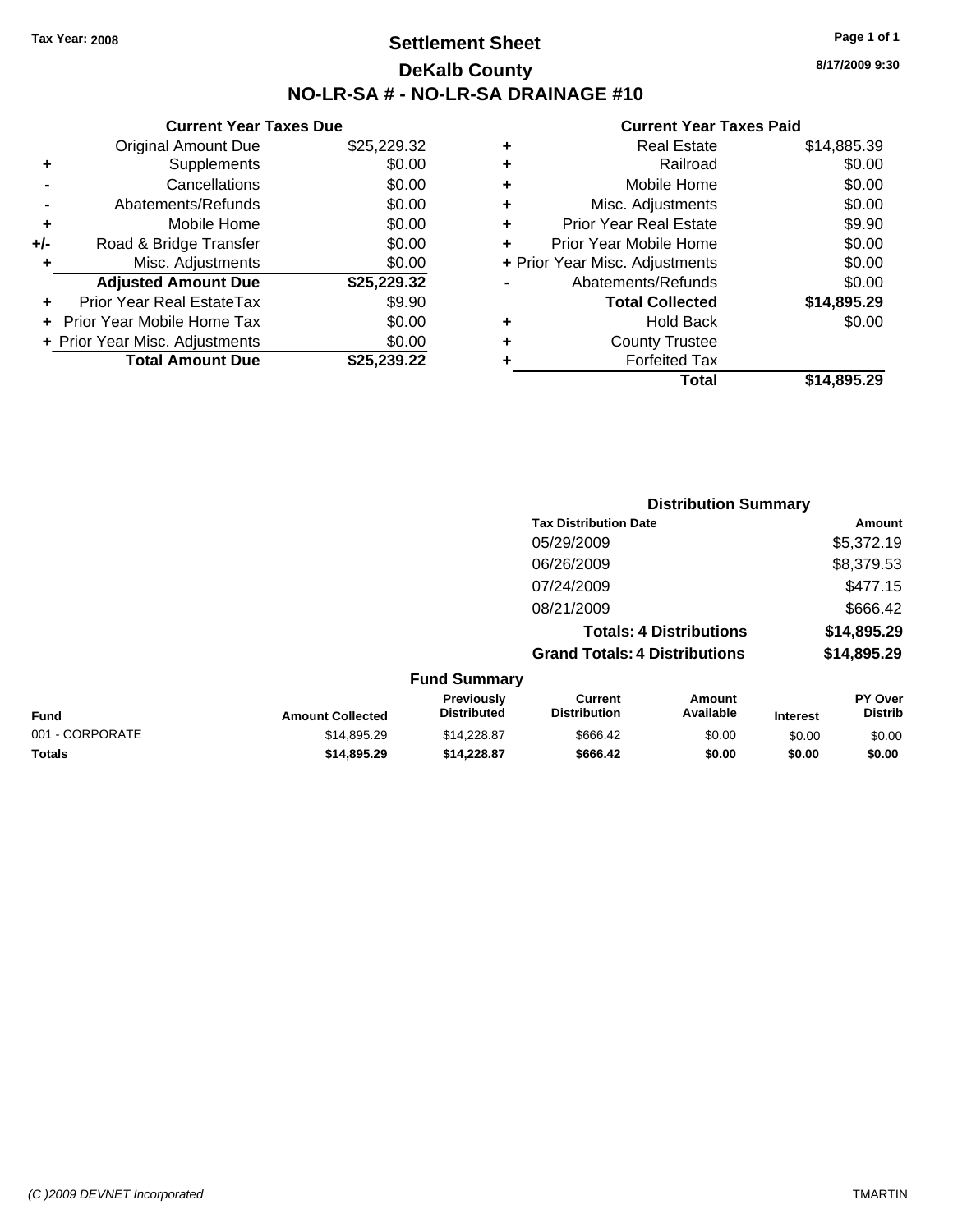## **Settlement Sheet Tax Year: 2008 Page 1 of 1 DeKalb County SH-MI #6 - SHABBONA/MILAN DRAINAGE**

**8/17/2009 9:30**

| <b>Current Year Taxes Due</b>     |                                |  |  |  |  |  |
|-----------------------------------|--------------------------------|--|--|--|--|--|
| <b>Original Amount Due</b>        | \$10,335.26                    |  |  |  |  |  |
| Supplements                       | \$0.00                         |  |  |  |  |  |
| Cancellations                     | \$0.00                         |  |  |  |  |  |
| Abatements/Refunds                | \$0.00                         |  |  |  |  |  |
| Mobile Home                       | \$0.00                         |  |  |  |  |  |
| Road & Bridge Transfer            | \$0.00                         |  |  |  |  |  |
| Misc. Adjustments                 | \$0.00                         |  |  |  |  |  |
| <b>Adjusted Amount Due</b>        | \$10,335.26                    |  |  |  |  |  |
| Prior Year Real EstateTax         | \$0.00                         |  |  |  |  |  |
| <b>Prior Year Mobile Home Tax</b> | \$0.00                         |  |  |  |  |  |
|                                   | \$0.00                         |  |  |  |  |  |
| <b>Total Amount Due</b>           | \$10,335,26                    |  |  |  |  |  |
|                                   | + Prior Year Misc. Adjustments |  |  |  |  |  |

|   | Total                          | \$6,617.87 |
|---|--------------------------------|------------|
|   | <b>Forfeited Tax</b>           |            |
| ٠ | <b>County Trustee</b>          |            |
| ٠ | <b>Hold Back</b>               | \$0.00     |
|   | <b>Total Collected</b>         | \$6,617.87 |
|   | Abatements/Refunds             | \$0.00     |
|   | + Prior Year Misc. Adjustments | \$0.00     |
| ٠ | Prior Year Mobile Home         | \$0.00     |
| ÷ | <b>Prior Year Real Estate</b>  | \$0.00     |
| ٠ | Misc. Adjustments              | \$0.00     |
| ÷ | Mobile Home                    | \$0.00     |
| ÷ | Railroad                       | \$0.00     |
| ٠ | <b>Real Estate</b>             | \$6,617.87 |
|   |                                |            |

|                 |                         |                                  | <b>Distribution Summary</b>          |                                |                 |                           |
|-----------------|-------------------------|----------------------------------|--------------------------------------|--------------------------------|-----------------|---------------------------|
|                 |                         |                                  | <b>Tax Distribution Date</b>         |                                |                 | Amount                    |
|                 |                         |                                  | 05/29/2009                           |                                |                 | \$2,921.61                |
|                 |                         |                                  | 06/26/2009                           |                                |                 | \$3,390.59                |
|                 |                         |                                  | 07/24/2009                           |                                |                 | \$93.07                   |
|                 |                         |                                  | 08/21/2009                           |                                |                 | \$212.60                  |
|                 |                         |                                  |                                      | <b>Totals: 4 Distributions</b> |                 | \$6,617.87                |
|                 |                         |                                  | <b>Grand Totals: 4 Distributions</b> |                                |                 | \$6,617.87                |
|                 |                         | <b>Fund Summary</b>              |                                      |                                |                 |                           |
| <b>Fund</b>     | <b>Amount Collected</b> | Previously<br><b>Distributed</b> | Current<br><b>Distribution</b>       | Amount<br>Available            | <b>Interest</b> | PY Over<br><b>Distrib</b> |
| 001 - CORPORATE | \$6,617.87              | \$6,405.27                       | \$212.60                             | \$0.00                         | \$0.00          | \$0.00                    |
| Totals          | \$6,617.87              | \$6,405.27                       | \$212.60                             | \$0.00                         | \$0.00          | \$0.00                    |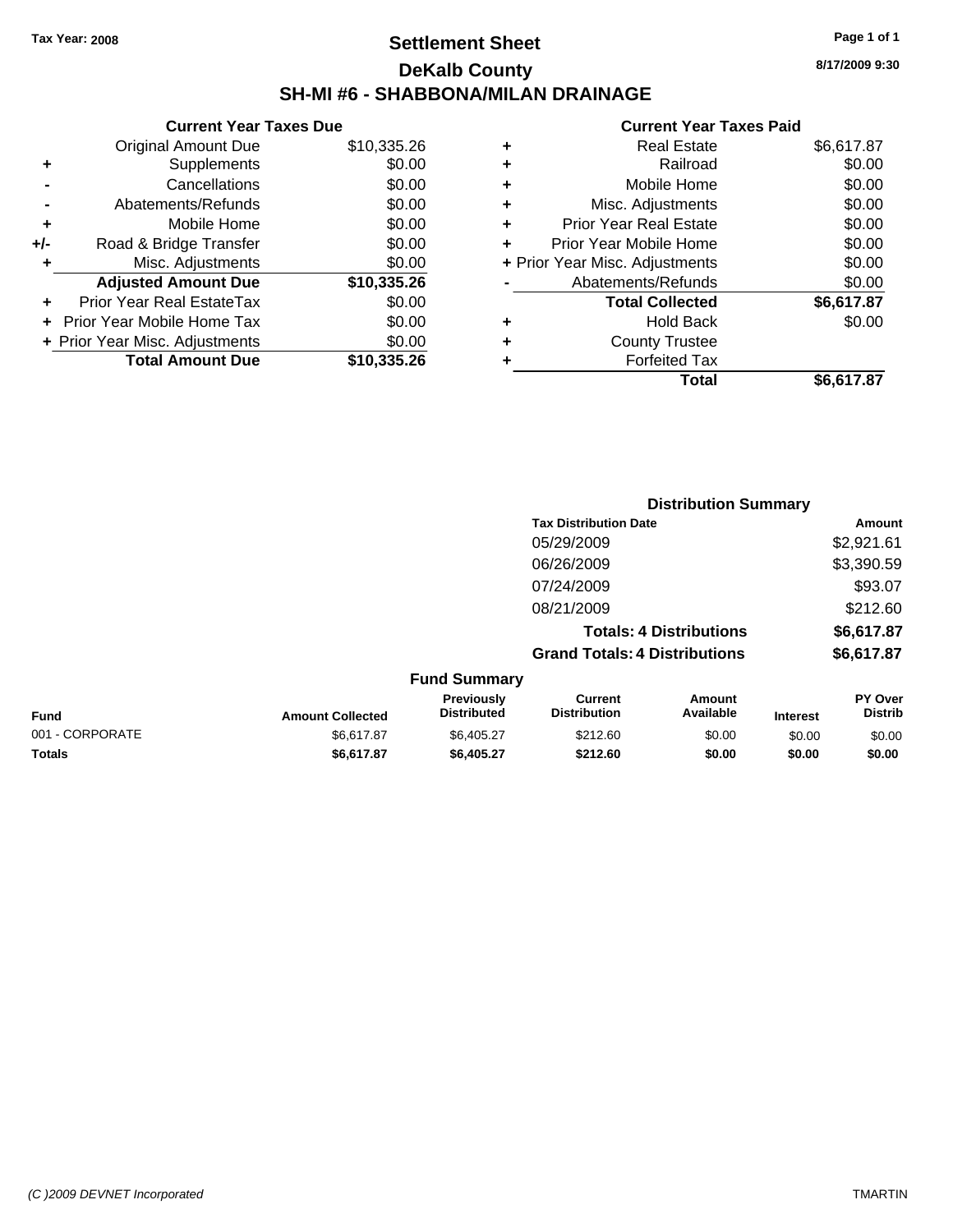# **Settlement Sheet Tax Year: 2008 Page 1 of 1 DeKalb County SQ GR #12 - SQUAW GROVE DRAINAGE**

**8/17/2009 9:30**

|     | <b>Current Year Taxes Due</b>     |            |
|-----|-----------------------------------|------------|
|     | <b>Original Amount Due</b>        | \$2,789.00 |
| ÷   | Supplements                       | \$0.00     |
|     | Cancellations                     | \$0.00     |
|     | Abatements/Refunds                | \$0.00     |
| ٠   | Mobile Home                       | \$0.00     |
| +/- | Road & Bridge Transfer            | \$0.00     |
| ٠   | Misc. Adjustments                 | \$0.00     |
|     | <b>Adjusted Amount Due</b>        | \$2,789.00 |
| ÷   | Prior Year Real EstateTax         | \$0.00     |
|     | <b>Prior Year Mobile Home Tax</b> | \$0.00     |
|     | + Prior Year Misc. Adjustments    | \$0.00     |
|     | <b>Total Amount Due</b>           | \$2.789.00 |

| ٠ | <b>Real Estate</b>             | \$1,514.50 |
|---|--------------------------------|------------|
| ٠ | Railroad                       | \$0.00     |
| ٠ | Mobile Home                    | \$0.00     |
| ٠ | Misc. Adjustments              | \$0.00     |
| ٠ | <b>Prior Year Real Estate</b>  | \$0.00     |
| ٠ | Prior Year Mobile Home         | \$0.00     |
|   | + Prior Year Misc. Adjustments | \$0.00     |
|   | Abatements/Refunds             | \$0.00     |
|   | <b>Total Collected</b>         | \$1,514.50 |
| ٠ | Hold Back                      | \$0.00     |
| ٠ | <b>County Trustee</b>          |            |
|   | <b>Forfeited Tax</b>           |            |
|   | Total                          | \$1,514.50 |

|                 |                         |                                  |                                       | <b>Distribution Summary</b>    |                 |                           |
|-----------------|-------------------------|----------------------------------|---------------------------------------|--------------------------------|-----------------|---------------------------|
|                 |                         |                                  | <b>Tax Distribution Date</b>          |                                |                 | Amount                    |
|                 |                         |                                  | 05/29/2009                            |                                |                 | \$654.00                  |
|                 |                         |                                  | 06/26/2009                            |                                |                 | \$720.50                  |
|                 |                         |                                  | 07/24/2009                            |                                |                 | \$140.00                  |
|                 |                         |                                  |                                       | <b>Totals: 3 Distributions</b> |                 | \$1,514.50                |
|                 |                         |                                  | <b>Grand Totals: 3 Distributions</b>  |                                |                 | \$1,514.50                |
|                 |                         | <b>Fund Summary</b>              |                                       |                                |                 |                           |
| Fund            | <b>Amount Collected</b> | Previously<br><b>Distributed</b> | <b>Current</b><br><b>Distribution</b> | Amount<br>Available            | <b>Interest</b> | PY Over<br><b>Distrib</b> |
| 001 - CORPORATE | \$1,514.50              | \$1,514.50                       | \$0.00                                | \$0.00                         | \$0.00          | \$0.00                    |
| Totals          | \$1,514.50              | \$1,514.50                       | \$0.00                                | \$0.00                         | \$0.00          | \$0.00                    |
|                 |                         |                                  |                                       |                                |                 |                           |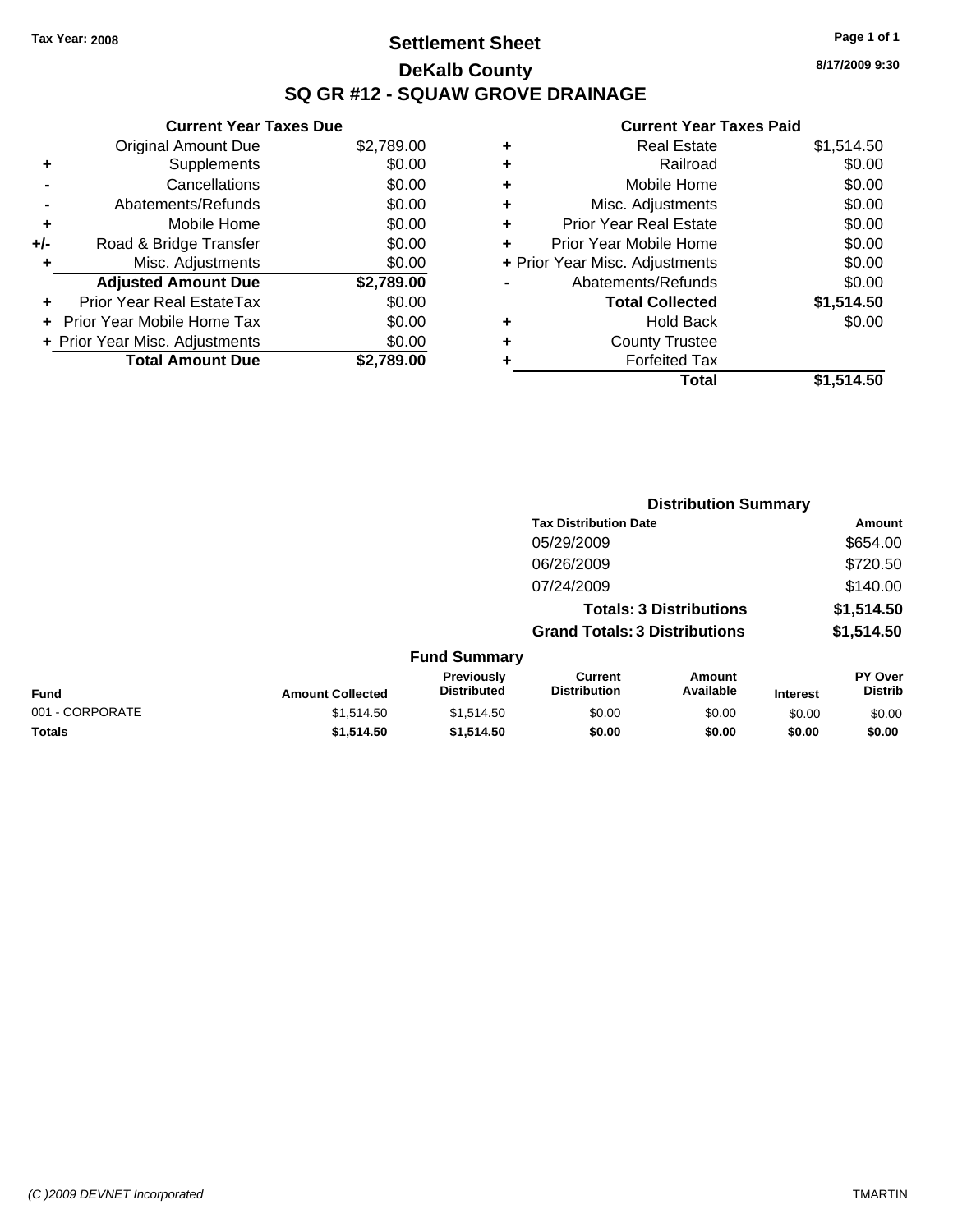## **Settlement Sheet Tax Year: 2008 Page 1 of 1 DeKalb County VG-CO #16 - VIRGIL CORTLAND DRAIN #16**

**8/17/2009 9:30**

| <b>Current Year Taxes Due</b>     |                                |
|-----------------------------------|--------------------------------|
| <b>Original Amount Due</b>        | \$17,184.72                    |
| Supplements                       | \$0.00                         |
| Cancellations                     | \$0.00                         |
| Abatements/Refunds                | \$0.00                         |
| Mobile Home                       | \$0.00                         |
| Road & Bridge Transfer            | \$0.00                         |
| Misc. Adjustments                 | \$0.00                         |
| <b>Adjusted Amount Due</b>        | \$17,184.72                    |
| Prior Year Real EstateTax         | \$0.00                         |
| <b>Prior Year Mobile Home Tax</b> | \$0.00                         |
|                                   | \$0.00                         |
| <b>Total Amount Due</b>           | \$17.184.72                    |
|                                   | + Prior Year Misc. Adjustments |

|   | <b>Real Estate</b>             | \$9,427.71 |
|---|--------------------------------|------------|
| ٠ | Railroad                       | \$0.00     |
| ٠ | Mobile Home                    | \$0.00     |
| ٠ | Misc. Adjustments              | \$0.00     |
| ÷ | <b>Prior Year Real Estate</b>  | \$0.00     |
|   | Prior Year Mobile Home         | \$0.00     |
|   | + Prior Year Misc. Adjustments | \$0.00     |
|   | Abatements/Refunds             | \$0.00     |
|   | <b>Total Collected</b>         | \$9,427.71 |
| ٠ | Hold Back                      | \$0.00     |
| ٠ | <b>County Trustee</b>          |            |
| ٠ | <b>Forfeited Tax</b>           |            |
|   | Total                          | \$9,427.71 |
|   |                                |            |

|                         |                                  |                                      | <b>Distribution Summary</b>    |                 |                                  |
|-------------------------|----------------------------------|--------------------------------------|--------------------------------|-----------------|----------------------------------|
|                         |                                  | <b>Tax Distribution Date</b>         |                                |                 | Amount                           |
|                         |                                  | 05/29/2009                           |                                |                 | \$3,341.19                       |
|                         |                                  | 06/26/2009                           |                                |                 | \$5,498.84                       |
|                         |                                  | 07/24/2009                           |                                |                 | \$365.88                         |
|                         |                                  | 08/21/2009                           |                                |                 | \$221.80                         |
|                         |                                  |                                      | <b>Totals: 4 Distributions</b> |                 | \$9,427.71                       |
|                         |                                  | <b>Grand Totals: 4 Distributions</b> |                                |                 | \$9,427.71                       |
|                         | <b>Fund Summary</b>              |                                      |                                |                 |                                  |
| <b>Amount Collected</b> | Previously<br><b>Distributed</b> | Current<br><b>Distribution</b>       | Amount<br>Available            | <b>Interest</b> | <b>PY Over</b><br><b>Distrib</b> |

| <b>Fund</b>     | <b>Amount Collected</b> | Previously<br><b>Distributed</b> | Current<br><b>Distribution</b> | Amount<br>Available | <b>Interest</b> | <b>PY Over</b><br><b>Distrib</b> |
|-----------------|-------------------------|----------------------------------|--------------------------------|---------------------|-----------------|----------------------------------|
| 001 - CORPORATE | \$9.427.71              | \$9.205.91                       | \$221.80                       | \$0.00              | \$0.00          | \$0.00                           |
| <b>Totals</b>   | \$9.427.71              | \$9.205.91                       | \$221.80                       | \$0.00              | \$0.00          | \$0.00                           |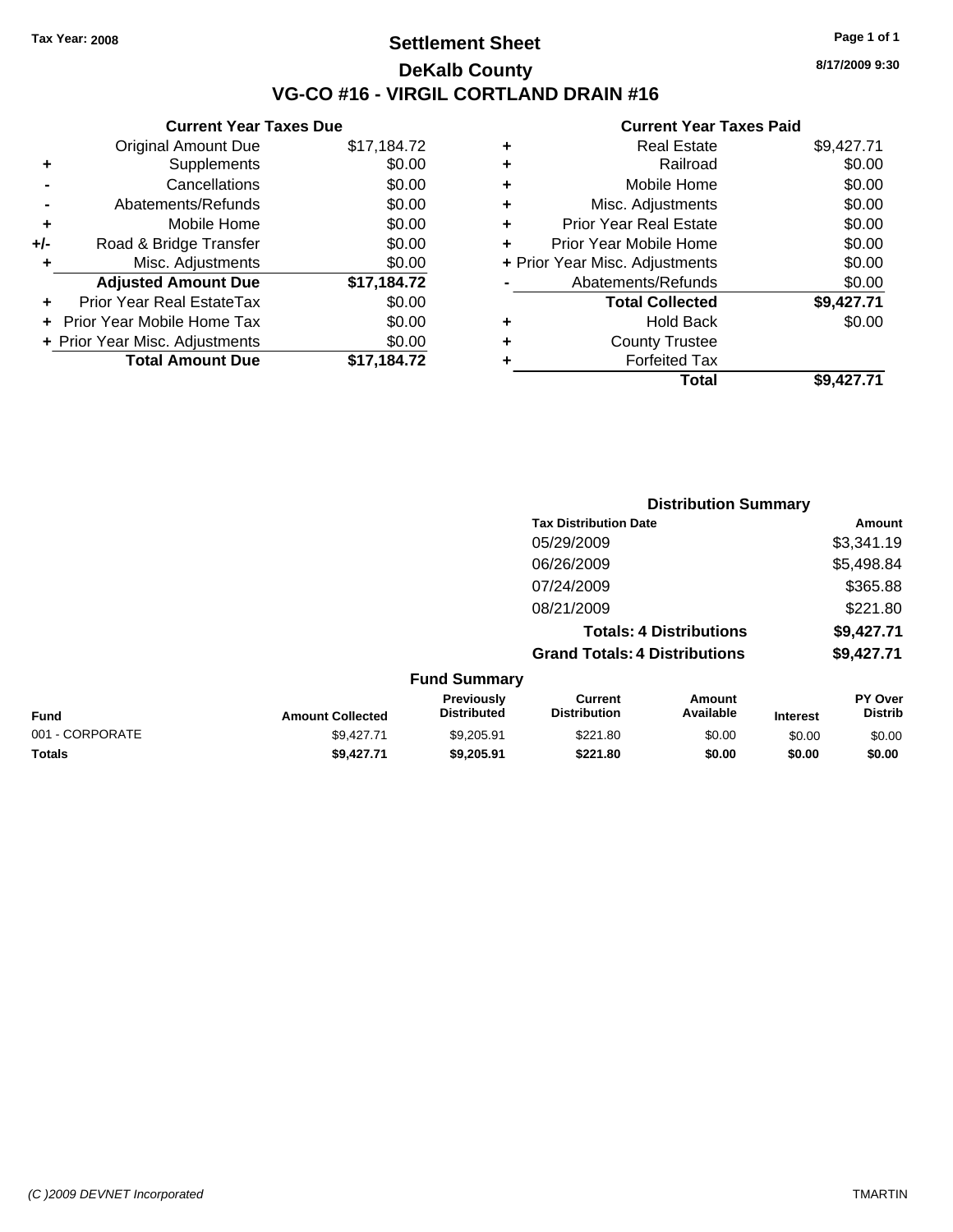# **Settlement Sheet Tax Year: 2008 Page 1 of 1 DeKalb County VI-AD #9 - VICTOR/ADAMS DRAINAGE #9**

**8/17/2009 9:30**

|     | <b>Current Year Taxes Due</b>     |            |
|-----|-----------------------------------|------------|
|     | <b>Original Amount Due</b>        | \$1,036.58 |
| ٠   | Supplements                       | \$0.00     |
|     | Cancellations                     | \$0.00     |
|     | Abatements/Refunds                | \$0.00     |
| ٠   | Mobile Home                       | \$0.00     |
| +/- | Road & Bridge Transfer            | \$0.00     |
| ٠   | Misc. Adjustments                 | \$0.00     |
|     | <b>Adjusted Amount Due</b>        | \$1,036.58 |
|     | Prior Year Real EstateTax         | \$0.00     |
|     | <b>Prior Year Mobile Home Tax</b> | \$0.00     |
|     | + Prior Year Misc. Adjustments    | \$0.00     |
|     | <b>Total Amount Due</b>           | \$1,036.58 |

| ٠ | Real Estate                    | \$587.36 |
|---|--------------------------------|----------|
| ٠ | Railroad                       | \$0.00   |
| ٠ | Mobile Home                    | \$0.00   |
| ÷ | Misc. Adjustments              | \$0.00   |
| ٠ | <b>Prior Year Real Estate</b>  | \$0.00   |
|   | Prior Year Mobile Home         | \$0.00   |
|   | + Prior Year Misc. Adjustments | \$0.00   |
|   | Abatements/Refunds             | \$0.00   |
|   | <b>Total Collected</b>         | \$587.36 |
| ٠ | Hold Back                      | \$0.00   |
| ٠ | <b>County Trustee</b>          |          |
| ٠ | <b>Forfeited Tax</b>           |          |
|   | Total                          | \$587.36 |
|   |                                |          |

|                 |                         |                                  | <b>Distribution Summary</b>           |                                |                 |                                  |  |
|-----------------|-------------------------|----------------------------------|---------------------------------------|--------------------------------|-----------------|----------------------------------|--|
|                 |                         |                                  | <b>Tax Distribution Date</b>          |                                |                 | Amount                           |  |
|                 |                         |                                  | 05/29/2009                            |                                |                 | \$93.16                          |  |
|                 |                         |                                  | 06/26/2009                            |                                |                 | \$425.13                         |  |
|                 |                         |                                  | 08/21/2009                            |                                |                 | \$69.07                          |  |
|                 |                         |                                  |                                       | <b>Totals: 3 Distributions</b> |                 | \$587.36                         |  |
|                 |                         |                                  | <b>Grand Totals: 3 Distributions</b>  |                                |                 | \$587.36                         |  |
|                 |                         | <b>Fund Summary</b>              |                                       |                                |                 |                                  |  |
| Fund            | <b>Amount Collected</b> | Previously<br><b>Distributed</b> | <b>Current</b><br><b>Distribution</b> | <b>Amount</b><br>Available     | <b>Interest</b> | <b>PY Over</b><br><b>Distrib</b> |  |
| 001 - CORPORATE | \$587.36                | \$518.29                         | \$69.07                               | \$0.00                         | \$0.00          | \$0.00                           |  |
| Totals          | \$587.36                | \$518.29                         | \$69.07                               | \$0.00                         | \$0.00          | \$0.00                           |  |
|                 |                         |                                  |                                       |                                |                 |                                  |  |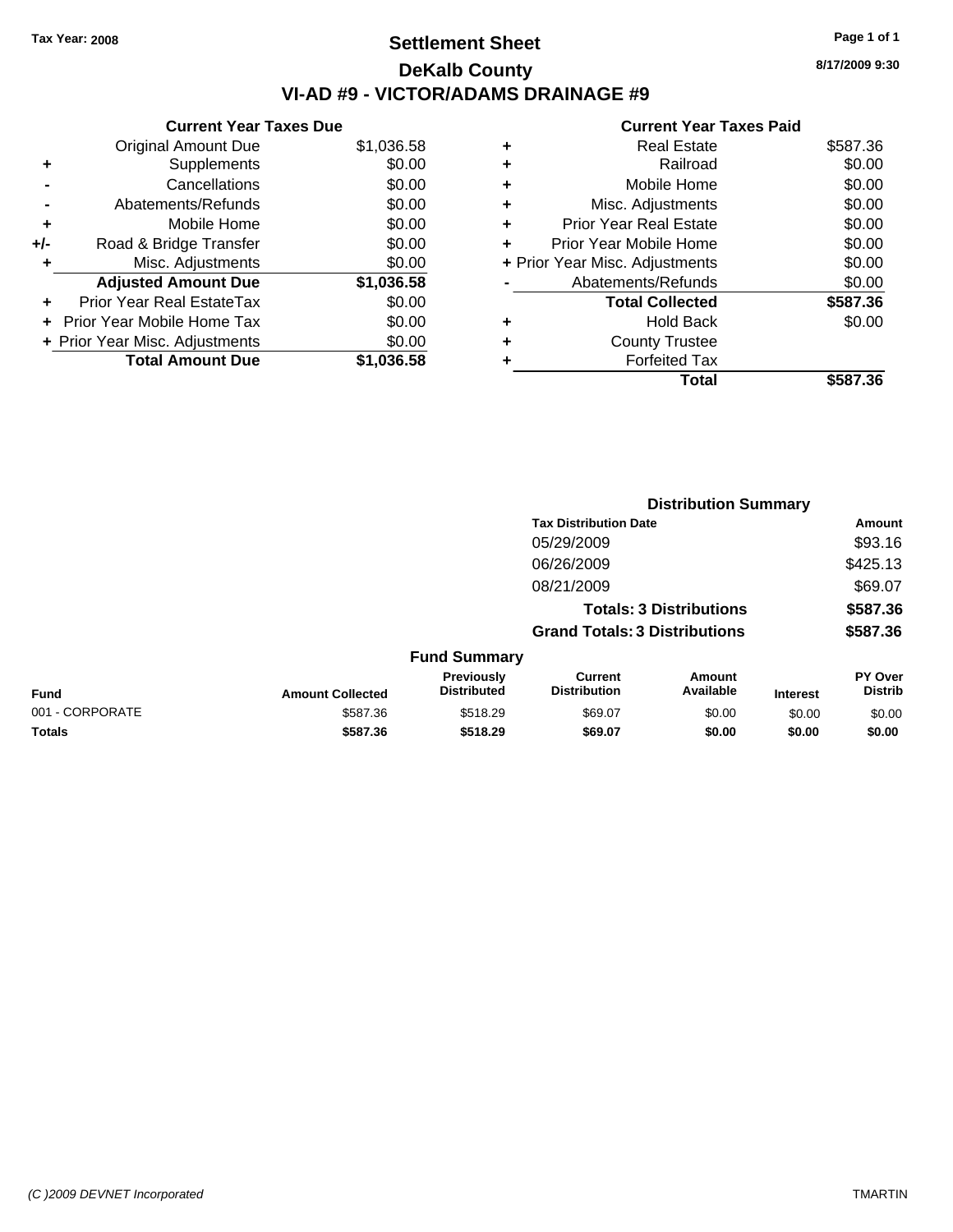# **Settlement Sheet Tax Year: 2008 Page 1 of 1 DeKalb County VI-CL #14 - VICTOR-CLINTON DRAINAGE**

**8/17/2009 9:30**

|     | <b>Current Year Taxes Due</b>     |            |
|-----|-----------------------------------|------------|
|     | <b>Original Amount Due</b>        | \$2,998.54 |
| ٠   | Supplements                       | \$0.00     |
|     | Cancellations                     | \$0.00     |
|     | Abatements/Refunds                | \$0.00     |
| ٠   | Mobile Home                       | \$0.00     |
| +/- | Road & Bridge Transfer            | \$0.00     |
| ٠   | Misc. Adjustments                 | \$0.00     |
|     | <b>Adjusted Amount Due</b>        | \$2,998.54 |
|     | Prior Year Real EstateTax         | \$0.00     |
|     | <b>Prior Year Mobile Home Tax</b> | \$0.00     |
|     | + Prior Year Misc. Adjustments    | \$0.00     |
|     | <b>Total Amount Due</b>           | \$2.998.54 |

| ٠ | <b>Real Estate</b>             | \$1,796.85 |
|---|--------------------------------|------------|
| ٠ | Railroad                       | \$0.00     |
| ٠ | Mobile Home                    | \$0.00     |
| ٠ | Misc. Adjustments              | \$0.00     |
| ÷ | <b>Prior Year Real Estate</b>  | \$0.00     |
| ٠ | Prior Year Mobile Home         | \$0.00     |
|   | + Prior Year Misc. Adjustments | \$0.00     |
|   | Abatements/Refunds             | \$0.00     |
|   | <b>Total Collected</b>         | \$1,796.85 |
| ٠ | <b>Hold Back</b>               | \$0.00     |
| ٠ | <b>County Trustee</b>          |            |
| ٠ | <b>Forfeited Tax</b>           |            |
|   | Total                          | \$1.796.85 |
|   |                                |            |

|                 |                                |                                  | <b>Distribution Summary</b>           |                     |                 |                           |
|-----------------|--------------------------------|----------------------------------|---------------------------------------|---------------------|-----------------|---------------------------|
|                 | <b>Tax Distribution Date</b>   |                                  |                                       | Amount              |                 |                           |
|                 |                                |                                  | 05/29/2009                            |                     |                 | \$344.36                  |
|                 |                                |                                  | 06/26/2009                            |                     |                 | \$1,436.45                |
|                 |                                |                                  | 07/24/2009                            |                     |                 | \$16.04                   |
|                 | <b>Totals: 3 Distributions</b> |                                  |                                       | \$1,796.85          |                 |                           |
|                 |                                |                                  | <b>Grand Totals: 3 Distributions</b>  |                     |                 | \$1,796.85                |
|                 |                                | <b>Fund Summary</b>              |                                       |                     |                 |                           |
| Fund            | <b>Amount Collected</b>        | Previously<br><b>Distributed</b> | <b>Current</b><br><b>Distribution</b> | Amount<br>Available | <b>Interest</b> | PY Over<br><b>Distrib</b> |
| 001 - CORPORATE | \$1,796.85                     | \$1,796.85                       | \$0.00                                | \$0.00              | \$0.00          | \$0.00                    |
| Totals          | \$1,796.85                     | \$1,796.85                       | \$0.00                                | \$0.00              | \$0.00          | \$0.00                    |
|                 |                                |                                  |                                       |                     |                 |                           |